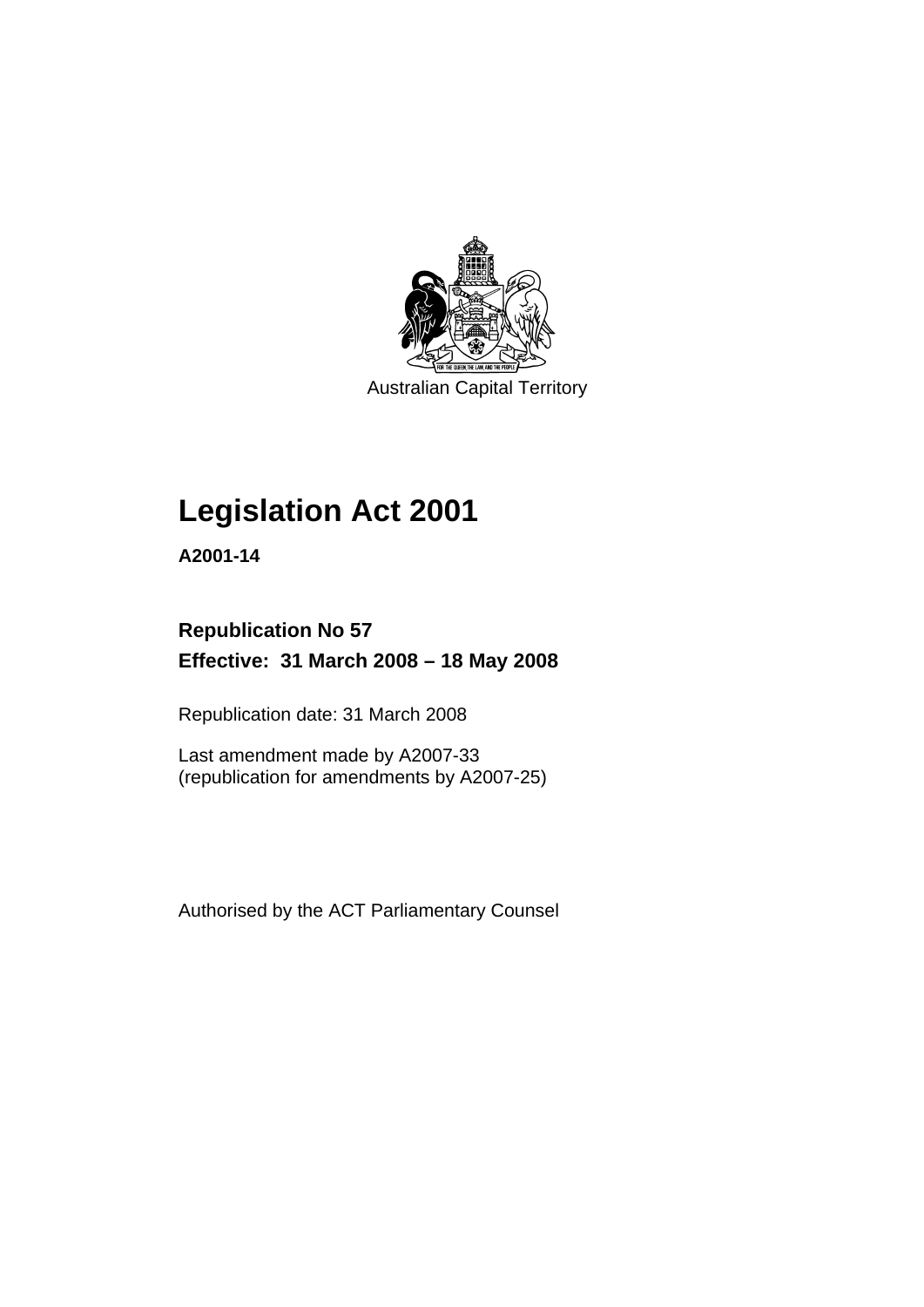## **About this republication**

#### **The republished law**

This is a republication of the *Legislation Act 2001* (including any amendment made under the *Legislation Act 2001*, part 11.3 (Editorial changes)) as in force on 31 March 2008*.* It also includes any amendment, repeal or expiry affecting the republished law to 31 March 2008.

The legislation history and amendment history of the republished law are set out in endnotes 3 and 4.

#### **Kinds of republications**

The Parliamentary Counsel's Office prepares 2 kinds of republications of ACT laws (see the ACT legislation register at www.legislation.act.gov.au):

- authorised republications to which the *Legislation Act 2001* applies
- unauthorised republications.

The status of this republication appears on the bottom of each page.

#### **Editorial changes**

The *Legislation Act 2001*, part 11.3 authorises the Parliamentary Counsel to make editorial amendments and other changes of a formal nature when preparing a law for republication. Editorial changes do not change the effect of the law, but have effect as if they had been made by an Act commencing on the republication date (see *Legislation Act 2001*, s 115 and s 117). The changes are made if the Parliamentary Counsel considers they are desirable to bring the law into line, or more closely into line, with current legislative drafting practice.

This republication does not include amendments made under part 11.3 (see endnote 1).

#### **Uncommenced provisions and amendments**

If a provision of the republished law has not commenced or is affected by an uncommenced amendment, the symbol  $\mathbf{U}$  appears immediately before the provision heading. The text of the uncommenced provision or amendment appears only in the last endnote.

#### **Modifications**

If a provision of the republished law is affected by a current modification, the symbol  $\mathbf{M}$ appears immediately before the provision heading. The text of the modifying provision appears in the endnotes. For the legal status of modifications, see *Legislation Act 2001*, section 95.

### **Penalties**

The value of a penalty unit for an offence against this republished law at the republication date is—

- (a) if the person charged is an individual—\$100; or
- (b) if the person charged is a corporation—\$500.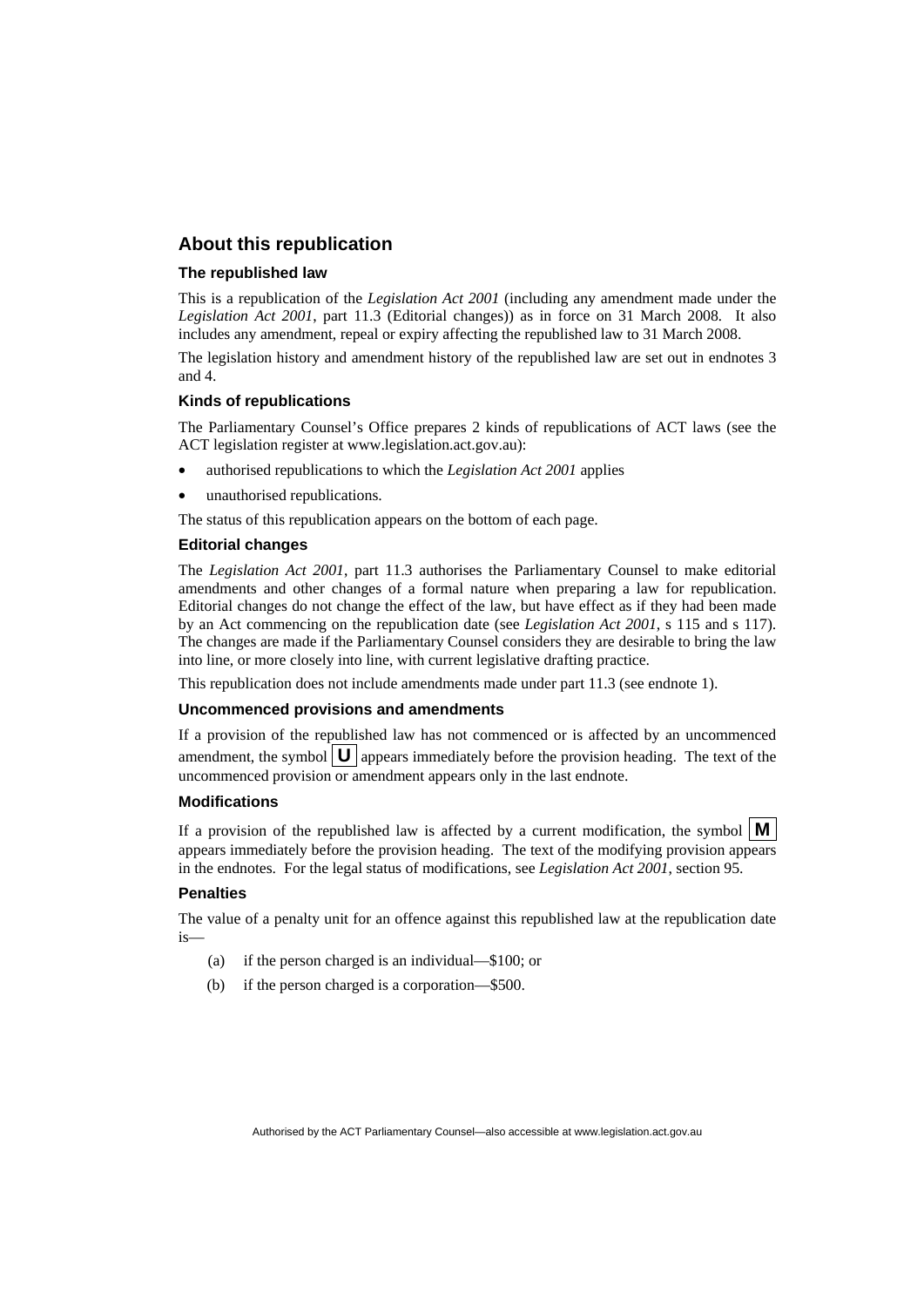

## **[Legislation Act 2001](#page-16-0)**

## **Contents**

## **Chapter 1 Preliminary**

| <b>Part 1.1</b> | General                                        |   |
|-----------------|------------------------------------------------|---|
| 1               | Name of Act                                    | 2 |
| 2               | Dictionary                                     | 2 |
| 2A              | <b>Notes</b>                                   | 2 |
| 3               | Objects                                        | 2 |
| 4               | Application of Act                             | 3 |
| 5               | Determinative and non-determinative provisions | 4 |
| 6               | Legislation Act provisions must be applied     | 5 |
| <b>Part 1.2</b> | <b>Basic concepts</b>                          |   |
|                 | Meaning of Act generally                       | 8 |

| R57      | Legislation Act 2001         | contents 1 |
|----------|------------------------------|------------|
|          |                              |            |
| 31/03/08 | Effective: 31/03/08-18/05/08 |            |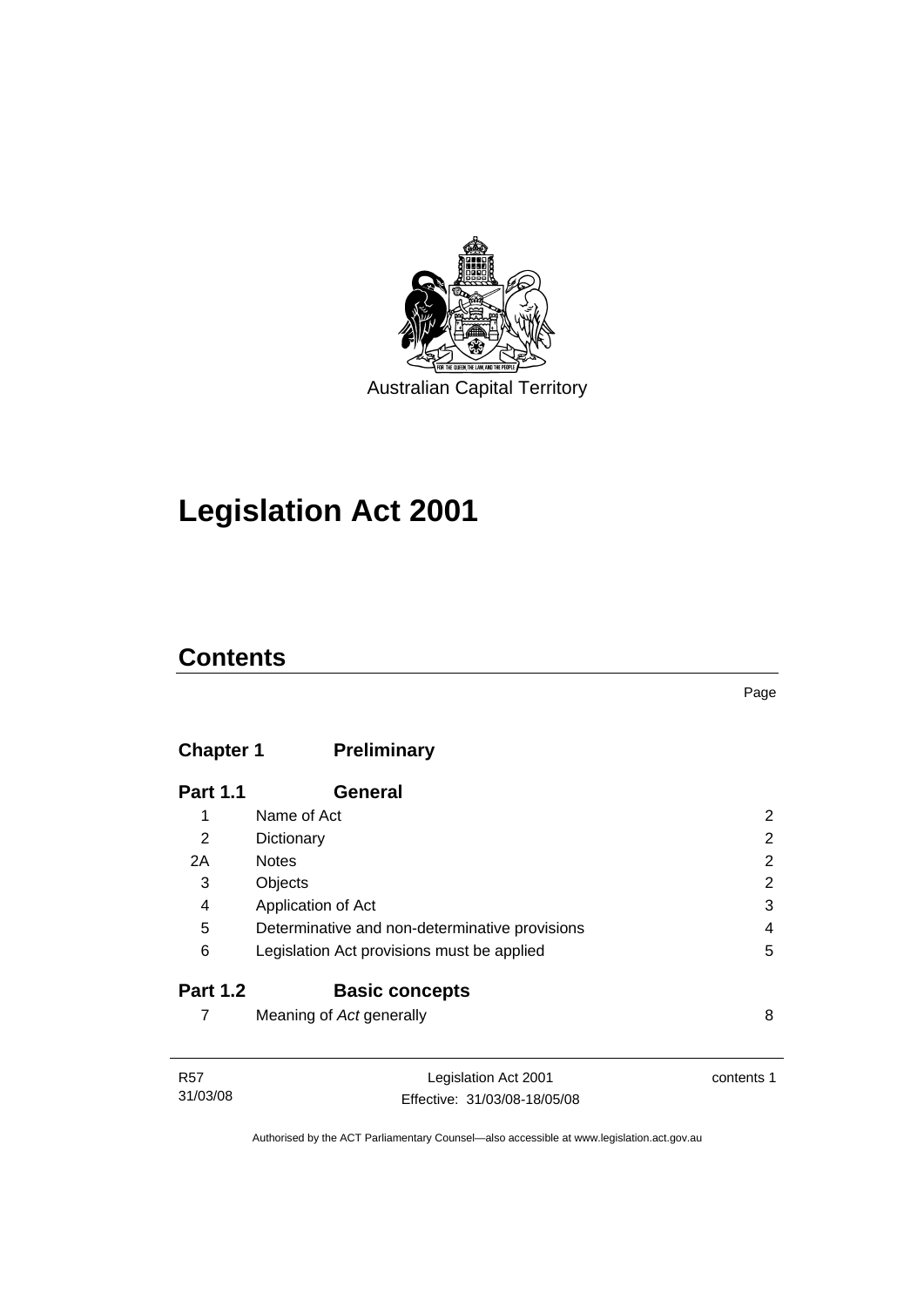| 8                | Meaning of subordinate law                                            | 8  |
|------------------|-----------------------------------------------------------------------|----|
| 9                | Meaning of disallowable instrument                                    | 8  |
| 10               | Meaning of <i>notifiable instrument</i>                               | 9  |
| 11               | Meaning of commencement notice                                        | 9  |
| 12               | Meaning of legislative instrument                                     | 9  |
| 13               | Meaning of statutory instrument                                       | 10 |
| 14               | Meaning of <i>instrument</i>                                          | 10 |
| 15               | Meaning of authorised republication                                   | 10 |
| 16               | Meaning of <i>provision</i>                                           | 11 |
| <b>Part 1.3</b>  | Sources of law in the ACT                                             |    |
| 17               | References to Acts include references to former Cwlth enactments etc. | 13 |
| <b>Chapter 2</b> | <b>ACT legislation register and web site</b>                          |    |
| 18               | <b>ACT</b> legislation register                                       | 14 |
| 19               | Contents of register                                                  | 14 |
| 20               | Prompt registration                                                   | 18 |
| 21               | Approved web site                                                     | 18 |
| 22               | Access to registered material at approved web site                    | 19 |
| <b>Chapter 3</b> | Authorised versions and evidence of laws<br>and legislative material  |    |

| 22A | Definitions for ch 3                               | 20 |
|-----|----------------------------------------------------|----|
| 23  | Authorisation of versions by parliamentary counsel | 21 |
| 24  | Authorised electronic versions                     | 21 |
| 25  | Authorised written versions                        | 22 |
| 26  | Judicial notice of certain matters                 | 24 |
|     |                                                    |    |

## **Chapter 4 Numbering and notification of Acts**

| 27         | Numbering of Acts                          | 26         |  |
|------------|--------------------------------------------|------------|--|
| 28         | Notification of Acts                       | 26         |  |
| 29         | References to enactment or passing of Acts | 28         |  |
|            |                                            |            |  |
| contents 2 | Legislation Act 2001                       | <b>R57</b> |  |
|            | Effective: 31/03/08-18/05/08               | 31/03/08   |  |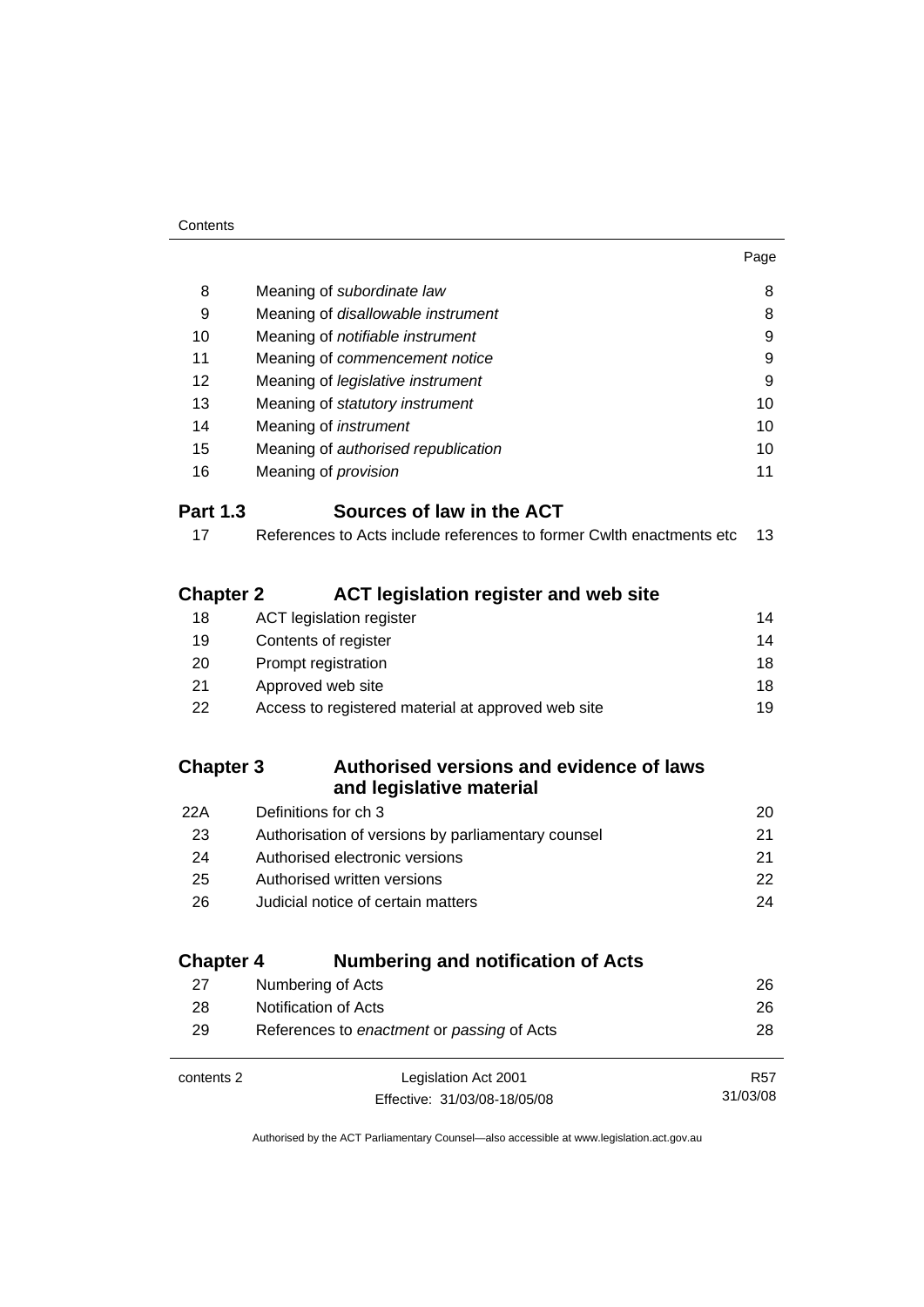|                        |                                                                                          | Contents   |
|------------------------|------------------------------------------------------------------------------------------|------------|
|                        |                                                                                          | Page       |
| 30                     | References to <i>notification</i> of Acts                                                | 28         |
| <b>Chapter 5</b>       | <b>Regulatory impact statements for subordinate</b><br>laws and disallowable instruments |            |
| <b>Part 5.1</b>        | <b>Preliminary</b>                                                                       |            |
| 31                     | Definitions for ch 5                                                                     | 29         |
| 32                     | Other publication or consultation requirements not affected                              | 29         |
| 33                     | Guidelines about costs of proposed subordinate laws and disallowable<br>instruments      | 30         |
| <b>Part 5.2</b>        | Requirements for regulatory impact<br><b>statements</b>                                  |            |
| 34                     | Preparation of regulatory impact statements                                              | 31         |
| 35                     | Content of regulatory impact statements                                                  | 32         |
| 36                     | When is preparation of regulatory impact statement unnecessary?                          | 33         |
| 37                     | When must regulatory impact statement be presented?                                      | 34         |
| <b>Part 5.3</b>        | Failure to comply with requirements for<br>regulatory impact statements                  |            |
| 38                     | Effect of failure to comply with pt 5.2                                                  | 35         |
| <b>Chapter 6</b>       | Making, notification and numbering of<br>statutory instruments                           |            |
| <b>Part 6.1</b>        | General                                                                                  |            |
| 39                     | Meaning of <i>matter</i> in ch 6                                                         | 36         |
| 40                     | Presumption of validity                                                                  | 36         |
| 41                     | Making of certain statutory instruments by Executive                                     | 36         |
| <b>Part 6.2</b>        | Making of statutory instruments generally                                                |            |
| 42                     | Power to make statutory instruments                                                      | 38         |
| 43                     | Statutory instruments to be interpreted not to exceed powers under<br>authorising law    | 39         |
| <b>R57</b><br>31/03/08 | Legislation Act 2001<br>Effective: 31/03/08-18/05/08                                     | contents 3 |
|                        |                                                                                          |            |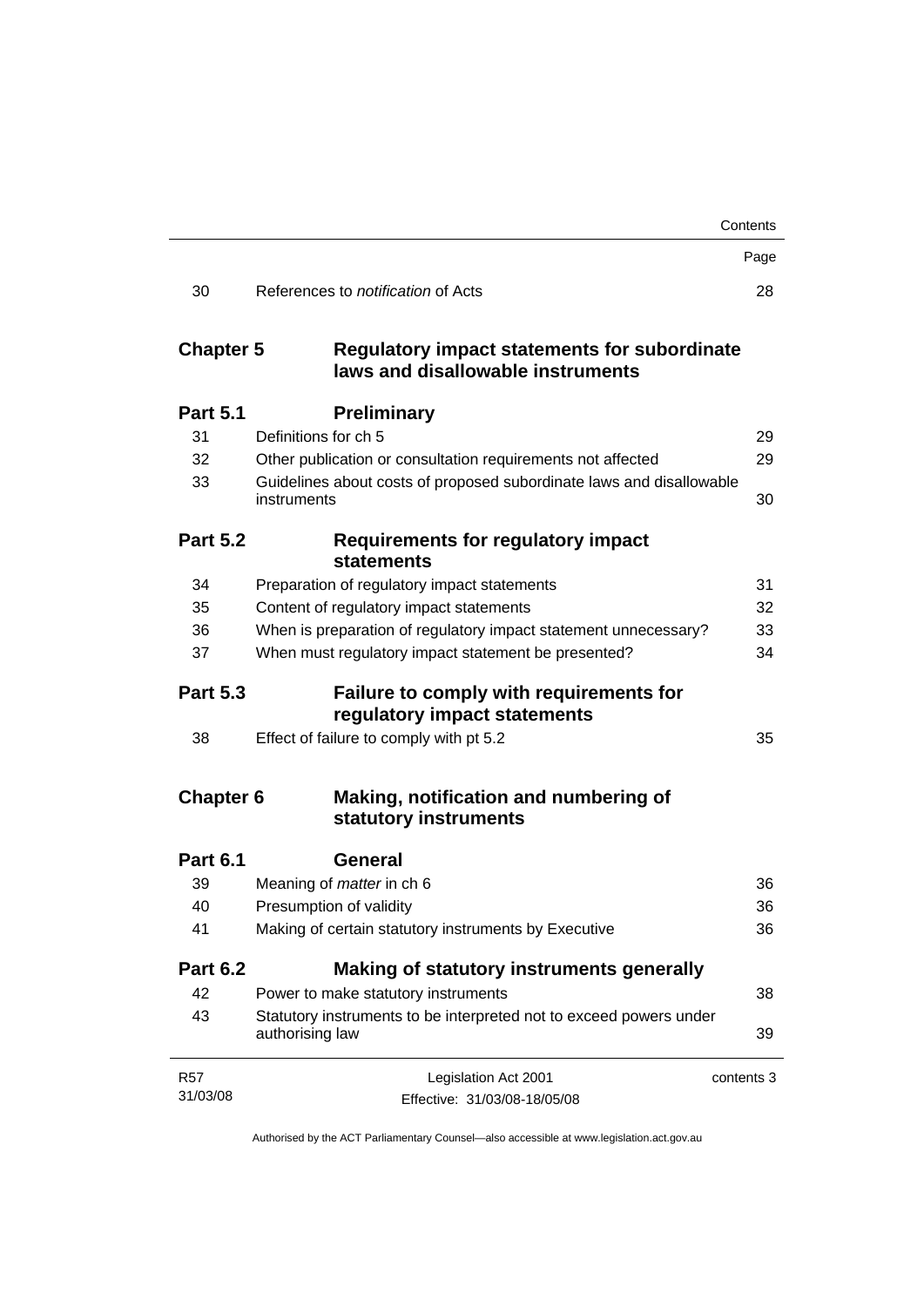|                 |                                                                                                     | Page |
|-----------------|-----------------------------------------------------------------------------------------------------|------|
| 44              | Power to make statutory instruments for Act etc                                                     | 40   |
| 45              | Power to make court rules                                                                           | 41   |
| 46              | Power to make instrument includes power to amend or repeal                                          | 42   |
| 47              | Statutory instrument may make provision by applying law or<br>instrument                            | 43   |
| 48              | Power to make instrument includes power to make different provision<br>for different categories etc | 47   |
| 49              | Single instrument may exercise several powers or satisfy several<br>requirements                    | 47   |
| 50              | Relationship between authorising law and instrument dealing with<br>same matter                     | 48   |
| 51              | Instrument may make provision in relation to land by reference to map<br>etc                        | 48   |
| 52              | Instrument may authorise determination of matter etc                                                | 49   |
| 53              | Instrument may prohibit                                                                             | 49   |
| 54              | Instrument may require making of statutory declaration                                              | 50   |
| <b>Part 6.3</b> | Making of certain statutory instruments about<br>fees                                               |      |
| 55              | Definitions for pt 6.3                                                                              | 51   |
| 56              | Determination of fees by disallowable instrument                                                    | 51   |
| 57              | Fees payable in accordance with determination etc                                                   | 53   |
| 58              | Regulations may make provision about fees                                                           | 54   |
| <b>Part 6.4</b> | Numbering and notification of legislative<br>instruments                                            |      |
| 59              | Numbering                                                                                           | 57   |
| 60              | Correction etc of name of legislative instrument                                                    | 58   |
| 60A             | Correction of name of explanatory statement etc                                                     | 59   |
| 61              | Notification of legislative instruments                                                             | 59   |
| 62              | Effect of failure to notify legislative instrument                                                  | 62   |
| 63              | References to notification of legislative instruments                                               | 62   |

contents 4 Legislation Act 2001 Effective: 31/03/08-18/05/08

R57 31/03/08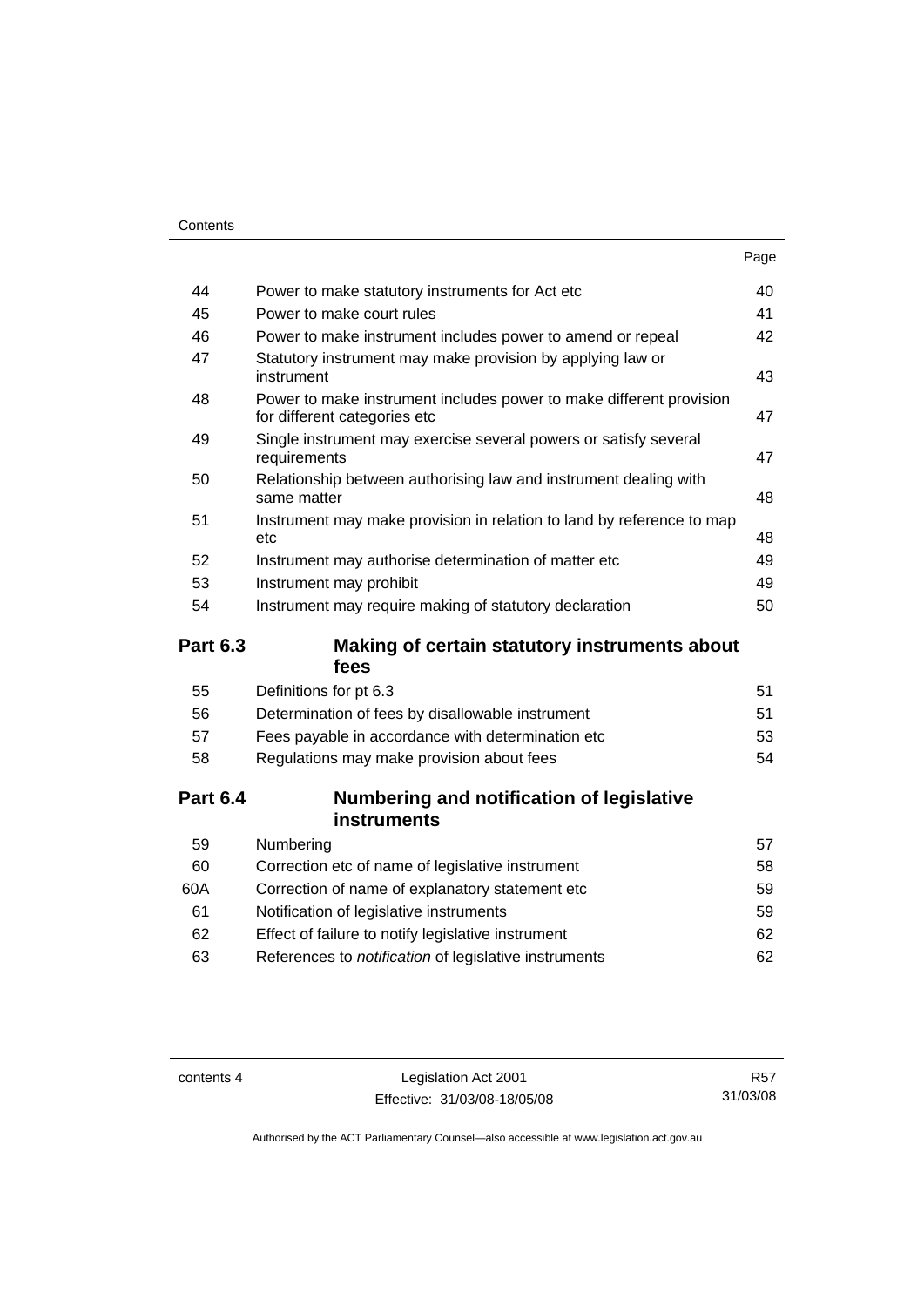Page

| <b>Chapter 7</b> | <b>Presentation, amendment and disallowance</b> |
|------------------|-------------------------------------------------|
|                  | of subordinate laws and disallowable            |
|                  | <b>instruments</b>                              |

| 64  | Presentation of subordinate laws and disallowable instruments     | 63 |
|-----|-------------------------------------------------------------------|----|
| 65  | Disallowance by resolution of Assembly                            | 63 |
| 65A | Notification of disallowance by resolution of Assembly            | 64 |
| 66  | Revival of affected laws                                          | 66 |
| 67  | Making of instrument same in substance within 6 months after      |    |
|     | disallowance                                                      | 67 |
| 68  | Amendment by resolution of Assembly                               | 67 |
| 69  | Notification of amendments made by resolution of Assembly         | 69 |
| 70  | Making of amendment restoring effect of law within 6 months after |    |
|     | amendment                                                         | 70 |
| 71  | Effect of dissolution or expiry of Assembly on notice of motion   | 71 |
|     |                                                                   |    |

## **Chapter 8 Commencement and exercise of powers before commencement**

| Meaning of law in ch 8                                   | 73 |
|----------------------------------------------------------|----|
| General rules about commencement                         | 73 |
| Time of commencement                                     | 75 |
| Commencement of naming and commencement provisions       | 76 |
| Commencement of provisions identifying amended laws      | 77 |
| Meaning of commences retrospectively                     | 77 |
| Retrospective commencement requires clear indication     | 78 |
| Non-prejudicial provision may commence retrospectively   | 78 |
| Commencement by commencement notice                      | 79 |
| Separate commencement of amendments                      | 81 |
| Automatic commencement of postponed law                  | 81 |
| Commencement of amendment of uncommenced law             | 82 |
| References to <i>commencement</i> of law                 | 83 |
| Exercise of powers between notification and commencement | 83 |
|                                                          |    |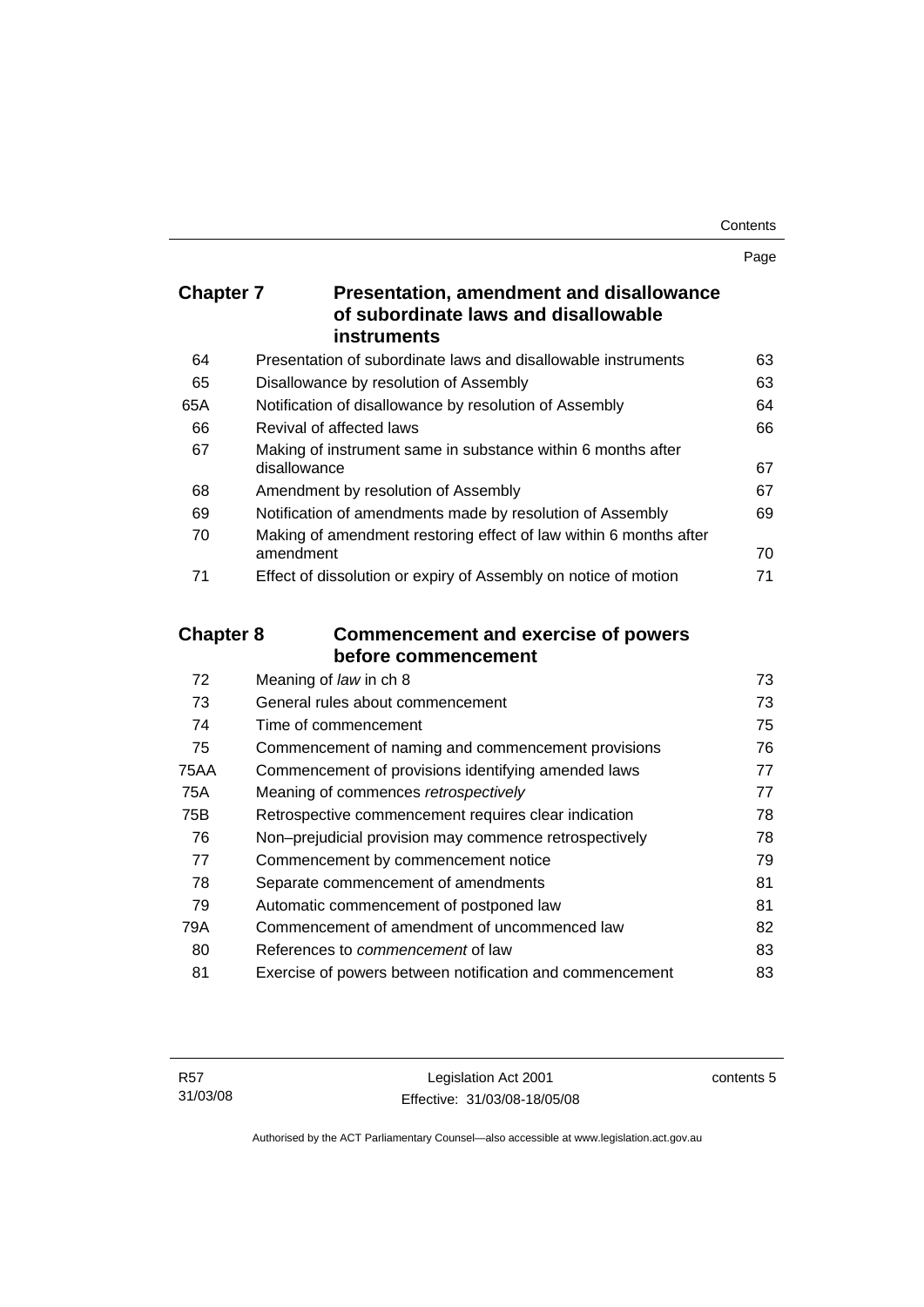#### **Contents**

31/03/08

## **Chapter 9 Repeal and amendment of laws**

| 86<br>86 |
|----------|
|          |
|          |
| 86       |
| 87       |
|          |
| 89       |
| 89       |
| 90       |
| 91       |
| 93       |
|          |
| 97       |
| 97       |
| 99       |
| 100      |
| 101      |
| 102      |
| 103      |
|          |

## **Chapter 10 Referring to laws**

| contents 6 | Legislation Act 2001                                                           | <b>R57</b> |
|------------|--------------------------------------------------------------------------------|------------|
| 103        | References to repealed laws                                                    | 108        |
| 102        | References to laws include references to laws as in force from time to<br>time | 107        |
| 101        | Referring to particular laws of other jurisdictions etc                        | 106        |
| 100        | Referring to particular ACT laws                                               | 105        |
| 99         | References in ACT statutory instruments to the Act                             | 105        |
| 98         | References to ACT law include law containing reference                         | 105        |
| 97         | Definitions for ch 10                                                          | 104        |

Effective: 31/03/08-18/05/08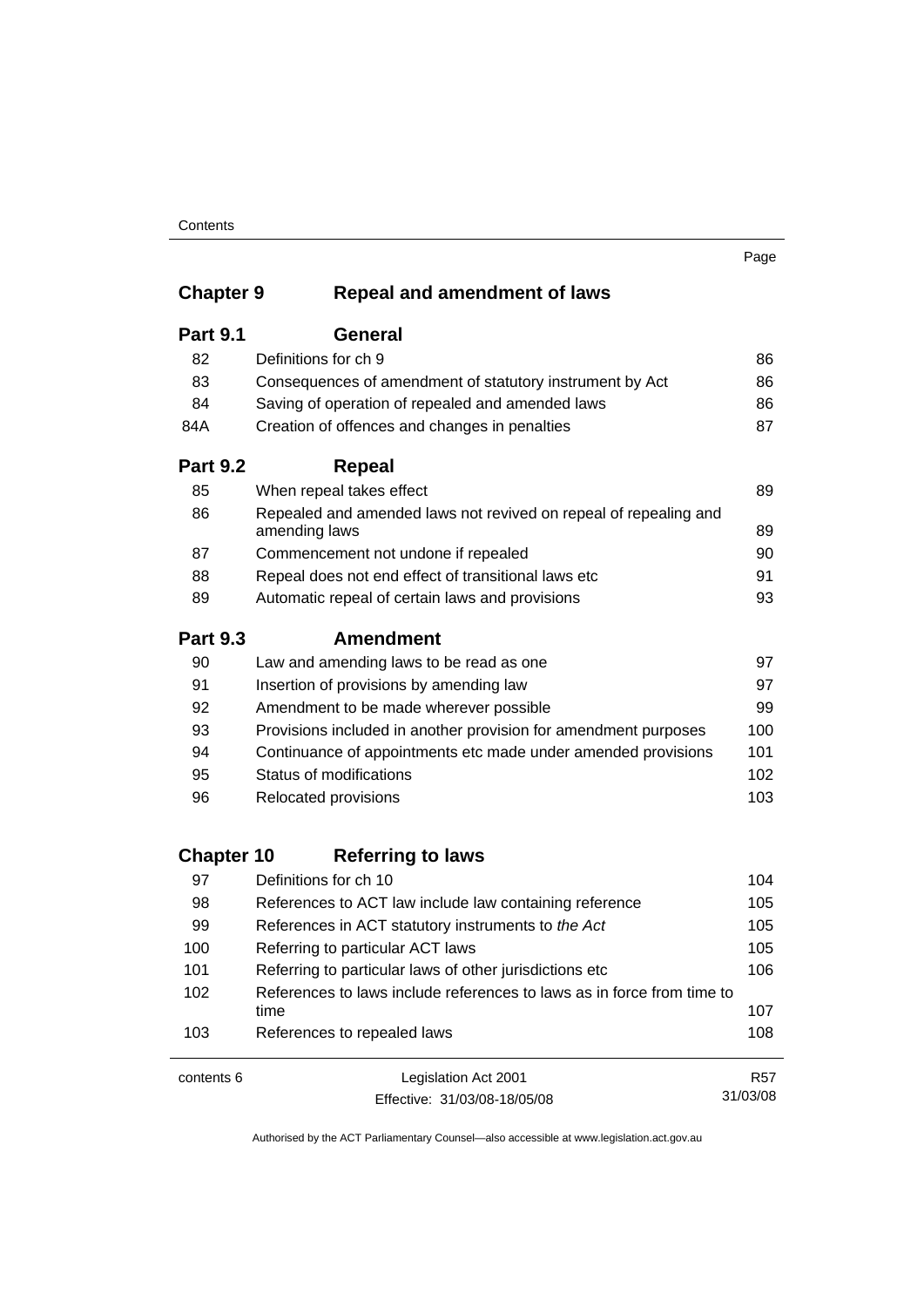|                   |                                                                    | Contents |
|-------------------|--------------------------------------------------------------------|----------|
|                   |                                                                    | Page     |
| 104               | References to laws include references to instruments under laws    | 109      |
| 105               | Referring to provisions of laws                                    | 109      |
| 106               | References to provisions of laws are inclusive                     | 109      |
| 106A              | References to paragraphs etc of laws                               | 110      |
| <b>Chapter 11</b> | <b>Republication of Acts and statutory</b><br><b>instruments</b>   |          |
| <b>Part 11.1</b>  | General                                                            |          |
| 107               | Definitions for ch 11                                              | 112      |
| 108               | Republication in register                                          | 112      |
| 109               | Republications may be published with other information             | 112      |
| 110               | Collections of laws                                                | 113      |
| <b>Part 11.2</b>  | Substantive amendments made by laws                                |          |
| 111               | Incorporation of amendments                                        | 114      |
| 112               | Reference to amending laws                                         | 114      |
| 113               | Provisions not republished or relocated                            | 114      |
| Part 11.3         | <b>Editorial changes</b>                                           |          |
| 114               | Authorisation for parliamentary counsel                            | 116      |
| 115               | Amendments not to change effect                                    | 116      |
| 116               | Ambit of editorial amendments                                      | 116      |
| 117               | Legal effect of editorial changes                                  | 119      |
| 118               | Reference to editorial amendments                                  | 119      |
| <b>Chapter 12</b> | Scope of Acts and statutory instruments                            |          |
| 120               | Act to be interpreted not to exceed legislative powers of Assembly | 120      |
| 121               | <b>Binding effect of Acts</b>                                      | 121      |
| 122               | <b>Application to Territory</b>                                    | 122      |
|                   |                                                                    |          |

contents 7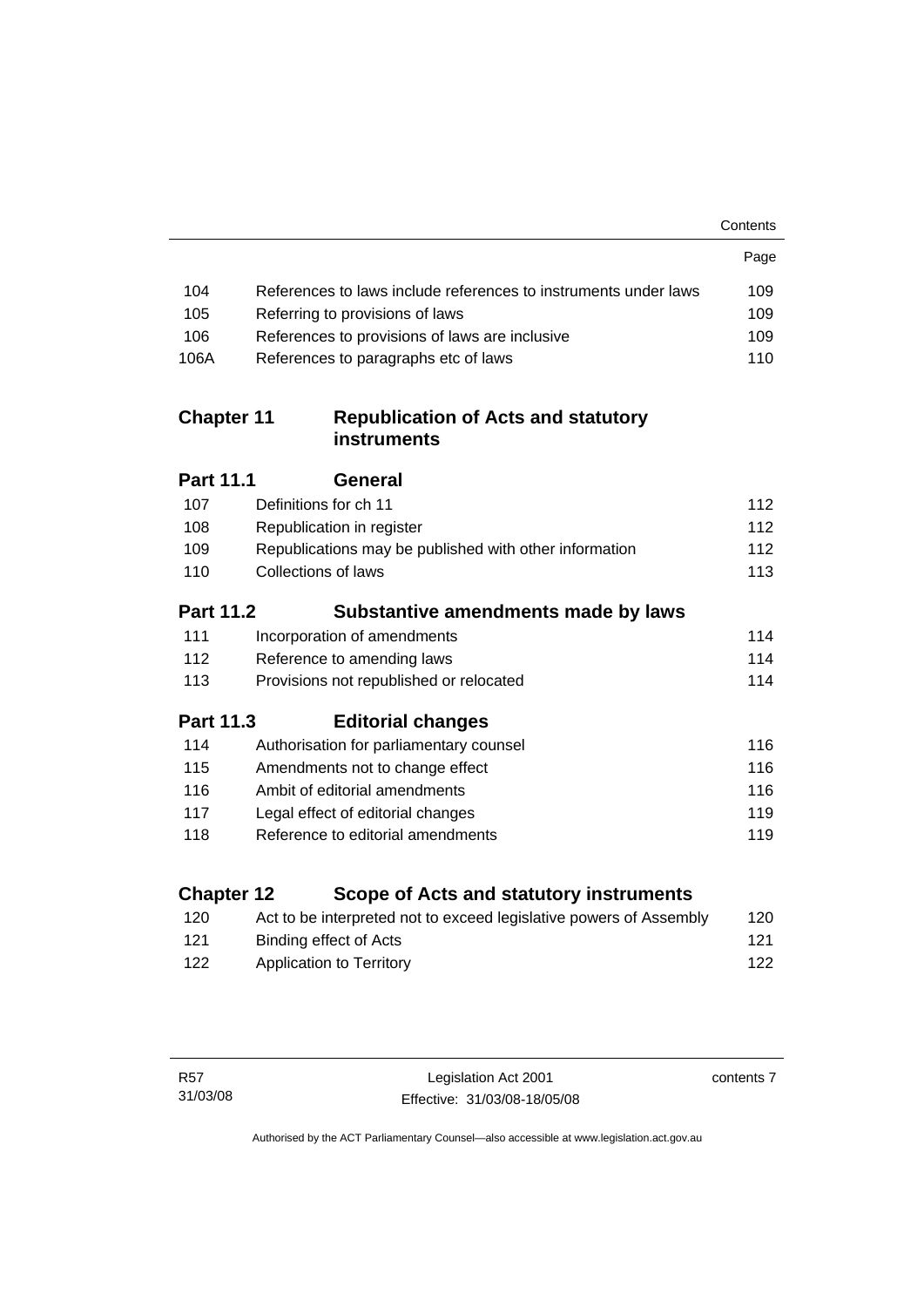| Contents |
|----------|
|----------|

|                   |                                                               | Page |
|-------------------|---------------------------------------------------------------|------|
| <b>Chapter 13</b> | <b>Structure of Acts and statutory instruments</b>            |      |
| <b>Part 13.1</b>  | General                                                       |      |
| 125               | Meaning of law in ch 13                                       | 123  |
| 126               | Material that is part of Act or statutory instrument          | 123  |
| 127               | Material that is not part of Act or statutory instrument      | 124  |
| <b>Part 13.2</b>  | <b>Particular kinds of provisions</b>                         |      |
| 130               | What is a definition?                                         | 126  |
| 131               | Signpost definitions                                          | 127  |
| 132               | Examples                                                      | 128  |
| 133               | Penalty units                                                 | 129  |
| 134               | Penalties at end of sections and subsections                  | 129  |
| 135               | Penalties not at end of sections and subsections              | 132  |
| <b>Chapter 14</b> | Interpretation of Acts and statutory                          |      |
|                   | <b>instruments</b>                                            |      |
| <b>Part 14.1</b>  | <b>Purpose and scope</b>                                      |      |
| 136               | Meaning of Act in ch 14                                       | 134  |
| 137               | Purpose and scope of ch 14                                    | 134  |
| <b>Part 14.2</b>  | Key principles of interpretation                              |      |
| 138               | Meaning of working out the meaning of an Act                  | 135  |
| 139               | Interpretation best achieving Act's purpose                   | 135  |
| 140               | Legislative context                                           | 135  |
| 141               | Non-legislative context generally                             | 136  |
| 142               | Non-legislative context-material that may be considered       | 137  |
| 143               | Law stating material for consideration in working out meaning | 140  |

contents 8 Legislation Act 2001 Effective: 31/03/08-18/05/08

R57 31/03/08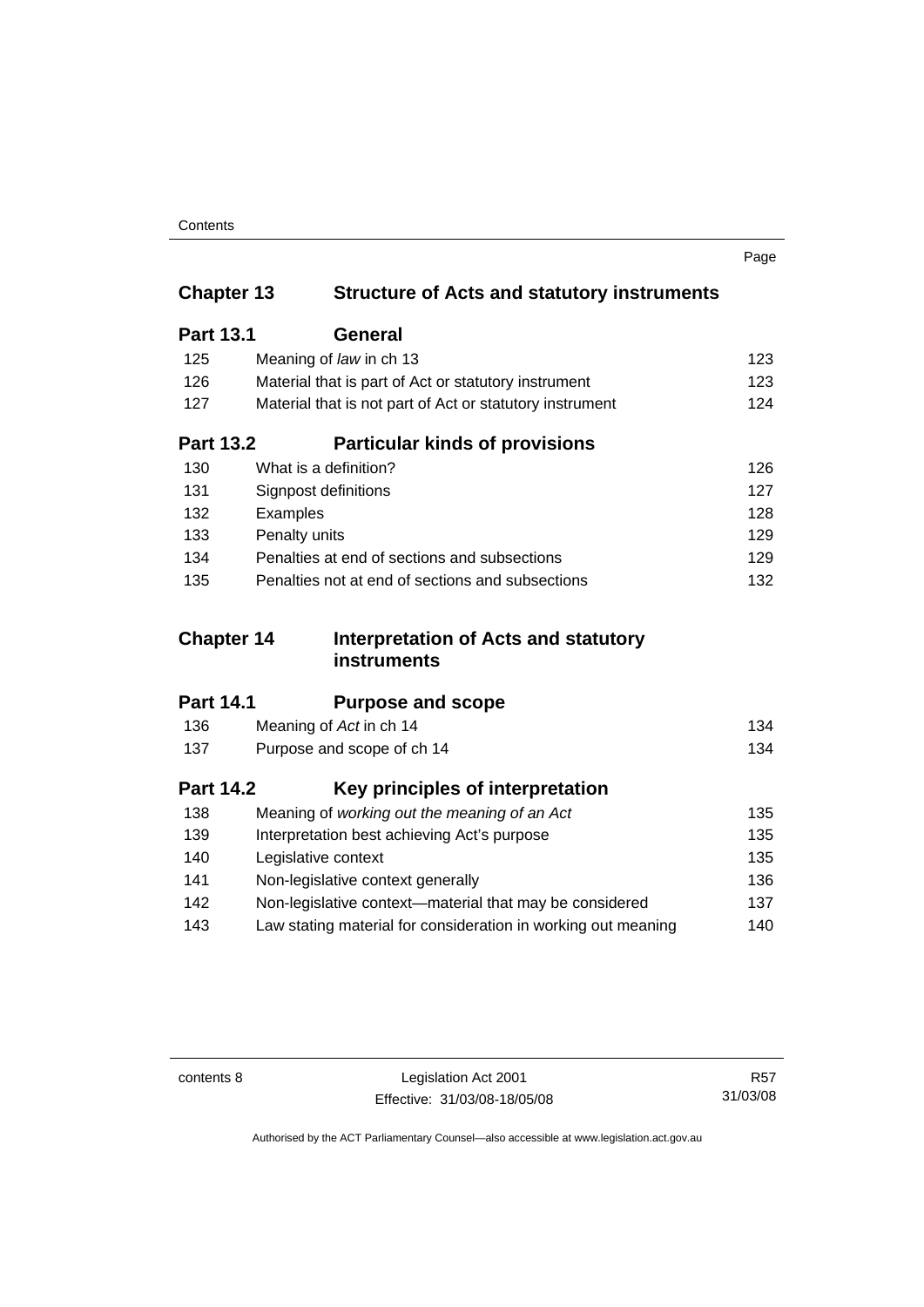| Contents |
|----------|
|----------|

|                   |                                                                                   | Page |
|-------------------|-----------------------------------------------------------------------------------|------|
| <b>Chapter 15</b> | Aids to interpretation                                                            |      |
| <b>Part 15.1</b>  | <b>General</b>                                                                    |      |
| 144               | Meaning of commonly-used terms                                                    | 142  |
| 145               | Gender and number                                                                 | 142  |
| 146               | Meaning of may and must                                                           | 142  |
| 147               | Changes of drafting practice not to affect meaning                                | 143  |
| 148               | Terms used in instruments have same meanings as in authorising<br>laws            | 144  |
| 149               | Age in years                                                                      | 144  |
| 150               | Measurement of distance                                                           | 144  |
| 151               | Working out periods of time generally                                             | 145  |
| 151A              | Periods of time ending on non-working days                                        | 147  |
| 151B              | Doing things for which no time is fixed                                           | 148  |
| 151C              | Power to extend time                                                              | 148  |
| 152               | Continuing effect of obligations                                                  | 149  |
| <b>Part 15.2</b>  | <b>Definitions</b>                                                                |      |
| 155               | Definitions apply subject to contrary intention                                   | 150  |
| 156               | Application of definitions in dictionaries and sections                           | 150  |
| 157               | Defined terms—other parts of speech and grammatical forms                         | 152  |
| <b>Part 15.3</b>  | References to various entities and things                                         |      |
| 160               | References to people generally                                                    | 153  |
| 161               | Corporations liable to offences                                                   | 154  |
| 162               | References to a Minister or the Minister                                          | 155  |
| 163               | References to a chief executive or the chief executive                            | 156  |
| 164               | References to Australian Standards etc                                            | 157  |
| 165               | References to Assembly committees that no longer exist                            | 157  |
| 168               | References to person with interest in land include personal<br>representative etc | 158  |
| 169               | References to domestic partner and domestic partnership                           | 158  |
| 169A              | References to transgender people                                                  | 159  |
| 169B              | References to intersex people                                                     | 160  |
|                   |                                                                                   |      |

| R57      | Legislation Act 2001         | contents 9 |
|----------|------------------------------|------------|
| 31/03/08 | Effective: 31/03/08-18/05/08 |            |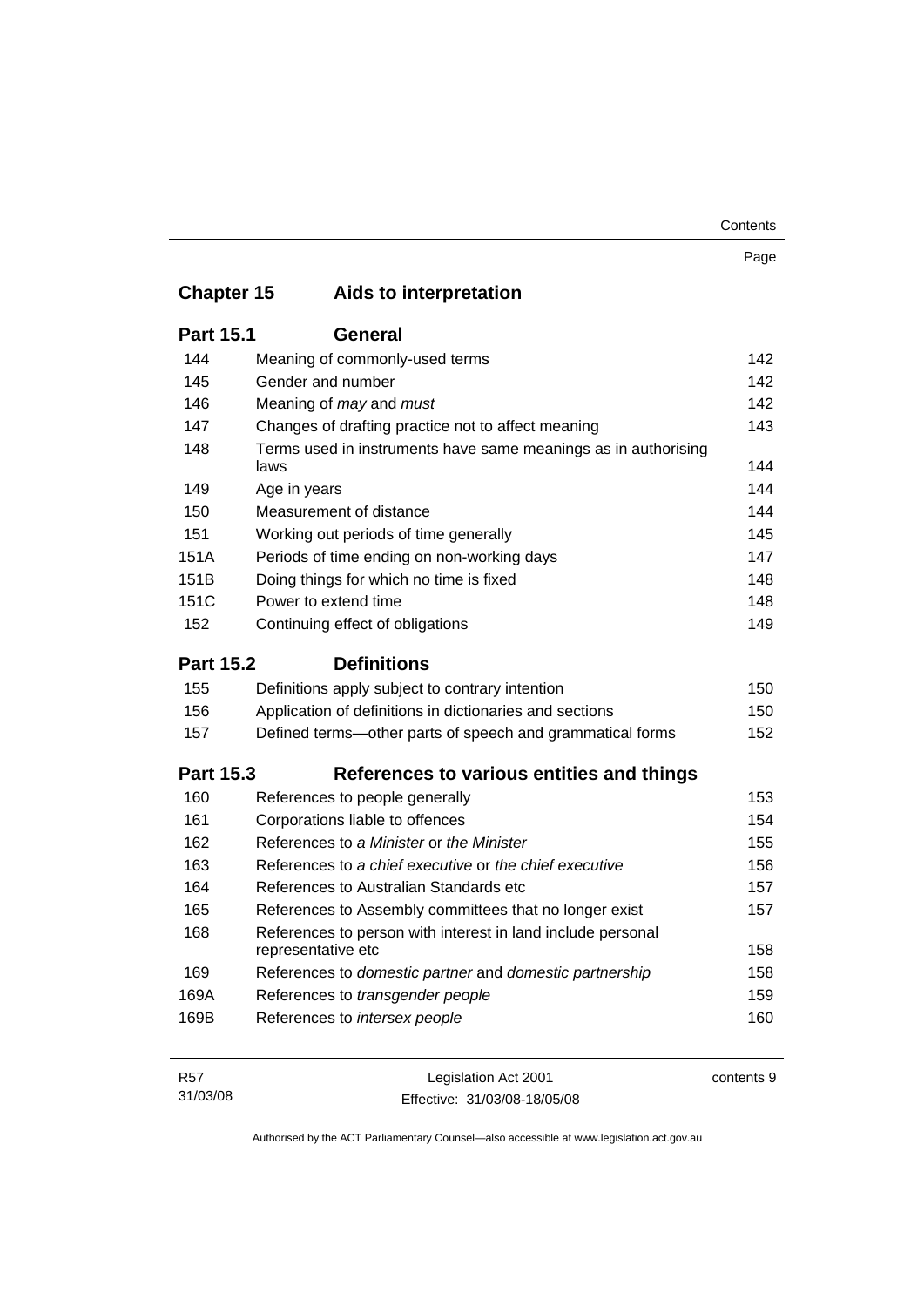|                   |                                                                       | Page |
|-------------------|-----------------------------------------------------------------------|------|
| <b>Part 15.4</b>  | <b>Preservation of certain common law</b><br>privileges               |      |
| 170               | Privileges against selfincrimination and exposure to civil penalty    | 161  |
| 171               | Client legal privilege                                                | 161  |
| <b>Chapter 16</b> | <b>Courts, tribunals and other decision-makers</b>                    |      |
| 175               | Meaning of law in ch 16                                               | 163  |
| 176               | Jurisdiction of courts and tribunals                                  | 163  |
| 177               | Recovery of amounts owing under laws                                  | 163  |
| 178               | Power to decide includes power to take evidence etc                   | 164  |
| 179               | Content of statements of reasons for decisions                        | 164  |
| 180               | Power to make decision includes power to reverse or change            | 164  |
| <b>Chapter 17</b> | <b>Entities and positions</b>                                         |      |
| 182               | Meaning of law in ch 17                                               | 166  |
| 183               | Change of name of entity                                              | 166  |
| 184               | Change in constitution of entity                                      | 166  |
| 184A              | References to entity                                                  | 167  |
| 185               | References to occupant of position                                    | 167  |
| 186               | Change of name of position                                            | 168  |
| 187               | Chair and deputy chair etc                                            | 168  |
| <b>Chapter 18</b> | <b>Offences</b>                                                       |      |
| 188               | Meaning of ACT law in ch 18                                           | 169  |
| 189               | Reference to offence includes reference to related ancillary offences | 169  |
| 10∩               | Indictable and summary offences                                       | 170  |

| 190 | Indictable and summary offences | 170 |
|-----|---------------------------------|-----|
| 191 | Offences against 2 or more laws | 170 |
| 192 | When must prosecutions begin?   | 171 |
| 193 | Continuing offences             | 172 |

contents 10 Legislation Act 2001 Effective: 31/03/08-18/05/08

R57 31/03/08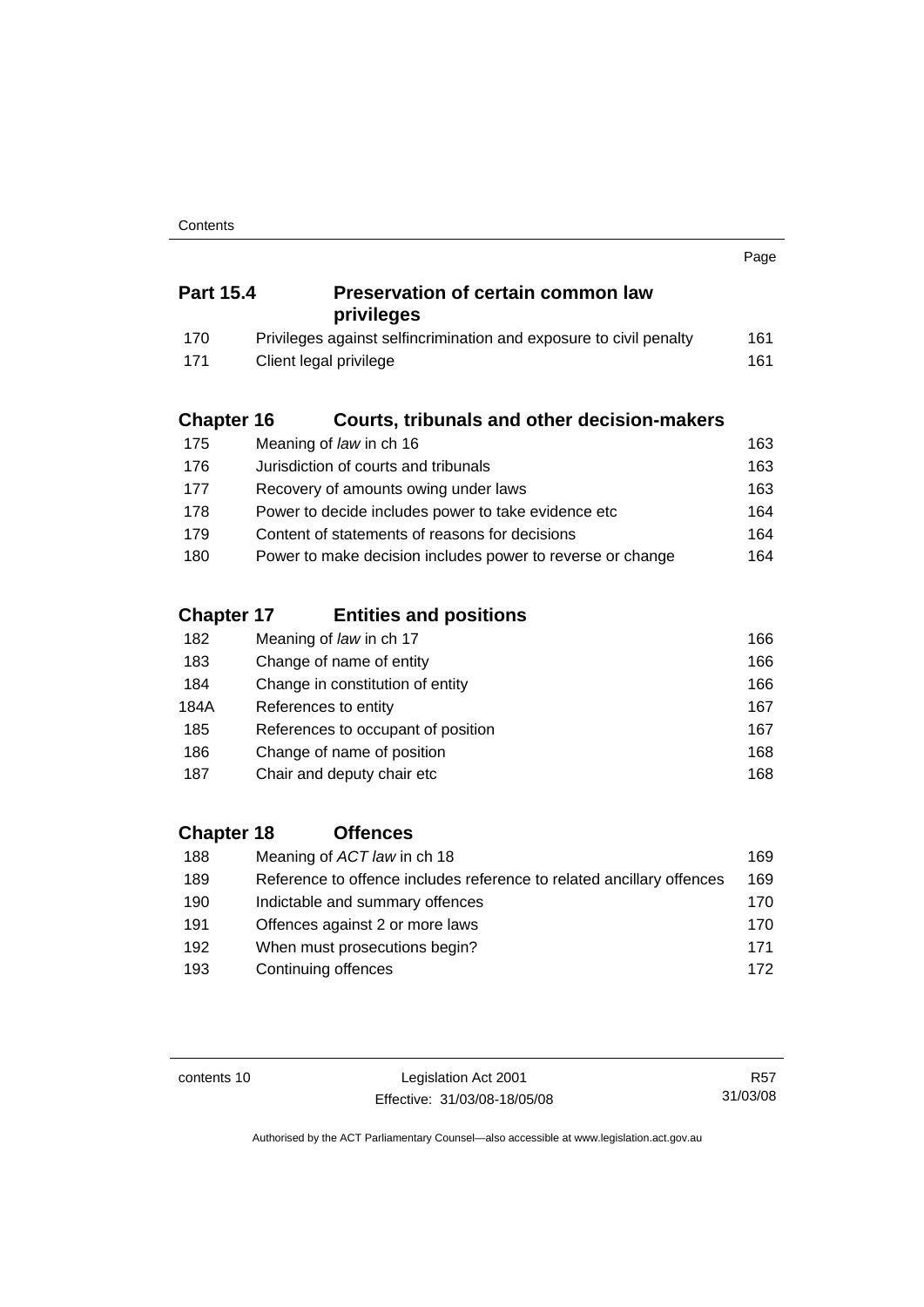|                   |                                                                | Contents    |
|-------------------|----------------------------------------------------------------|-------------|
|                   |                                                                | Page        |
| <b>Chapter 19</b> | <b>Administrative and machinery provisions</b>                 |             |
| <b>Part 19.1</b>  | <b>Introductory</b>                                            |             |
| 195               | Meaning of law in ch 19                                        | 173         |
| <b>Part 19.2</b>  | <b>Functions</b>                                               |             |
| 196               | Provision giving function gives power to exercise function     | 174         |
| 197               | Statutory functions may be exercised from time to time         | 174         |
| 199               | Functions of bodies                                            | 174         |
| 200               | Functions of occupants of positions                            | 176         |
| <b>Part 19.3</b>  | <b>Appointments</b>                                            |             |
| Division 19.3.1   | Appointments-general                                           |             |
| 205               | Application of div 19.3.1                                      | 177         |
| 206               | Appointments must be in writing etc                            | 177         |
| 207               | Appointment may be by name or position                         | 178         |
| 208               | Power of appointment includes power to suspend etc             | 178         |
| 209               | Power of appointment includes power to make acting appointment | 179         |
| 210               | Resignation of appointment                                     | 180         |
| 211               | Appointment not affected by appointer changes                  | 180         |
| 212               | Appointment not affected by defect etc                         | 181         |
| Division 19.3.2   | <b>Acting appointments</b>                                     |             |
| 215               | Application of div 19.3.2                                      | 181         |
| 216               | Acting appointments must be in writing etc                     | 181         |
| 217               | Acting appointment may be made by name or position             | 181         |
| 218               | Instrument may provide when acting appointment has effect etc  | 182         |
| 219               | Appointer may decide terms of acting appointment etc           | 182         |
| 220               | Appointee may exercise functions under acting appointment etc  | 183         |
| 221               | How long does an acting appointment operate?                   | 183         |
| 222               | Resignation of acting appointment                              | 184         |
| 223               | Effect of acting appointment on substantive appointment etc    | 184         |
| 224               | Acting appointment not affected by appointer changes           | 185         |
| 225               | Acting appointment not affected by defect etc                  | 185         |
| R57               | Legislation Act 2001                                           | contents 11 |

Effective: 31/03/08-18/05/08

31/03/08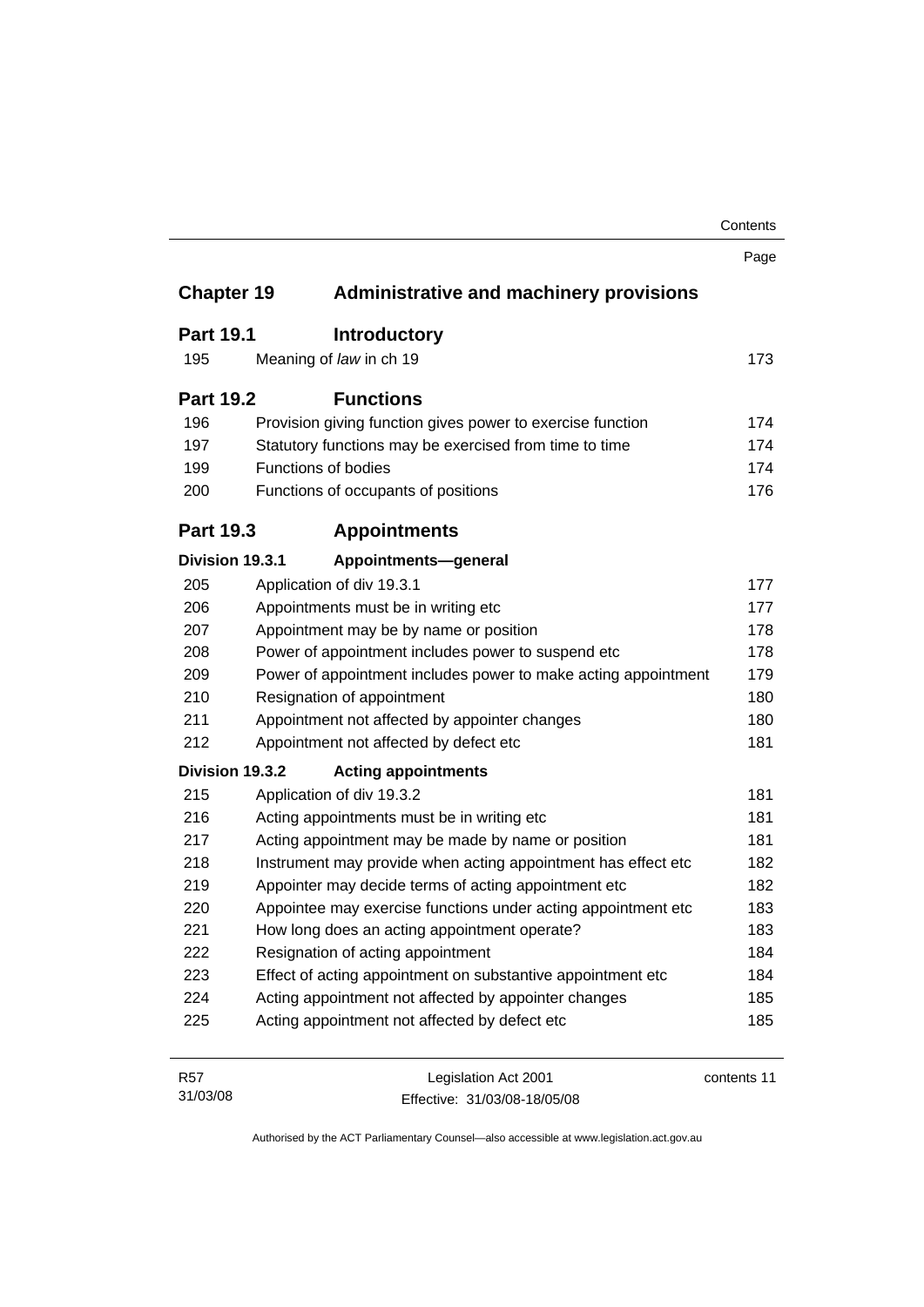|                  |                                                                                                                                                  |                                             | Page            |  |
|------------------|--------------------------------------------------------------------------------------------------------------------------------------------------|---------------------------------------------|-----------------|--|
| Division 19.3.2A |                                                                                                                                                  | <b>Standing acting arrangements</b>         |                 |  |
| 225A             |                                                                                                                                                  | Application of div 19.3.2A                  | 186             |  |
| 225B             | Person acting under standing acting arrangement may exercise<br>functions etc                                                                    |                                             |                 |  |
| Division 19.3.3  |                                                                                                                                                  | <b>Appointments-Assembly consultation</b>   |                 |  |
| 226              |                                                                                                                                                  | Meaning of statutory position in div 19.3.3 | 186             |  |
| 227              | Application of div 19.3.3<br>Consultation with appropriate Assembly committee                                                                    |                                             |                 |  |
| 228              |                                                                                                                                                  |                                             |                 |  |
| 229              | Appointment is disallowable instrument                                                                                                           |                                             |                 |  |
| <b>Part 19.4</b> |                                                                                                                                                  | <b>Delegations</b>                          |                 |  |
| 230              |                                                                                                                                                  | Application of pt 19.4 generally            | 189             |  |
| 231              | Application of pt 19.4 to subdelegations                                                                                                         |                                             |                 |  |
| 232              | Delegation must be in writing etc                                                                                                                |                                             |                 |  |
| 233              | Delegation may be made by name or position                                                                                                       |                                             |                 |  |
| 234              | Instrument may provide when delegation has effect etc<br>Delegation may be made to 2 or more delegates<br>Power to delegate may not be delegated |                                             |                 |  |
| 235              |                                                                                                                                                  |                                             |                 |  |
| 236              |                                                                                                                                                  |                                             |                 |  |
| 237              |                                                                                                                                                  | Delegation may be amended or revoked        | 191             |  |
| 238              | Appointer responsible for delegated function                                                                                                     |                                             |                 |  |
| 239              |                                                                                                                                                  | Exercise of delegation by delegate          | 192             |  |
| 240              |                                                                                                                                                  | Appointer may exercise delegated function   | 193<br>193      |  |
| 241              | Delegation not affected by appointer changes                                                                                                     |                                             |                 |  |
| 242              | Delegation not affected by defect etc                                                                                                            |                                             |                 |  |
| <b>Part 19.5</b> |                                                                                                                                                  | <b>Service of documents</b>                 |                 |  |
| 245              |                                                                                                                                                  | Application of pt 19.5                      | 194             |  |
| 246              |                                                                                                                                                  | Definitions for pt 19.5                     | 194             |  |
| 247              | Service of documents on individuals                                                                                                              |                                             | 196             |  |
| 248              | Service of documents on corporations                                                                                                             |                                             | 196             |  |
| 249              | Service of documents on agencies                                                                                                                 |                                             | 197             |  |
| 250              | When document taken to be served                                                                                                                 |                                             | 197             |  |
| 251              | Other laws not affected etc                                                                                                                      |                                             | 198             |  |
| 252              |                                                                                                                                                  | Powers of courts and tribunals not affected | 199             |  |
| contents 12      |                                                                                                                                                  | Legislation Act 2001                        | R <sub>57</sub> |  |
|                  |                                                                                                                                                  | Effective: 31/03/08-18/05/08                | 31/03/08        |  |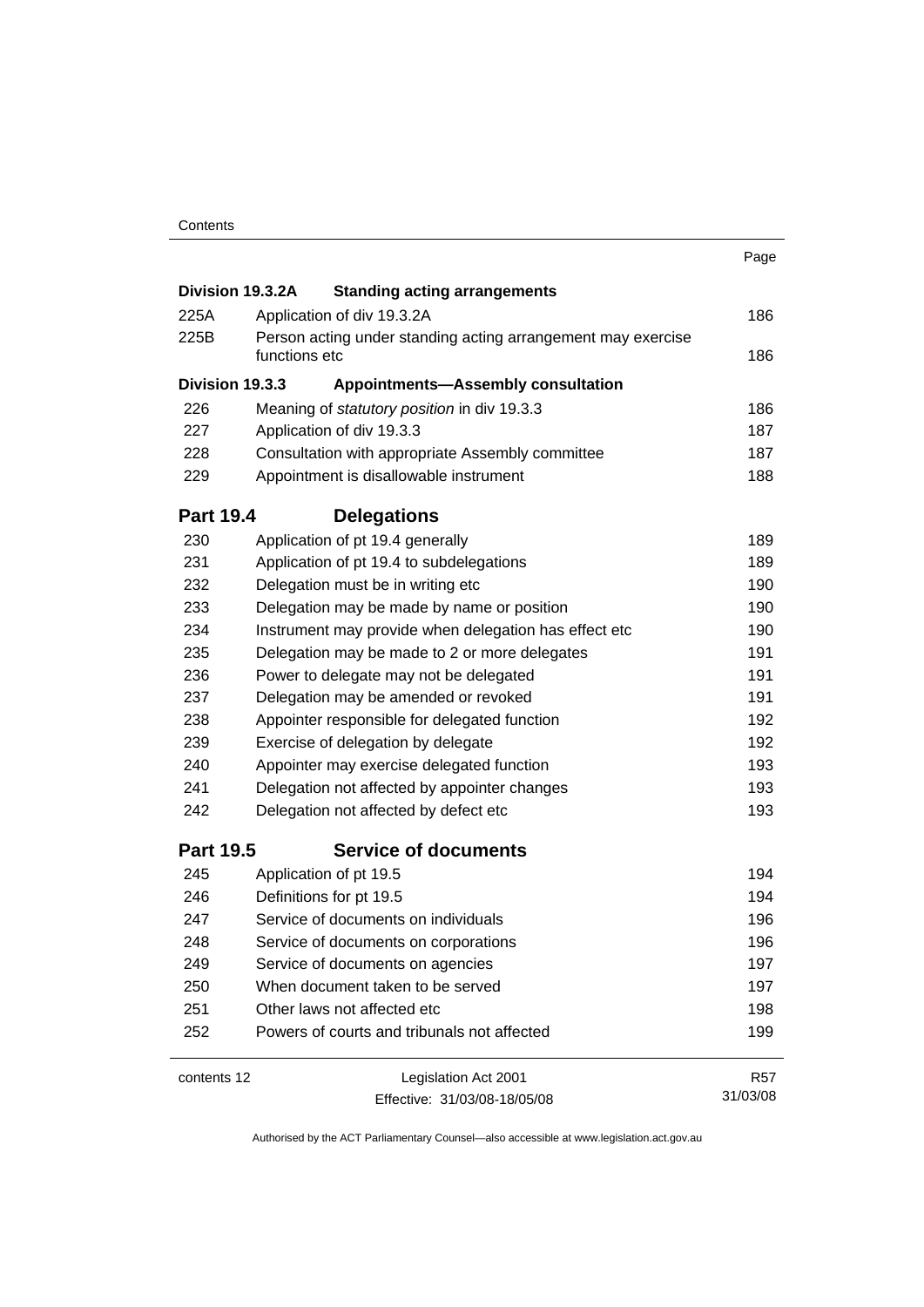|                   |                        |                                                                      | Contents    |
|-------------------|------------------------|----------------------------------------------------------------------|-------------|
|                   |                        |                                                                      | Page        |
| <b>Part 19.6</b>  |                        | <b>Functions of Executive and Ministers</b>                          |             |
| 253               |                        | <b>Exercise of functions of Executive</b>                            | 200         |
| 254               |                        | Administration of matters not allocated                              | 201         |
| 254A              |                        | Delegation by Minister                                               | 201         |
| <b>Part 19.7</b>  |                        | <b>Other matters</b>                                                 |             |
| 255               | <b>Forms</b>           |                                                                      | 202         |
| 256               |                        | Production of records kept in computers etc                          | 204         |
| <b>Chapter 20</b> |                        | <b>Miscellaneous</b>                                                 |             |
| 300               |                        | Delegation by parliamentary counsel                                  | 205         |
| 301               |                        | References to Administration Act 1989 etc                            | 205         |
| 302               |                        | Regulation-making power                                              | 205         |
| <b>Schedule 1</b> |                        | Acts included in sources of law in the ACT                           | 207         |
| <b>Part 1.1</b>   |                        | Former NSW and UK Acts in force before<br>establishment of Territory | 207         |
| <b>Part 1.2</b>   |                        | Former NSW Acts applied after establishment of<br><b>Territory</b>   | 209         |
| <b>Dictionary</b> |                        |                                                                      | 210         |
| Part 1            |                        | <b>Meaning of commonly-used terms</b>                                | 210         |
| Part 2            |                        | <b>Terms for Legislation Act 2001 only</b>                           | 238         |
| <b>Endnotes</b>   |                        |                                                                      |             |
| 1                 | About the endnotes     |                                                                      | 242         |
| $\overline{2}$    | Abbreviation key       |                                                                      | 242         |
| 3                 | Legislation history    |                                                                      | 243         |
| 4                 | Amendment history      |                                                                      | 251         |
| 5                 | Earlier republications |                                                                      |             |
| R <sub>57</sub>   |                        | Legislation Act 2001                                                 | contents 13 |

31/03/08

egislation Act 2001 Effective: 31/03/08-18/05/08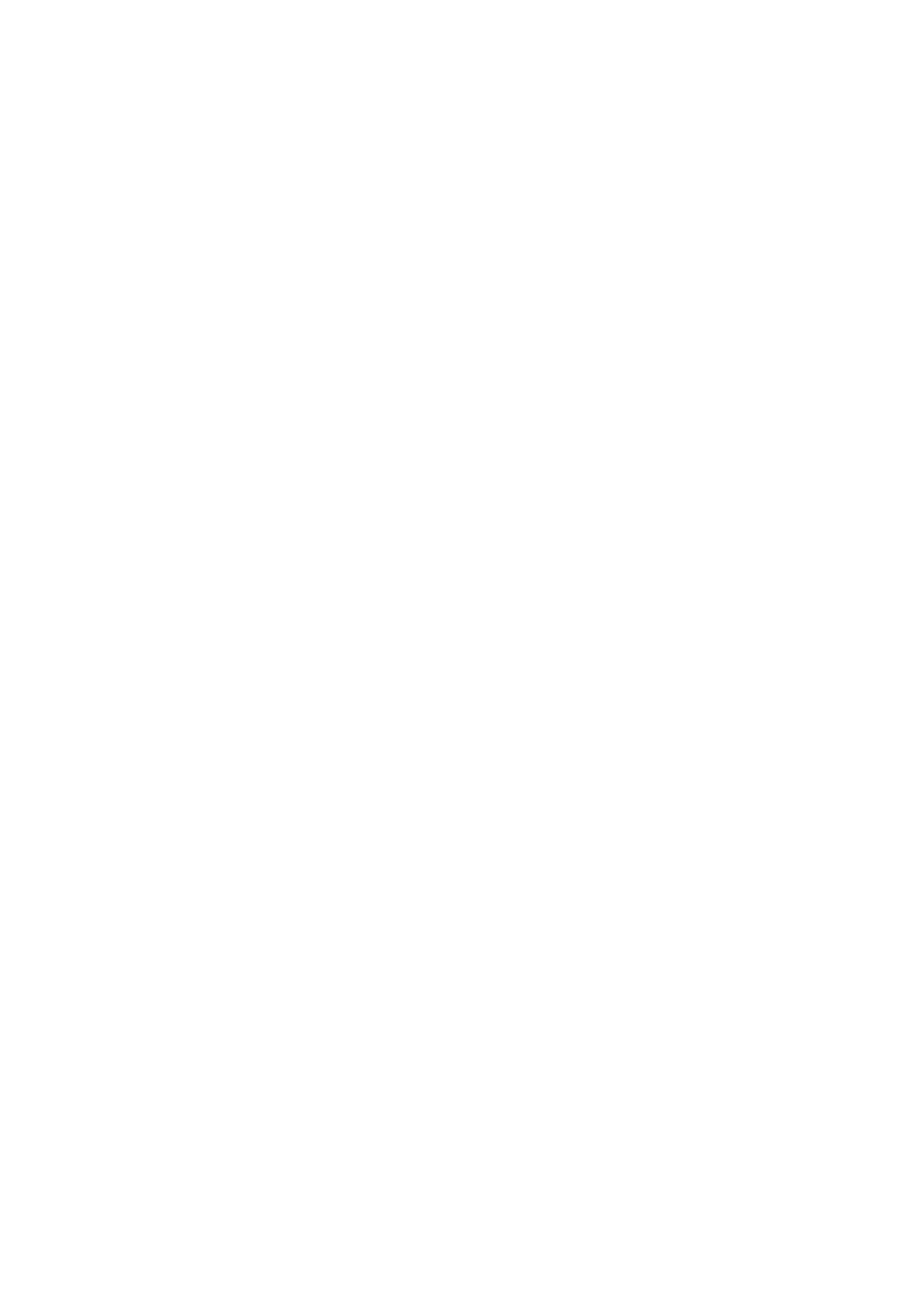<span id="page-16-0"></span>

# **Legislation Act 2001**

An Act about legislation

I

R57 31/03/08

Legislation Act 2001 Effective: 31/03/08-18/05/08 page 1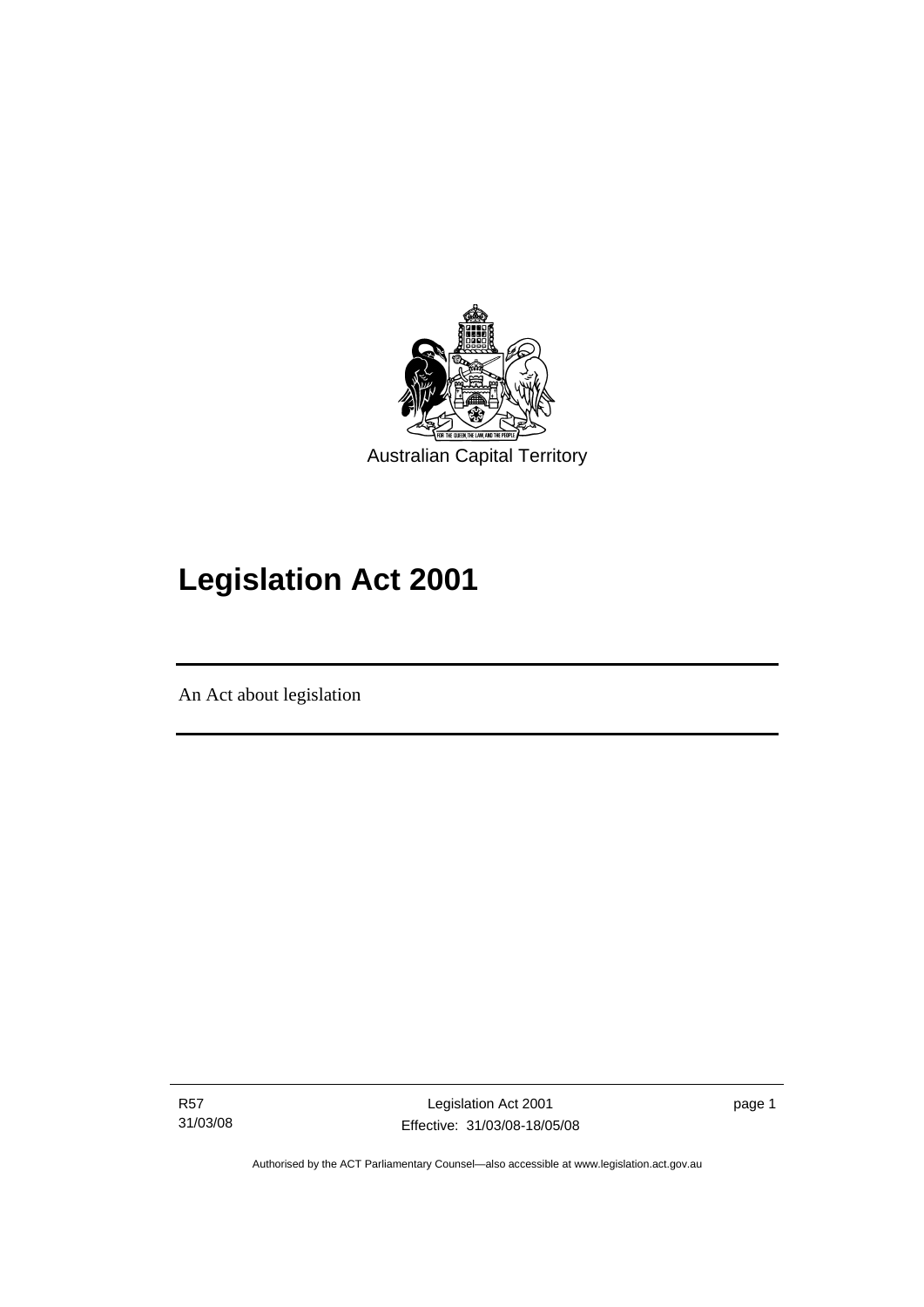<span id="page-17-0"></span>**Chapter 1** Preliminary<br>**Part 1.1** General General

Section 1

## **Chapter 1** Preliminary

## **Part 1.1 General**

## **1 Name of Act**

This Act is the *Legislation Act 2001.* 

## **2 Dictionary**

The dictionary at the end of this Act is part of this Act.

- *Note 1* The dictionary at the end of an Act usually defines certain terms used in the Act, and includes references (*signpost definitions*) to other terms defined elsewhere in the Act. However, in this Act the dictionary is divided into 2 parts.
- *Note* 2 Part 1 defines terms commonly used in Acts (including this Act) and statutory instruments. For example, because of the definition '*month* means calendar month.', the term 'month' has the defined meaning wherever the term is used in an Act or statutory instrument unless the Act or instrument provides otherwise or the contrary intention otherwise appears (see s 144 and s 155).
- *Note 3* Part 2 defines certain terms used in this Act. For example, the signpost definition '*administrator*, for part 19.5 (Service of documents)—see section 246.' means that the term 'administrator' is defined in s 246 for this Act, pt 19.5. A definition in pt 2 applies to all of this Act unless the definition, or another provision of this Act, provides otherwise or the contrary intention otherwise appears (see s 155 and s 156 (1)).

### **2A Notes**

A note included in this Act is explanatory and is not part of this Act.

*Note* See s 127 (1), (4) and (5) for the legal status of notes.

### **3 Objects**

(1) The main object of this Act is to make legislation more accessible.

R57 31/03/08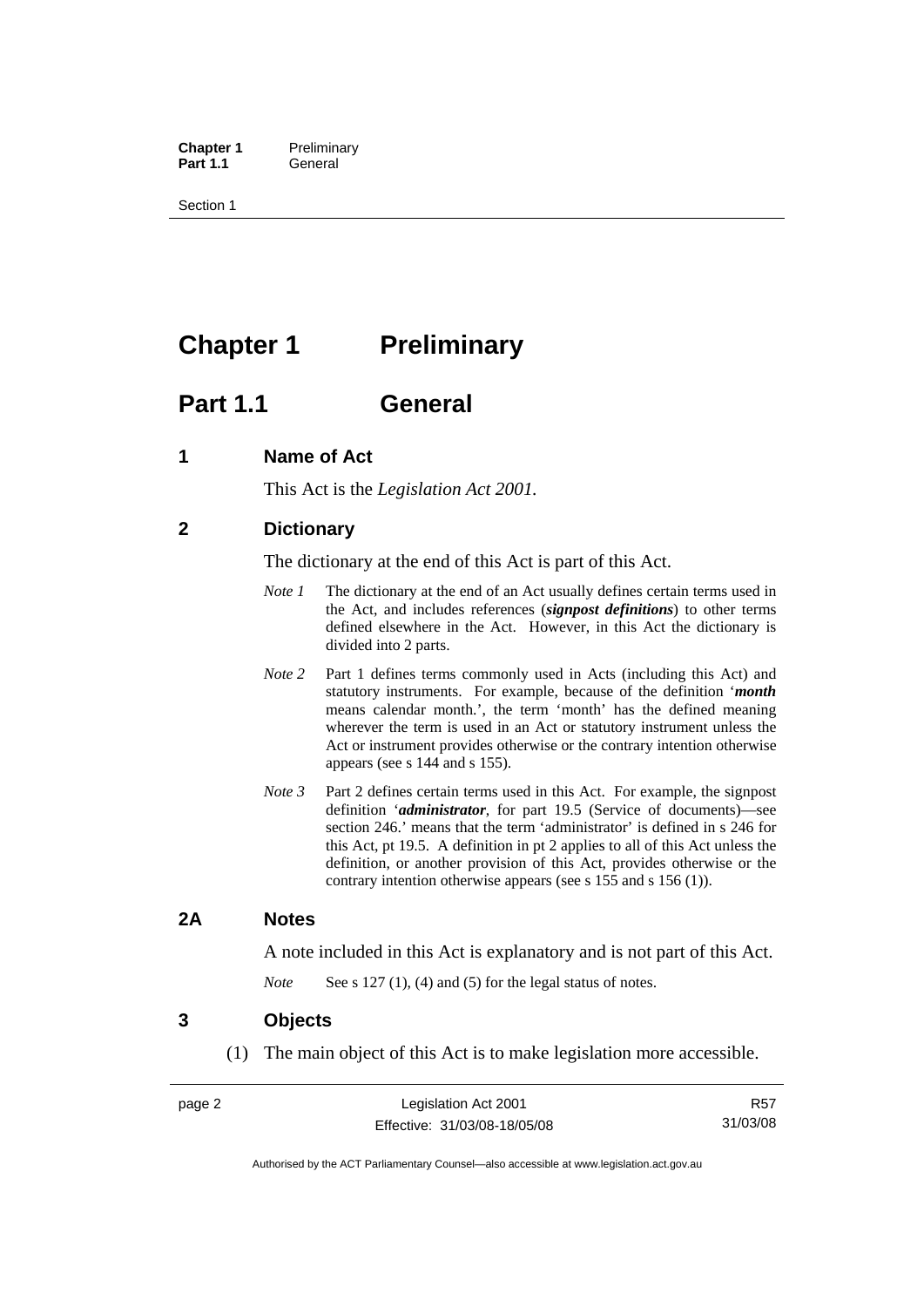- <span id="page-18-0"></span> (2) This is to be achieved particularly by—
	- (a) encouraging access to legislation through the internet, while maintaining access to printed legislation; and
	- (b) restating the law dealing with the 'life cycle' of legislation, improving its structure and content, and simplifying its provisions where practicable; and
	- (c) assisting users of legislation to find, read, understand and use legislation by—
		- (i) facilitating the shortening and simplification of legislation; and
		- (ii) promoting consistency in the form and language of legislation; and
		- (iii) providing rules about the interpretation of legislation; and
		- (iv) facilitating the updating and republication of legislation to ensure its ready availability.
- (3) For this section, the '*life cycle*' of legislation includes the making (where relevant), notification, commencement, presentation and disallowance (where relevant), operation, interpretation, proof, republication, amendment and repeal of legislation and instruments made under legislation.

## **4 Application of Act**

- (1) This Act applies to all Acts (including this Act) and statutory **instruments**
- (2) In particular, Acts and statutory instruments are taken to be made on the basis that they will operate in conjunction with this Act.

### **Examples**

1 An Act imposes an obligation and provides that people who 'fail' to carry out the obligation are liable to the penalty. The Act does not, however, define 'fail' or indicate that the word is used in a special way. In accordance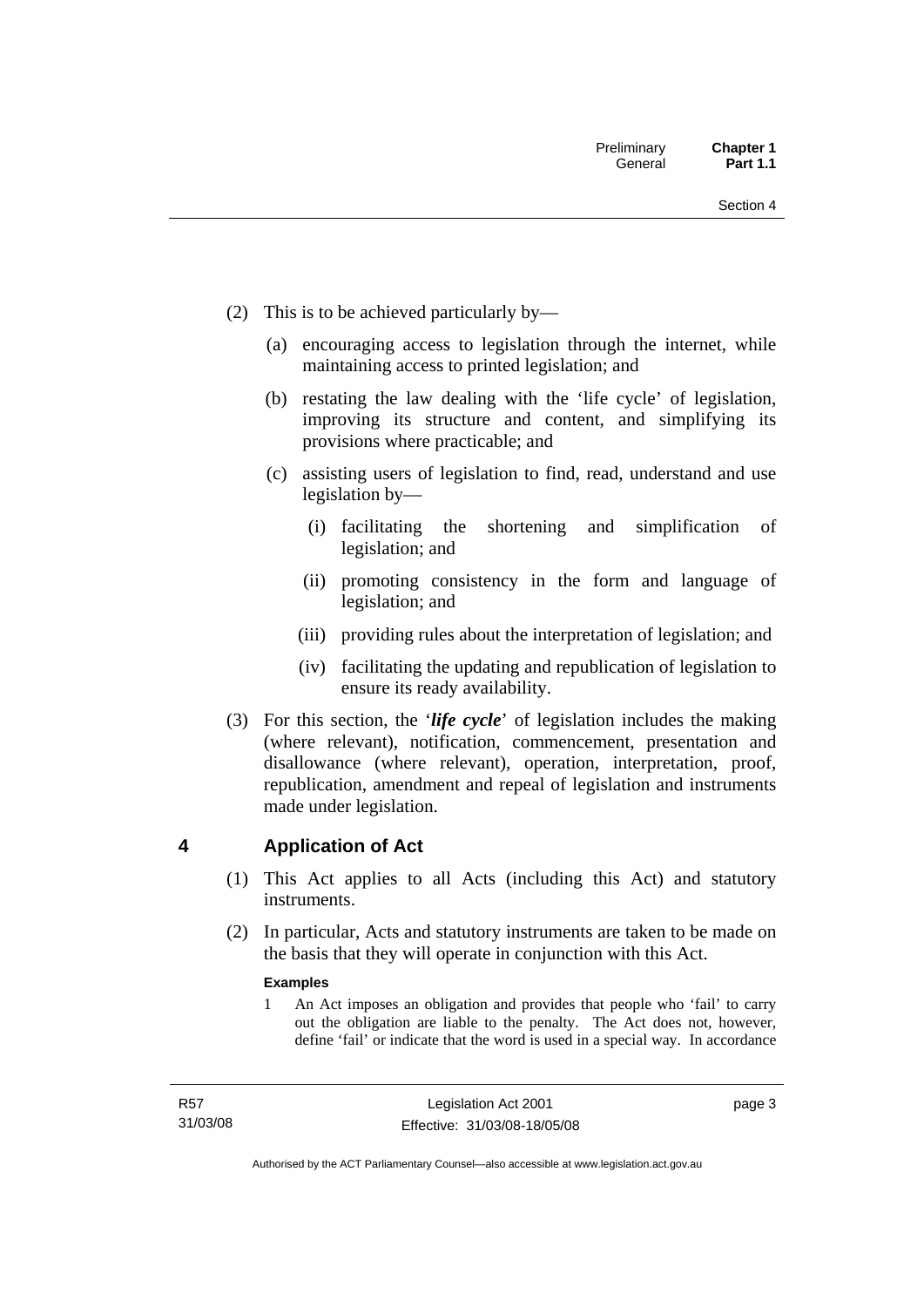#### <span id="page-19-0"></span>**Chapter 1** Preliminary Part 1.1 **General**

#### Section 5

with this Act, dictionary, part 1 (see s 144), the word 'fail' includes 'refuse'. In other words, a person who refuses to carry out the obligation will be subject to the penalty in the same way as someone who only neglects the obligation. In this case, the presence in an Act of a word that is defined in this Act attracts the operation of the definition in the dictionary.

- 2 The *XYZ Act 2001* contains the following provision:
	- The Minister may determine fees for this Act.

Because the XYZ Act authorises a fee to be determined 'for this Act', this Act, section 56 applies and therefore the provisions of part 6.3 (Making of certain statutory instruments about fees) apply to the determination of fees under the provision. In this case, the operation of provisions of this Act is attracted because the *XYZ Act 2001* contains a provision that triggers the application of the part.

- *Note 1* The determination of a fee by a Minister under an Act is a disallowable instrument and must be in writing (see s 9 (1) (b) and s 42 (2)).
- *Note* 2 An example is part of the Act, is not exhaustive and may extend, but does not limit, the meaning of the provision in which it appears (see s 126 and s 132).
- (3) This section is a determinative provision.
	- *Note* See s 5 for the meaning of determinative provisions, and s 6 for their displacement.

### **5 Determinative and non-determinative provisions**

- (1) This Act consists of determinative and non-determinative provisions.
- (2) A *determinative provision* is a provision of this Act that is declared to be a determinative provision.

#### **Example**

Section 4 (3) provides that section 4 is a determinative provision.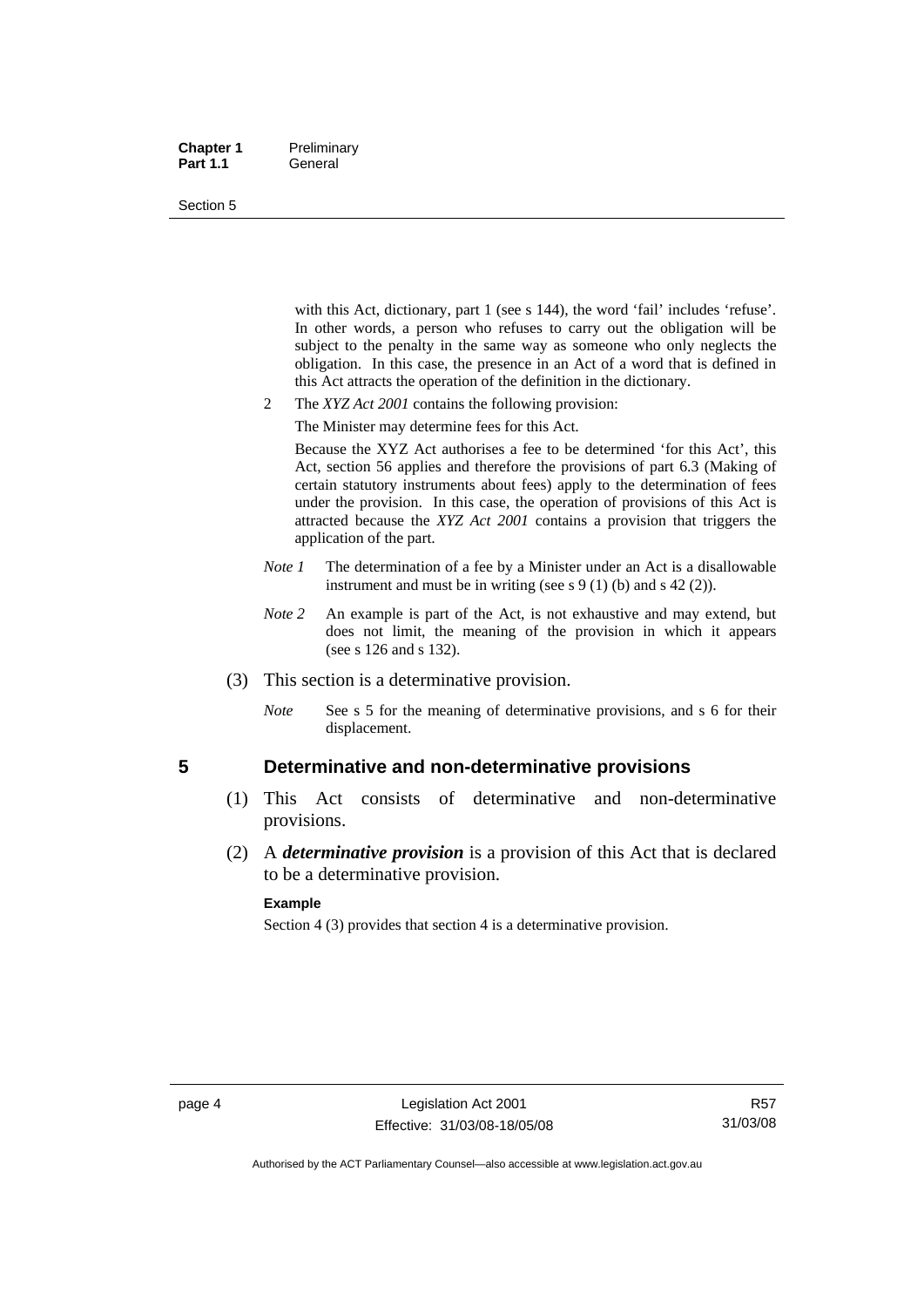## <span id="page-20-0"></span>(3) A *non-determinative provision* is any other provision of this Act.

### **Example**

Section 3 does not contain a provision corresponding to section 4 (3). Therefore, section 3 is not a determinative provision.

*Note* An example is part of the Act, is not exhaustive and may extend, but does not limit, the meaning of the provision in which it appears (see s 126 and s 132).

## **6 Legislation Act provisions must be applied**

- (1) A provision of this Act must be applied to an Act or statutory instrument, in accordance with the terms of the provision, except so far as it is displaced.
- (2) A determinative provision may be displaced expressly or by a manifest contrary intention.
- (3) A non-determinative provision may be displaced expressly or by a contrary intention.

*Note* For the distinction between a 'manifest contrary intention' (see s (2)) and 'contrary intention' (see s (3)), see the examples in this section.

- (4) The declaration of a provision as 'determinative' indicates that it is the intention of the Legislative Assembly that, if the provision is to be displaced at all in a particular case, a more deliberate displacement is required than if the provision were a nondeterminative provision.
- (5) This section applies despite any presumption or rule of interpretation.
- (6) A provision of this Act must not be taken to be displaced by a provision of an Act or statutory instrument so far as the provisions can operate concurrently.
- (7) In particular and without limiting subsection (5), a provision of this Act is not displaced by a provision of an Act or statutory instrument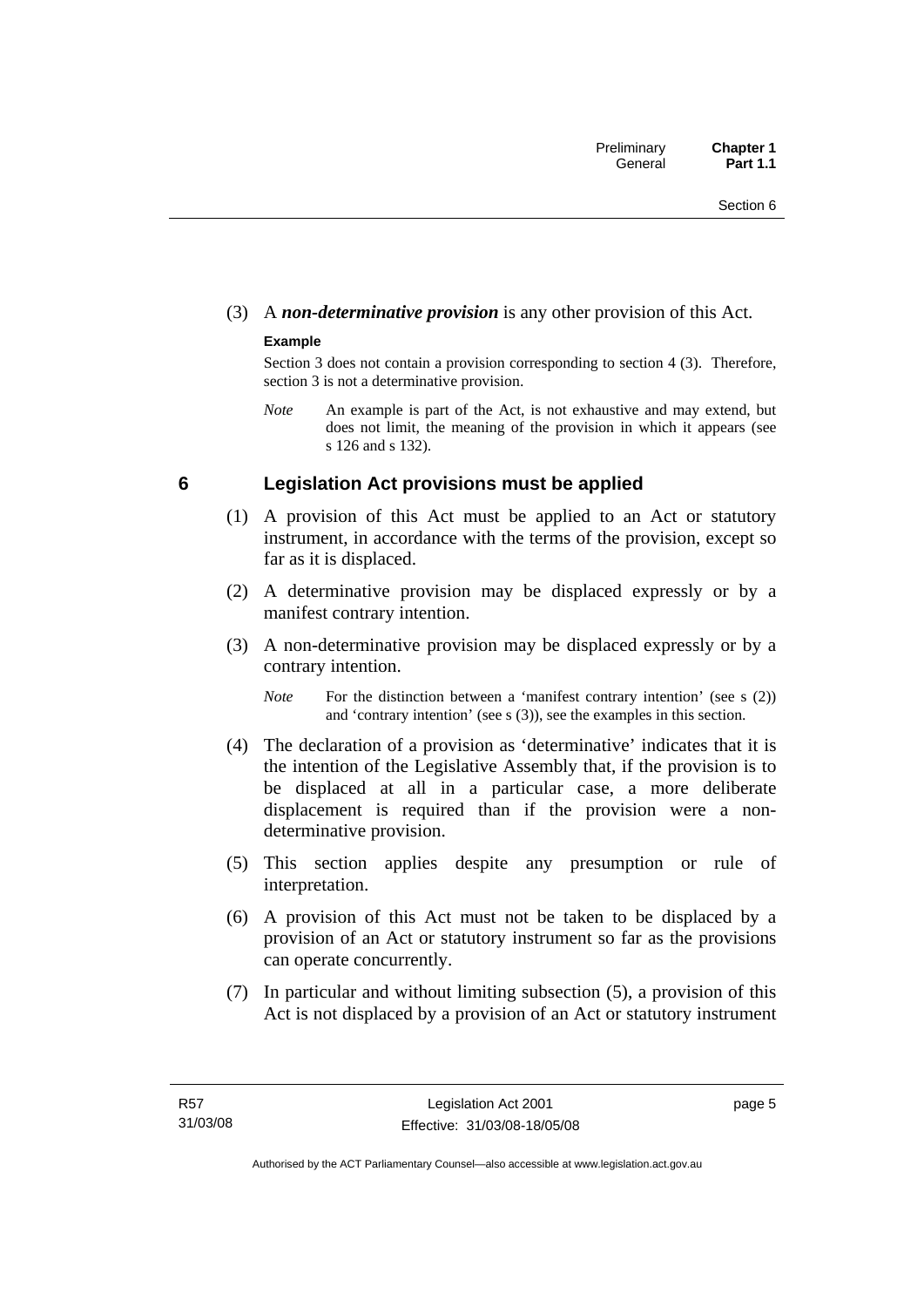Section 6

because the provisions deal with the same or a similar subject matter.

(8) This section is a determinative provision.

#### **Examples of different kinds of displacement**

1 *Determinative provision—express displacement*

The *Collections Regulation Act 1999* (hypothetical), section 83 contains the following provision:

(2) The Legislation Act, section 47 (3) does not apply to a regulation under this Act.

Section 83 (2) illustrates a provision expressly displacing this Act, section 47 (3), a determinative provision.

2 *Determinative provision—manifest contrary intention*

The *Motor Repairers Act 2001* (hypothetical) does not contain a provision like the *Collections Regulation Act 1999*, section 83, but section 79 contains the following provision:

(3) A regulation may apply, adopt or incorporate an instrument or provision of an instrument as in force from time to time.

Section 79 (3) illustrates a provision displacing this Act, section 47 (3), a determinative provision, by a manifest contrary intention because section 79 (3) clearly contradicts section 47 (3).

3 *Non-determinative provision—contrary intention*

The master of a vessel is charged with contravening the *Liquor Act 2001* (hypothetical), section 126 by selling liquor on or from 'licensed premises' otherwise than at a time authorised by the Act. It is claimed that the sale took place on the vessel. The Act defines 'licensed premises' to mean that part or those parts of a building or buildings and of the land adjoining it or them as defined by the licensing court. It is argued that the complaint is defective in that a vessel cannot be 'licensed premises'. However, section 126 is expressed to apply to 'a licensee, servant, agent or master who sells liquor on or from licensed premises'. In this case, the reference to 'master' indicates a contrary intention indicating that the section is intended to apply to liquor sold on or from vessels.

#### **Example of concurrent operation (no displacement)**

The *Small Clubs Act 2002* (hypothetical) contains the following provision about how notice of the club's annual general meeting may be served on members of a registered small club: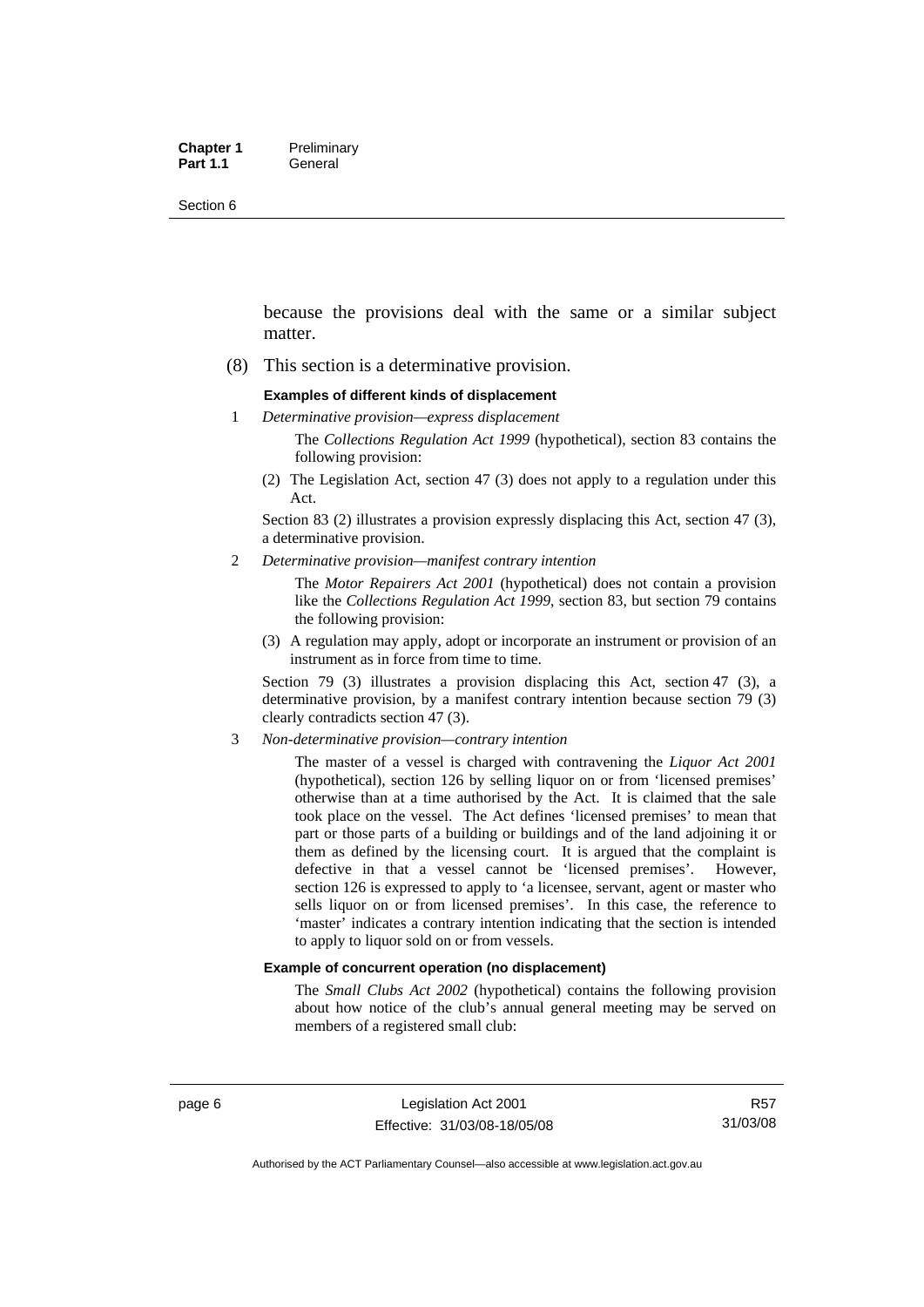#### **60 Serving notice of annual general meeting**

The executive committee of a registered small club may serve notice of the annual general meeting of the club on members by pinning the notice to a noticeboard in the club house.

This Act, section 247, a non-determinative provision, allows a document to be served on an individual under an Act in a number of ways (by giving the document to the individual, by sending it by prepaid post etc), but does not mention pinning the document to a noticeboard as a method of giving the notice.

Section 247 is not displaced by the *Small Clubs Act 2002*, section 60, because—

- section 60 does not expressly displace section 247 nor does it indicate a contrary intention (see s  $6(1)$  and  $(3)$ ) and, in particular, section  $60$ does not indicate an intention that the method of service it authorises is to be the only method of serving notice of annual general meetings on members of small clubs; and
- the application of section 247 is not displaced by any presumption or rule of interpretation (see s 6 (5)); and
- sections 60 and 247 can operate concurrently (see s  $6(6)$ ) by allowing complementary methods of service; and
- the fact that sections 60 and 247 deal with the same (or a similar) subject matter does not of itself displace section 247 (see s 6 (7) and also s 6 (5)).

It follows, therefore, that the executive committee is free to serve notice of the annual general meeting under section 60 or section 247.

*Note* An example is part of the Act, is not exhaustive and may extend, but does not limit, the meaning of the provision in which it appears (see s 126 and s 132).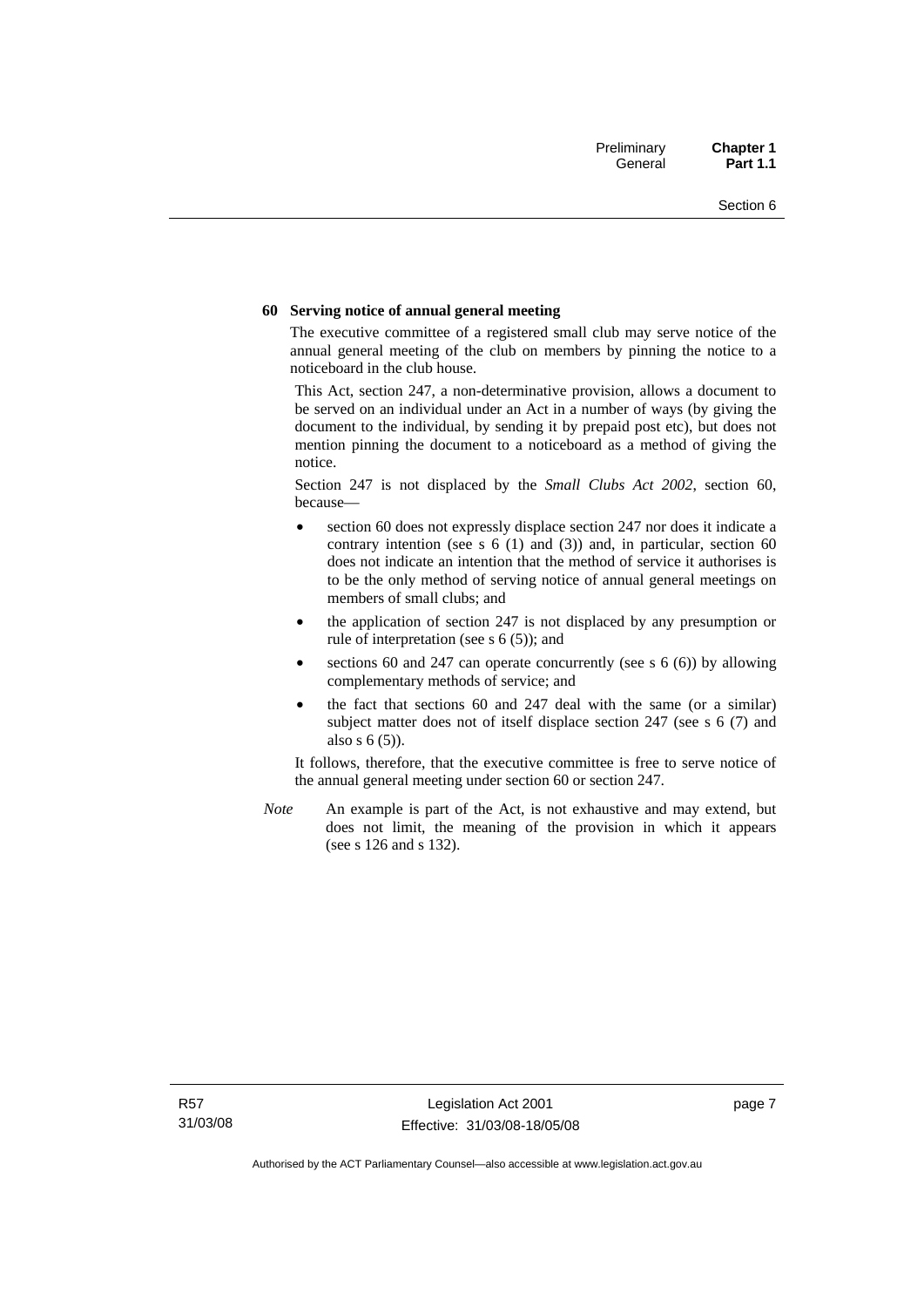<span id="page-23-0"></span>**Chapter 1** Preliminary<br>**Part 1.2** Basic conce **Basic concepts** 

Section 7

## **Part 1.2 Basic concepts**

### **7 Meaning of** *Act* **generally**

- (1) An *Act* is an Act of the Legislative Assembly.
- (2) An *Act of the Legislative Assembly* is a law (however described or named) made by the Legislative Assembly under the Self-Government Act.
- (3) A reference to an *Act* includes a reference to a provision of an Act.
	- *Note 1* Section 17 deals with former Commonwealth enactments, and former NSW and UK Acts, that have become ACT Acts.
	- *Note 2* Section 100 (1) deals with references to particular Acts.

### **8 Meaning of** *subordinate law*

- (1) A *subordinate law* is a regulation, rule or by-law (whether or not legislative in nature) made under—
	- (a) an Act; or
	- (b) another subordinate law; or
	- (c) power given by an Act or subordinate law and also power given otherwise by law.
- (2) A reference to a *subordinate law* includes a reference to a provision of a subordinate law.

### **9 Meaning of** *disallowable instrument*

### (1) A *disallowable instrument* is—

 (a) a statutory instrument (whether or not legislative in nature) that is declared to be a disallowable instrument by an Act, subordinate law or another disallowable instrument; or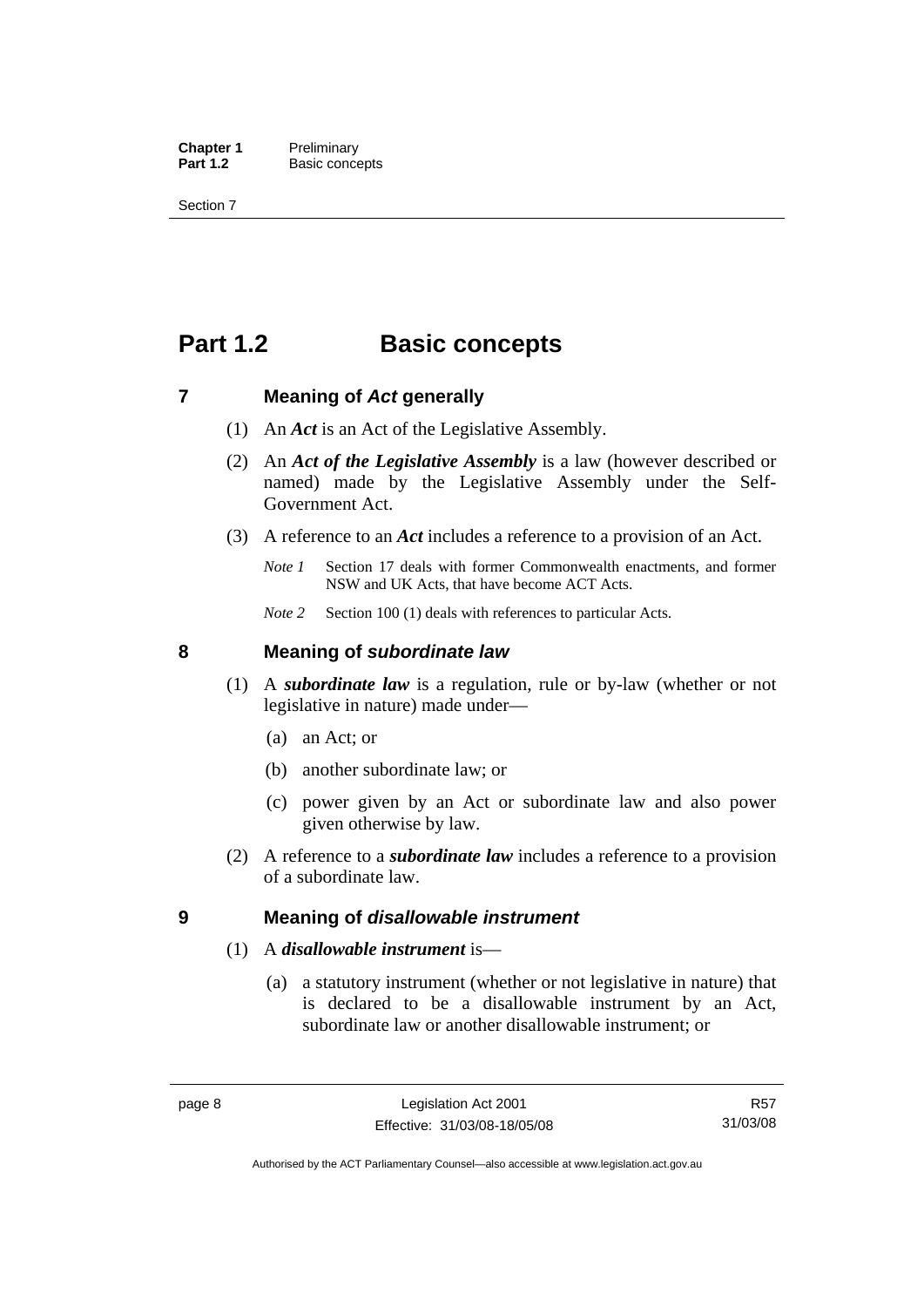<span id="page-24-0"></span> (b) a determination of fees or charges by a Minister under an Act or subordinate law.

*Note Statutory instrument* is defined in s 13.

 (2) A reference to a *disallowable instrument* includes a reference to a provision of a disallowable instrument.

## **10 Meaning of** *notifiable instrument*

- (1) A *notifiable instrument* is a statutory instrument (whether or not legislative in nature) that is declared to be a notifiable instrument by an Act, subordinate law, disallowable instrument or another notifiable instrument.
- (2) A reference to a *notifiable instrument* includes a reference to a provision of a notifiable instrument.

## **11 Meaning of** *commencement notice*

- (1) A *commencement notice* is a statutory instrument that fixes or otherwise determines the commencement of an Act, subordinate law, disallowable instrument or notifiable instrument.
- (2) A reference to a *commencement notice* includes a reference to a provision of a commencement notice.

## **12 Meaning of** *legislative instrument*

- (1) A legislative instrument is—
	- (a) a subordinate law; or
	- (b) a disallowable instrument; or
	- (c) a notifiable instrument; or
	- (d) a commencement notice.
- (2) A reference to a *legislative instrument* includes a reference to a provision of a legislative instrument.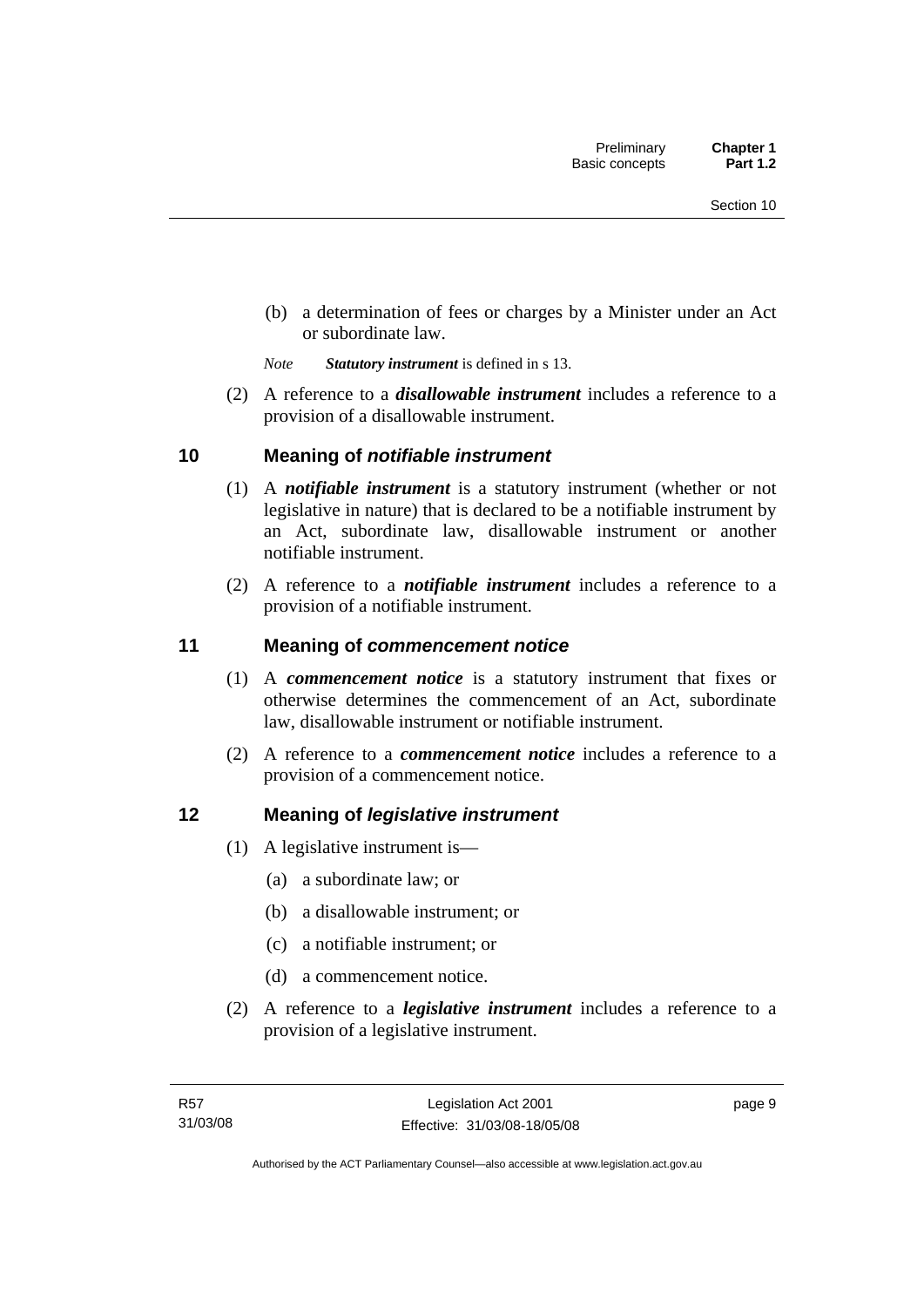<span id="page-25-0"></span>Section 13

## **13 Meaning of** *statutory instrument*

- (1) A *statutory instrument* is an instrument (whether or not legislative in nature) made under—
	- (a) an Act; or
	- (b) another statutory instrument; or
	- (c) power given by an Act or statutory instrument and also power given otherwise by law.
- (2) A *statutory instrument* includes a subordinate law, disallowable instrument, notifiable instrument and commencement notice.
- (3) A reference to a *statutory instrument* includes a reference to a provision of a statutory instrument.

## **14 Meaning of** *instrument*

(1) An *instrument* is any writing or other document.

*Note Writing* is defined in the dictionary, pt 1.

 (2) A reference to an *instrument* includes a reference to a provision of an instrument.

## **15 Meaning of** *authorised republication*

- (1) An *authorised republication* is a republication of a law authorised by the parliamentary counsel under this Act.
- (2) A reference to an *authorised republication* includes a reference to a provision of an authorised republication.
- (3) In this section:

*law*—see section 107 (Definitions for ch 11).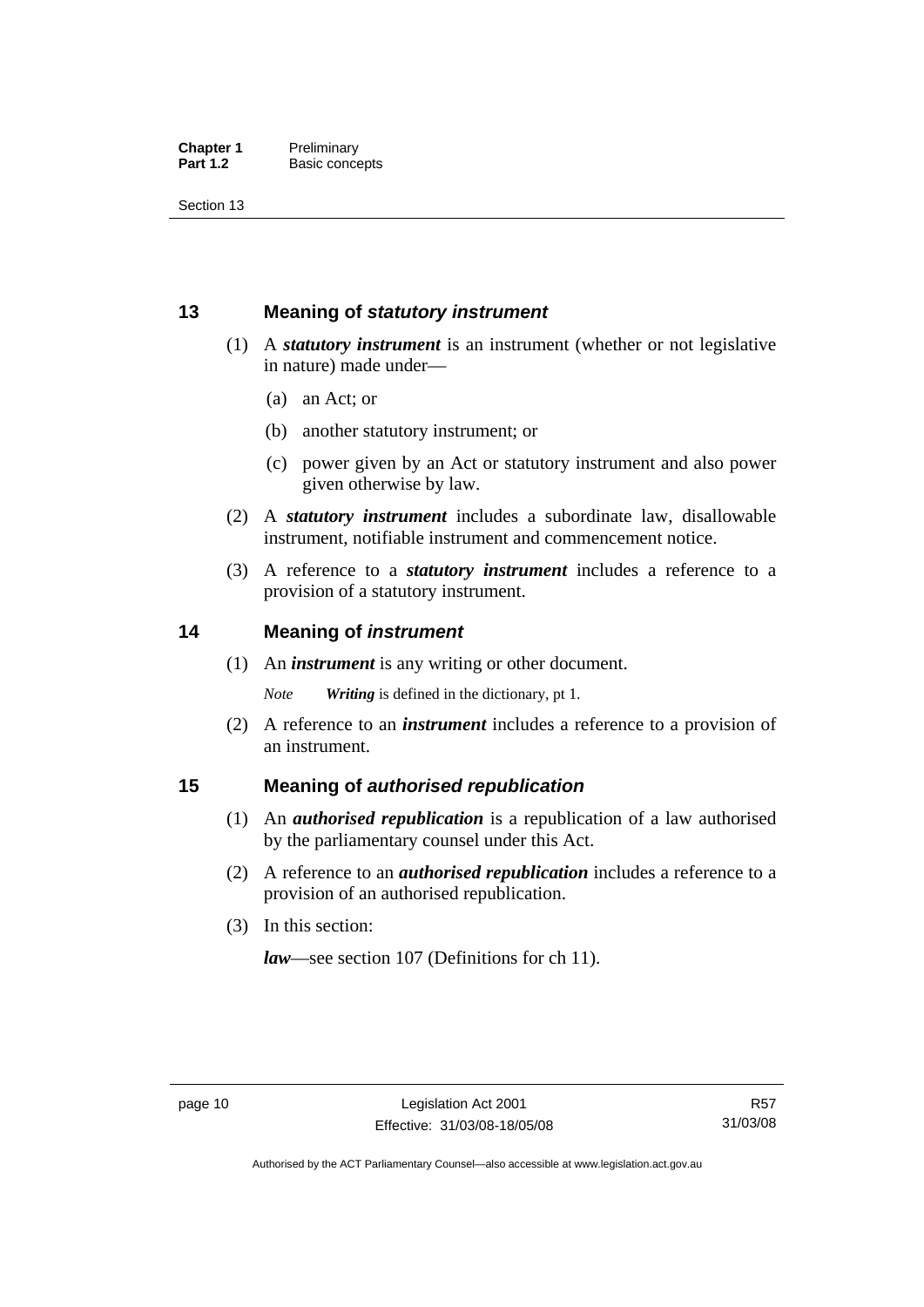## <span id="page-26-0"></span>**16 Meaning of** *provision*

A *provision* of an Act or instrument is any words or anything else that forms part of the Act or instrument.

#### **Examples of provisions consisting of groups of words**

sections, subsections, paragraphs, subparagraphs, sub-subparagraphs, examples

#### **Examples of provisions consisting of groups of other provisions**

chapters, parts, divisions, subdivisions, schedules

- *Note 1* An example is part of the Act, is not exhaustive and may extend, but does not limit, the meaning of the provision in which it appears (see s 126 and s 132).
- *Note 2* See s 126 and s 127 for material that is, or is not, part of an Act or statutory instrument.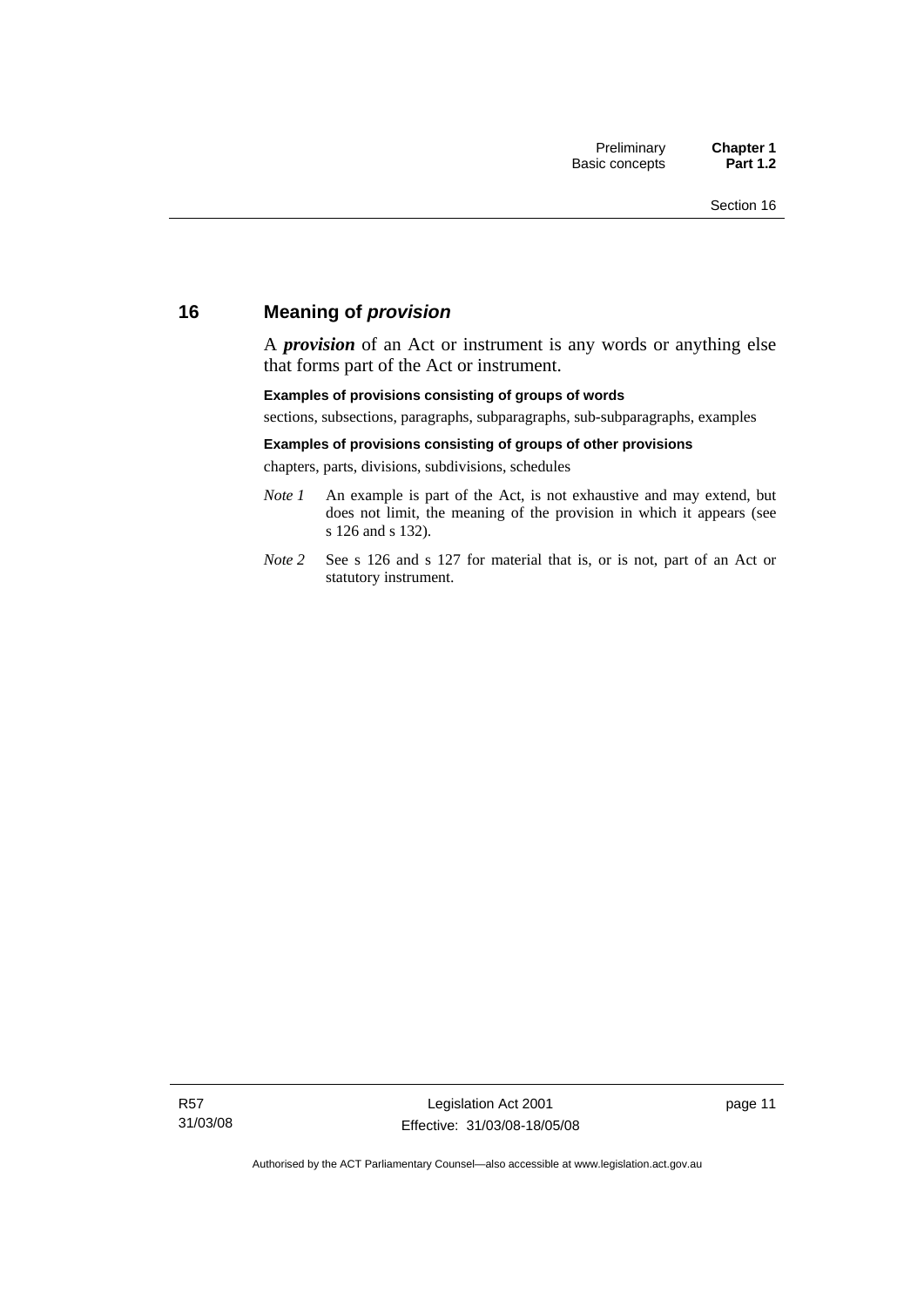**Chapter 1** Preliminary<br>**Part 1.3** Sources of Sources of law in the ACT

Section 16

## **Part 1.3 Sources of law in the ACT**

#### **Notes on sources of law**

- *Note 1* The laws in force in the ACT consist of the written law and various unwritten laws known as the principles and rules of common law and equity.
- *Note* 2 The written law of the Territory consists primarily of laws, known as Acts, made by the Legislative Assembly. It also includes regulations, rules of court and other legislative instruments made under specific powers given by Acts. (Written laws made under an Act are commonly called 'subordinate' or 'delegated' legislation.)
- *Note 3* Before self-government, ordinances made by the Governor-General under the *Seat of Government* (*Administration*) *Act 1910* (Cwlth) were the main form of legislation made for the ACT. Most of the ordinances in force at self-government have been converted into Acts (see the Self-Government Act, s 34). However, the Governor-General has power to make ordinances for the ACT on a limited number of topics (see *Seat of Government (Administration) Act 1910* (Cwlth), s 12).
- *Note 4* The written laws in force in the ACT also include the Commonwealth Constitution, Commonwealth Acts, and regulations and other legislative instruments made under Commonwealth Acts. As a general rule, Commonwealth Acts and legislative instruments apply in the ACT in the same way as they apply in other parts of Australia. Commonwealth Acts and instruments prevail over the Acts made by the Legislative Assembly to the extent to which they are inconsistent (see Self-Government Act, s 28).
- *Note 5* Certain Acts of New South Wales and the United Kingdom also formed part of the written laws in force in the ACT. Because of the *Interpretation Act 1967*, s 65, these are now taken to be laws made by the Legislative Assembly as if they had been enacted by the Assembly. (Section 65 has expired, but its previous operation was saved–see s 65 (3)). These Acts are listed in sch 1.

Authorised by the ACT Parliamentary Counsel—also accessible at www.legislation.act.gov.au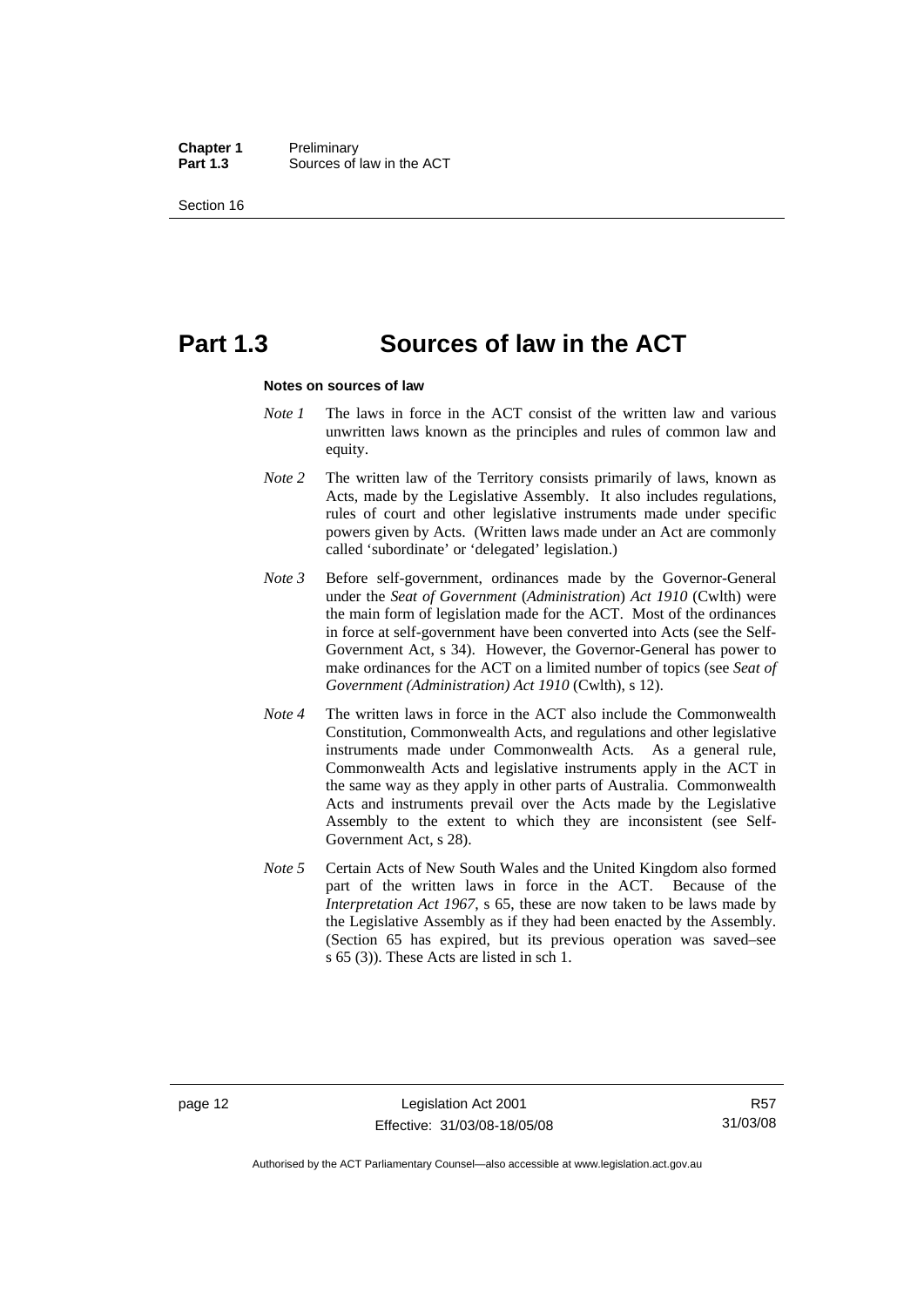## <span id="page-28-0"></span>**17 References to Acts include references to former Cwlth enactments etc**

- (1) A reference to an *Act* includes a reference to a former Commonwealth enactment.
- (2) Without limiting subsection (1), a reference to an *Act* includes a reference to a former NSW Act or former UK Act mentioned in schedule 1.
- (3) In this section:

*former Commonwealth enactment* means a Commonwealth Act or ordinance, a New South Wales Act or Imperial Act that is—

- (a) an enactment within the meaning of the Self-Government Act because of that Act, section 34; or
- (b) an enactment because of the *A.C.T*. *Self-Government (Consequential Provisions) Act 1988* (Cwlth), section 10 (3) or section 12 (2) or (3).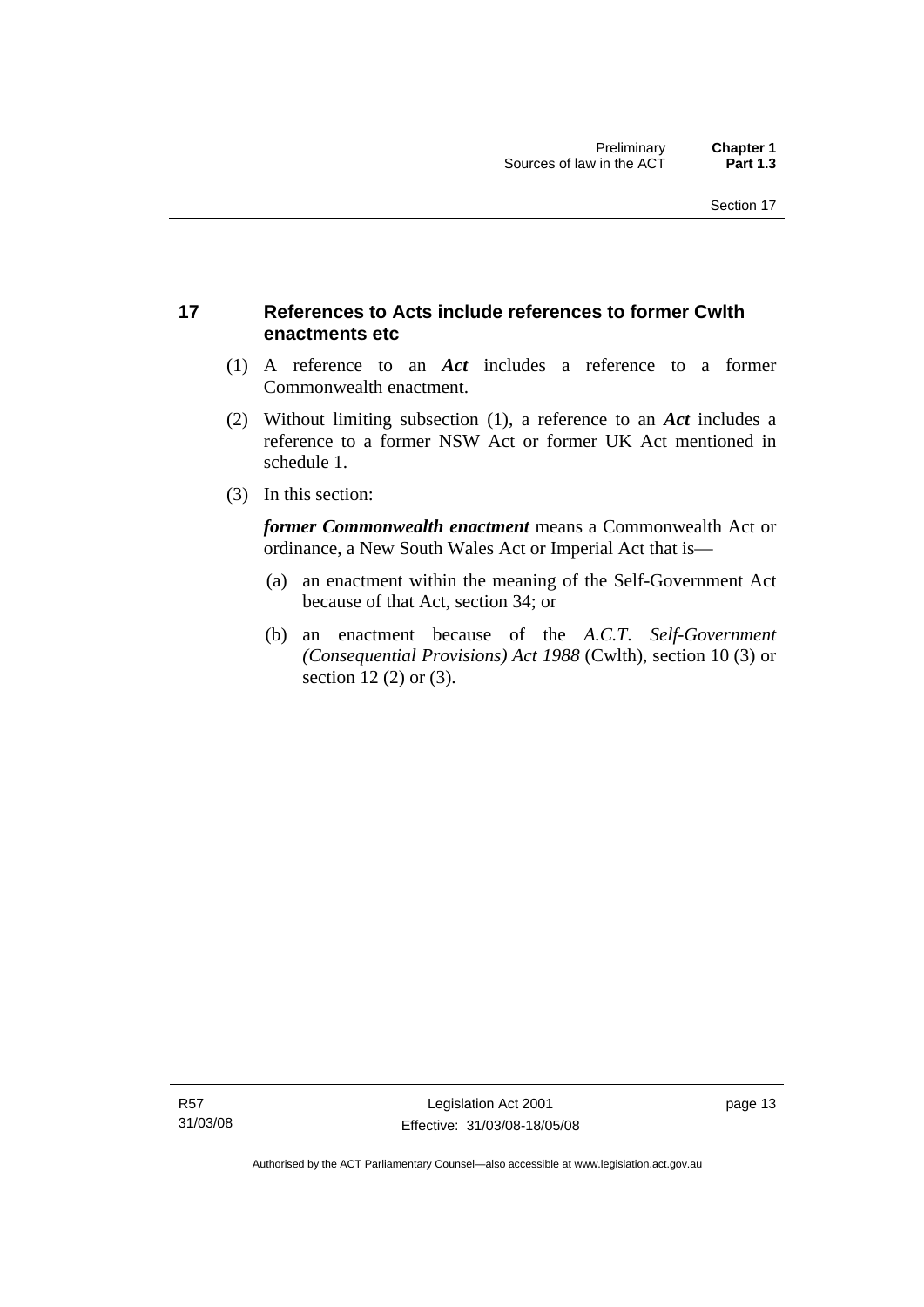## <span id="page-29-0"></span>**Chapter 2 ACT legislation register and web site**

## **18 ACT legislation register**

- (1) The parliamentary counsel must establish and maintain a register of Acts and statutory instruments (the *ACT legislation register*).
- (2) The register must be kept electronically.

#### **Example of how register may be kept**

The register may be kept in the form of, or as part of, 1 or more computer databases, and may include data compiled electronically from the databases.

*Note* An example is part of the Act, is not exhaustive and may extend, but does not limit, the meaning of the provision in which it appears (see s 126 and s 132).

### **19 Contents of register**

- (1) The ACT legislation register must contain the following:
	- (a) authorised republications of laws currently in force;
	- (b) Acts as made;
	- (c) subordinate laws as made;
	- (d) disallowable instruments as made;
	- (e) notifiable instruments as made;
	- (f) commencement notices as made;
	- (g) resolutions passed, or taken to have been passed, by the Legislative Assembly to disallow a subordinate law or disallowable instrument;

Authorised by the ACT Parliamentary Counsel—also accessible at www.legislation.act.gov.au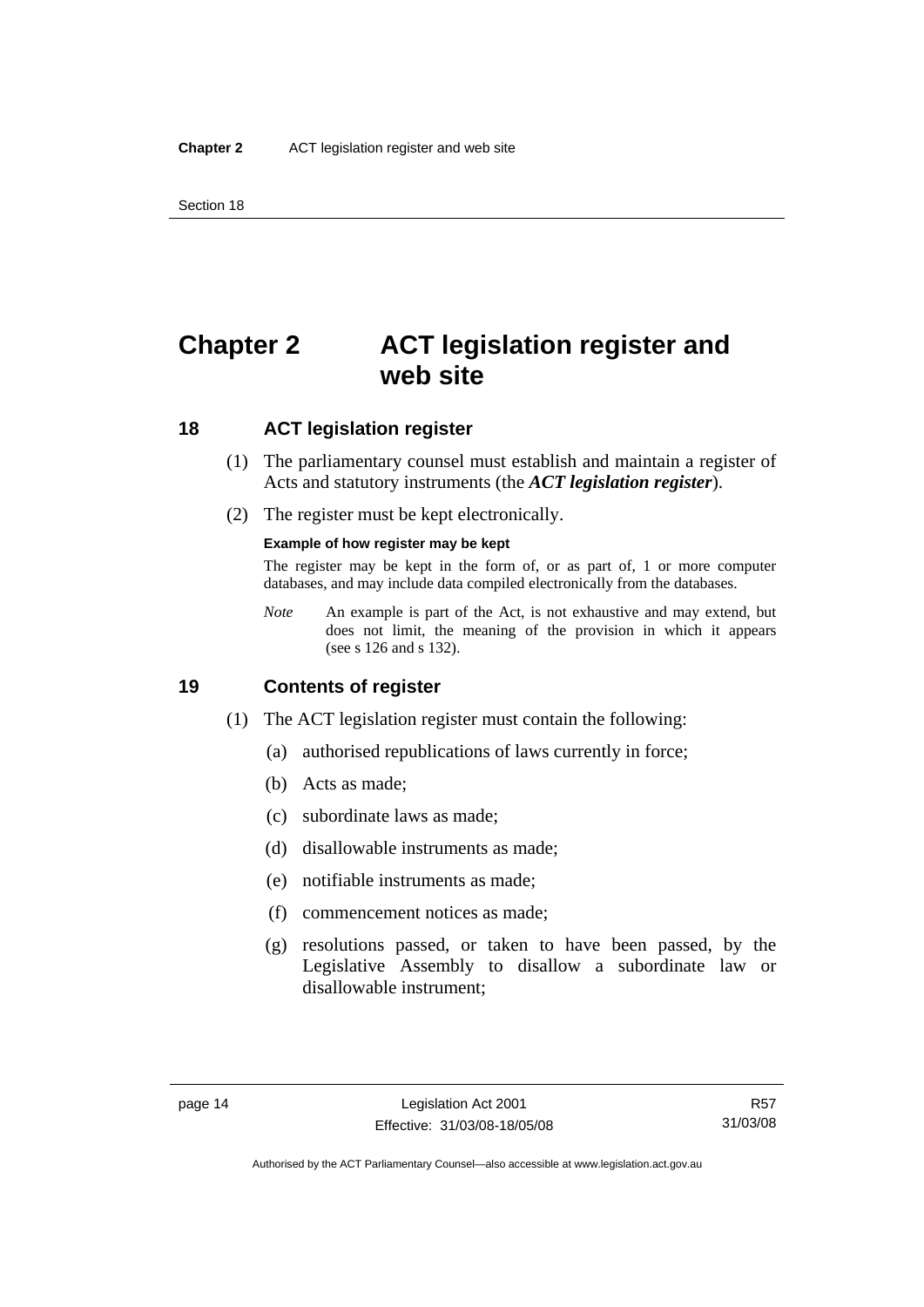- (h) resolutions passed, or taken to have been passed, by the Legislative Assembly to amend a subordinate law or disallowable instrument;
- (i) bills presented to the Legislative Assembly;
- (j) explanatory statements for bills, and amendments of bills, presented to the Legislative Assembly;
- (k) explanatory statements, and regulatory impact statements under chapter 5, for subordinate laws and disallowable instruments.
- (2) The ACT legislation register must also contain the following:
	- (a) notifications of the making of Acts;
	- (b) notifications of the making of subordinate laws;
	- (c) notifications of the making of disallowable instruments;
	- (d) notifications of the making of notifiable instruments;
	- (e) notifications of the making of commencement notices;
	- (f) notifications of the disallowance of subordinate laws or disallowable instruments under section 65 (Disallowance by resolution of Assembly);
	- (g) notifications of the amendment of subordinate laws or disallowable instruments under section 68 (Amendment by resolution of Assembly).
- (3) The parliamentary counsel may enter additional material in the register if the parliamentary counsel considers that it is likely to be useful to users of the register.
- (4) Without limiting subsection (3), the additional material may include the following:
	- (a) unauthorised republications of laws currently in force;
	- (b) past versions of unauthorised republications;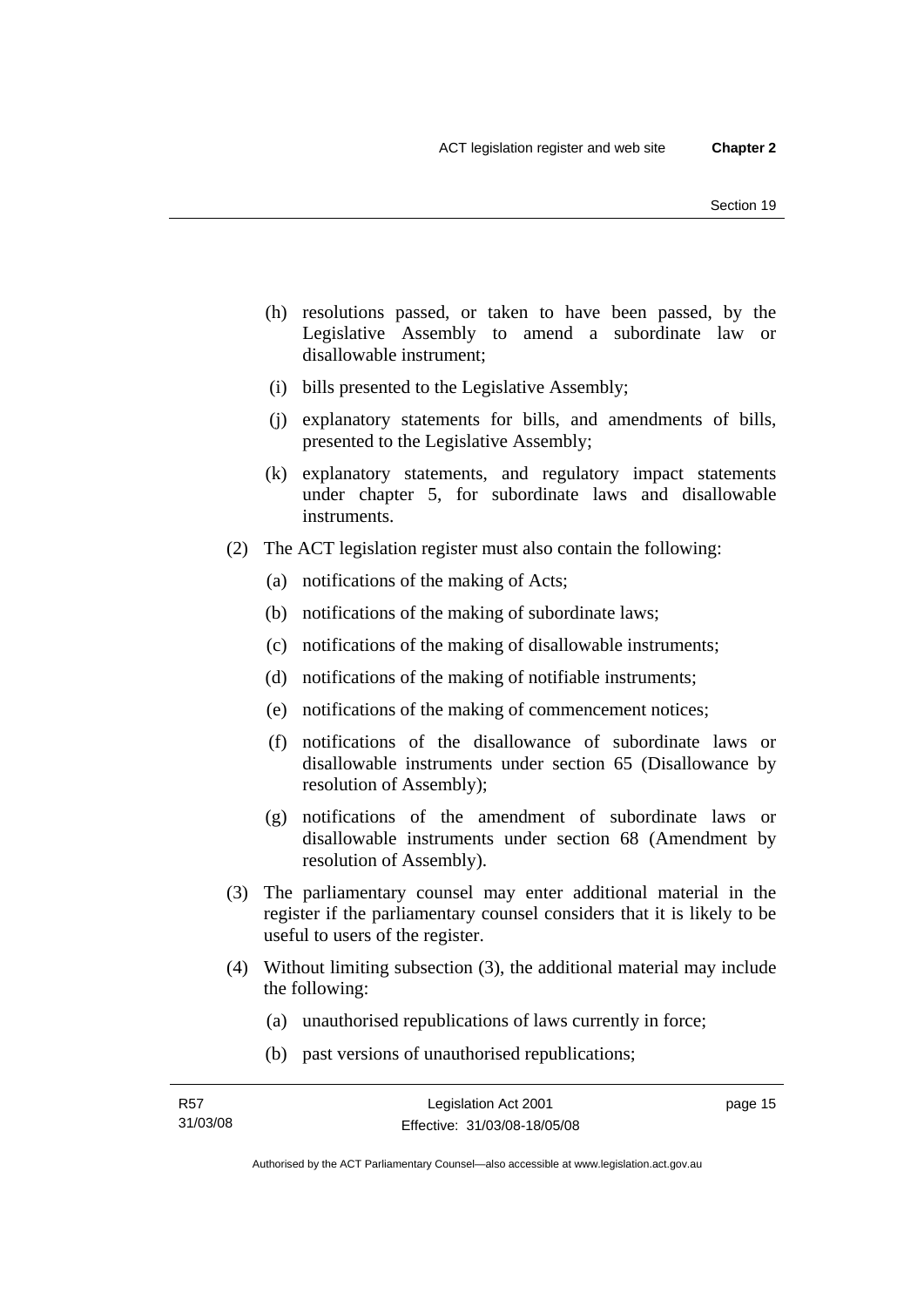- (c) past versions of authorised republications;
- (d) statutory instruments that are not legislative instruments;
- (e) repealed Acts and statutory instruments;
- (f) Commonwealth laws that apply in or in relation to the ACT;
- (g) material relevant to interpreting the rights set out in the *Human Rights Act 2004*, including documents mentioned in that Act, dictionary, definition of *international law*.
- *Note* The following sections of the Act deal with the entry of material in the register:
	- s 28 (Notification of Acts)
	- s 61 (Notification of legislative instruments)
	- s 65A (Notification of disallowance by resolution of Assembly)
	- s 69 (Notification of amendments made by resolution of Assembly)
	- s 108 (Republication in register).
- (5) The parliamentary counsel may enter additional material in the register in any way the parliamentary counsel considers is likely to be helpful to users of the register.

#### **Examples**

- 1 A uniform legislative scheme is entered into under heads of agreement signed on behalf of the Commonwealth, States and Territories. The Legislative Assembly later passes an Act to implement the scheme on behalf of the ACT and the Act is notified and entered in the register. The agreement is also entered in the register as a notifiable instrument with a notifiable instrument number even though the instrument is not taken to be a notifiable instrument under section 10 (Meaning of *notifiable instrument*). The page of the register for the Act contains the heading 'Legislative instruments' and the agreement is listed underneath. The page of the register for the agreement gives particulars for the agreement and mentions that it is not a notifiable instrument but is included in the register for information.
- 2 An instrument under the Self-Government Act notifying the appointment of Ministers is entered in the register as a notifiable instrument even though the instrument is not taken to be a notifiable instrument under section 10 (Meaning of *notifiable instrument*). The instrument is also numbered as a notifiable instrument. The page of the register for the notification mentions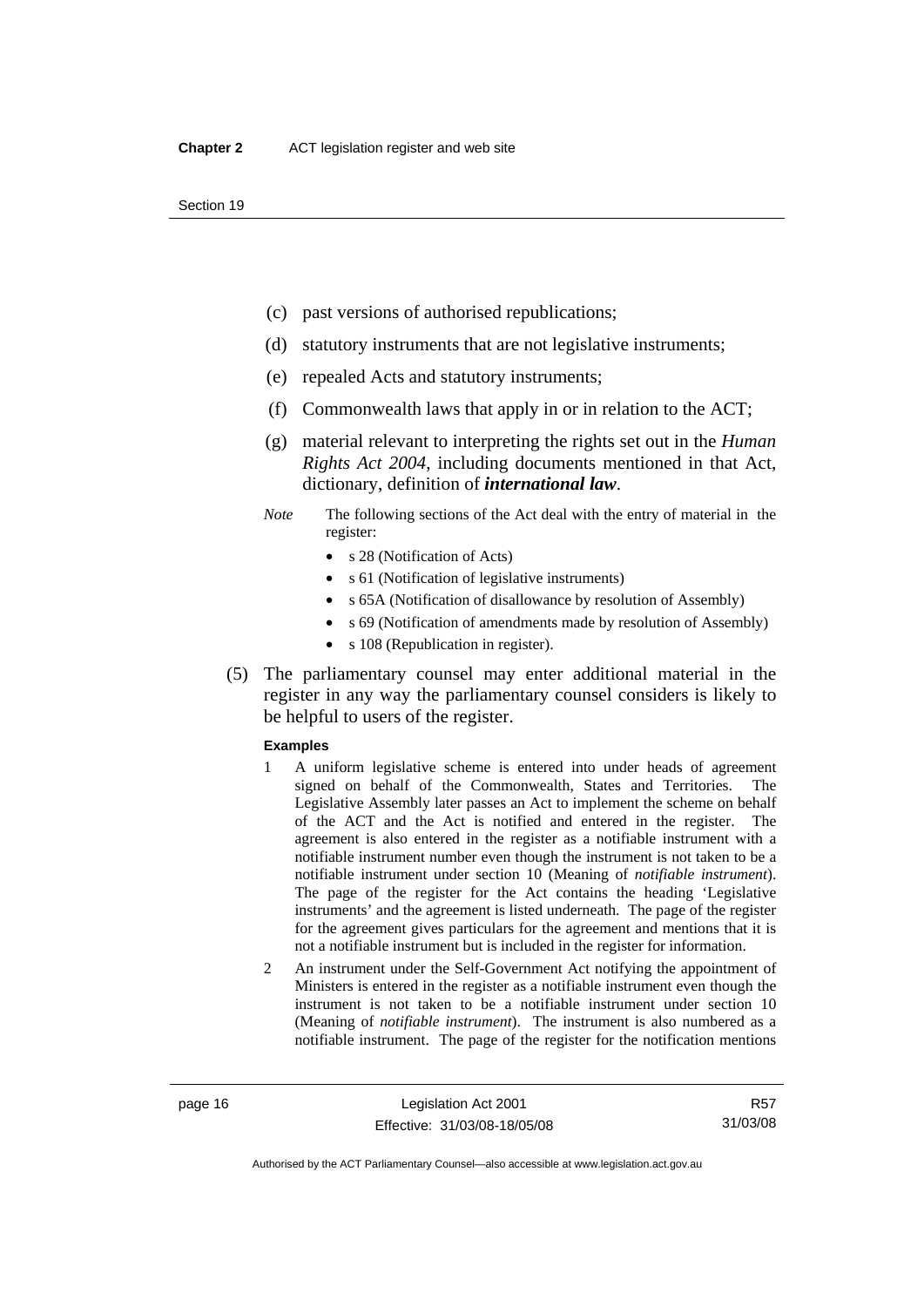that it is made under the Self-Government Act and is not a notifiable instrument but is included in the register for information.

- *Note* An example is part of the Act, is not exhaustive and may extend, but does not limit, the meaning of the provision in which it appears (see s 126 and s 132).
- (6) Without limiting subsection (3) or (5), a regulation may prescribe requirements to be satisfied for additional material to be entered in the register under this section, including, for example, requirements about—
	- (a) the form of the material; and
	- (b) the making of requests for its entry in the register.
- (7) A regulation may also make provision about the following in relation to instruments (other than legislative instruments) to be entered in the register under this section:
	- (a) the numbering of the instruments by the parliamentary counsel, whether in a series of numbers allocated under section 59 (Numbering) or otherwise;
	- (b) the identification of the instruments, including, for example, authorising the parliamentary counsel to—
		- (i) add a name to an unnamed instrument; or
		- (ii) amend an instrument's name; or
		- (iii) add notes to an instrument to assist in its identification; or
		- (iv) do anything else in relation to an instrument to assist users of the register to identify or refer to the instrument.
- (8) If the register contains an authorised republication of a law currently in force, and the law is amended, the parliamentary counsel must replace the republication with an authorised republication of the law as amended.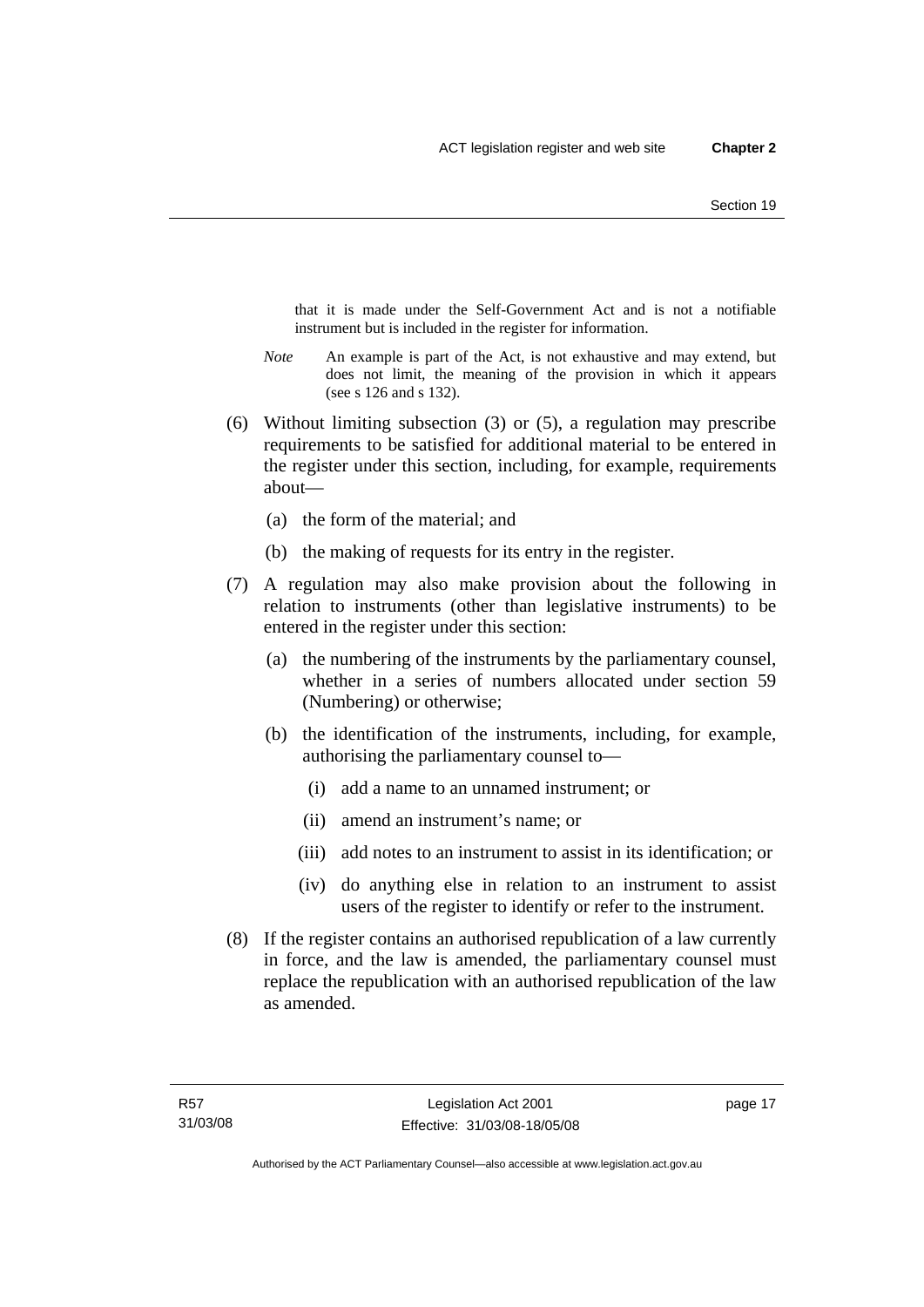- <span id="page-33-0"></span> (9) If the register contains an authorised republication of a law, and the law is repealed, expires or, for a subordinate law or disallowable instrument, is disallowed by the Legislative Assembly, the parliamentary counsel must ensure that the republication is no longer shown as a republication of law currently in force.
- (10) If the parliamentary counsel considers it likely to be useful to users of the register to enter information (in any form) in the register, the parliamentary counsel may enter the information at any time.

### **Example**

guides and indexes to the register

- (11) If an Act passed by the Legislative Assembly, or a legislative instrument made, before the commencement of this Act need not be notified under this Act, the parliamentary counsel may enter the text of the Act or instrument in the register.
- (12) The parliamentary counsel may correct any mistake, error or omission in the register subject to the requirements (if any) of the regulations.
- (13) In this section:

*amended* includes modified.

*law*—see section 107 (Definitions for ch 11).

*repealed* includes lapsed and expired.

## **20 Prompt registration**

The parliamentary counsel must ensure that anything the parliamentary counsel is required to do in relation to the register is done promptly.

## **21 Approved web site**

 (1) The parliamentary counsel must approve an internet site, and may approve additional internet sites, for this Act.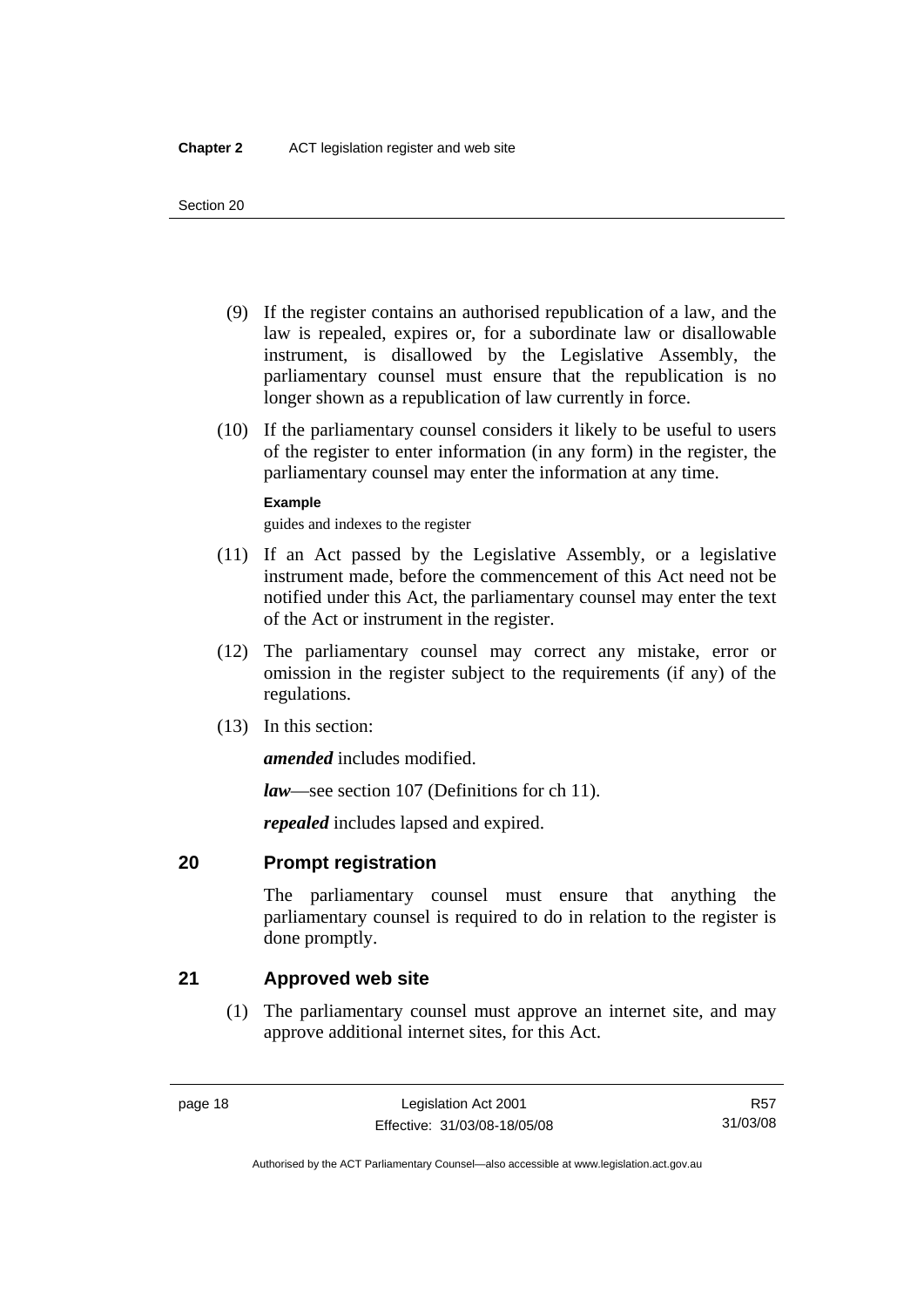<span id="page-34-0"></span> (2) The parliamentary counsel may enter into agreements or arrangements to ensure that users can authenticate an approved web site or the material accessible on an approved web site.

## **22 Access to registered material at approved web site**

- (1) The parliamentary counsel must ensure, as far as practicable, that a copy of the material mentioned in section 19 (1) and (2) (Contents of register) is accessible at all times on an approved web site.
- (2) Access is to be provided without charge by the Territory.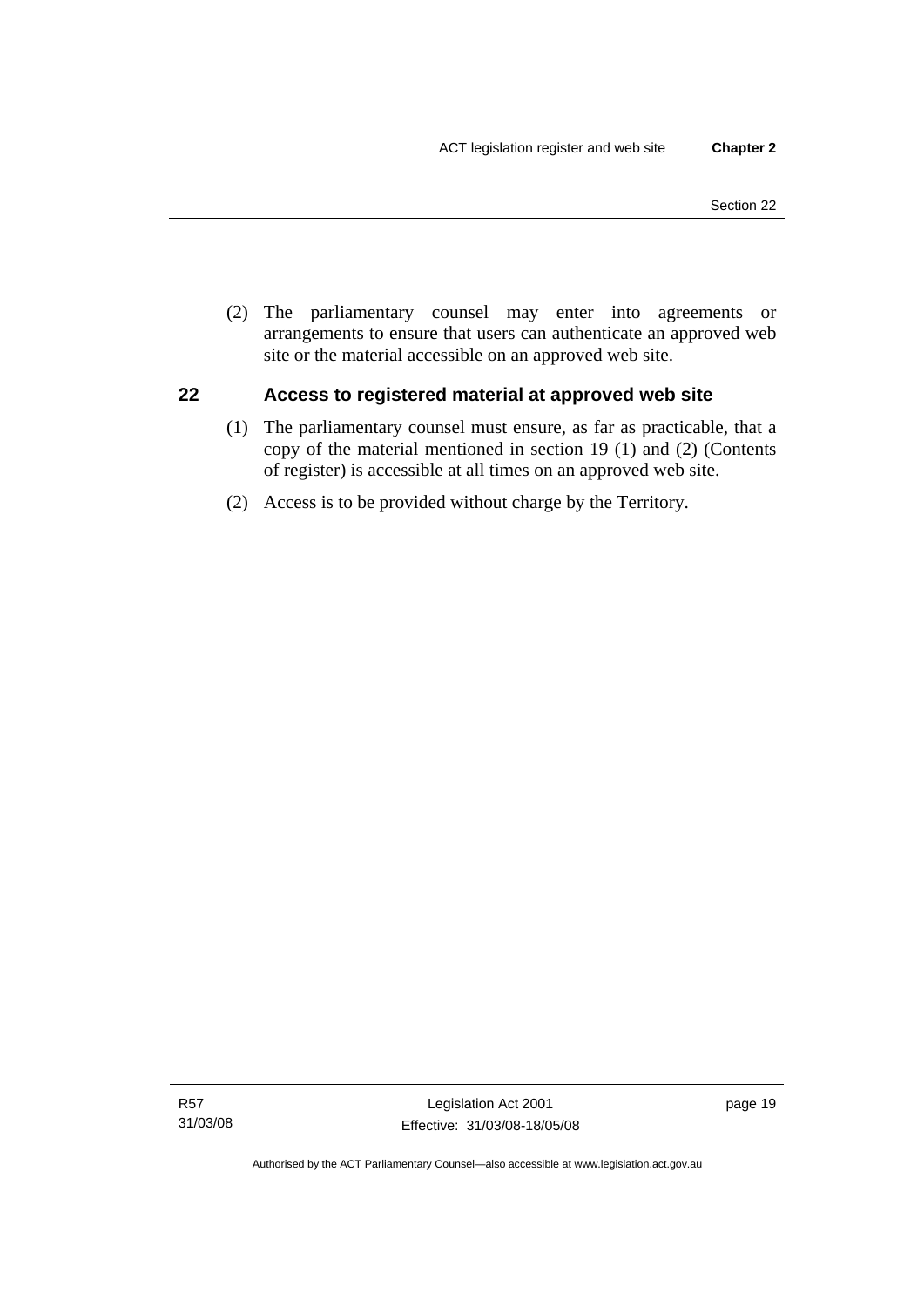## <span id="page-35-0"></span>**Chapter 3 Authorised versions and evidence of laws and legislative material**

## **22A Definitions for ch 3**

In this chapter:

*law* means an Act or statutory instrument, whether or not it has been amended, and includes, in relation to a republication—

- (a) a collection of 2 or more Acts or statutory instruments; or
- (b) all or part of an agreement or other instrument that has the force of law or is in, or attached to, an Act or statutory instrument.
- *Note* A reference to an Act or statutory instrument includes a reference to a provision of the Act or instrument (see s 7 and s 13).

*legislative material* means material (other than a law or provision of a law) relating to an Act or statutory instrument.

#### **Examples of** *legislative material*

- 1 Additional material entered in the register under section 19 (3) (Contents of register) that is not an Act or statutory instrument, for example, appointments of Ministers. Ministers are appointed by the Chief Minister under the Self-Government Act, section 41. An instrument notifying an appointment may be entered in the register even though the instrument is not a statutory instrument.
- 2 Material that may be considered under chapter 14 in working out the meaning of an Act or statutory instrument, for example, an explanatory statement for the bill that became the relevant Act that was presented to the Legislative Assembly before the Act was passed.
- *Note* An example is part of the Act, is not exhaustive and may extend, but does not limit, the meaning of the provision in which it appears (see s 126 and s 132).

page 20 Legislation Act 2001 Effective: 31/03/08-18/05/08

R57 31/03/08

Authorised by the ACT Parliamentary Counsel—also accessible at www.legislation.act.gov.au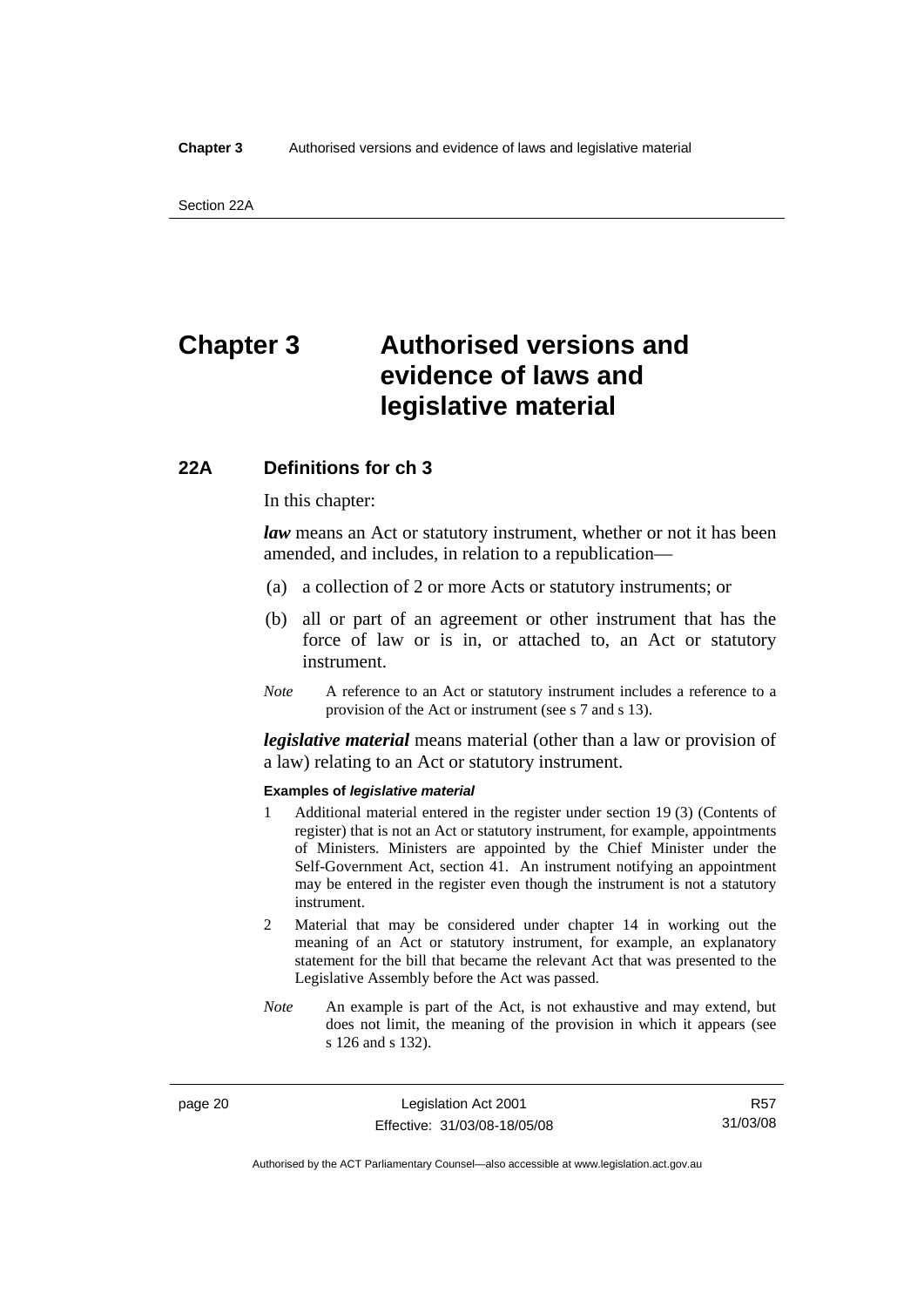*republication* includes part of a republication.

## **23 Authorisation of versions by parliamentary counsel**

The parliamentary counsel may authorise written or electronic versions of a law, republication or legislative material.

*Note Written* includes printed (see dict, pt 1, def *writing*).

## **24 Authorised electronic versions**

- (1) An electronic copy of a law, republication or legislative material is an authorised version if—
	- (a) it is accessed at, or downloaded from, an approved web site in a format authorised by the parliamentary counsel; or
	- (b) it is authorised by the parliamentary counsel and is in the format in which it is authorised by the parliamentary counsel.

### **Example of authorised electronic format**

a locked pdf file

- *Note* An example is part of the Act, is not exhaustive and may extend, but does not limit, the meaning of the provision in which it appears (see s 126 and s 132).
- (2) It is presumed, unless the contrary is proved—
	- (a) that an internet site purporting to be an approved web site is an approved web site; and
	- (b) that an electronic copy of a law, republication or legislative material accessed at, or downloaded from, an approved web site and purporting to be authorised by the parliamentary counsel (however expressed) is an authorised version of the law, republication or legislative material; and
	- (c) that any other electronic copy of a law, republication or legislative material purporting to be authorised by the parliamentary counsel (however expressed) is an authorised version of the law, republication or legislative material; and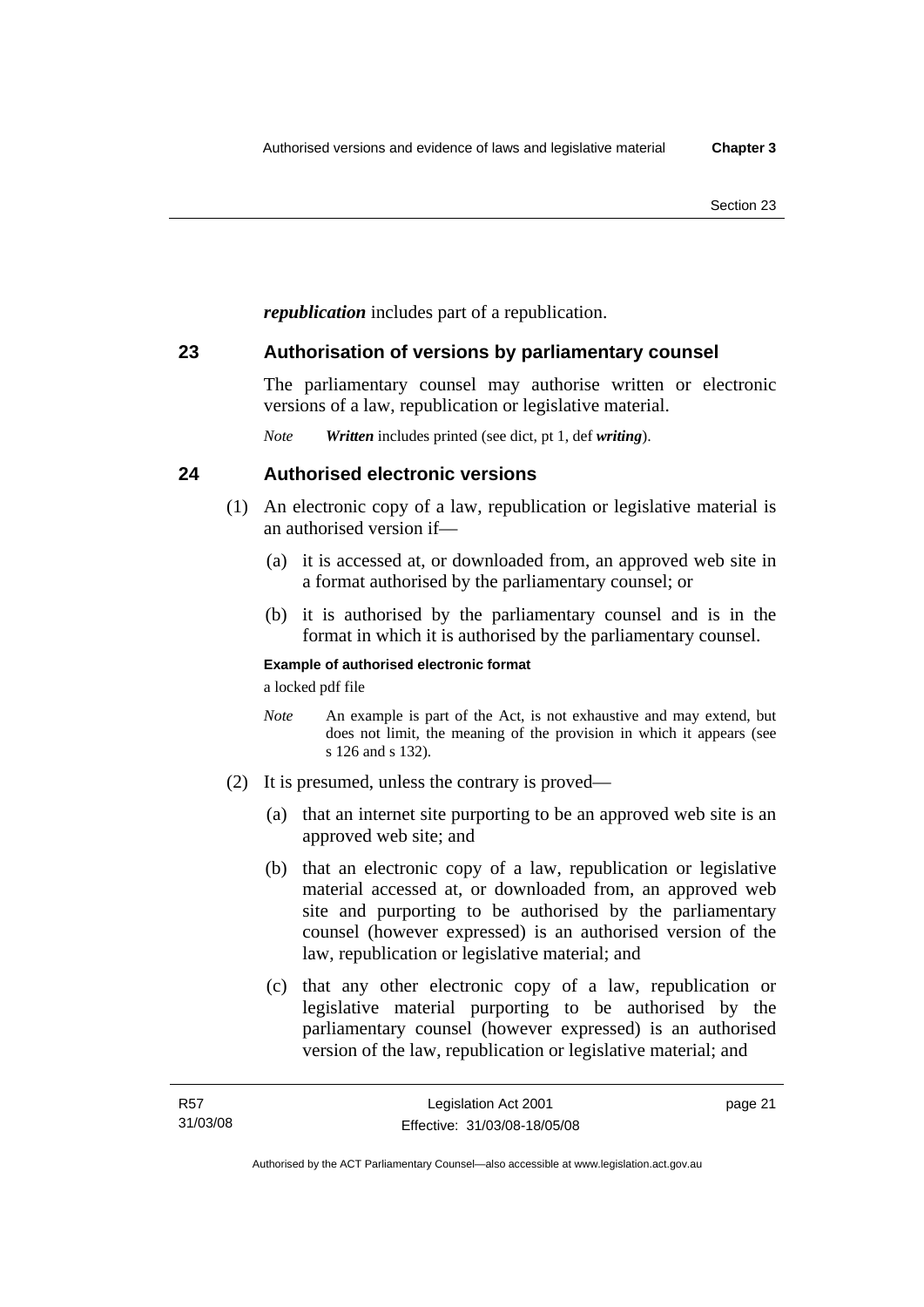- (d) that an authorised electronic version of an Act or statutory instrument correctly shows the Act or instrument; and
- (e) that an authorised electronic version of a republication of a law correctly shows the law as at the republication date; and
- (f) that an authorised electronic version of legislative material correctly shows the material.

#### **Examples of an electronic copy of a republication purporting to be authorised by the parliamentary counsel**

- 1 The republication has the words 'Authorised by the ACT Parliamentary Counsel' on the front cover and the words 'Authorised when accessed at www.legislation.act.gov.au or in authorised printed form' at the foot of each page of the republication.
- 2 The republication has the words 'Authorised by the ACT Parliamentary Counsel' on the front cover and the words 'Authorised by the ACT Parliamentary Counsel—also accessible at www.legislation.act.gov.au' at the foot of each page of the republication.
- *Note* A reference to an Act or statutory instrument includes a reference to a provision of the Act or instrument (see s 7 (3) and s 13 (3)). A reference to a republication includes a reference to part of a republication (see s 22A def *republication*).

## **25 Authorised written versions**

- (1) A written copy of a law, republication or legislative material is an authorised version if—
	- (a) it is a written copy produced directly from an authorised electronic version of the law, republication or legislative material; or

Authorised by the ACT Parliamentary Counsel—also accessible at www.legislation.act.gov.au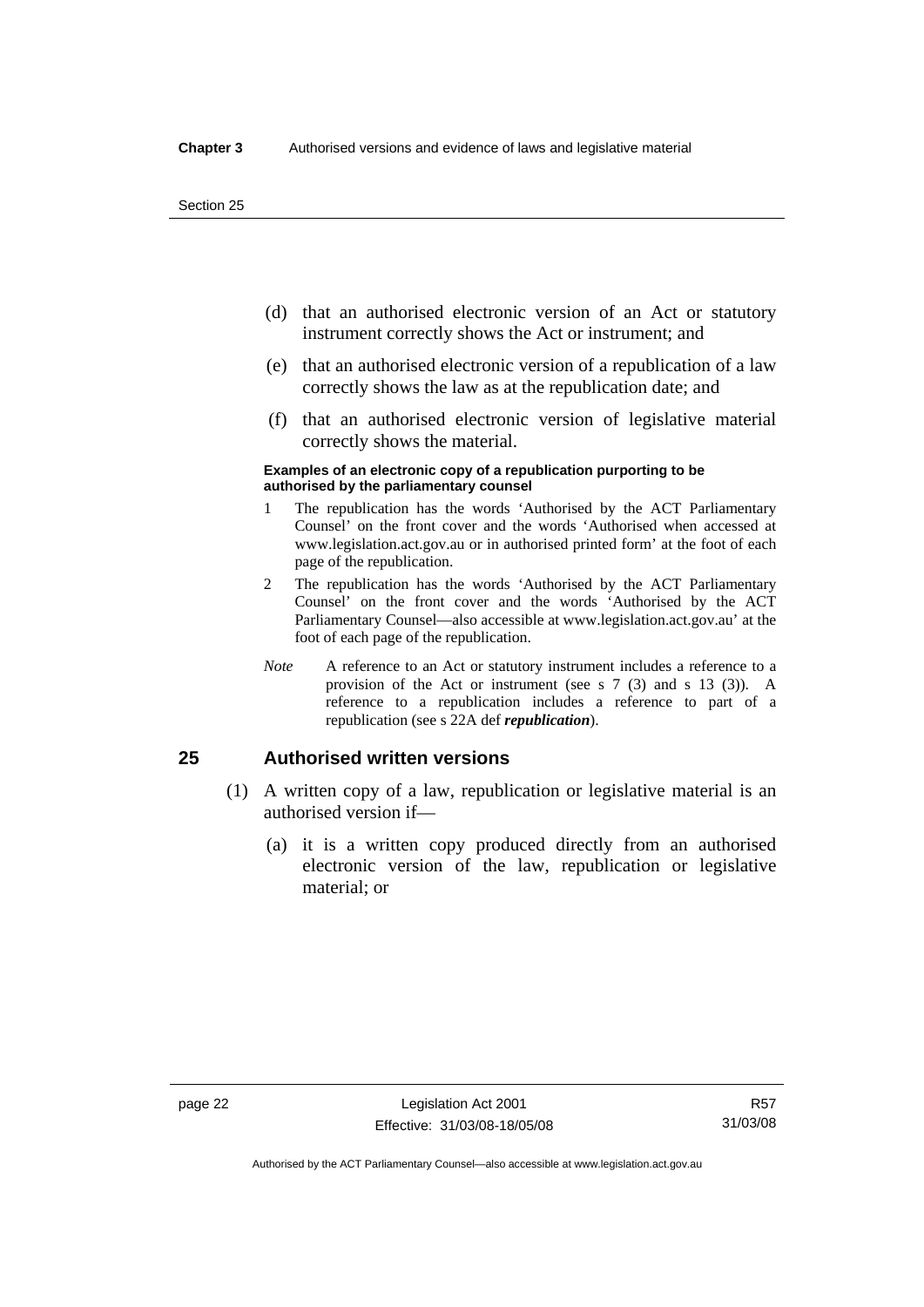(b) it is a written copy of another version of the law, republication or legislative material authorised by the parliamentary counsel.

#### **Example for par (a)**

An authorised electronic version of an Act is downloaded from an approved web site and printed. The printed copy is an authorised written version of the Act.

- *Note* An example is part of the Act, is not exhaustive and may extend, but does not limit, the meaning of the provision in which it appears (see s 126 and s 132).
- (2) It is presumed, unless the contrary is proved—
	- (a) that a written copy of a law, republication or legislative material purporting to be authorised by the parliamentary counsel (however expressed) is an authorised version of the law, republication or legislative material; and
	- (b) that an authorised written version of an Act or statutory instrument correctly shows the Act or instrument; and
	- (c) that an authorised written version of a republication of a law correctly shows the law as at the republication date; and
	- (d) that an authorised written version of legislative material correctly shows the material.

#### **Examples of a written copy of a republication purporting to be authorised by the parliamentary counsel**

- 1 The republication has the words 'Authorised by the ACT Parliamentary Counsel' on the front cover and the words 'Authorised by the parliamentary counsel and printed by authority of the ACT Government' at the foot of each page of the republication.
- 2 The republication has the words 'Authorised by the ACT Parliamentary Counsel and printed by authority of the ACT Government' on the front cover and the words 'Authorised by the ACT Parliamentary Counsel—also accessible at www.legislation.act.gov.au' at the foot of each page of the republication.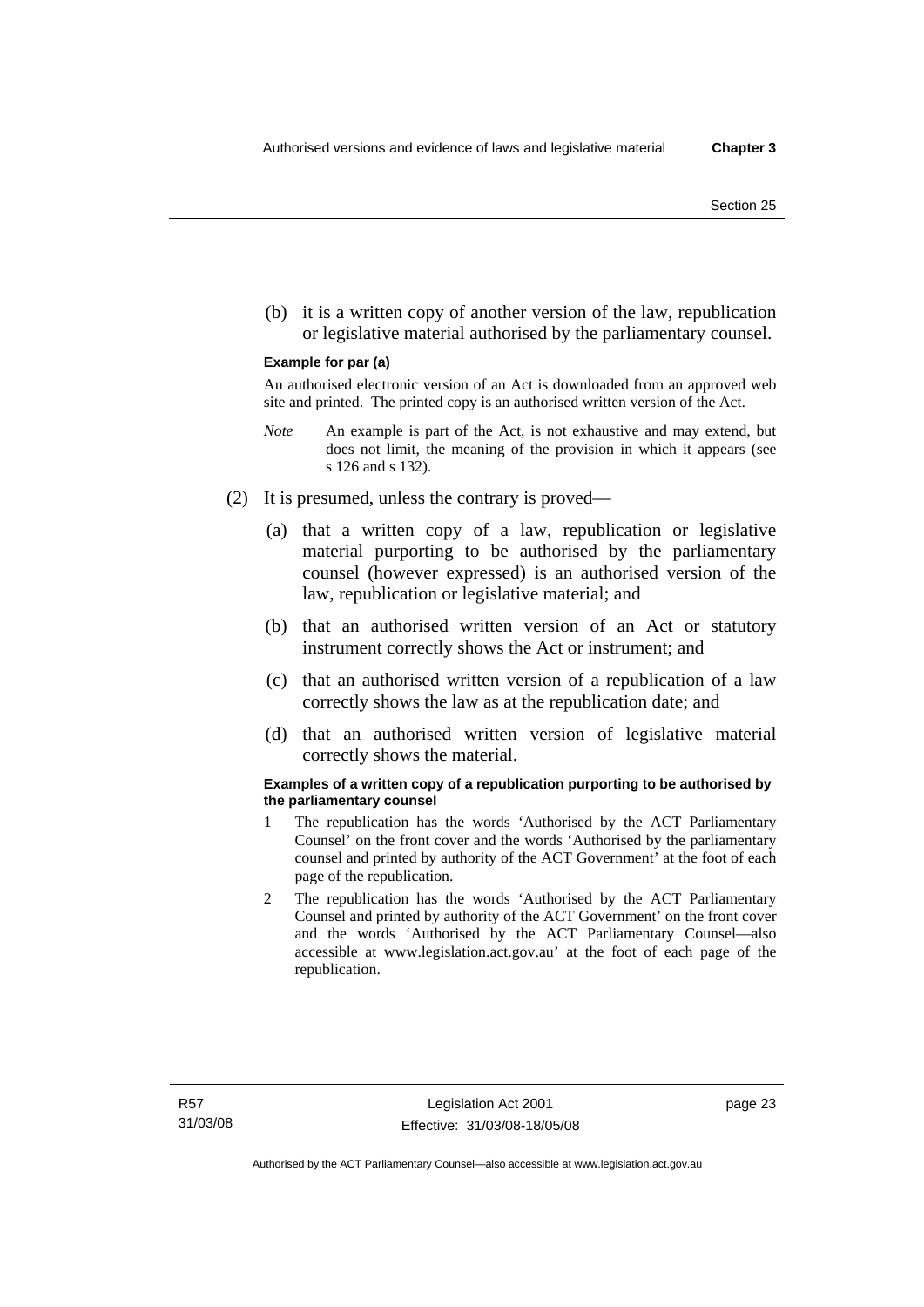- 3 The republication has the words 'Authorised by the ACT Parliamentary Counsel' on the front cover and the words 'Authorised by the ACT Parliamentary Counsel—also accessible at www.legislation.act.gov.au' at the foot of each page of the republication.
- *Note* A reference to an Act or statutory instrument includes a reference to a provision of the Act or instrument (see s 7 (3) and s 13 (3)). A reference to a republication includes a reference to part of a republication (see s 22A def *republication*).

## **26 Judicial notice of certain matters**

- (1) Proof is not required about—
	- (a) the passing of a proposed law by the Legislative Assembly or its notification in the register or the gazette; or
	- (b) the making, or notification or publication in the register or the gazette, of a subordinate law, disallowable instrument, notifiable instrument, commencement notice or any other statutory instrument; or
	- (c) the approval (however described) of a statutory instrument by the Executive, a Minister or any other entity; or
	- (d) the provisions of an Act, subordinate law, disallowable instrument, notifiable instrument, commencement notice or any other statutory instrument; or
	- (e) the commencement of an Act, subordinate law, disallowable instrument, notifiable instrument, or any other statutory instrument; or
	- (f) the presentation of a subordinate law, disallowable instrument or any other statutory instrument to the Legislative Assembly; or
	- (g) anything done or not done by or in the Legislative Assembly in relation to a subordinate law, disallowable instrument or any other statutory instrument; or

R57 31/03/08

Authorised by the ACT Parliamentary Counsel—also accessible at www.legislation.act.gov.au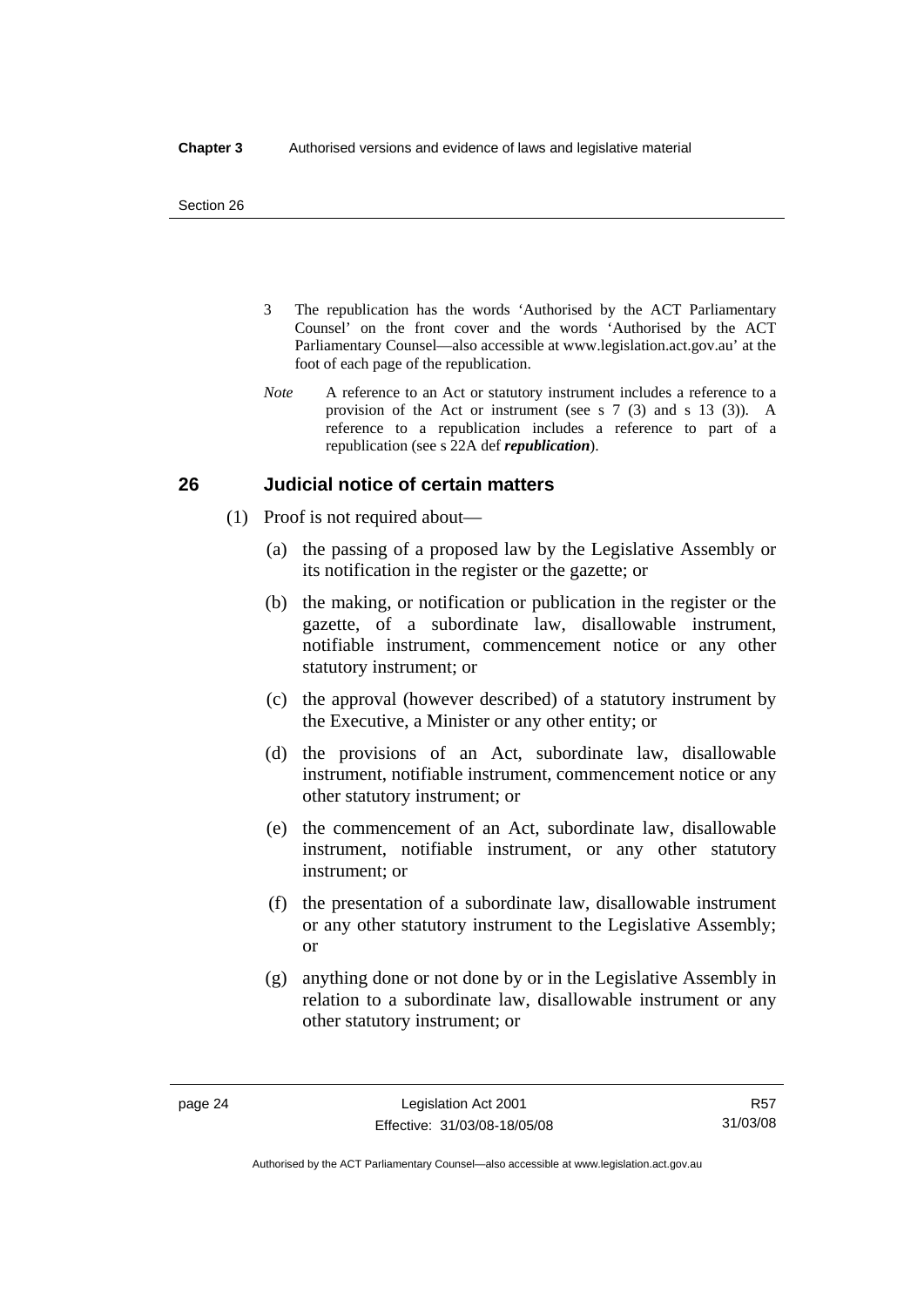- (h) amendments or other changes made under chapter 11 (Republication of Acts and statutory instruments); or
- (i) the authorisation of a republication under this Act, the provisions of an authorised republication or the republication date of an authorised republication.
- (2) A court or tribunal may inform itself of anything mentioned in subsection (1) in any way it considers appropriate.

#### **Examples of ways that may be appropriate**

- 1 using a version of an Act downloaded from an approved web site using the internet
- 2 using information obtained from an approved web site using the internet
- 3 using an authorised written version of a republication
- *Note* An example is part of the Act, is not exhaustive and may extend, but does not limit, the meaning of the provision in which it appears (see s 126 and s 132).
- (3) However, the court or tribunal must consider whether the source it intends to use appears to be a reliable source of information.
- (4) For subsection (3), an authorised version of a law, republication or legislative material is a reliable source of information.
- (5) This section does not limit any other law providing how a court or tribunal may be informed about a matter mentioned in subsection  $(1)$ .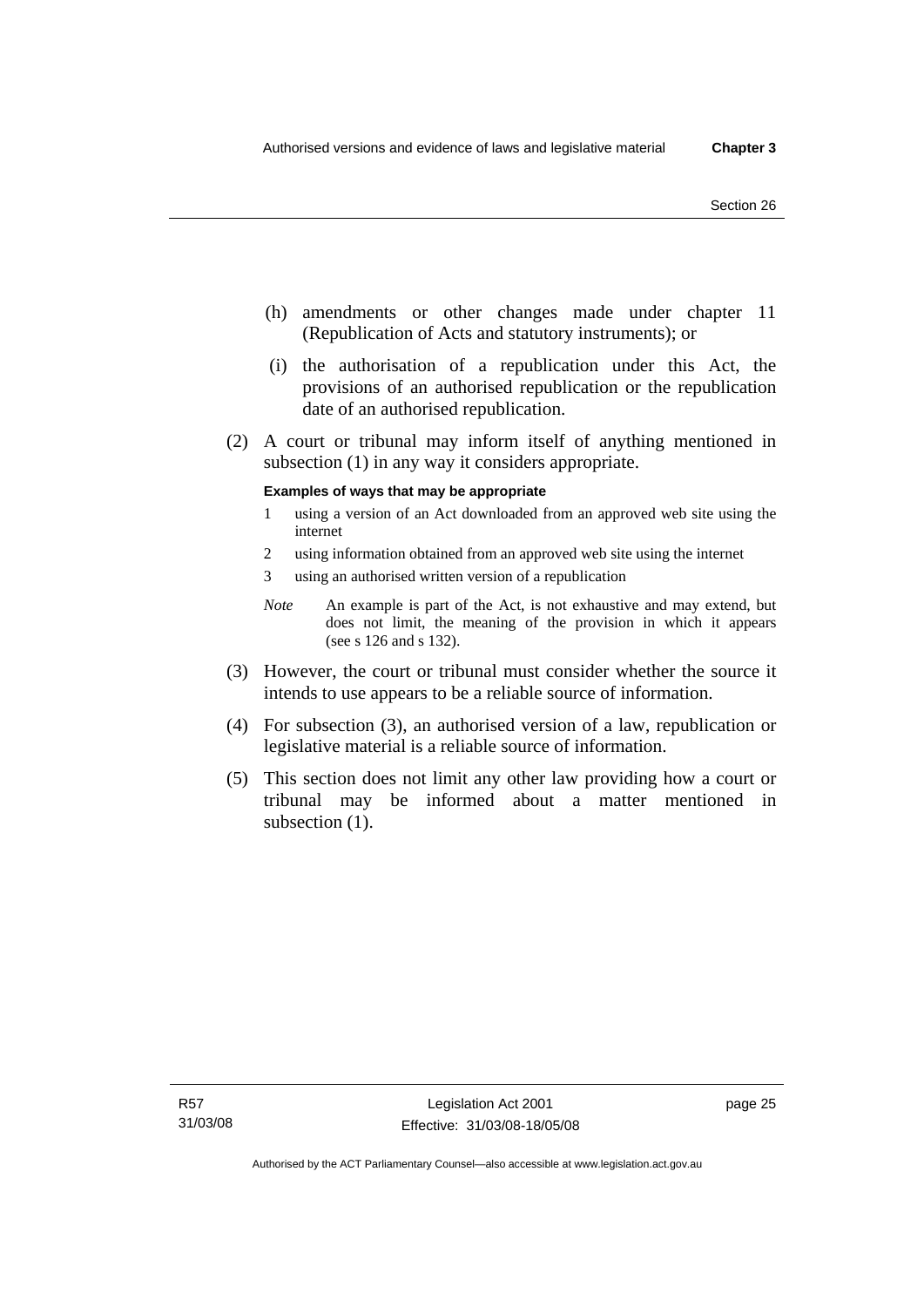## **Chapter 4 Numbering and notification of Acts**

### **27 Numbering of Acts**

The Acts passed in each year are to be numbered as nearly as practicable in the order in which they are passed.

## **28 Notification of Acts**

- (1) If a proposed law is passed by the Legislative Assembly, the Speaker must ask the parliamentary counsel to notify the making of the law.
- (2) If the Speaker asks the parliamentary counsel to notify the making of the proposed law, the parliamentary counsel must—
	- (a) notify the making of the law in the register; or
	- (b) if it is not practicable to notify the making of the proposed law in the register—notify the making of the law in the gazette.
- (3) If the Speaker asks the parliamentary counsel to notify the making of the proposed law on a particular day, the parliamentary counsel must notify the making of the law on that day unless it is impracticable to do so.
- (4) The making of the proposed law is notified in the register by entering in the register—
	- (a) a statement that the law has been passed by the Legislative Assembly; and
	- (b) the text of the law.
- (5) The making of the proposed law is notified in the gazette by—
	- (a) publishing the text of the law in the gazette; or

Authorised by the ACT Parliamentary Counsel—also accessible at www.legislation.act.gov.au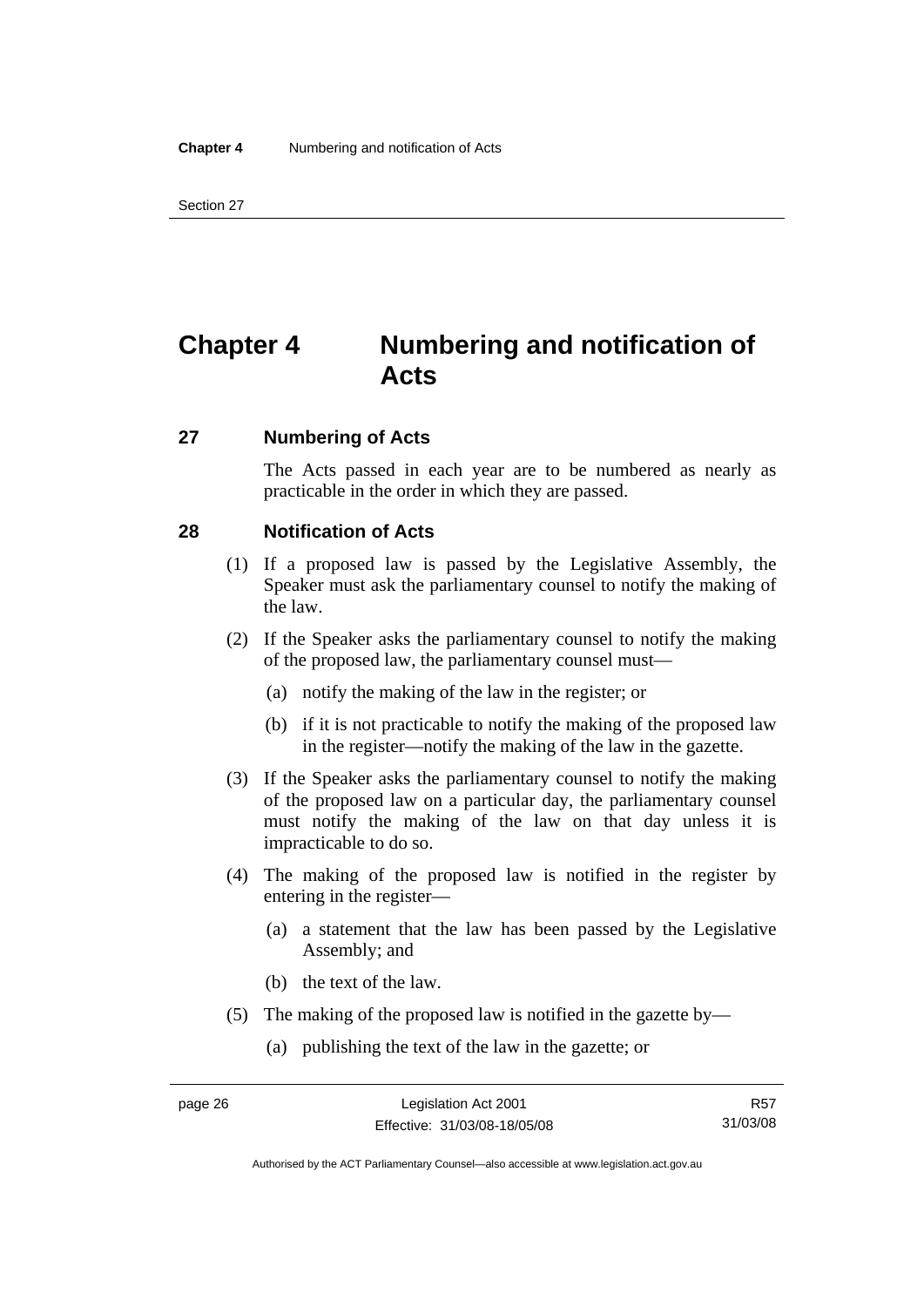- (b) publishing in the gazette a statement—
	- (i) that the law has been passed by the Legislative Assembly; and
	- (ii) of the place or places where copies of the law can be obtained (whether by purchase or otherwise).
- (6) If the making of the proposed law is notified in the gazette, the parliamentary counsel must enter in the register—
	- (a) a statement that the law has been passed by the Legislative Assembly; and
	- (b) a statement that the law was notified in the gazette on a stated date; and
	- (c) the text of the law.
- (7) If the making of the proposed law is notified in the gazette by publishing the statement mentioned in subsection (5) (b), copies of the law must be available on the day of publication (the *gazette date*), or as soon as practicable after the gazette date, at the place, or each of the places, stated in the gazette.
- (8) If on the gazette date no copies of the law are available at the place, or any of the places, stated in the gazette, the parliamentary counsel must give the Minister a statement—
	- (a) that copies of the law were not available; and
	- (b) explaining why they were not available.
- (9) The Minister must present the statement to the Legislative Assembly not later than 6 sitting days after the gazette date.
- (10) This section is a determinative provision.
	- *Note* See s 5 for the meaning of determinative provisions, and s 6 for their displacement.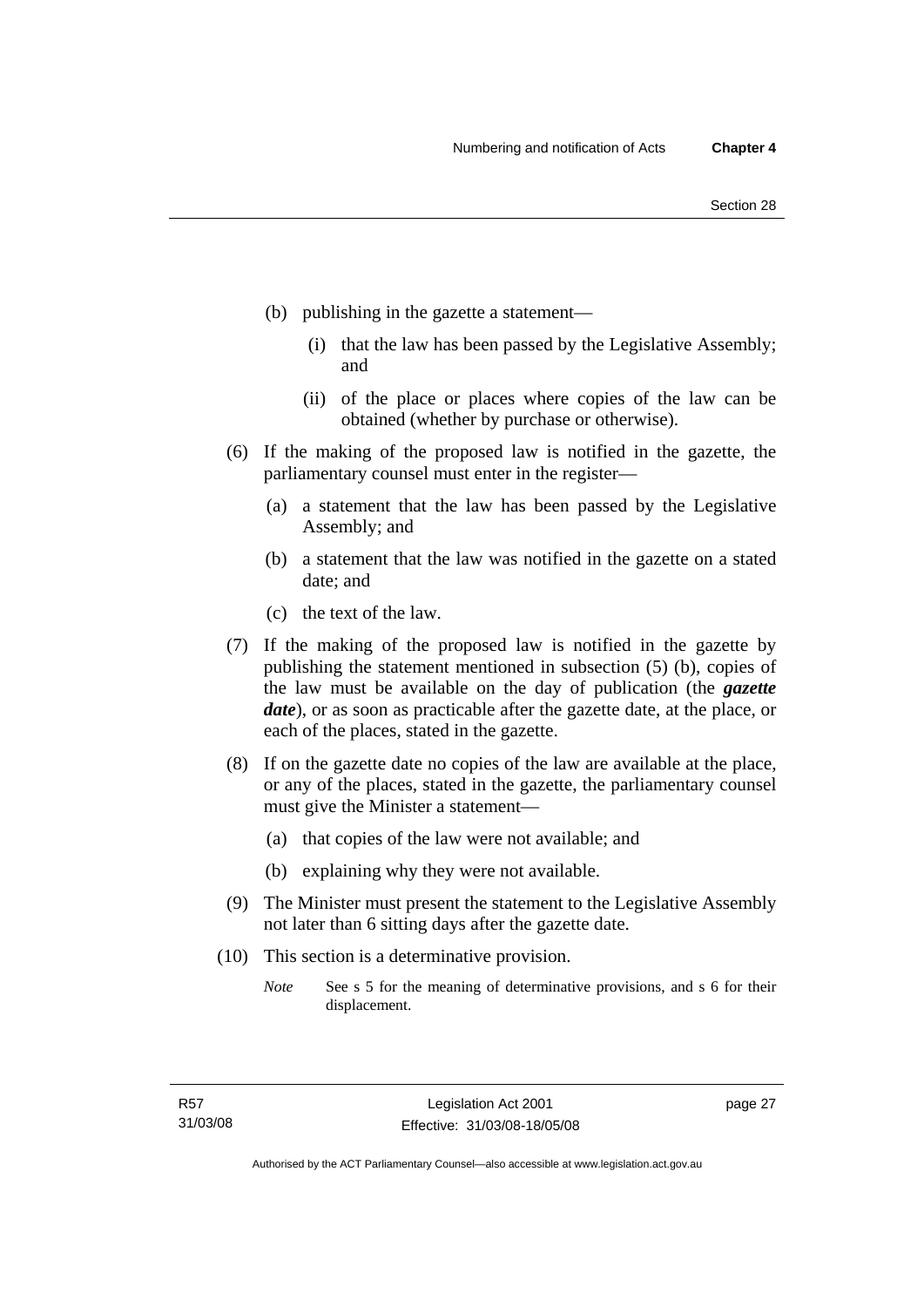## **29 References to** *enactment* **or** *passing* **of Acts**

In an Act or statutory instrument, a reference to the *enactment* or *passing* of an Act is a reference to the making of the Act having been notified in the register or the gazette.

## **30 References to** *notification* **of Acts**

In an Act or statutory instrument, a reference to the *notification* of an Act is a reference to the making of the Act having been notified in the register or the gazette.

page 28 Legislation Act 2001 Effective: 31/03/08-18/05/08

Authorised by the ACT Parliamentary Counsel—also accessible at www.legislation.act.gov.au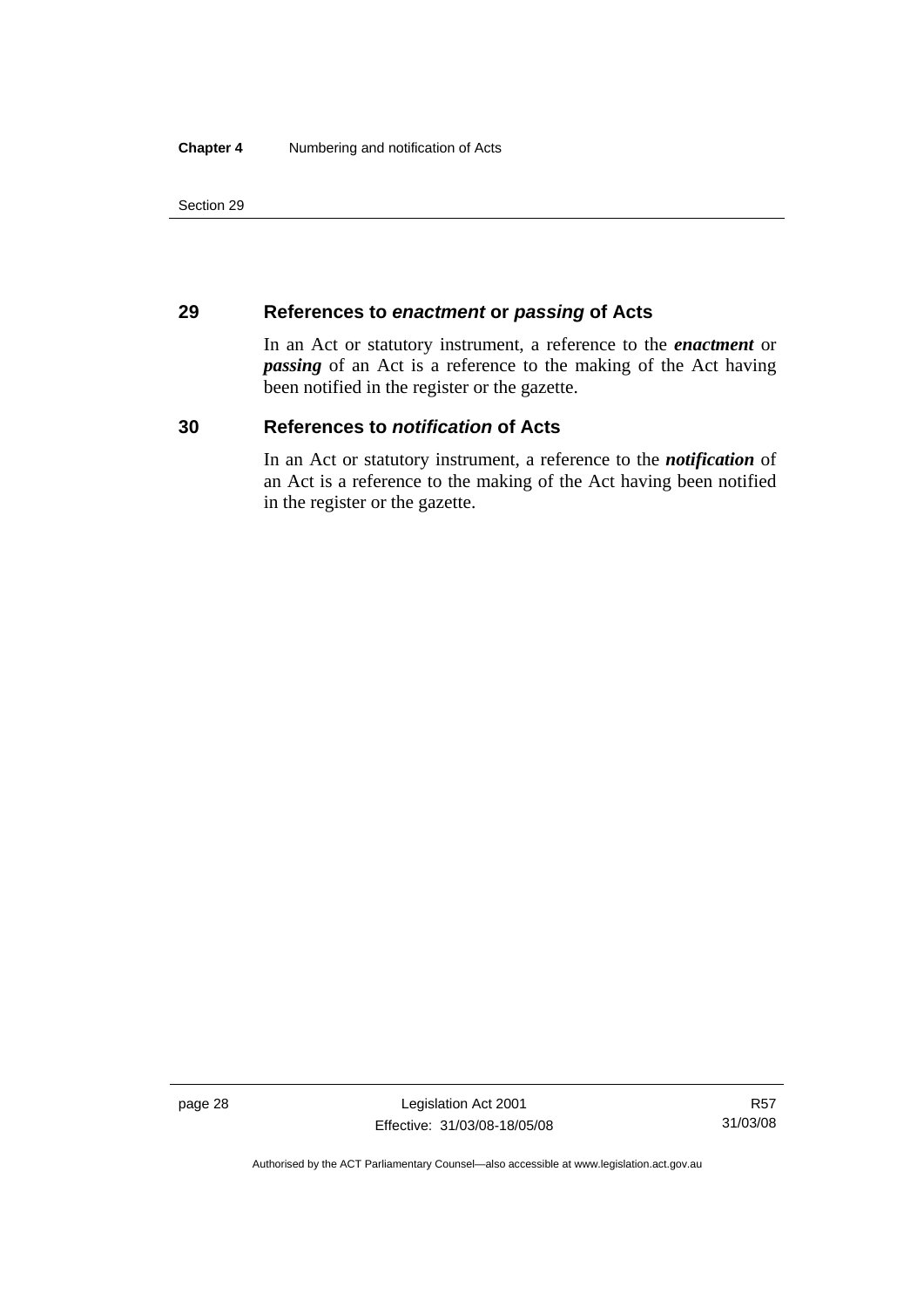# **Chapter 5 Regulatory impact statements for subordinate laws and disallowable instruments**

## **Part 5.1** Preliminary

## **31 Definitions for ch 5**

In this chapter:

*authorising law*, in relation to a proposed subordinate law or disallowable instrument (the *proposed law*), means the Act or statutory instrument (and, if appropriate, the provision of the Act or statutory instrument) under which the proposed law will be made.

## *benefits* includes—

- (a) advantages; and
- (b) direct and indirect economic, environmental and social benefits.

*costs* includes—

- (a) burdens and disadvantages; and
- (b) direct and indirect economic, environmental and social costs.

*scrutiny committee principles* means the terms of reference of the Legislative Assembly's Standing Committee on Legal Affairs that apply to subordinate laws and disallowable instruments.

## **32 Other publication or consultation requirements not affected**

 (1) Part 5.2 (Requirements for regulatory impact statements) does not affect any requirements in any other territory law for publication or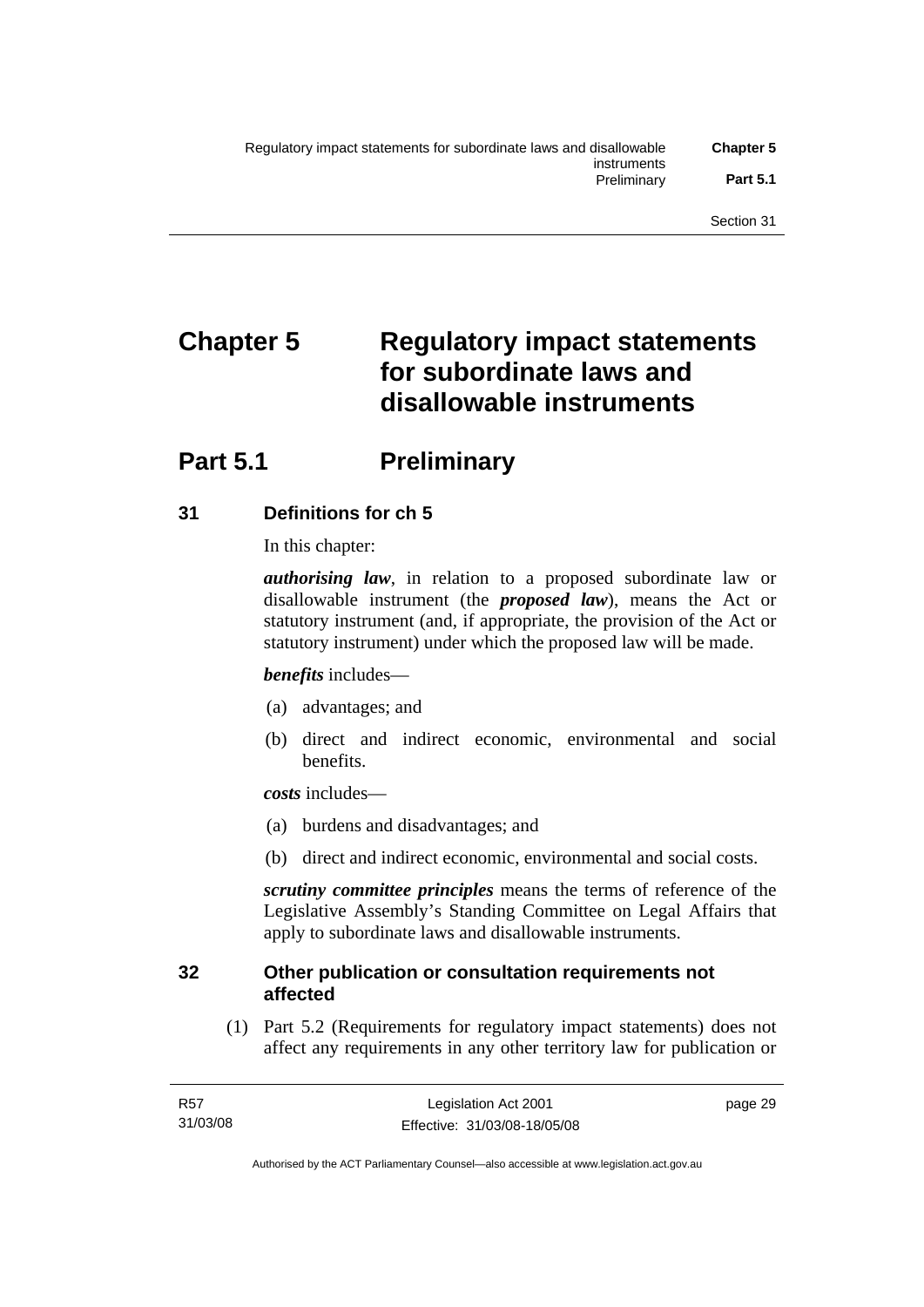| <b>Chapter 5</b> | Regulatory impact statements for subordinate laws and disallowable |
|------------------|--------------------------------------------------------------------|
|                  | instruments                                                        |
| <b>Part 5.1</b>  | Preliminary                                                        |

consultation about a proposal to make a subordinate law or disallowable instrument.

 (2) Part 5.2 does not apply to the subordinate law or disallowable instrument if the requirements are of a comparable level to publication and consultation under the part.

## **33 Guidelines about costs of proposed subordinate laws and disallowable instruments**

- (1) The Minister may issue guidelines to be applied in deciding whether a proposed subordinate law or disallowable instrument is, or is not, likely to impose appreciable costs on the community or a part of the community.
- (2) A guideline is a disallowable instrument.
	- *Note* A disallowable instrument must be notified, and presented to the Legislative Assembly, under this Act.

Authorised by the ACT Parliamentary Counsel—also accessible at www.legislation.act.gov.au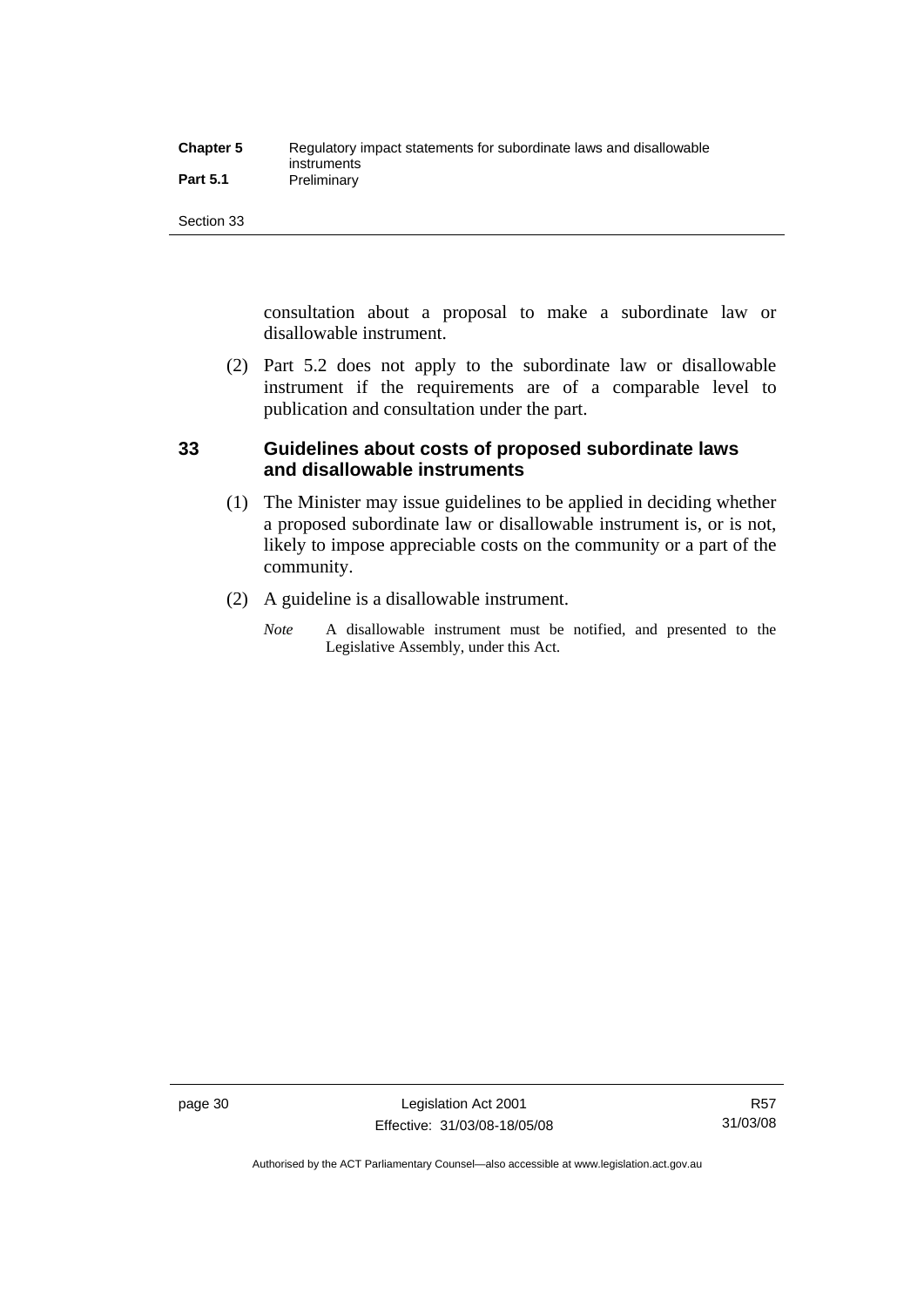## **Part 5.2 Requirements for regulatory impact statements**

## **34 Preparation of regulatory impact statements**

- (1) If a proposed subordinate law or disallowable instrument (the *proposed law*) is likely to impose appreciable costs on the community, or a part of the community, then, before the proposed law is made, the Minister administering the authorising law (the *administering Minister*) must arrange for a regulatory impact statement to be prepared for the proposed law.
- (2) However, this section does not apply to the proposed law if the administering Minister exempts the proposed law from subsection (1).
	- *Note* Section 32 and s 36 also state other circumstances when a regulatory impact statement is not required.
- (3) An exemption under subsection (2) (the *RIS exemption*) is a disallowable instrument.
	- *Note* A disallowable instrument must be notified, and presented to the Legislative Assembly, under this Act.
- (4) If the RIS exemption is disallowed under this Act after the proposed law has been made, the administering Minister must arrange for a regulatory impact statement to be prepared for the subordinate law or disallowable instrument.
- (5) The regulatory impact statement prepared under subsection (4) must be presented to the Legislative Assembly not later than 5 sitting days after the day the RIS exemption is disallowed.
- (6) This chapter (other than section 37 (When must regulatory impact statement be presented?)) applies to the law as if the law were a proposed subordinate law or disallowable instrument.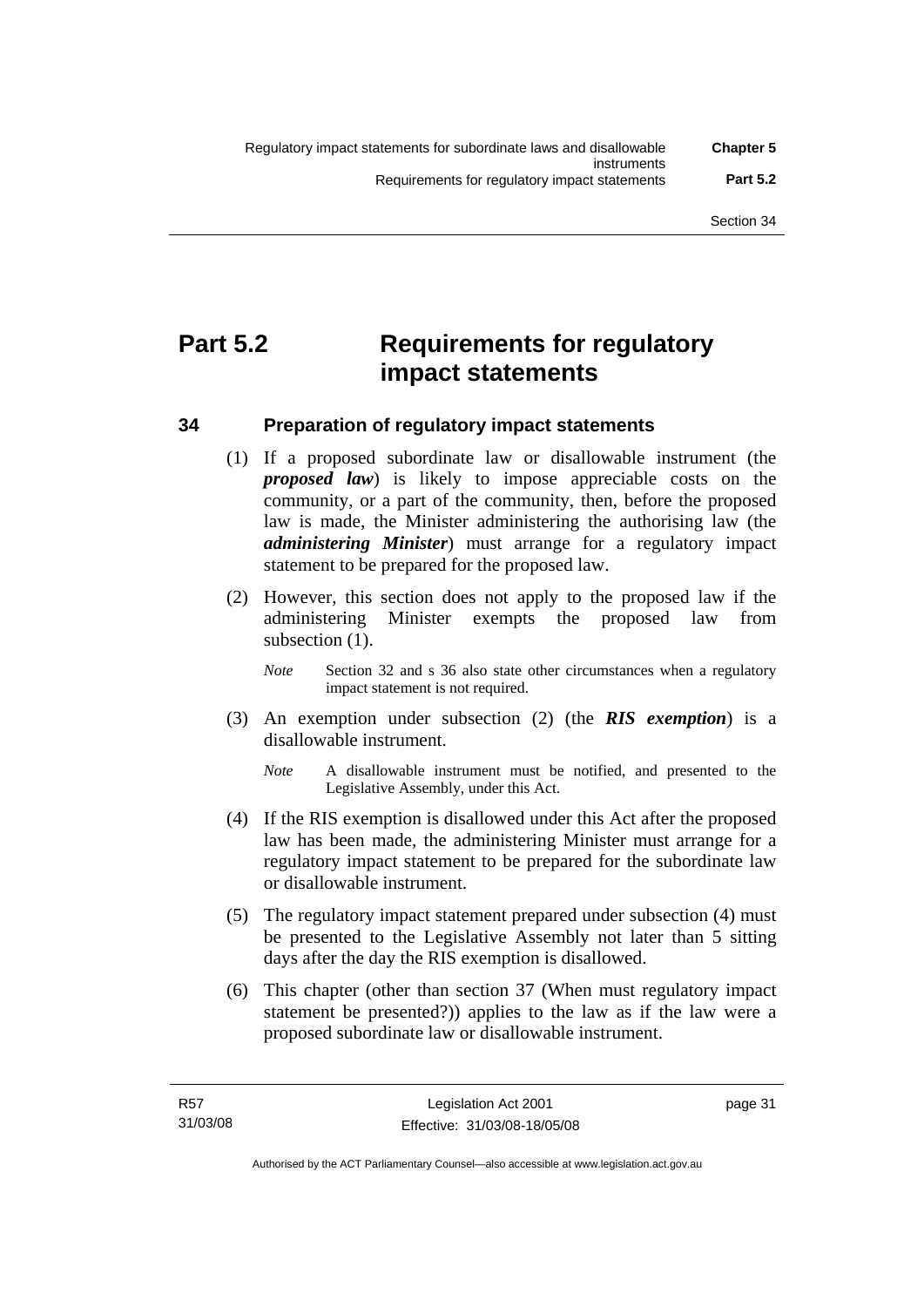## **35 Content of regulatory impact statements**

A regulatory impact statement for a proposed subordinate law or disallowable instrument (the *proposed law*) must include the following information about the proposed law in clear and precise language:

- (a) the authorising law;
- (b) a brief statement of the policy objectives of the proposed law and the reasons for them;
- (c) a brief statement of the way the policy objectives will be achieved by the proposed law and why this way of achieving them is reasonable and appropriate;
- (d) a brief explanation of how the proposed law is consistent with the policy objectives of the authorising law;
- (e) if the proposed law is inconsistent with the policy objectives of another territory law—
	- (i) a brief explanation of the relationship with the other law; and
	- (ii) a brief explanation for the inconsistency;
- (f) if appropriate, a brief statement of any reasonable alternative way of achieving the policy objectives (including the option of not making a subordinate law or disallowable instrument) and why the alternative was rejected;
- (g) a brief assessment of the benefits and costs of implementing the proposed law that—
	- (i) if practicable and appropriate, quantifies the benefits and costs; and
	- (ii) includes a comparison of the benefits and costs with the benefits and costs of any reasonable alternative way of achieving the policy objectives stated under paragraph (f);

Authorised by the ACT Parliamentary Counsel—also accessible at www.legislation.act.gov.au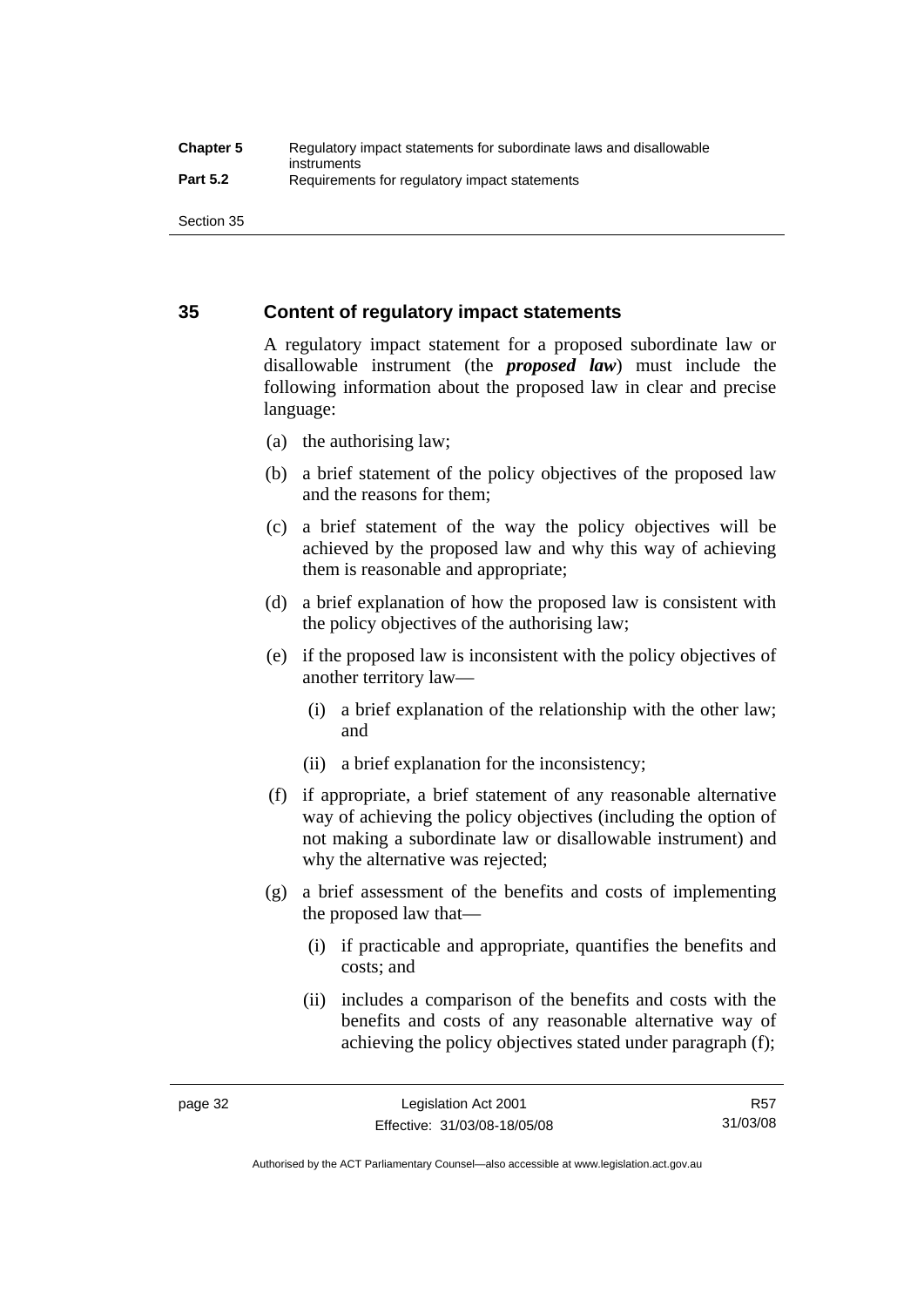(h) a brief assessment of the consistency of the proposed law with the scrutiny committee principles and, if it is inconsistent with the principles, the reasons for the inconsistency.

## **36 When is preparation of regulatory impact statement unnecessary?**

- (1) A regulatory impact statement need not be prepared for a proposed subordinate law or disallowable instrument (the *proposed law*) if the proposed law only provides for, or to the extent it only provides for, any of the following:
	- (a) a matter that is not of a legislative nature, including, for example, a matter of a machinery, administrative, drafting or formal nature;
	- (b) a matter that does not operate to the disadvantage of anyone (other than the Territory or a territory authority or instrumentality) by—
		- (i) adversely affecting the person's rights; or
		- (ii) imposing liabilities on the person;
	- (c) an amendment of a territory law to take account of current legislative drafting practice;
	- (d) the commencement of an Act or statutory instrument;
		- *Note* A reference to an Act or statutory instrument includes a reference to a provision of the Act or instrument (see s 7 and s 13).
	- (e) an amendment of a territory law that does not fundamentally affect the law's application or operation;
	- (f) a matter of a transitional character;
	- (g) a matter arising under a territory law that is part of a uniform scheme of legislation or complementary with legislation of the Commonwealth, a State or New Zealand;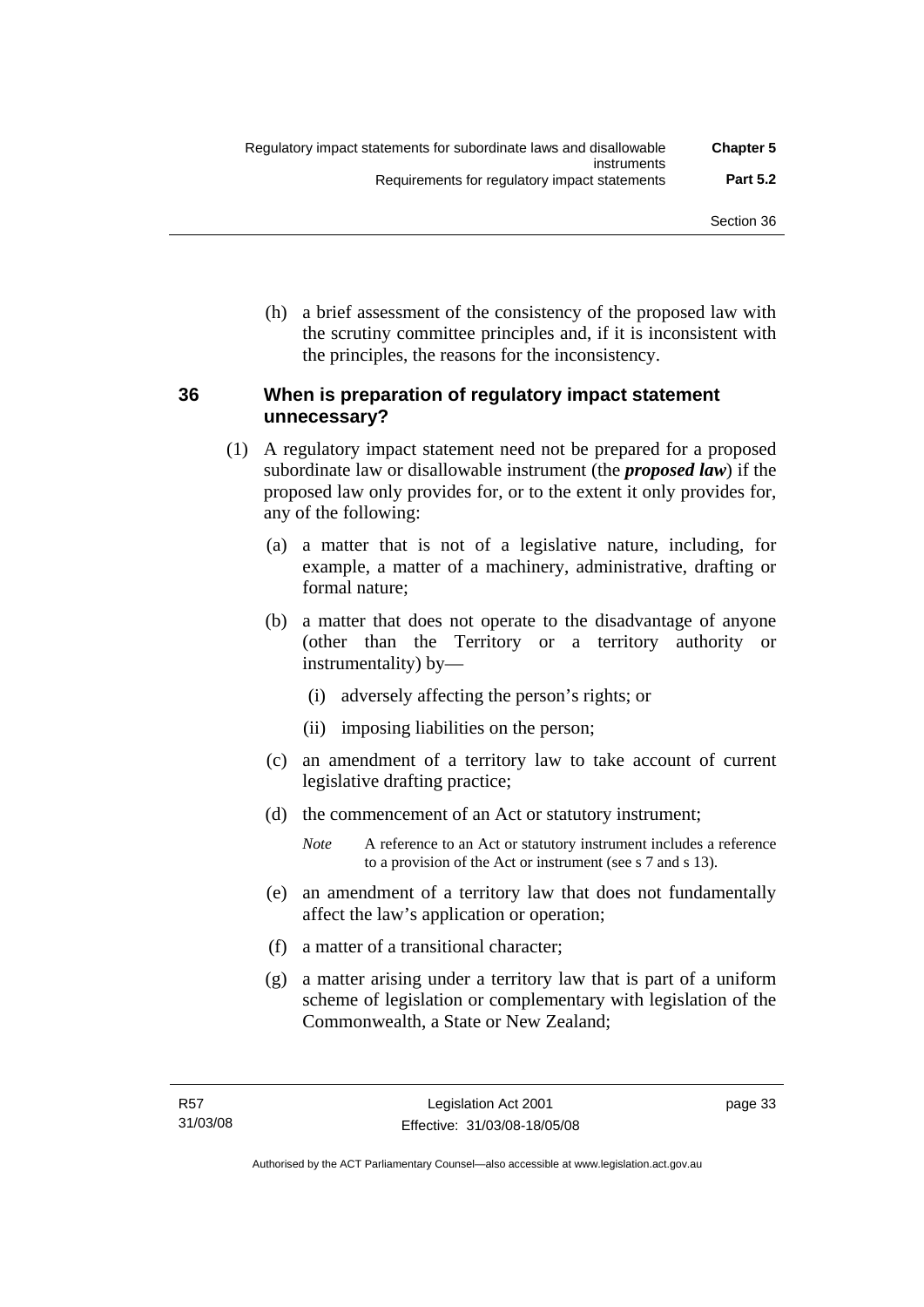- (h) a matter involving the adoption of an Australian or international protocol, standard, code, or intergovernmental agreement or instrument, if an assessment of the benefits and costs has already been made and the assessment was made for, or is relevant to, the ACT;
- (i) a proposal to make, amend or repeal rules of court;
- (j) a matter advance notice of which would enable someone to gain unfair advantage;
- (k) an amendment of a fee, charge or tax consistent with announced government policy.
- (2) A regulatory impact statement also need not be prepared for the proposed law if, or to the extent that, it would be against the public interest because of the nature of the proposed law or the circumstances in which it is made.

### **Example**

A law may need to be made urgently for controlling the spread of a disease or dealing with another urgent situation.

- *Note 1* An example is part of the Act, is not exhaustive and may extend, but does not limit, the meaning of the provision in which it appears (see this Act, s 126 and s 132).
- *Note* 2 Section 32 and s 34 also state other circumstances when a regulatory impact statement is not required.

## **37 When must regulatory impact statement be presented?**

- (1) This section applies if a regulatory impact statement for a proposed subordinate law or disallowable instrument (the *proposed law*) has been prepared and the proposed law is made.
- (2) The statement must be presented to the Legislative Assembly with the subordinate law or disallowable instrument.

R57 31/03/08

Authorised by the ACT Parliamentary Counsel—also accessible at www.legislation.act.gov.au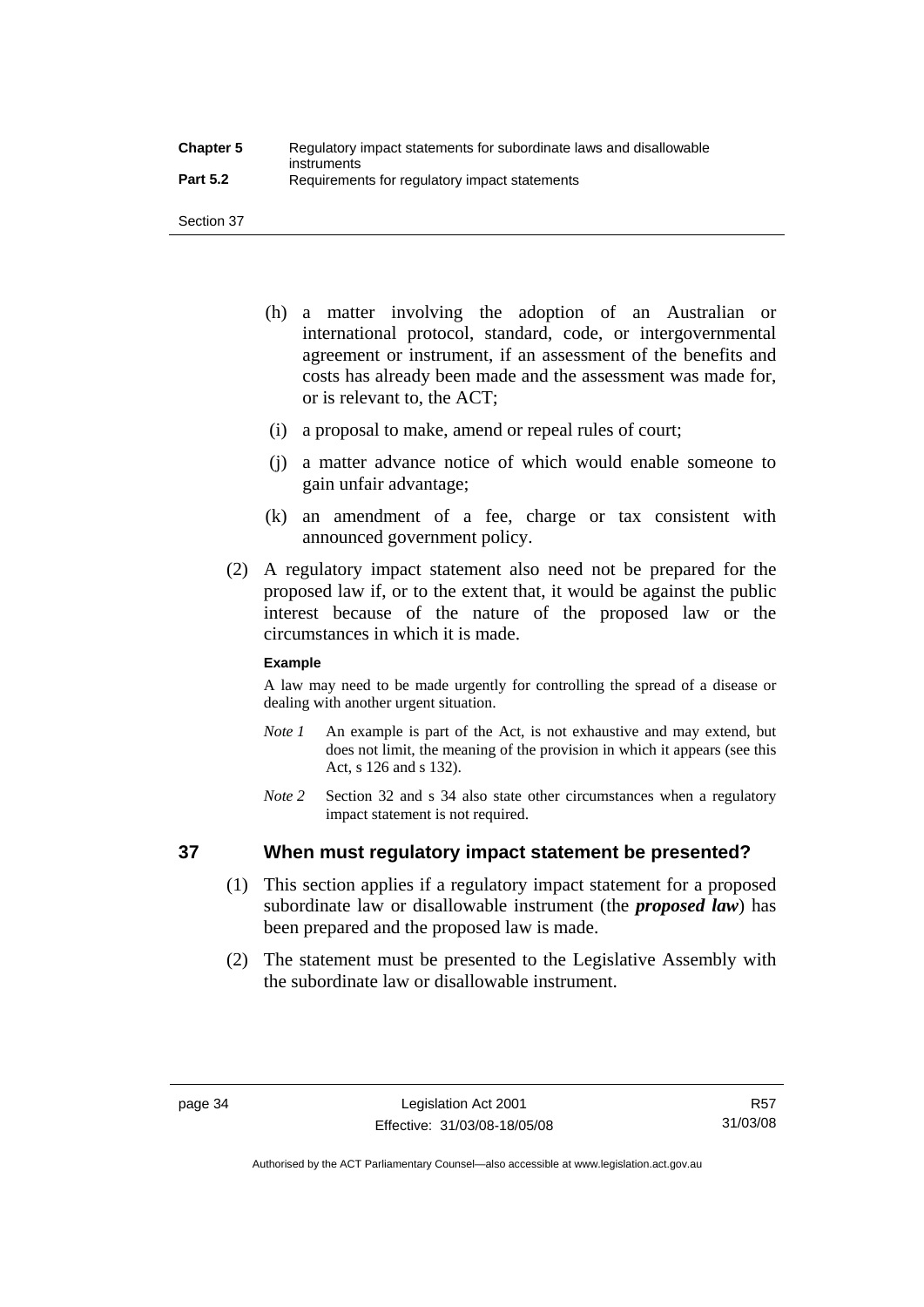| Regulatory impact statements for subordinate laws and disallowable   | <b>Chapter 5</b> |
|----------------------------------------------------------------------|------------------|
| instruments                                                          |                  |
| Failure to comply with requirements for regulatory impact statements | <b>Part 5.3</b>  |

## **Part 5.3 Failure to comply with requirements for regulatory impact statements**

## **38 Effect of failure to comply with pt 5.2**

- (1) Failure to comply with part 5.2 (Requirements for regulatory impact statements) in relation to a subordinate law or disallowable instrument (the *law*) does not—
	- (a) affect the law's validity; or
	- (b) create rights or impose legally enforceable obligations on the Territory, a Minister or anyone else.
- (2) In addition, a decision made, or appearing to be made, under part 5.2 is final and conclusive.
- (3) In this section:

*decision* includes—

- (a) conduct engaged in to make a decision; and
- (b) conduct related to making a decision; and
- (c) failure to make a decision.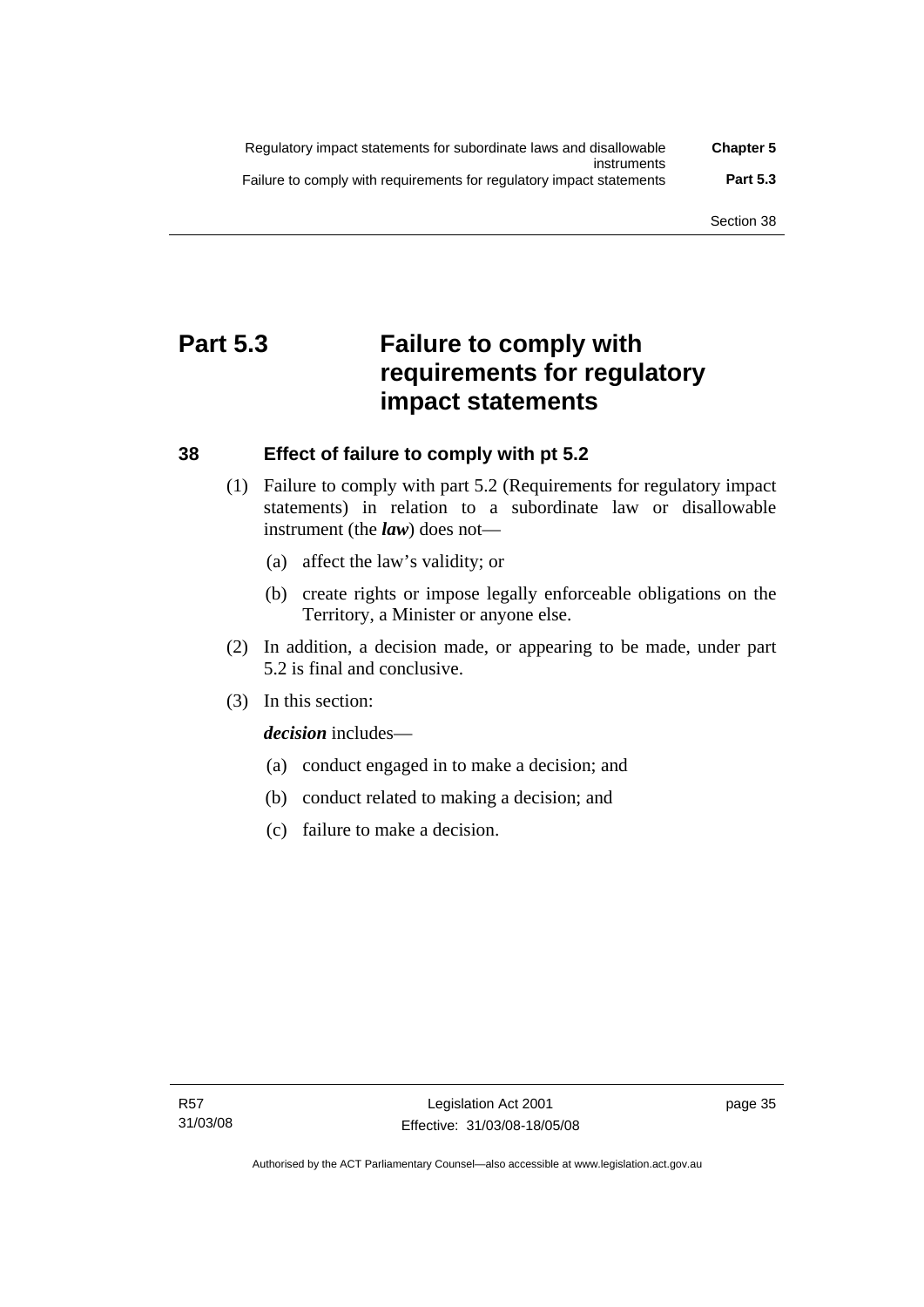**Chapter 6** Making, notification and numbering of statutory instruments Part 6.1 **General** 

Section 39

# **Chapter 6 Making, notification and numbering of statutory instruments**

## **Part 6.1 General**

## **39 Meaning of** *matter* **in ch 6**

In this chapter:

*matter*, in relation to a statutory instrument, includes circumstance, person, place and purpose.

## **40 Presumption of validity**

It is presumed, unless the contrary is proved, that all conditions and steps required for the making of a statutory instrument have been satisfied and carried out.

## **41 Making of certain statutory instruments by Executive**

- (1) This section applies if an Act authorises or requires the Executive to make a subordinate law or disallowable instrument.
- (2) The subordinate law or disallowable instrument is taken to be made by the Executive if—
	- (a) it is signed by 2 or more Ministers who are members of the Executive; and
	- (b) 1 of the signing Ministers is the responsible Minister.
- (3) A subordinate law or disallowable instrument made in accordance with subsection (2) is taken to be made when it is signed by the second Minister signing.

R57 31/03/08

Authorised by the ACT Parliamentary Counsel—also accessible at www.legislation.act.gov.au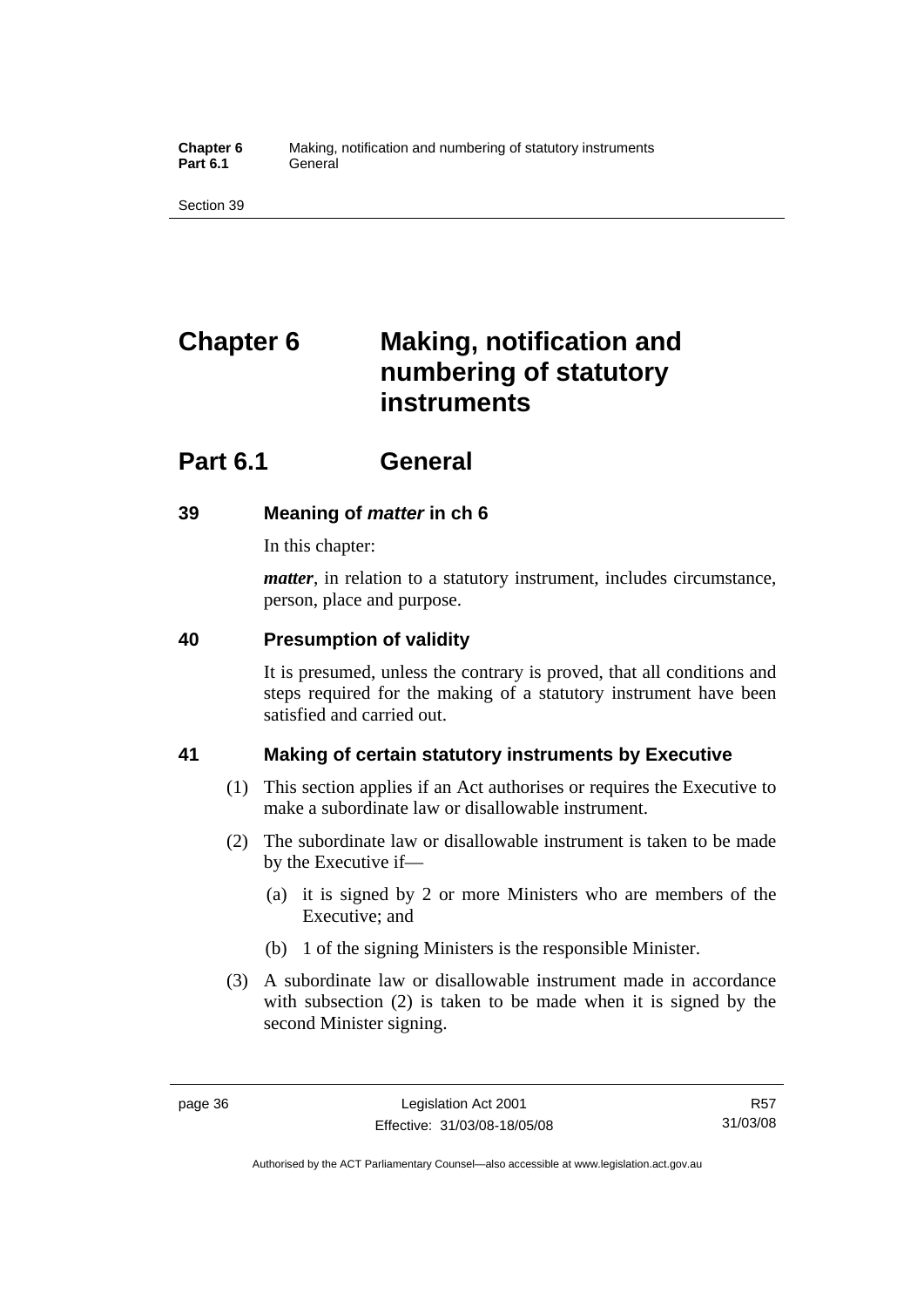- (4) Subsection (2) (b) does not apply if the responsible Minister cannot sign because he or she is absent from the ACT, ill or on leave.
- (5) In this section:

*responsible Minister* means—

- (a) the Minister for the time being administering the Act; or
- (b) if, for the time being, different Ministers administer the Act in relation to different matters—
	- (i) if only 1 Minister administers the Act in relation to the relevant matter—that Minister; or
	- (ii) if 2 or more Ministers administer the Act in relation to the relevant matter—any of the Ministers; or
	- (iii) if subparagraph (ii) does not apply and, for the time being, 2 or more Ministers administer the Act—any of the Ministers;

but does not include a Minister for the time being acting on behalf of the Minister or 2 or more Ministers.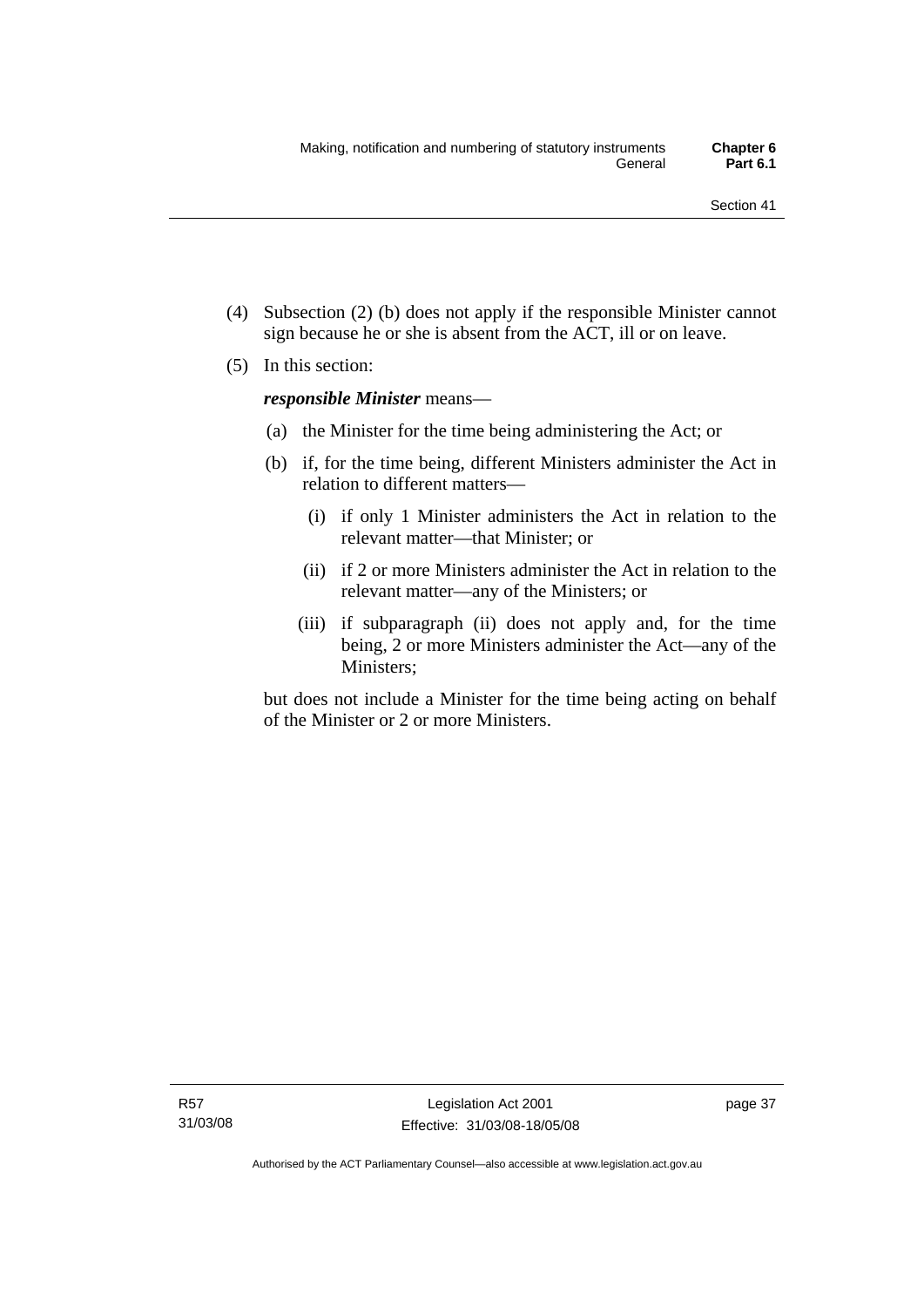#### **Chapter 6** Making, notification and numbering of statutory instruments<br>**Part 6.2** Making of statutory instruments generally **Making of statutory instruments generally**

Section 42

## **Part 6.2 Making of statutory instruments generally**

### **42 Power to make statutory instruments**

 (1) If an Act or statutory instrument gives a power that can be exercised by making an instrument, the Act or statutory instrument gives power to make the instrument.

#### **Example**

An Act gives a Minister power to approve codes of practice, but does not require the approval to be in writing or to be given by a particular instrument. The power can be exercised by giving a written approval. The Act, therefore, gives power to make an instrument, namely, a written approval.

- *Note* An example is part of the Act, is not exhaustive and may extend, but does not limit, the meaning of the provision in which it appears (see s 126 and s 132).
- (2) If an Act or statutory instrument gives power to make an instrument that would be a legislative instrument, the power can only be exercised by making an instrument.

#### **Examples**

See examples to section 56 (3) and section 255 (3).

- (3) If an Act or statutory instrument gives power to make an instrument, the power may be exercised from time to time.
- (4) This section is a determinative provision.
	- *Note* See s 5 for the meaning of determinative provisions, and s 6 for their displacement.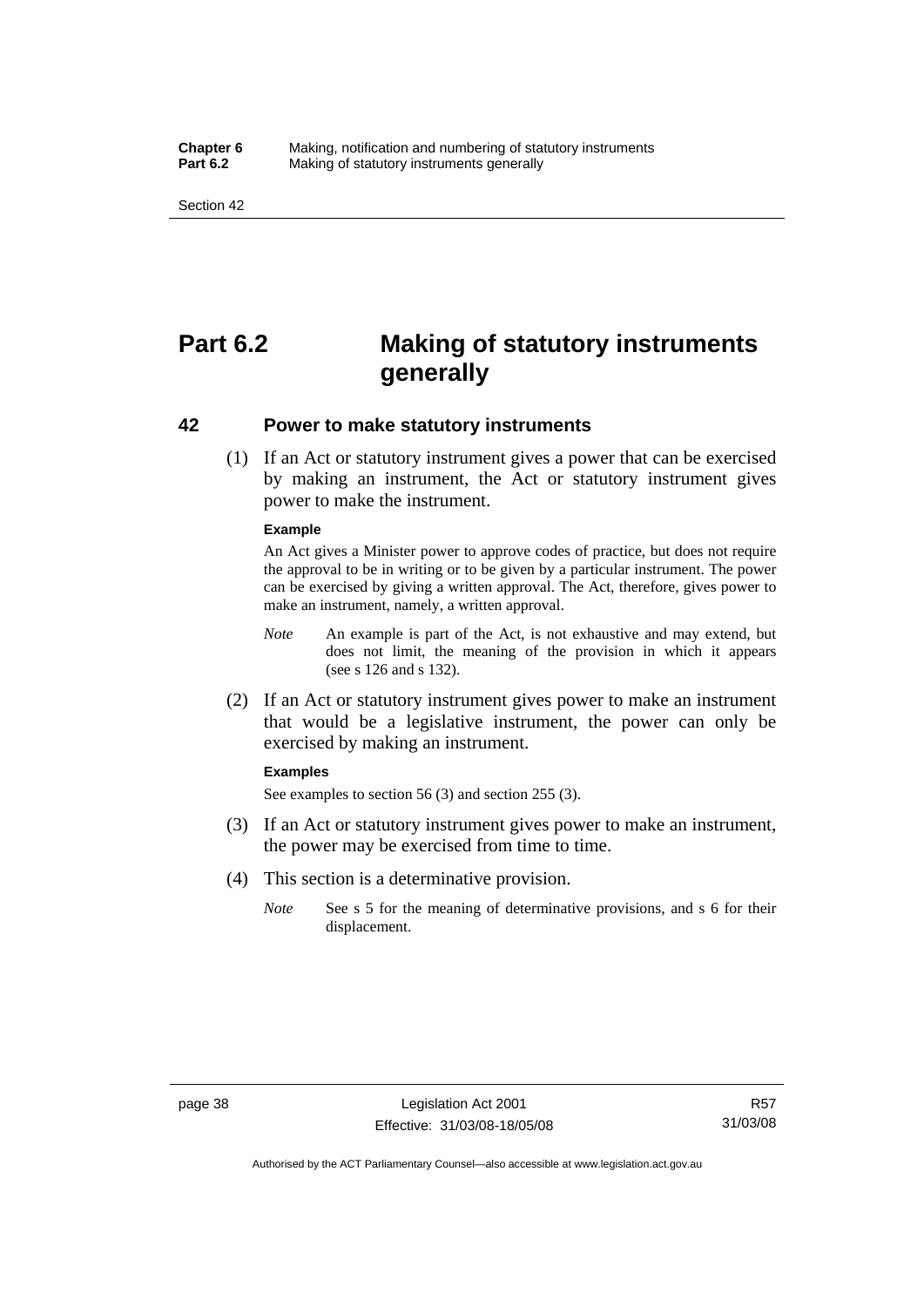## **43 Statutory instruments to be interpreted not to exceed powers under authorising law**

- (1) A statutory instrument is to be interpreted as operating to the full extent of, but not to exceed, the power given by the Act or statutory instrument under which it is made (the *authorising law*).
- (2) Without limiting subsection (1), if a provision of a statutory instrument would, apart from this section, be interpreted as exceeding power—
	- (a) the provision is valid to the extent to which it does not exceed power; and
	- (b) the remainder of the instrument is not affected.

#### **Example 1**

The *Agriculture Services Determination* 2001, part 4 exceeds the determination– making power given by the *Agriculture Services Act 2000* (hypothetical). The other provisions of the determination are within power.

The determination (apart from part 4) operates effectively. Part 4 is treated as if it did not form part of the determination and is disregarded.

*Note to example 1* The kind of interpretation indicated in example 1 is known as a divisible interpretation of the determination.

#### **Example 2**

The *Goats Regulation 2001* (hypothetical) is made under the *Goats Act 2001*. The *Goats Regulation 2001*, section 39 seeks to impose rules about the care of 'animals', but the Act only gives power to make regulations about goats.

Section 39 is read restrictively ('read down') as if it mentioned goats. In other words, the section is effective but treated as if it applied only to goats.

*Note to example 2* The kind of interpretation indicated in example 2 is known as a distributive interpretation of the regulation.

#### **Example 3**

The *Wombat Protection Act 2003* (hypothetical) provides that the Minister may appoint a Wombat Advocate. The instrument making the appointment states that the appointment is for 5 years, but the maximum term of appointment authorised under the Act is 4 years.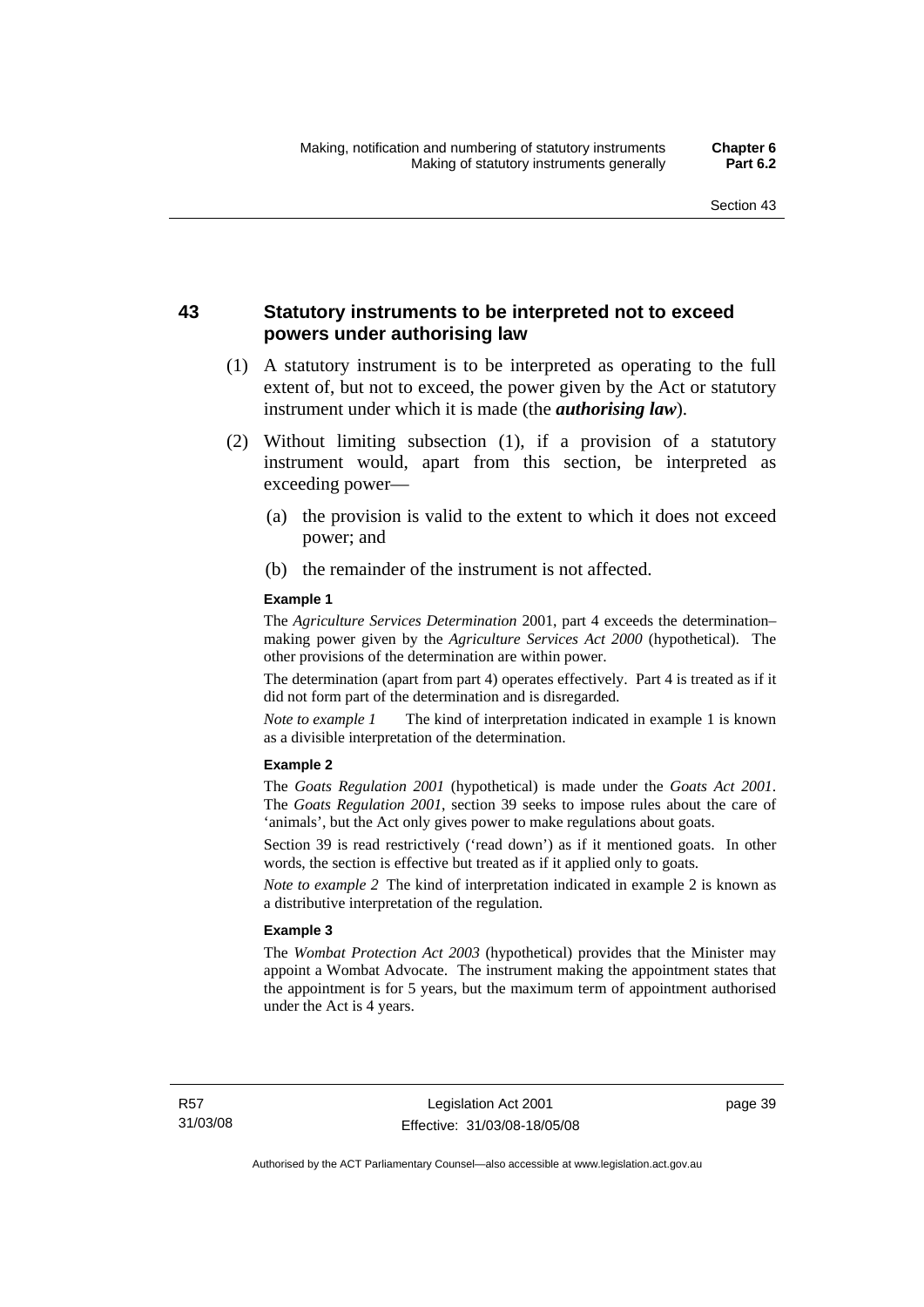The instrument is read restrictively ('read down') as if it referred to 4 years. In other words, the instrument is effective but the appointment is only valid for 4 years.

*Note to example 3* The kind of interpretation indicated in example 3 is known as a distributive interpretation of the instrument.

- *Note* An example is part of the Act, is not exhaustive and may extend, but does not limit, the meaning of the provision in which it appears (see s 126 and s 132).
- (3) Without limiting subsection (1), if the application of a provision of a statutory instrument to a matter would, apart from this section, be interpreted as exceeding power, the provision's application to other matters is not affected.

#### **Example**

The *Community Safety Order 2001* is expressed to apply to all members of the community without qualification although it is in fact made under the *Building Industry (Safety) Act 2000* (hypothetical). That Act is restricted in its operation to the building industry. The order is cast in such wide terms that it cannot be interpreted divisibly or distributively. However, the order applies to entities such as XYZ Constructions Pty Ltd because it is a company in the construction industry.

- (4) This section is in addition to any provision of the statutory instrument or authorising law.
- (5) This section is a determinative provision.
	- *Note* See s 5 for the meaning of determinative provisions, and s 6 for their displacement.

### **44 Power to make statutory instruments for Act etc**

- (1) If an Act or statutory instrument (the *authorising law*) authorises or requires the making of a statutory instrument for the authorising law or another Act or statutory instrument (the *other law*), the power authorises a statutory instrument to be made in relation to any matter that—
	- (a) is required or permitted to be prescribed by the authorising law or other law; or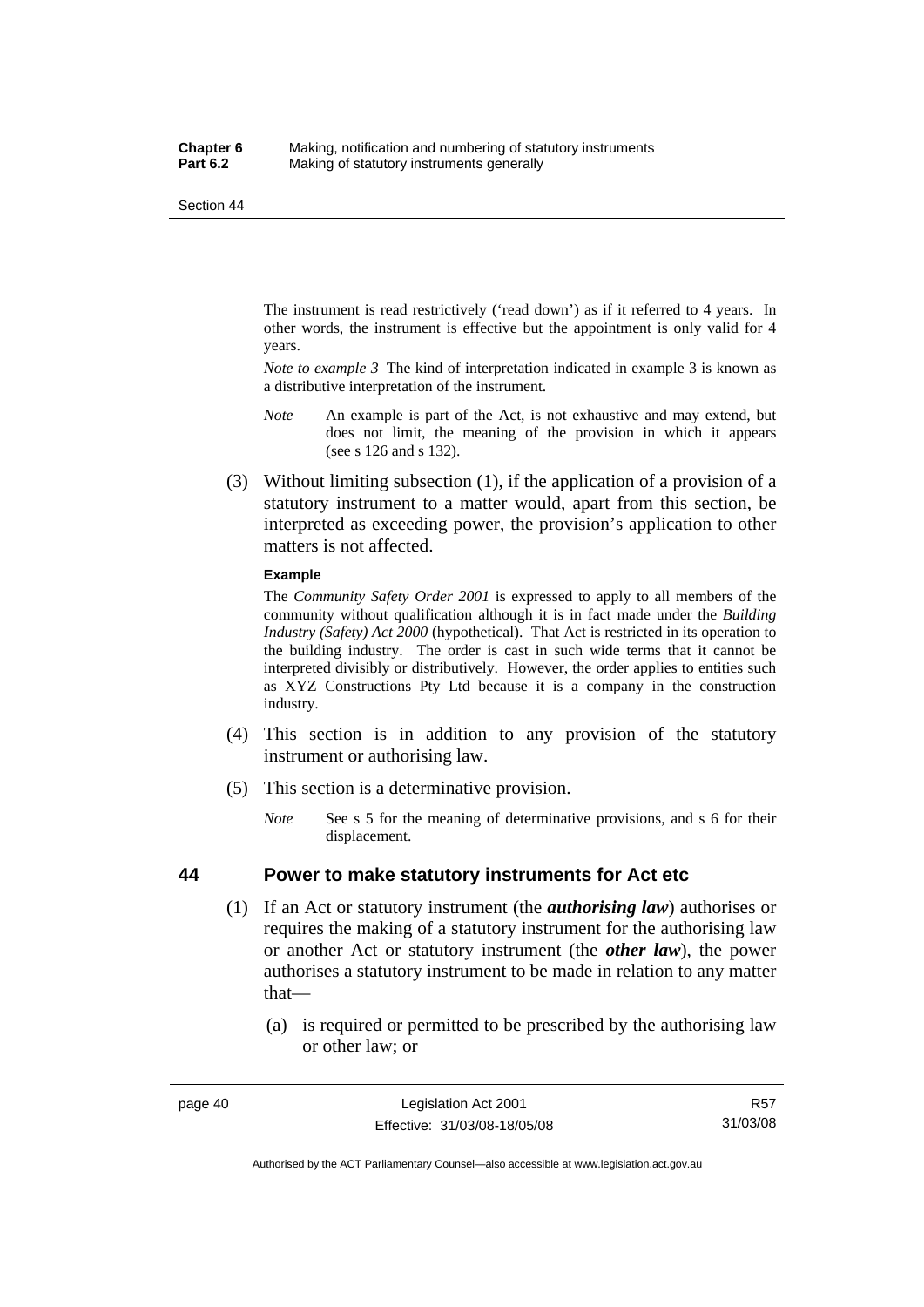- (b) is necessary or convenient to be prescribed for carrying out or giving effect to the authorising law or other law.
- (2) Subsection (1) applies to the authorising law even though the authorising law—
	- (a) only authorises the making of a statutory instrument for the authorising law; or
	- (b) also authorises or requires the making of a statutory instrument about a particular matter.
- (3) Power given by the authorising law to make a statutory instrument about a particular matter does not limit power given by the authorising law or other law to make a statutory instrument (whether or not of the same kind) about any other matter.
- (4) This section is a determinative provision.
	- *Note* See s 5 for the meaning of determinative provisions, and s 6 for their displacement.

### **45 Power to make court rules**

- (1) The power of an entity to make rules for a court includes power to make rules in relation to any matter necessary or convenient to be prescribed for carrying out or giving effect to the court's jurisdiction under any law that authorises or requires anything to be done in or in relation to the court.
- (2) This section is additional to section 44.
- (3) This section is a determinative provision.
	- *Note* See s 5 for the meaning of determinative provisions, and s 6 for their displacement.
- (4) In this section:

*court* includes a tribunal*.*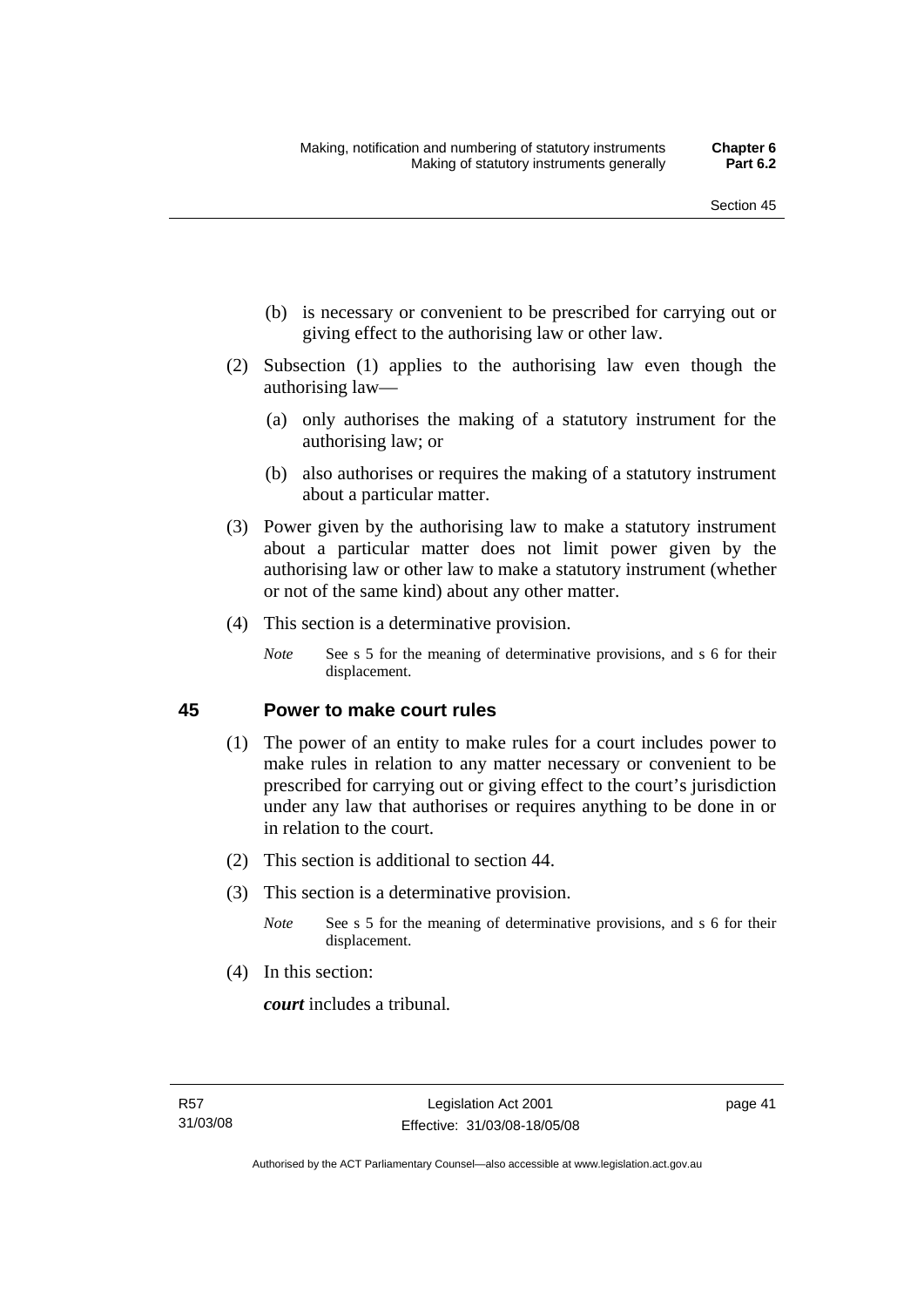*disallowable instrument*, for a Commonwealth Act, means an instrument that can be disallowed under the *Legislative Instruments Act 2003* (Cwlth), part 5 (Parliamentary scrutiny of legislative instruments), including that part, or provisions of that part, applied by another Commonwealth law.

#### *law* means—

- (a) an Act, subordinate law or disallowable instrument; or
	- *Note* A reference to an Act, subordinate law or disallowable instrument includes a reference to a provision of the Act, law or instrument (see s 7, s 8 and s 9).
- (b) a Commonwealth Act or a disallowable instrument under a Commonwealth Act (or a provision of such an Act or instrument).

## **46 Power to make instrument includes power to amend or repeal**

- (1) Power given under an Act or statutory instrument (the *authorising law*) to make a statutory instrument includes power to amend or repeal the instrument.
- (2) The power to amend or repeal the instrument is exercisable in the same way, and subject to the same conditions, as the power to make the instrument.

#### **Examples**

- 1 If the instrument is a disallowable instrument, an amendment or repeal of the instrument is also a disallowable instrument.
- 2 If the instrument is a notifiable instrument, an amendment or repeal of the instrument is also a notifiable instrument.
- 3 If notice of the making of the instrument must be published in a newspaper, notice of an amendment or repeal of the instrument must also be published in the newspaper.
- *Note* An example is part of the Act, is not exhaustive and may extend, but does not limit, the meaning of the provision in which it appears (see s 126 and s 132).

page 42 Legislation Act 2001 Effective: 31/03/08-18/05/08

R57 31/03/08

Authorised by the ACT Parliamentary Counsel—also accessible at www.legislation.act.gov.au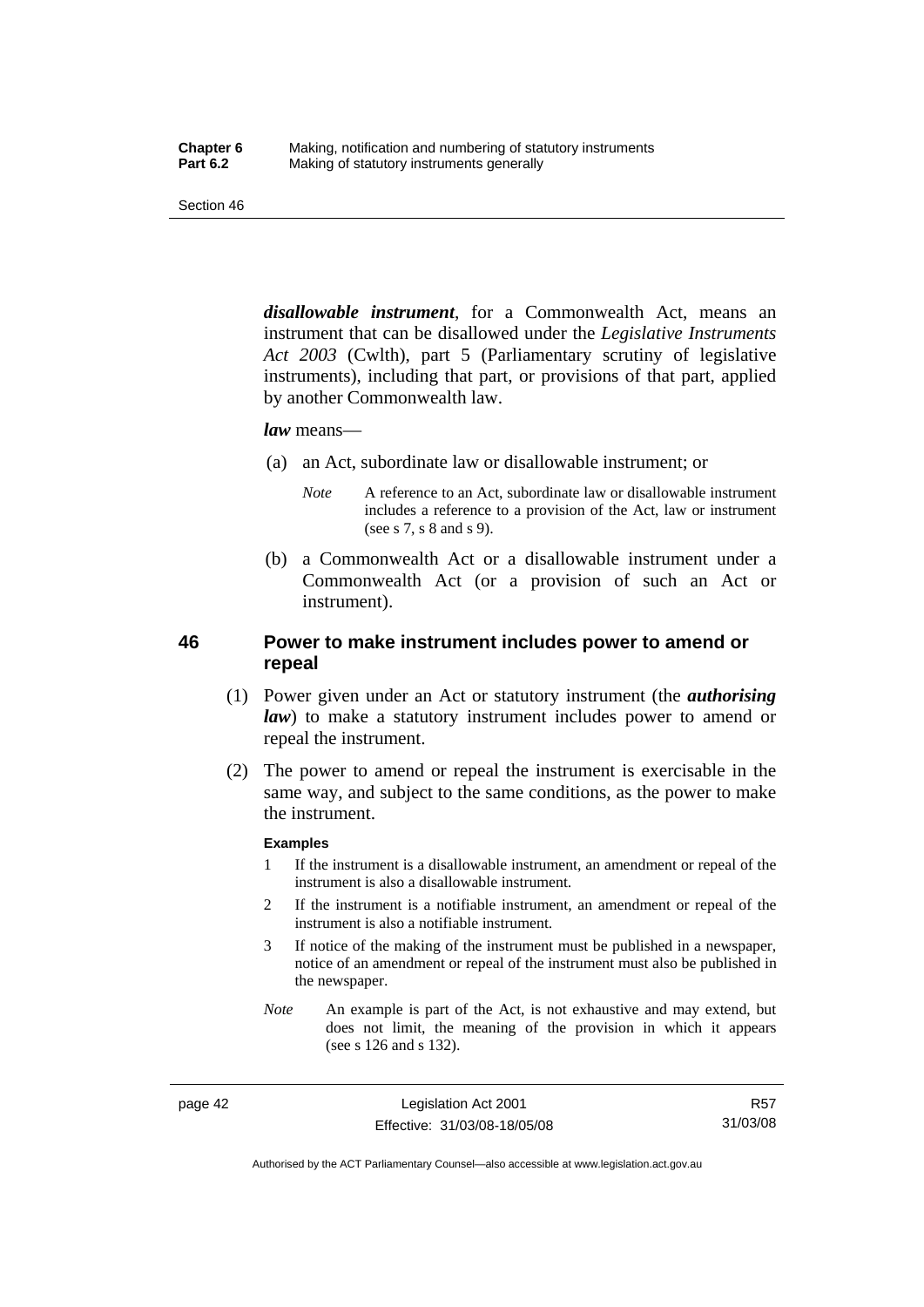- (3) Despite subsection (1), a form that is a legislative instrument may be repealed or repealed and remade (with or without changes), but may not be amended.
- (4) This section is a determinative provision.
	- *Note* See s 5 for the meaning of determinative provisions, and s 6 for their displacement.

## **47 Statutory instrument may make provision by applying law or instrument**

- (1) This section applies if an Act, subordinate law or disallowable instrument (the *authorising law*) authorises or requires the making of a statutory instrument (the *relevant instrument*) about a matter.
- (2) The relevant instrument may make provision about the matter by applying an ACT law—
	- (a) as in force at a particular time; or
	- (b) as in force from time to time.
- (3) The relevant instrument may make provision about the matter by applying a law of another jurisdiction, or an instrument, as in force only at a particular time.

*Note* For information on the operation of s (3), see the examples to s (9).

- (4) If the relevant instrument makes provision about the matter by applying a law of another jurisdiction or an instrument, the following provisions apply:
	- (a) if subsection (3) is displaced by, or under authority given by, an Act or the authorising law—the law of the other jurisdiction or instrument is applied as in force from time to time;

*Note* For the displacement of s (3), see s 6, examples 1 and 2.

 (b) if subsection (3) is not so displaced and the relevant instrument does not provide that the law of the other jurisdiction or instrument is applied as in force at a particular time—the law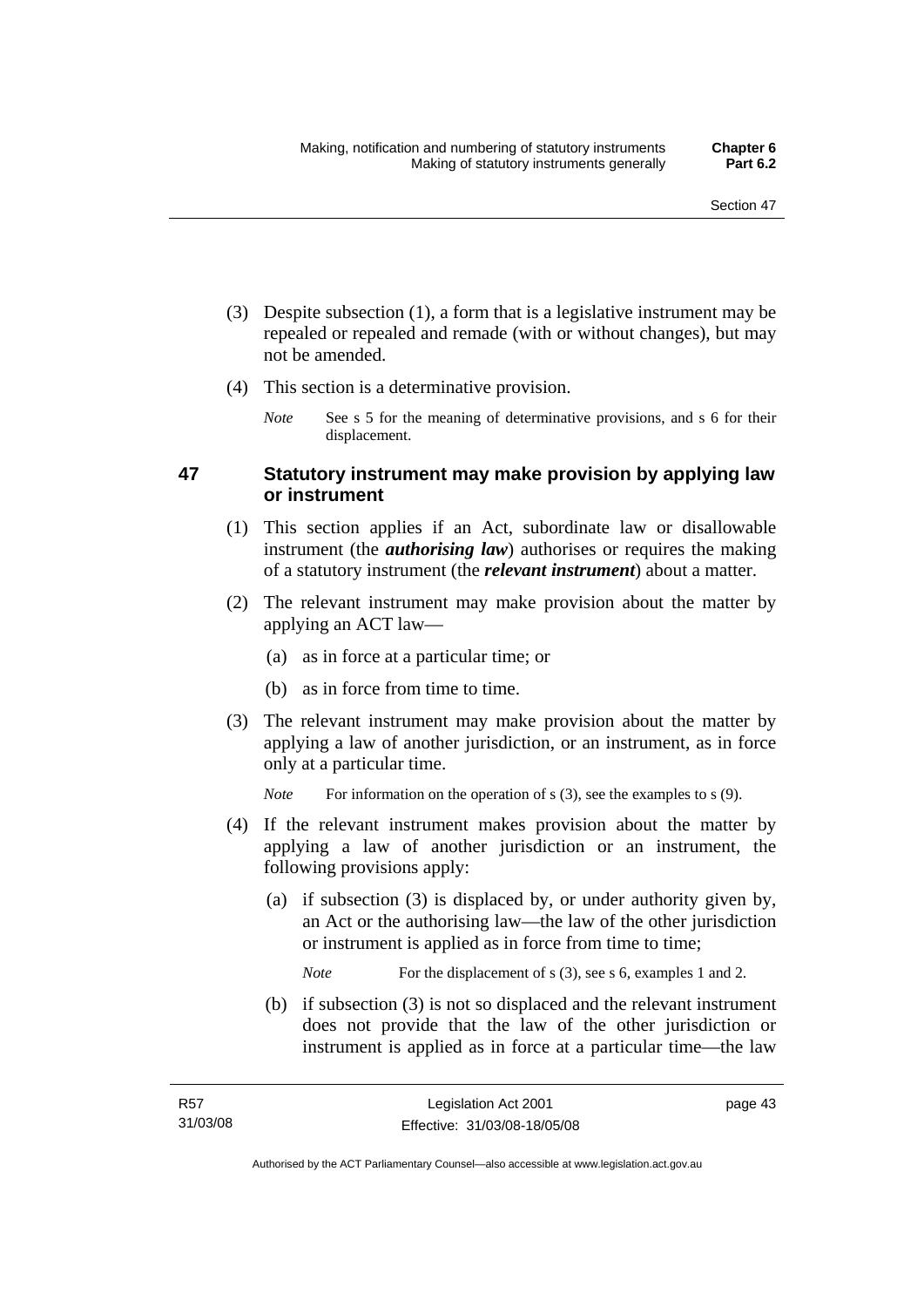or instrument is taken to be applied as in force when the relevant instrument is made.

#### **Examples for s (4) (b)**

- 1 The *Locust Damage Compensation Determination 2003* (a hypothetical disallowable instrument) provides for the making of claims against a compensation fund. Section 43 states that disputes about claims must be decided in accordance with the *Commercial Arbitration Act 1984* (NSW) (the *NSW Act*) as in force from time to time. The determination is made on 1 August 2003. The Act under which the determination is made does not displace subsection (3). Therefore, even though section 43 purports to apply the NSW Act as in force from time to time, the NSW Act as in force on 1 August 2003 is applied by the determination.
- 2 The *Locust Damage Compensation Determination 2003* (mentioned in example 1), section 43 states that disputes about claims must be decided in accordance with the *Commercial Arbitration Act 1984* (NSW) (the *NSW Act*), but does not state that the NSW Act is to be applied as in force from time to time or at a particular time. The determination is made on 1 August 2003. The Act under which the determination is made does not displace subsection (3). Therefore, the NSW Act as in force on 1 August 2003 is applied by the determination.
- *Note* An example is part of the Act, is not exhaustive and may extend, but does not limit, the meaning of the provision in which it appears (see s 126 and s 132).
- (5) If a law of another jurisdiction or an instrument is applied as in force at a particular time, the text of the law or instrument (as in force at that time) is taken to be a notifiable instrument made under the relevant instrument by the entity authorised or required to make the relevant instrument.
- (6) If subsection (3) is displaced and a law of another jurisdiction or an instrument is applied as in force from time to time, the text of each of the following is taken to be a notifiable instrument made under the relevant instrument by the entity authorised or required to make the relevant instrument:
	- (a) the law or instrument as in force at the time the relevant instrument is made;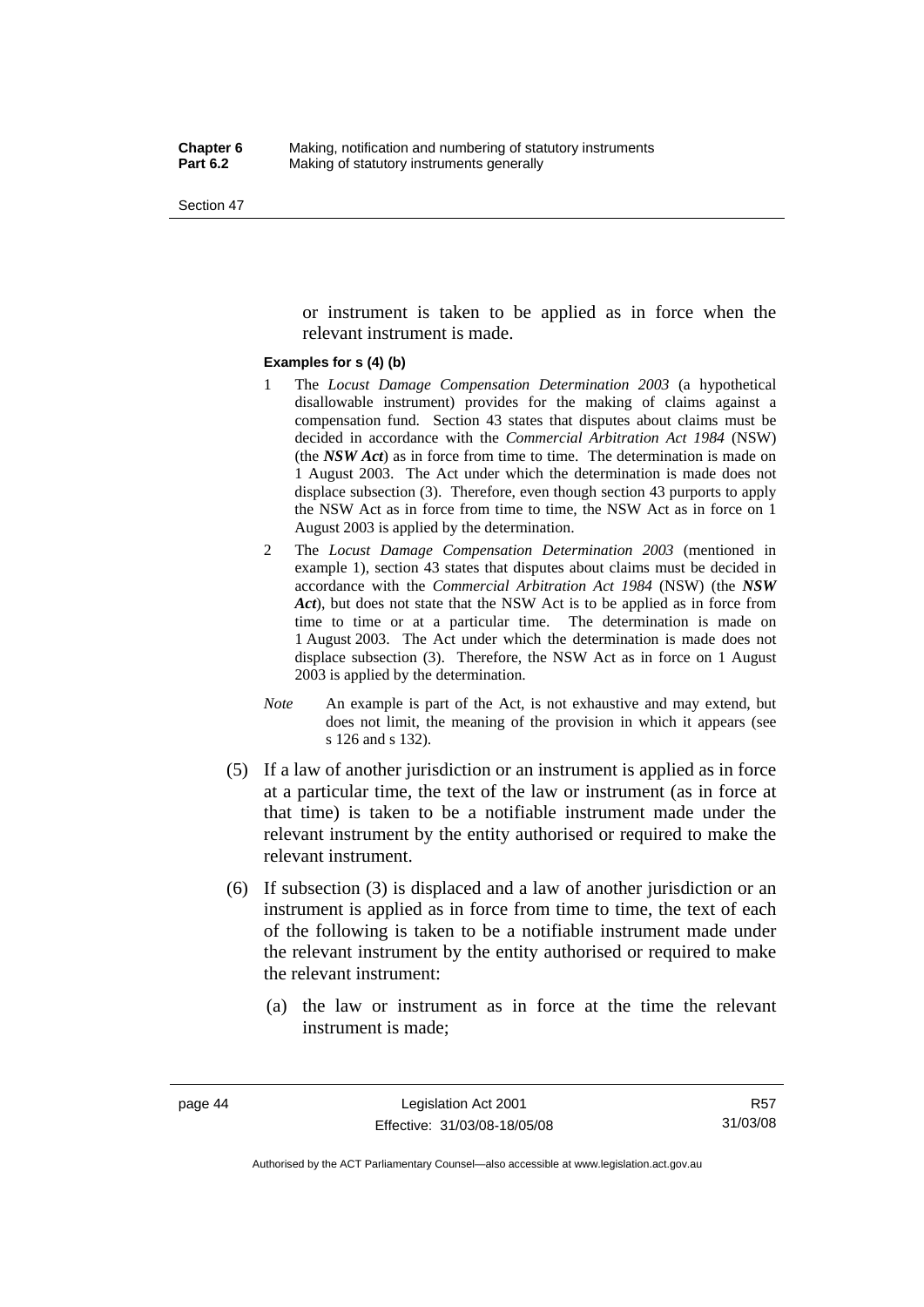- (b) each subsequent amendment of the law or instrument;
- (c) if the law or instrument is repealed and remade (with or without changes)—the law or instrument as remade and each subsequent amendment of the law or instrument;
- (d) if a provision of the law or instrument is omitted and remade (with or without changes) in another law or instrument—the provision as remade and each subsequent amendment of the provision.
- (7) The authorising law or, if the relevant instrument is a subordinate law or disallowable instrument, the relevant instrument may provide that—
	- (a) subsection (5) or (6) does not apply to the relevant instrument; or
	- (b) subsection (5) or (6) applies with the modifications stated in the authorising law or relevant instrument.
- (8) If a provision of an Act, subordinate law or disallowable instrument authorises or requires the application of a law or instrument, the provision authorises the making of changes or modifications to the law or instrument for that application.
- (9) This section is a determinative provision.

#### **Examples for s (3) and s (9)**

Here are 2 examples about the operation of subsections (3) and (9): the first illustrates how subsection (3) might be displaced and the second illustrates how a law of another jurisdiction that applies as in force from time to time would operate—

- 1 The effect of subsections (3) and (9), and subsection (10), definition of *applying*, is that if it is intended to apply, adopt or incorporate a law or instrument as in force from time to time, the authorising law would need to expressly displace subsection (3) (as illustrated in s 6, examples of different kinds of displacement, example 1) *or* indicate a manifest contrary intention (as illustrated in example 2 in those examples).
- 2 The *ABC Regulation 2001* (made under a provision like those illustrated in section 6, examples of different kinds of displacement, examples 1 and 2)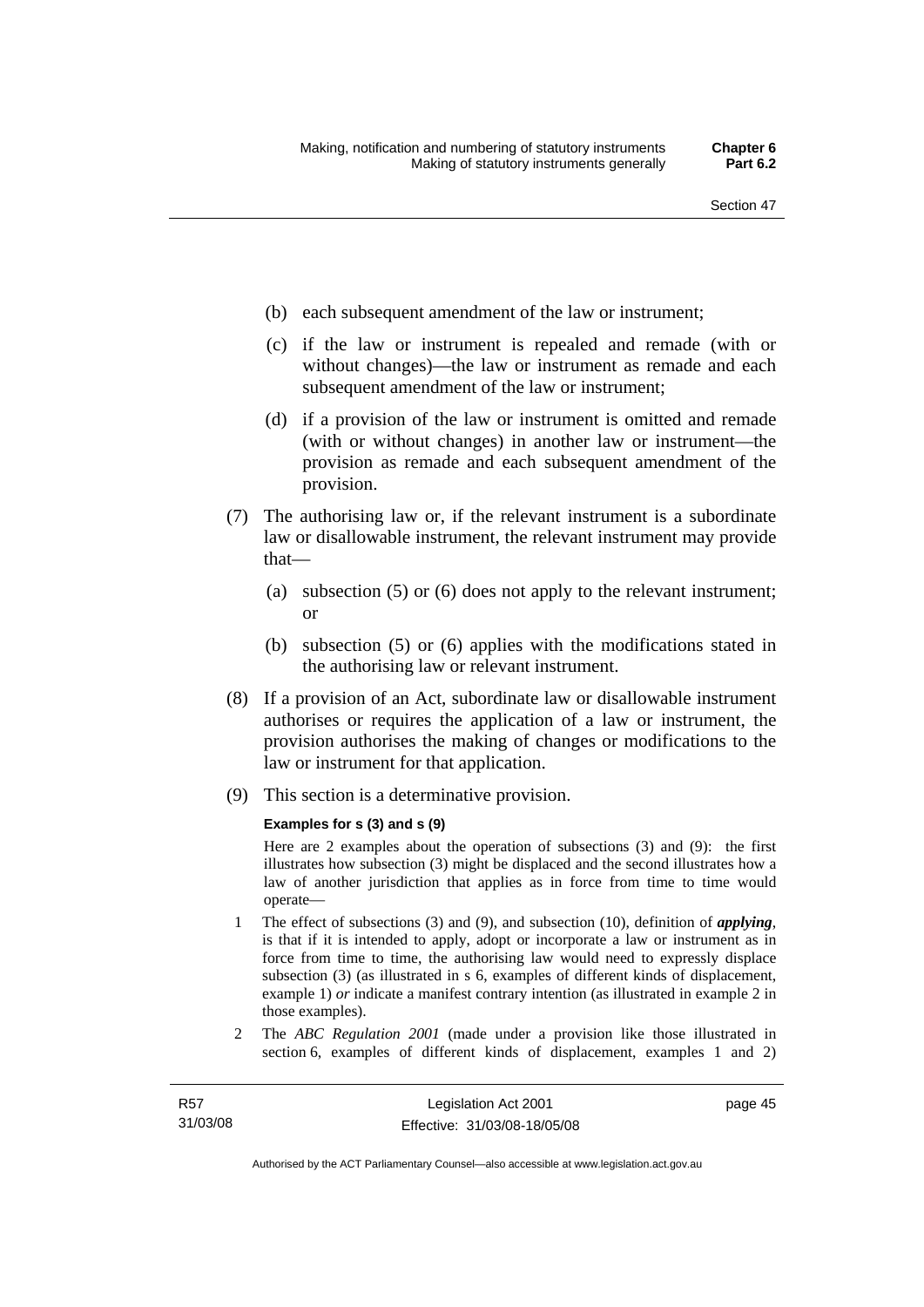provides that noise measurements are to be taken in accordance with the NSW noise control manual as in force from time to time. The effect of the *ABC Regulation 2001* is that whenever the NSW noise control manual is amended in future, the noise measurements must be taken in accordance with the manual as last amended.

- *Note* See s 5 for the meaning of determinative provisions, and s 6 for their displacement.
- (10) In this section:

*ACT law* means an Act, subordinate law or disallowable instrument.

*Note* A reference to an Act, subordinate law or disallowable instrument includes a reference to a provision of the Act, law or instrument (see s 7, s 8 and s 9).

*applying* includes adopting or incorporating.

*Note* See also s 157 (Defined terms–other parts of speech and grammatical forms).

*disallowable instrument*, for a Commonwealth Act, means an instrument that can be disallowed under the *Legislative Instruments Act 2003* (Cwlth), part 5 (Parliamentary scrutiny of legislative instruments), including that part, or provisions of that part, applied by another Commonwealth law.

*instrument* includes a provision of an instrument, but does not include an ACT law or a law of another jurisdiction.

*law of another jurisdiction* means—

- (a) a Commonwealth Act or a disallowable instrument under a Commonwealth Act; or
- (b) a State Act, or any regulation or rule under a State Act; or
- (c) a New Zealand or Norfolk Island Act, or any regulation or rule under a New Zealand or Norfolk Island Act; or
- (d) a provision of a law mentioned in paragraphs (a) to (c).

Authorised by the ACT Parliamentary Counsel—also accessible at www.legislation.act.gov.au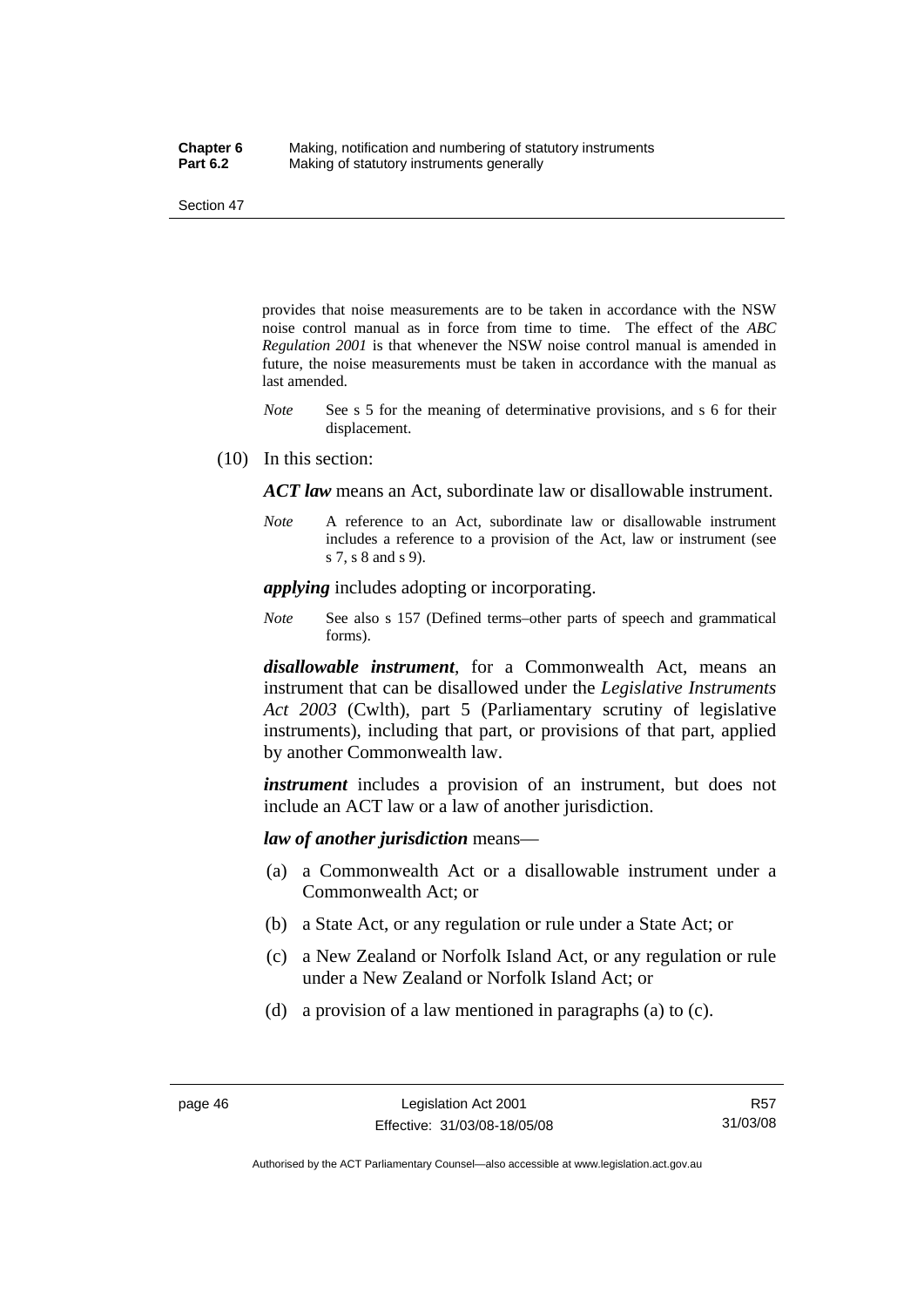page 47

## **48 Power to make instrument includes power to make different provision for different categories etc**

- (1) Power given under an Act or statutory instrument to make a statutory instrument includes power—
	- (a) to make different provision in relation to different matters or different classes of matters; or
	- (b) to make an instrument that applies differently by reference to stated exceptions or factors.
- (2) Without limiting subsection (1), power given under an Act or statutory instrument to make a statutory instrument about particular matters includes power to make a statutory instrument about any 1 or more of the matters or a particular class of the matters.
- (3) For this section, a class may consist of a single matter.
- (4) This section is a determinative provision.
	- *Note* See s 5 for the meaning of determinative provisions, and s 6 for their displacement.

## **49 Single instrument may exercise several powers or satisfy several requirements**

- (1) Power given under an Act or statutory instrument may be exercised with any other power to make a single instrument—
	- (a) whether or not the powers are exercised in relation to separate provisions, some of the same provisions, or all of the provisions, of the instrument; or
	- (b) whether or not the other powers are given under the same Act or statutory instrument, another Act or statutory instrument or any other territory law.
- (2) A statutory instrument is taken—
	- (a) to be made under each power given under territory law under which it could be made; and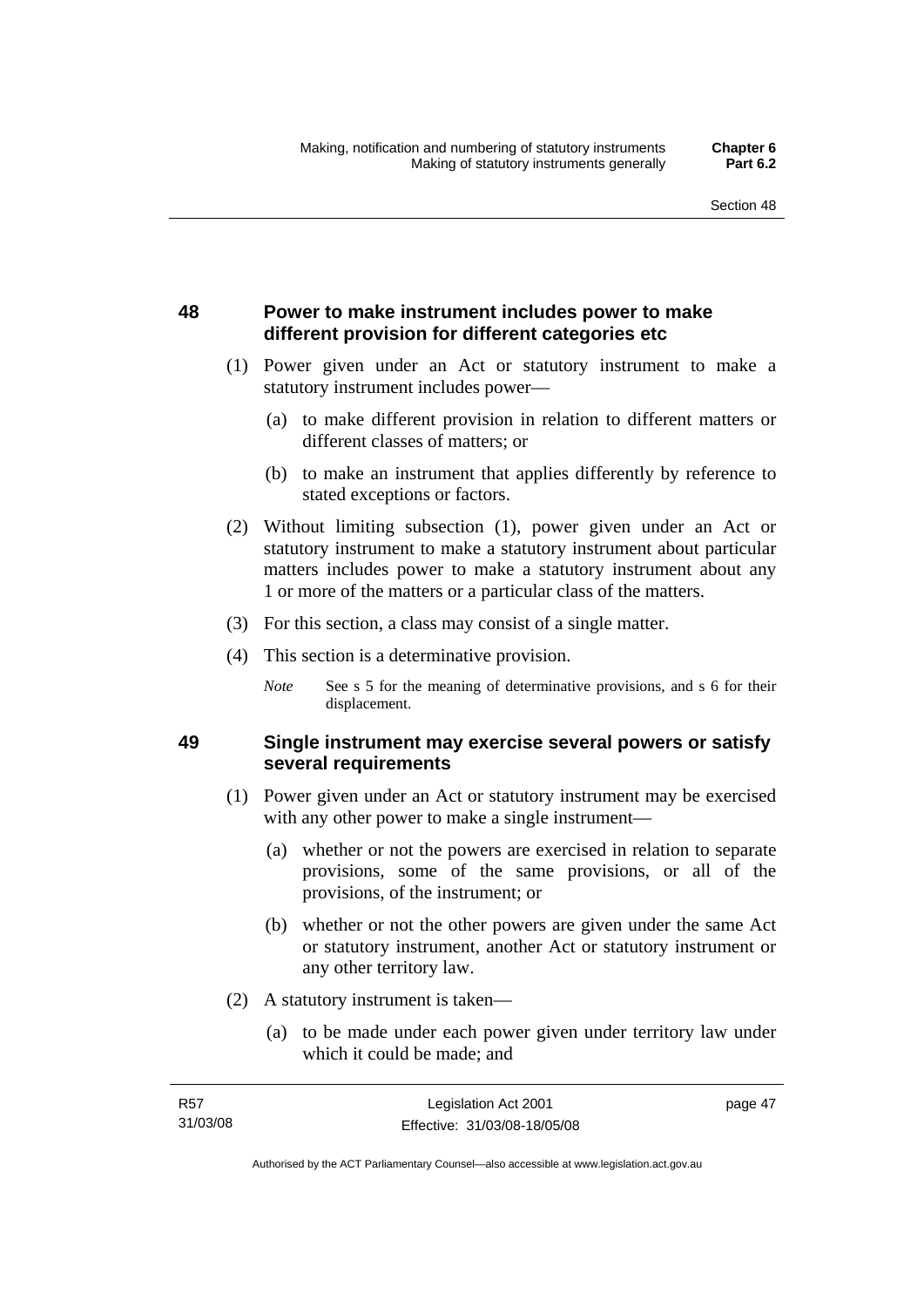- (b) to satisfy each requirement under territory law that it could satisfy.
- (3) Without limiting subsection (2), that subsection applies to an instrument even though—
	- (a) it is stated to be made under a particular territory law (the *authorising law*) or a particular provision of the authorising law; and
	- (b) it is stated to be made for a particular territory law (the *requiring law*) or a particular provision of the requiring law.
- (4) This section is a determinative provision.
	- *Note* See s 5 for the meaning of determinative provisions, and s 6 for their displacement.

## **50 Relationship between authorising law and instrument dealing with same matter**

- (1) If an Act or statutory instrument (the *authorising law*) gives power to make a statutory instrument about a matter, the instrument may make provision in relation to a particular aspect of the matter even though provision is made by the authorising law in relation to another aspect of the matter or in relation to another matter.
- (2) This section is a determinative provision.
	- *Note* See s 5 for the meaning of determinative provisions, and s 6 for their displacement.

### **51 Instrument may make provision in relation to land by reference to map etc**

- (1) This section applies if an Act or statutory instrument authorises or requires provision to be made by statutory instrument in relation to land or waters.
- (2) Provision may be made by reference to—
	- (a) a particular map or plan held by an entity; or

Authorised by the ACT Parliamentary Counsel—also accessible at www.legislation.act.gov.au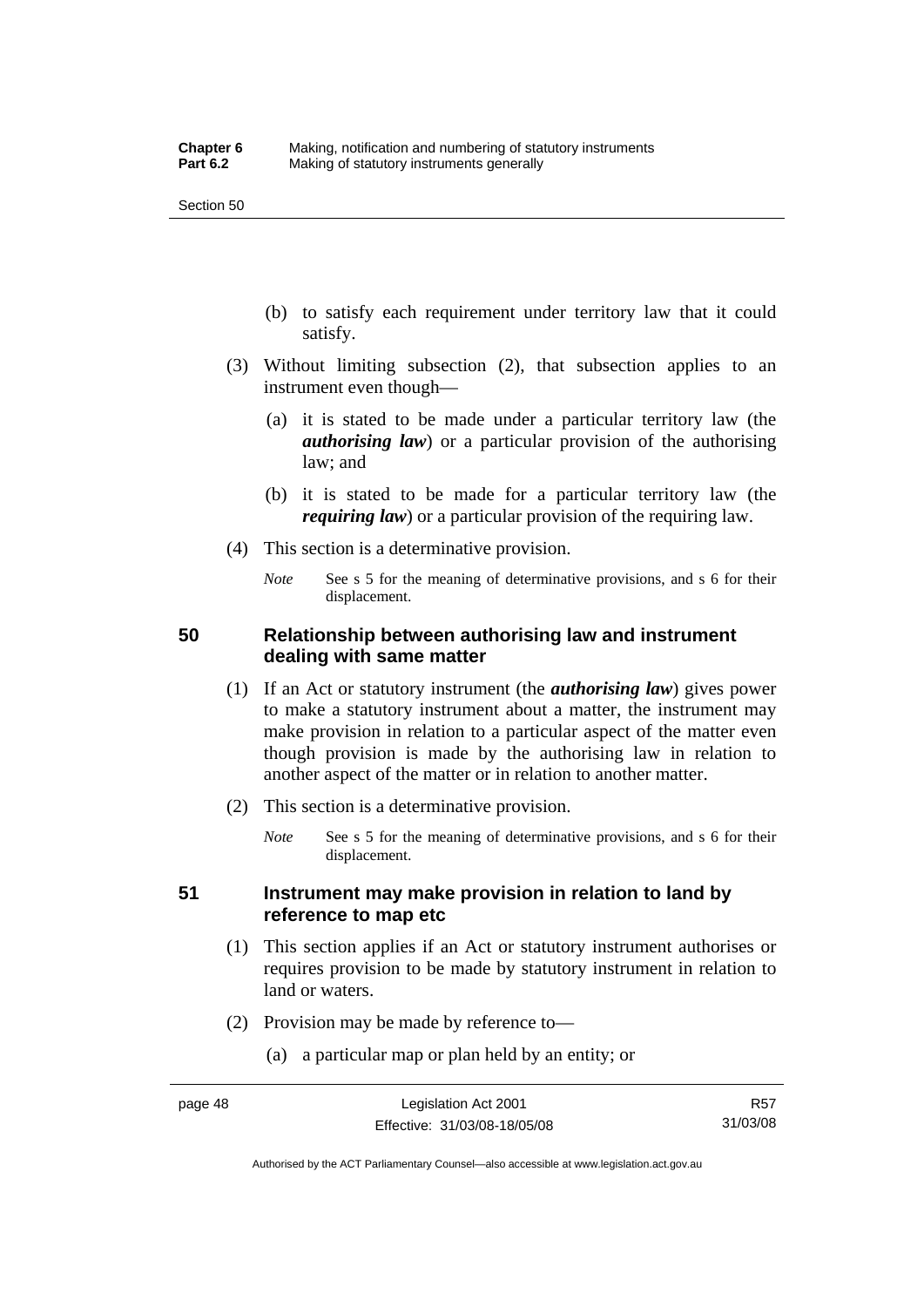(b) a particular entry in a register kept by an entity;

if the map, plan or register is available for inspection (on the internet or otherwise) by members of the public, whether or not on payment of a fee.

## **52 Instrument may authorise determination of matter etc**

- (1) This section applies if an Act or statutory instrument (the *authorising law*) authorises or requires provision to be made about a matter by statutory instrument.
- (2) A statutory instrument made under the authorising law may make provision about the matter by authorising or requiring a stated entity to make provision about the matter, or any aspect of the matter, whether or not from time to time.
- (3) This section is a determinative provision.
	- *Note* See s 5 for the meaning of determinative provisions, and s 6 for their displacement.
- (4) In this section:

*provision*, for a matter, includes determining or regulating the matter, applying the instrument to the matter, being satisfied or forming an opinion about anything relating to the matter, or doing anything else in relation to the matter.

#### **Example**

If an Act provides that an application is to be in a prescribed form, a regulation made under the Act may provide that the form is to be a form approved by the Minister.

*Note* An example is part of the Act, is not exhaustive and may extend, but does not limit, the meaning of the provision in which it appears (see s 126 and s 132).

### **53 Instrument may prohibit**

 (1) If an Act or statutory instrument authorises or requires a matter to be regulated (however described) by statutory instrument, the power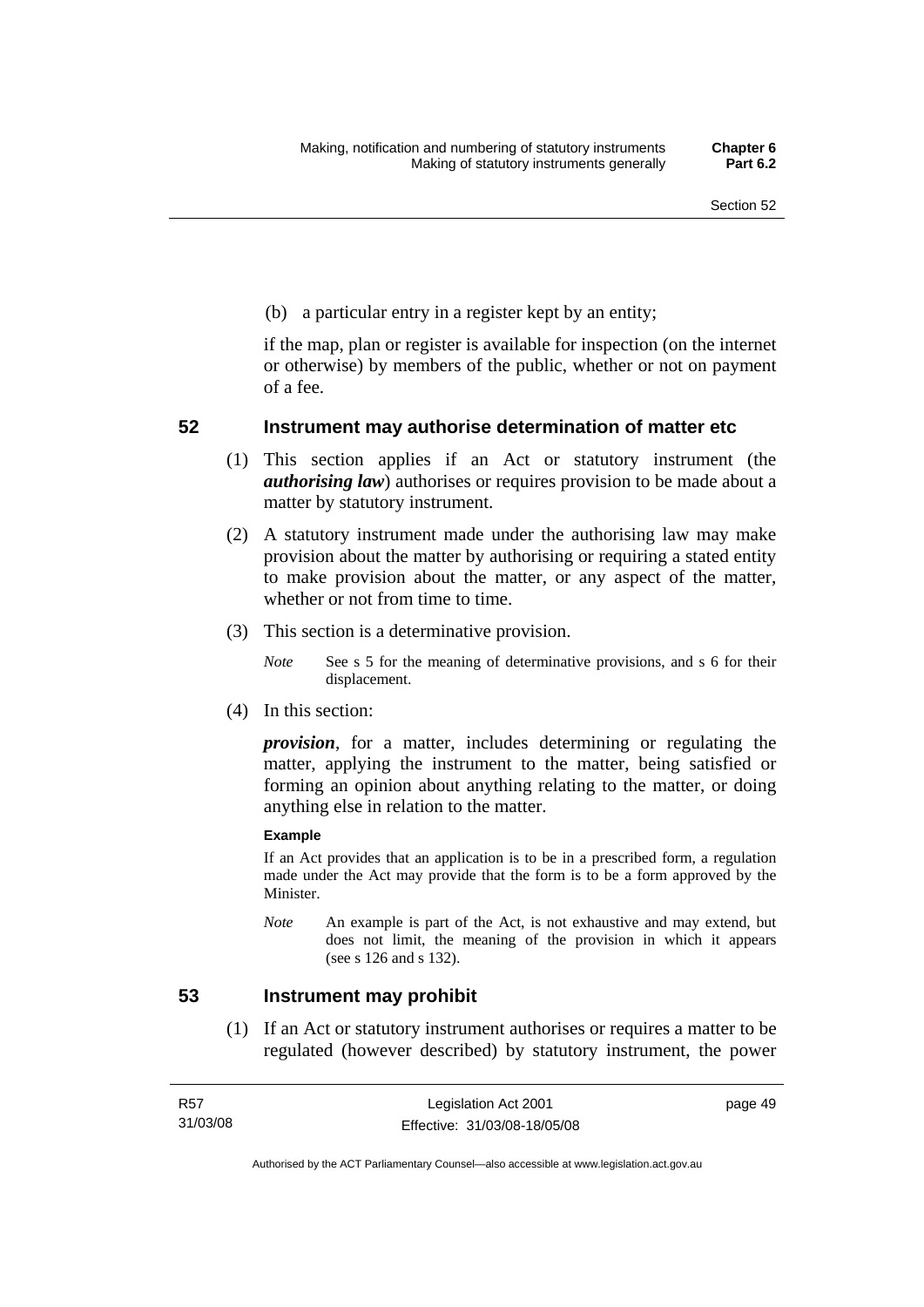may be exercised by prohibiting by statutory instrument the matter or any aspect of the matter.

- (2) This section is a determinative provision.
	- *Note* See s 5 for the meaning of determinative provisions, and s 6 for their displacement.

### **54 Instrument may require making of statutory declaration**

- (1) If an Act or statutory instrument (the *authorising law*) gives power to make a statutory instrument, the instrument may require the making of a statutory declaration.
	- *Note* The *Statutory Declarations Act 1959* (Cwlth) applies to the making of statutory declarations under territory laws (see that Act, s 5).
- (2) Subsection (1) applies—
	- (a) whether or not the authorising law authorises or requires penalties to be prescribed by instrument; and
	- (b) if the authorising law authorises or requires penalties to be prescribed by instrument—irrespective of the level of penalties that may be prescribed.
- (3) This section is a determinative provision.
	- *Note* See s 5 for the meaning of determinative provisions, and s 6 for their displacement.

Authorised by the ACT Parliamentary Counsel—also accessible at www.legislation.act.gov.au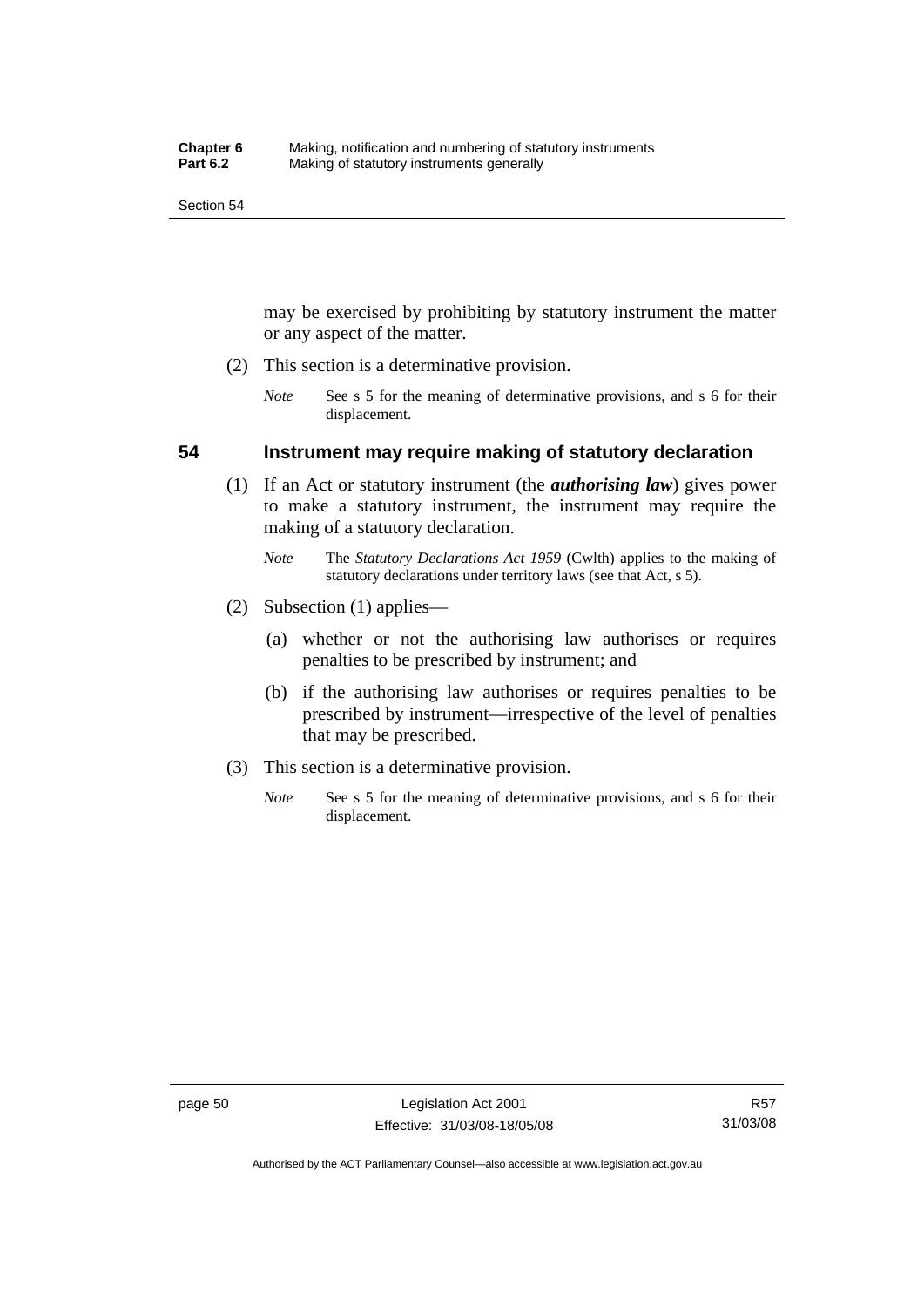# **Part 6.3 Making of certain statutory instruments about fees**

## **55 Definitions for pt 6.3**

In this part:

*fee* includes a charge or other amount.

*provide* a service includes exercise a function.

*service* includes a function or facility.

## **56 Determination of fees by disallowable instrument**

- (1) This section applies if an Act (the *authorising law*) authorises fees to be determined for an Act or statutory instrument (the *relevant law*).
- (2) The authorising law authorises a fee to be determined in relation to any matter under or related to the relevant law.
- (3) To remove any doubt, a fee may be determined for a provision of the relevant law even though the provision does not mention a fee.

### **Example**

The X Act, section 15 provides for a person to apply for an approval but makes no mention of a fee for the approval. However, the Act, section 79 (1) provides:

(1) The Minister may determine fees for this Act.

Because section 79 (1) permits a fee to be determined 'for this Act', this Act, section 56 applies in relation to section 15 and the Minister may, in writing, determine an application fee for the approval.

- *Note 1* The determination of a fee by a Minister under an Act is a disallowable instrument and must be in writing (see s 9 (1) (b) and s 42 (2)).
- *Note 2* An example is part of the Act, is not exhaustive and may extend, but does not limit, the meaning of the provision in which it appears (see s 126 and s 132).

| <b>R57</b> | Legislation Act 2001         |
|------------|------------------------------|
| 31/03/08   | Effective: 31/03/08-18/05/08 |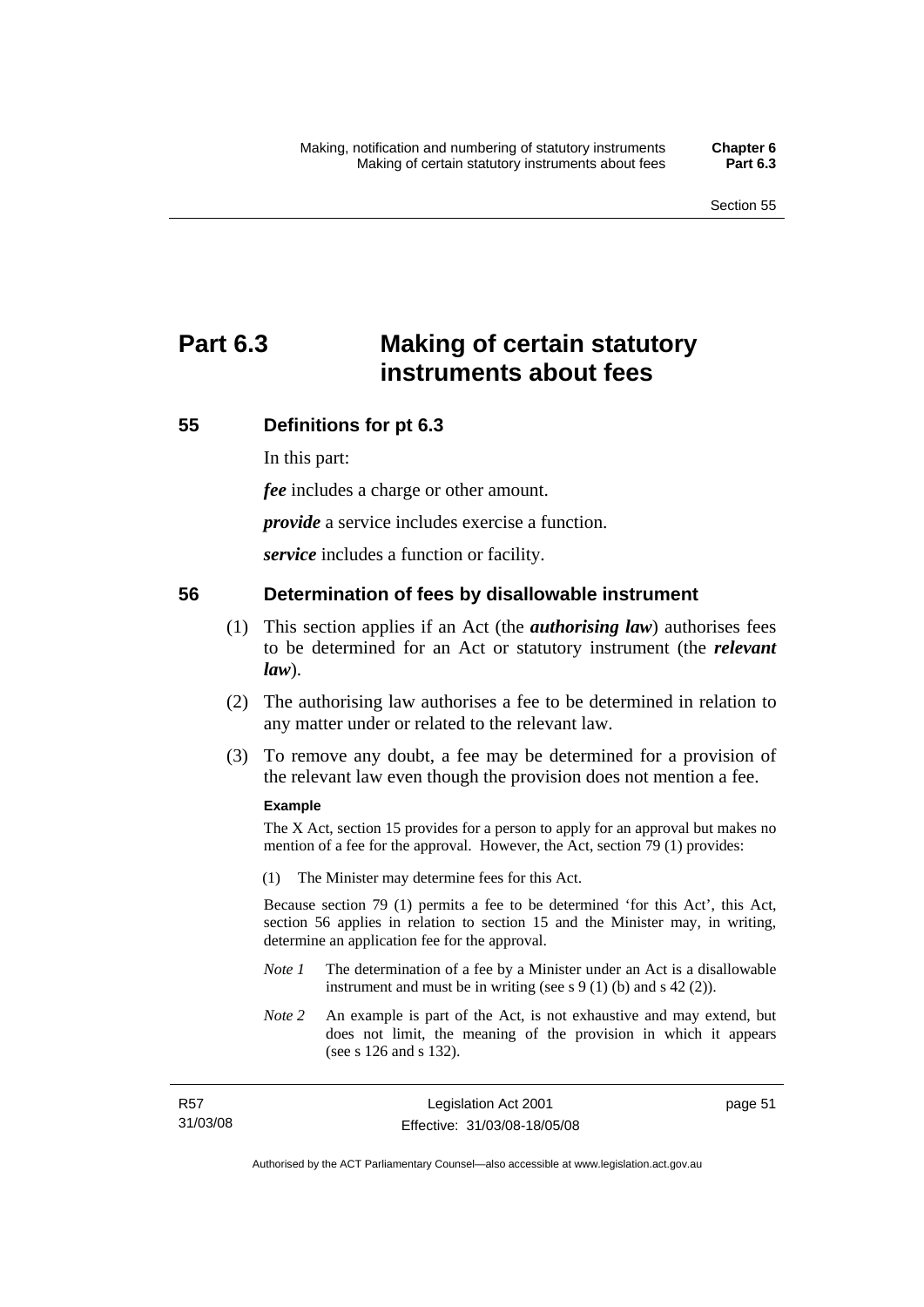- (4) A fee may be determined—
	- (a) by stating the fee; or
	- (b) by setting a rate, or providing a formula or other method, by which the fee is to be worked out; or
	- (c) by a combination of a stated fee and a rate, formula or other method.

#### **Examples of different methods of determining fees**

An instrument may determine a fee by stating an amount (eg \$250), or a rate (eg \$7.50 per kilogram). An instrument may also determine a fee by providing a formula. For example, the fee for a licence issued for part of a year could be worked out using the following formula:

annual fee 
$$
\times
$$
  $\frac{\text{whole and part months for which licence issued}}{12}$ 

- (5) The determination—
	- (a) must provide by whom the fee is payable; and
	- (b) must provide to whom the fee is to be paid; and
	- (c) may make provision about the circumstances in which the fee is payable; and
	- (d) may make provision about exempting a person from payment of the fee; and
	- (e) may make provision about when the fee is payable and how it is to be paid (for example, as a lump sum or by instalments); and
	- (f) may mention the service for which the fee is payable; and
	- (g) may make provision about waiving, postponing or refunding the fee (completely or partly); and

Authorised by the ACT Parliamentary Counsel—also accessible at www.legislation.act.gov.au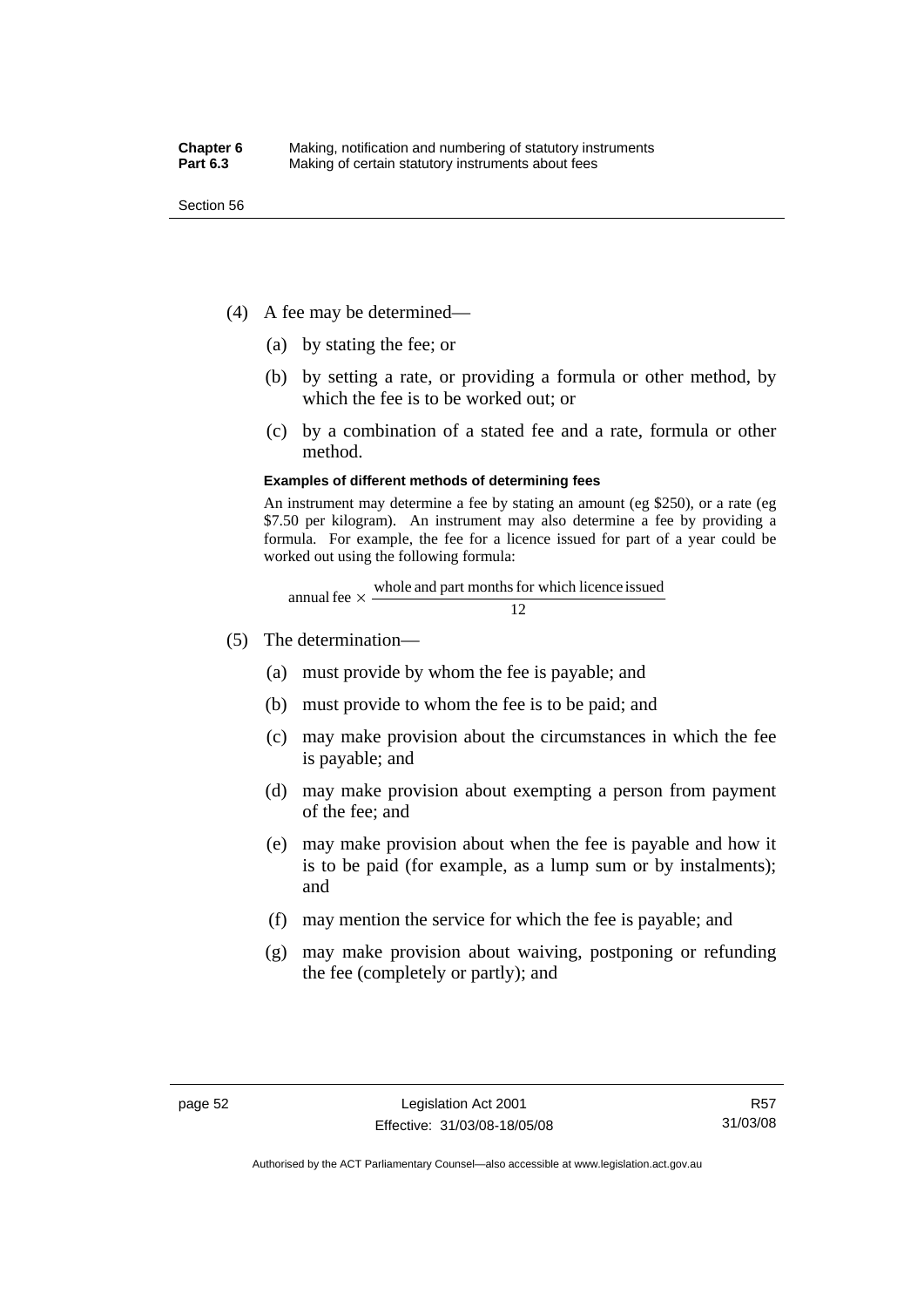### (h) may make provision about anything else relating to the fee.

#### **Example for par (a)**

a provision that the owner for the time being of a vehicle is liable for any unpaid registration fee

#### **Examples for par (c)**

- 1 a provision that a document prepared and submitted in accordance with a condition imposed under the Act be accompanied by a fee
- 2 a provision that royalty ceases to be payable if the percentage of recoverable minerals is less than the prescribed limit

#### **Examples for par (e)**

- 1 a provision that a levy is payable within 30 days after the day goods are sold
- 2 a provision that, if a licensee fails to pay an instalment payable in the financial year within 14 days after the day it is payable, all remaining instalments payable in the financial year become payable

#### **Example for par (g)**

a provision that a stated official may waive all or part of a charge in stated circumstances, including if the official is satisfied about a stated circumstance

- (6) This section is a determinative provision.
	- *Note* See s 5 for the meaning of determinative provisions, and s 6 for their displacement.

### **57 Fees payable in accordance with determination etc**

- (1) A fee determined by a disallowable instrument is payable by the person by whom the fee is payable under the determination, in relation to the service (if any) mentioned in the determination and in accordance with the determination, to the person to whom the fee is payable under the determination.
- (2) If a service is mentioned in the determination, the fee is payable before the service is provided unless the determination provides otherwise.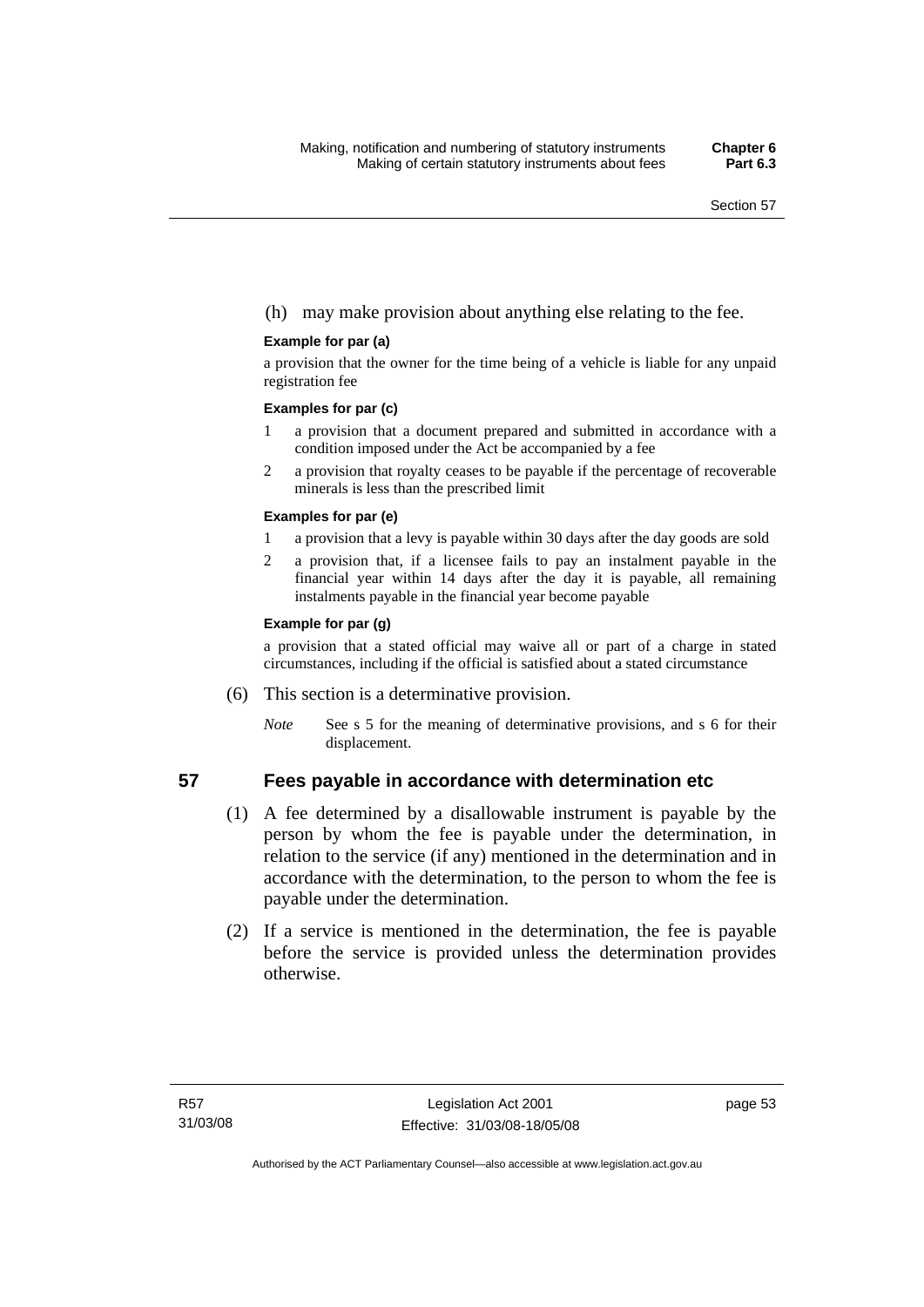#### **Chapter 6** Making, notification and numbering of statutory instruments<br>**Part 6.3** Making of certain statutory instruments about fees Making of certain statutory instruments about fees

Section 58

 (3) If the fee is payable in relation to a service mentioned in the determination and the fee has not been paid in accordance with the determination, no-one is obliged to provide the service.

#### **Examples**

- 1 If a fee for a service is payable in advance under a disallowable instrument and the fee is not paid, there is no obligation to provide the service.
- 2 If fees for services over a period of time are payable by instalment under a disallowable instrument and the person paying the fees falls behind in payments on the instalments, there is no obligation to provide further services for the person.
- *Note* An example is part of the Act, is not exhaustive and may extend, but does not limit, the meaning of the provision in which it appears (see s 126 and s 132).
- (4) Subsection (3) applies to a service even though, apart from that subsection, someone is under a duty to provide the service.

#### **Example**

A provision of an Act provides that a registrar 'must' renew a licence if the holder of the licence applies to the registrar for its renewal before the end of the licence term. If a fee is determined for renewal of the licence, the registrar is not required to renew the licence unless the fee is paid.

- (5) This section is a determinative provision.
	- *Note* See s 5 for the meaning of determinative provisions, and s 6 for their displacement.

### **58 Regulations may make provision about fees**

- (1) This section applies if an Act (the *authorising law*)—
	- (a) authorises or requires fees to be determined for the authorising law, or another Act or a statutory instrument (the *fees law*); and
	- (b) the authorising law authorises the making of regulations by the Executive.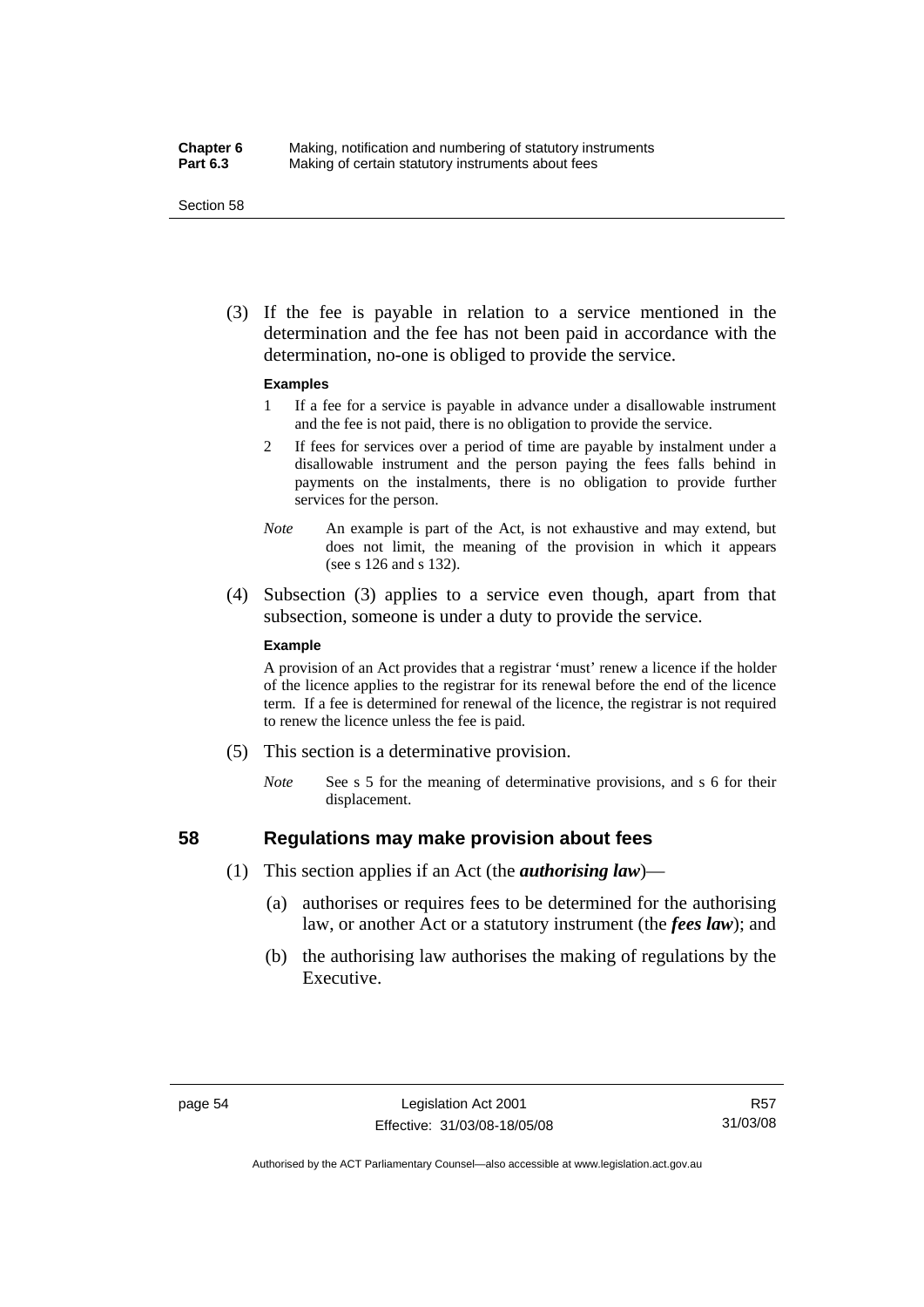- (2) A regulation under the authorising law may make provision in relation to—
	- (a) the payment, collection and recovery of determined fees; and
	- (b) the waiver, postponement or refund of the fees (completely or partly); and
	- (c) anything else about which provision may, under section 56 (Determination of fees by disallowable instrument), be made by determination in relation to determined fees.
- (3) The power mentioned in subsection (2) (b) includes power to make provision in relation to an entitlement to a waiver, postponement or refund of determined fees in circumstances prescribed by regulation (including the removal of a statutory capacity).
- (4) A regulation or the authorising law may make provision in relation to the payment of determined fees by cheque or credit card, including, for example, the consequences of a cheque not being honoured on presentation or a credit card transaction not being honoured.
- (5) A regulation or the authorising law may make provision in relation to the removal of a statutory capacity if any determined fee—
	- (a) is not paid when it is required to be paid; or
	- (b) is paid by cheque and the cheque is not honoured on presentation; or
	- (c) is paid by credit card and the credit card transaction is not honoured.
- (6) A regulation or the authorising law may make provision in relation to the restoration of a statutory capacity (whether prospectively or during any past period).
- (7) This section is in addition to any provision of the authorising law or fees law.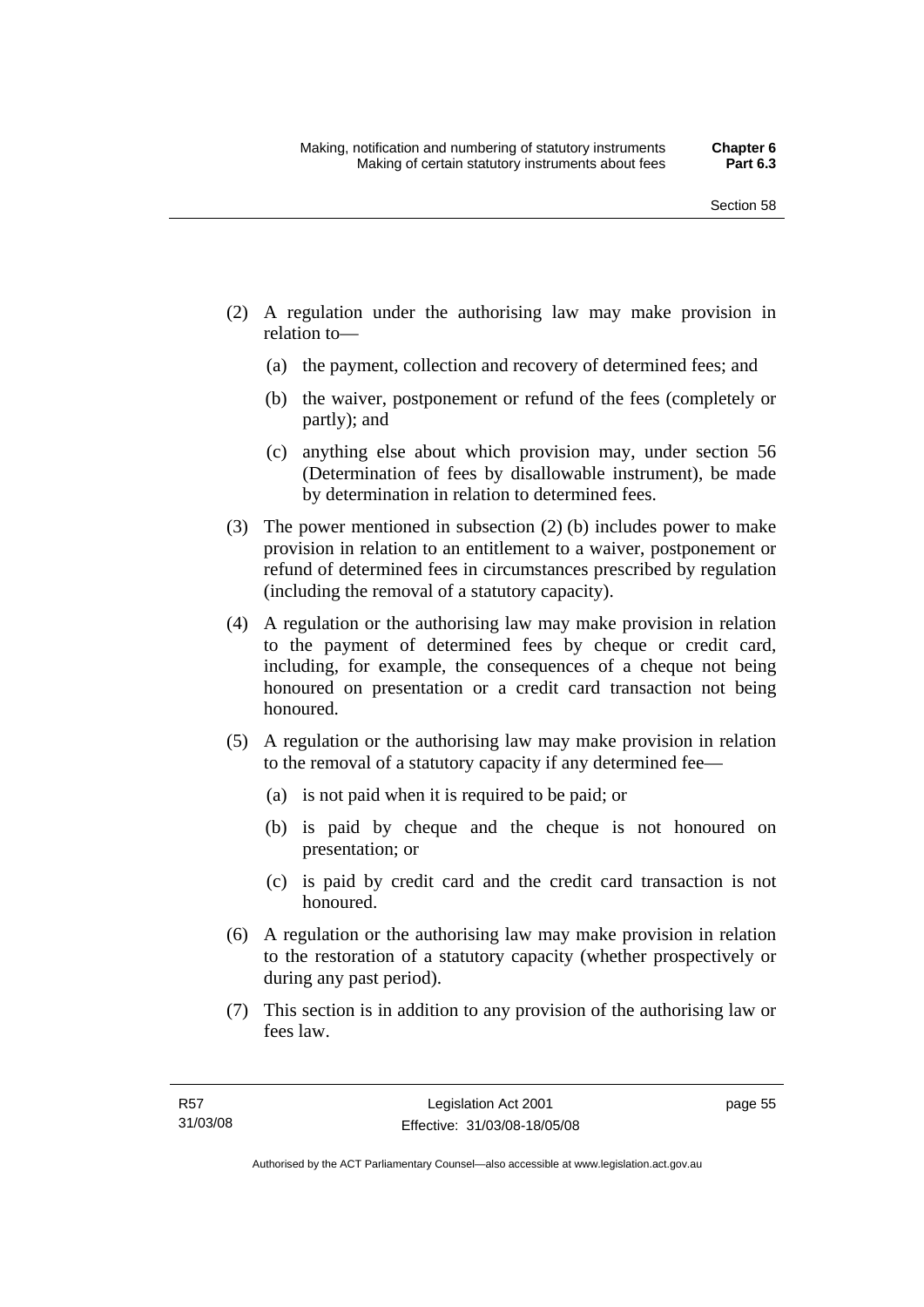- (8) This section is a determinative provision.
	- *Note* See s 5 for the meaning of determinative provisions, and s 6 for their displacement.
- (9) In this section:

*credit card* includes debit card.

*removal*, of a statutory capacity, includes suspension, cancellation, revocation, withdrawal, surrender or other prescribed restriction or termination of a statutory capacity under the fees law or authorising law.

*statutory capacity* includes an accreditation, approval, assessment, authority, certificate, condition, decision, determination, exemption, licence, permission, permit, registration or other prescribed thing giving a status, privilege or benefit under the fees law or authorising law (whether or not required under either law for doing anything).

page 56 Legislation Act 2001 Effective: 31/03/08-18/05/08

Authorised by the ACT Parliamentary Counsel—also accessible at www.legislation.act.gov.au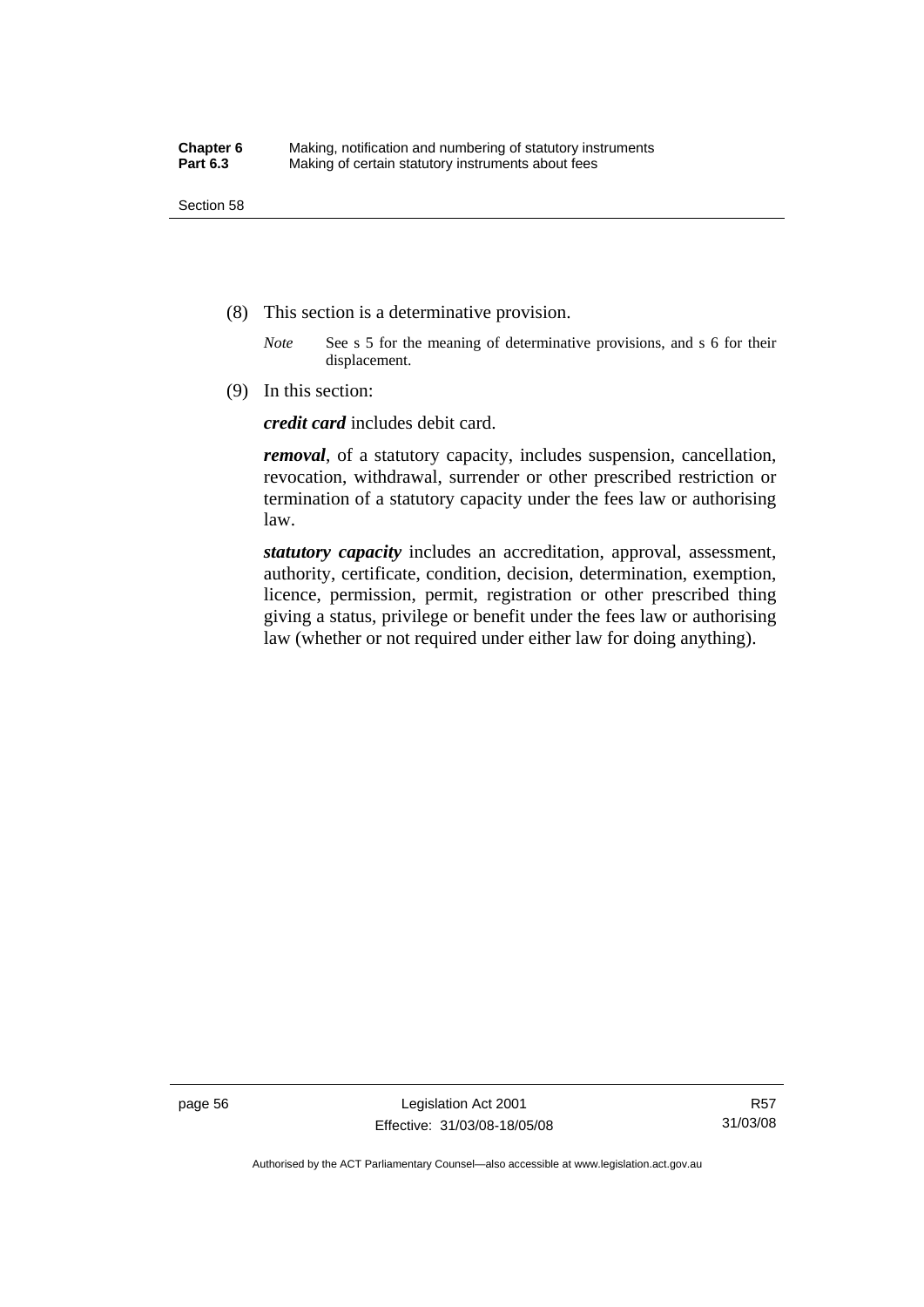# **Part 6.4 Numbering and notification of legislative instruments**

# **59 Numbering**

- (1) The legislative instruments registered in each year must be numbered by the parliamentary counsel as nearly as practicable in the order in which they are notified.
- (2) However, the parliamentary counsel may—
	- (a) allocate different kinds of legislative instruments to different series for numbering purposes; or
	- (b) add distinguishing letters to numbers to indicate the kind of legislative instrument.

#### **Examples**

- 1 The parliamentary counsel may number subordinate laws, disallowable instruments, commencement notices and other legislative instruments in different series.
- 2 The parliamentary counsel may add the letters 'SL' to the numbers of registered subordinate laws, the letters 'DI' to the numbers of registered disallowable instruments and the letters 'CN' to the numbers of registered commencement notices.
- *Note* An example is part of the Act, is not exhaustive and may extend, but does not limit, the meaning of the provision in which it appears (see s 126 and s 132).
- (3) Also, a regulation may provide that this section does not apply to a notifiable instrument of a kind prescribed by regulation.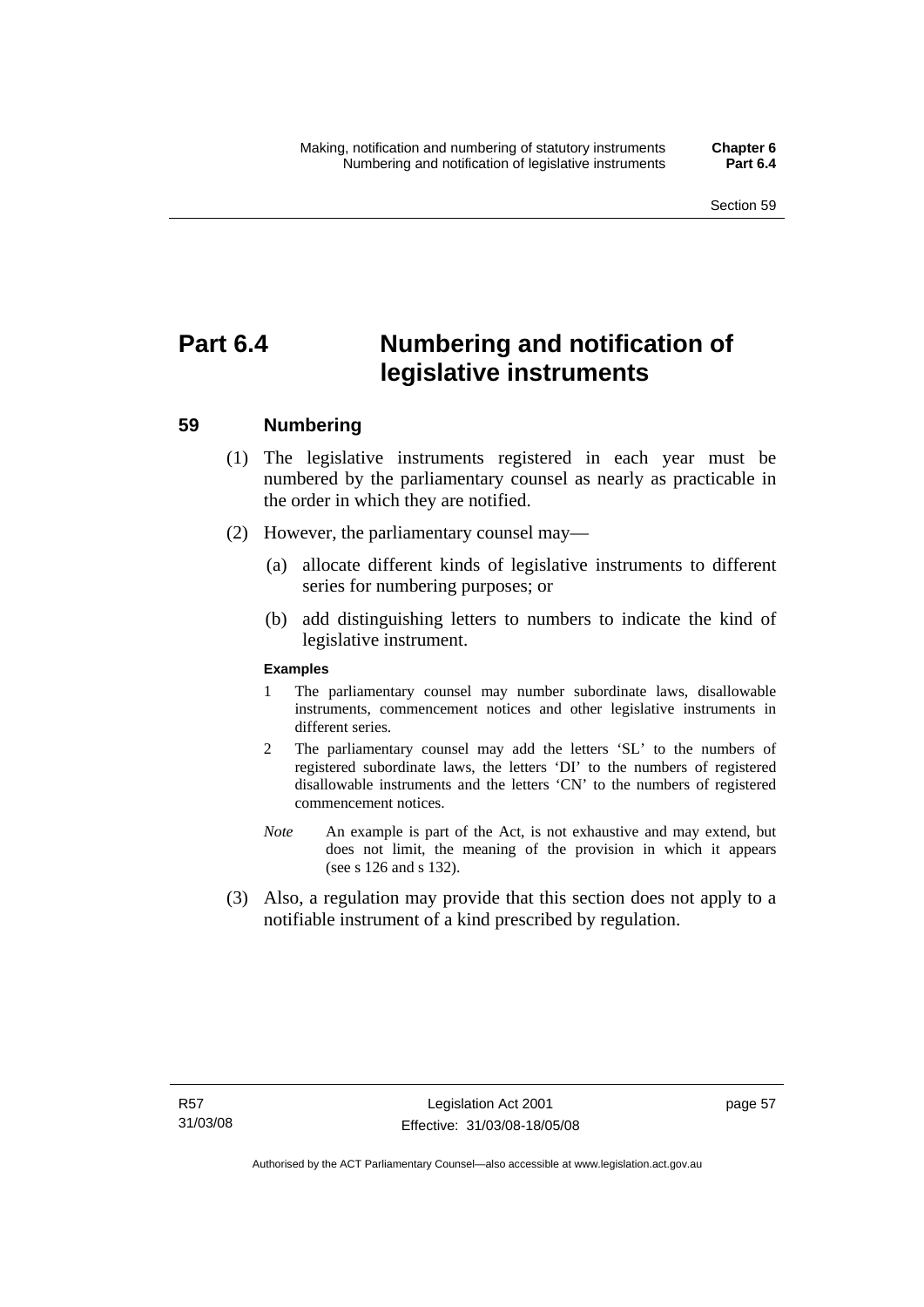Section 60

# **60 Correction etc of name of legislative instrument**

- (1) This section applies if a legislative instrument is unnamed or the name it gives to itself—
	- (a) includes a year that is not the year in which the instrument was notified; or
	- (b) is the same as another legislative instrument that has been, or is to be, notified under this Act; or
	- (c) includes a number that is not consecutive with other legislative instruments that have been notified under this Act; or
	- (d) does not include a number that would give the instrument a unique name; or
	- (e) is otherwise not in accordance with current legislative drafting practice.

#### **Example for par (c)**

A legislative instrument has the name '*XYZ Amendment Rule 2000* (*No 5*)'. Legislative instruments with the names '*XYZ Amendment Rule 2000 (No 1)*', '*XYZ Amendment Rule 2000 (No 2)*' and '*XYZ Amendment Rule 2000 (No 3)*' have already been notified under the Act

#### **Example for par (d)**

A legislative instrument has the name '*XYZ Amendment Rule 2000 (No )*'.

#### **Example for par (e)**

A legislative instrument has the name '*XYY Amendment Order 2002 (No 1)*'. The instrument was made under the *XYZ Act 2000* (the *authorising Act*). The name of the instrument does not correctly reflect the name of the authorising Act.

- *Note* An example is part of the Act, is not exhaustive and may extend, but does not limit, the meaning of the provision in which it appears (see s 126 and s 132).
- (2) The parliamentary counsel may, before notifying the legislative instrument under this Act—
	- (a) add a name to an unnamed instrument; or

Authorised by the ACT Parliamentary Counsel—also accessible at www.legislation.act.gov.au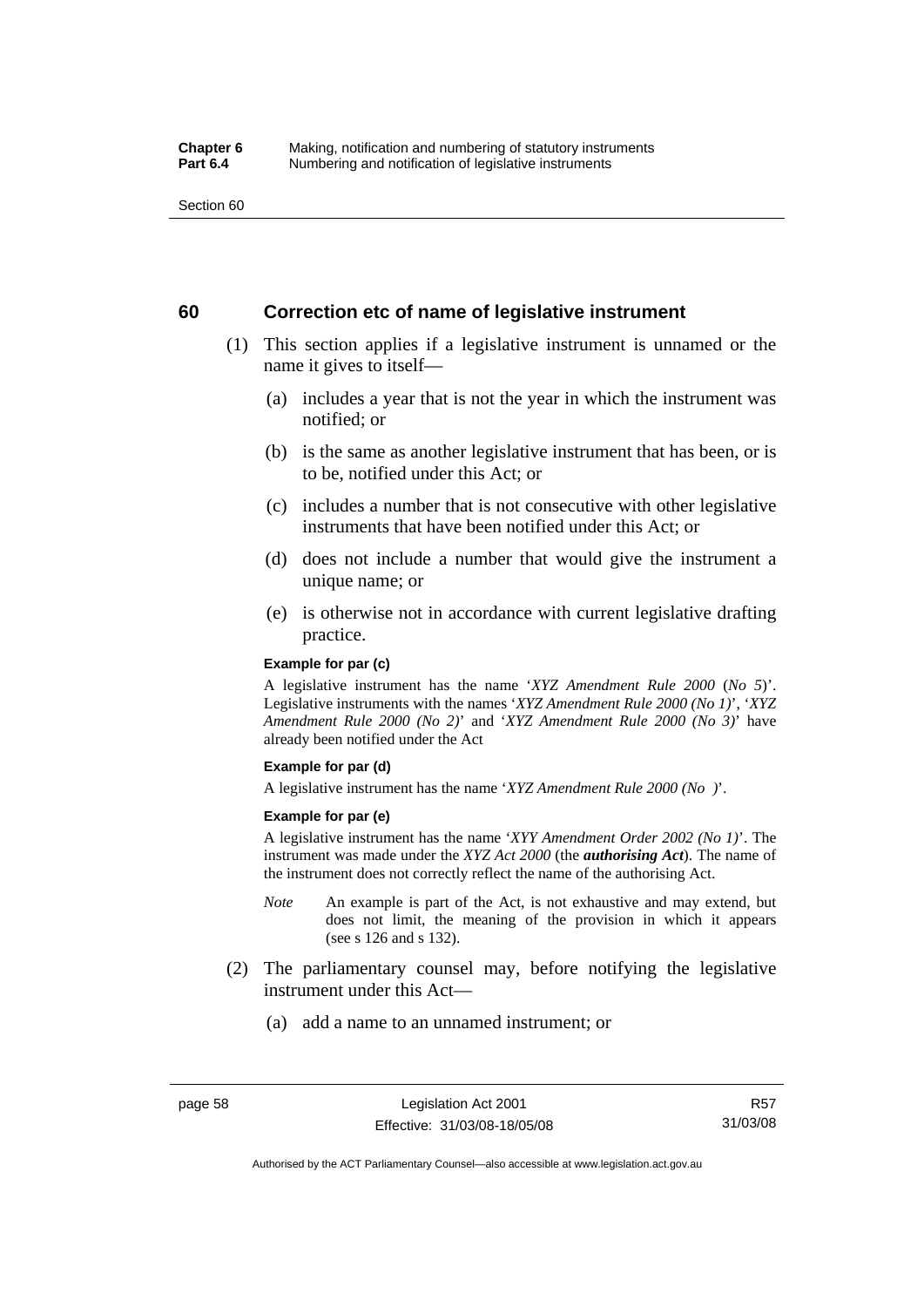- (b) amend the instrument's name to bring it into line with current legislative drafting practice.
- (3) If the name of a legislative instrument is added or amended under this section, the instrument has effect for all purposes as if the instrument were made with the name as added or amended.
- (4) If the name of a legislative instrument is added or amended under this section, the parliamentary counsel may make a corresponding change to any explanatory statement or regulatory impact statement for the instrument.

# **60A Correction of name of explanatory statement etc**

- (1) This section applies if an explanatory statement or regulatory impact statement for a legislative instrument—
	- (a) does not include the instrument's number or name in an appropriate place; or
	- (b) includes a reference to the instrument's number or name that is incorrect.
- (2) The parliamentary counsel may, before entering the statement in the register—
	- (a) include the instrument's number or name in an appropriate place in the statement; or
	- (b) correct the reference to the instrument's number or name.

# **61 Notification of legislative instruments**

- (1) If a legislative instrument is made, an authorised person for making a notification request for the instrument may ask the parliamentary counsel to notify the making of the instrument.
- (2) If an authorised person for making a notification request for a legislative instrument asks the parliamentary counsel to notify the making of the instrument and complies with the requirements (if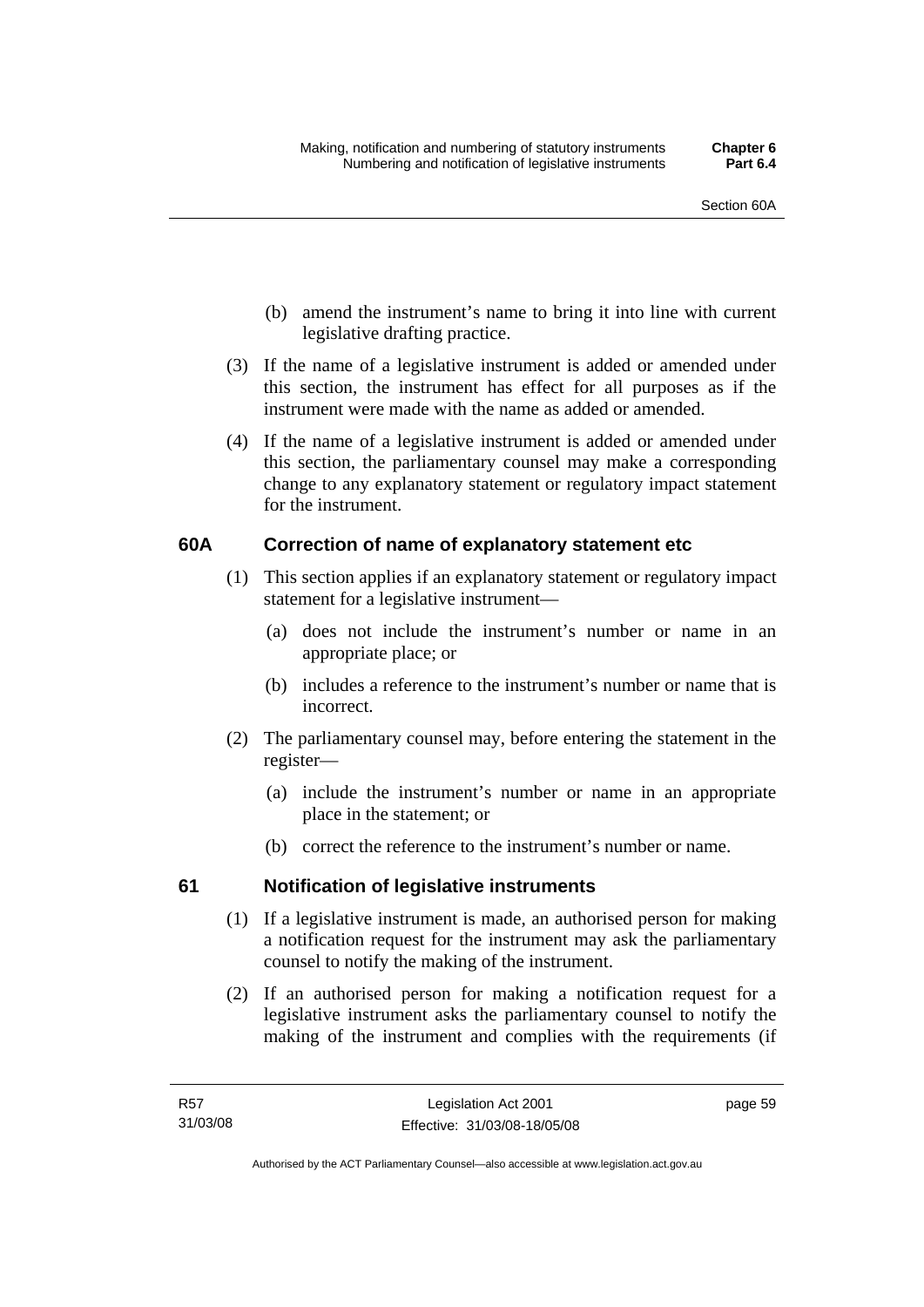Section 61

any) prescribed by regulation (whether in relation to the form of the instrument, in relation to the making of the request or otherwise), the parliamentary counsel must—

- (a) notify the making of the instrument in the register; or
- (b) if it is not practicable to notify the making of the instrument in the register—notify the making of the instrument in the gazette.
- (3) The making of the legislative instrument is notified in the register by entering in the register—
	- (a) a statement that the instrument has been made; and
	- (b) the text of the instrument.
- (4) The making of the legislative instrument is notified in the gazette  $by-$ 
	- (a) publishing the text of the instrument in the gazette; or
	- (b) publishing in the gazette a statement—
		- (i) that the instrument has been made; and
		- (ii) of the place or places where copies of the instrument can be obtained (whether by purchase or otherwise).
- (5) If the making of the legislative instrument is notified in the gazette, the parliamentary counsel must enter in the register—
	- (a) a statement that the instrument has been made; and
	- (b) a statement that the instrument was notified in the gazette on a stated date; and
	- (c) the text of the instrument.
- (6) If the making of the legislative instrument is notified in the gazette by publishing the statement mentioned in subsection (4) (b), copies of the instrument must be available on the day of the publication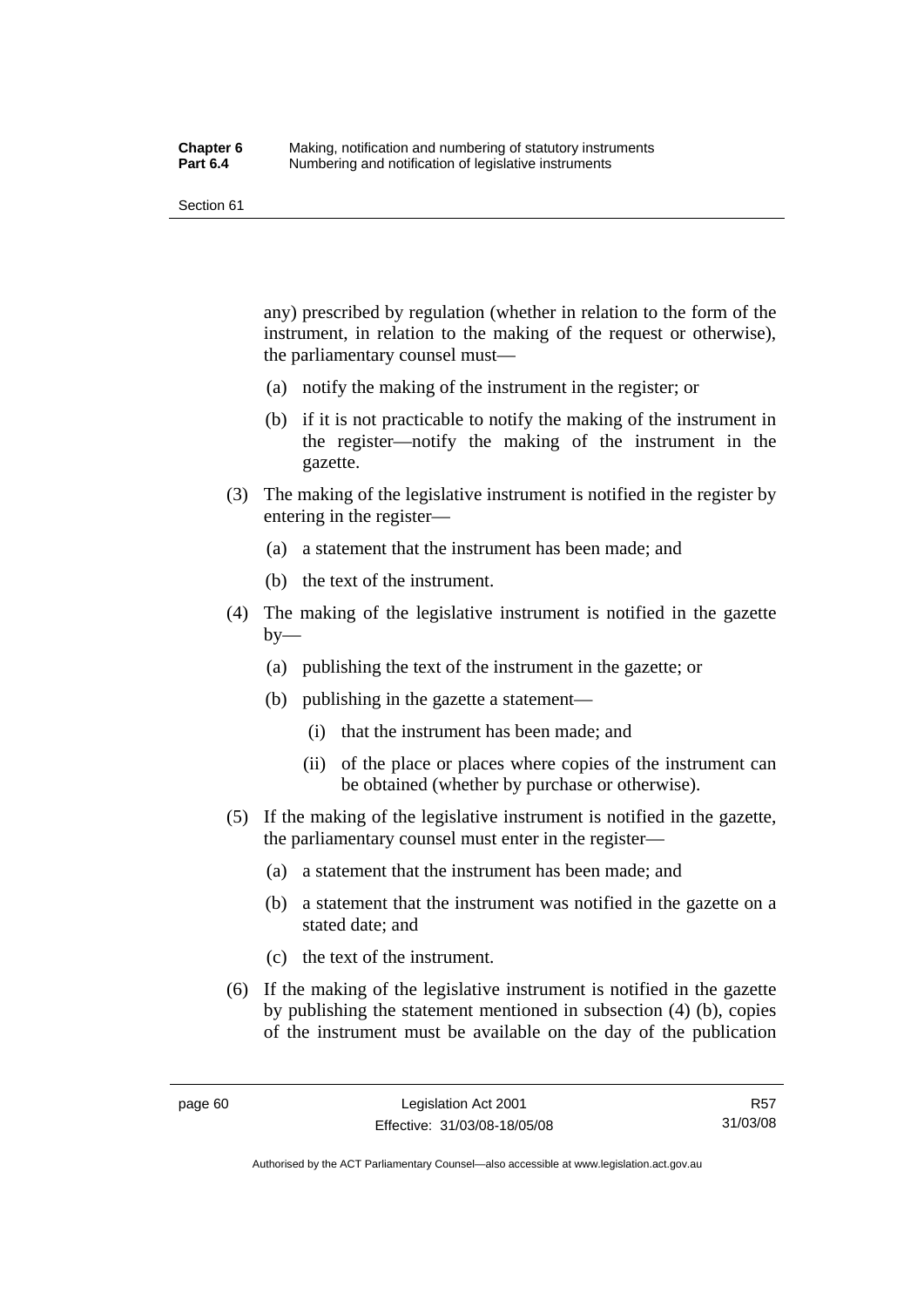(the *gazette date*), or as soon as practicable after the gazette date, at the place, or each of the places, stated in the gazette.

- (7) If on the gazette date no copies of the legislative instrument are available at the place, or any of the places, stated in the gazette, the parliamentary counsel must give the Minister a statement—
	- (a) that copies of the law were not available; and
	- (b) explaining why they were not available.
- (8) The Minister must present the statement to the Legislative Assembly not later than 6 sitting days after the gazette date.
- (9) Despite subsection (2), the parliamentary counsel may notify the making of a legislative instrument even though a requirement prescribed by regulation for subsection (2) (a *prescribed requirement*) is not complied with.
- (10) The notification of a legislative instrument is valid even if—
	- (a) a prescribed requirement was not complied with; or
	- (b) the notification was made on the request of a person who was not, or was no longer, a delegate of an authorised person for making a notification request for the instrument.
- (11) This section is a determinative provision.
	- *Note* See s 5 for the meaning of determinative provisions, and s 6 for their displacement.
- (12) In this section:

*authorised person*, for making a notification request for a legislative instrument, means—

- (a) the maker of the instrument; or
- (b) for a legislative instrument made by the Executive—a Minister or chief executive; or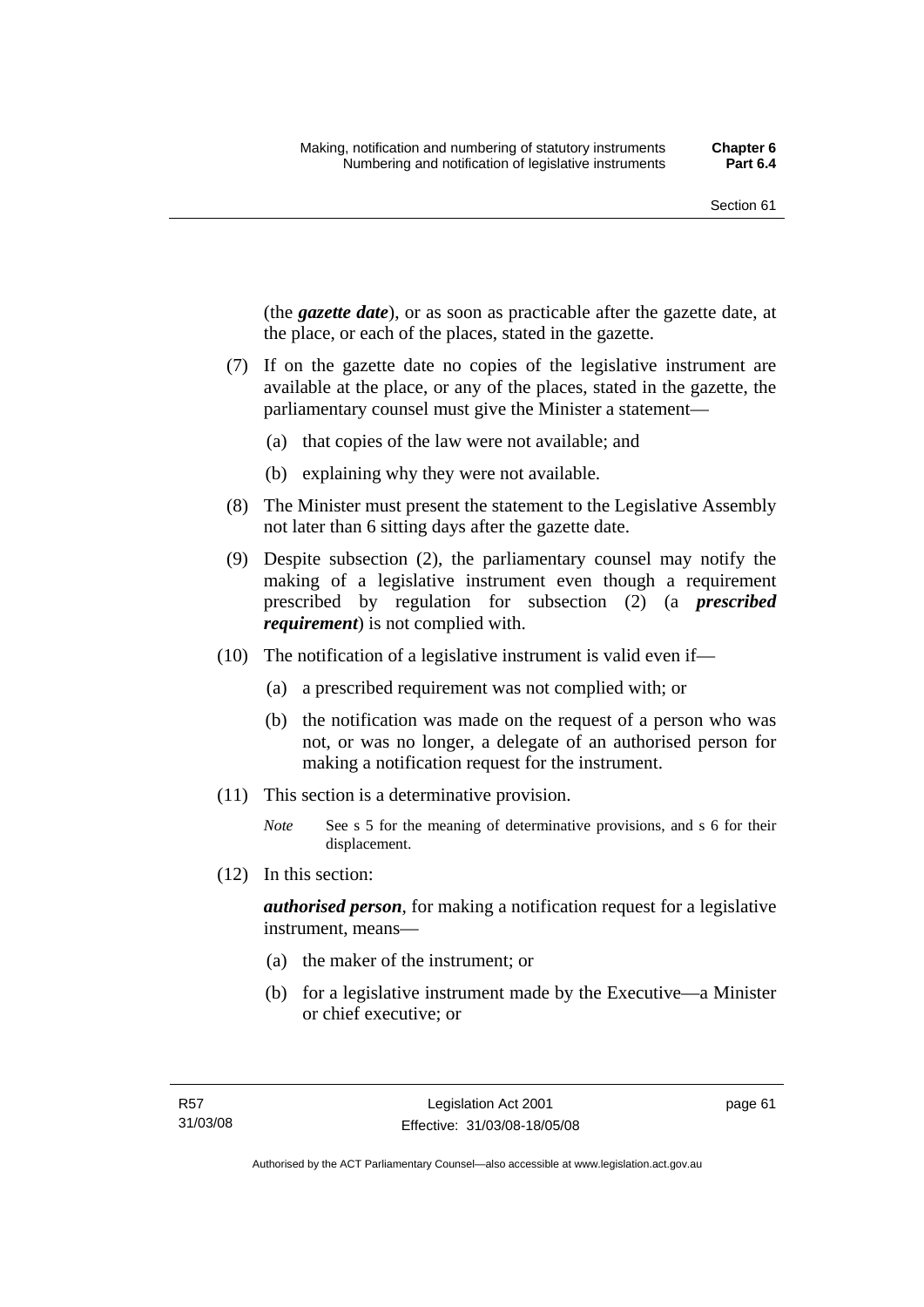Section 62

- (c) for a legislative instrument made by a Minister—a chief executive; or
- (d) for a legislative instrument made by the rule-making committee—
	- (i) the secretary of the committee; or
	- (ii) the registrar of a court or tribunal in relation to which the instrument applies; or
- (e) for any other legislative instrument made by a court or tribunal, or by a member (however described) of a court or tribunal the registrar of the court or tribunal; or
- (f) for any other legislative instrument (other than an instrument prescribed by regulation for this paragraph)—a chief executive; or
- (g) for a legislative instrument prescribed by regulation for this paragraph—a person prescribed by regulation as an authorised person for making a notification request for the instrument.

*rule-making committee* means the rule-making committee established under the *Court Procedures Act 2004*.

# **62 Effect of failure to notify legislative instrument**

- (1) A legislative instrument is not enforceable by or against the Territory or anyone else unless it is notified.
- (2) This section is a determinative provision.
	- *Note* See s 5 for the meaning of determinative provisions, and s 6 for their displacement.

# **63 References to** *notification* **of legislative instruments**

In an Act or statutory instrument, a reference to the *notification* of a legislative instrument is a reference to the instrument having been notified in the register or gazette.

R57 31/03/08

Authorised by the ACT Parliamentary Counsel—also accessible at www.legislation.act.gov.au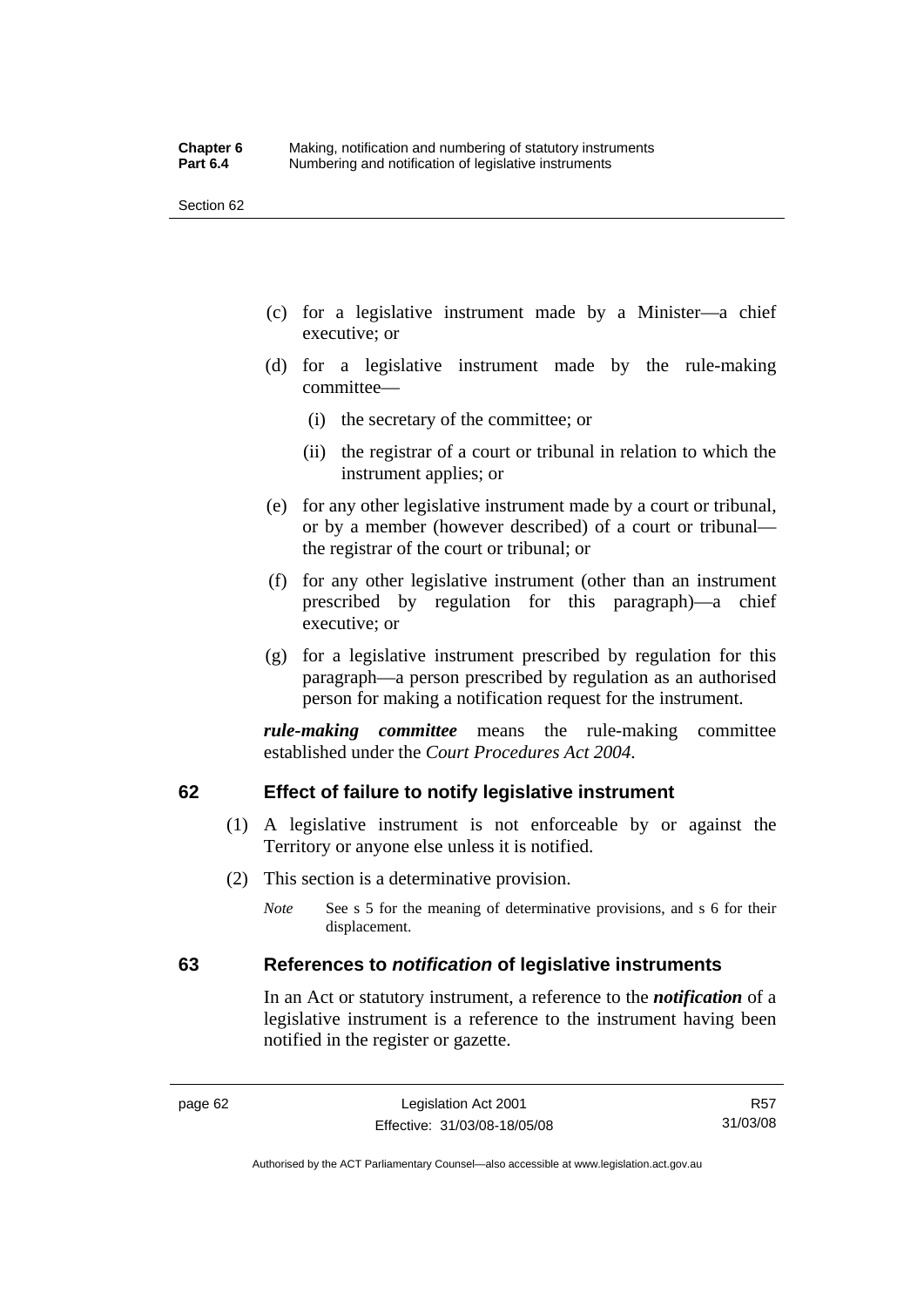# **Chapter 7** Presentation, amendment and **disallowance of subordinate laws and disallowable instruments**

## *Note to ch 7*

In this chapter, a reference to a subordinate law or disallowable instrument includes a reference to a provision of a subordinate law or disallowable instrument (see s 8 (2) and s 9 (2)).

# **64 Presentation of subordinate laws and disallowable instruments**

- (1) A subordinate law or disallowable instrument must be presented to the Legislative Assembly not later than 6 sitting days after its notification day.
- (2) If a subordinate law or disallowable instrument is not presented in accordance with subsection (1), it is taken to be repealed.
- (3) This section is a determinative provision.
	- *Note* See s 5 for the meaning of determinative provisions, and s 6 for their displacement.

# **65 Disallowance by resolution of Assembly**

 (1) This section applies if notice of a motion to disallow a subordinate law or disallowable instrument is given in the Legislative Assembly not later than 6 sitting days after the day it is presented to the Assembly.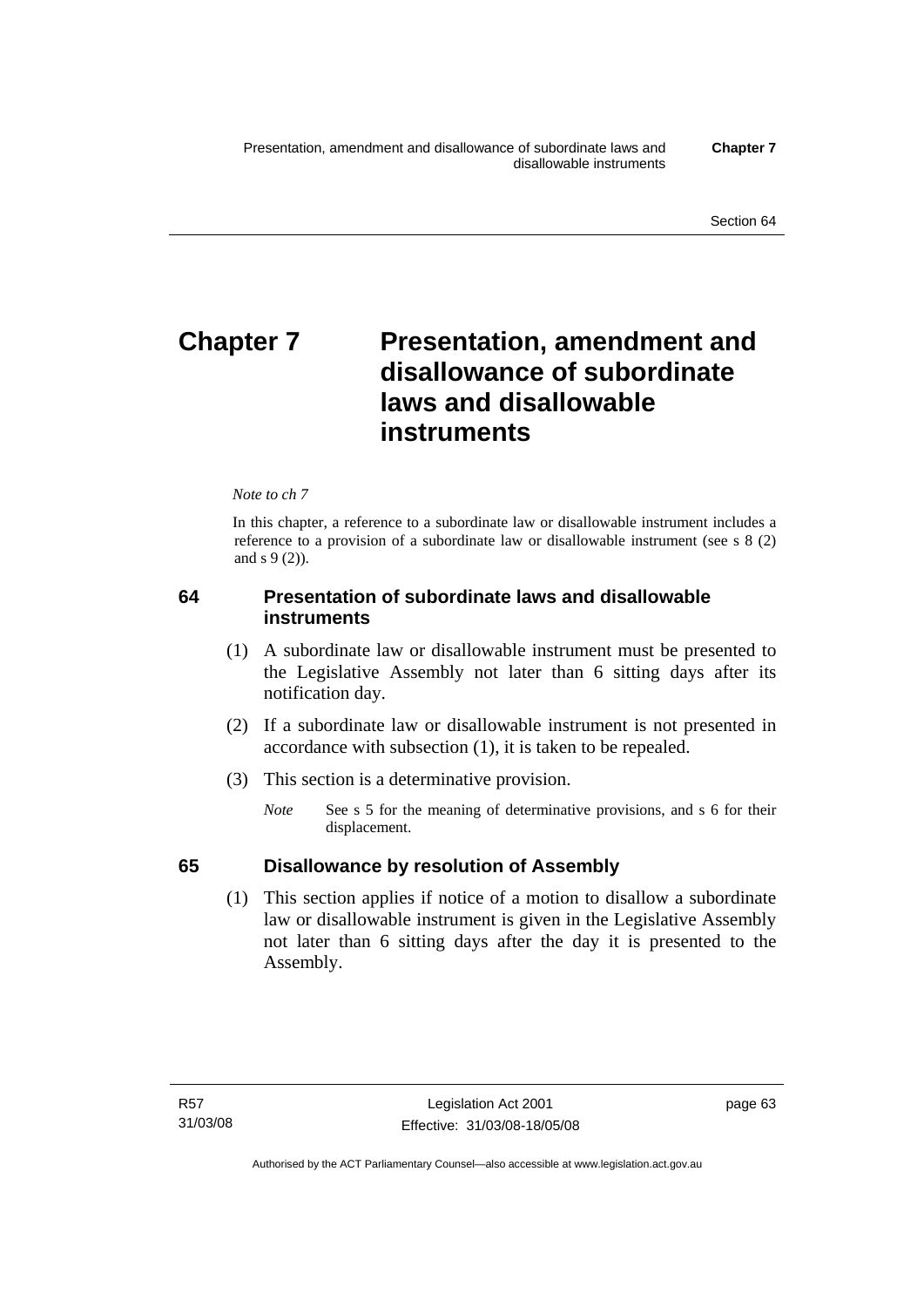#### **Chapter 7** Presentation, amendment and disallowance of subordinate laws and disallowable instruments

#### Section 65A

- (2) If the Legislative Assembly passes a resolution to disallow the subordinate law or disallowable instrument, it is taken to be repealed—
	- (a) on the day after the day the disallowance is notified; or
	- (b) if the resolution provides that it takes effect on the day the resolution is passed—that day.
- (3) For this chapter, the Legislative Assembly is taken to have passed a resolution to disallow the subordinate law or disallowable instrument if, at the end of 6 sitting days after the day the notice is given—
	- (a) the notice has not been withdrawn and the motion has not been called on; or
	- (b) the motion has been called on and moved, but has not been withdrawn or otherwise disposed of.
- (4) If subsection (3) applies, the resolution is taken to be the resolution set out in the motion for the resolution.
- (5) A disallowance under this section has effect for all purposes as if it were a repeal made by an Act.
- (6) This section is a determinative provision.
	- *Note* See s 5 for the meaning of determinative provisions, and s 6 for their displacement.

## **65A Notification of disallowance by resolution of Assembly**

- (1) If a subordinate law or disallowable instrument is disallowed, or taken to have been disallowed, under section 65, the Speaker must ask the parliamentary counsel to notify the disallowance.
- (2) If the Speaker asks the parliamentary counsel to notify the disallowance, the parliamentary counsel must—
	- (a) notify the disallowance in the register; or

R57 31/03/08

Authorised by the ACT Parliamentary Counsel—also accessible at www.legislation.act.gov.au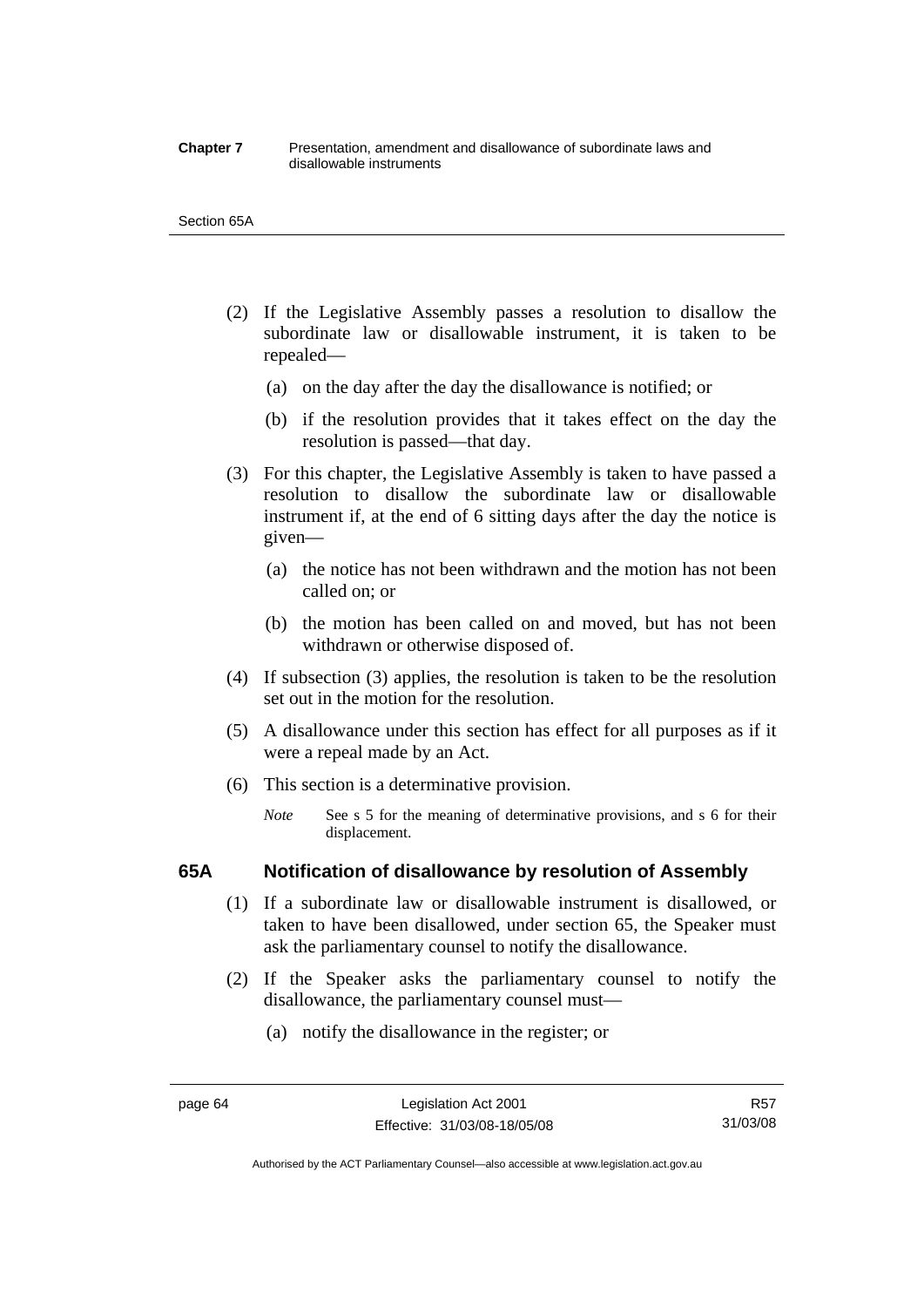- (b) if it is not practicable to notify the disallowance in the register—notify the disallowance in the gazette.
- (3) If the Speaker asks the parliamentary counsel to notify the disallowance on a particular day, the parliamentary counsel must notify the disallowance on that day unless it is impracticable to do so.
- (4) The disallowance is notified in the register by entering in the register—
	- (a) a statement that the subordinate law or disallowable instrument has been disallowed under section 65; and
	- (b) the text of the resolution passed, or taken to have been passed, by the Legislative Assembly under section 65; and
	- (c) the day when the resolution was passed or taken to have been passed; and
	- (d) the day when the subordinate law or disallowable instrument is taken to be repealed because of the resolution.
- (5) The disallowance is notified in the gazette by publishing in the gazette—
	- (a) a statement that the subordinate law or disallowable instrument has been disallowed under section 65; and
	- (b) the text of the resolution passed, or taken to have been passed, by the Legislative Assembly under section 65; and
	- (c) the day when the resolution was passed or taken to have been passed; and
	- (d) the day when the subordinate law or disallowable instrument is taken to be repealed because of the resolution.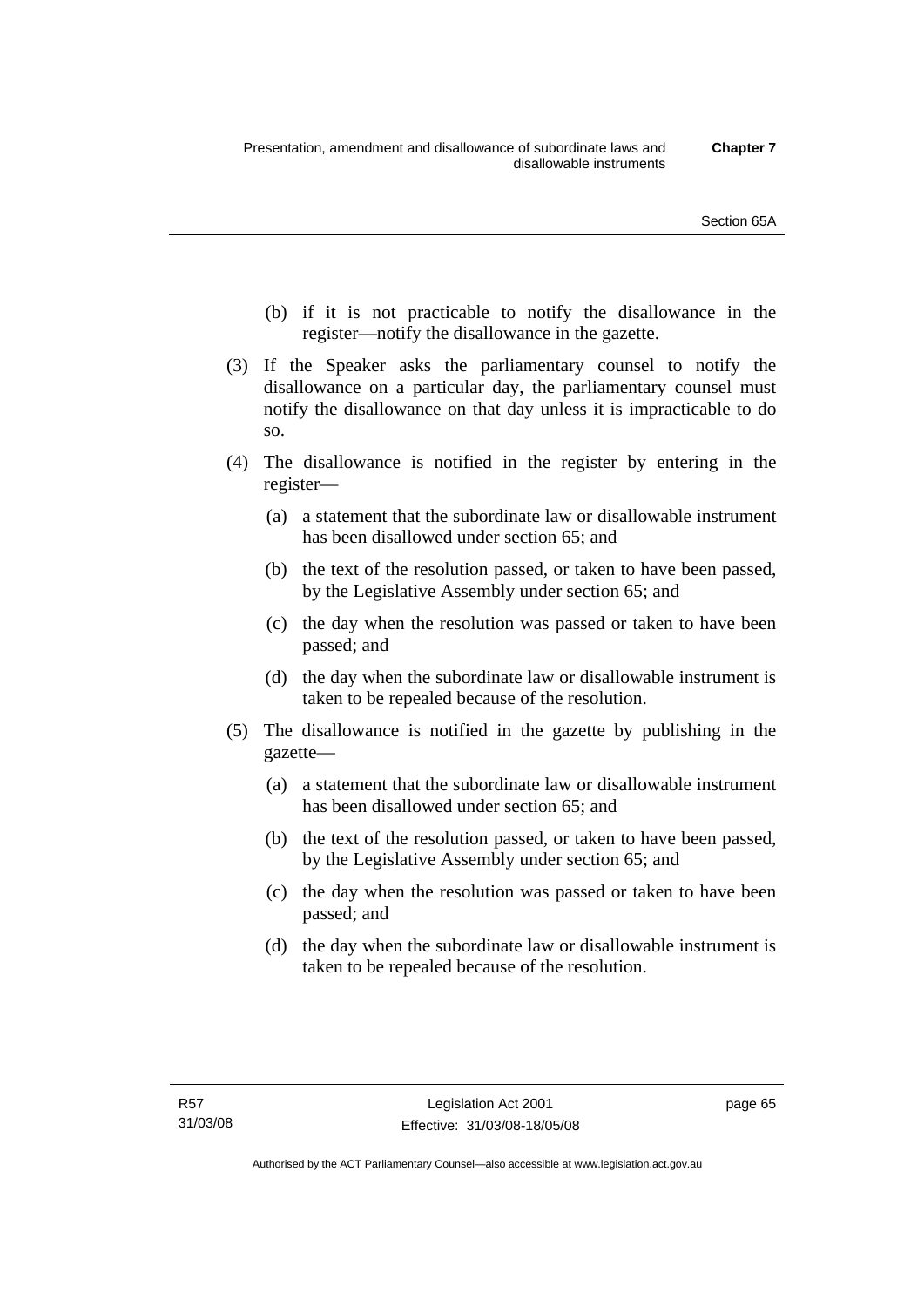#### **Chapter 7** Presentation, amendment and disallowance of subordinate laws and disallowable instruments

#### Section 66

- (6) If the disallowance is notified in the gazette, the parliamentary counsel must enter in the register—
	- (a) a statement that the subordinate law or disallowable instrument has been disallowed under section 65; and
	- (b) a statement that the disallowance was notified in the gazette on a stated date; and
	- (c) the text of the resolution passed, or taken to have been passed, under section 65; and
	- (d) the day when the resolution was passed or taken to have been passed; and
	- (e) the day when the subordinate law or disallowable instrument is taken to be repealed because of the resolution.
- (7) This section is a determinative provision.
	- *Note* See s 5 for the meaning of determinative provisions, and s 6 for their displacement.

## **66 Revival of affected laws**

- (1) This section applies if—
	- (a) a subordinate law or disallowable instrument (the *disallowed law*) is taken to be repealed under section 64 (Presentation of subordinate laws and disallowable instruments) or section 65 (Disallowance by resolution of Assembly); and
	- (b) the disallowed law repealed or amended an Act or statutory instrument (the *affected law*); and
	- (c) the repeal or amendment has commenced.
- (2) The affected law is revived, from the beginning of the day after the disallowed law is taken to have been repealed, as if the disallowed law had never been made.

R57 31/03/08

Authorised by the ACT Parliamentary Counsel—also accessible at www.legislation.act.gov.au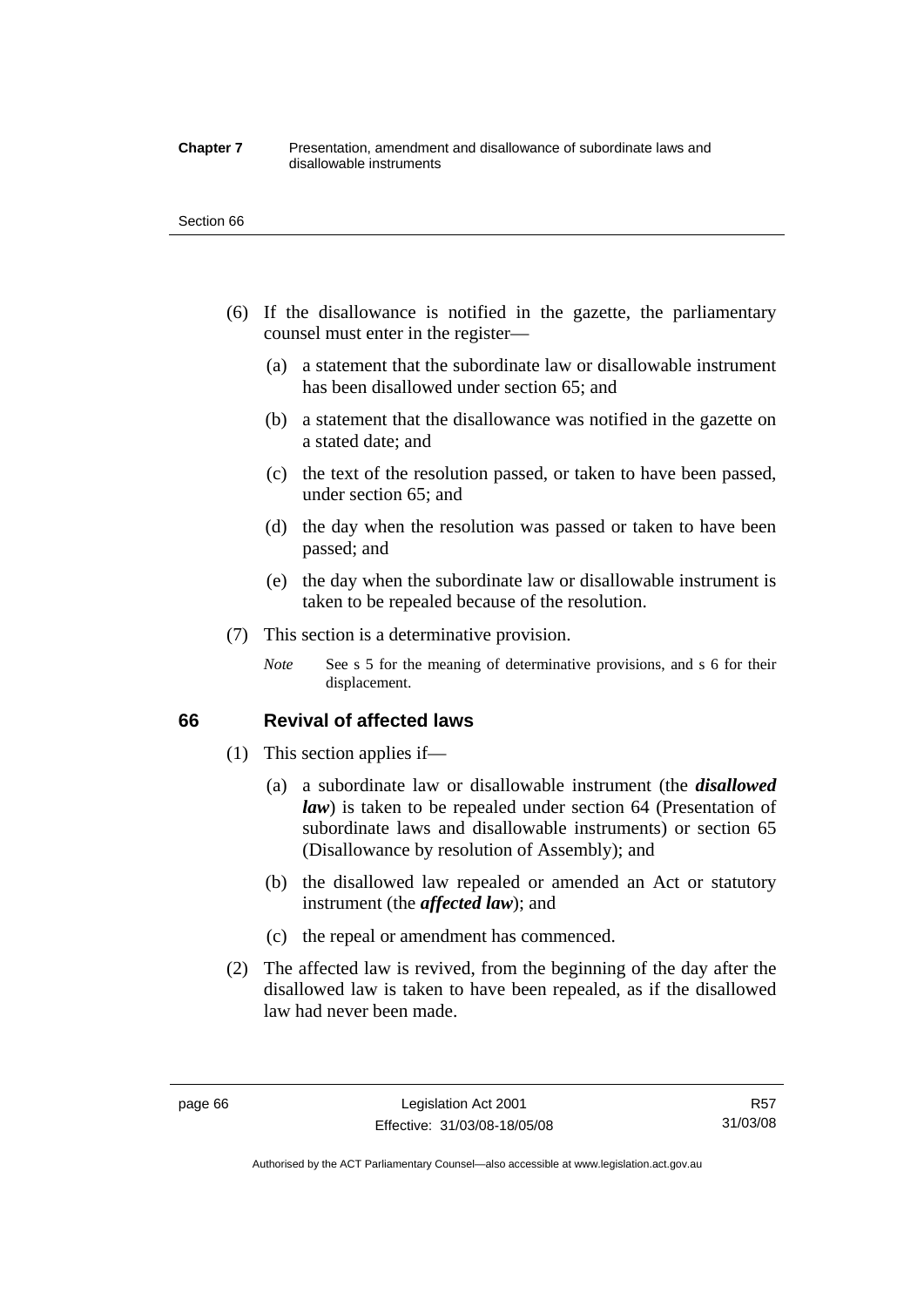- (3) This section is a determinative provision.
	- *Note* See s 5 for the meaning of determinative provisions, and s 6 for their displacement.

**67 Making of instrument same in substance within 6 months after disallowance** 

- (1) This section applies if a subordinate law or disallowable instrument (the *disallowed law*) is disallowed under section 65 (Disallowance by resolution of Assembly).
- (2) A subordinate law or disallowable instrument the same in substance must not be made within 6 months beginning on the day of the disallowance unless the Legislative Assembly has—
	- (a) rescinded the resolution that disallowed the disallowed law; or
	- (b) by resolution, approved the making of—
		- (i) a subordinate law or disallowable instrument in those terms; or
		- (ii) a subordinate law or disallowable instrument the same in substance as the disallowed law.
- (3) A subordinate law or disallowable instrument made in contravention of this section is void.
- (4) This section is a determinative provision.
	- *Note* See s 5 for the meaning of determinative provisions, and s 6 for their displacement.

# **68 Amendment by resolution of Assembly**

(1) In this section:

*amendment* does not include an amendment that would have the effect of waiving or changing any fee, charge, penalty or other amount payable to the Territory.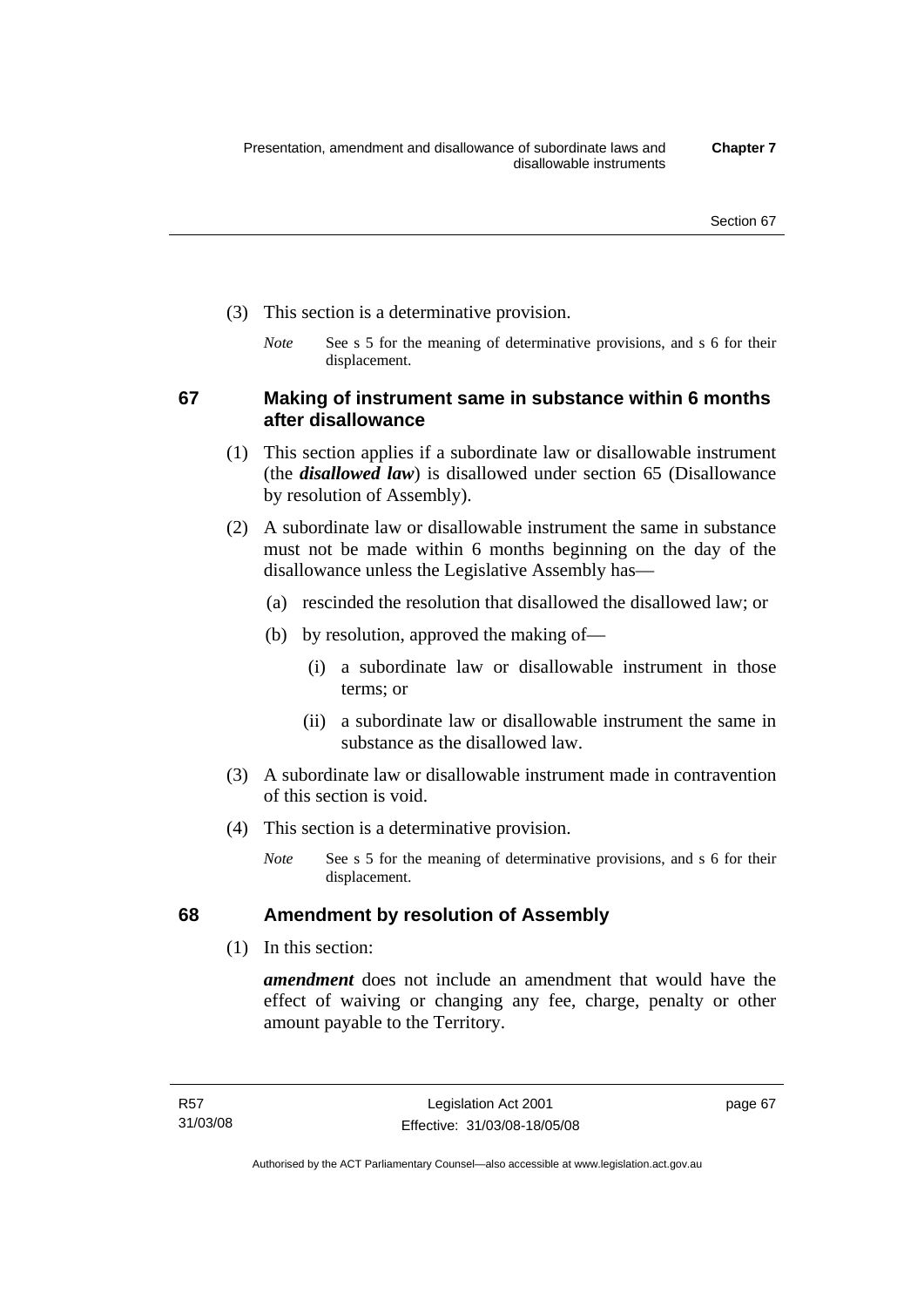#### **Chapter 7** Presentation, amendment and disallowance of subordinate laws and disallowable instruments

#### Section 68

*disallowable instrument* does not include a determination of fees or charges by a Minister under an Act or subordinate law.

- (2) This section applies if notice of a motion to amend a subordinate law or disallowable instrument is given in the Legislative Assembly not later than 6 sitting days after the day it is presented to the Assembly.
- (3) If the Legislative Assembly passes a resolution to amend the subordinate law or disallowable instrument, it is amended accordingly—
	- (a) on the day after the day the amendment is notified; or
	- (b) if the resolution provides that it takes effect on the day the resolution is passed—that day.
- (4) For this chapter, the Legislative Assembly is taken to have passed a resolution to amend the subordinate law or disallowable instrument if, at the end of 6 sitting days after the day the notice is given—
	- (a) the notice has not been withdrawn and the motion has not been called on; or
	- (b) the motion has been called on and moved, but has not been withdrawn or otherwise disposed of.
- (5) If subsection (4) applies, the resolution is taken to be the resolution set out in the motion for the resolution.
- (6) An amendment under this section has effect for all purposes as if it had been made by an Act.
- (7) Without limiting subsection (6), section 83 (Consequences of amendment of statutory instrument by Act) applies to the amendment as if it had been made by an Act.
- (8) This section is a determinative provision.
	- *Note* See s 5 for the meaning of determinative provisions, and s 6 for their displacement.

R57 31/03/08

Authorised by the ACT Parliamentary Counsel—also accessible at www.legislation.act.gov.au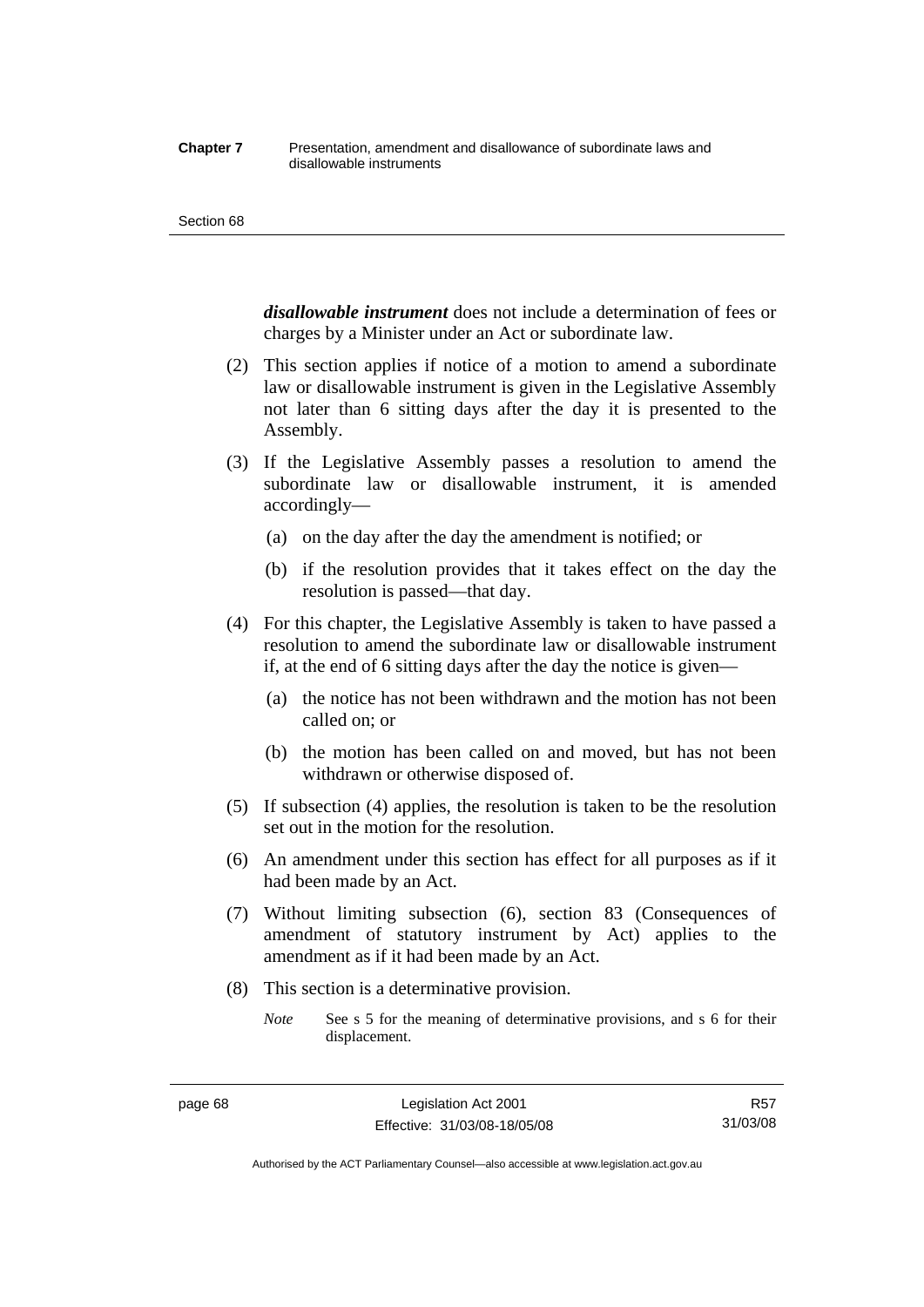# **69 Notification of amendments made by resolution of Assembly**

- (1) If a subordinate law or disallowable instrument (the *amended law*) is amended under section 68, the Speaker must ask the parliamentary counsel to notify the amendment.
- (2) If the Speaker asks the parliamentary counsel to notify the amendment, the parliamentary counsel must—
	- (a) notify the amendment in the register; or
	- (b) if it is not practicable to notify the amendment in the register notify the amendment in the gazette.
- (3) If the Speaker asks the parliamentary counsel to notify the amendment on a particular day, the parliamentary counsel must notify the amendment on that day unless it is impracticable to do so.
- (4) The amendment is notified in the register by entering in the register—
	- (a) a statement that the amendment of the amended law has been made under section 68; and
	- (b) the text of the resolution passed, or taken to have been passed, by the Legislative Assembly under section 68; and
	- (c) the day when the resolution was passed or taken to have been passed; and
	- (d) the day when the subordinate law or disallowable instrument is taken to be amended because of the resolution.
- (5) The amendment is notified in the gazette by publishing in the gazette—
	- (a) a statement that the amendment of the amended law has been made under section 68; and
	- (b) the text of the resolution passed, or taken to have been passed, by the Legislative Assembly under section 68; and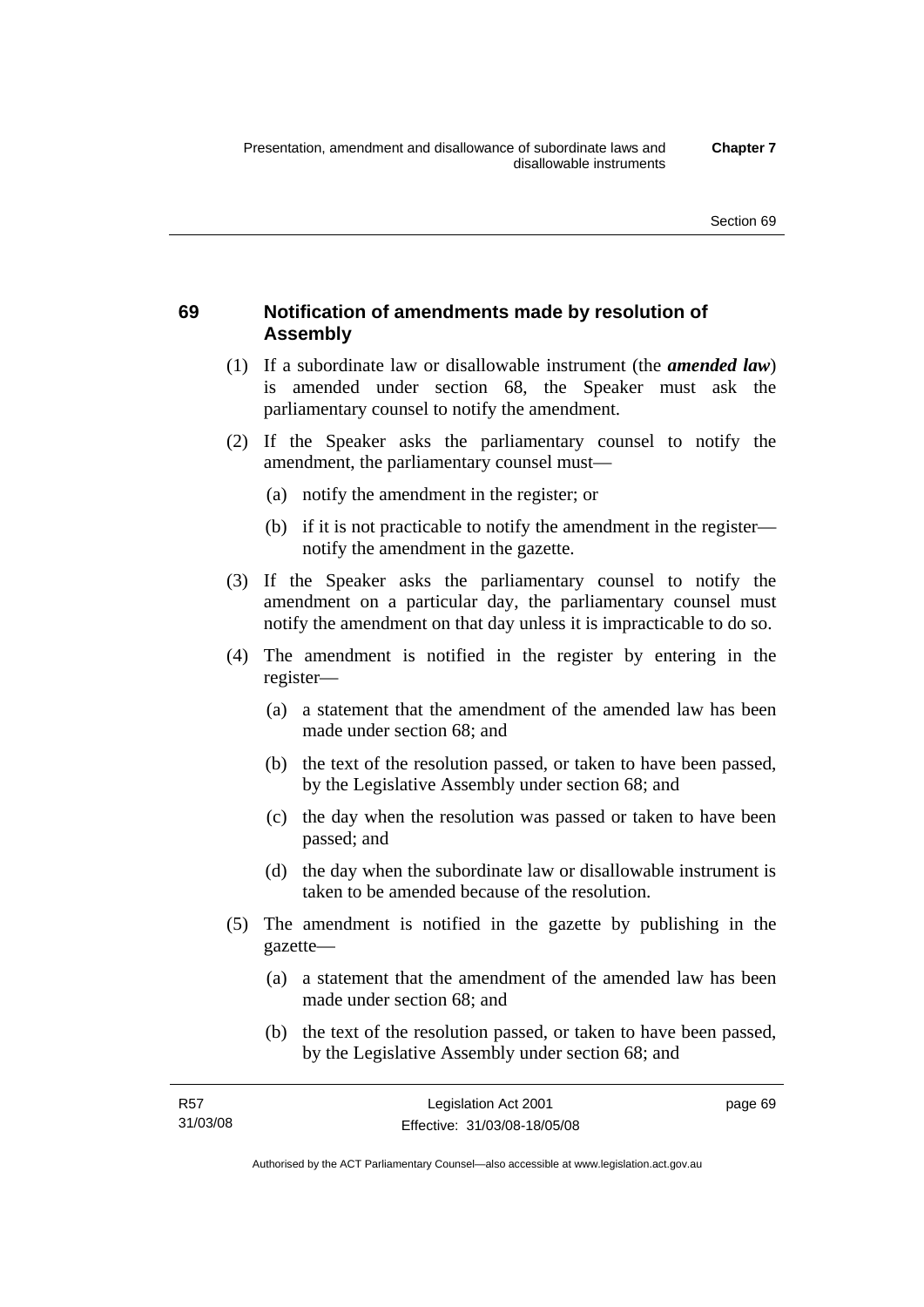#### **Chapter 7** Presentation, amendment and disallowance of subordinate laws and disallowable instruments

#### Section 70

- (c) the day when the resolution was passed or taken to have been passed; and
- (d) the day when the subordinate law or disallowable instrument is taken to be amended because of the resolution.
- (6) If the amendment is notified in the gazette, the parliamentary counsel must enter in the register—
	- (a) a statement that the amendment of the amended law has been made under section 68; and
	- (b) a statement that the amendment was notified in the gazette on a stated date; and
	- (c) the text of the resolution passed, or taken to have been passed, by the Legislative Assembly under section 68; and
	- (d) the day when the resolution was passed or taken to have been passed; and
	- (e) the day when the subordinate law or disallowable instrument is taken to be amended because of the resolution.
- (7) This section is a determinative provision.
	- *Note* See s 5 for the meaning of determinative provisions, and s 6 for their displacement.

# **70 Making of amendment restoring effect of law within 6 months after amendment**

- (1) This section applies if a subordinate law or disallowable instrument (the *amended law*) is amended under section 68 (Amendment by resolution of Assembly).
- (2) A subordinate law or disallowable instrument the same in substance as the amended law before the amendment (the *earlier law*) must not be made within 6 months beginning on the day the amendment is made unless the Legislative Assembly has—
	- (a) rescinded the resolution that made the amendment; or

Authorised by the ACT Parliamentary Counsel—also accessible at www.legislation.act.gov.au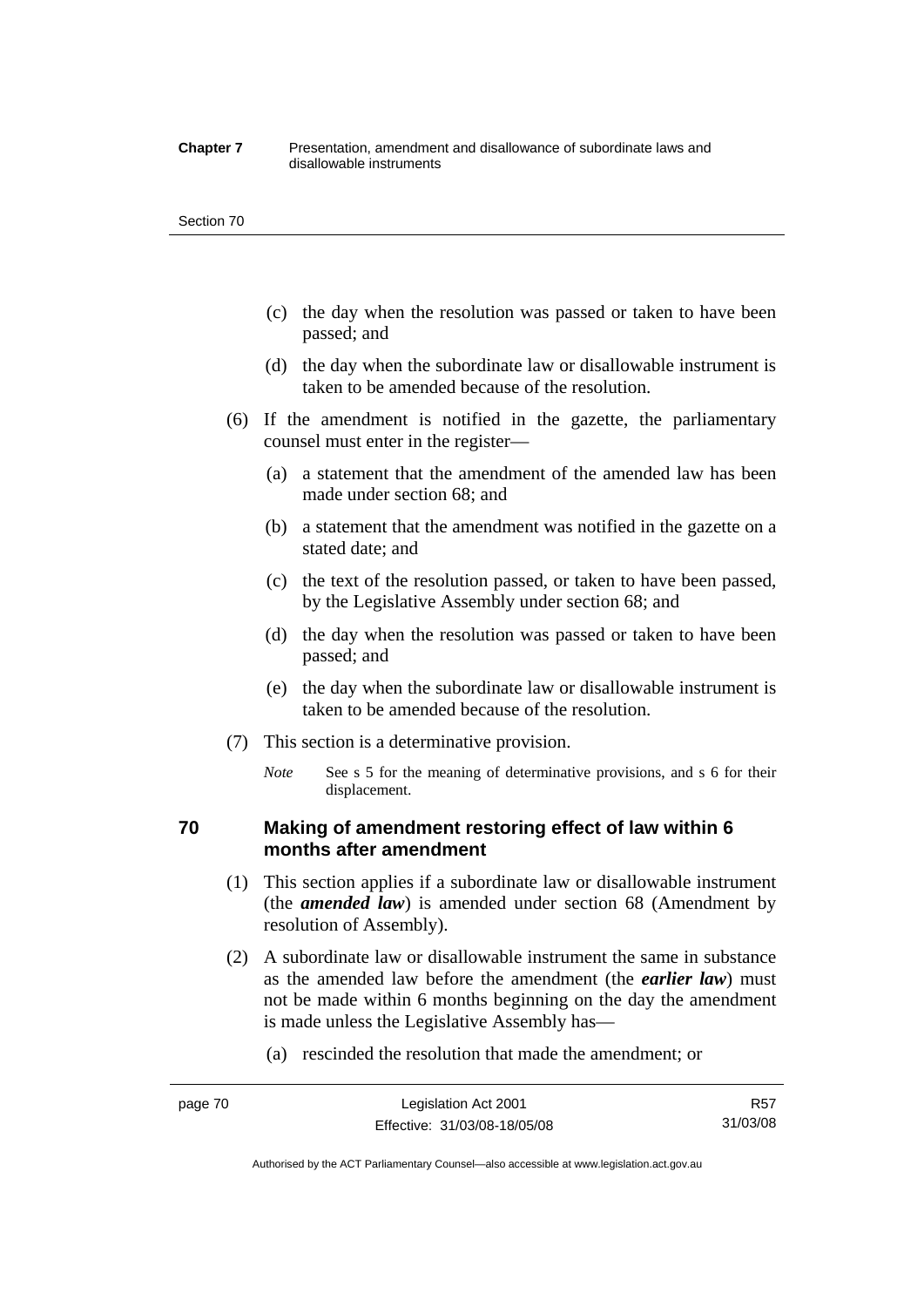- (b) by resolution approved the making of—
	- (i) a subordinate law or disallowable instrument in those terms; or
	- (ii) a subordinate law or disallowable instrument the same in substance as the earlier law.
- (3) A subordinate law or disallowable instrument made in contravention of this section is void.
- (4) This section is a determinative provision.
	- *Note* See s 5 for the meaning of determinative provisions, and s 6 for their displacement.

# **71 Effect of dissolution or expiry of Assembly on notice of motion**

- (1) This section applies if—
	- (a) notice of motion to disallow or amend a subordinate law or disallowable instrument is given in the Legislative Assembly not later than 6 sitting days after the day the instrument is presented to the Assembly; and
	- (b) not later than 6 sitting days after the day the notice is given, the Assembly is dissolved or expires; and
	- (c) at the time of the dissolution or expiry—
		- (i) the notice has not been withdrawn and the motion has not been called on; or
		- (ii) the motion has been called on and moved, but has not been withdrawn or otherwise disposed of.
- (2) For this chapter, the subordinate law or disallowable instrument is taken to have been presented to the Legislative Assembly on the first sitting day of the Assembly after the next general election of members of the Assembly.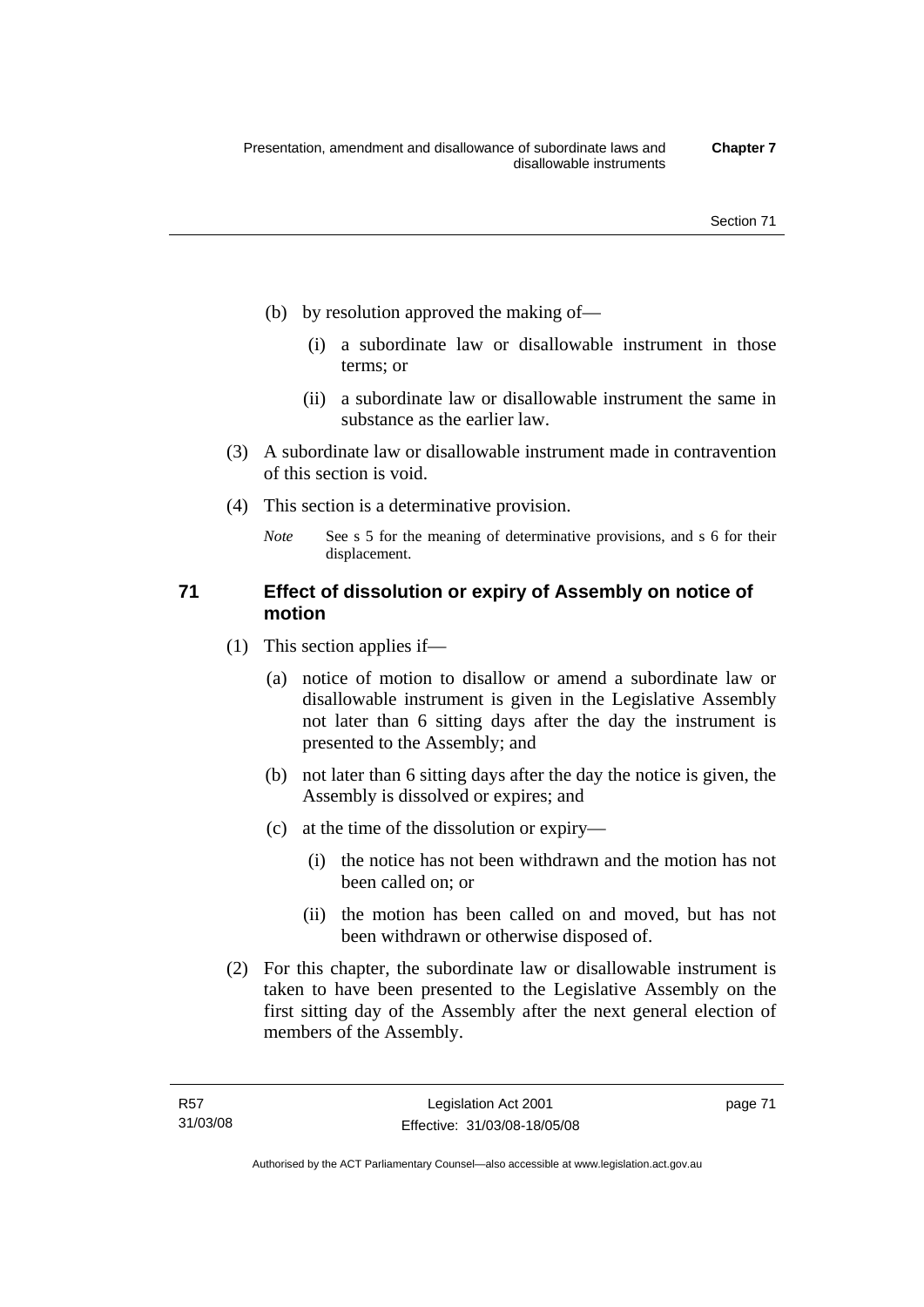#### **Chapter 7** Presentation, amendment and disallowance of subordinate laws and disallowable instruments

## Section 71

- (3) This section is a determinative provision.
	- *Note* See s 5 for the meaning of determinative provisions, and s 6 for their displacement.

page 72 Legislation Act 2001 Effective: 31/03/08-18/05/08

Authorised by the ACT Parliamentary Counsel—also accessible at www.legislation.act.gov.au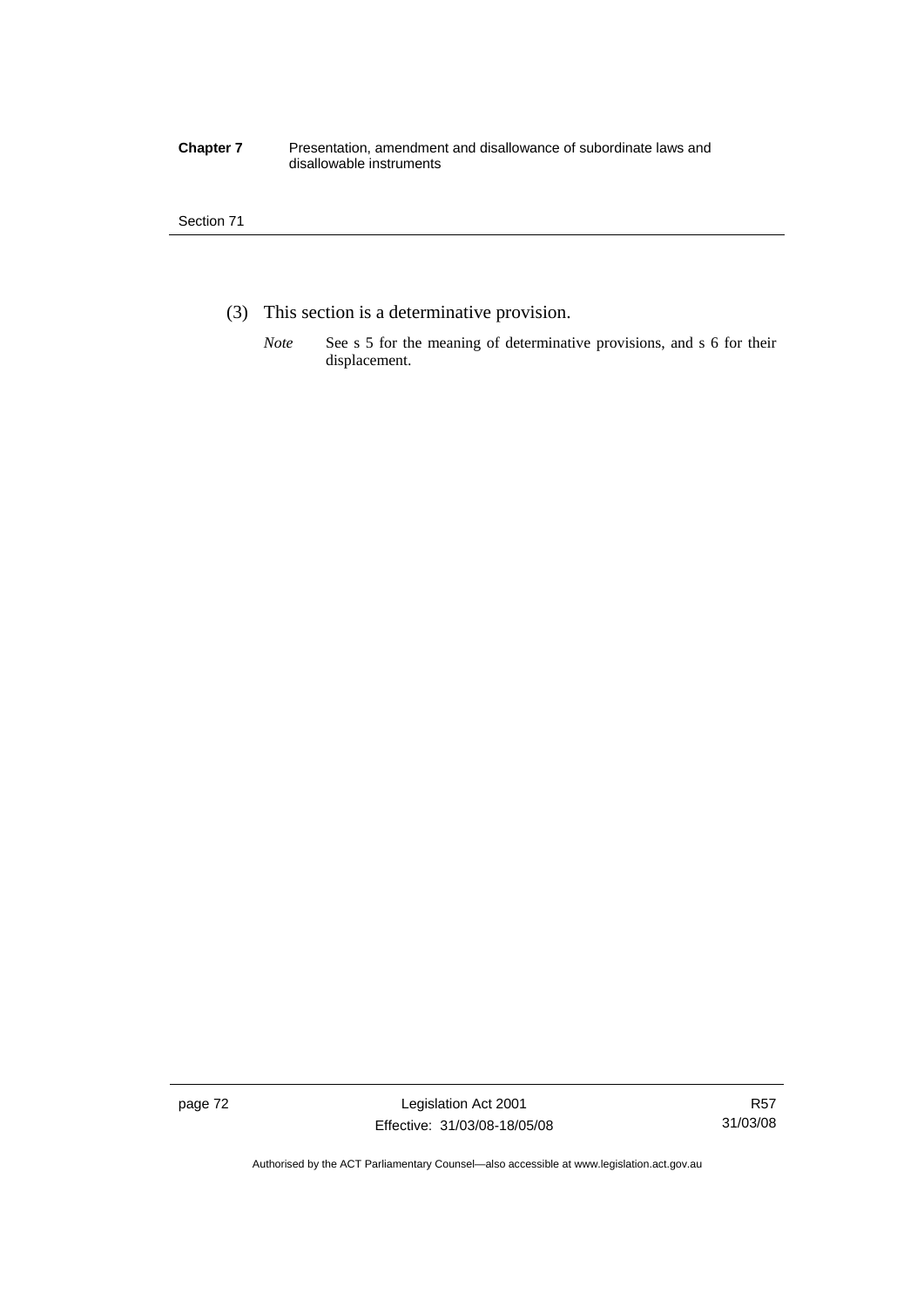# **Chapter 8 Commencement and exercise of powers before commencement**

# **72 Meaning of** *law* **in ch 8**

In this chapter:

*law* means an Act or statutory instrument.

*Note* A reference to an Act or statutory instrument includes a reference to a provision of the Act or instrument (see s 7 and s 13).

# **73 General rules about commencement**

- (1) An Act commences—
	- (a) on the day after its notification day; or
	- (b) if the Act or another Act provides for a different date or time of commencement—on that date or at that time.
- (2) A legislative instrument commences—
	- (a) on the day after its notification day; or
	- (b) if an Act or the instrument provides for a later date or time of commencement—on that date or at that time; or
	- (c) if an Act provides for an earlier date or time of commencement—on that date or at that time; or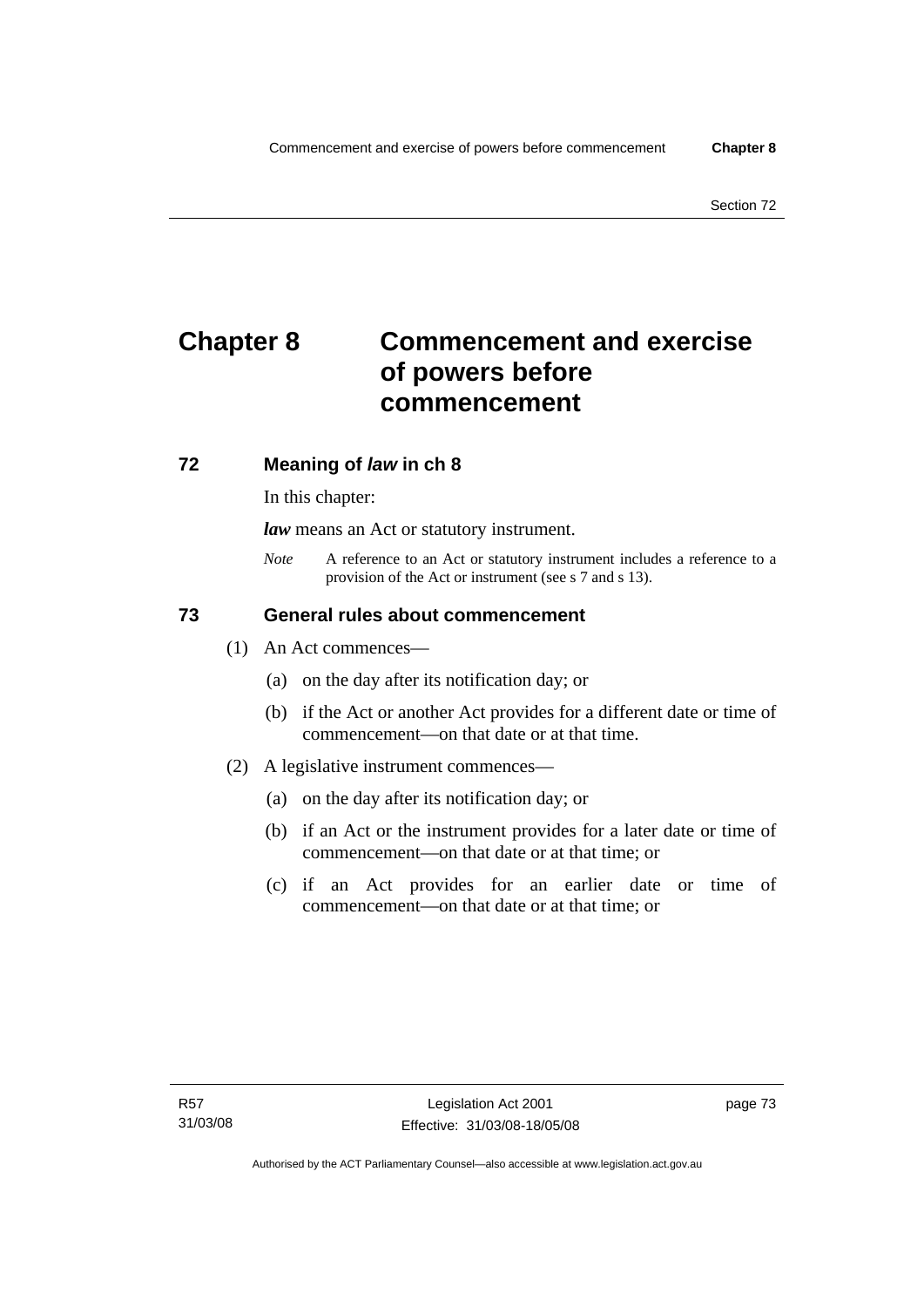(d) if the instrument, under authority given by an Act, provides for an earlier date or time—on that date or at that time.

#### **Examples for par (b)**

- 1 A subordinate law may provide that it commences on a stated future date or at a stated time on a stated future date.
- 2 A disallowable instrument may provide that it commences on the commencement of a stated law or a stated provision of a stated law.
- 3 A notifiable instrument may provide that it commences on the expiry of a stated statutory instrument.
- 4 A notifiable instrument may provide that it commences on the date fixed by a Commonwealth Minister, by notice in the Commonwealth gazette, under a stated Commonwealth Act.
- *Note* An example is part of the Act, is not exhaustive and may extend, but does not limit, the meaning of the provision in which it appears (see s 126 and s 132).
- (3) Without limiting subsection (2), if a legislative instrument is notified on a day after the day or time provided by the instrument for its commencement, and subsection (2) (c) or (d) does not apply to the instrument—
	- (a) the instrument is valid; but
	- (b) the instrument commences on the day after its notification day.
- (4) A statutory instrument that is not a legislative instrument commences—
	- (a) on the day after the day it is made or, if it is required under an Act or statutory instrument to be approved (however described) by the Executive, a Minister or any other entity, the day after the day it is approved; or
	- (b) if an Act or the instrument provides for a later date or time of commencement—on that date or at that time; or
	- (c) if an Act provides for an earlier date or time of commencement—on that date or at that time; or

Authorised by the ACT Parliamentary Counsel—also accessible at www.legislation.act.gov.au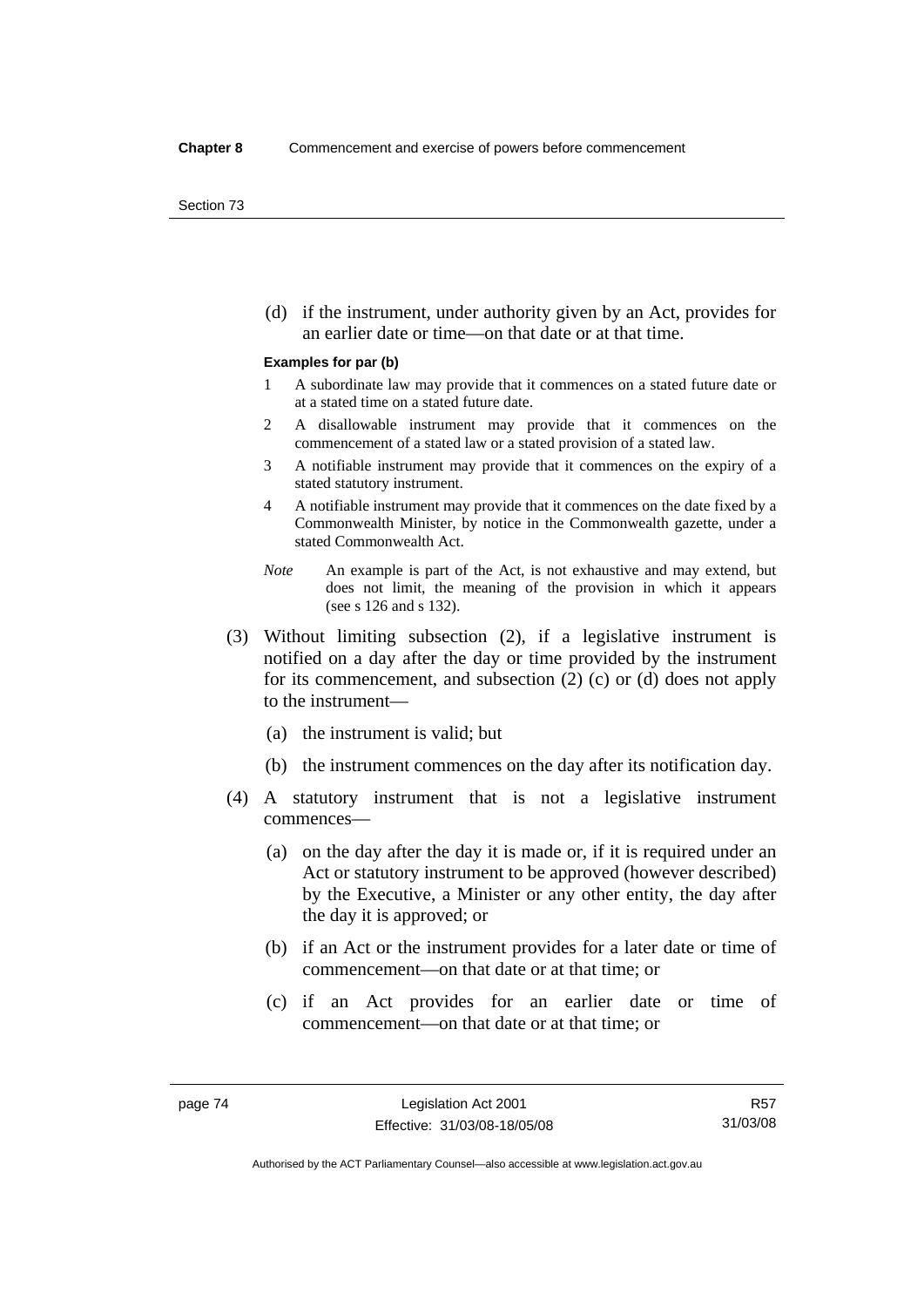- (d) if the instrument, under authority given by an Act, provides for an earlier date or time—on that date or at that time.
- (5) This section is subject to the following sections:
	- (a) section 75 (Commencement of naming and commencement provisions);
	- (b) section 76 (Non-prejudicial provision may commence retrospectively);
	- (c) section 79 (Automatic commencement of postponed law);
	- (d) section 79A (Commencement of amendment of uncommenced law);
	- (e) section 81 (Exercise of powers between notification and commencement).
- (6) This section is a determinative provision.
	- *Note* See s 5 for the meaning of determinative provisions, and s 6 for their displacement.

# **74 Time of commencement**

- (1) If an Act commences on a day, it commences at the beginning of the day unless a different time of commencement is provided by the Act, another Act, or a commencement notice providing for the commencement of the Act.
- (2) If a statutory instrument commences on a day, it commences at the beginning of the day unless a different time of commencement is provided by the instrument, an Act, or a commencement notice providing for the commencement of the instrument.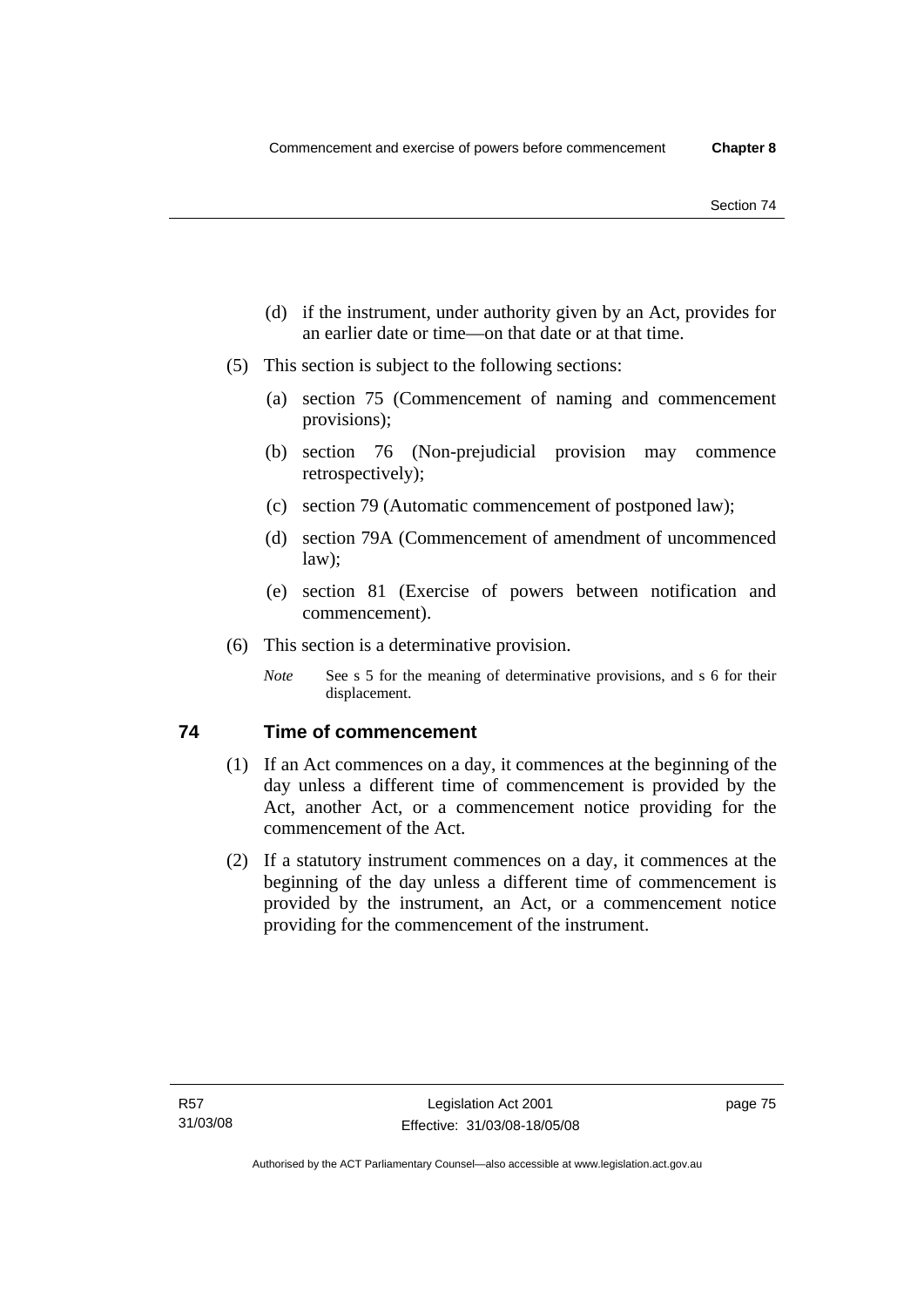# **75 Commencement of naming and commencement provisions**

 (1) The provisions of a law providing for its name and commencement automatically commence on its notification day.

#### **Example**

The *XYZ Act 2002* was notified on 1 October 2002. It contains the following provision:

#### **2 Commencement**

This Act commences on 1 December 2002.

The provisions of the *XYZ Act 2002* providing for its name and commencement commence on 1 October 2002.

- *Note* An example is part of the Act, is not exhaustive and may extend, but does not limit, the meaning of the provision in which it appears (see s 126 and s 132).
- (2) However, if a provision of the law commences before the law's notification day, the naming and commencement provisions are taken to have automatically commenced—
	- (a) on that commencement; or
	- (b) if 2 or more provisions of the law commence at different times before the notification day—on the earlier or earliest of the commencements.

#### **Example**

## **2 Commencement**

(1) This Act, other than section 9 and section 10, commences on a day fixed by the Minister by written notice.

- (2) Section 9 is taken to have commenced on 1 July 2001.
- (3) Section 10 is taken to have commenced on 1 August 2001.

The provisions of the *XYZ Act 2001* providing for its name and commencement are taken to have commenced on 1 July 2001.

 (3) In the application of this section to a statutory instrument that is not a legislative instrument, a reference to the instrument's *notification*  day is a reference to the day after the day it is made or, if it is

R57 31/03/08

Authorised by the ACT Parliamentary Counsel—also accessible at www.legislation.act.gov.au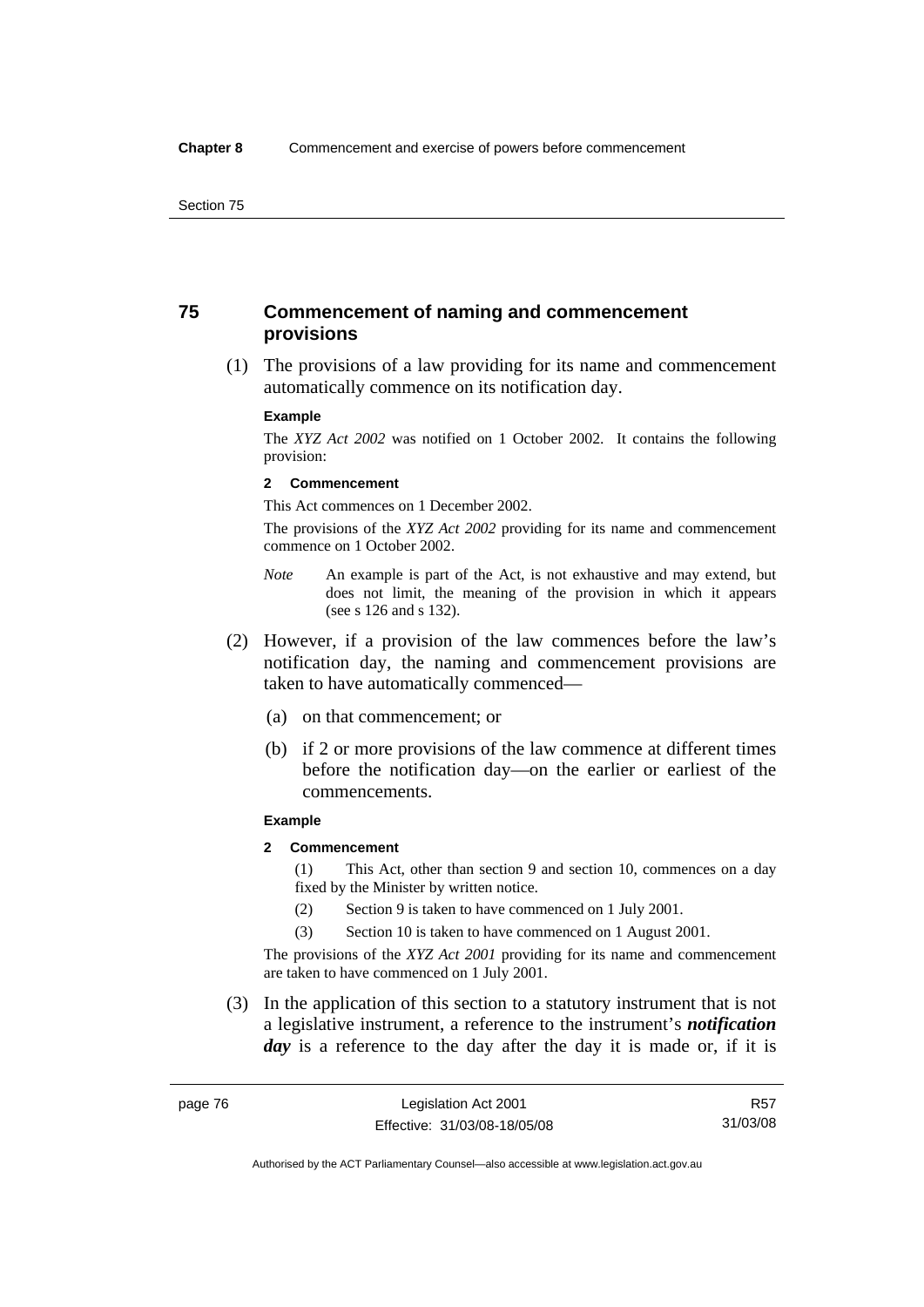required under an Act or statutory instrument to be approved (however described) by the Executive, a Minister or any other entity, the day after the day it is approved.

- (4) This section is a determinative provision.
	- *Note* See s 5 for the meaning of determinative provisions, and s 6 for their displacement.

# **75AA Commencement of provisions identifying amended laws**

- (1) This section applies if a law amends another law and includes a provision (a *legislation amended provision*) identifying the amended law.
- (2) The legislation amended provision automatically commences (or is taken to have automatically commenced)—
	- (a) on the commencement of the amendments; or
	- (b) if the amendments commence at different times—on the commencement of the earlier or earliest of the amendments.
- (3) This section is a determinative provision.
	- *Note* See s 5 for the meaning of determinative provision, and s 6 for their displacement.

# **75A Meaning of commences** *retrospectively*

- (1) An Act or legislative instrument commences *retrospectively* if it commences on a day or at a time earlier than the day after its notification day.
	- *Note* A reference to an Act or legislative instrument includes a reference to a provision of an Act or legislative instrument (see s 7 (3) and s 12 (2)).
- (2) A statutory instrument that is not a legislative instrument commences *retrospectively* if it commences on a day or at a time earlier than the day after the day it is made or, if it is required under an Act or statutory instrument to be approved (however described)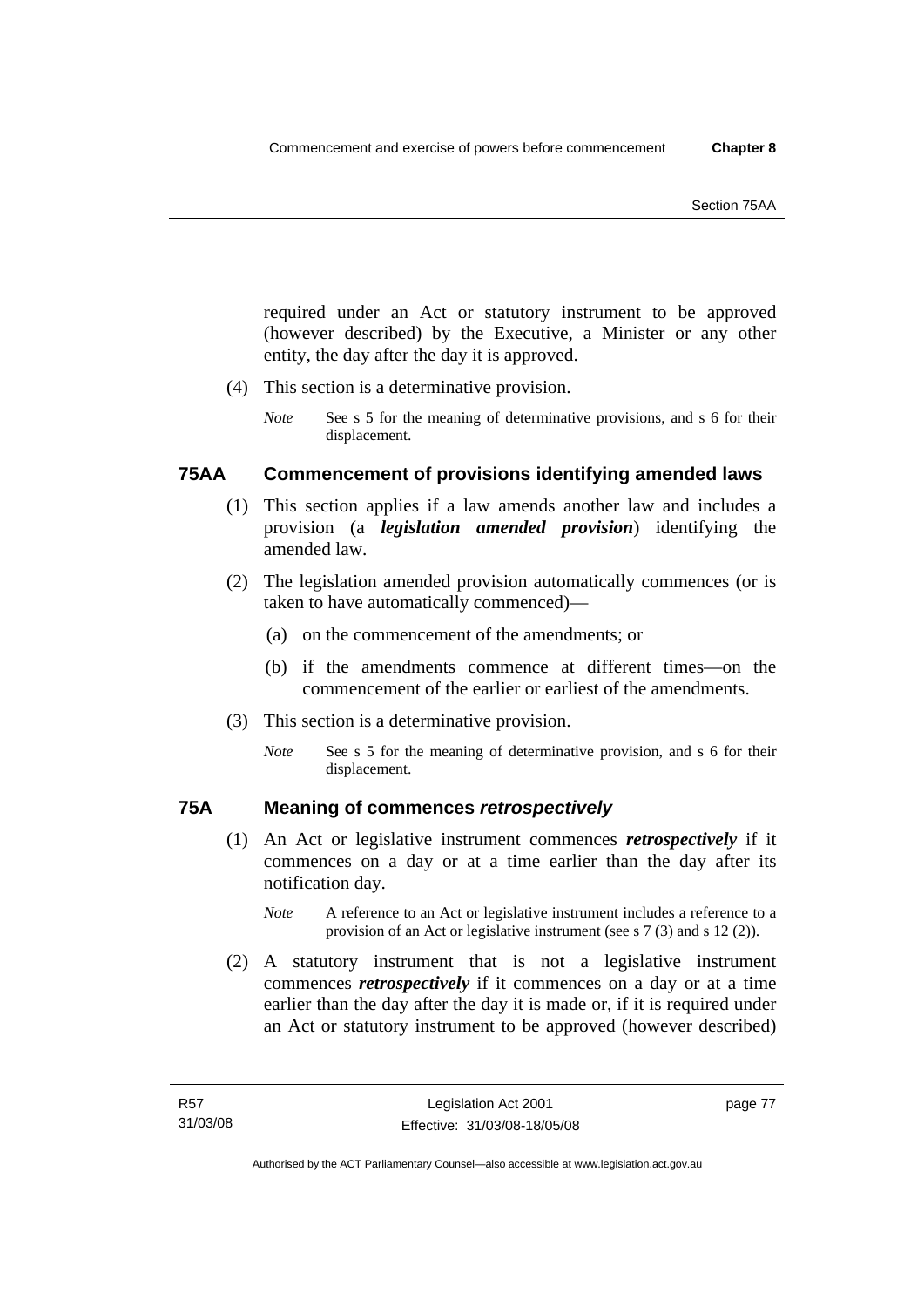by the Executive, a Minister or any other entity, the day after the day it is approved.

#### **75B Retrospective commencement requires clear indication**

 (1) A law must not be taken to provide for the law (or another law) to commence retrospectively unless the law clearly indicates that it is to commence retrospectively.

#### **Example**

The *XYZ Act 2003* was notified on 1 July 2003. It contains the following provision:

#### **2 Commencement**

This Act is taken to have commenced on 17 October 2001.

Section 2 clearly indicates that the Act is to commence retrospectively.

- *Note* An example is part of the Act, is not exhaustive and may extend, but does not limit, the meaning of the provision in which it appears (see s 126 and s 132).
- (2) This section is a determinative provision.
	- *Note* See s 5 for the meaning of determinative provisions, and s 6 for their displacement.

# **76 Non–prejudicial provision may commence retrospectively**

- (1) A statutory instrument may provide that a non-prejudicial provision of the instrument commences retrospectively.
- (2) Unless this subsection is displaced by, or under authority given by, an Act, a statutory instrument cannot provide that a prejudicial provision of the instrument commences retrospectively.

#### **Example**

The *Locust Damage Compensation Determination 2003* (a hypothetical disallowable instrument) sets out (among other things) the people who are eligible for compensation under a compensation fund. Previously, there was no restriction on who was eligible. The determination provides that it is taken to have commenced on 1 July 2003, but it is not notified until 15 August 2003. There is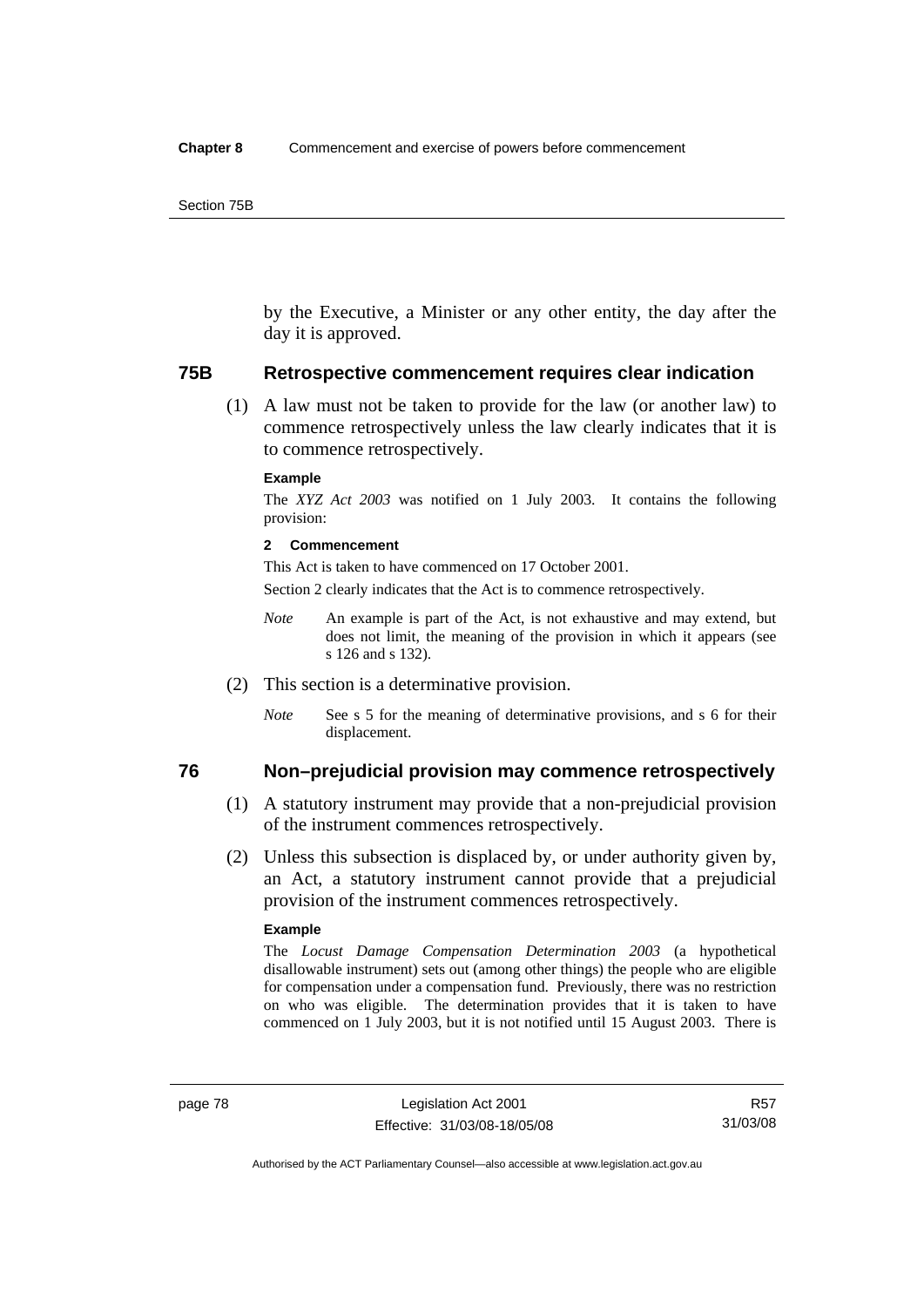nothing in the Act under which the determination is made (or any other Act) that authorises the retrospective commencement.

The provision of the determination that limits who can apply for compensation is a prejudicial provision (ie it adversely affects some people's right to receive compensation) and cannot commence retrospectively. Instead, it would commence on the day after the determination's notification day (see s 73 (3)).

(3) This section is a determinative provision.

*Note* See s 5 for the meaning of determinative provisions, and s 6 for their displacement.

(4) In this section:

*non-prejudicial provision* means a provision that is not a prejudicial provision.

*prejudicial provision* means a provision that operates to the disadvantage of a person (other than the Territory or a territory authority or instrumentality) by—

- (a) adversely affecting the person's rights; or
- (b) imposing liabilities on the person.

## **77 Commencement by commencement notice**

- (1) If a law is expressed to commence on a day fixed or otherwise determined by a notice—
	- (a) a single day, or a time on a single day, may be fixed or determined; or
	- (b) different days or times may be fixed or determined for different provisions.

#### **Example**

The *Hypothetical Act 2001* is expressed to commence on a day to be fixed by the Minister by written notice. Unless the Act has commenced automatically in accordance with section 79 (Automatic commencement of postponed law), any of the following arrangements for commencement would be possible:

(a) a notice could fix a single day (eg 5 June 2001) for the entire Act to commence;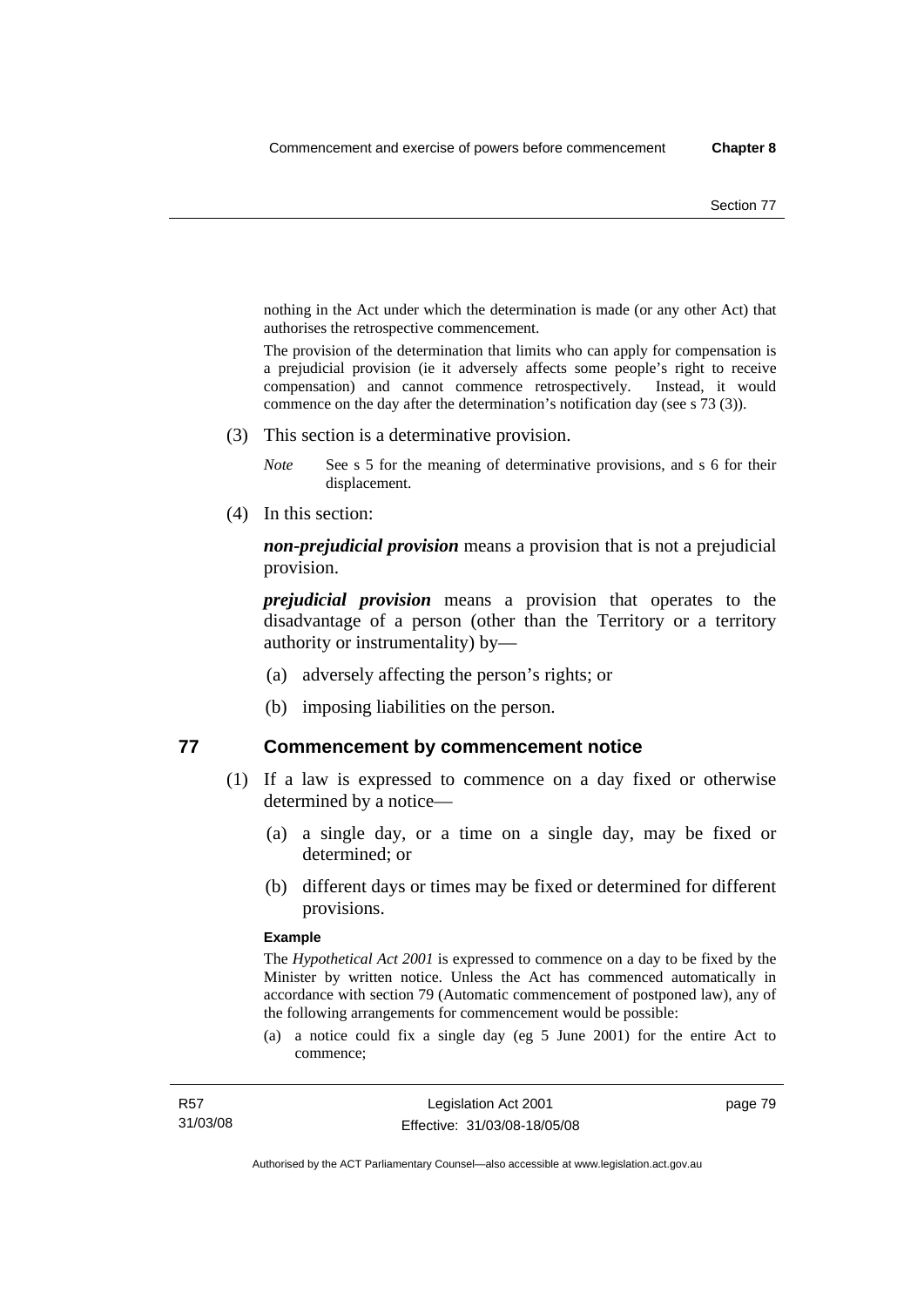- (b) a notice could fix a time on a single day (eg 8 pm on 5 June 2001) for the entire Act to commence;
- (c) a notice could fix different days or times for the different provisions of the Act to commence (eg part 7, part 9 and schedule 4 commence on 5 June 2001, part 11 commences at 5 pm on 30 June 2001, and the remaining provisions of the Act commence on 1 July 2001);
- (d) a notice could fix a single day (eg 5 June 2001) or a time on a single day (eg 8 pm on 5 June 2001) for the provisions of the Act not already commenced to come into operation.
- *Note* An example is part of the Act, is not exhaustive and may extend, but does not limit, the meaning of the provision in which it appears (see s 126 and s 132).
- (2) A commencement notice for a law is valid even if the day or time fixed or otherwise determined by the notice happens before the notice's notification day.
- (3) If the day or time fixed or otherwise determined by a commencement notice for a law happens on or before the notice's notification day, the law commences on the day after the notice's notification day.
- (4) However, subsection (3) does not apply to the commencement notice if—
	- (a) the notice clearly indicates that the law is to commence at an earlier date or time; and
	- (b) the notice provides for the earlier date or time under authority given by an Act.

#### **Example for par (a)**

the commencement notice provides that the law or statutory instrument is 'taken to have commenced' at the earlier date or time

- (5) This section is a determinative provision.
	- *Note* See s 5 for the meaning of determinative provisions, and s 6 for their displacement.

R57 31/03/08

Authorised by the ACT Parliamentary Counsel—also accessible at www.legislation.act.gov.au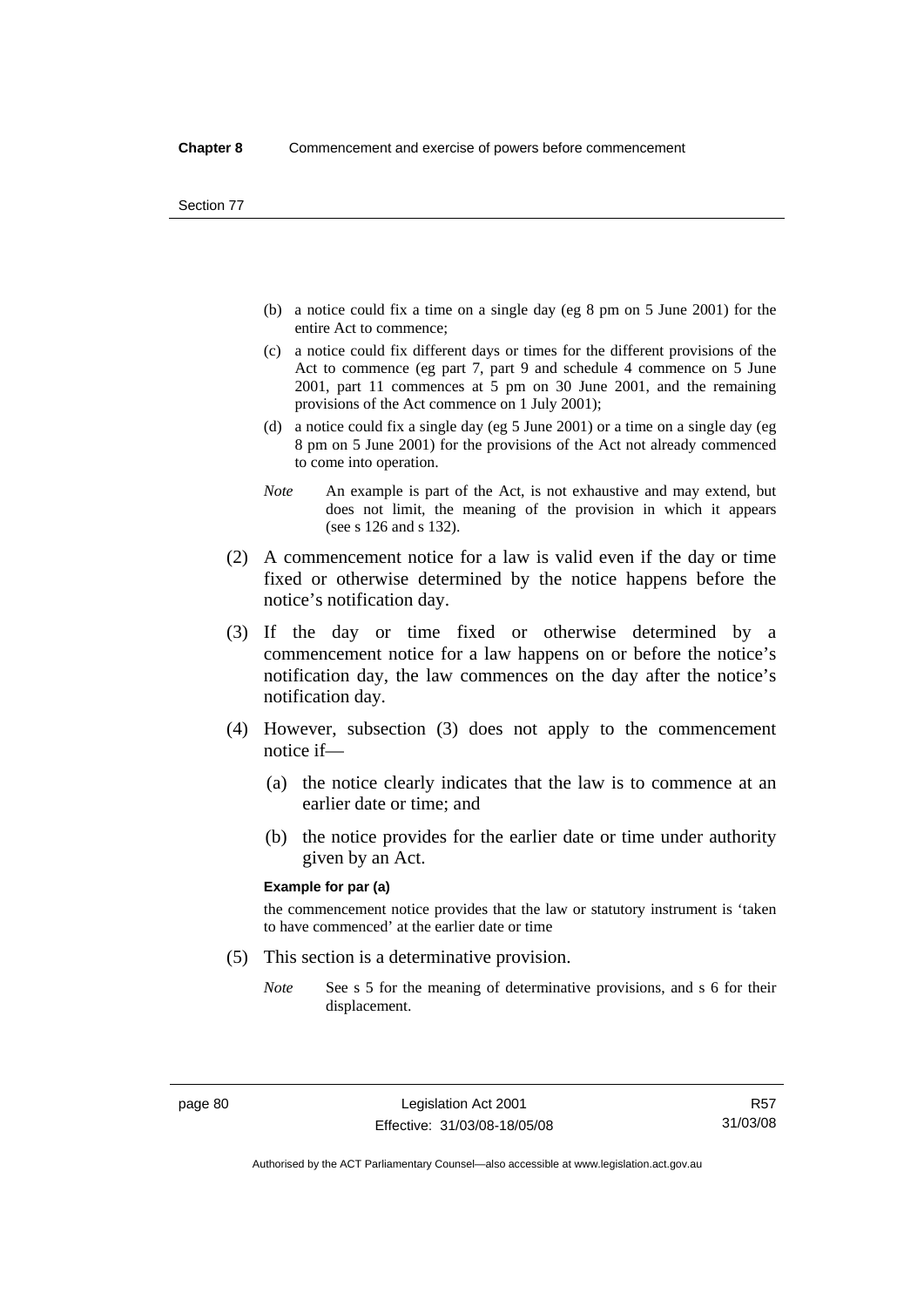# **78 Separate commencement of amendments**

 (1) Amendments made by a provision of a law may be given separate commencements, whether or not the provision is self-contained.

#### **Examples**

- 1 A provision of an amending law inserts 2 sections. The sections may be given separate commencements.
- 2 A provision of an amending law inserts a section that is divided into paragraphs. The paragraphs may be given separate commencements.
- *Note* An example is part of the Act, is not exhaustive and may extend, but does not limit, the meaning of the provision in which it appears (see s 126 and s 132).
- (2) This section is a determinative provision.
	- *Note* See s 5 for the meaning of determinative provisions, and s 6 for their displacement.

**79 Automatic commencement of postponed law** 

 (1) If a postponed law has not commenced within 6 months beginning on its notification day, it automatically commences on the first day after that period.

#### **Example**

The *Hypothetical Act 2001* was notified on 5 July 2001 and was expressed to commence on a day to be fixed by the Minister by written notice. If the Act had not commenced by notice on or before 4 January 2002, it would automatically commence on 5 January 2002.

- *Note* An example is part of the Act, is not exhaustive and may extend, but does not limit, the meaning of the provision in which it appears (see s 126 and s 132).
- (2) This section applies to a law unless it is displaced by, or under authority given by, an Act or, if the postponed law is a subordinate law or disallowable instrument, the postponed law.
- (3) This section is a determinative provision.
	- *Note* See s 5 for the meaning of determinative provisions, and s 6 for their displacement.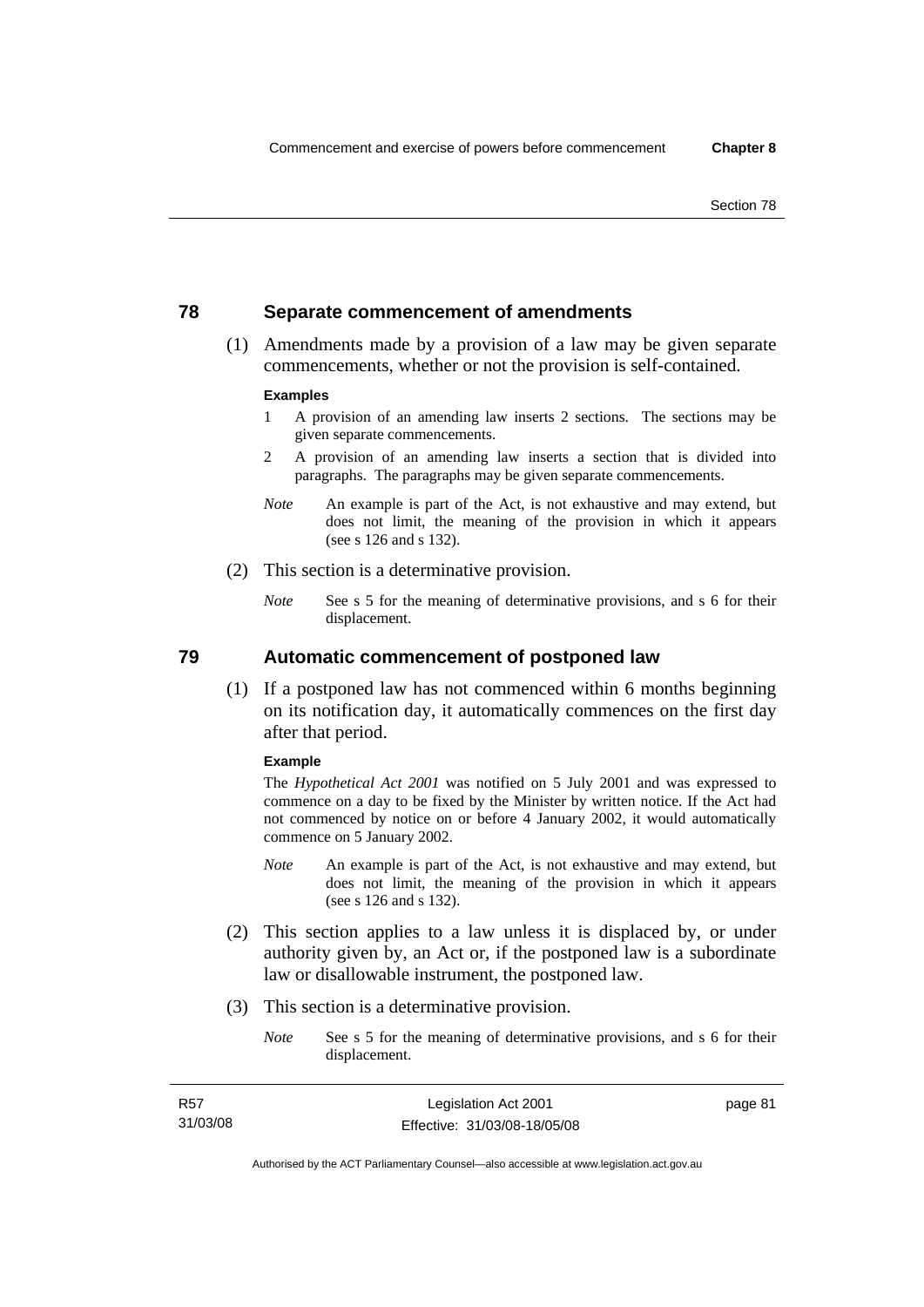(4) In this section:

*enact* includes make.

*law* means an Act, subordinate law, disallowable instrument or notifiable instrument.

*Note* A reference to an Act, subordinate law, disallowable instrument or notifiable instrument includes a reference to a provision of the Act, law or instrument (see s 7, s 8, s 9 and s 10).

*notification day*, for a postponed law, means the notification day of—

- (a) if the postponed law is a law—the law; or
- (b) if the postponed law is a provision of a law—the law that enacts the provision.

*postponed law* means a law that does not commence on its notification day because a law postpones its commencement until a day or time fixed or determined by a commencement notice.

## **79A Commencement of amendment of uncommenced law**

- (1) This section applies if a law (the *amending law*) amends a law that has not commenced (the *uncommenced law*).
- (2) The amendment of the uncommenced law does not of itself commence that law.
- (3) The amendment made by the amending law commences on the commencement of the uncommenced law.
- (4) This section is a determinative provision.
	- *Note* See s 5 for the meaning of determinative provisions, and s 6 for their displacement.

Authorised by the ACT Parliamentary Counsel—also accessible at www.legislation.act.gov.au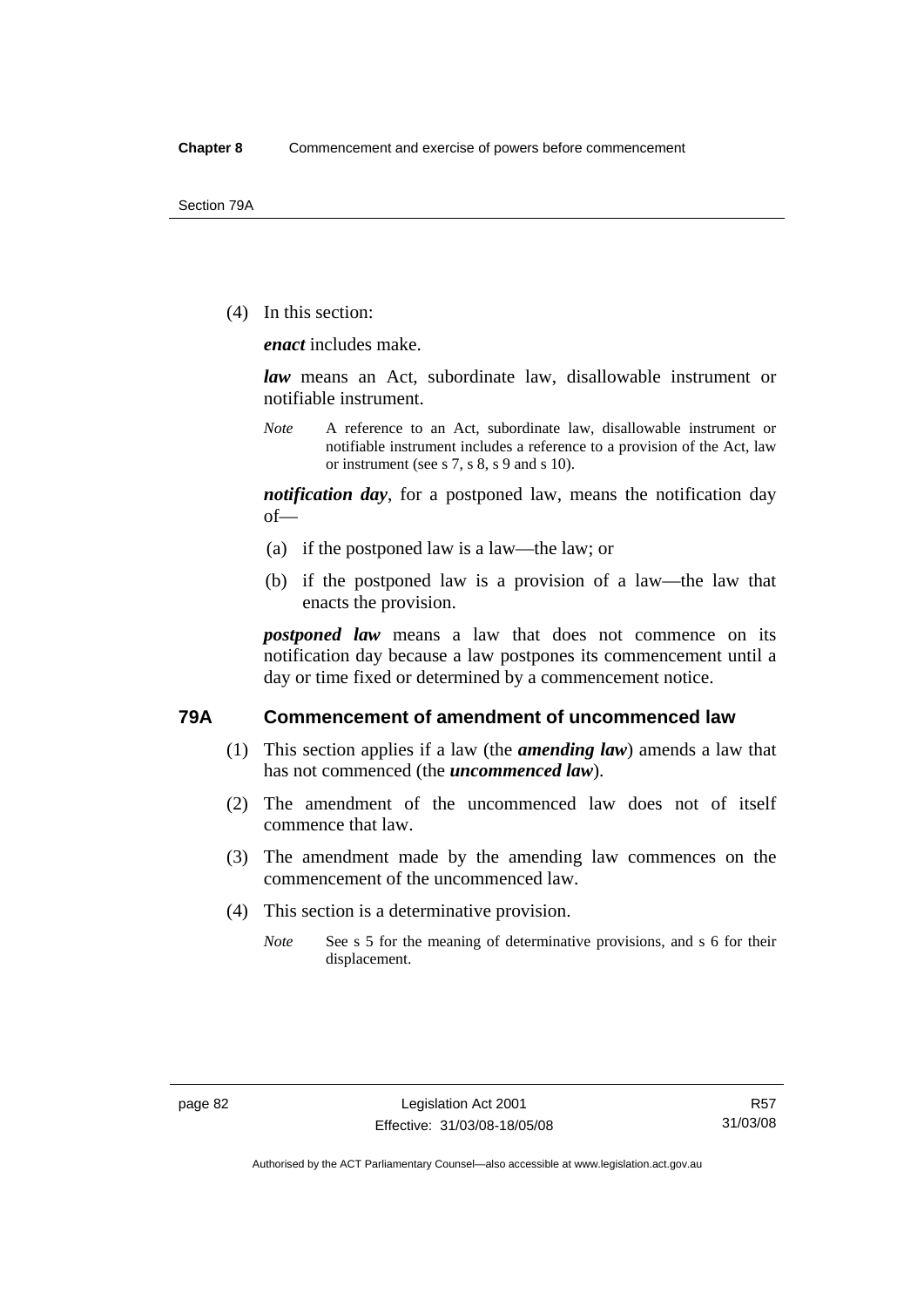## **80 References to** *commencement* **of law**

In a law, a reference to the *commencement* of the law, or another law, (the *law concerned*) is a reference to—

- (a) if the provisions of the law concerned (other than those providing for its name and commencement) commence, or are required to commence, on a single day or at a single time—the commencement of the remaining provisions; or
- (b) if paragraph (a) does not apply and the reference is in a provision of the law concerned—the commencement of the provision; or
- (c) in any other case—the commencement of the relevant provision of the law concerned.

# **81 Exercise of powers between notification and commencement**

- (1) This section applies to a power to make an appointment or statutory instrument, or to do anything else, in the following situations:
	- (a) the power is given by a law (the *authorising law*) that has been notified but has not commenced;
	- (b) the power is given by a law (the *authorising law*) as amended by another law (the *amending law*) and the laws have been notified, but all or any of them have not commenced.

#### **Examples of powers to which section applies**

- 1 power to delegate a function
- 2 power to give or issue an approval, consent, licence, permit or other authority (however described)
- 3 power to make an acting appointment
- 4 power to issue guidelines
- *Note* An example is part of the Act, is not exhaustive and may extend, but does not limit, the meaning of the provision in which it appears (see s 126 and s 132).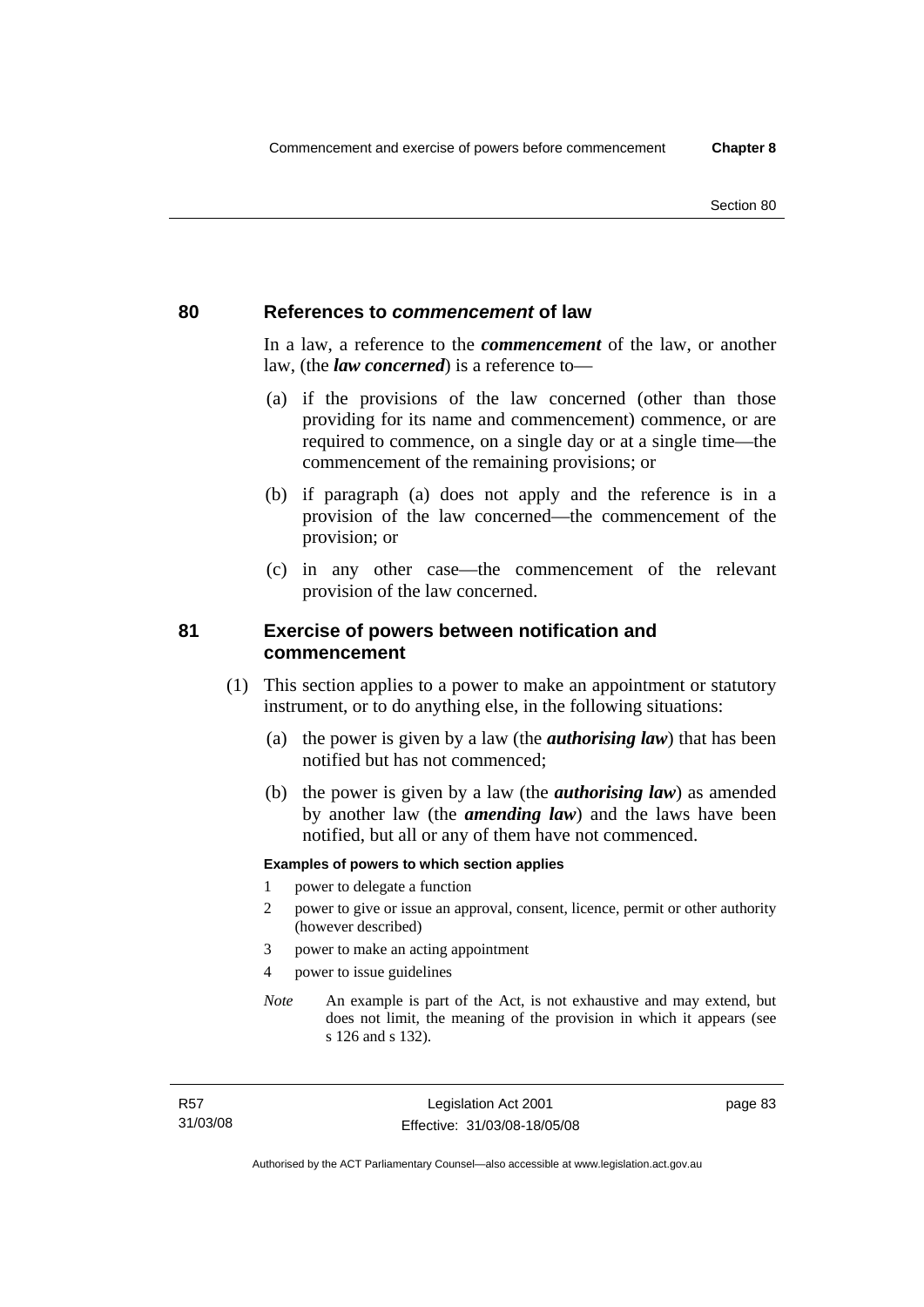- (2) To remove any doubt and without limiting subsection (1), this section applies to any of the following powers if the power is to be exercised in relation to an entity to be established by the authorising law or the authorising law as amended by the amending law:
	- (a) a power to make an appointment to the entity;
	- (b) a power to make a statutory instrument for the purposes of the entity;
	- (c) a power to do anything else in relation to the entity.

#### **Example**

This section applies to powers under an authorising law to be exercised in relation to the conduct of an election for members of a board to be established as a corporation by the authorising law.

- *Note* An example is part of the Act, is not exhaustive and may extend, but does not limit, the meaning of the provision in which it appears (see s 126 and s 132).
- (3) The power may be exercised at any time even though the authorising law, or the authorising law and amending law (or either of them), is not in force at the time.
- (4) For the exercise of the power, the authorising law, or the authorising law and amending law, are taken to be in force at the time of the exercise of the power.
- (5) Also, anything else may be done under the power at any time for the purpose of bringing, or in relation to bringing, the authorising law, or the authorising law as amended by the amending law, into operation.
- (6) If an appointment or statutory instrument made under this section declares that this subsection applies to it, then, unless the appointment or instrument commences on a different date or at a different time under another provision of this chapter, the appointment or instrument commences on—

R57 31/03/08

Authorised by the ACT Parliamentary Counsel—also accessible at www.legislation.act.gov.au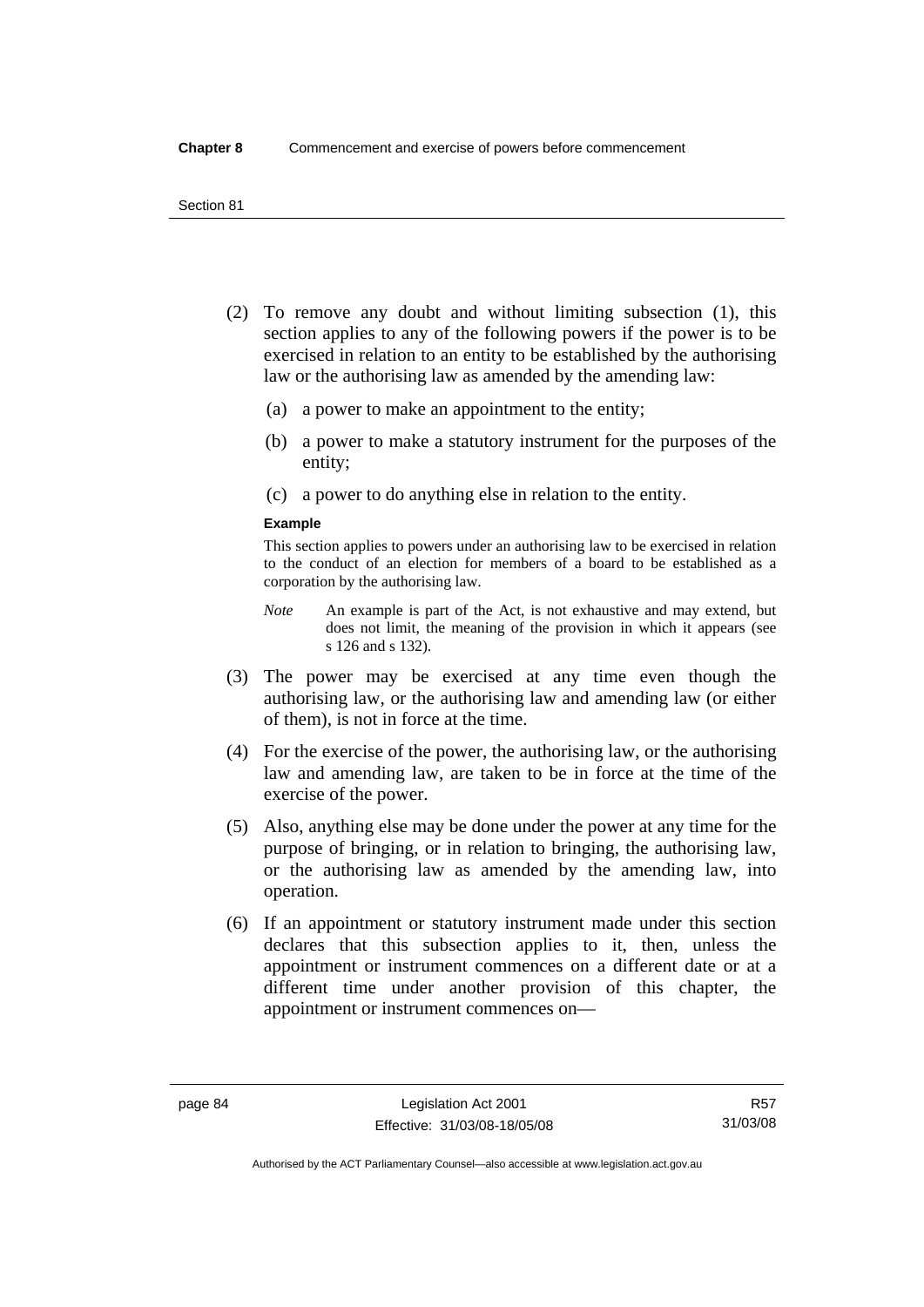- (a) for an appointment or statutory instrument that is a legislative instrument—the day after its notification day; or
- (b) for any other appointment or statutory instrument—the day after the day it is made or, if it is required under an Act or statutory instrument to be approved (however described) by the Executive, a Minister or any other entity, the day after the day it is approved.
- (7) In any other case, an appointment or statutory instrument made under this section commences on the latest of the following:
	- (a) the commencement of the authorising law or, if subsection (1) (b) applies and the amending law commences after the authorising law, the commencement of the amending law;
	- (b) on the day or at the time the appointment or instrument would have commenced if it had not been made under this section.
- (8) In the application of this section to a statutory instrument that is not a legislative instrument, a reference to the instrument being *notified*  is a reference to the instrument being made or, if it is required under an Act or statutory instrument to be approved (however described) by the Executive, a Minister or any other entity, to the instrument being approved.
- (9) This section is a determinative provision.
	- *Note* See s 5 for the meaning of determinative provisions, and s 6 for their displacement.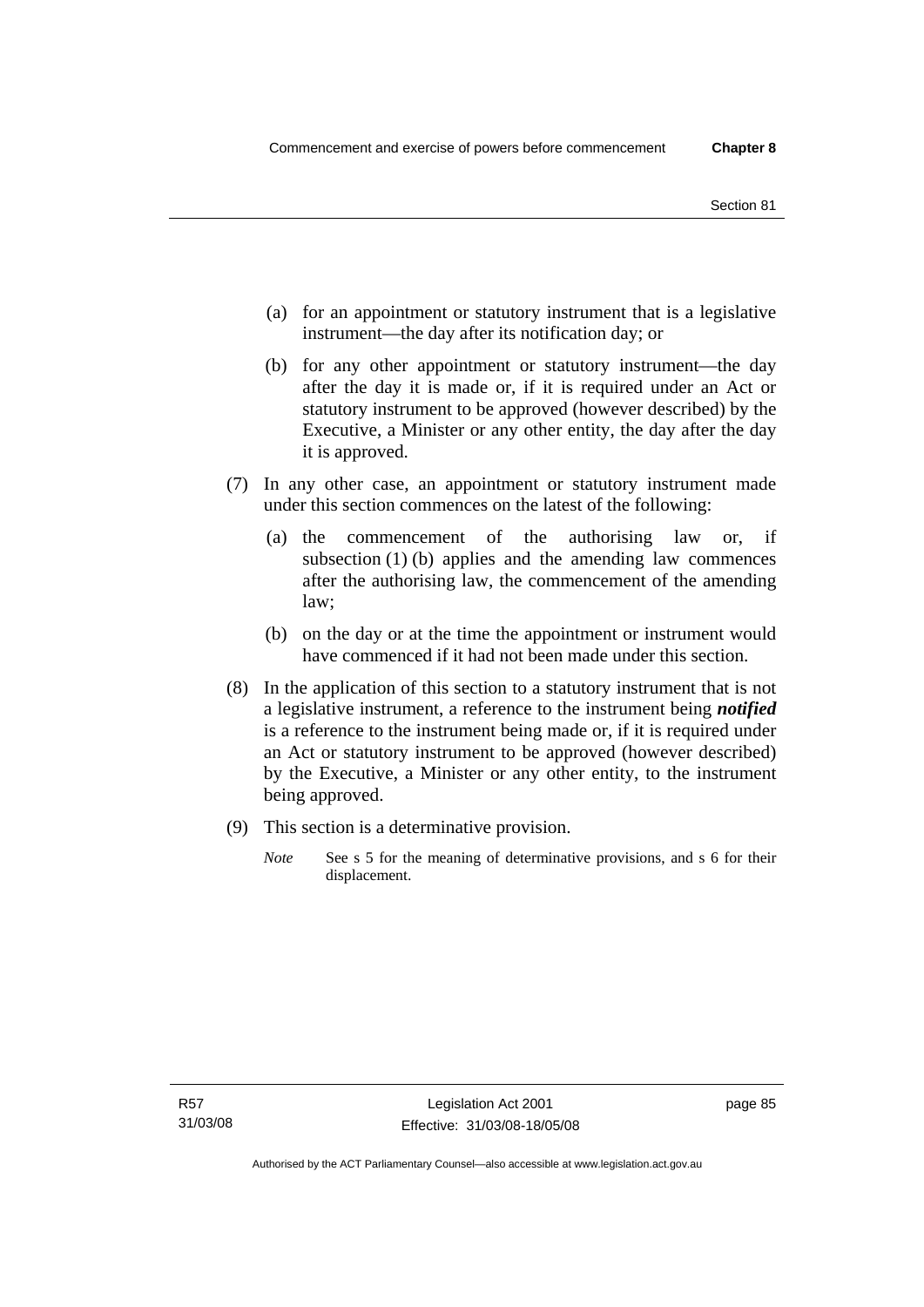Section 82

# **Chapter 9 Repeal and amendment of laws**

# **Part 9.1 General**

# **82 Definitions for ch 9**

In this chapter:

*amend* includes modify.

*law* means an Act or statutory instrument.

*Note* A reference to an Act or statutory instrument includes a reference to a provision of the Act or instrument (see s 7 and s 13).

*repeal* includes lapse and expire.

# **83 Consequences of amendment of statutory instrument by Act**

- (1) If an Act amends a statutory instrument, the instrument may be amended or repealed as if the amendment had been made by another statutory instrument of that kind.
- (2) This section is a determinative provision.
	- *Note* See s 5 for the meaning of determinative provisions, and s 6 for their displacement.

# **84 Saving of operation of repealed and amended laws**

- (1) The repeal or amendment of a law does not—
	- (a) revive anything not in force or existing when the repeal or amendment takes effect; or
	- (b) affect the previous operation of the law or anything done, begun or suffered under the law; or

R57 31/03/08

Authorised by the ACT Parliamentary Counsel—also accessible at www.legislation.act.gov.au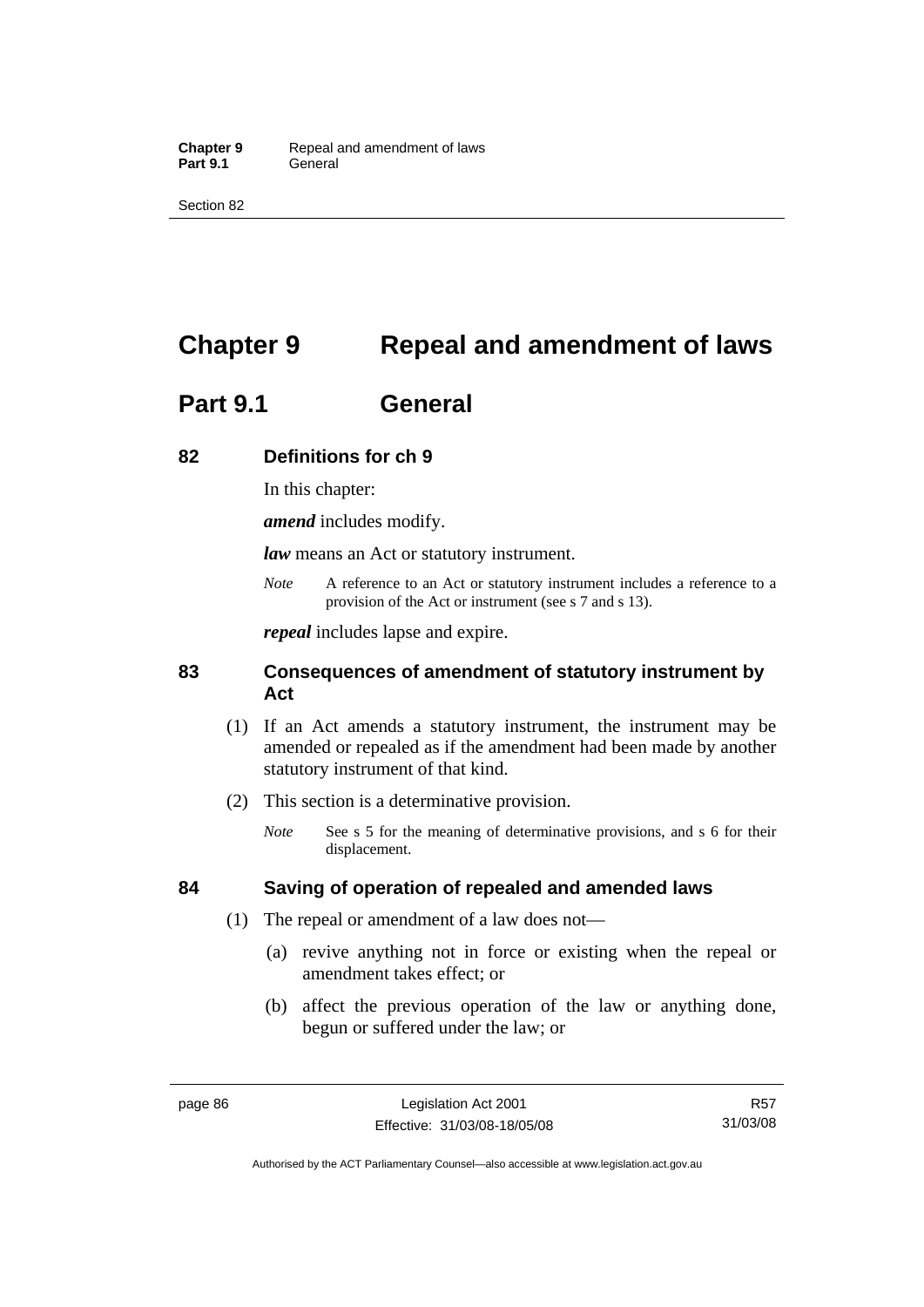- (c) affect an existing right, privilege or liability acquired, accrued or incurred under the law.
- (2) An investigation, proceeding or remedy in relation to an existing right, privilege or liability under the law may be started, exercised, continued or completed, and the right, privilege or liability may be enforced and any penalty imposed, as if the repeal or amendment had not happened.
- (3) Without limiting subsections (1) and (2), the repeal or amendment of a law does not affect—
	- (a) the proof of anything that has happened; or
	- (b) any right, privilege or liability saved by the law.
- (4) This section does not limit any other provision of this chapter and is in addition to any provision of the law by which the repeal or amendment is made.
- (5) This section is a determinative provision.

*Note* See s 5 for the meaning of determinative provisions, and s 6 for their displacement.

(6) In this section:

*liability* includes liability to penalty for an offence against the law.

*penalty* includes punishment and forfeiture.

*privilege* includes immunity.

*right* includes capacity, interest, status and title.

# **84A Creation of offences and changes in penalties**

- (1) If a law makes an act or omission an offence, the act or omission is only an offence if done or not done after the law commences.
- (2) If a law increases the maximum or minimum penalty, or the penalty, for an offence, the increase applies only to an offence committed after the law commences.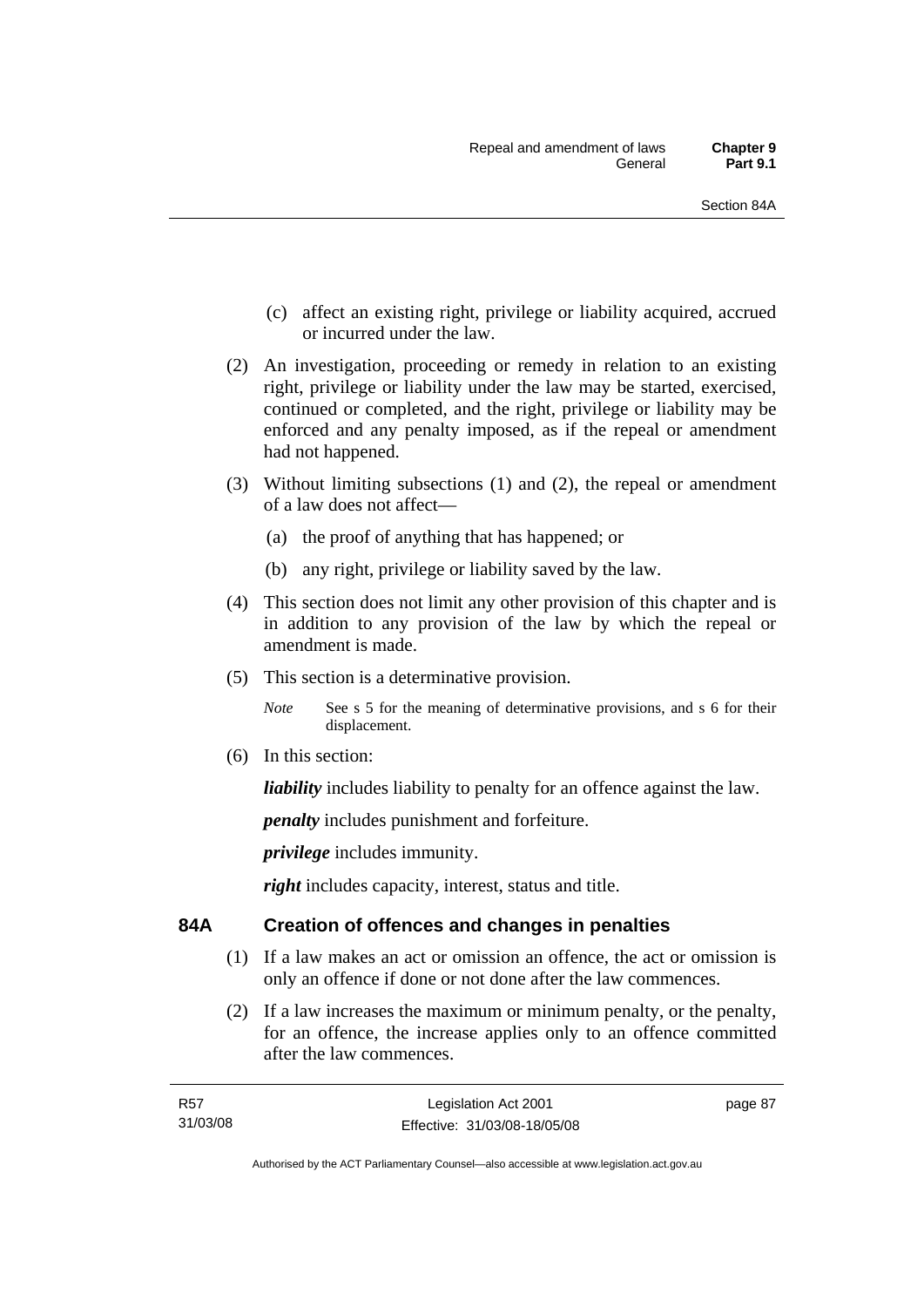| <b>Chapter 9</b> | Repeal and amendment of laws |
|------------------|------------------------------|
| <b>Part 9.1</b>  | General                      |

Section 84A

- (3) If a law reduces the maximum or minimum penalty, or the penalty, for an offence, the reduction applies to an offence committed before or after the law commences, but does not affect any penalty imposed before the law commences.
- (4) In this section:

*law* means an Act or subordinate law.

- *Note* A reference to an Act or statutory instrument includes a reference to a provision of the Act or instrument (see s 7 and s 8).
- (5) This section is a determinative provision.
	- *Note* See s 5 for the meaning of determinative provisions, and s 6 for their displacement.

page 88 Legislation Act 2001 Effective: 31/03/08-18/05/08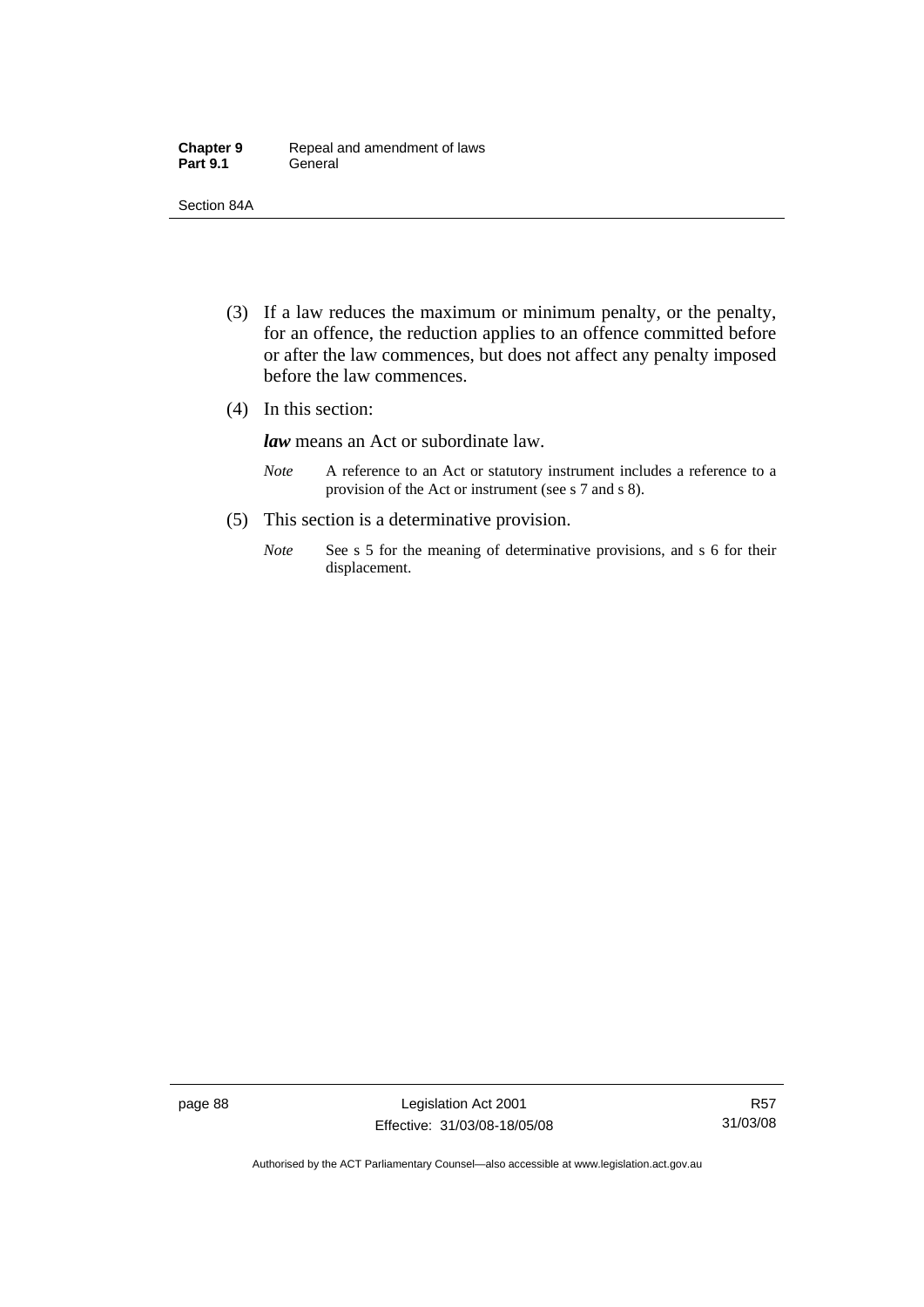# **Part 9.2 Repeal**

## **85 When repeal takes effect**

- (1) This section applies if a law is repealed on a day.
- (2) If the law is remade on that day (with or without changes), the repeal takes effect when the remade law commences.

 (3) If the law is not remade on that day (with or without changes), the law continues in force until the end of the day and the repeal takes effect at midnight on the day.

# **86 Repealed and amended laws not revived on repeal of repealing and amending laws**

 (1) If a law (the *first law*) is repealed by another law (the *other law*), the first law is not revived only because the other law is repealed.

#### **Examples**

- 1 Act A repeals Act B. Act A is repealed. The repeal of Act A does not revive Act B.
- 2 Act A repeals Act B. Act A is automatically repealed under this Act, section 89 (Automatic repeal of certain laws and provisions). The repeal of Act A does not revive Act B.
- *Note* An example is part of the Act, is not exhaustive and may extend, but does not limit, the meaning of the provision in which it appears (see s 126 and s 132).

*Note* Under s 74, if a law commences on a day, it commences at the beginning of the day unless otherwise provided.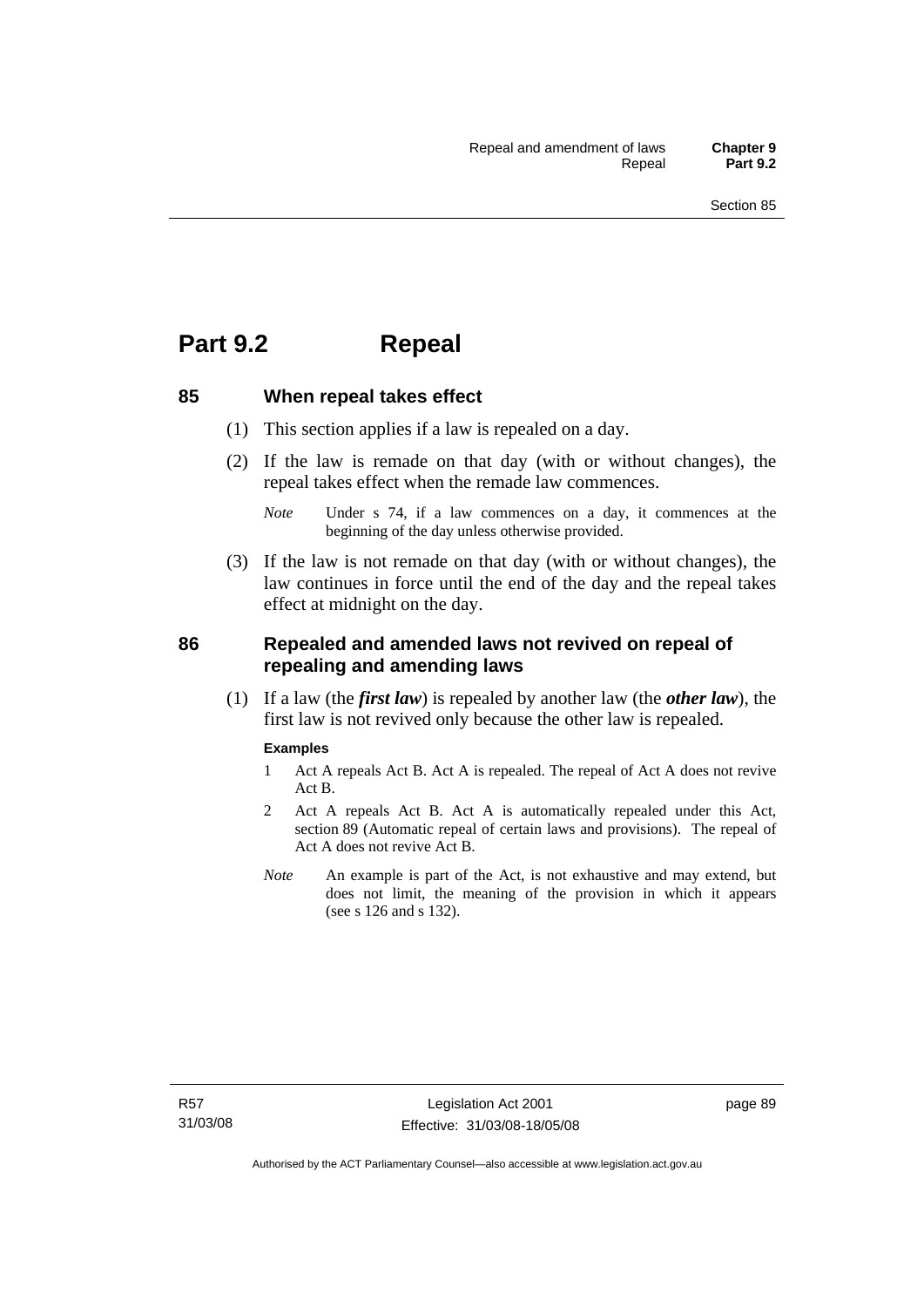Section 87

 (2) If a law (the *first law*) is amended by another law (the *other law*), the continuing operation of the amendments made by the other law is not affected only because the other law is repealed and, in particular, the first law is not revived in the form in which it was in before the amendments took effect only because of the repeal.

#### **Examples**

- 1 Act A amends Act B. Act A is repealed after it has commenced by a later Act C. The amendments made by Act A continue to operate, even though Act A has been repealed.
- 2 Act A amends Act B. Act A is automatically repealed under this Act, section 89. The amendments made by Act A continue to operate, even though Act A has been repealed.
- (3) This section does not limit any other provision of this chapter and is in addition to any provision of the law by which the repeal is made.
- (4) This section is a determinative provision.
	- *Note* See s 5 for the meaning of determinative provisions, and s 6 for their displacement.
- (5) In this section:

*amended* does not include modified.

*law* includes a rule of the common law (including equity).

## **Examples**

- 1 a common law offence
- 2 a common law rule of practice or procedure
- 3 a right to equitable relief

# **87 Commencement not undone if repealed**

- (1) If a provision of a law providing for the commencement of the law is repealed after the law has commenced, the repeal of the provision does not affect the continuing operation of the law.
- (2) If a commencement notice providing for the commencement of a law is repealed after the law has commenced, the repeal of the notice does not affect the continuing operation of the law.

R57 31/03/08

Authorised by the ACT Parliamentary Counsel—also accessible at www.legislation.act.gov.au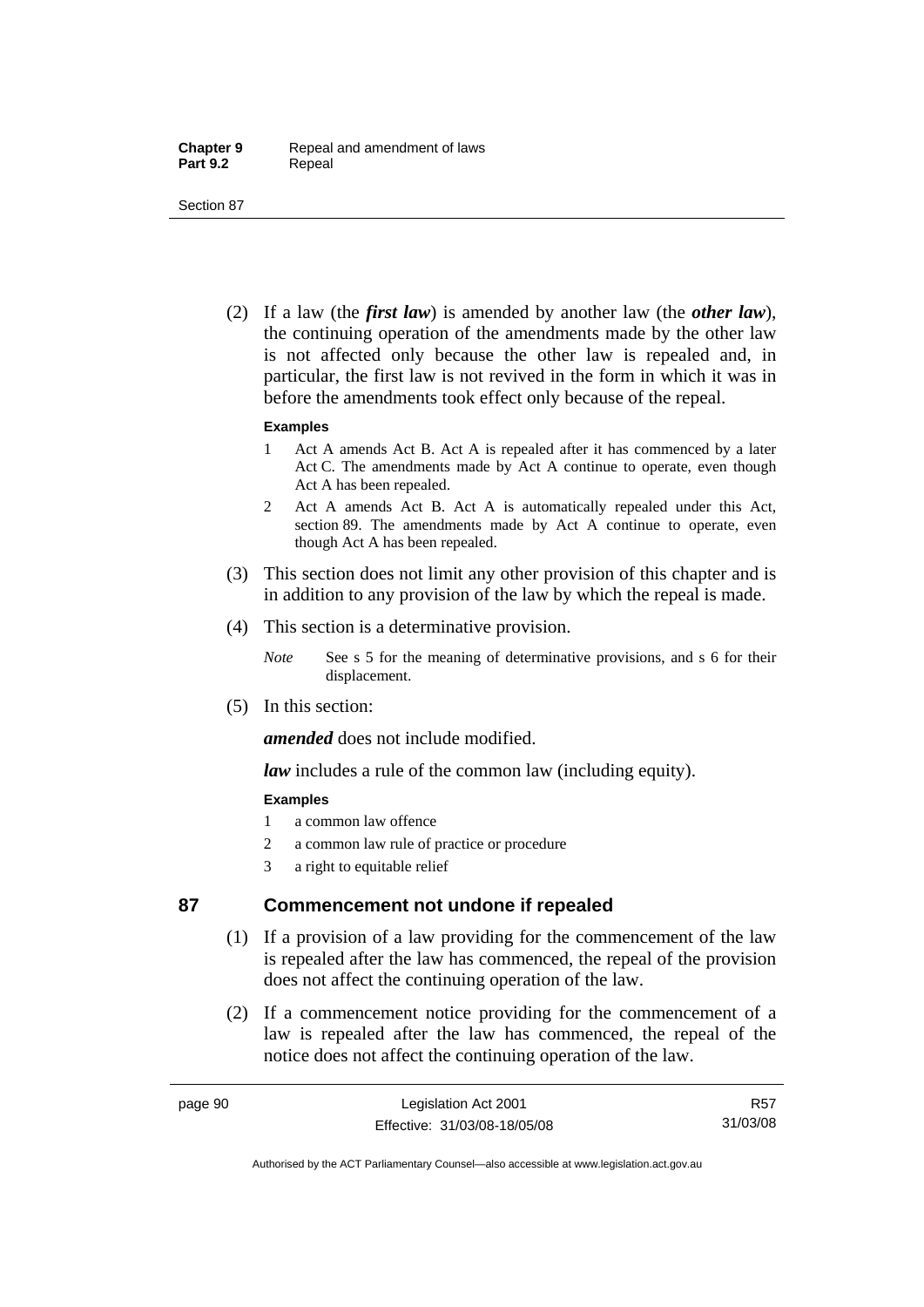- (3) This section does not limit any other provision of this chapter and is in addition to any provision of the law by which the repeal is made.
- (4) This section is a determinative provision.
	- *Note* See s 5 for the meaning of determinative provisions, and s 6 for their displacement.

## **88 Repeal does not end effect of transitional laws etc**

- (1) The continuing operation of a transitional law or validating law is not affected only because the law is repealed.
- (2) Subsection (1) does not apply to a law that is a transitional law or validating law because of modifications that it makes to another law.
- (3) If a law (the *savings law*) declares a law (the *declared law*) to be a law to which this section applies—
	- (a) the effect of the declared law does not end only because of its repeal; and
	- (b) the effect of the savings law does not end only because of its repeal.
- (4) A declaration may be made for subsection (3) about a law whether or not the Act is a law to which subsection (1) applies.
- (5) A declaration made for subsection (3) about a law does not imply that, in the absence of a declaration about it, another law is not a law to which this section applies.
- (6) This section does not limit any other provision of this chapter and is in addition to any provision of the law by which the repeal is made.
- (7) This section is a determinative provision.
	- *Note* See s 5 for the meaning of determinative provisions, and s 6 for their displacement.
- (8) To remove any doubt and without limiting section 6 (Legislation Act provisions must be applied), the application of this section to a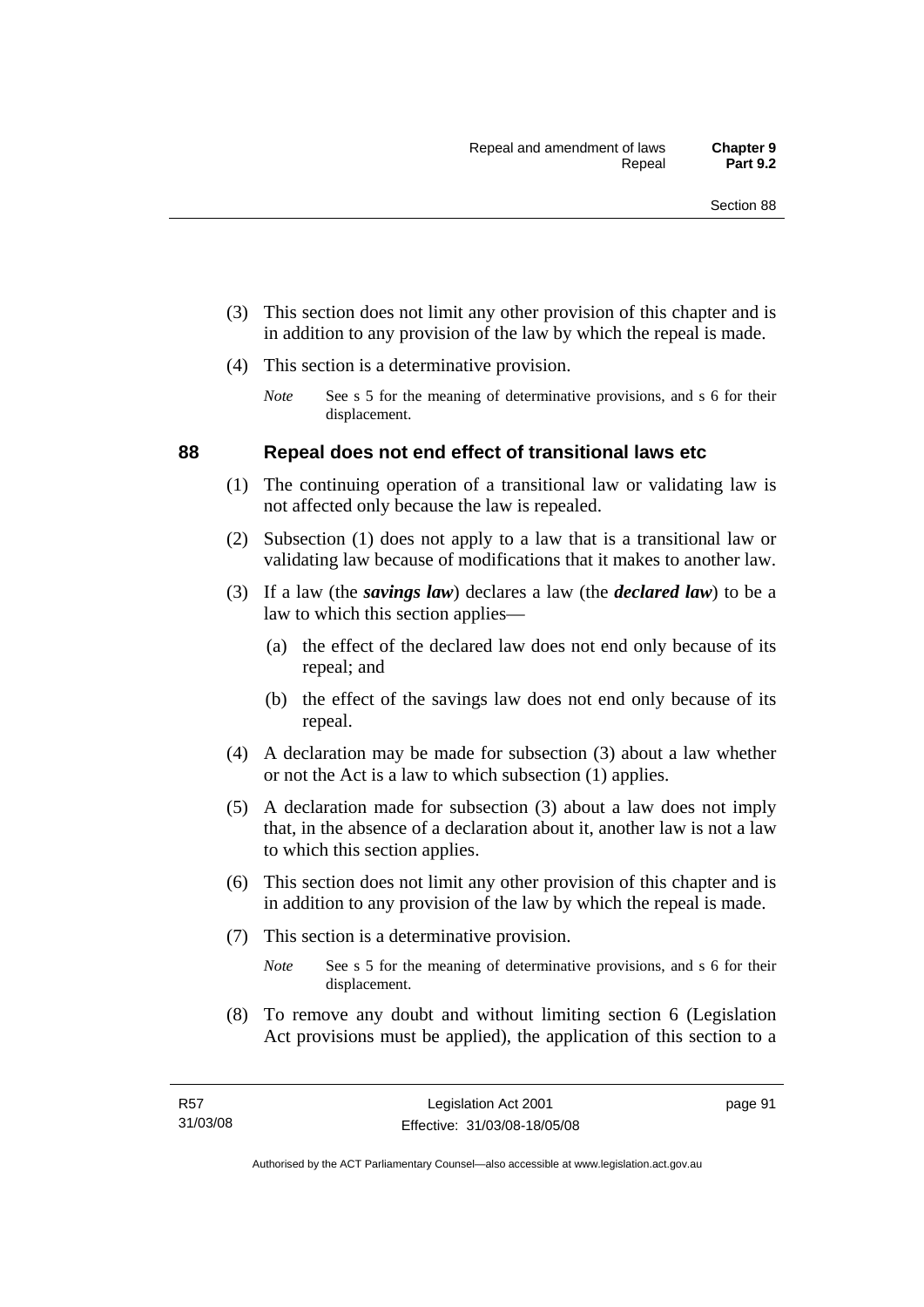#### **Chapter 9** Repeal and amendment of laws Part 9.2 **Repeal**

Section 88

law is not displaced only because the law is repealed and, in particular, the repeal of the law does not of itself imply an intention to displace the application of this section to the law.

(9) In this section:

#### *transitional law* means—

- (a) a law made or expressed to be made for a transitional purpose; or
- (b) a law that makes provision consequential on a law mentioned in paragraph (a).

#### **Examples**

- 1 a provision stating that an existing licence under a repealed Act is taken to be a licence of a particular kind under another Act and authorising the imposition of conditions under the other Act
- 2 a provision stating that a provision applies to certain applications made before the commencement of an amendment or only to applications made after the commencement of an amendment
- 3 a declaration made for subsection (3)
- *Note 1 Transitional* is defined in the dictionary to include application and savings.
- *Note 2* An example is part of the Act, is not exhaustive and may extend, but does not limit, the meaning of the provision in which it appears (see s 126 and s 132).

#### *validating law* means—

- (a) a law that validates something that is or may be invalid; or
- (b) a law that makes provision consequential on a law mentioned in paragraph (a).

#### **Examples**

- 1 a provision declaring an instrument to have been validly made and acts done in reliance on the instrument to have been validly done
- 2 a provision stating that an instrument that is declared valid is taken to have been amended in a particular way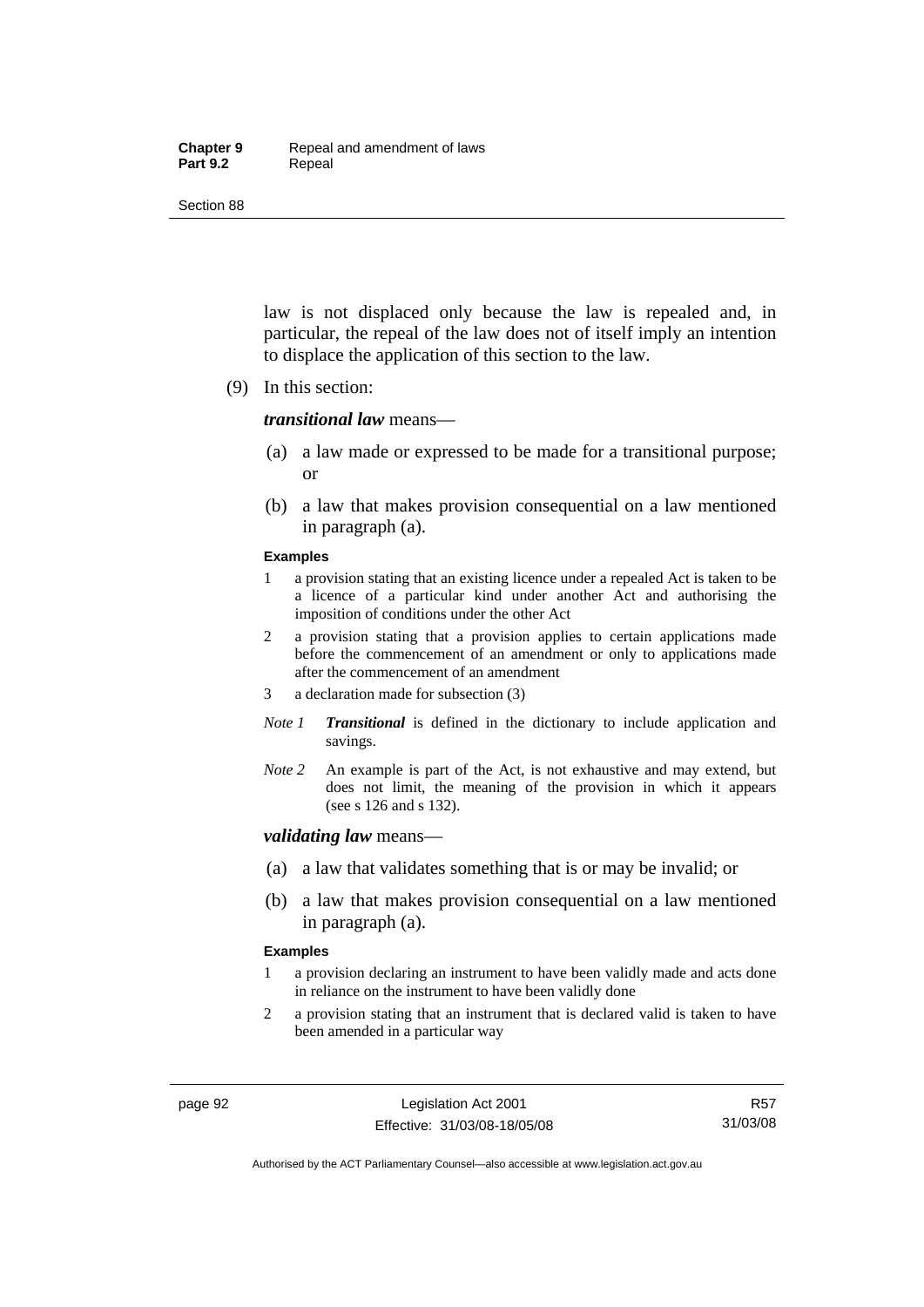#### **89 Automatic repeal of certain laws and provisions**

- (1) An amending law is automatically repealed on the day after—
	- (a) all of its provisions have commenced; or
	- (b) the last of its provisions that have not commenced are omitted or cannot commence.

#### **Example of provision that can no longer commence**

The *ABC Act 2005* includes a provision that amends the *XYZ Act 2000*. Before the provision commences, the *XYZ Act 2000* is repealed. The provision can, therefore, no longer commence.

- *Note* An example is part of the Act, is not exhaustive and may extend, but does not limit, the meaning of the provision in which it appears (see s 126 and s 132).
- (2) An appropriation Act is automatically repealed on the last day of the financial year for which it makes appropriations.
- (3) An amending provision of a law is automatically repealed immediately after all of the amendments and repeals made by it (or to which it relates) have commenced.
- (4) A commencement provision of a law is automatically repealed immediately after all of the provisions of the law have commenced.
- (5) A commencement notice is automatically repealed on the day after the day, or the last of the days, fixed or otherwise determined by the notice for the commencement of a law.
- (6) If an instrument making, or evidencing, an appointment (including an acting appointment) is a legislative instrument, the instrument is automatically repealed—
	- (a) on the day the appointment ends; or
	- (b) if the instrument makes 2 or more appointments that end on different days—on the day the last-ending appointment ends.
- (7) A repeal under this section has effect for all purposes, including, for example, any other provisions of this chapter about repeals.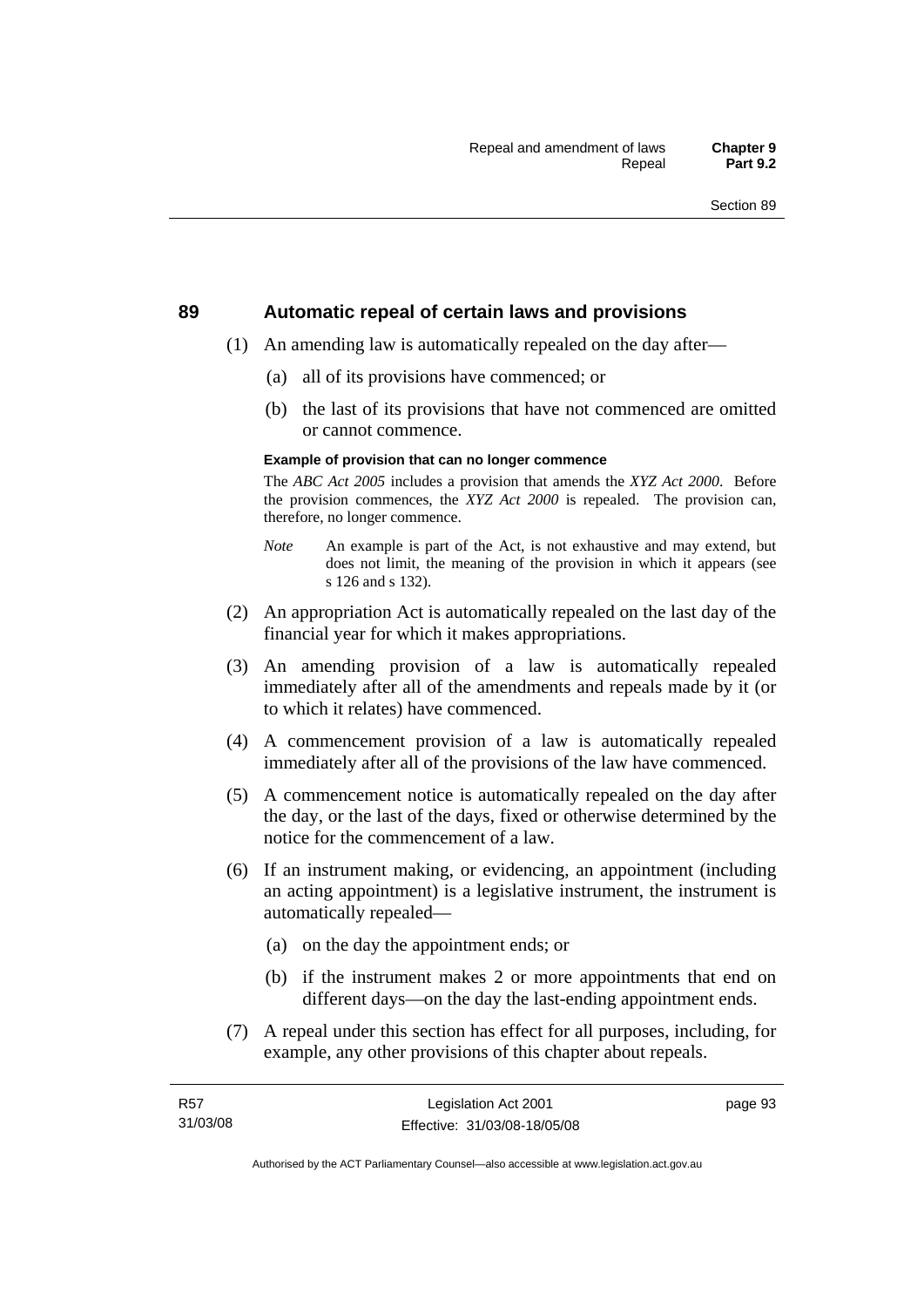- (8) If apart from this subsection a law would be automatically repealed on a day that is earlier than its notification day, the law is instead automatically repealed on the day after its notification day.
- (9) In the application of subsection (8) to a statutory instrument that is not a legislative instrument, a reference to the instrument's *notification day* is a reference to the day after the day it is made or, if it is required under an Act or statutory instrument to be approved (however described) by the Executive, a Minister or any other entity, the day after the day it is approved.
- (10) This section does not limit any other provision of this chapter.
- (11) This section is a determinative provision.
	- *Note* See s 5 for the meaning of determinative provisions, and s 6 for their displacement.
- (12) In this section:

*amend* does not include modify.

*amending law* means a law that consists only of provisions of the following kinds:

- (a) for an Act—the Act's long title;
- (b) a preamble or recital (however described);
- (c) a provision about the law's name;
- (d) a provision about the law's commencement;
- (e) a provision about the purposes of the law or any of its provisions;
- (f) a provision about the effect of notes;
	- *Note* A note itself is not part of an Act or statutory instrument (see s 127).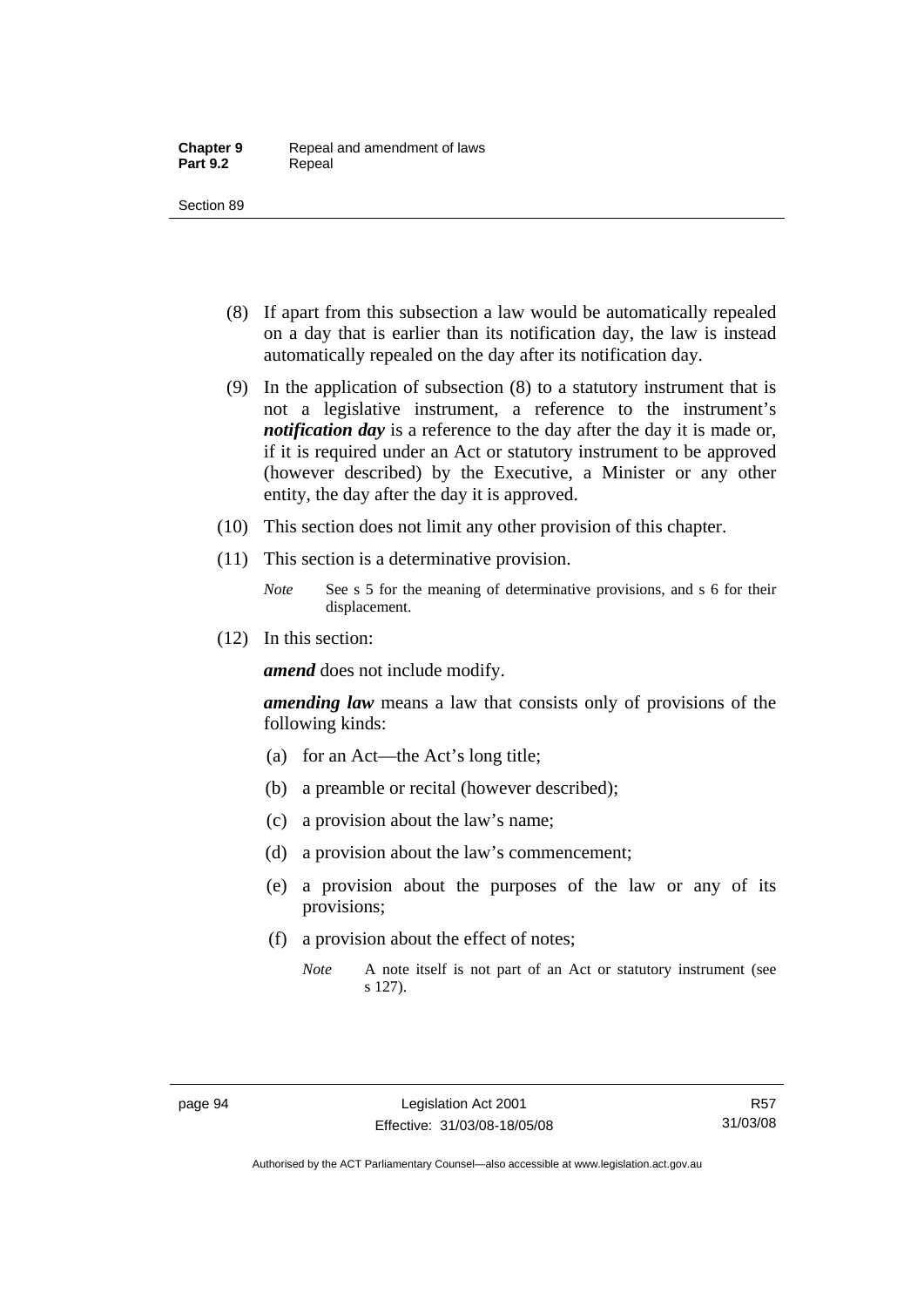- (g) a provision providing for the amendment or repeal of a law (including a provision identifying the amended or repealed law);
- (h) a provision declaring a law to be a law to which section 88 (Repeal does not end effect of transitional laws etc) applies;
- (i) a provision about the renumbering of a law;
- (j) a provision authorising or requiring something to be done under chapter 11 (Republication of Acts and statutory instruments).

#### **Example for par (e)**

an objects provision

*amending provision*, of a law, means a provision of the law that only amends or repeals a law, and includes—

- (a) any other provision (for example, a schedule) of the law that only identifies the law amended or repealed; and
- (b) any other provision (for example, a part heading) of the law that only identifies (or groups) provisions that are amended or repealed.

*appropriation Act*—see the *Financial Management Act 1996*, dictionary.

*commencement provision*, of a law, means a provision of the law that only provides for the commencement of the law.

#### **Example 1 for s 89**

The *Hypothetical Amending Act 2002* repeals and amends a number of Acts. The Act contains the following provisions:

- a long title
- a provision about the Act's name
- a provision about the Act's commencement
- repealing provisions (that is, a provision stating that the Act repeals the Acts mentioned in schedule 1 and a schedule (schedule 1) setting out the names of the repealed Acts)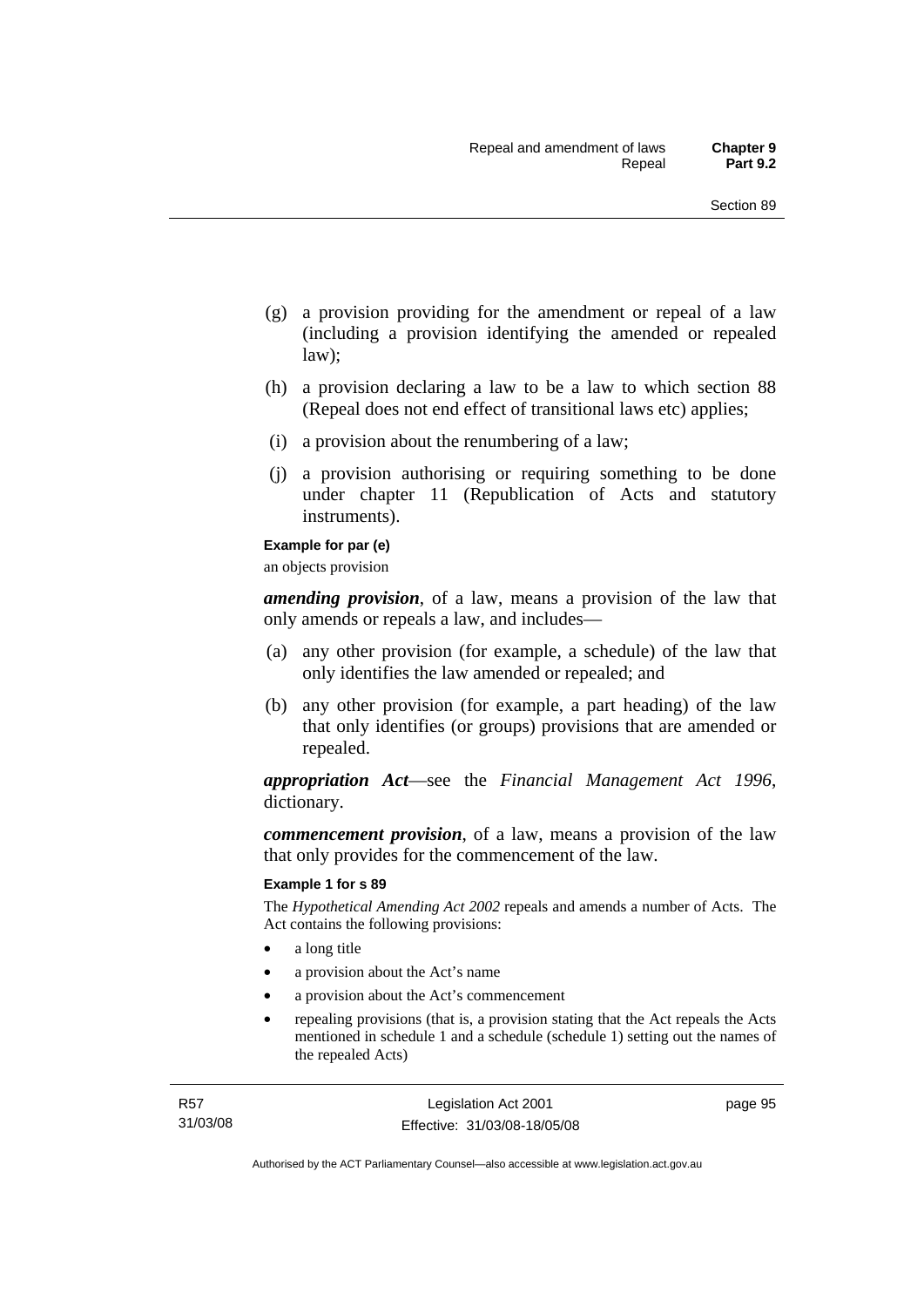- amending provisions (that is, a provision stating that the Act amends the Acts mentioned in schedule 2 and a schedule (schedule 2) setting out the amended Acts and the amendments of them)
- a provision about the application of this Act, section 88 (Repeal does not end effect of transitional laws etc) to a provision being repealed
- a provision requiring an amended Act (the *XYZ Act 1990*), or a provision of the *XYZ Act 1990*, to be renumbered in the next republication of the Act under this Act.

The Act contains no other provisions. Its repealing provisions, and its other provisions apart from the naming provision, the commencement provision and the amending provisions, commence on the day after its notification day, 22 March 2002. Its amending provisions commence on a date fixed by the Minister by written notice, 12 April 2002. The Act is automatically repealed under section 89 on the day after all of its provisions have commenced, 13 April 2002.

#### **Example 2 for s 89**

The *Example Act 2001* contains provisions establishing a new licensing scheme. It also amends several Acts and repeals others. Because it contains the scheme provisions, it is not an amending law covered by subsection (1). It is, therefore, not automatically repealed under section 89.

#### **Example 3 for s 89—see s (12), def** *amending provision*

The *Plant Diseases Act 2003* (hypothetical), part 6 is as follows:

#### Part 6 Repeals and consequential amendment

- **42 Repeal of Plant Diseases Act 1934**
	- The *Plant Diseases Act 1934* A1934-21 is repealed.
- **43 Repeal of Plant Diseases Regulation 1938** The *Plant Diseases Regulation 1938* (made on 11 February 1938) is repealed.
- **44 Administrative Decisions (Judicial Review) Act 1989, schedule 1, new item 6**  *insert* 
	- 6 This Act does not apply to decisions of the Minister under the *Plant Diseases Act 2003*, part 3 (Measures for the control of diseases and pests).

Under the definition of *amending provision*, the heading to part 6, as well as the contents of part 6, are automatically repealed under section 89.

*Note* An example is part of the Act, is not exhaustive and may extend, but does not limit, the meaning of the provision in which it appears (see s 126 and s 132).

Authorised by the ACT Parliamentary Counsel—also accessible at www.legislation.act.gov.au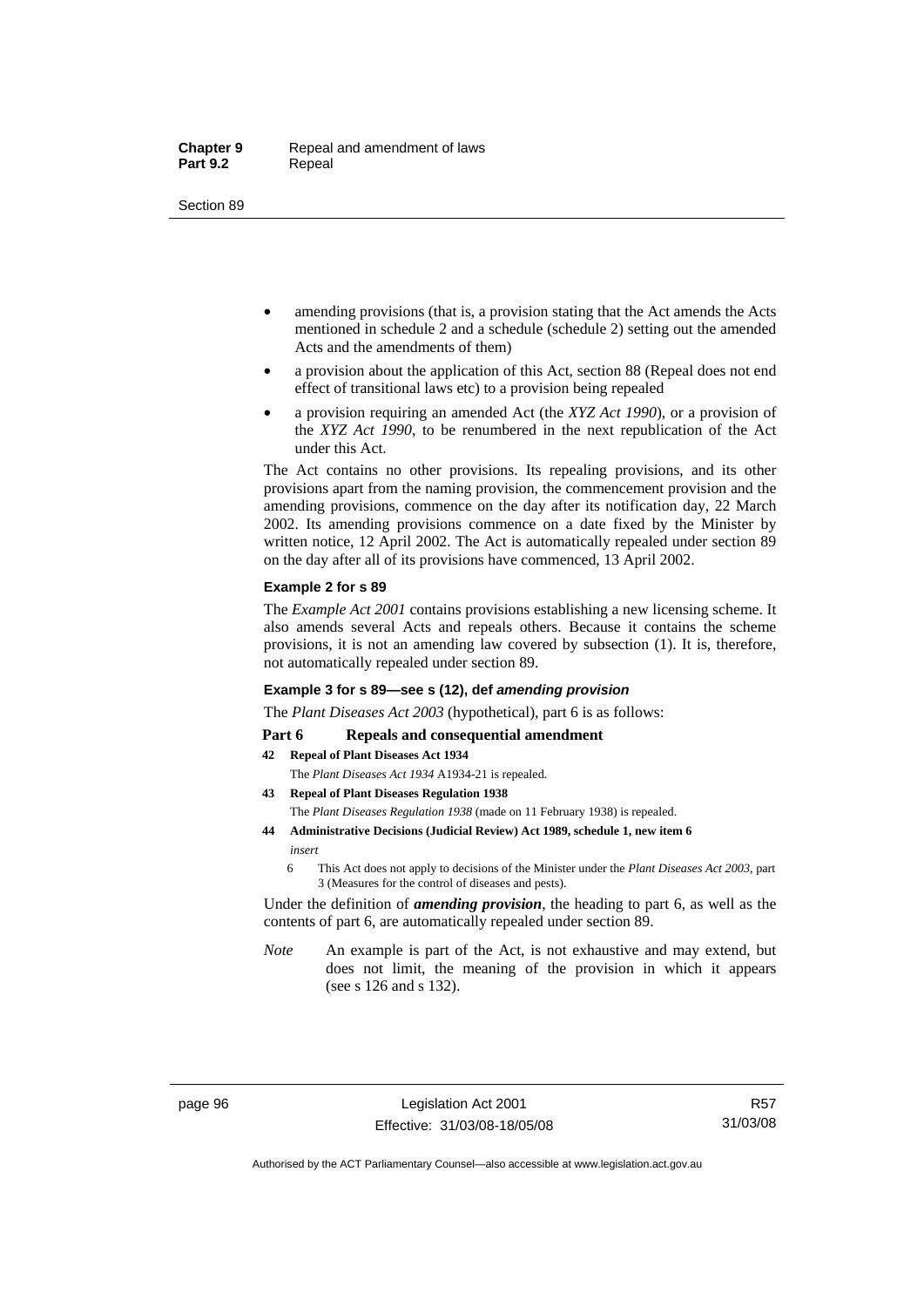## **Part 9.3 Amendment**

## **90 Law and amending laws to be read as one**

A law and all laws amending it are to be read as one.

## **91 Insertion of provisions by amending law**

- (1) This section applies if a law (the *amending law*) amends another law (the *amended law*) by inserting any of the following provisions, and does not exactly specify the position in the amended law where it is to be inserted:
	- (a) a chapter, part, division, subdivision, section or subsection (an *inserted chapter, part, division, subdivision, section* or *subsection*);
	- (b) a paragraph (an *inserted paragraph*);
	- (c) a subparagraph (an *inserted subparagraph*);
	- (d) a sub-subparagraph (an *inserted sub-subparagraph*);
	- (e) a definition (an *inserted definition*);
	- (f) any other provision (a *miscellaneous inserted provision*).
- (2) An inserted chapter, part, division, subdivision, section or subsection is inserted in the appropriate numerical or alphanumerical position in the amended law.
- (3) An inserted paragraph is inserted in the appropriate alphabetical position in the amended law.
- (4) An inserted subparagraph is inserted in the appropriate numerical or alphanumerical position in the amended law.
- (5) An inserted sub-subparagraph is inserted in the appropriate alphabetical position in the amended law.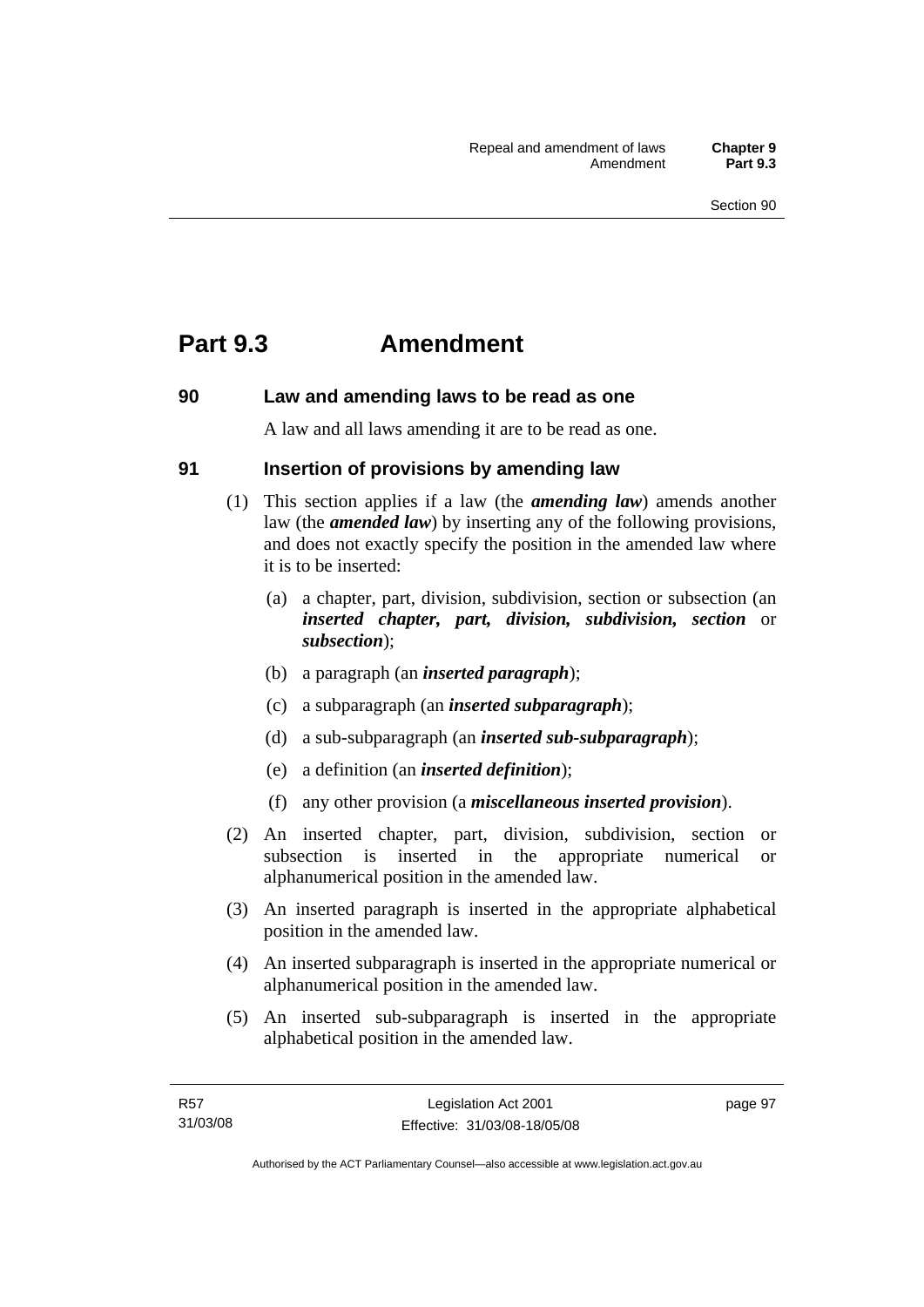- (6) An inserted definition is inserted in the appropriate alphabetical position (worked out on a letter-by-letter basis) in a series of definitions in the amended law.
- (7) A miscellaneous inserted provision is inserted in the appropriate position in the amended law.
- (8) In applying this section to a law that is divided otherwise than into sections, a reference to a section or subsection is a reference to a corresponding provision of the law.
- (9) In working out the appropriate position where a provision is to be inserted in the amended law, regard may be had to the following:
	- (a) the provision number or letter;
	- (b) the heading of the relevant amending provision of the amending Act;
	- (c) any other amendments in the amending law including the order of amendments;
	- (d) anything else in the amending law or amended law;
	- (e) current legislative drafting practice.

#### **Examples**

- 1 If a part numbered '3' is to be inserted into an amended law with an existing sequence of parts 'part 1—part 2—part 4', inserted part 3 is inserted between parts 2 and 4.
- 2 If a division numbered '2.2A' is to be inserted into an amended law with an existing sequence of divisions in part 2 'division 2.1—division 2.2 division 2.3', inserted division 2.2A is inserted between divisions 2.2 and 2.3.
- 3 If a section numbered '6AA' is to be inserted into an amended law with an existing sequence of sections 'section 6—section 6A—section 6B', inserted section 6AA is inserted between sections 6A and 6B.
- 4 If a section numbered '7A' is to be inserted (by an amending section headed 'New section 7A', with the command '*in division 2.2, insert*') into an amended law with an existing sequence 'section 7 [in division 2.2] division 2.3 heading—section 8', inserted section 7A is inserted between section 7 and the division 2.3 heading (that is, at the end of division 2.2).

R57 31/03/08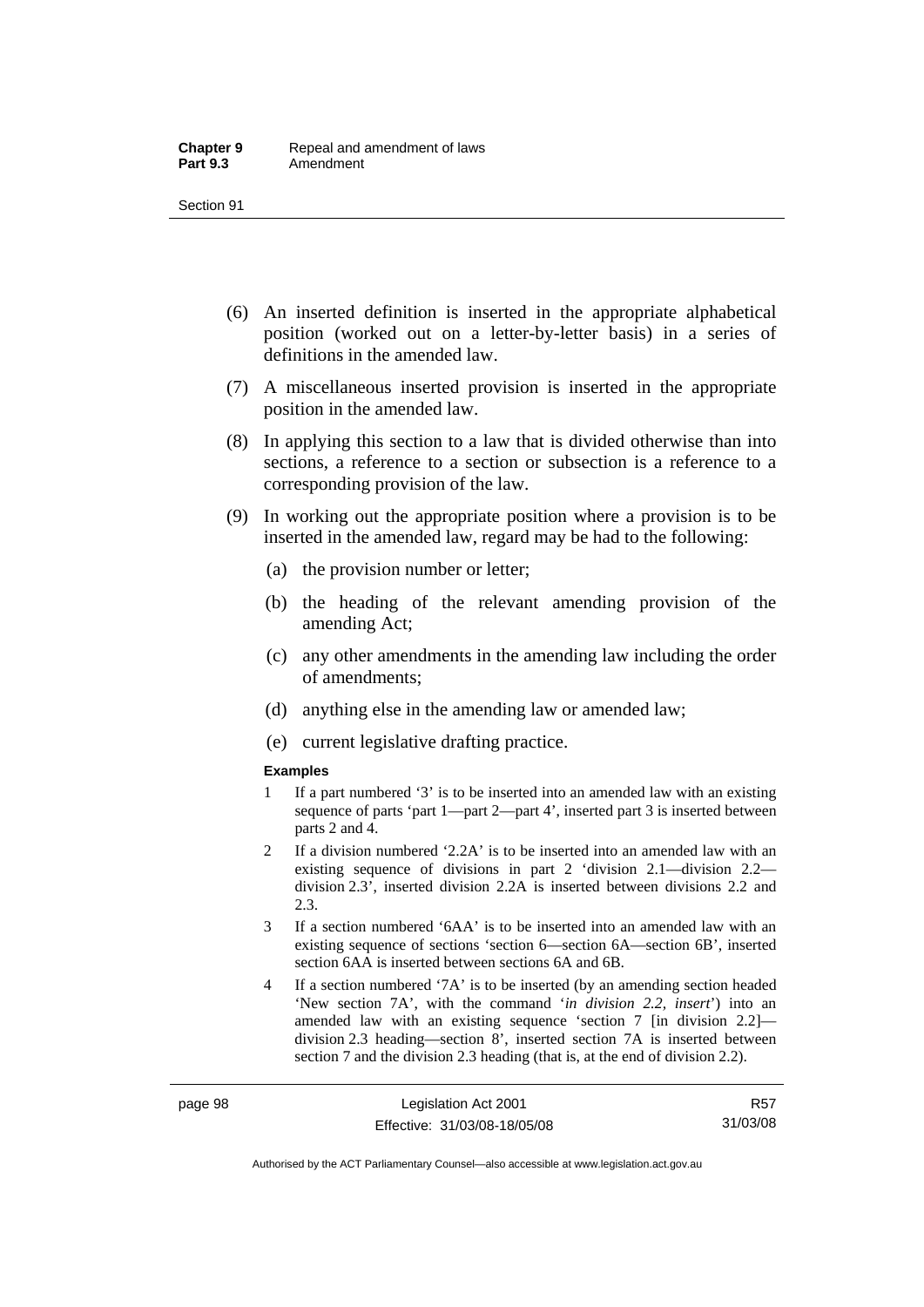- 5 If a section numbered '7A' is to be inserted (by an amending section headed 'New section 7A', with the command '*in division 2.3, insert*') into an amended law with an existing sequence 'section 7 [in division 2.2] division 2.3 heading—section 8', inserted section 7A is inserted between the division 2.3 heading and section 8 (that is, at the beginning of division 2.3).
- *Note* An example is part of the Act, is not exhaustive and may extend, but does not limit, the meaning of the provision in which it appears (see s 126 and s 132).
- (10) This section is a determinative provision.
	- *Note* See s 5 for the meaning of determinative provisions, and s 6 for their displacement.
- (11) In this section:

*insert* includes relocate.

#### **92 Amendment to be made wherever possible**

- (1) If a law amends another law—
	- (a) by omitting a word; or
	- (b) by substituting a word for another word; or
	- (c) by inserting a word before or after a particular word;

the amendment is to be made wherever possible in the other law.

#### **Example**

The *XYZ Amendment Act 2002* is expressed to omit the word 'authorised' from the *ABC Act 1998*, section 20. The word 'authorised' is used once in the section 20 heading, 3 times in section 20 (1), twice in section 20 (3), once in an example to section 20 (4) and twice in a note to section 20 (5). The amendment omits each of those references to the word 'authorised'.

- *Note* An example is part of the Act, is not exhaustive and may extend, but does not limit, the meaning of the provision in which it appears (see s 126 and s 132).
- (2) This section is a determinative provision.
	- *Note* See s 5 for the meaning of determinative provisions, and s 6 for their displacement.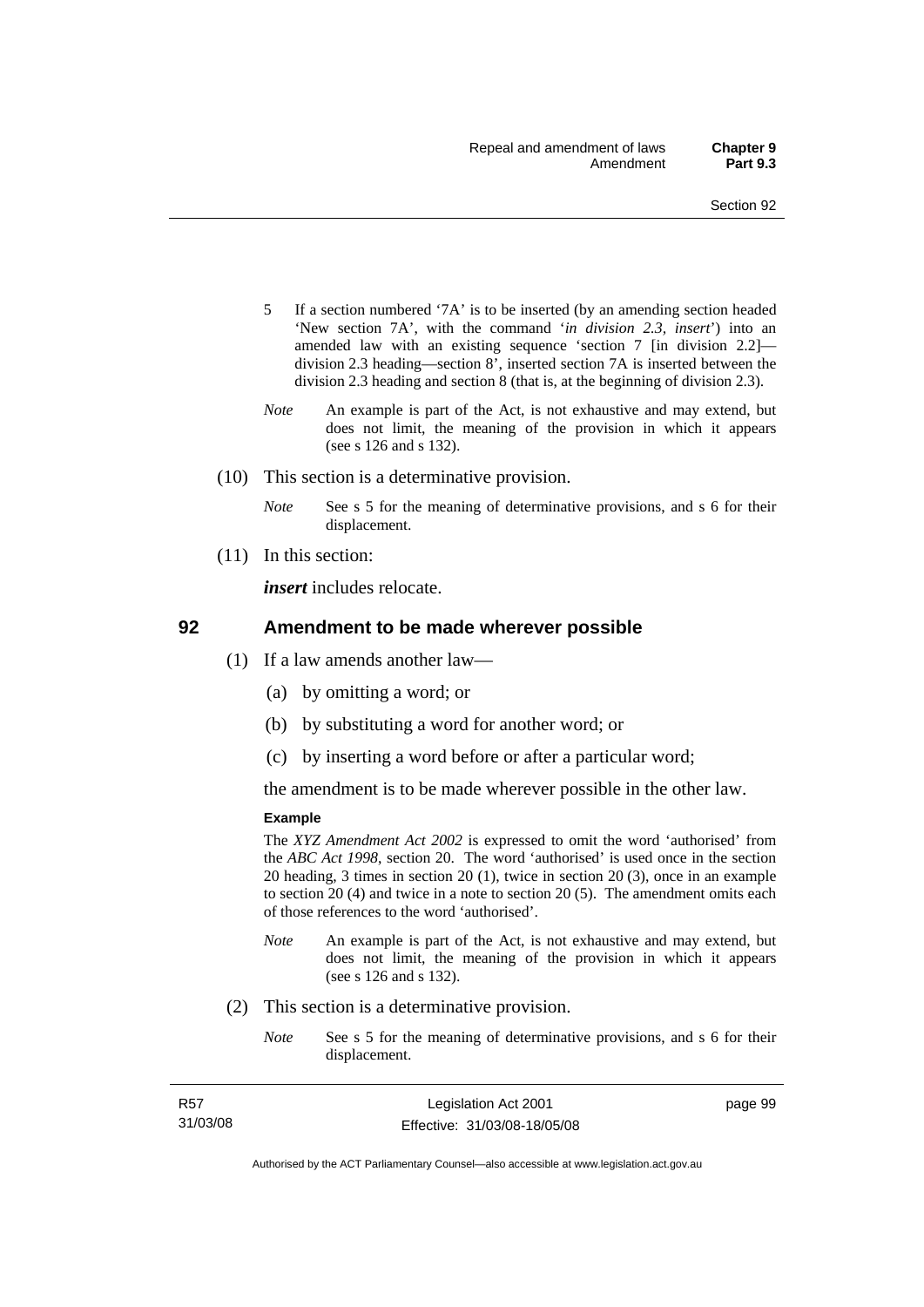## **93 Provisions included in another provision for amendment purposes**

- (1) This section applies for the purpose of amending a law.
- (2) The heading to a chapter, part, division, subdivision, schedule, dictionary, section or any other provision of the law forms part of the provision to which it is a heading.
- (3) An example at the end of a provision of the law is part of the provision unless the example is expressed in a way that indicates that it applies only to another provision.
- (4) A note at the end of a provision of the law is taken, for this section, to be part of the provision unless the note is expressed in a way that indicates that it applies only to another provision.
- (5) However, a note in a law is not, for any other purpose, part of the law.

*Note* Section 127 (Material that is not part of Act or statutory instrument) deals with the status of notes.

- (6) A penalty at the end of a subsection of the law—
	- (a) is part of the subsection unless the penalty is expressed in a way that indicates that it applies only to other subsections of the section; or
	- (b) if the penalty is expressed in a way that indicates that it applies only to other subsections—is part of the section.
- (7) A penalty at the end of a section of the law that is not divided into subsections is part of the section.
- (8) The word 'and', 'or' or 'but', or a similar word, at the end of a paragraph, subparagraph, sub-subparagraph or another provision of the law is part of the provision.

Authorised by the ACT Parliamentary Counsel—also accessible at www.legislation.act.gov.au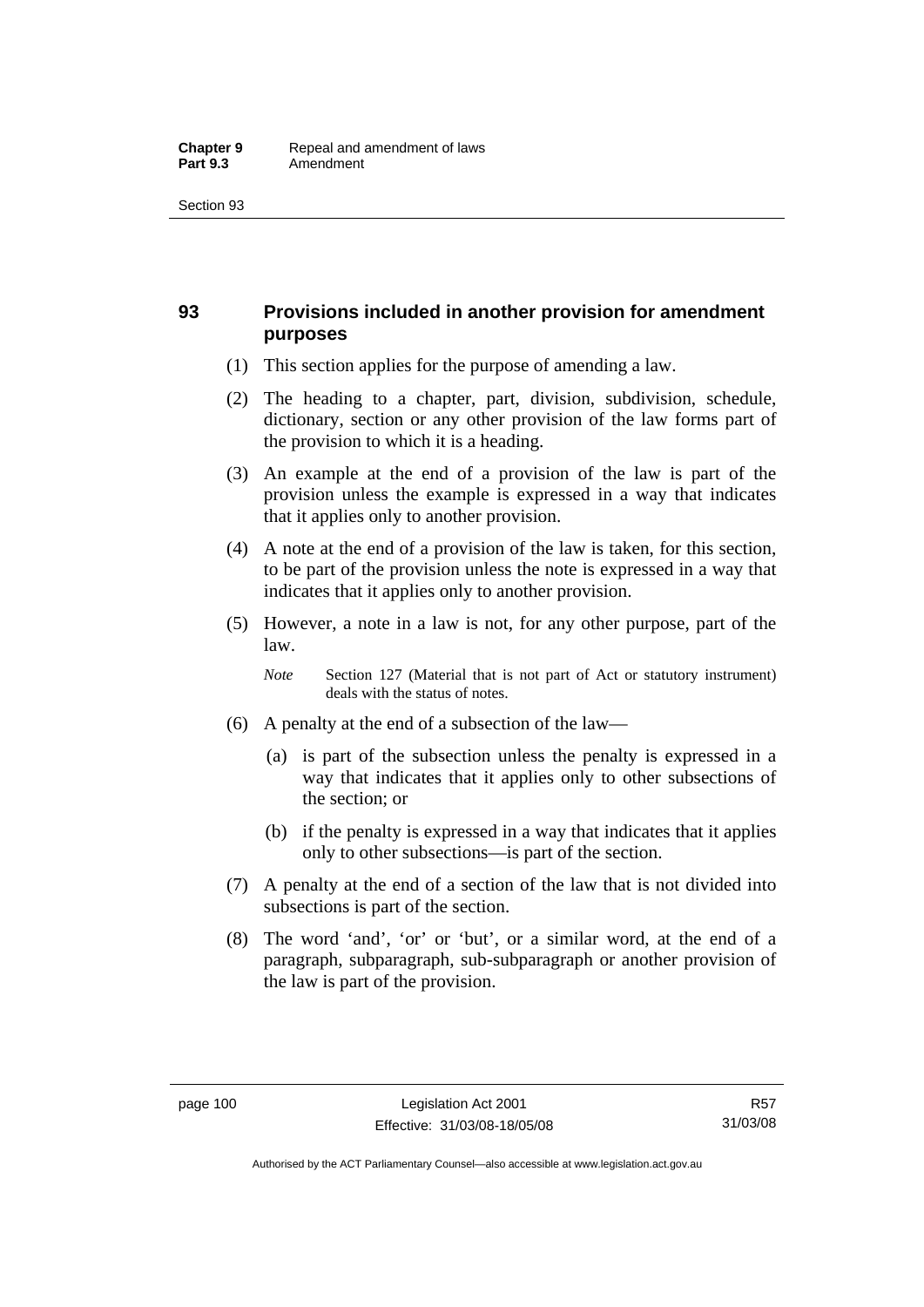- (9) In working out whether an example or note is at the end of a provision of the law, any penalty is to be disregarded, and, for an example, any note is to be disregarded.
- *Note* According to current legislative drafting practice, examples, notes and penalties to a provision are arranged in the following order at the end of provisions:
	- 1 penalty (first)
	- 2 examples
	- 3 notes (last).
- (10) In applying this section to a law that is divided otherwise than into sections, a reference to a section or subsection is a reference to a corresponding provision of the law.
- (11) This section is a determinative provision.
	- *Note* See s 5 for the meaning of determinative provisions, and s 6 for their displacement.

#### **94 Continuance of appointments etc made under amended provisions**

- (1) This section applies if—
	- (a) a law expressly or impliedly authorises or requires—
		- (i) the making of an appointment or statutory instrument; or
		- (ii) the delegation of a function; or
		- (iii) the issue of a licence or permit (however described); or
		- (iv) the doing (however described) of anything else; and
	- (b) the law is amended by another law; and
	- (c) under the amended law—
		- (i) the appointment or statutory instrument may be made; or
		- (ii) the function may be delegated; or
		- (iii) the licence or permit may be issued; or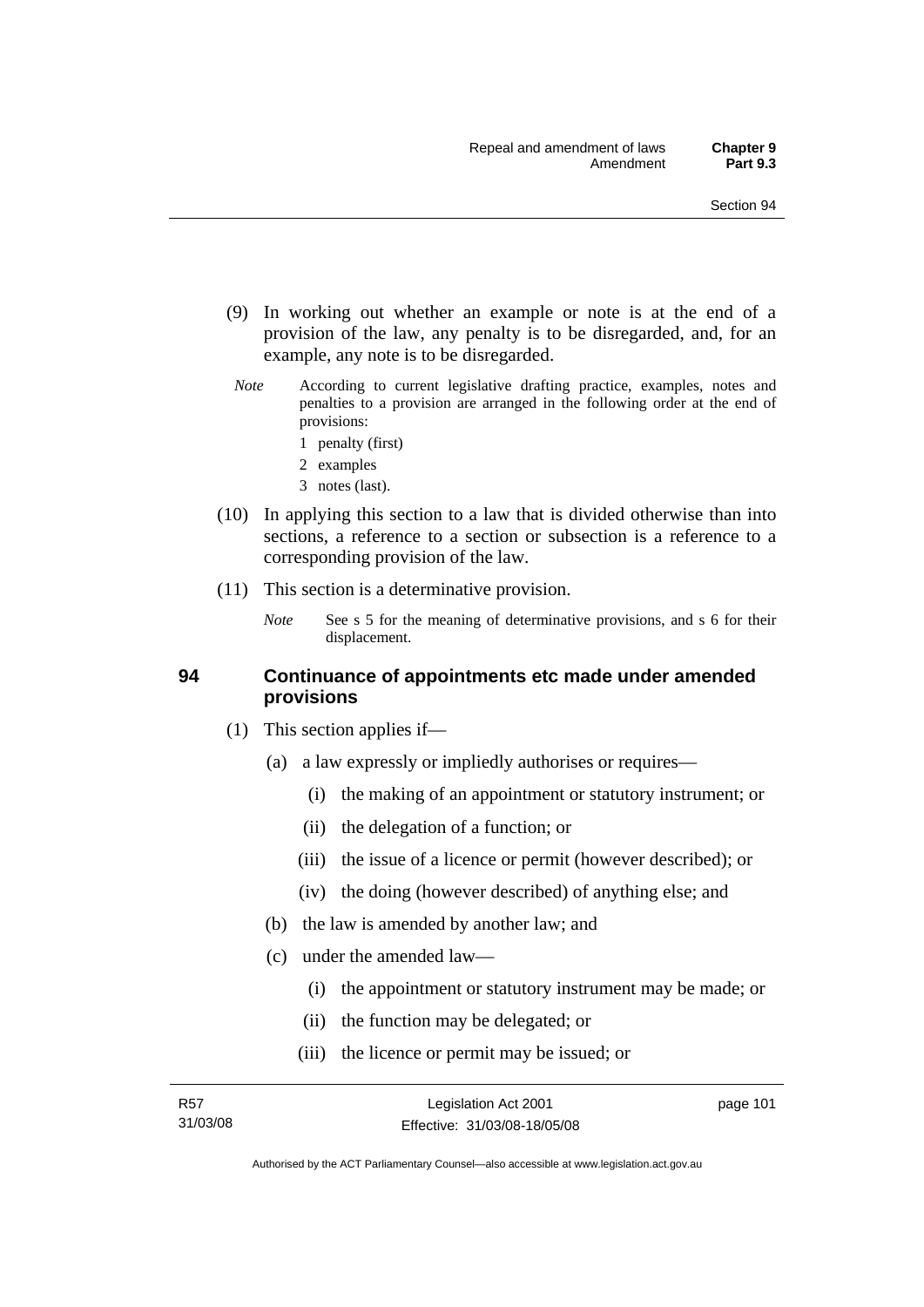(iv) the thing may be done;

whether by the same or a different entity.

#### **Examples for par (a) (iv)**

- 1 the giving of an approval, consent or permission
- 2 the making of a recommendation
- *Note* An example is part of the Act, is not exhaustive and may extend, but does not limit, the meaning of the provision in which it appears (see s 126 and s 132).
- (2) An appointment, statutory instrument, delegation, licence, permit or anything else mentioned in subsection (1) that was in force immediately before the commencement of the amendment continues to have effect as if it had been made, issued or done (however described) under the amended law.
- (3) This section is a determinative provision.
	- *Note* See s 5 for the meaning of determinative provisions, and s 6 for their displacement.
- (4) In this section:

*amend* includes omit and re-enact in the same law (with or without changes), but does not include omit and re-enact in another law.

*appointment* includes acting appointment.

#### **95 Status of modifications**

- (1) If a law is modified by another law, the law operates as modified but the modification does not amend the text of the law.
- (2) This section is a determinative provision.
	- *Note* See s 5 for the meaning of determinative provisions, and s 6 for their displacement.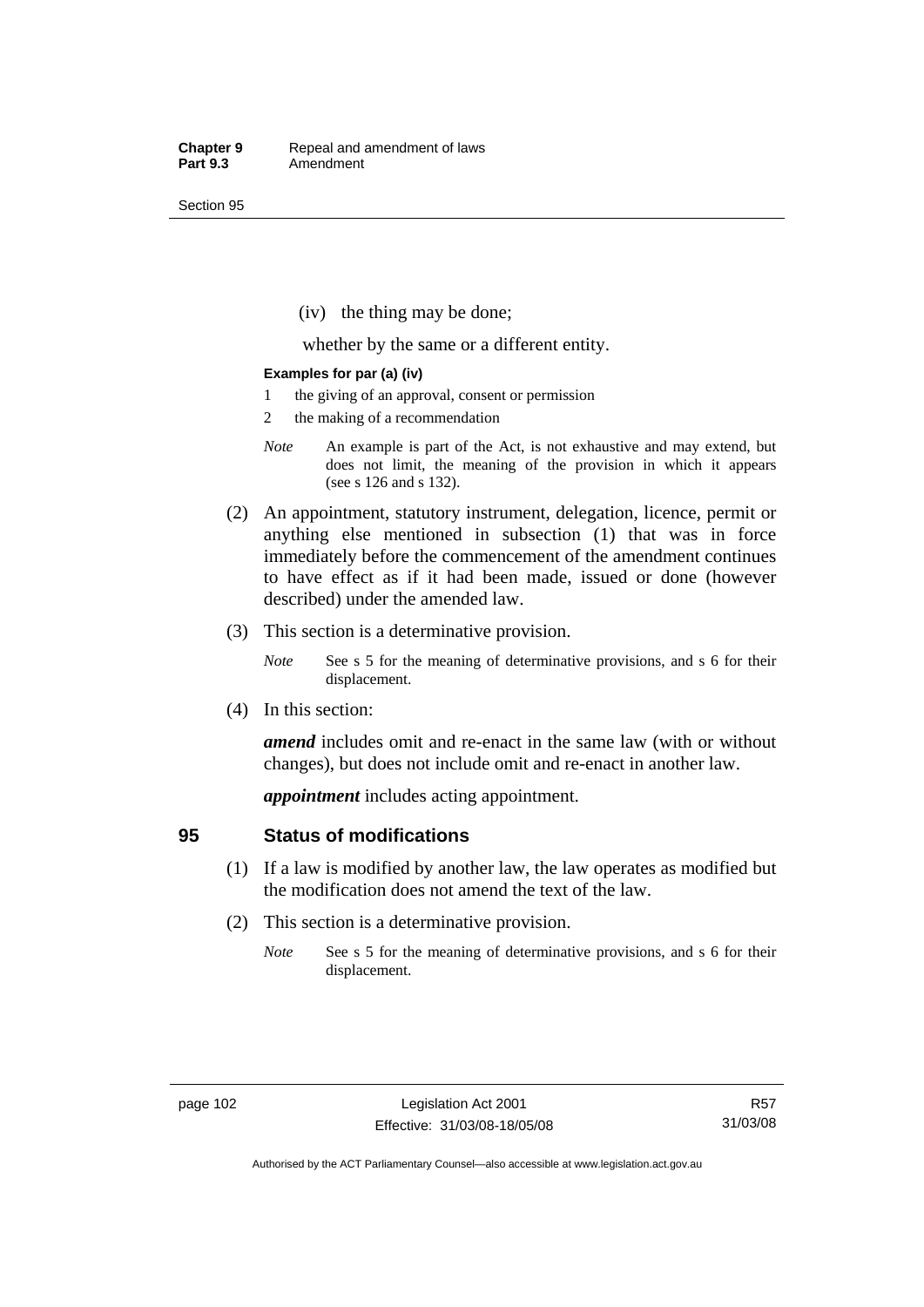### **96 Relocated provisions**

- (1) This section applies if a provision of a law is relocated (with or without changes) to a different place in the same law or to a different law.
- (2) The operation or meaning of the provision is not affected only because of the provision's relocation.
- (3) Without limiting subsection (2), if before its relocation the provision was to be interpreted in a particular way, it is to be interpreted in that way in its new location.

#### **Example**

If a provision of an Act is to be interpreted as if it were a law consolidating the provisions of other laws and it is relocated into another Act, it is to be interpreted in the same way in its new location.

- *Note* An example is part of the Act, is not exhaustive and may extend, but does not limit, the meaning of the provision in which it appears (see s 126 and s 132).
- (4) However, the provision has effect subject to any changes made to, or in relation to, it.
- (5) This section is a determinative provision.
	- *Note* See s 5 for the meaning of determinative provisions, and s 6 for their displacement.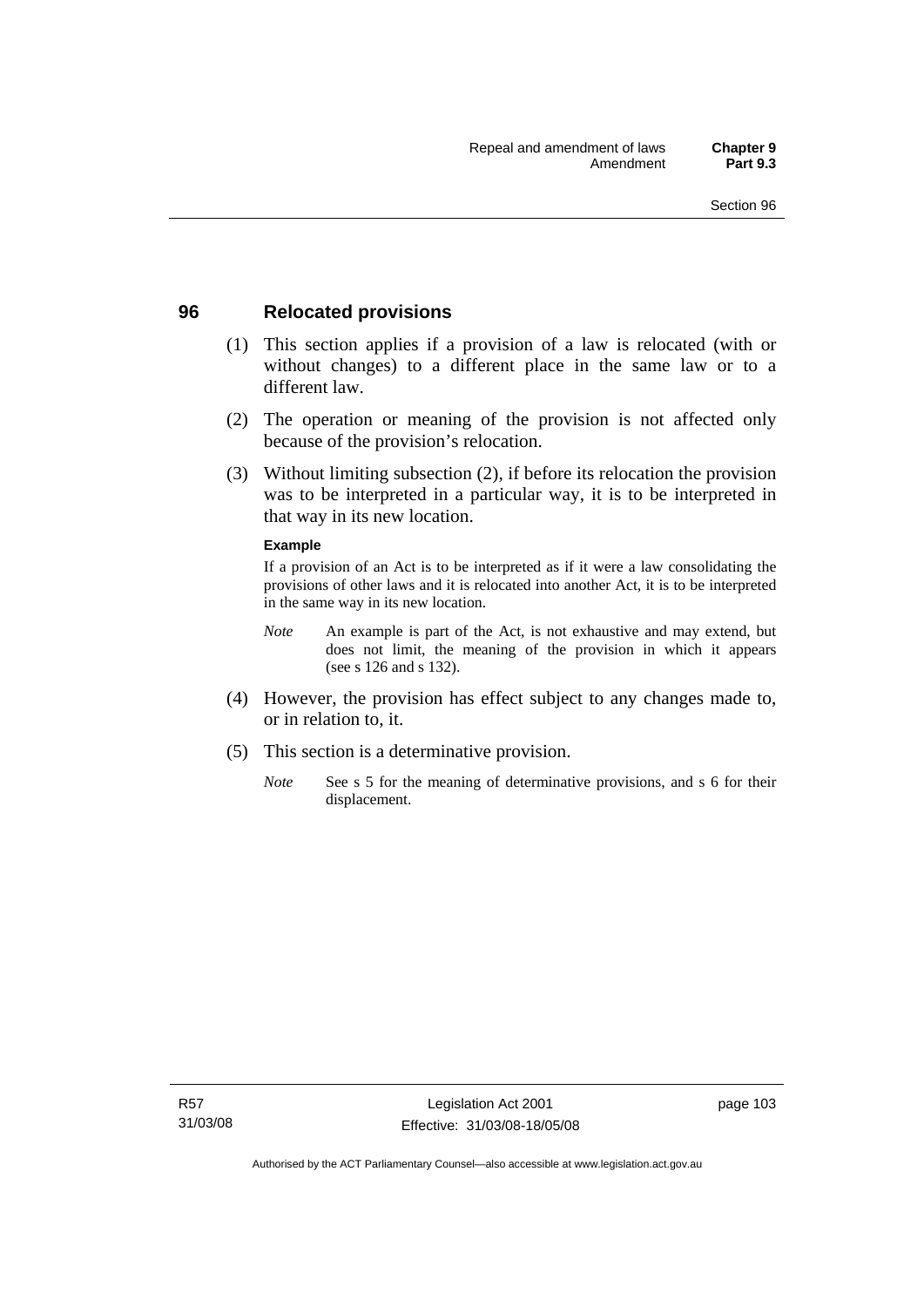# **Chapter 10 Referring to laws**

#### **97 Definitions for ch 10**

(1) In this chapter:

*ACT law* means an Act or statutory instrument.

*Note* A reference to an Act or statutory instrument includes a reference to a provision of the Act or instrument (see s 7 and s 13).

*law* means an ACT law or a law of another jurisdiction.

*law of another jurisdiction* means an Act or statutory instrument of another jurisdiction, and includes a provision of an Act or statutory instrument of another jurisdiction.

- *Note Another jurisdiction* means the Commonwealth, a State, another Territory, the United Kingdom or New Zealand (see dict, pt 2).
- (2) In this section:

*Act*, in relation to another Territory, includes ordinance.

*statutory instrument*, of another jurisdiction, means an instrument (whether or not legislative in nature) made under—

- (a) an Act of the other jurisdiction; or
- (b) another statutory instrument of the other jurisdiction; or
- (c) power given by an Act or statutory instrument of the other jurisdiction and also power given otherwise by law.

R57 31/03/08

Authorised by the ACT Parliamentary Counsel—also accessible at www.legislation.act.gov.au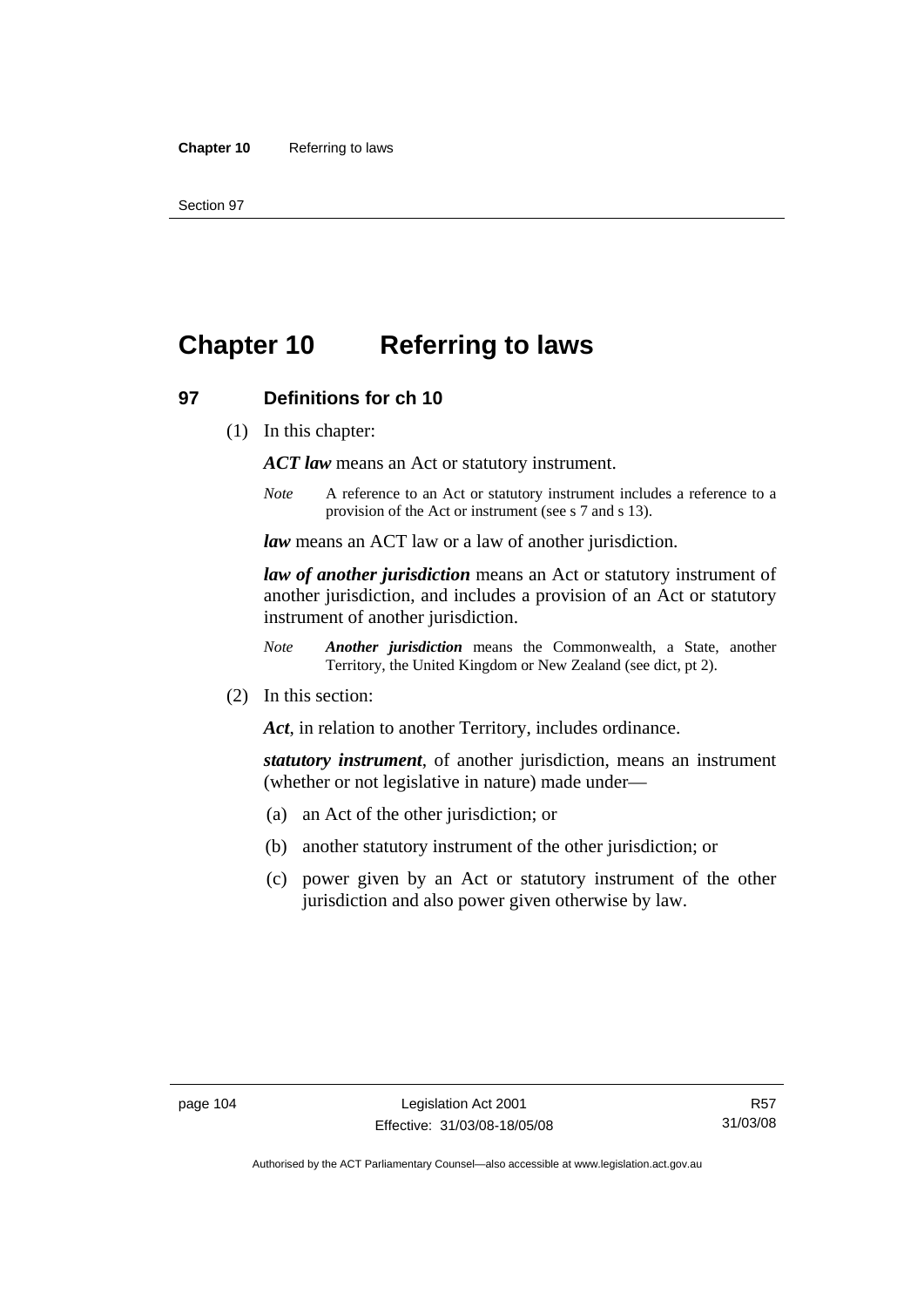#### **98 References to ACT law include law containing reference**

In an ACT law, a reference in general terms to an ACT law of the same kind includes a reference to the law itself.

#### **Example**

The *ABC Act 2001*, section 27 gives a power to confiscate property under certain circumstances. Section 93 of the same Act provides 'If an Act authorises the confiscation of property, the owner of the property has a right of appeal to the Magistrates Court.' The right of appeal under section 93 also applies to the power given by section 27 because the reference to 'an Act' in section 93 includes a reference to the *ABC Act 2001*.

*Note* An example is part of the Act, is not exhaustive and may extend, but does not limit, the meaning of the provision in which it appears (see s 126 and s 132).

#### **99 References in ACT statutory instruments to** *the Act*

In a statutory instrument, a reference to *Act* or *the Act*, without mentioning a particular Act, is a reference to the Act under which the instrument is made or in force.

#### **100 Referring to particular ACT laws**

- (1) An Act may be referred to by—
	- (a) the name the Act gives to itself; or
	- (b) the year it was passed and its number, together with a reference (if necessary) to indicate that it is an Act.

#### **Example of reference to indicate Act**

An Act may be referred to using the word Act or the letter 'A' (eg 'A1993-1' is a reference to Act No 1 of 1993).

- *Note* An example is part of the Act, is not exhaustive and may extend, but does not limit, the meaning of the provision in which it appears (see s 126 and s 132).
- (2) A statutory instrument may be referred to by—
	- (a) any name the instrument gives to itself; or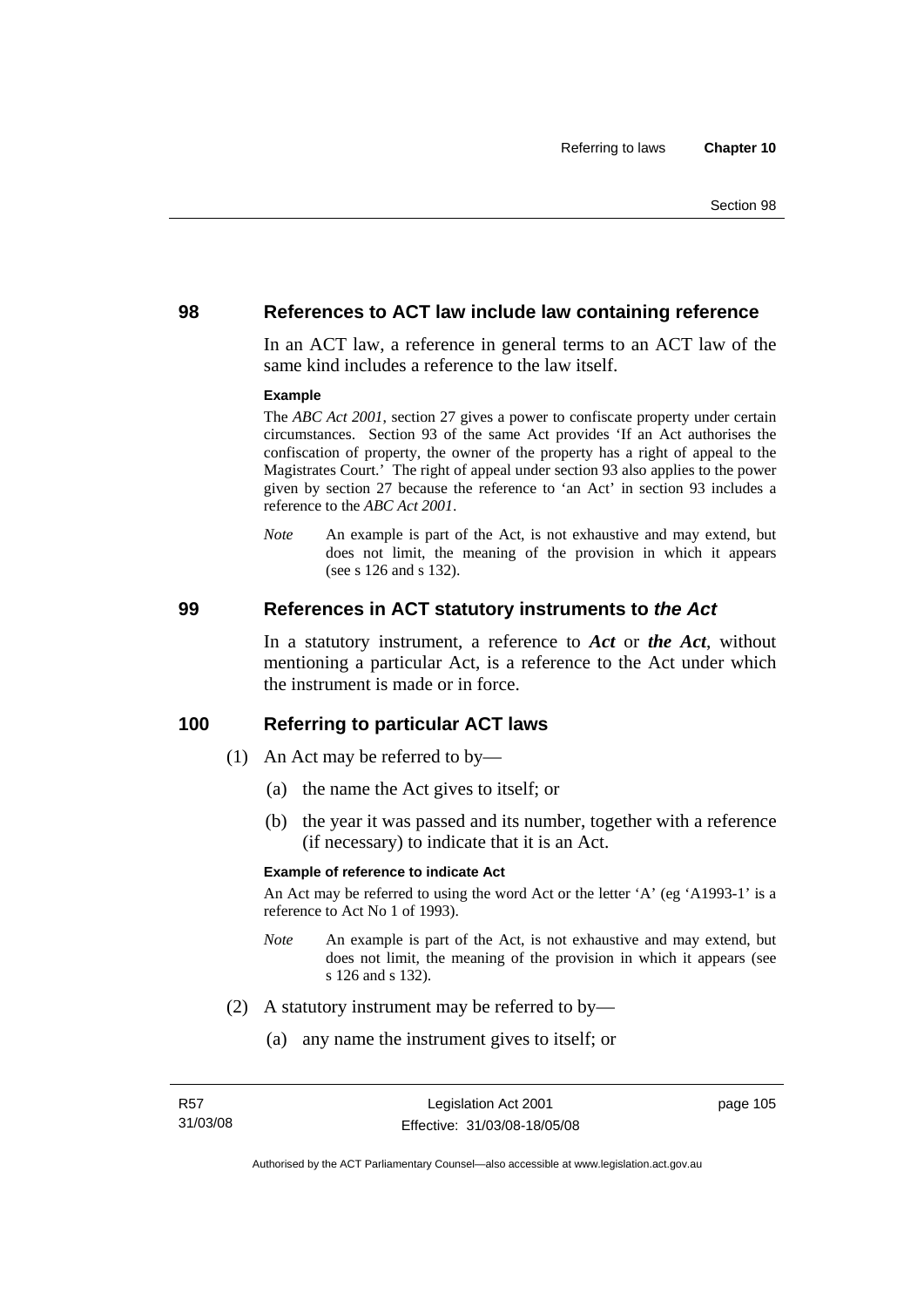- (b) if the instrument was notified in the register or gazette and was numbered under this Act or another territory law—the year it was notified and its number, together with a reference (if necessary) to the kind of instrument; or
- (c) if the instrument was not notified but was numbered under a territory law—the year it was made and its number, together with a reference (if necessary) to the kind of instrument; or
- (d) if the instrument was notified in the gazette before the commencement of this Act—the number, date and page of the gazette where it was notified; or
- (e) the date it was made, together with a reference to the Act or statutory instrument under which it was made.

#### **Examples of references to kind of instrument for par (b)**

- 1 A subordinate law may be referred to using the letters 'SL' (eg 'SL2000-11' is a reference to subordinate law No 11 of 2000).
- 2 A disallowable instrument may be referred to using the letters 'DI' (eg 'DI1997-101' is a reference to disallowable instrument No 101 of 1997).
- 3 A notifiable instrument that is not an approved form may be referred to using the letters 'NI' (eg 'NI2002-226' is a reference to notifiable instrument No 226 of 2002).
- 4 An approved form may be referred to using the letters 'AF' (eg 'AF2003-1' is a reference to approved form No 1 of 2003).
- 5 A commencement notice may be referred to using the letters 'CN' (eg 'CN2002-3' is a reference to commencement notice No 3 of 2002).
- *Note* An example is part of the Act, is not exhaustive and may extend, but does not limit, the meaning of the provision in which it appears (see s 126 and s 132).

## **101 Referring to particular laws of other jurisdictions etc**

- (1) In an ACT law, a law of another jurisdiction (the *relevant law*) may be referred to—
	- (a) by the name the relevant law gives to itself; or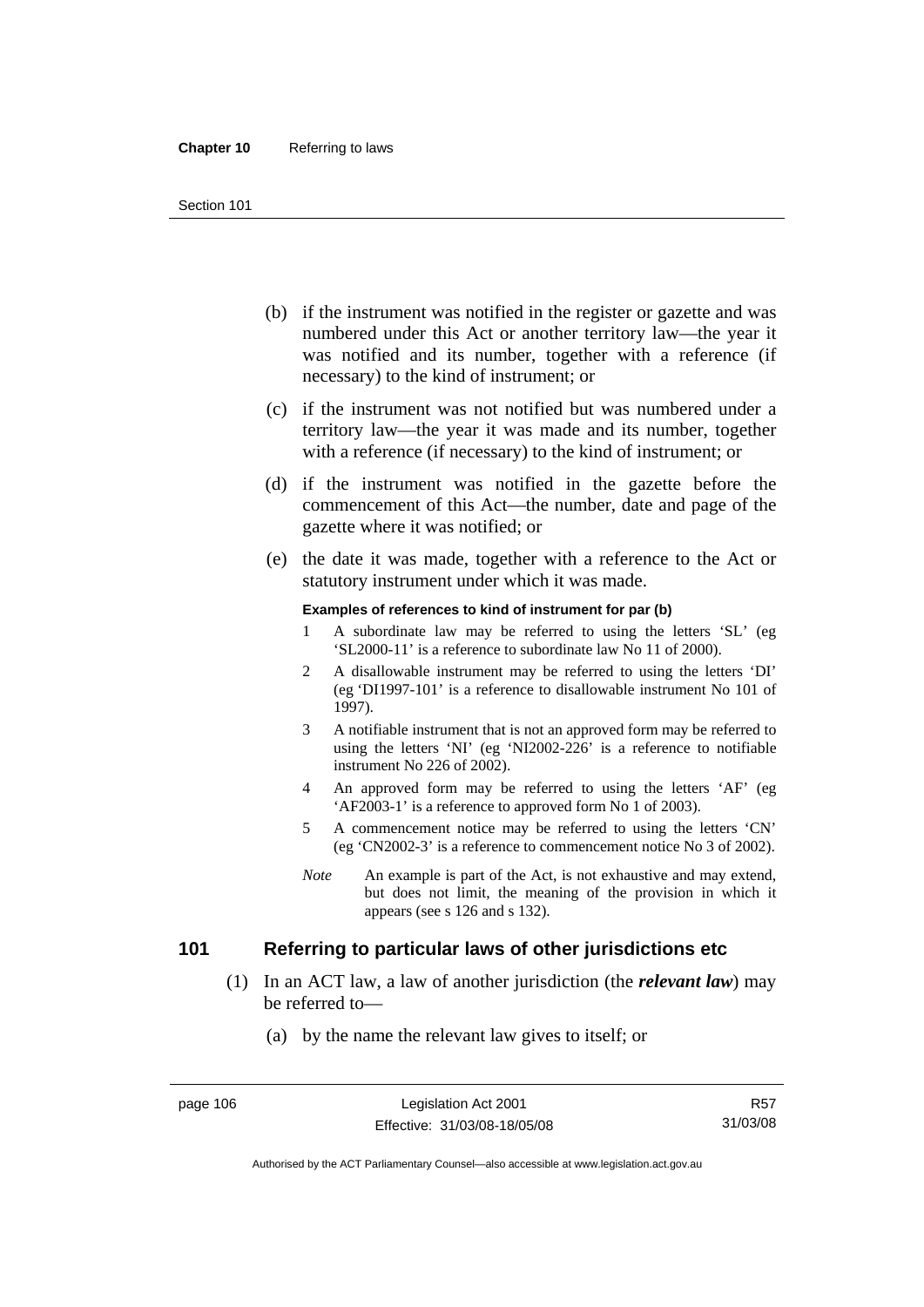- (b) in any other way sufficient in a law of the other jurisdiction for referring to the relevant law; or
- (c) in any way that, under current legislative drafting practice, would be sufficient for referring to the relevant law if it were an ACT law;

together with a reference to the jurisdiction (or an abbreviation of the jurisdiction).

- (2) In an ACT law, a provision of a law of another jurisdiction may be referred to—
	- (a) in a way sufficient in a law of the other jurisdiction for referring to the provision; or
	- (b) in any way that, under current legislative drafting practice, would be sufficient for referring to the provision if it were a provision of an ACT law.
- (3) Subsection (2) does not limit any other provision of this chapter.

## **102 References to laws include references to laws as in force from time to time**

- (1) In an ACT law, a reference to a law includes a reference to the following:
	- (a) the law as originally made, and as amended from time to time since it was originally made;
	- (b) if the law has been repealed and remade (with or without changes) since the reference was made—the law as remade (or last remade), and as amended from time to time since it was remade (or last remade);
	- (c) if a relevant provision of the law has been omitted and remade (with or without changes) in another law since the reference was made—the law in which the provision was remade (or last remade), as in force when the provision was remade (or last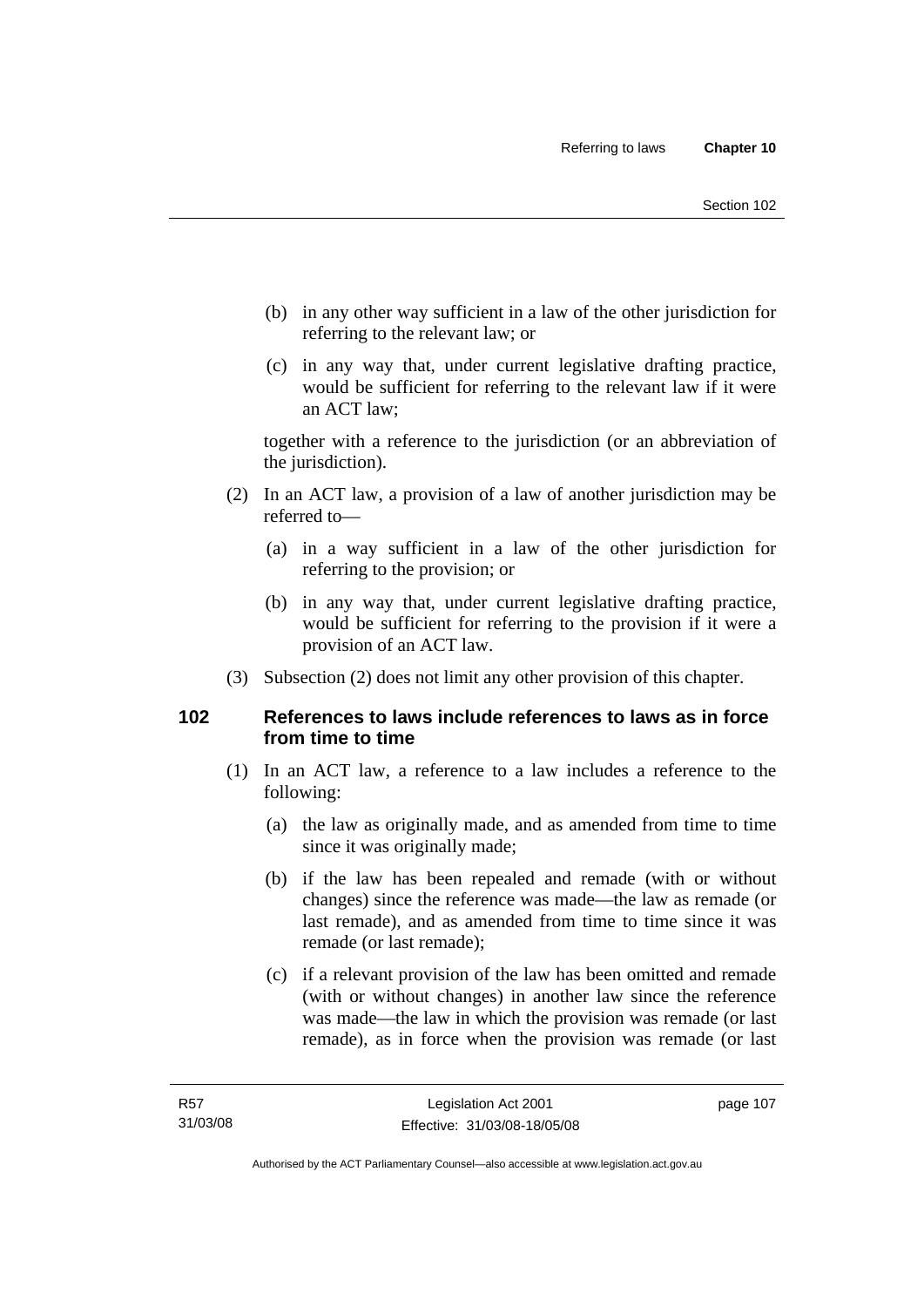remade), and as amended from time to time since the provision was remade (or last remade).

- (2) In an ACT law, a reference to a provision of a law includes a reference to the following:
	- (a) the provision as originally made, and as amended from time to time since it was originally made;
	- (b) if the provision has been omitted and remade (with or without changes and whether in the law or another law) since the reference was made—the provision as remade (or last remade), and as amended from time to time since it was remade (or last remade).
- (3) To remove any doubt, if the name of a law is amended, a reference in an ACT law to the law by its name before the amendment includes a reference to the law by its name as amended.
- (4) This section is subject to section 47 (Statutory instrument may make provision by applying law or instrument).
- (5) In this section:

*made* includes enacted.

## **103 References to repealed laws**

In an ACT law, a reference to a law as repealed is a reference to the law as in force immediately before it was repealed.

#### **Example**

A reference to the '*XYZ Act 2000* (repealed)' is a reference to the *XYZ Act 2000* immediately before it was repealed.

*Note* An example is part of the Act, is not exhaustive and may extend, but does not limit, the meaning of the provision in which it appears (see s 126 and s 132).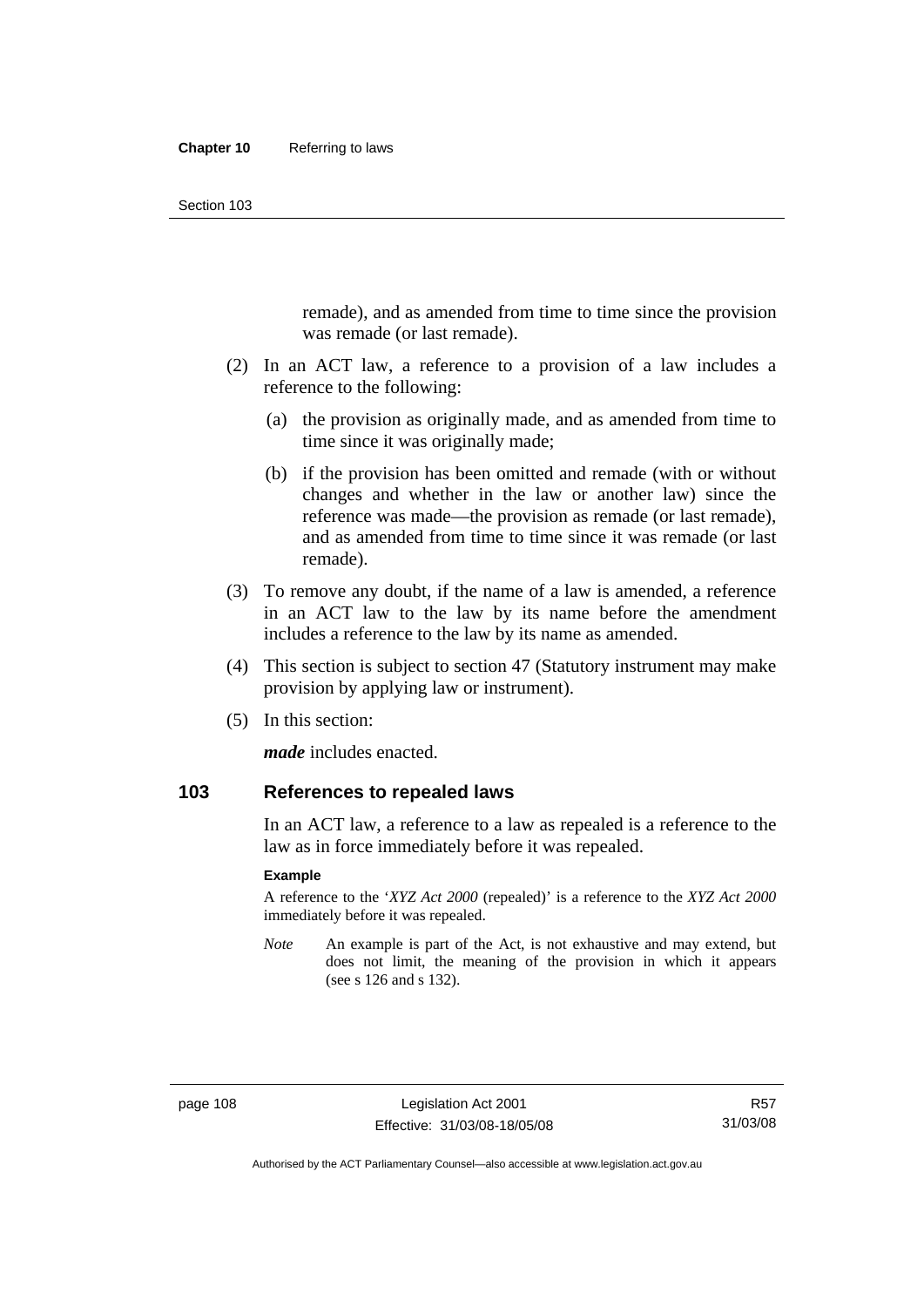## **104 References to laws include references to instruments under laws**

- (1) In an ACT law, a reference (either generally or specifically) to a law includes a reference to the statutory instruments made or in force under the law.
- (2) In subsection (1), a reference to the statutory instruments made or in force under the law includes a reference to any law or instrument applied, adopted or incorporated (with or without change) under the law.
- (3) This chapter applies to an instrument applied, adopted or incorporated under a law as if—
	- (a) the instrument were a law; and
	- (b) any other necessary changes were made.
- (4) In this section:

*statutory instrument*, of another jurisdiction—see section 97 (2).

## **105 Referring to provisions of laws**

In an ACT law, a provision of a law may be referred to by reference to the provision of the law in which it is contained.

#### **Example**

Paragraph (b) of subsection (2) of section 10 of an Act may be referred to by reference to the section, subsection and paragraph, that is, as section 10 (2) (b).

*Note* An example is part of the Act, is not exhaustive and may extend, but does not limit, the meaning of the provision in which it appears (see s 126 and s 132).

#### **106 References to provisions of laws are inclusive**

In an ACT law, a reference to any part of a law is a reference to the following:

(a) the provision of the law that begins the part;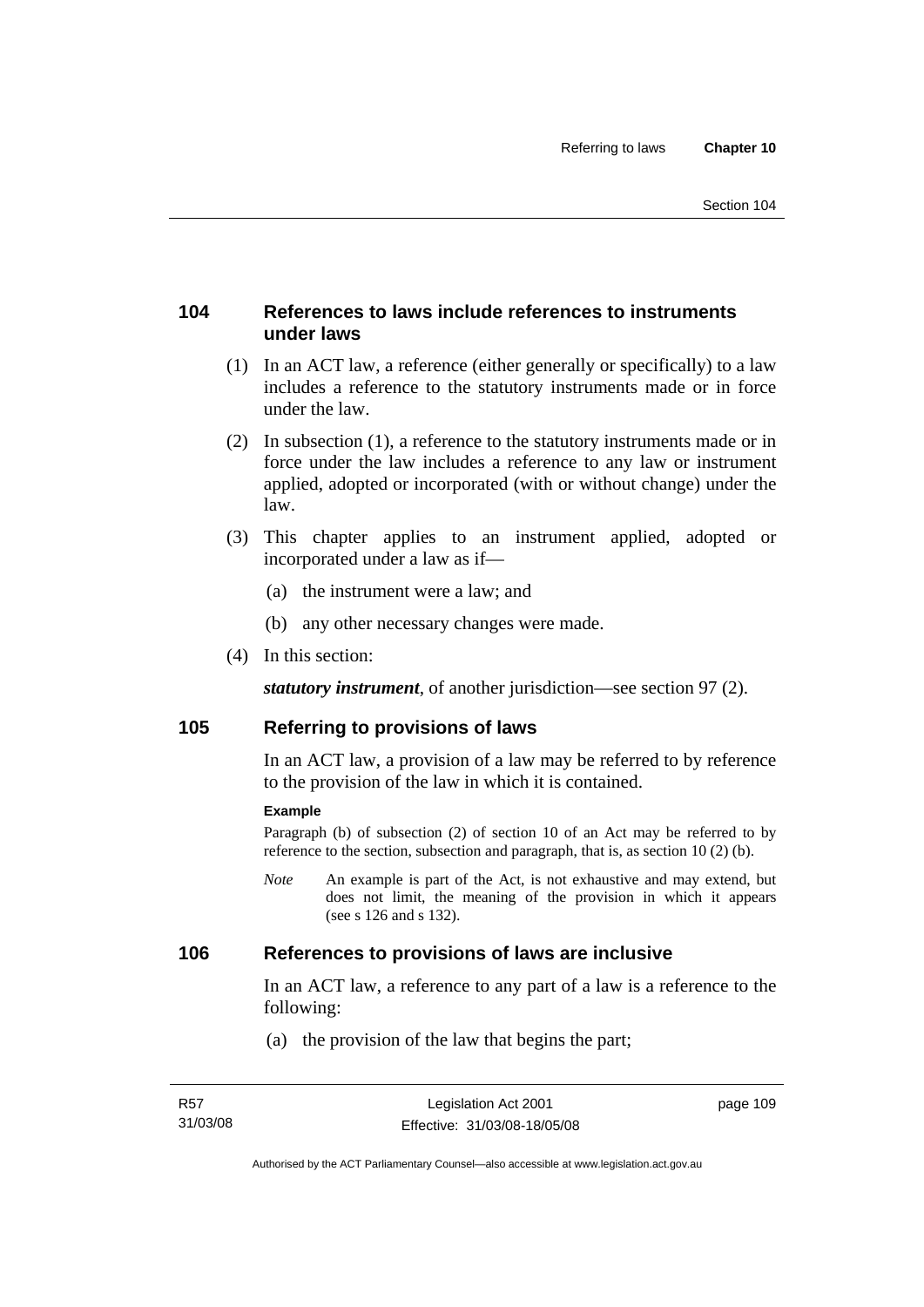- (b) the provision of the law that ends the part;
- (c) any provision of the law between the beginning and end of the part.

#### **Examples**

- 1 A reference to 'sections 5 to 9' includes both section 5 and section 9.
- 2 A reference to 'sections 260 to 264' includes a provision such as a part heading between section 260 and section 261.
- 3 A reference to '*from* child *to* adult' includes both the word 'child' and the word 'adult'.
- *Note* An example is part of the Act, is not exhaustive and may extend, but does not limit, the meaning of the provision in which it appears (see s 126 and s 132).

#### **106A References to paragraphs etc of laws**

 (1) In an ACT law, a reference to a paragraph of a provision of a law includes any words in the provision before or after the paragraph that are necessary or desirable to make the reference meaningful.

#### **Example**

A subsection may be divided into paragraphs as follows:

- '(2) An application must be—
	- (a) in writing; and
	- (b) accompanied by a copy of the advertisement of the applicant's intention to apply.'

Paragraphs form part of the sentence in which they are contained. A reference to paragraph (a) in this example that did not include the preceding words 'An application must be' would be meaningless. Section 106A therefore allows the paragraph to be read with those words so that it makes sense.

- *Note 1* Although this section contains a reference to an ACT law and a reference to a law, s 98 makes it clear that the references can be to the same law.
- *Note 2* An example is part of the Act, is not exhaustive and may extend, but does not limit, the meaning of the provision in which it appears (see s 126 and s 132).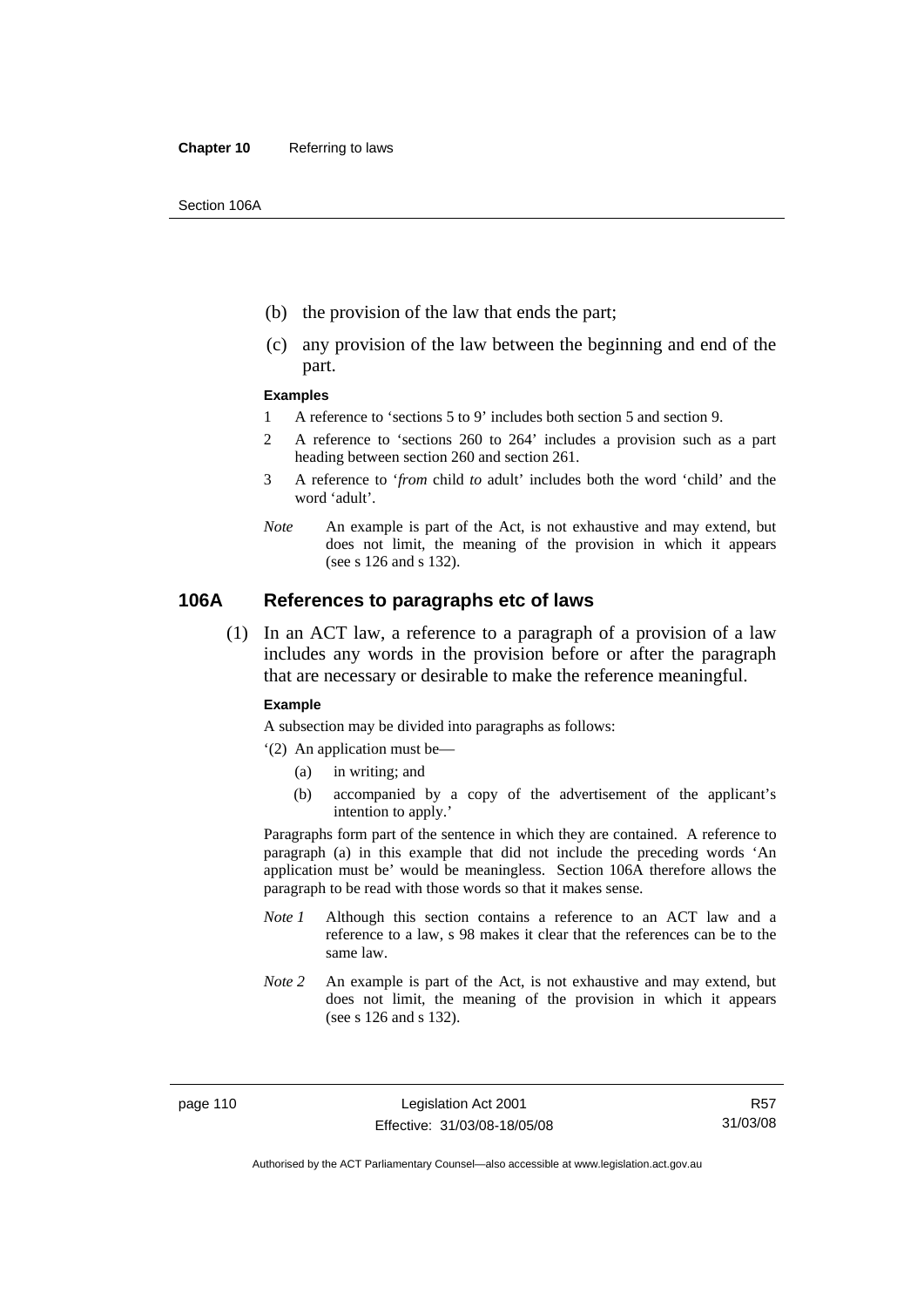Section 106A

(2) In this section:

*paragraph* includes a subparagraph and a sub-subparagraph.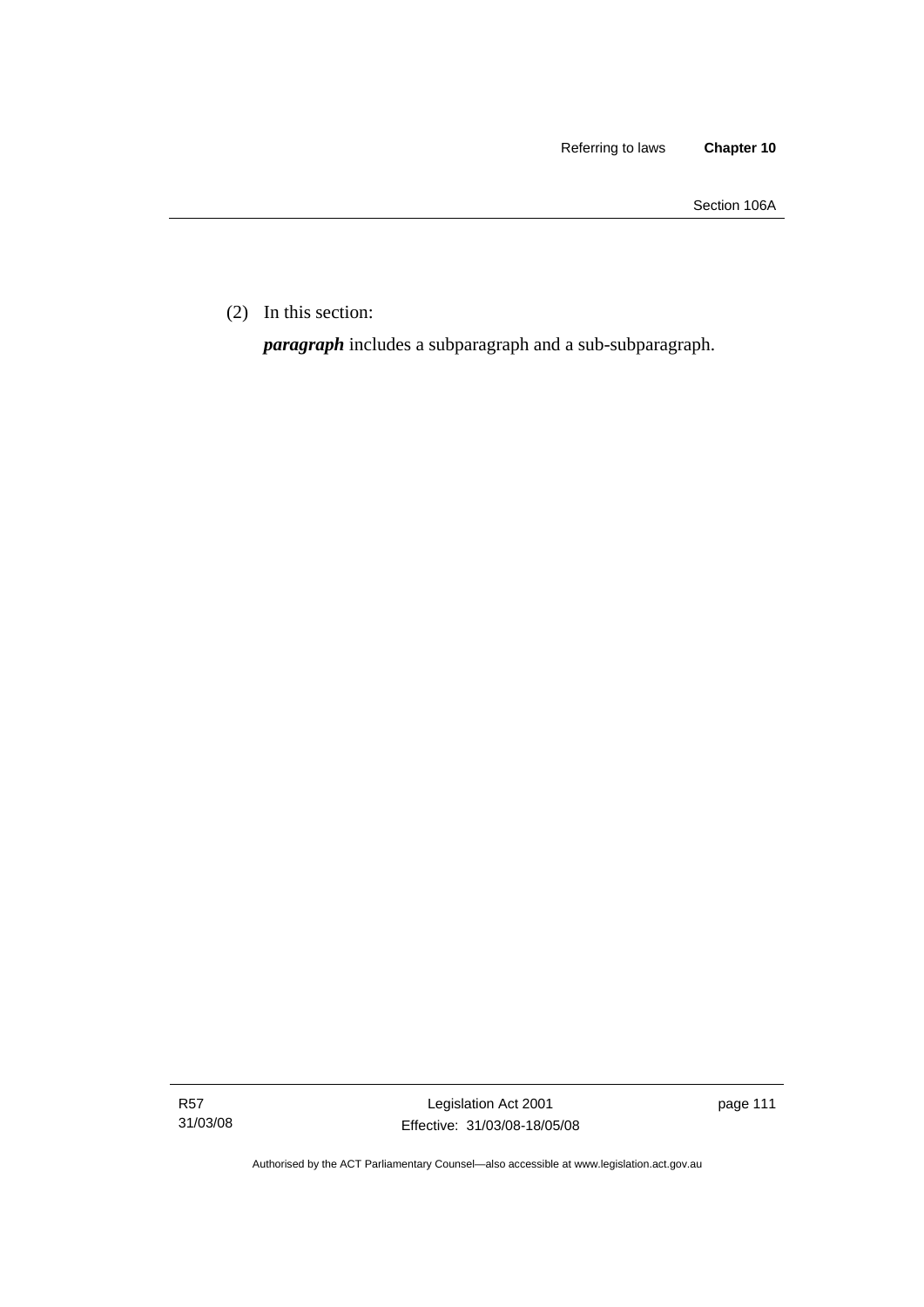# **Chapter 11 Republication of Acts and statutory instruments**

## **Part 11.1 General**

## **107 Definitions for ch 11**

In this chapter:

*law* means an Act or statutory instrument, whether or not it has been amended, and includes—

- (a) a collection of 2 or more Acts or statutory instruments; or
- (b) all or part of an agreement or other instrument that has the force of law or is in, or attached to, an Act or statutory instrument.
- *Note* A reference to an Act or statutory instrument includes a reference to a provision of the Act or instrument (see s 7 and s 13).

*republication* means a republication of a law.

## **108 Republication in register**

- (1) The parliamentary counsel may republish a law by entering the text of the law in the register.
- (2) This section does not limit the ways in which the parliamentary counsel may republish a law.

## **109 Republications may be published with other information**

The parliamentary counsel may publish information not required by this chapter with a written or electronic version of an authorised republication if the parliamentary counsel considers that the information is likely to be useful to users of the republication.

R57 31/03/08

Authorised by the ACT Parliamentary Counsel—also accessible at www.legislation.act.gov.au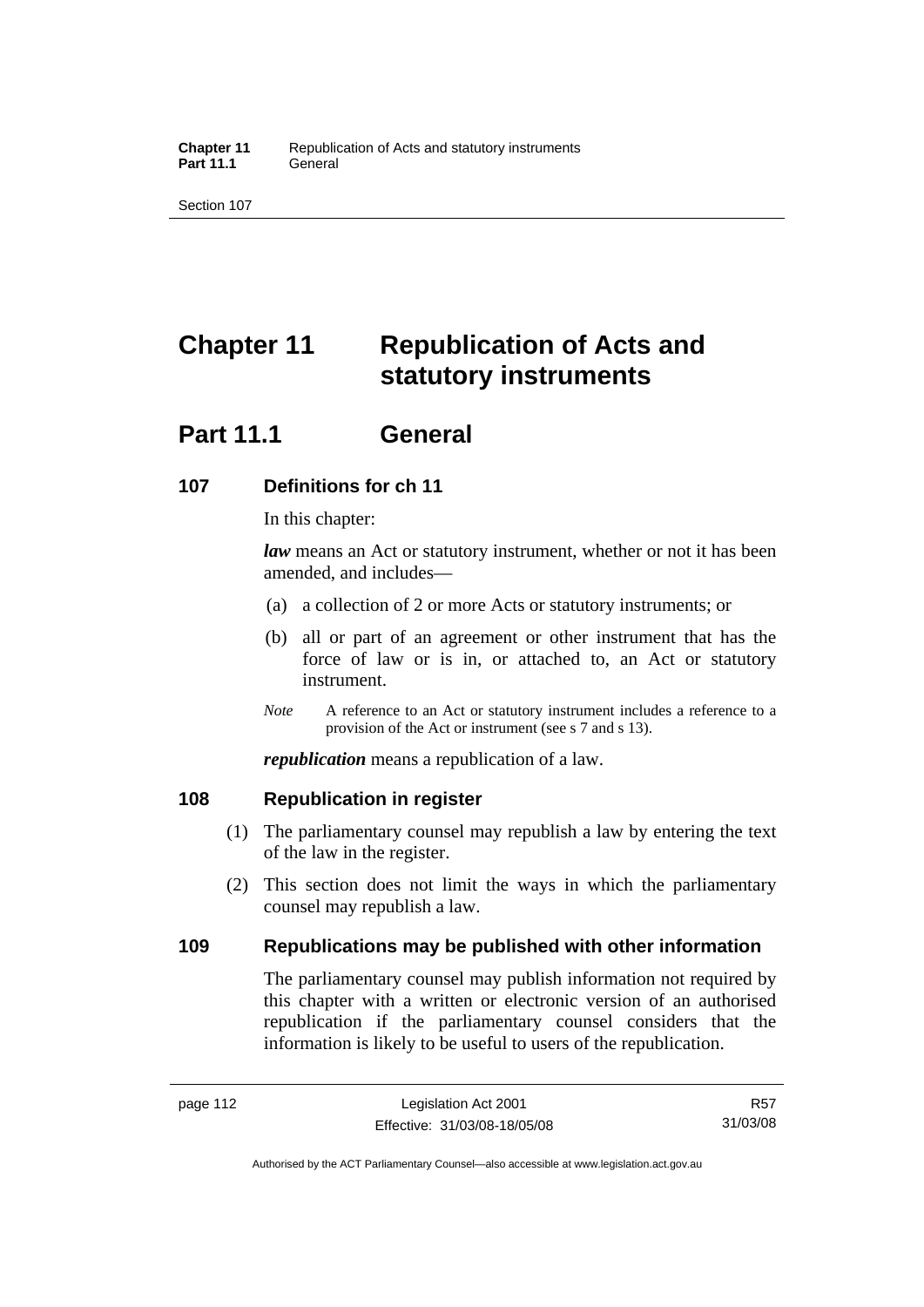## **110 Collections of laws**

- (1) If the parliamentary counsel authorises under this Act the republication of 2 or more laws in a collection, this chapter applies to each of the laws in the collection as if it were republished separately.
- (2) This section does not prevent the use of—
	- (a) a single contents for the collection; or
	- (b) information applying to 2 or more laws in the collection.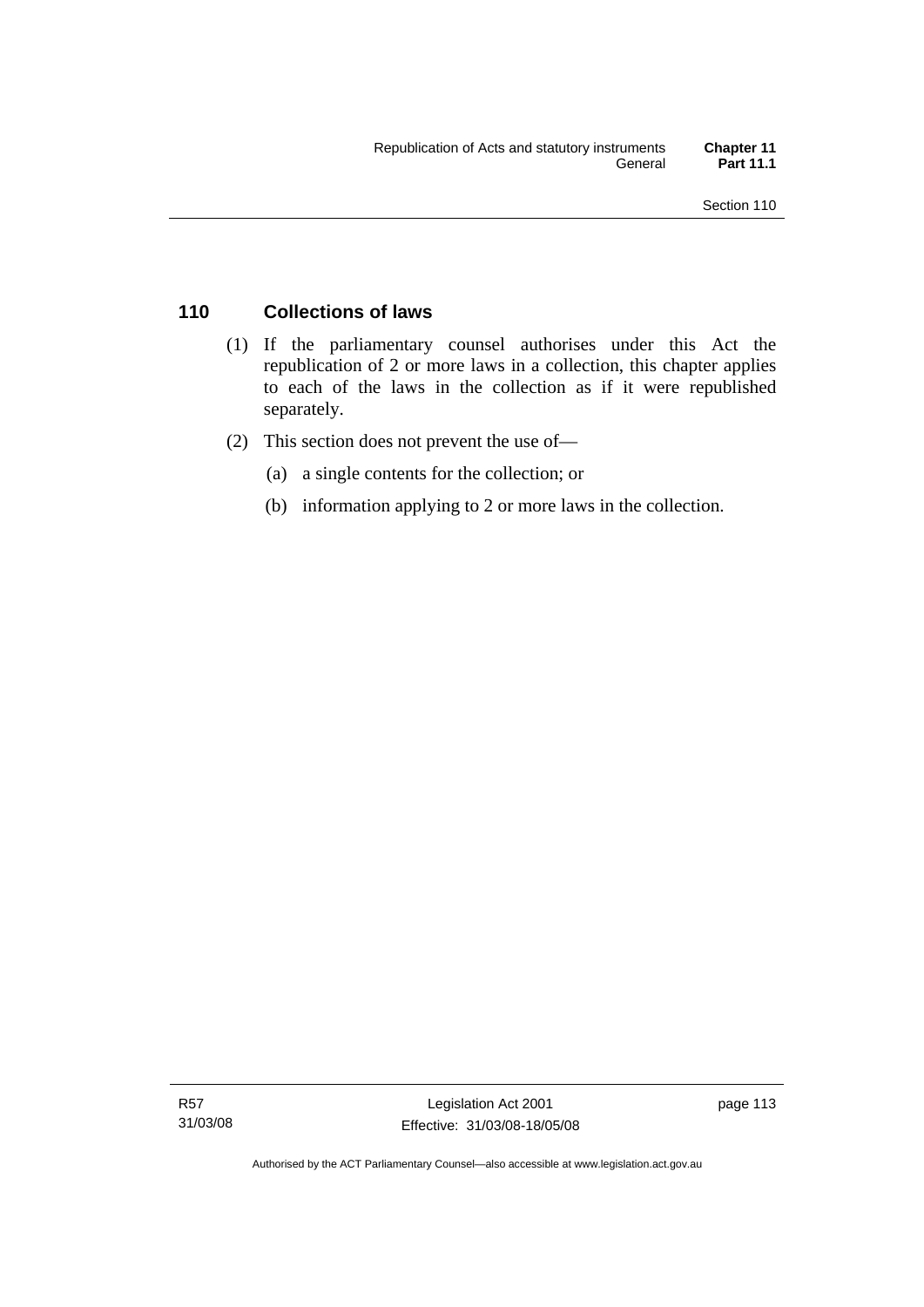# **Part 11.2 Substantive amendments made by laws**

#### **111 Incorporation of amendments**

- (1) This section applies to a law if the law has been amended by another law by the omission, insertion, substitution, renumbering or relocation of provisions.
- (2) An authorised republication of the law must show the law as amended by all amendments that commenced on or before the day stated in the republication as the republication date.
- (3) This section does not prevent an authorised republication of the law showing the law as it would be amended by amendments that have not commenced on or before the republication date if the republication indicates, in a suitable place, that the amendments have not commenced.

#### **112 Reference to amending laws**

An authorised republication of a law that shows the law as amended must include, in a suitable place, a reference to the law by which each amendment was made.

## **113 Provisions not republished or relocated**

- (1) This part does not require—
	- (a) every provision of a law to be shown in an authorised republication of the law; or
	- (b) each provision of a law to be shown in an authorised republication of the law in the place in the law where it was located when the provision was made.

R57 31/03/08

Authorised by the ACT Parliamentary Counsel—also accessible at www.legislation.act.gov.au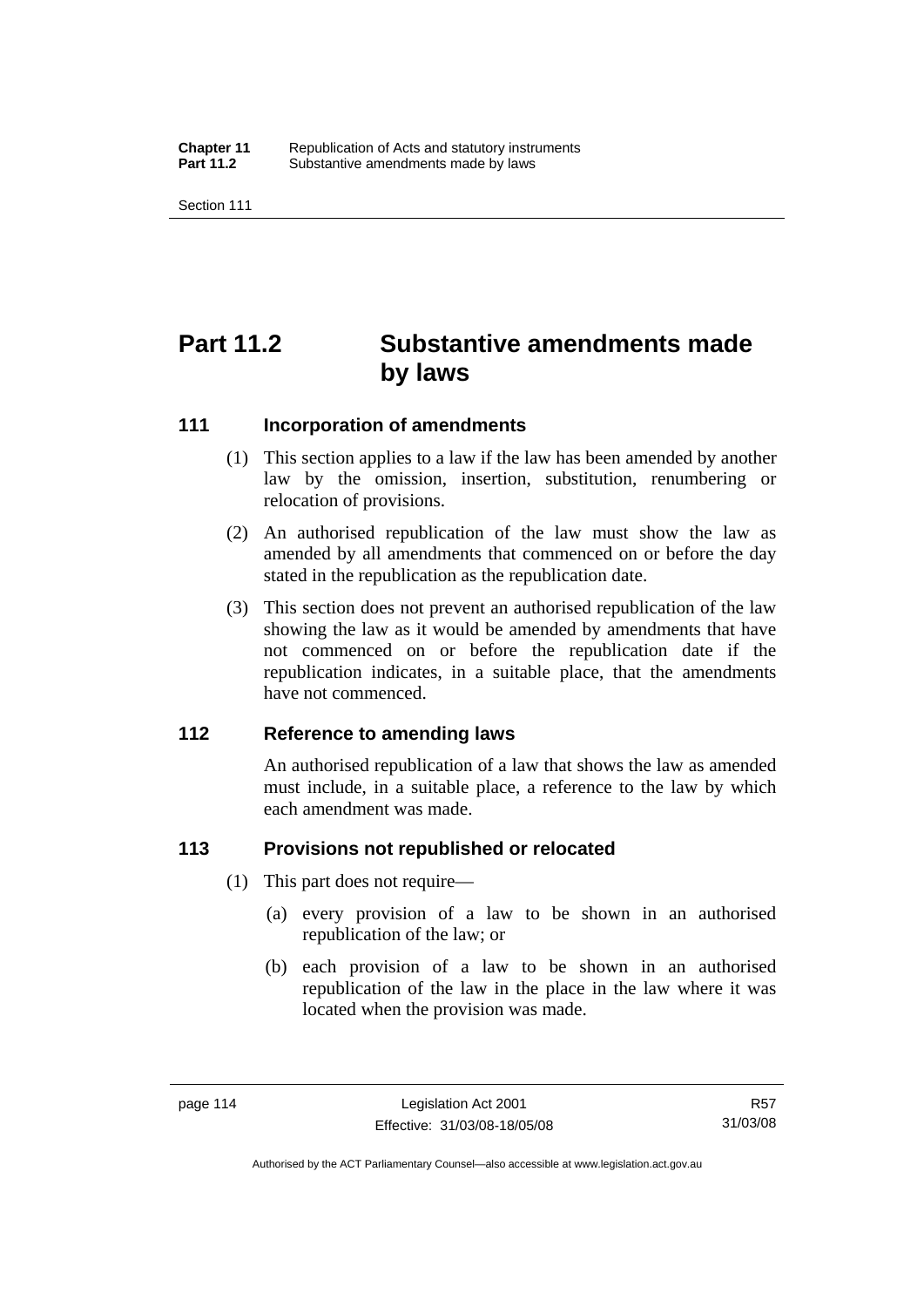- (2) If a provision of a law is not shown in an authorised republication, the republication must indicate that fact in a suitable place.
- (3) If a provision of a law is shown in an authorised republication in a different place in the law to the place where it was located when the provision was made, the republication must indicate that fact in a suitable place.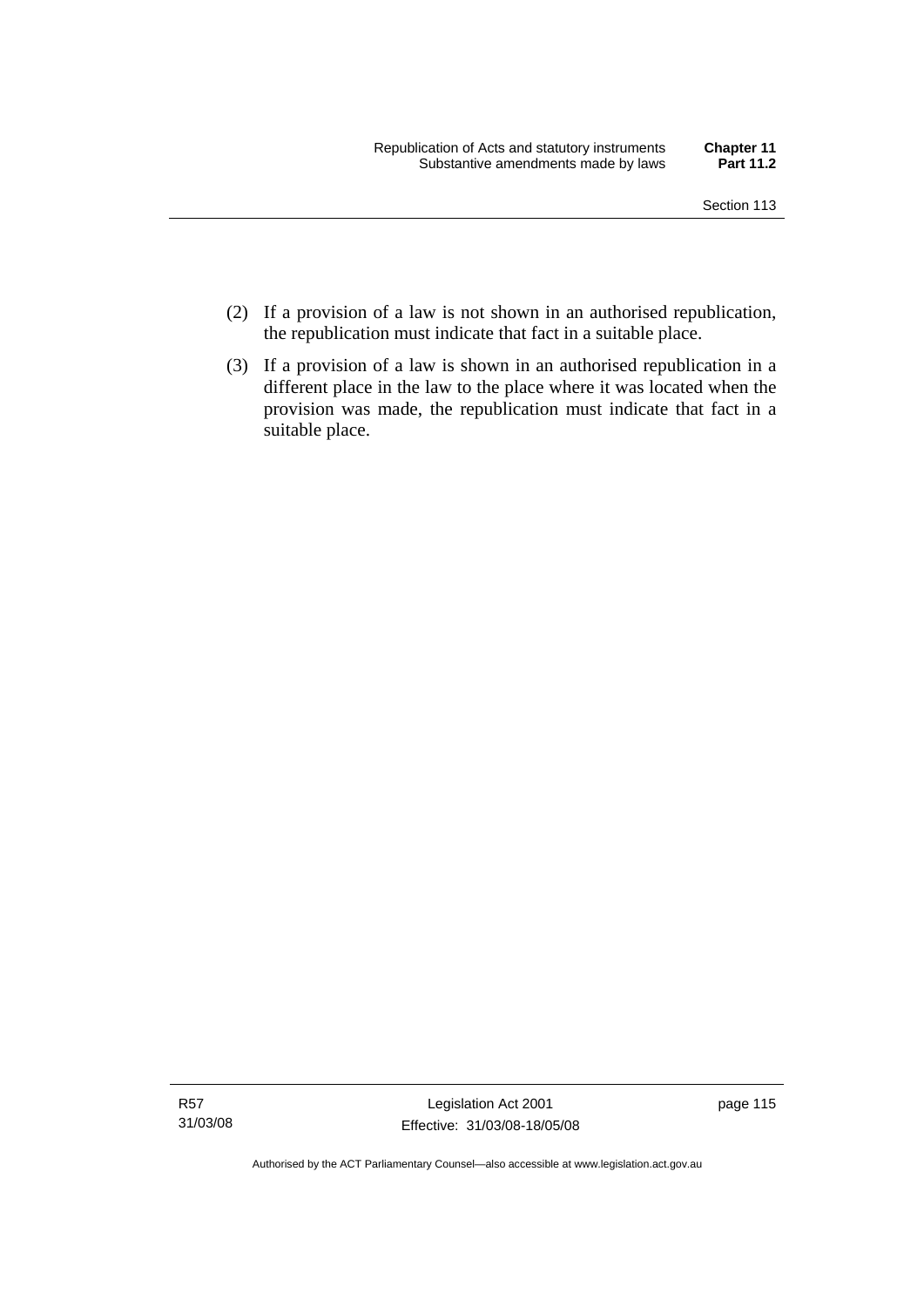## **Part 11.3 Editorial changes**

#### **114 Authorisation for parliamentary counsel**

In preparing a law for republication, the parliamentary counsel is authorised—

- (a) to make editorial amendments and other textual amendments of a formal nature that the parliamentary counsel considers desirable to bring the law into line, or more closely into line, with current legislative drafting practice; and
- (b) to make other editorial changes by way of format, layout or printing style, or in any other presentational respect, that the parliamentary counsel considers desirable to bring the law into line, or more closely into line, with current legislative drafting practice.

## **115 Amendments not to change effect**

This part does not permit the making of an amendment of a law that would change the effect of the law.

## **116 Ambit of editorial amendments**

- (1) An *editorial amendment* of a law is an amendment that—
	- (a) corrects a typographical error; or
	- (b) corrects or updates a reference to a law, position, entity, place or thing; or
	- (c) goes only to a matter of spelling, punctuation, grammar or syntax or the use of conjunctives and disjunctives; or
	- (d) changes the name of the law or a provision of the law; or
	- (e) numbers or renumbers a provision of the law; or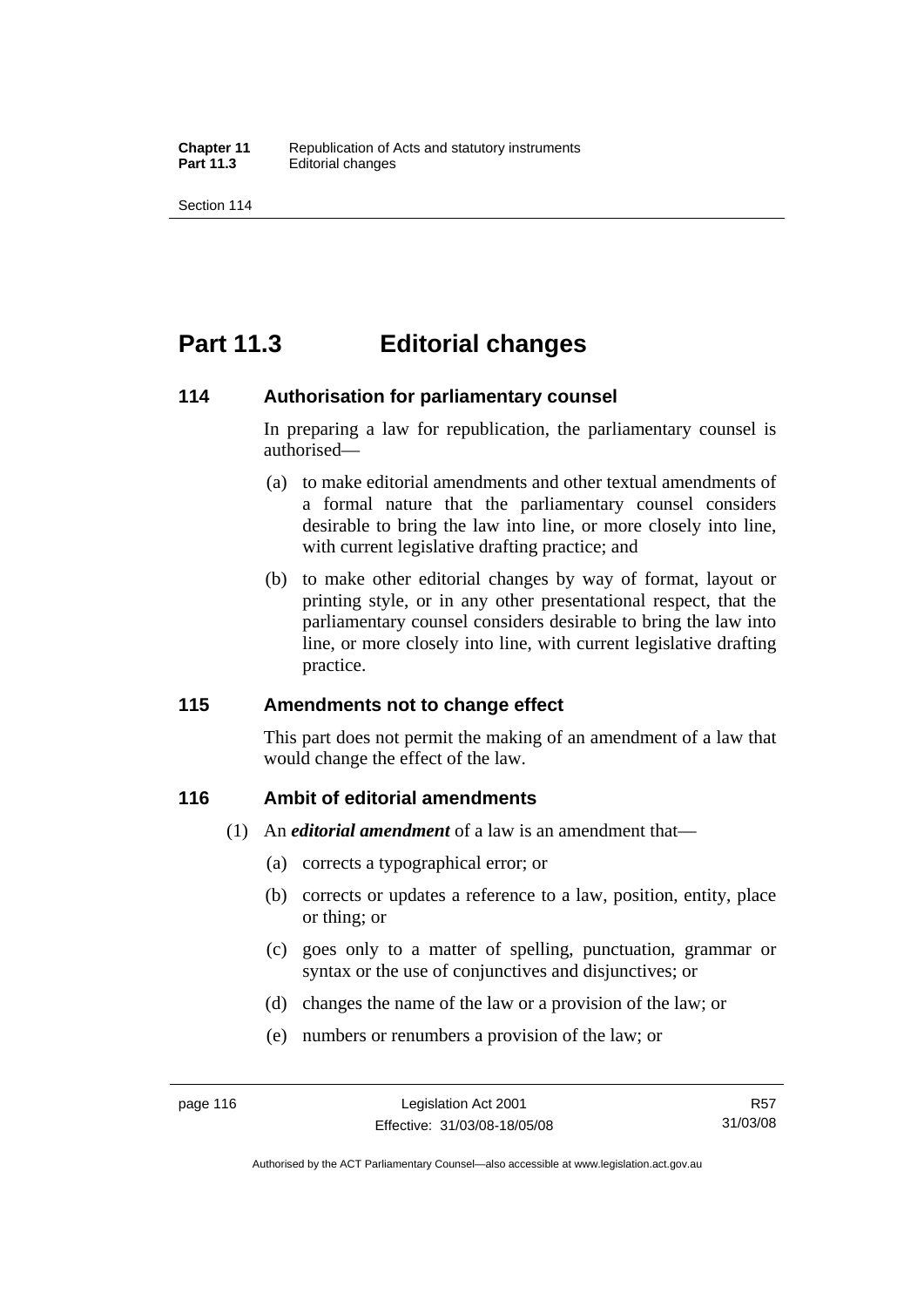- (f) changes the order of definitions or other provisions of the law; or
- (g) replaces a reference to a provision of a law with a different form of reference to the provision; or
- (h) changes the way of referring to or expressing a number, year, date, time, amount of money, penalty, quantity, measurement, or other matter, idea or concept; or
- (i) replaces a word indicating gender or that could be taken to indicate gender in accordance with current legislative drafting practice; or
- (j) replaces a reference to the Queen, the King or the Crown with a reference to the Sovereign or the Territory; or
- (k) omits—
	- (i) the enacting words or the law-making words (including any signatures); or
	- (ii) a provision that consists only of a description of how the law is arranged into groups of provisions; or
	- (iii) a provision that has expired, the operation of which is exhausted or spent or that is otherwise obsolete or redundant; or
- (l) omits, inserts or changes a referential term; or
- (m) inserts, omits or changes a note; or
- (n) updates a reference to the heading to a provision; or
- (o) is consequential on any amendment made to the law by another law; or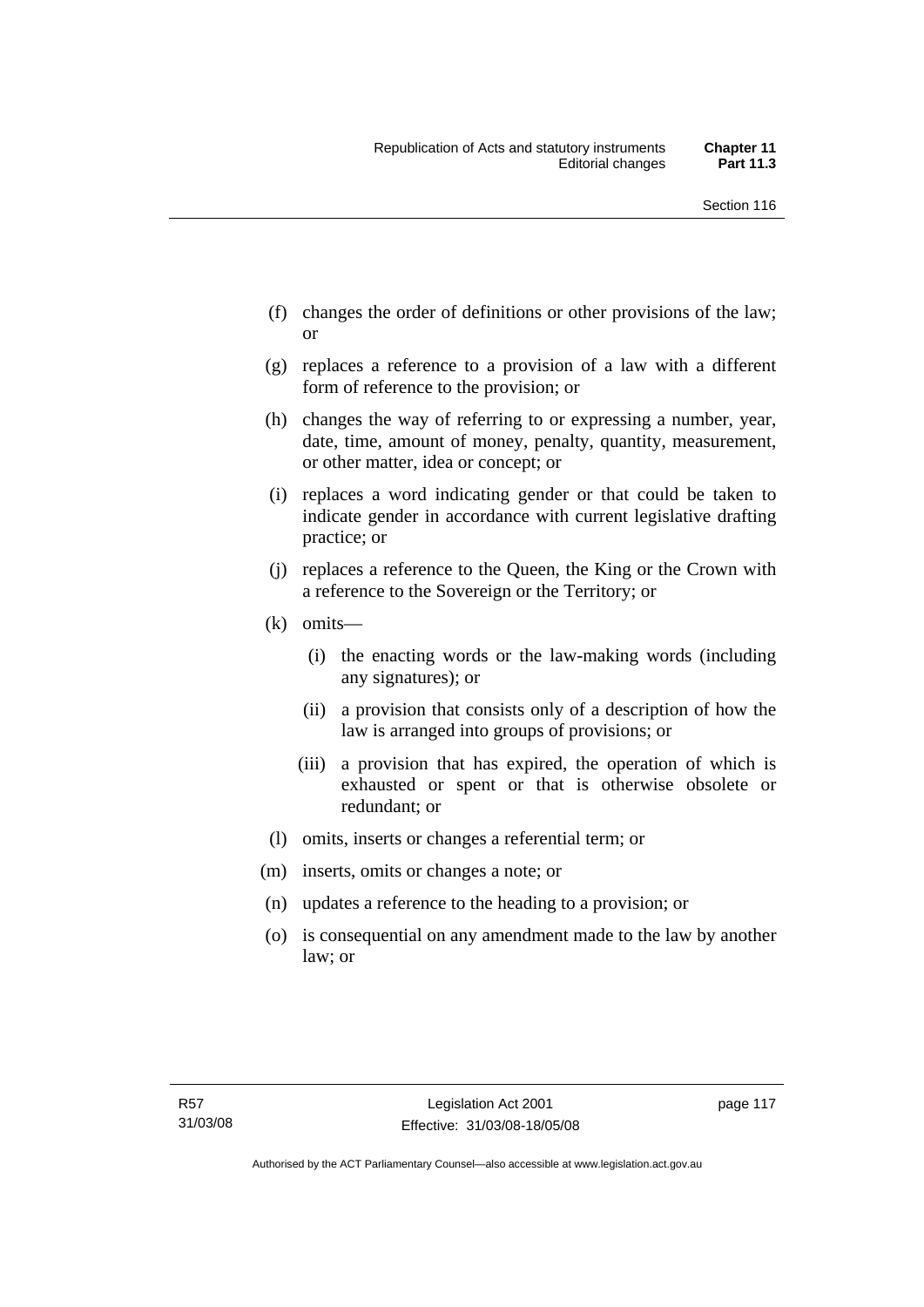(p) is consequential on any other editorial amendment (whether made to that law or another law).

#### **Examples of consequential amendments for par (o)**

- 1 If an amendment adds 1 or more subsections to a section that is not already divided into subsections, the subsection number (1) may be inserted.
- 2 If an amendment omits subsection (1) from a section with 2 subsections, the subsection number (2) may be omitted.
- 3 If an amendment omits subsection (2) from a series of 4 subsections (subsections  $(1)$  to  $(4)$ ), subsections  $(3)$  and  $(4)$  may be renumbered as subsections (2) and (3).
- 4 If an amendment adds a new subsection (3A) to a series of 5 subsections (subsections  $(1)$  to  $(5)$ ), the new subsection and subsections  $(4)$  and  $(5)$  may be renumbered as subsections (4), (5), and (6).
- 5 If an amendment omits paragraph (b) from a series of 4 paragraphs (paragraphs (a) to (d)), paragraphs (c) and (d) may be renumbered as paragraphs (b) and (c).
- 6 If an amendment adds a new paragraph (aa) to a series of 3 paragraphs (paragraphs (a) to (c)), the paragraphs may be renumbered as paragraphs (a), (b), (c) and (d).
- 7 If an amendment makes a change mentioned in any of examples 1 to 6, a cross-reference in any law to any of the provisions that have been renumbered may be correspondingly renumbered.
- 8 If an amendment adds a paragraph as the last paragraph in a series of paragraphs that end in a full stop, the full stop may be changed to a semicolon and, if the series of paragraphs is joined by a conjunction (eg 'and'), the conjunction may be added after the semicolon.
- 9 If an amendment omits a section example from a section that has 2 section examples, the number of the remaining example may be omitted.
- 10 If an amendment adds a subsection note to a subsection that already has a subsection note, the notes may be numbered.
- *Note* An example is part of the Act, is not exhaustive and may extend, but does not limit, the meaning of the provision in which it appears (see s 126 and s 132).
- (2) In this section:

*law* includes a law of another jurisdiction.

*law of another jurisdiction*—see section 97 (1).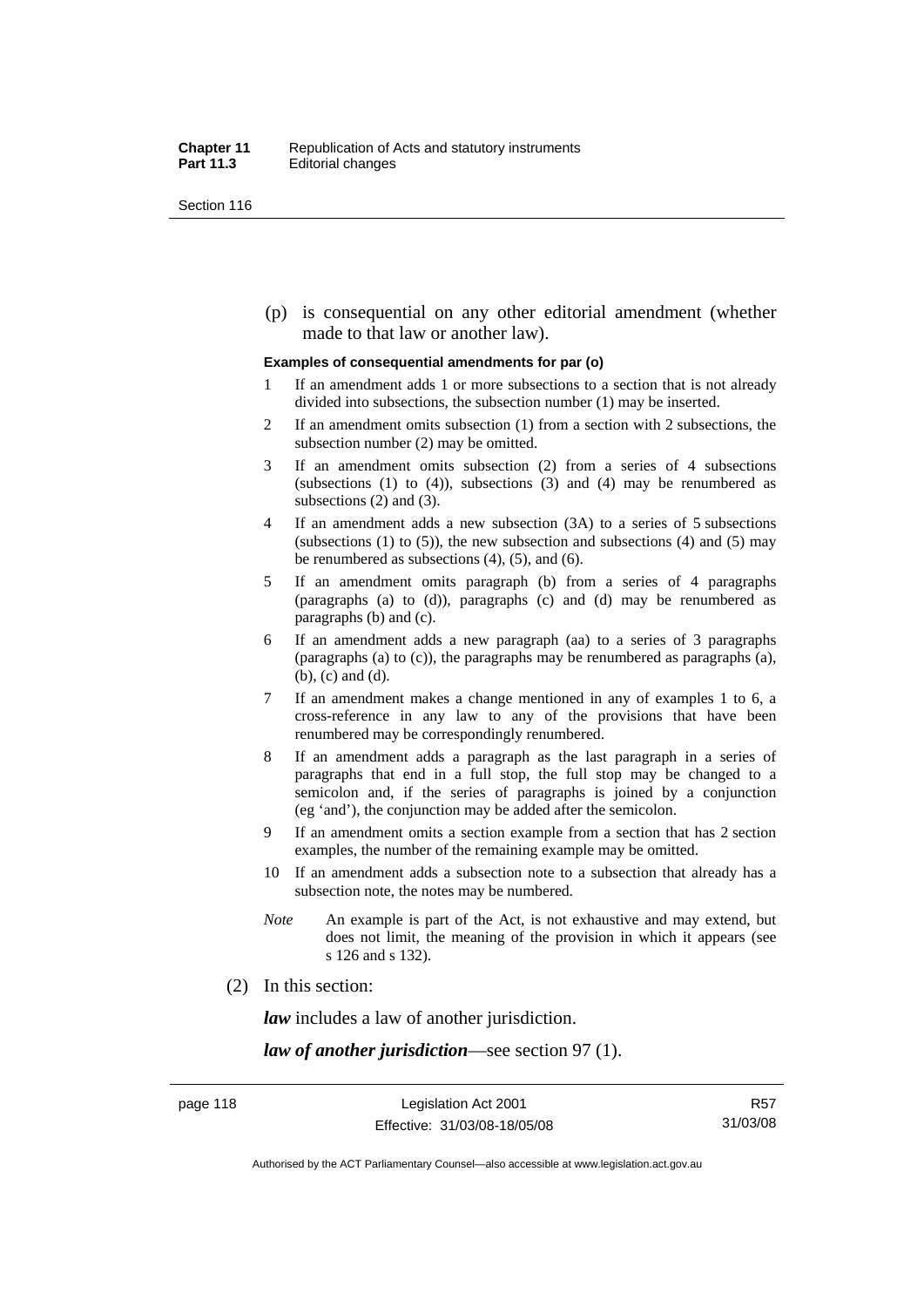*referential term* means a term that identifies a provision as a provision, or part of a provision, of the Act, statutory instrument or provision in which it appears.

#### **Examples**

- 1 of this Act
- 2 of this section
- 3 hereof
- 4 said
- *Note* An example is part of the Act, is not exhaustive and may extend, but does not limit, the meaning of the provision in which it appears (see s 126 and s 132).

## **117 Legal effect of editorial changes**

- (1) A law that is amended or otherwise changed under this part in preparing an authorised republication of the law has effect for all purposes, on and after the republication date, as if the changes had been made by an Act that commenced on the republication date.
- (2) Without limiting subsection (1), section 83 (Consequences of amendment of statutory instrument by Act) applies to an amendment made under this part as if the amendment had been made by an Act.
- (3) This section is subject to section 115 (Amendments not to change effect).

## **118 Reference to editorial amendments**

If a law is amended under this part in preparing an authorised republication of the law, the republication must indicate that fact in a suitable place.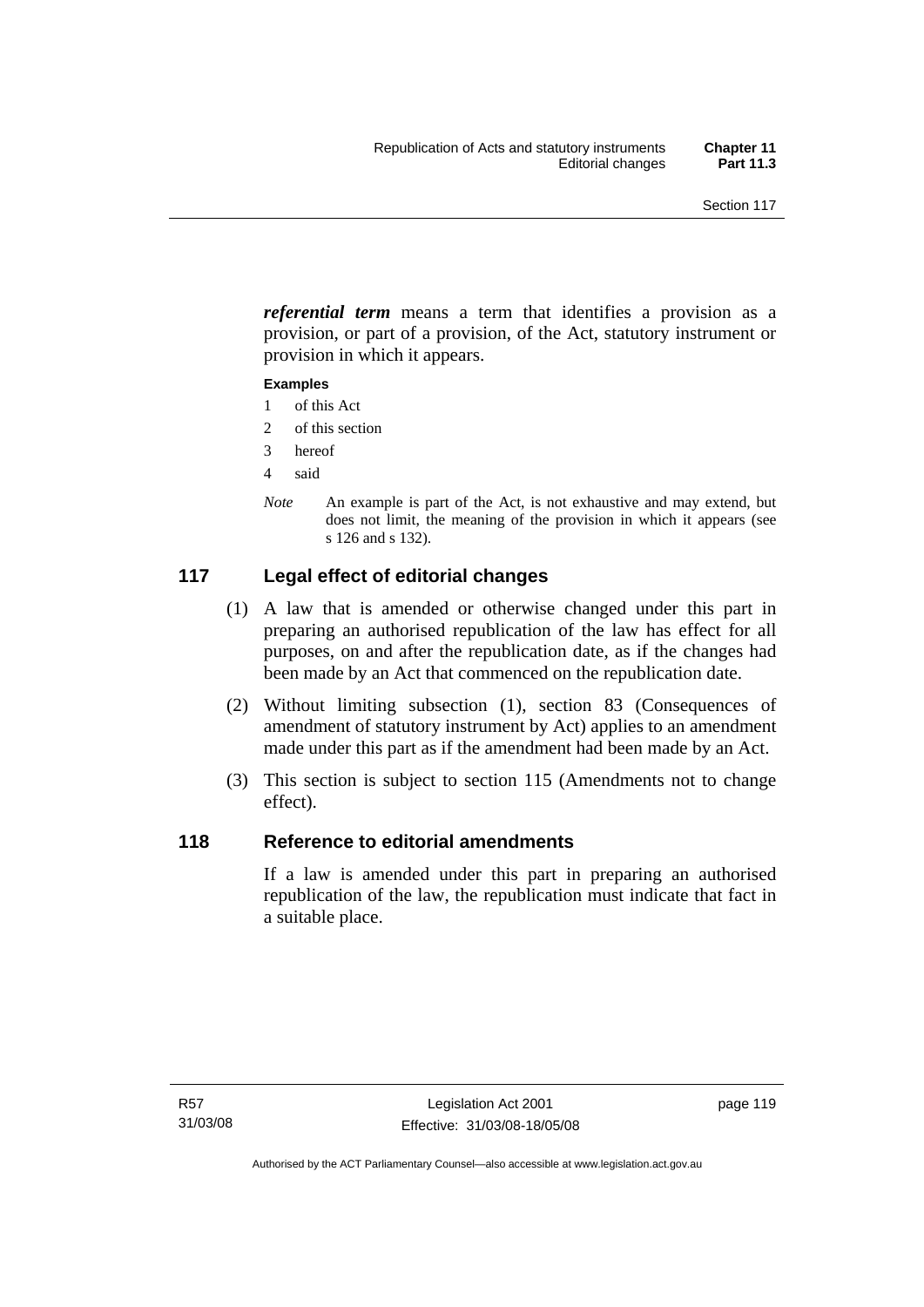# **Chapter 12 Scope of Acts and statutory instruments**

### **120 Act to be interpreted not to exceed legislative powers of Assembly**

- (1) An Act is to be interpreted as operating to the full extent of, but not to exceed, the legislative power of the Legislative Assembly.
- (2) Without limiting subsection (1), if a provision of an Act would, apart from this section, be interpreted as exceeding the legislative power of the Legislative Assembly—
	- (a) the provision is valid to the extent to which it does not exceed power; and
	- (b) the remainder of the Act is not affected.
- (3) Without limiting subsection (1), if the application of a provision of an Act to a matter would, apart from this section, be interpreted as exceeding power, the provision's application to other matters is not affected.
- (4) This section is in addition to any provision of the Act itself.
	- *Note* For the equivalent provision for statutory instruments, see s 43.
- (5) This section is a determinative provision.
	- *Note* See s 5 for the meaning of determinative provisions, and s 6 for their displacement.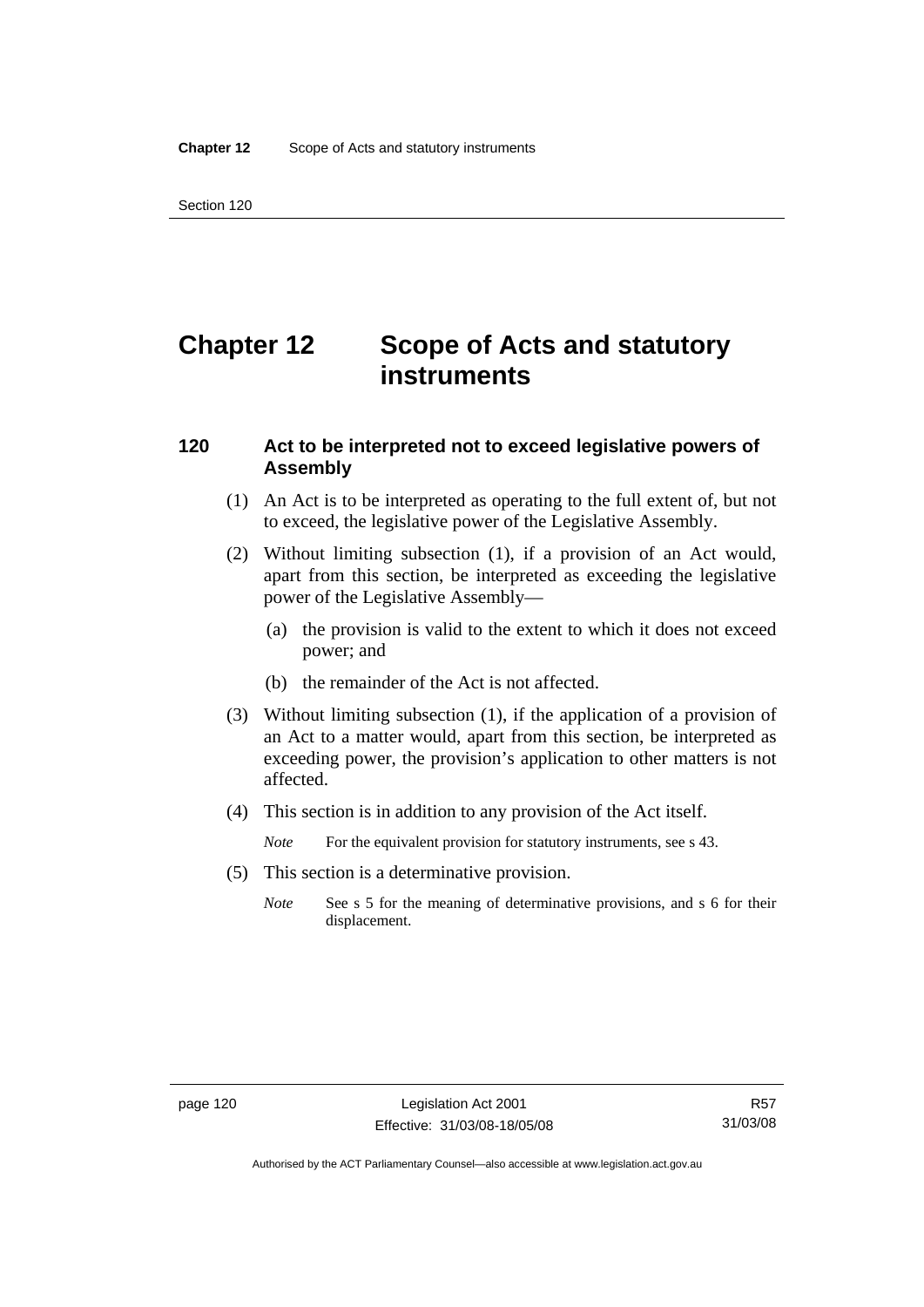## **121 Binding effect of Acts**

- (1) An Act binds everyone, including people who are not Australian citizens and all governments.
	- *Note* See the Self-Government Act, s 27 which provides that, except as provided by the regulations under that Act, an ACT enactment does not bind the Crown in right of the Commonwealth. See also s 120.
- (2) However, an Act does not bind the Territory to the extent that it requires or otherwise provides for the payment of money that, on payment, would form part of the public money of the Territory.
- (3) Also, subsection (1) does not make a government liable to be prosecuted for an offence.
- (4) To the extent that an Act does not bind a government, the same degree of immunity extends to a government entity in relation to an authorised act or omission of the entity.
- (5) This section is a determinative provision.
	- *Note* See s 5 for the meaning of determinative provisions, and s 6 for their displacement.
- (6) In this section:

*authorised*—an act or omission of a government entity is *authorised* if—

- (a) for an instrumentality—the act or omission relates to a matter within the scope of the instrumentality's functions; and
- (b) for an officer or employee of the government—the act or omission relates to a matter within the scope of the duties of the officer or employee; and
- (c) for a contractor who exercises a function on behalf of the government—the act or omission relates to a matter within the scope of the contract; and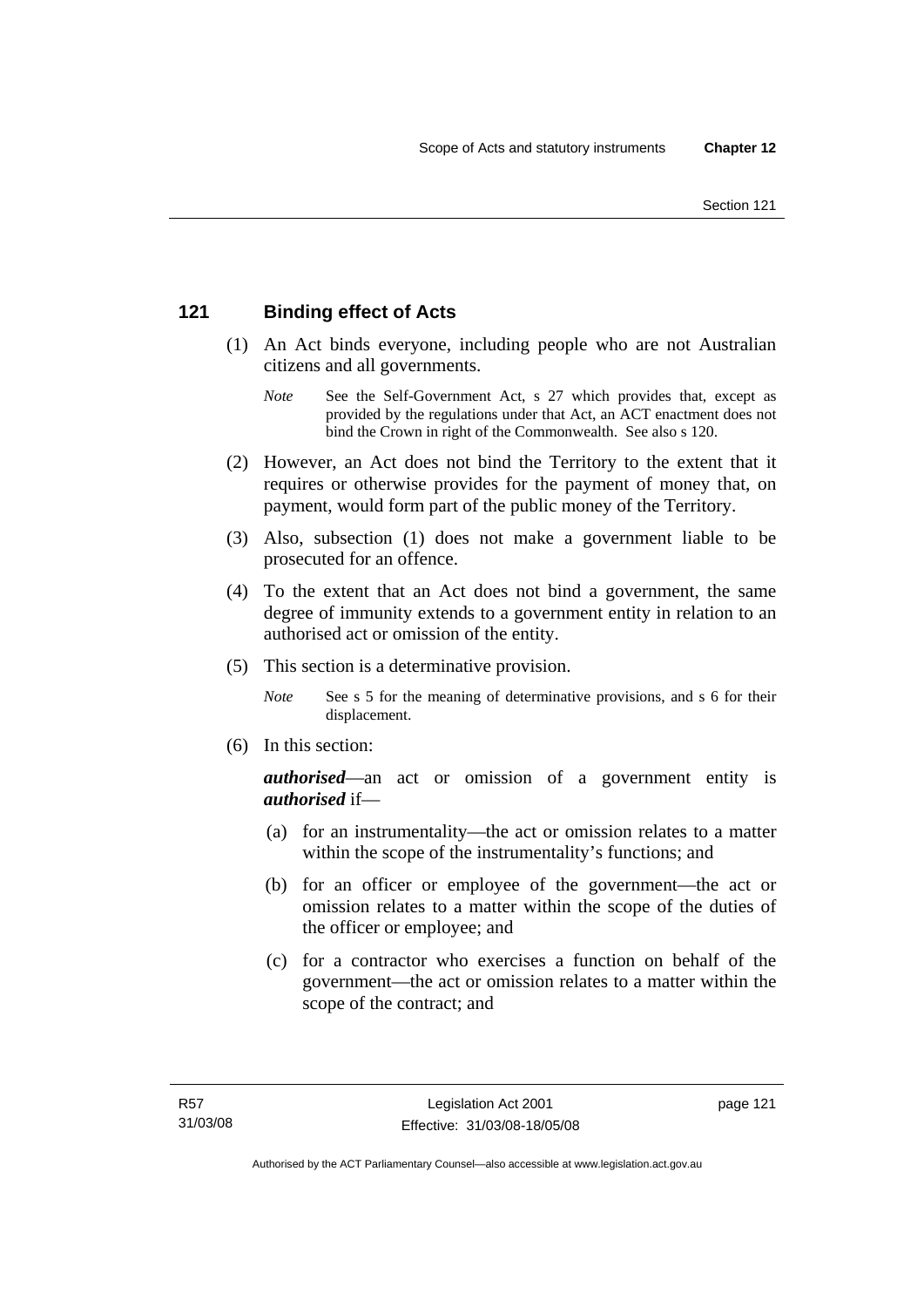(d) for anyone else who exercises a function on behalf of the government—the act or omission relates to a matter within the scope of the person's engagement.

*government* includes the Territory, the Commonwealth, a State, another Territory or New Zealand.

*government entity* includes—

- (a) an instrumentality, officer or employee of the government; and
- (b) a contractor or anyone else who exercises a function on behalf of the government.

#### **122 Application to Territory**

- (1) In an Act or statutory instrument—
	- (a) a reference to an entity or position by name or description is a reference to the entity or position of that name or description in or for the Territory; and
	- (b) a reference to a place, jurisdiction or anything else by name or description is a reference to the place, jurisdiction or thing of that name or description in or for the Territory.
- (2) If the name of an entity or position established under an Act or statutory instrument includes the words 'of the Australian Capital Territory', 'for the Australian Capital Territory', '(ACT)', or words having a similar effect, a reference in an Act or statutory instrument to the entity or position need not include the words.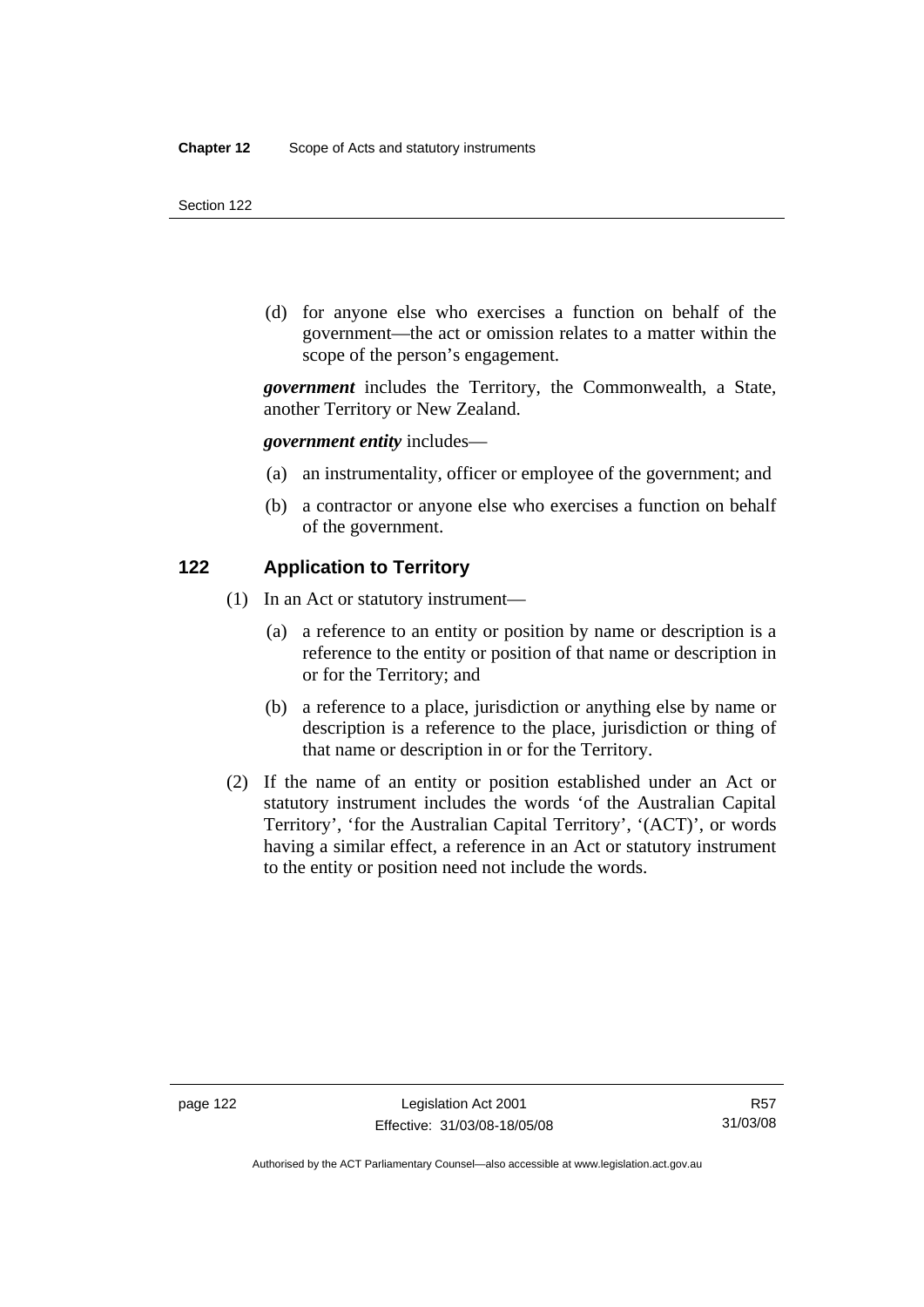# **Chapter 13 Structure of Acts and statutory instruments**

## **Part 13.1 General**

## **125 Meaning of** *law* **in ch 13**

In this chapter:

*law* means an Act, subordinate law or disallowable instrument.

*Note* A reference to an Act, subordinate law or disallowable instrument includes a reference to a provision of the Act, law or instrument (see s 7, s 8 and s 9).

## **126 Material that is part of Act or statutory instrument**

- (1) A heading to a chapter, part, division, subdivision, schedule, or another provision (other than a section or subsection), of or to an Act or statutory instrument is part of the Act or instrument.
- (2) A heading to a section or subsection of an Act or statutory instrument is part of the Act or instrument if—
	- (a) the Act was enacted, or the instrument was made, after 1 January 2000; or
	- (b) the heading was amended or inserted into the Act or instrument after 1 January 2000.
- (3) A preamble or other recital to an Act or statutory instrument is part of the Act or instrument.
- (4) An example or diagram in an Act or statutory instrument is part of the Act or instrument.
- (5) A schedule, dictionary or appendix to an Act or statutory instrument is part of the Act or instrument.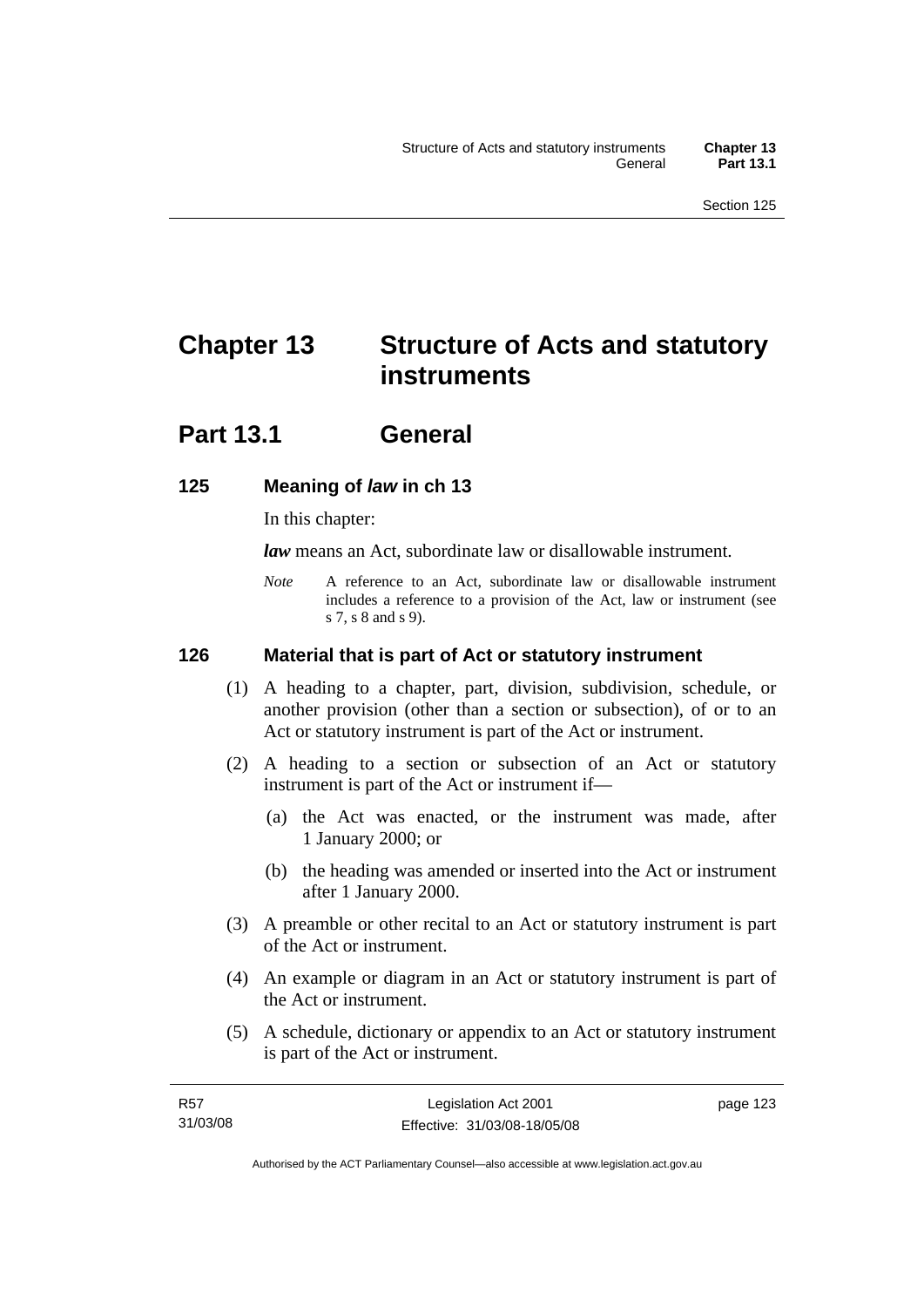- (6) Punctuation in an Act or statutory instrument is part of the Act or instrument.
- (7) A provision number in an Act or statutory instrument is part of the Act or instrument.
- (8) In applying this section to an Act or statutory instrument that is divided otherwise than into sections, a reference to a section or subsection is a reference to a corresponding provision of the Act or instrument.
	- *Note* A reference to an Act or statutory instrument includes a reference to a provision of the Act or instrument (see s 7 and s 13).
- (9) This section is a determinative provision.
	- *Note* See s 5 for the meaning of determinative provisions, and s 6 for their displacement.

### **127 Material that is not part of Act or statutory instrument**

- (1) A footnote, endnote, or other note, in or to an Act or statutory instrument is not part of the Act or instrument.
- (2) A table of contents (however described), or reader's guide or index, in or to an Act or statutory instrument is not part of the Act or instrument.
- (3) A heading to a section or subsection of an Act or statutory instrument is not part of the Act or instrument if section 126 (2) does not apply to the heading.
- (4) This section does not prevent the amendment of a note, table, guide, index or heading mentioned in subsection (1), (2) or (3).
- (5) However, such a note, table, guide or index does not become part of the Act or statutory instrument because it is amended or inserted by an Act or instrument.
- (6) In applying this section to an Act or statutory instrument that is divided otherwise than into sections, a reference to a section or

R57 31/03/08

Authorised by the ACT Parliamentary Counsel—also accessible at www.legislation.act.gov.au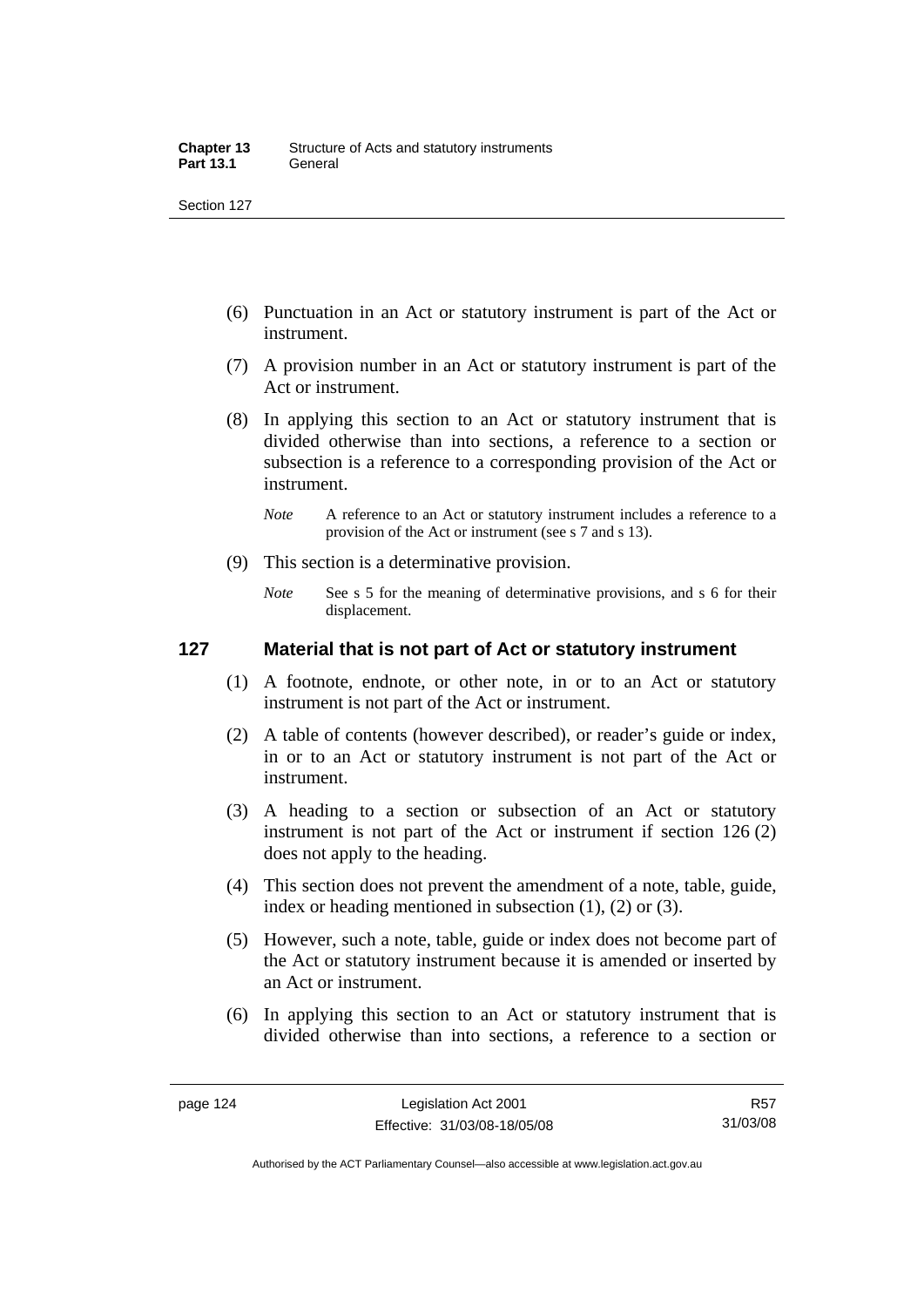subsection is a reference to a corresponding provision of the Act or instrument.

- *Note* A reference to an Act or statutory instrument includes a reference to a provision of the Act or instrument (see s 7 and s 13).
- (7) This section is a determinative provision.
	- *Note* See s 5 for the meaning of determinative provisions, and s 6 for their displacement.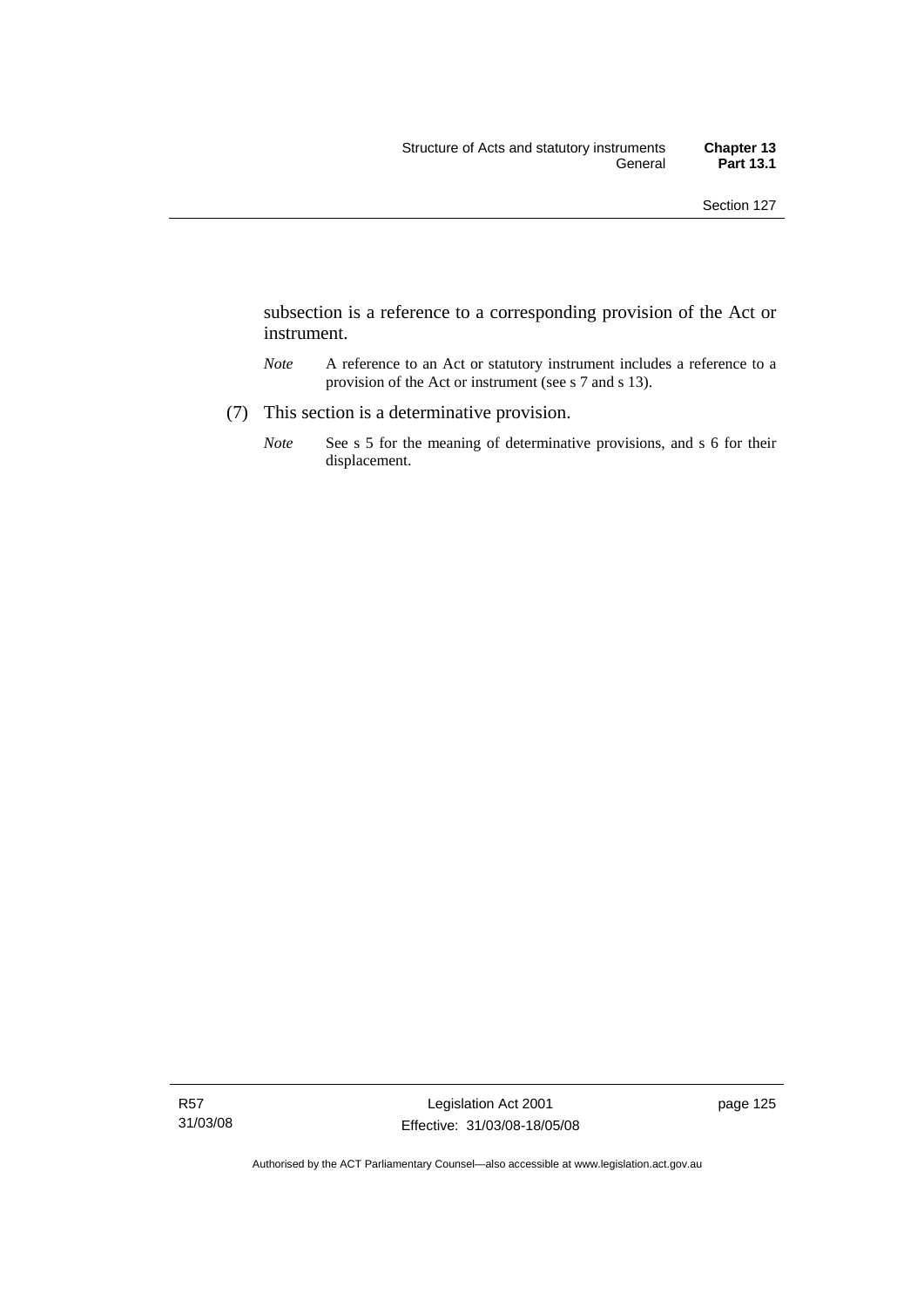## **Part 13.2 Particular kinds of provisions**

#### **130 What is a definition?**

A *definition* is a provision (however expressed) of an Act or statutory instrument that—

- (a) gives a meaning to a term; or
- (b) limits or extends the meaning of a term.

#### **Examples of definitions**

- 1 *X* means Y.
- 2 *X* includes Y.
- 3 *X* means Y, and includes Z.
- 4 A reference to *X* is a reference to Y.
- 5 *X*—see section Y.
- 6 *X*—see the *XYZ Act 1999*, section Y.
- 7 In a proceeding against a person (the *retailer*), it is a defence if the retailer establishes that the goods were bought honestly.
- 8 *excluded*—a claim is *excluded* if the claim is not brought within 1 year after the day the claimant becomes aware of the failure to account to which the claim relates.
- 9 A term used in the *XYZ Act 2003* has the same meaning in this Act.
- 10 A term defined in the *XYZ Act 2003* has the same meaning in this Act.
- *Note 1* Examples 5 and 6 illustrate signpost definitions, that is, definitions that do not themselves directly define a term but point the reader to the place where the term is defined (see s 131).
- *Note 2* Example 7 illustrates a tagged-term definition (*retailer*) that takes its meaning from the context of the provision where the defined term is found.
- *Note 3* Example 8 illustrates a definition that does not begin with the defined term.
- *Note 4* For other provisions about definitions, see pt 15.2.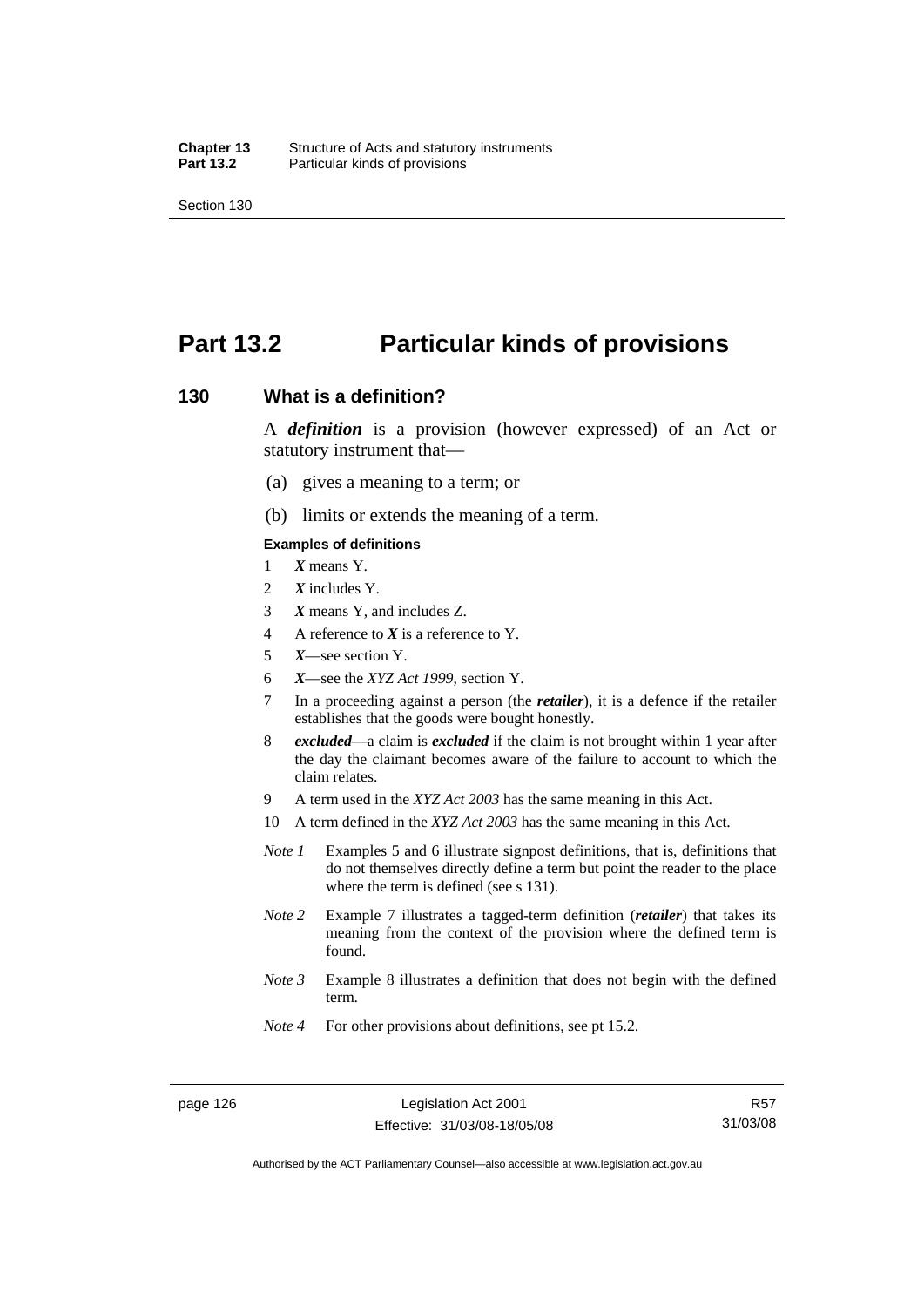*Note* 5 An example is part of the Act, is not exhaustive and may extend, but does not limit, the meaning of the provision in which it appears (see s 126 and s 132).

#### **131 Signpost definitions**

 (1) In an Act or statutory instrument, a definition of a term that includes the word 'see' followed by a reference to a law or instrument means the term has the same meaning as the term (or, if the reference includes a reference to the definition of another term, that term) has in the law or instrument, as in force from time to time.

#### **Examples**

- 1 A signpost definition '*food*—see section 10.' in the dictionary to an Act means that the word 'food' when used in the Act has the same meaning as it has in section 10, as in force from time to time.
- 2 A signpost definition '*injury*—see the *XYZ Act 2001*, dictionary.' in the dictionary to another Act means that the word 'injury', when used in the other Act, has the same meaning as it has in the definition of *injury* in the *XYZ Act 2001*, dictionary, as in force from time to time.
- 3 A signpost definition 'OH&S Council—see the *XYZ Act 2000*, dictionary, definition of *council*.' means that the expression 'OH&S Council' has the same meaning as the word 'council' has in the definition of *council* in the *XYZ Act 2000*, dictionary, as in force from time to time.
- *Note* An example is part of the Act, is not exhaustive and may extend, but does not limit, the meaning of the provision in which it appears (see s 126 and s 132).
- (2) This section is subject to section 47 (Statutory instrument may make provision by applying law or instrument).
- (3) In this section:

*instrument* includes a provision of an instrument.

*law* includes a law, or a provision of a law, of the Commonwealth, a State or another Territory.

*Note* For other provisions about definitions, see pt 15.2.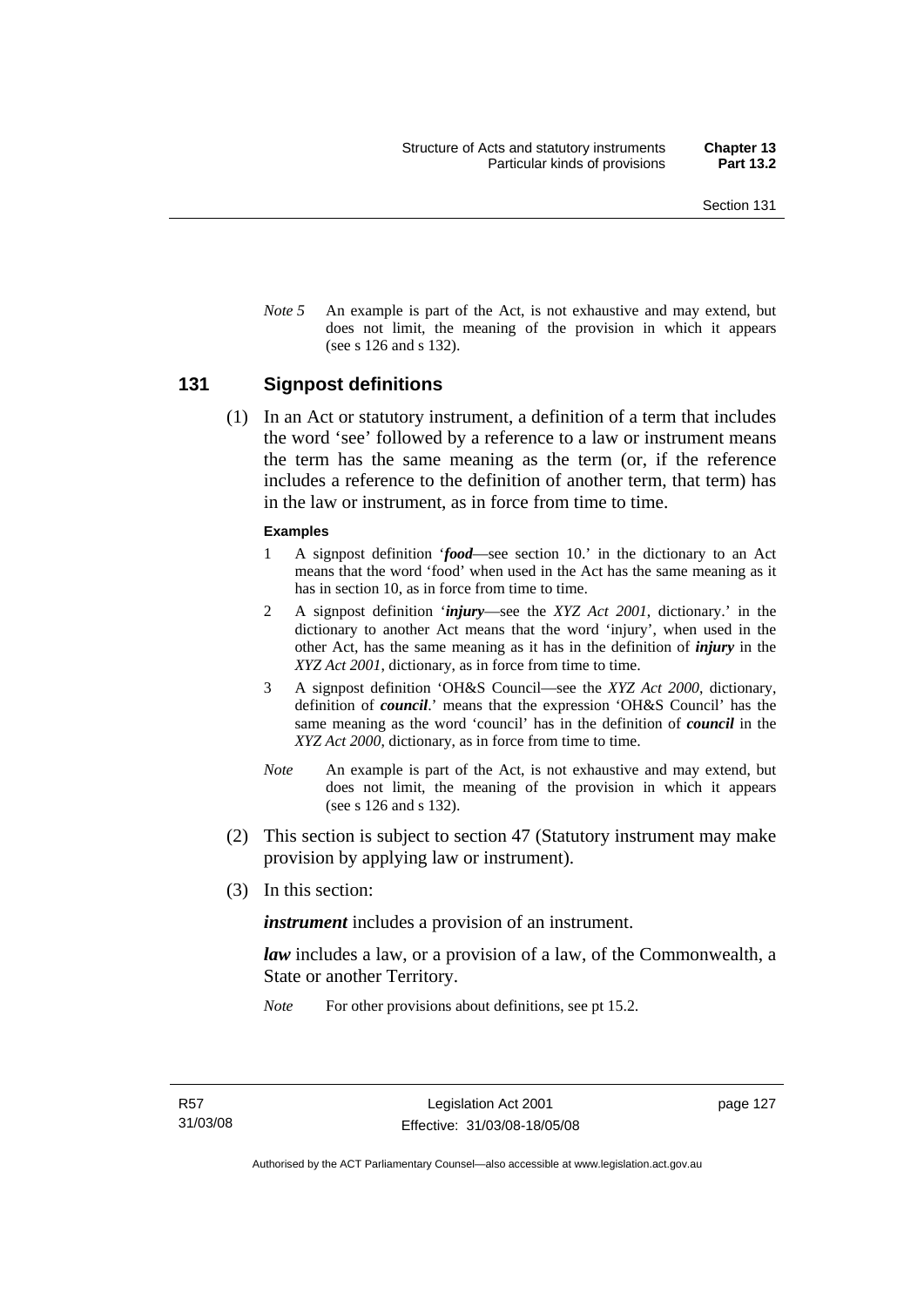| Chapter 13       | Structure of Acts and statutory instruments |
|------------------|---------------------------------------------|
| <b>Part 13.2</b> | Particular kinds of provisions              |

### **132 Examples**

- (1) An example in an Act or statutory instrument—
	- (a) is not exhaustive; and
	- (b) may extend, but does not limit, the meaning of the Act or instrument, or the particular provision to which it relates.

#### **Examples**

- 1 A specific case (which may be fictional) that helps to give meaning to the more abstract language of a provision. See the examples in section 43.
- 2 An example (which may be fictional) that clarifies the scope of a provision by illustrating cases that fall within the provision or cases that fall outside the provision, or both. See the examples in section 86.
- *Note 1* These examples may overlap.
- *Note* 2 An example in an Act or statutory instrument is part of the Act or instrument (see s 126 (4)).
- (2) An example may take either of the following forms:
	- (a) a statement at the end of the provision it illustrates (or at the end of a provision containing the provision it illustrates);
	- (b) a statement forming part of the text of a provision that illustrates the operation of the provision, whether or not the words 'for example' are used.

#### **Examples for par (a)**

the examples in section 130 or this section, subsection (1)

#### **Example for par (b)**

the statement beginning 'for example' in section 36 (1) (a)

- (3) Subsection (2) does not limit the form that an example may take.
- (4) This section is a determinative provision.
	- *Note* See s 5 for the meaning of determinative provisions, and s 6 for their displacement.

Authorised by the ACT Parliamentary Counsel—also accessible at www.legislation.act.gov.au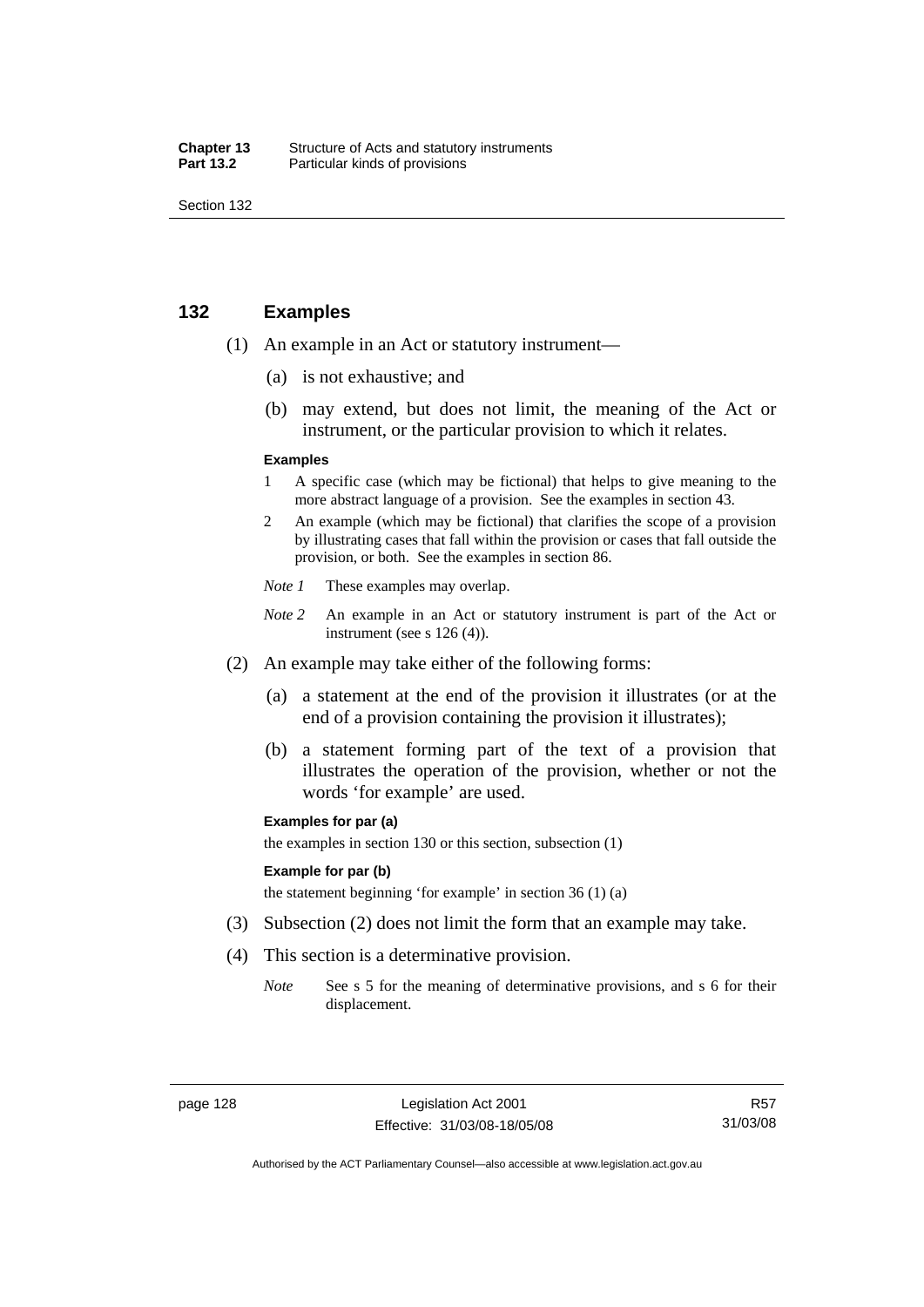## **133 Penalty units**

- (1) In a law, if a penalty for an offence is expressed as a number (whether whole or fractional) of penalty units—
	- (a) the penalty is a fine of that number of penalty units; and
	- (b) the value of the penalty unit for the offence is—
		- (i) if the person charged is an individual—\$100; or
		- (ii) if the person charged is a corporation—\$500.

#### **Example**

'Maximum penalty: 10 penalty units.' means that a person who is convicted of the relevant offence is liable to a maximum fine of 10 penalty units.

- If the person is an individual, the maximum fine is, therefore, \$1 000 (\$100 x 10).
- If the person is a corporation, the maximum fine is, therefore, \$5 000 (\$500 x 10).
- *Note* An example is part of the Act, is not exhaustive and may extend, but does not limit, the meaning of the provision in which it appears (see s 126 and s 132).
- (2) This section is a determinative provision.
	- *Note* See s 5 for the meaning of determinative provisions, and s 6 for their displacement.

## **134 Penalties at end of sections and subsections**

- (1) This section applies if a penalty (however expressed) is stated in a  $law$ —
	- (a) at the end of a section (whether or not the section is divided into subsections) and not expressed in a way that indicates that it applies only to a provision of the section; or
	- (b) at the end of a subsection (but not at the end of a section) and not expressed in a way that indicates that it applies only to a provision of the subsection; or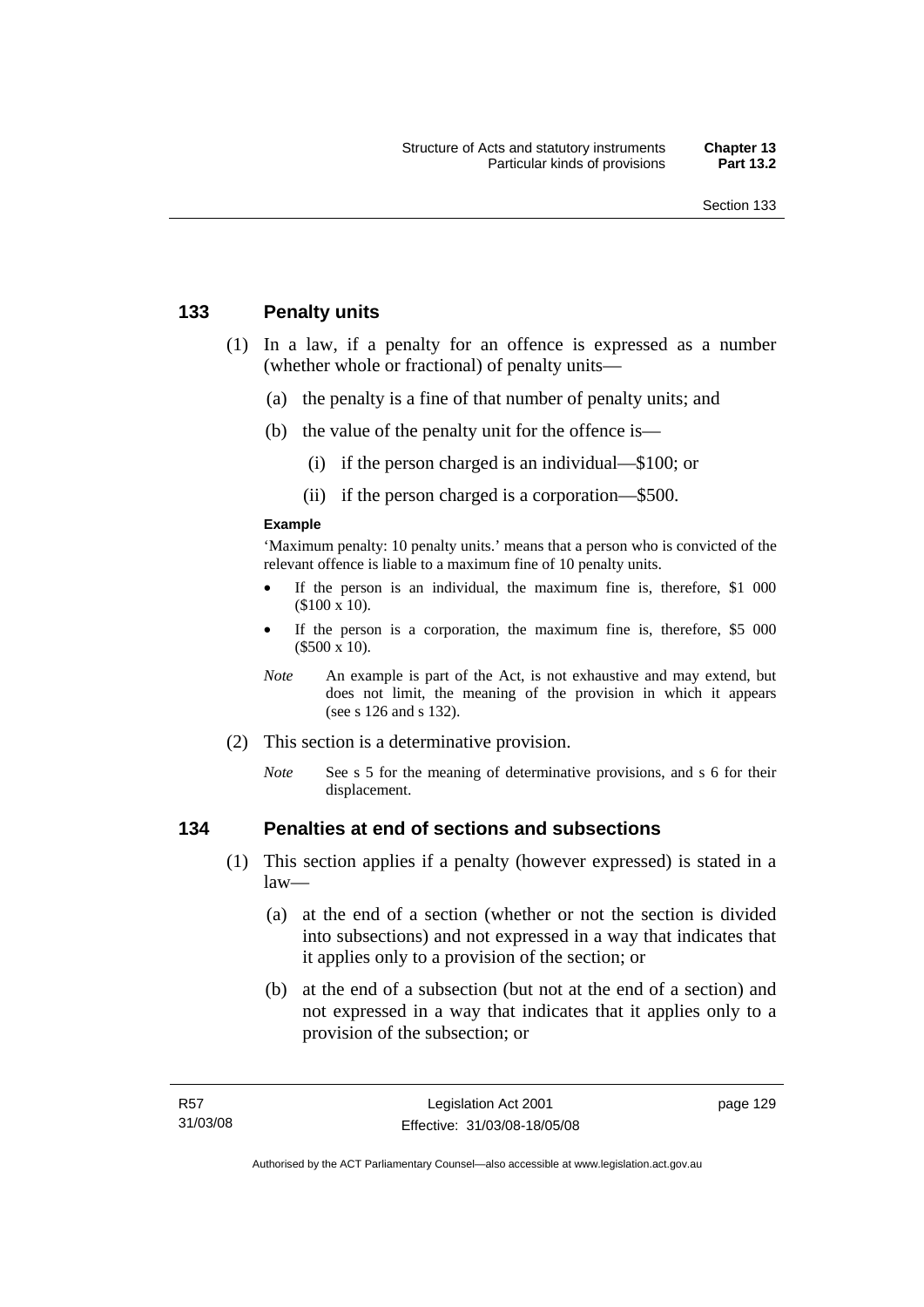(c) at the end of a section or subsection and expressed in a way that indicates that it applies only to a provision of the section or subsection (the *relevant provision*).

#### **Example for par (a)**

the following penalty at the end of a section:

'Maximum penalty: 20 penalty units.'

#### **Example for par (b)**

the following penalty at the end of a subsection, but not at the end of a section: 'Maximum penalty: 20 penalty units.'

#### **Examples for par (c)**

- 1 the following penalty at the end of a section divided into subsections: 'Maximum penalty (subsection (3)): 20 penalty units.'.
- 2 the following penalty at the end of a subsection, but not at the end of a section:

'Maximum penalty:

- (a) for paragraph (b)—20 penalty units; or
- (b) for another paragraph—50 penalty units, imprisonment for 6 months or both.'
- *Note* An example is part of the Act, is not exhaustive and may extend, but does not limit, the meaning of the provision in which it appears (see s 126 and s 132).
- (2) If an offence is not expressly mentioned in the section, subsection or relevant provision, the penalty indicates that contravention of the section, subsection or relevant provision is an offence punishable on conviction as provided by subsection (4).

#### **Example of a penalty applying to entire section or subsection**

A person must not contravene a notice. Maximum penalty: 20 penalty units.

#### **Example of a penalty applying to a stated provision**

- (2) The register of transactions—
	- (a) may be kept in electronic form; and
	- (b) must contain the particulars mentioned in section 91C.

Maximum penalty (paragraph (b)): 20 penalty units.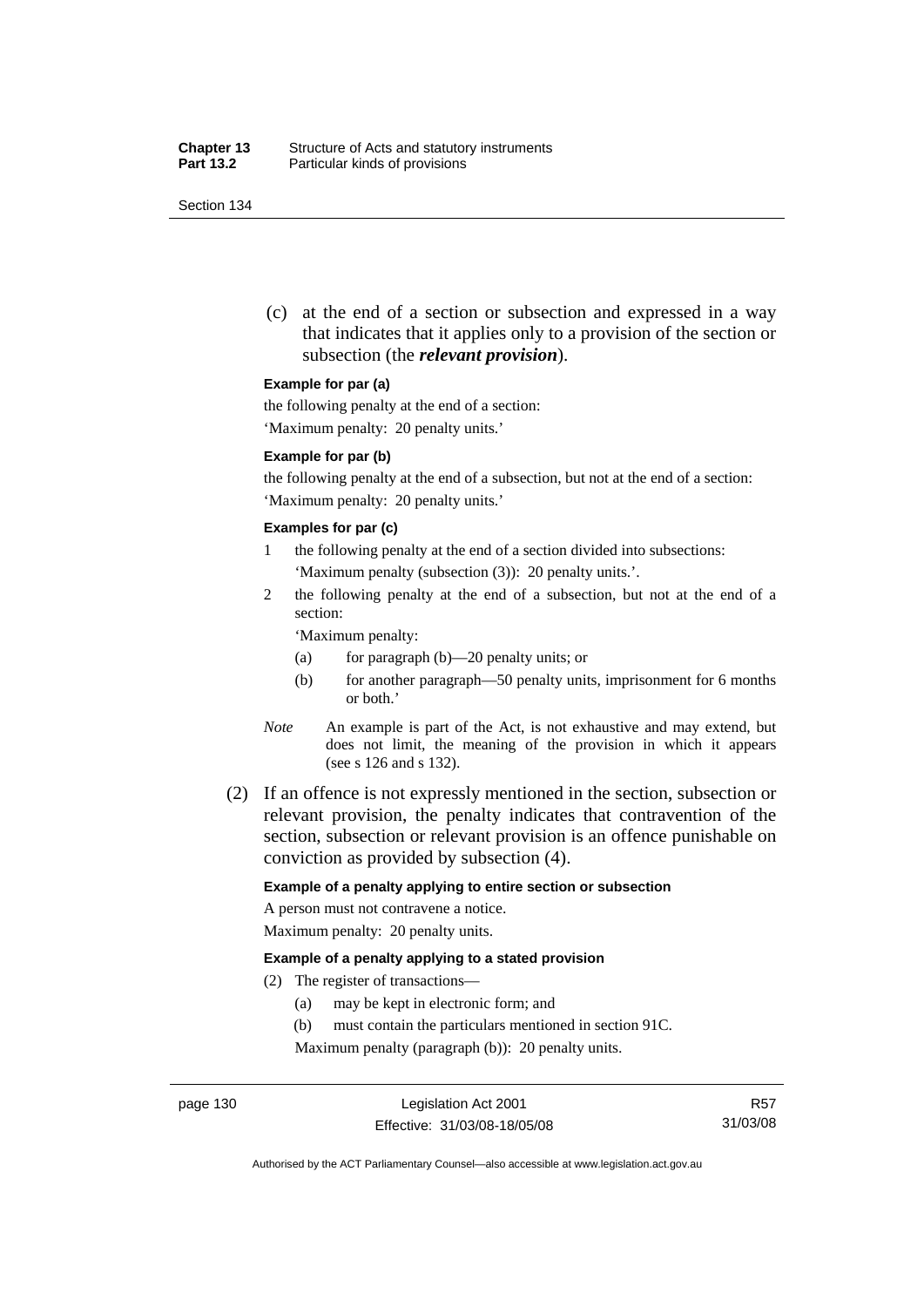(3) If an offence is expressly mentioned in the section, subsection or relevant provision, the penalty indicates that the offence is punishable on conviction as provided by subsection (4).

#### **Example of a penalty applying to entire section or subsection**

A person who contravenes a notice commits an offence.

Maximum penalty: 20 penalty units.

#### **Example of a penalty applying to a stated provision**

- (2) If a person keeps the person's identity card after ceasing to be an officer—
	- (a) the person commits an offence; and
	- (b) the identity card is forfeited to the Territory.

Maximum penalty (paragraph (a)): 20 penalty units.

- (4) The penalty that may be imposed for the offence is—
	- (a) if only a single penalty is stated (whether as a maximum penalty or a penalty)—not more than the stated penalty; or
	- (b) if a minimum as well as a maximum penalty is stated—not less than the minimum and not more than the maximum.
- $(5)$  If—
	- (a) a penalty (however expressed) is stated in a law at the end of a section divided into subsections; and
	- (b) another penalty (however expressed) is stated at the end of another subsection of the section; and
	- (c) the first penalty is not expressed in a way that indicates that it applies only to a particular provision of the last subsection;

the first penalty is taken, for this section, to be expressed in a way that indicates that it applies only to the last subsection.

#### **Example**

In the following example, subsection (4) is the last subsection and the penalty stated at the end applies only to that subsection:

'(2) A permit holder must record all transactions under this Act. Maximum penalty: 20 penalty units.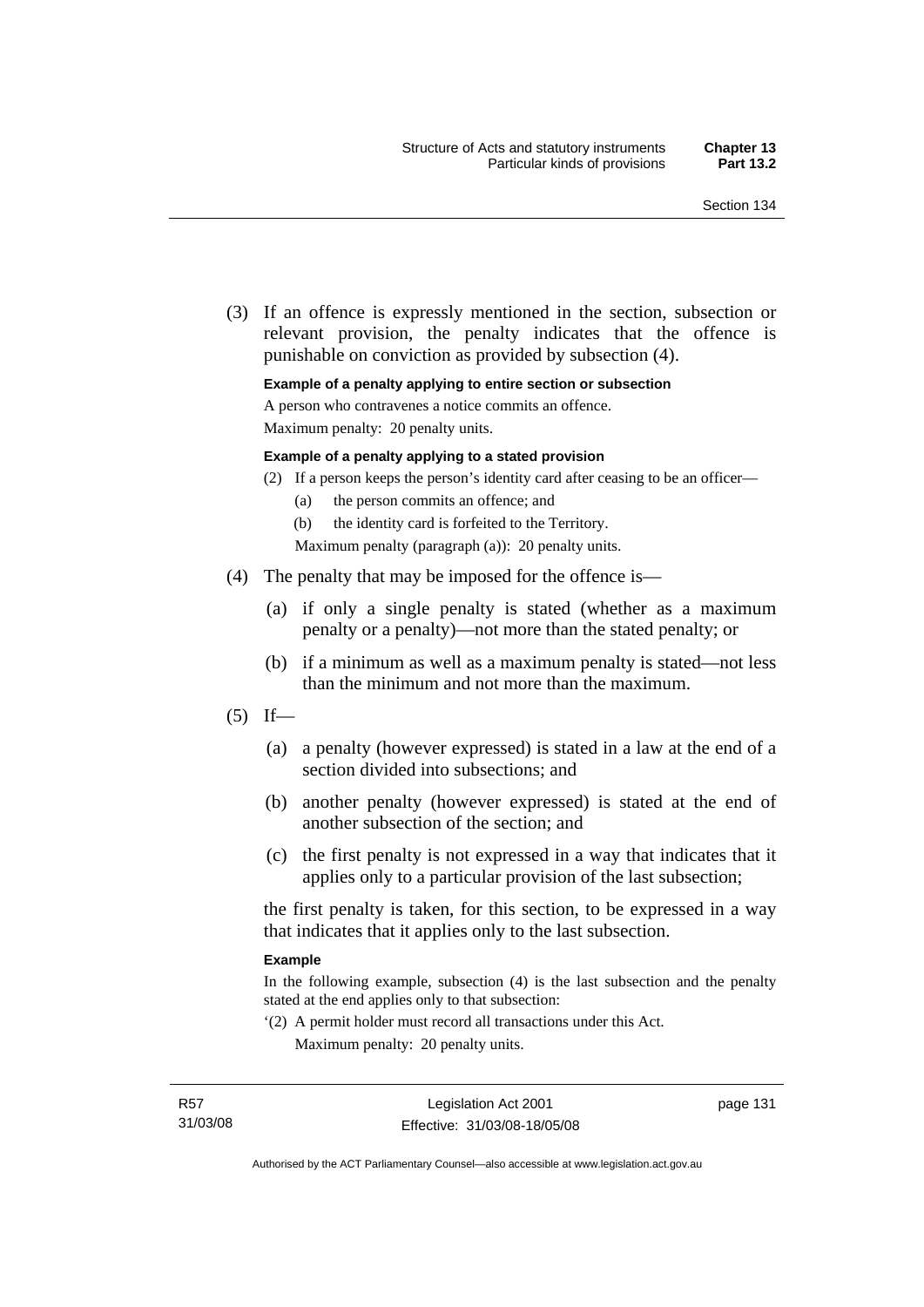- (3) If a permit holder is convicted of an offence against subsection (2), the registrar must cancel the permit.
- (4) A permit holder must not sell a declared substance in contravention of this Act.

Maximum penalty: 100 penalty units, imprisonment for 1 year or both.'.

- (6) In working out for this section whether a penalty is at the end of a section or subsection, the position of any example or note is to be disregarded.
- (7) This section is a determinative provision.
	- *Note* See s 5 for the meaning of determinative provisions, and s 6 for their displacement.

#### **135 Penalties not at end of sections and subsections**

- (1) This section applies if a penalty (however expressed) is stated in a provision of a law other than at the end of a section or subsection.
- (2) If an offence is expressly mentioned in the provision, the penalty indicates that the offence is punishable on conviction as provided by subsection (4).

#### **Example**

A person who contravenes subsection (3) commits an offence punishable by a fine of not more than 20 penalty units.

- *Note* An example is part of the Act, is not exhaustive and may extend, but does not limit, the meaning of the provision in which it appears (see s 126 and s 132).
- (3) If an offence is not expressly mentioned in the provision, the penalty indicates that contravention of the provision (or a stated part of the provision) is an offence punishable on conviction as provided by subsection (4).

#### **Example**

A person who contravenes subsection (3) must pay a fine of not more than 20 penalty units.

Authorised by the ACT Parliamentary Counsel—also accessible at www.legislation.act.gov.au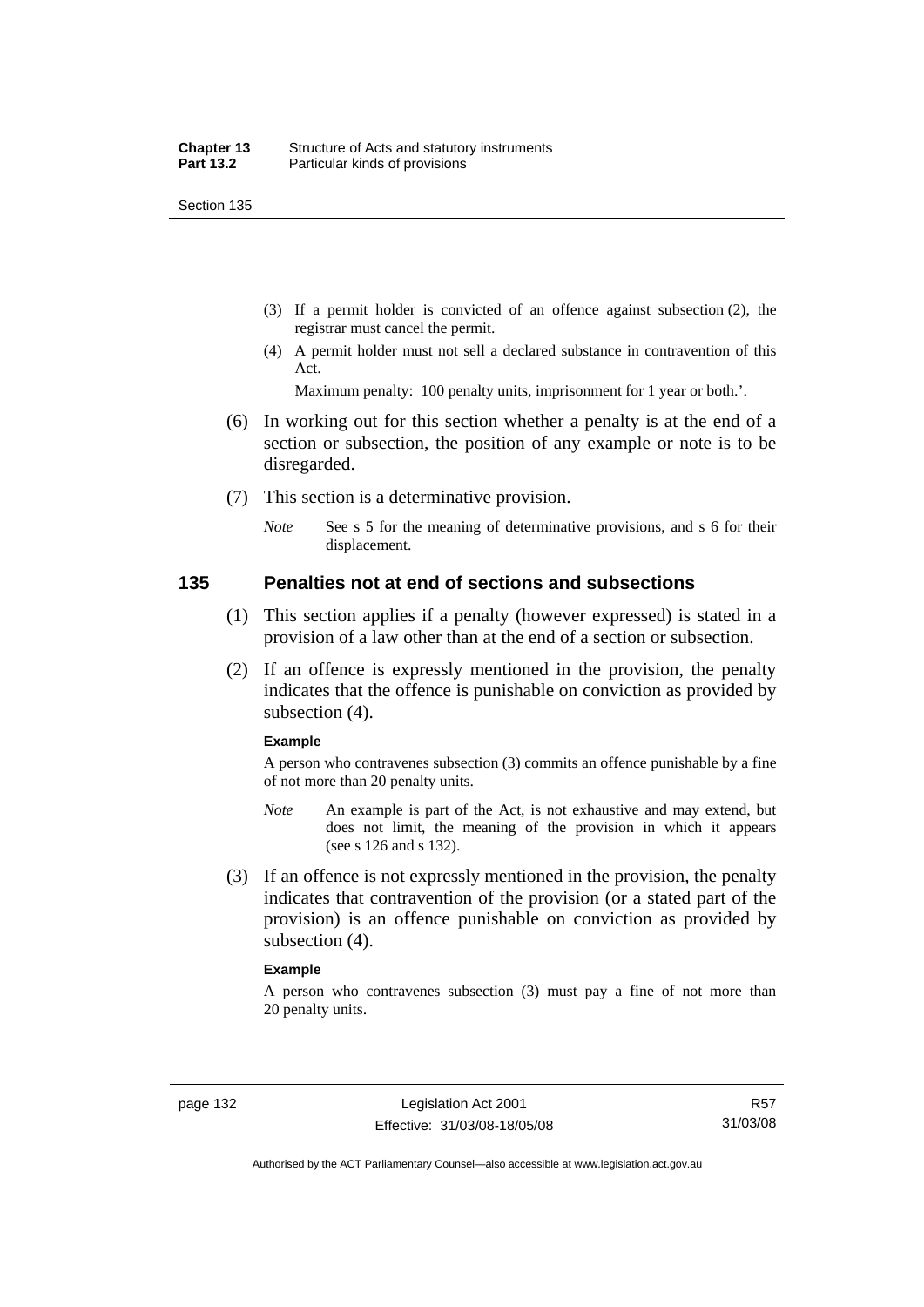- (4) The penalty that may be imposed for the offence is—
	- (a) if only a single penalty is stated (whether as a maximum penalty or a penalty)—not more than the stated penalty; or
	- (b) if a minimum as well as a maximum penalty is stated—not less than the minimum and not more than the maximum.
- (5) In working out for this section whether a penalty is at the end of a section or subsection, the position of any example or note is to be disregarded.
- (6) This section is a determinative provision.
	- *Note* See s 5 for the meaning of determinative provisions, and s 6 for their displacement.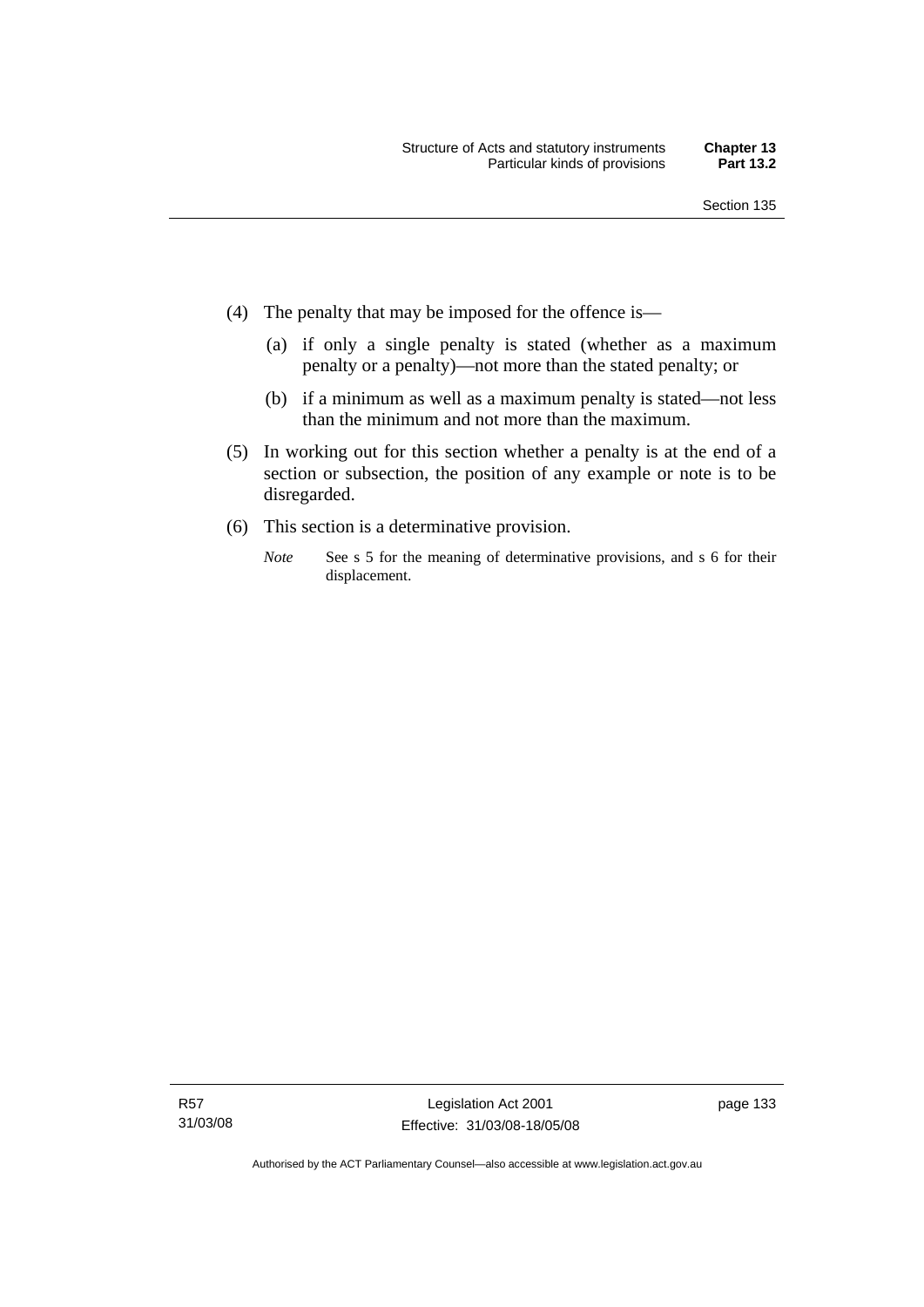**Chapter 14** Interpretation of Acts and statutory instruments<br>**Part 14.1** Purpose and scope Purpose and scope

Section 136

# **Chapter 14 Interpretation of Acts and statutory instruments**

## **Part 14.1 Purpose and scope**

#### **136 Meaning of** *Act* **in ch 14**

In this chapter:

*Act* includes a statutory instrument.

*Note* Section 7 (3) provides that a reference to an Act includes a reference to a provision of an Act. Section 13 (3) provides that a reference to a statutory instrument includes a reference to a provision of a statutory instrument.

## **137 Purpose and scope of ch 14**

- (1) The purpose of this chapter is to provide guidance about the interpretation of Acts.
- (2) This chapter is not intended to be a comprehensive statement of the law of interpretation applying to Acts.
- (3) In particular, this chapter assumes that common law presumptions operate in conjunction with this chapter.
- (4) Subsection (3) also applies to common law presumptions that come into existence after the commencement of this chapter.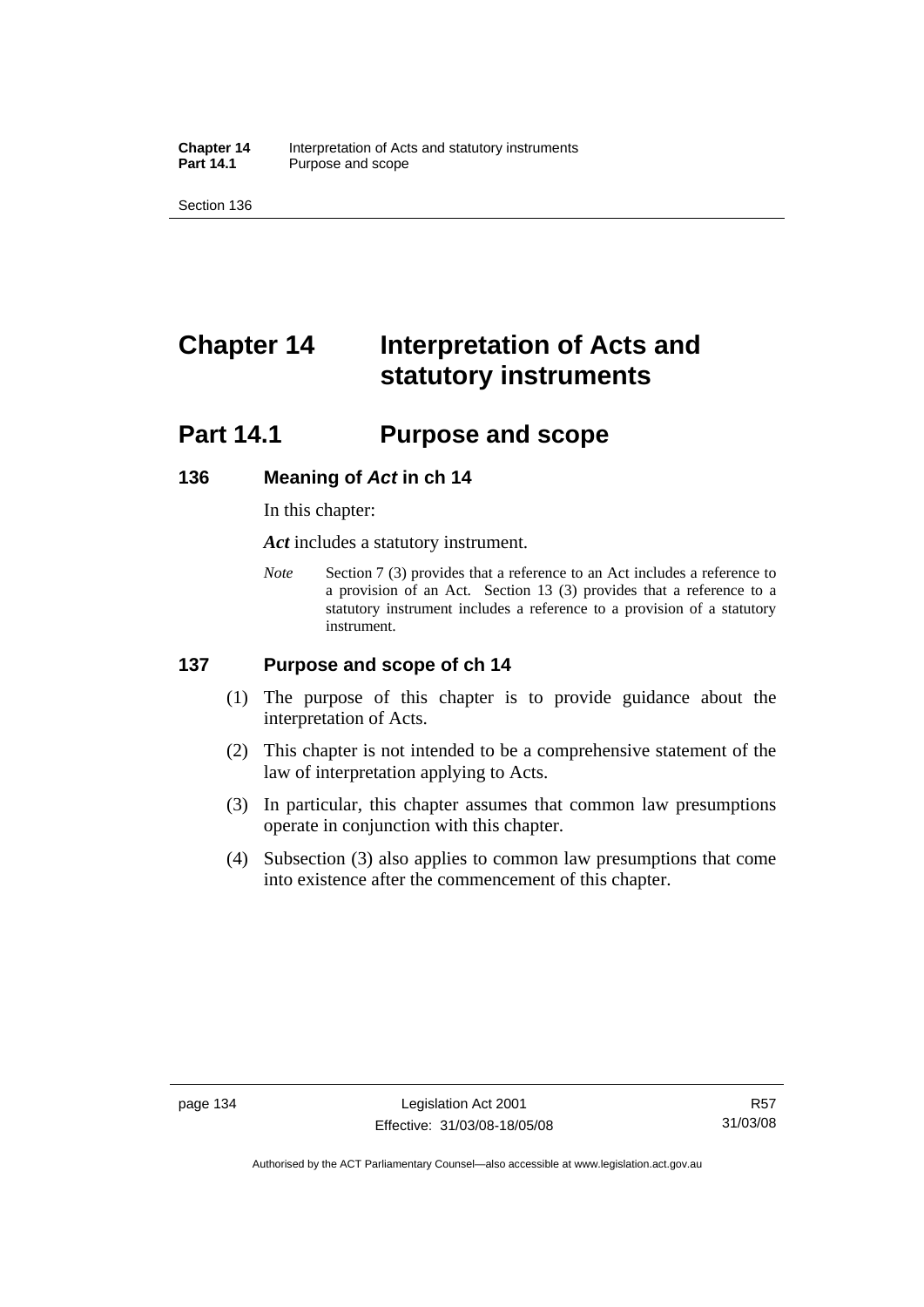## **Part 14.2 Key principles of interpretation**

## **138 Meaning of** *working out the meaning of an Act*

In this part:

*working out the meaning of an Act* means—

- (a) resolving an ambiguous or obscure provision of the Act; or
- (b) confirming or displacing the apparent meaning of the Act; or
- (c) finding the meaning of the Act when its apparent meaning leads to a result that is manifestly absurd or is unreasonable; or
- (d) finding the meaning of the Act in any other case.

## **139 Interpretation best achieving Act's purpose**

- (1) In working out the meaning of an Act, the interpretation that would best achieve the purpose of the Act is to be preferred to any other interpretation.
- (2) This section applies whether or not the Act's purpose is expressly stated in the Act.
	- *Note T*he *Human Rights Act 2004*, s 30 (1) (which is about interpreting legislation to be consistent with human rights) is also relevant to interpreting territory laws.

## **140 Legislative context**

In working out the meaning of an Act, the provisions of the Act must be read in the context of the Act as a whole.

#### **Examples**

1 The long title of an Act provides that it is an Act to give certain benefits to the holders of pensioner cards. Section 4 provides 'This Act applies to a holder of a pensioner card'. Section 22 provides that the commissioner may grant 'a person' an exemption from payment of rates. The Act does not contain a definition of 'person'. Section 22 must be read in the context of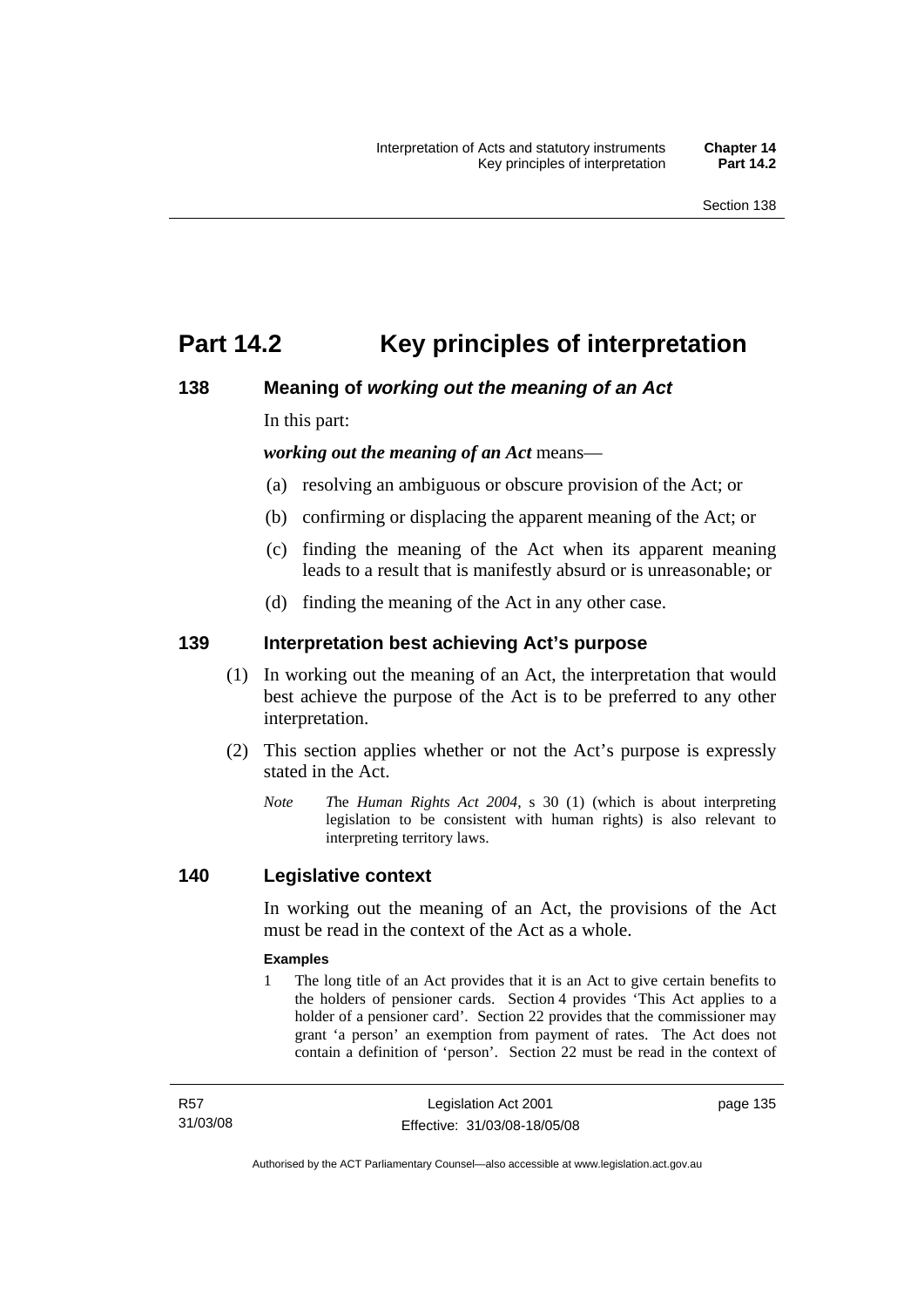the Act as a whole so that the commissioner may only grant exemptions to people who are holders of pensioner cards.

2 The *Drug Testing Regulation 2001* (made under the *Drug Testing Act 2000* (hypothetical)), section 6 contains the following heading:

#### **6 Corresponding law—Act, s 100, def** *corresponding law*

The heading indicates that the section has been made for the definition of *corresponding law* in the *Drug Testing Act 2000*, section 100.

- 3 Section 12 (1) of a subordinate law refers to 'a non-conviction order under the *Crimes (Sentencing) Act 2005*'. No other kind of order is mentioned in the section and the word 'order' is not otherwise defined in the subordinate law. Subsections (2), (4), (7) and (9) of the same section, which only refer to 'the order', are to be understood as referring to the order mentioned in subsection  $(1)$ .
- *Note 1* See s 126 and s 127 for material that is, or is not, part of an Act or statutory instrument.
- *Note 2* An example is part of the Act, is not exhaustive and may extend, but does not limit, the meaning of the provision in which it appears (see s 126 and s 132).

## **141 Non-legislative context generally**

- (1) In working out the meaning of an Act, material not forming part of the Act may be considered.
	- *Note 1* See s 146 for the meaning of *may* and *must*.
	- *Note* 2 See s 126 and s 127 for material that is, or is not, part of an Act or statutory instrument.
	- *Note 3* See s 142 for material that may be considered in working out the meaning of an Act or statutory instrument.
- (2) In deciding whether material not forming part of an Act should be considered in working out the meaning of the Act, and the weight to be given to the material, the following matters must be taken into account:
	- (a) the desirability of being able to rely on the ordinary meaning of the Act, having regard to the purpose of the Act and the provisions of the Act read in the context of the Act as a whole;

R57 31/03/08

Authorised by the ACT Parliamentary Counsel—also accessible at www.legislation.act.gov.au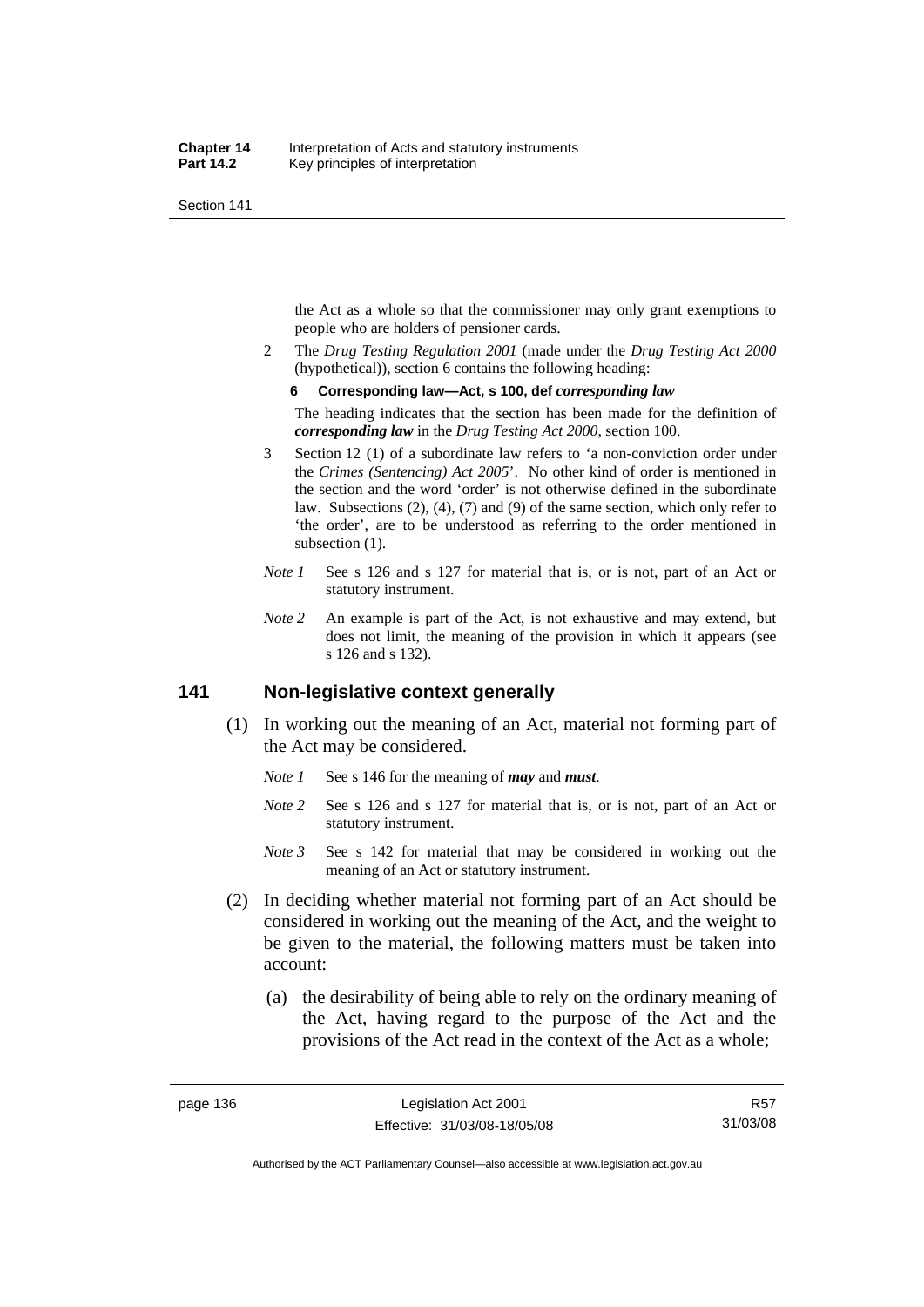- (b) the undesirability of prolonging proceedings without compensating advantage;
- (c) the accessibility of the material to the public.
- (3) Subsection (2) does not limit the matters that may be taken into account.
- (4) For subsection (2) (c), material in the register is taken to be accessible to the public.

*Note* The register is the ACT legislation register (see dict, pt 2, def *register*).

#### **142 Non-legislative context—material that may be considered**

- (1) In working out the meaning of an Act, material mentioned in table 142, column 2 may be considered.
- (2) In working out the meaning of a statutory instrument, material mentioned in table 142, column 3 may be considered.
- (3) This section does not limit the material that may be considered in working out the meaning of an Act or statutory instrument.

| column 1<br>item | column 2<br>Act                                                                                          | column 3<br>statutory instrument                                                                                    |
|------------------|----------------------------------------------------------------------------------------------------------|---------------------------------------------------------------------------------------------------------------------|
|                  | material not forming<br>part of the Act contained<br>in an authorised version<br>of the Act              | material not forming part of<br>the statutory instrument<br>contained in an authorised<br>version of the instrument |
|                  | See ch 3 (Authorised<br><b>Note</b><br>versions<br>and<br>evidence of laws and<br>legislative material). | <b>Note</b><br>See ch 3 (Authorised<br>versions and evidence of<br>legislative<br>laws<br>and<br>material).         |

#### **Table 142**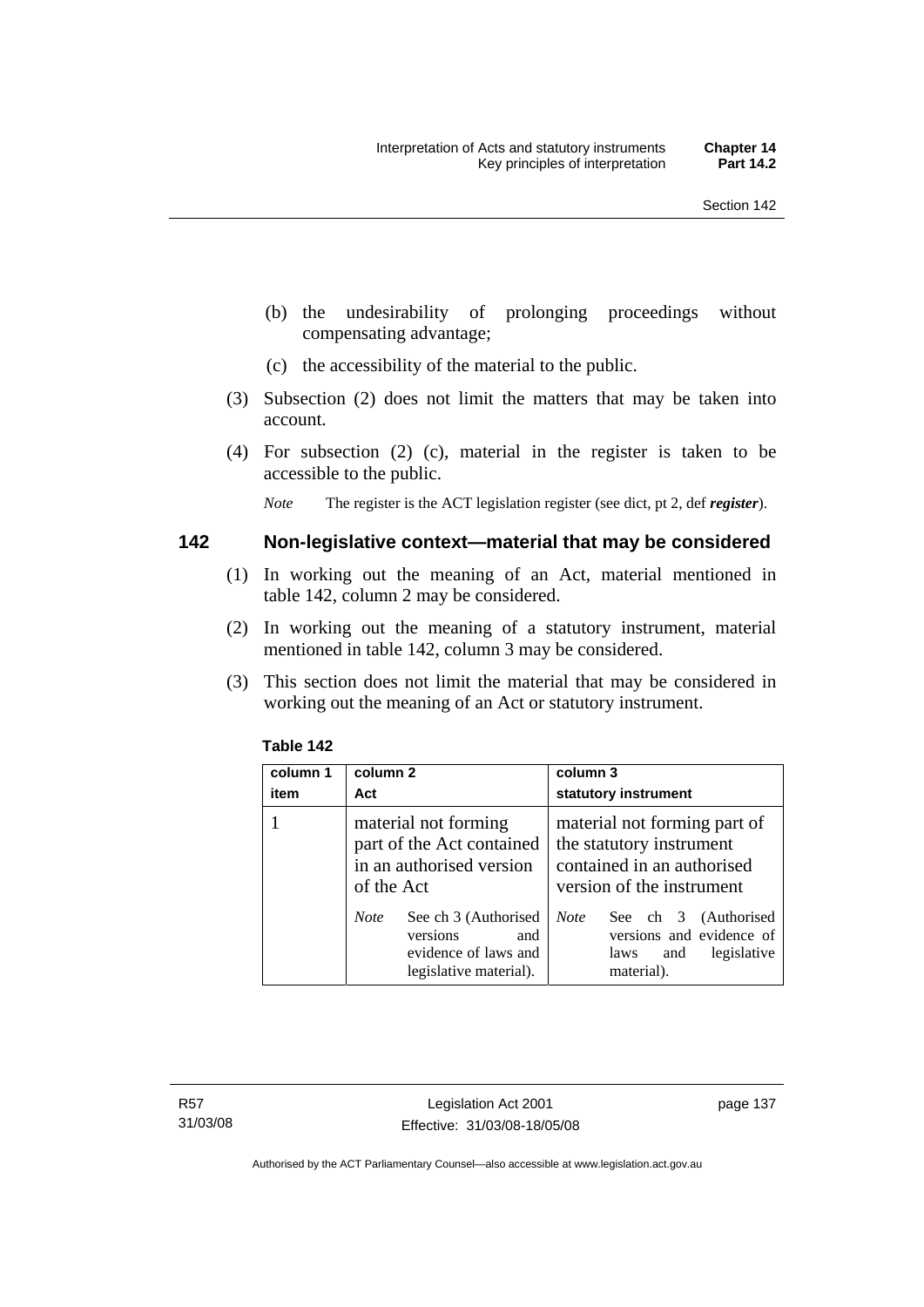#### **Chapter 14** Interpretation of Acts and statutory instruments **Part 14.2** Key principles of interpretation

Section 142

| column 1<br>item | column <sub>2</sub><br>Act                                                                                                                                                                                             | column <sub>3</sub><br>statutory instrument                                                                                                                                                                                                                                                                                                                                   |
|------------------|------------------------------------------------------------------------------------------------------------------------------------------------------------------------------------------------------------------------|-------------------------------------------------------------------------------------------------------------------------------------------------------------------------------------------------------------------------------------------------------------------------------------------------------------------------------------------------------------------------------|
| 2                | any relevant report of a<br>royal commission, law<br>reform commission,<br>committee of inquiry or<br>other similar entity that<br>was presented to the<br><b>Legislative Assembly</b><br>before the Act was<br>passed | any relevant report of a royal<br>commission, law reform<br>commission, committee of<br>inquiry or other similar<br>entity that was presented to<br>the Legislative Assembly—<br>if the statutory<br>(a)<br>instrument was<br>presented to the<br>Assently—<br>before the end of<br>6 sitting days<br>after the day the<br>instrument was<br>presented to the<br>Assembly; or |
|                  |                                                                                                                                                                                                                        | (b)<br>in any other<br>case—before the<br>instrument was<br>made                                                                                                                                                                                                                                                                                                              |

page 138 Legislation Act 2001 Effective: 31/03/08-18/05/08

Authorised by the ACT Parliamentary Counsel—also accessible at www.legislation.act.gov.au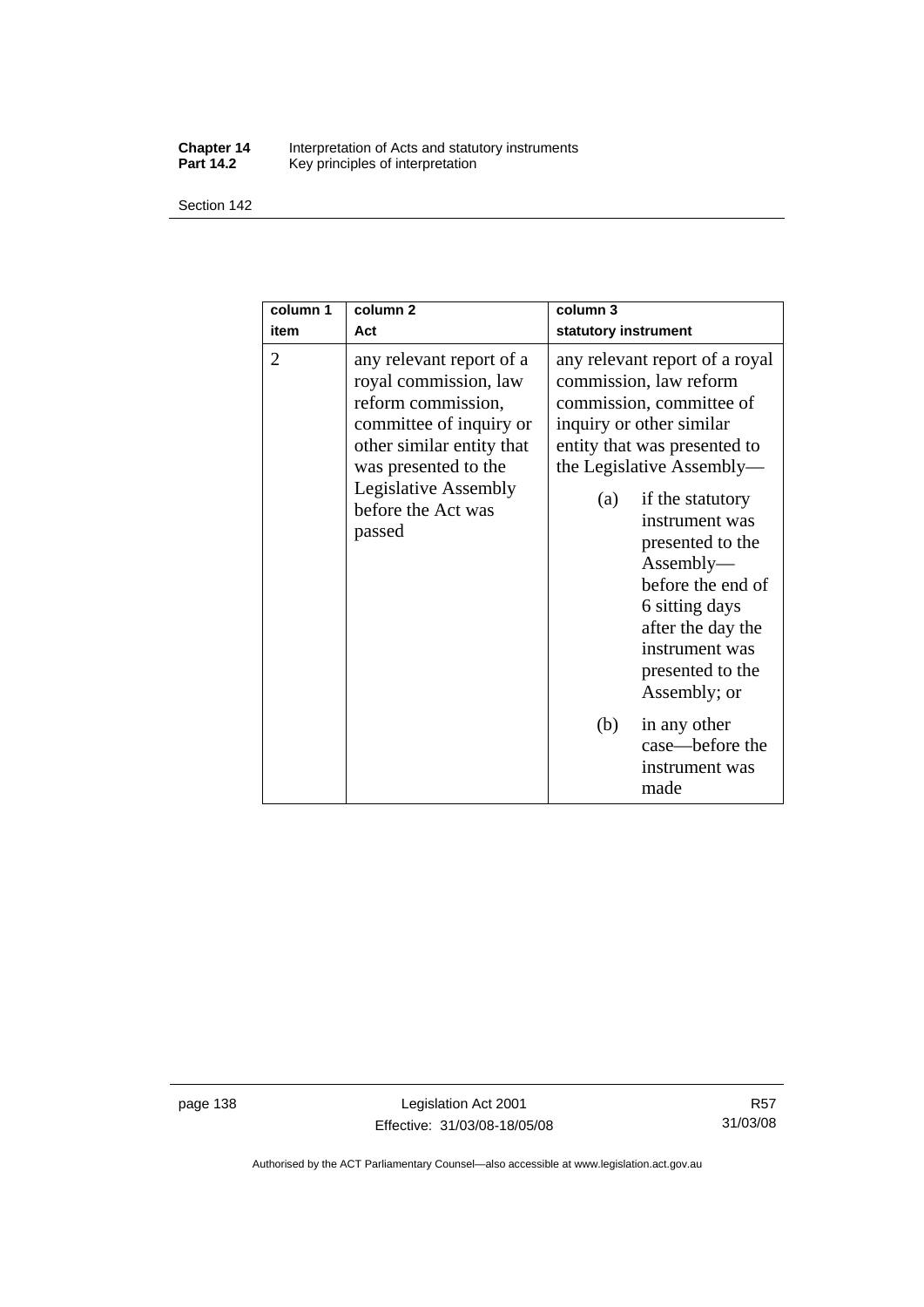#### Interpretation of Acts and statutory instruments **Chapter 14**  Key principles of interpretation **Part 14.2**

| column 1<br>item | column <sub>2</sub><br>Act                                                                                                                                                                                                 | column 3<br>statutory instrument                                                                                                                                                                                                                                                                                                            |
|------------------|----------------------------------------------------------------------------------------------------------------------------------------------------------------------------------------------------------------------------|---------------------------------------------------------------------------------------------------------------------------------------------------------------------------------------------------------------------------------------------------------------------------------------------------------------------------------------------|
| 3                | any relevant report of a<br>committee of the<br><b>Legislative Assembly</b><br>that was made to the<br>Assembly before the<br>Act was passed                                                                               | any relevant report of a<br>committee of the Legislative<br>Assembly that was made to<br>the Assembly-                                                                                                                                                                                                                                      |
|                  |                                                                                                                                                                                                                            | (a)<br>if the statutory<br>instrument was<br>presented to the<br>$\text{Assembly}\text{---}$<br>before the end of<br>6 sitting days<br>after the day the<br>instrument was<br>presented to the<br>Assembly; or                                                                                                                              |
|                  |                                                                                                                                                                                                                            | (b)<br>in any other<br>case—before the<br>instrument was<br>made                                                                                                                                                                                                                                                                            |
| $\overline{4}$   | any explanatory<br>statement (however<br>described) for the bill<br>that became the Act, or<br>any other relevant<br>document, that was<br>presented to the<br><b>Legislative Assembly</b><br>before the Act was<br>passed | if the statutory instrument<br>was presented to the<br>Legislative Assembly—any<br>explanatory statement<br>(however described) for the<br>instrument, or any other<br>relevant document, that was<br>presented to the Legislative<br>Assembly before the end of<br>6 sitting days after the<br>instrument was presented to<br>the Assembly |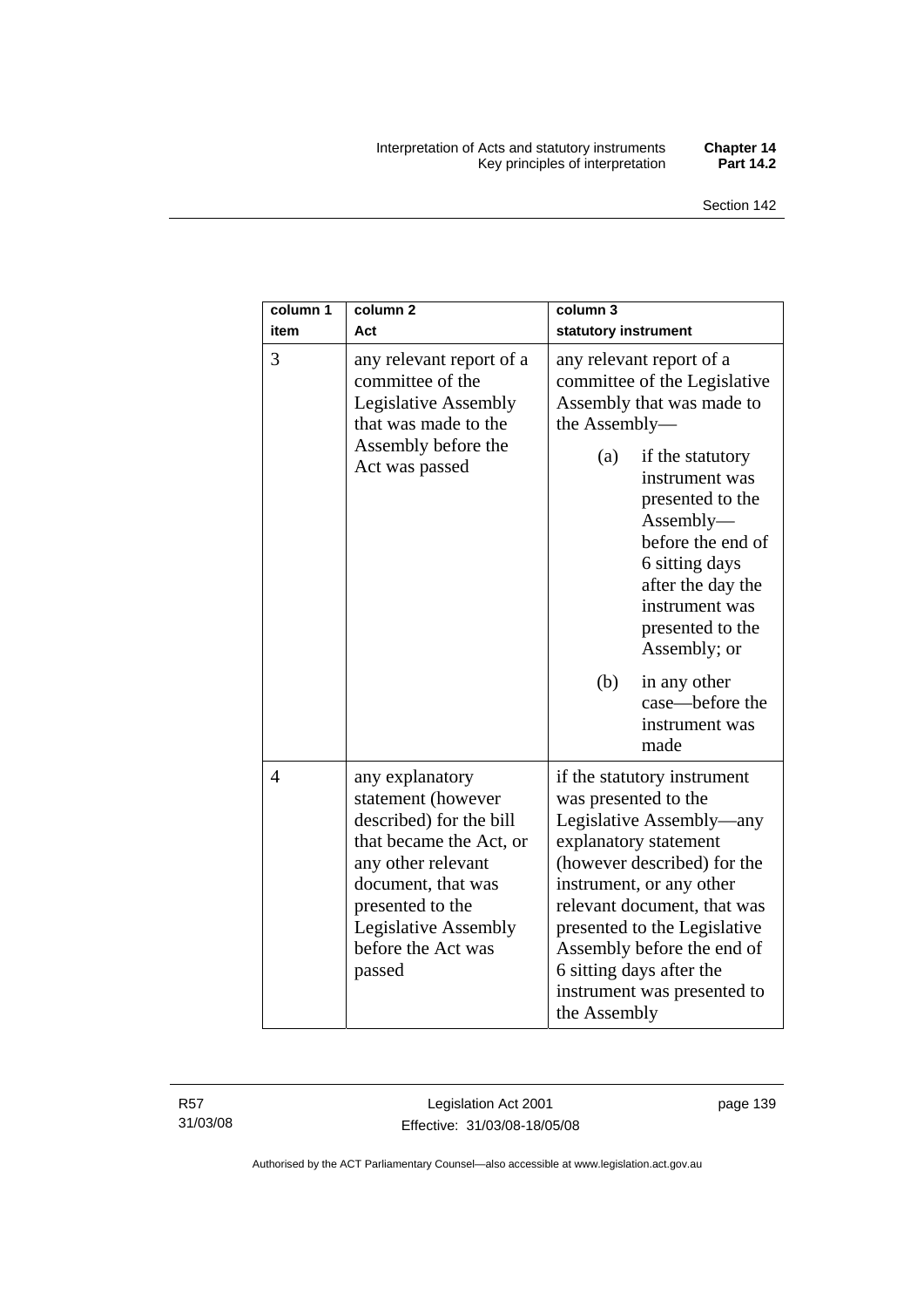#### **Chapter 14** Interpretation of Acts and statutory instruments<br>**Part 14.2** Key principles of interpretation Key principles of interpretation

Section 143

| column 1<br>item | column <sub>2</sub><br>Act                                                                                              | column 3<br>statutory instrument                                                                                                                                                                |
|------------------|-------------------------------------------------------------------------------------------------------------------------|-------------------------------------------------------------------------------------------------------------------------------------------------------------------------------------------------|
| 5                | the presentation speech<br>made to the Legislative<br>Assembly during the<br>passage of the bill that<br>became the Act | if the statutory instrument<br>was presented to the<br>Legislative Assembly by a<br>member of the Assembly-<br>any presentation speech<br>made to the Assembly                                  |
| 6                | official reports of<br>proceedings in the<br>Legislative Assembly in<br>relation to the bill that<br>became the Act     | if the statutory instrument<br>was presented to the<br>Legislative Assembly-<br>official reports of<br>proceedings in the<br>Legislative Assembly in<br>relation to the statutory<br>instrument |
| 7                | any relevant treaty or<br>other international<br>agreement to which<br>Australia is a party                             | any relevant treaty or other<br>international agreement to<br>which Australia is a party                                                                                                        |

## **143 Law stating material for consideration in working out meaning**

 (1) If a relevant law provides that stated material may or must be considered in working out the meaning of an Act or statutory instrument, that does not by implication prevent other material of the same or similar kind being considered in working out the meaning of the Act or instrument.

#### **Example**

The *Computer Crime Act 2000* (hypothetical) contains the following provision:

**4 Report may be used as an aid to interpretation** 

The *Community Law Reform Report on Computer Crime* (CLRC No X) may be considered in working out the meaning of this Act.

page 140 Legislation Act 2001 Effective: 31/03/08-18/05/08

R57 31/03/08

Authorised by the ACT Parliamentary Counsel—also accessible at www.legislation.act.gov.au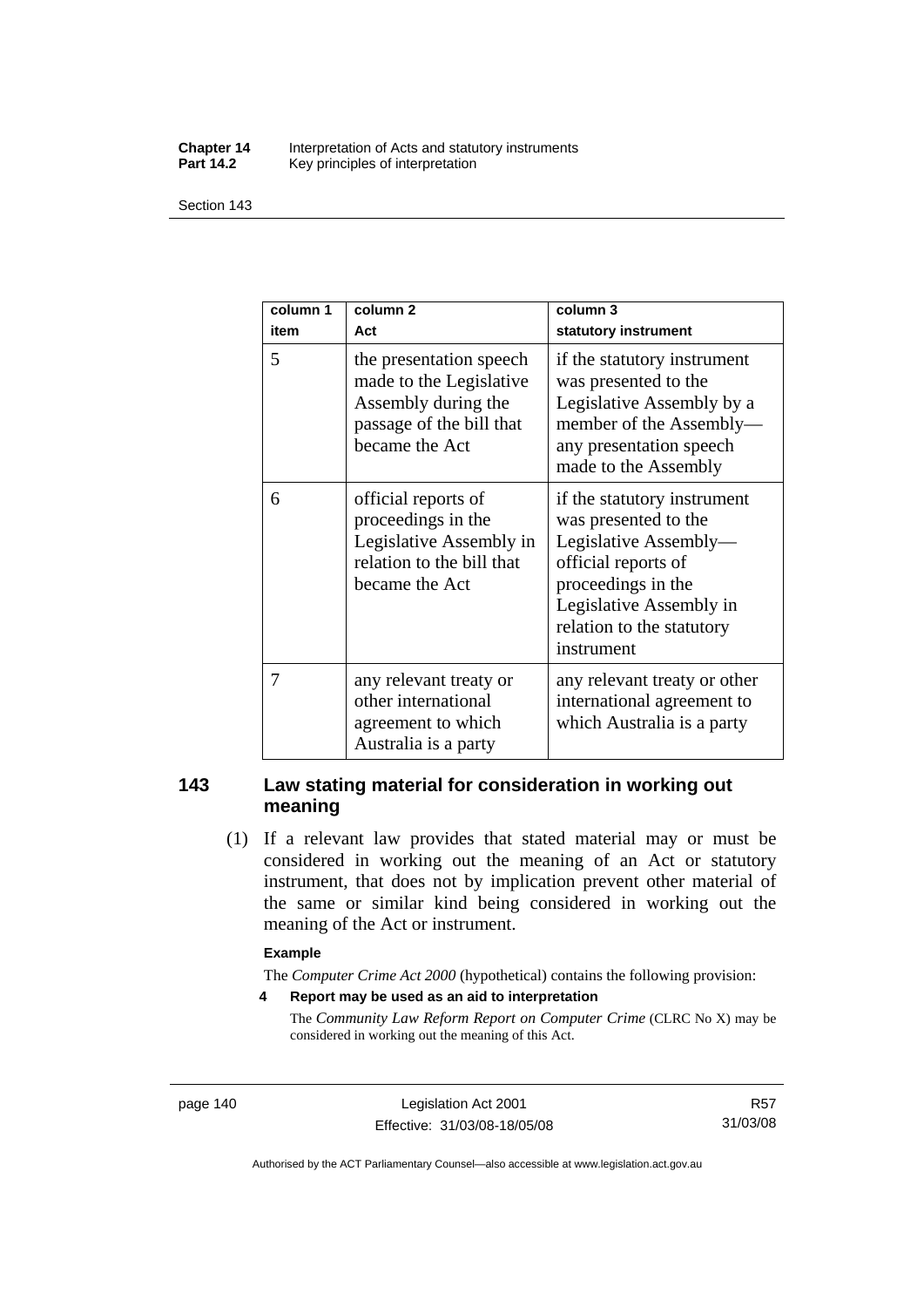This does not limit access to other non-legislative material of the same or a similar kind for working out the meaning of the *Computer Crime Act 2000*.

- *Note* An example is part of the Act, is not exhaustive and may extend, but does not limit, the meaning of the provision in which it appears (see s 126 and s 132).
- (2) In this section:

*relevant law* means—

- (a) in working out the meaning of an Act—the Act or another Act; or
- (b) in working out the meaning of a statutory instrument made under an Act—the Act, another Act or the instrument; or
- (c) in working out the meaning of a statutory instrument made under another statutory instrument—an Act or either instrument.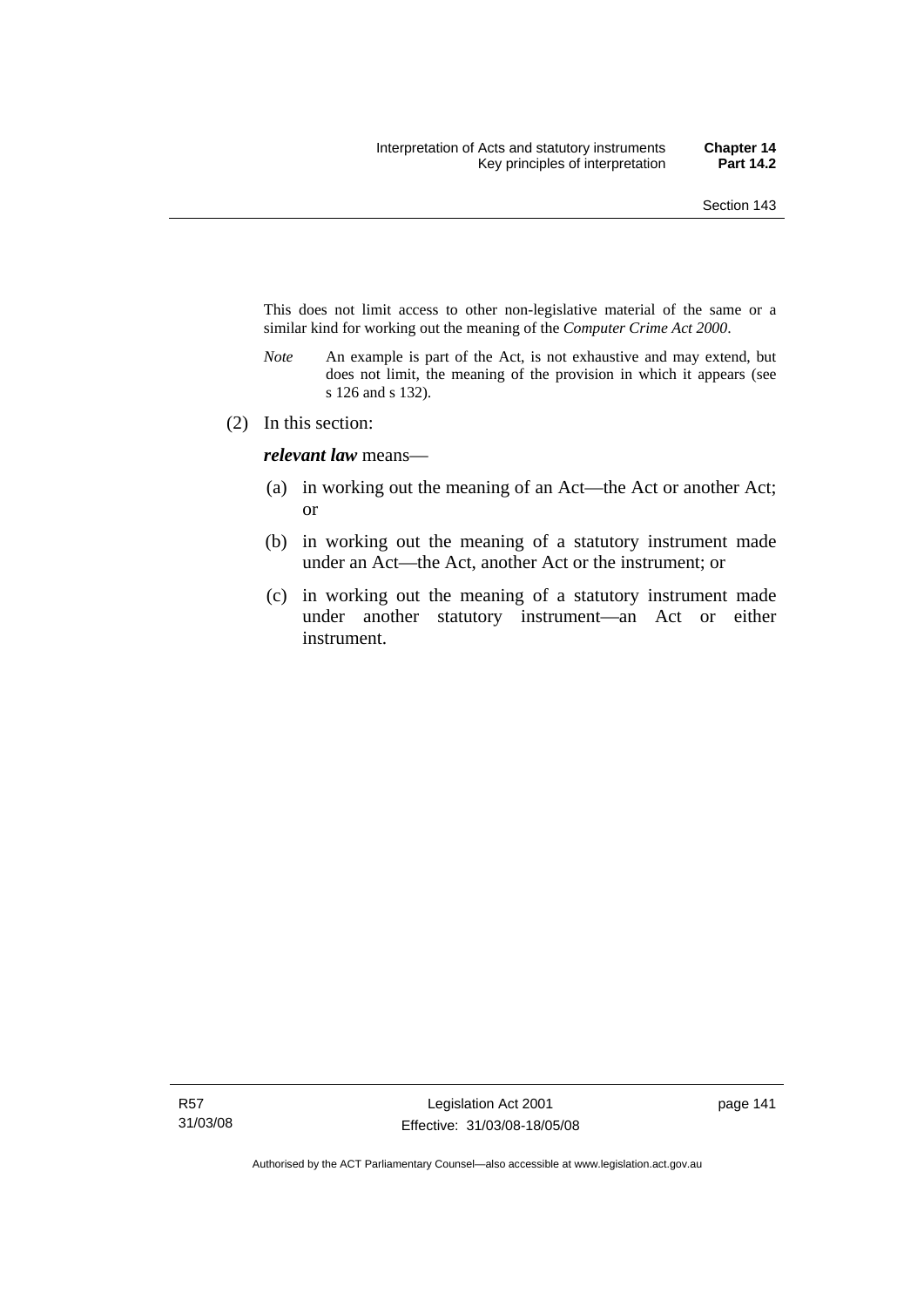**Chapter 15** Aids to interpretation **Part 15.1** General

Section 144

## **Chapter 15 Aids to interpretation**

## **Part 15.1 General**

#### **144 Meaning of commonly-used terms**

A definition in the dictionary, part 1 applies to all Acts and statutory instruments.

*Note* See s 130 for the definition of *definition* and s 131 for provisions about signpost definitions.

#### **145 Gender and number**

In an Act or statutory instrument—

- (a) words indicating a gender include every other gender; and
- (b) words in the singular number include the plural and words in the plural number include the singular.

#### **146 Meaning of** *may* **and** *must*

- (1) In an Act or statutory instrument, the word *may*, or a similar term, used in relation to a function indicates that the function may be exercised or not exercised, at discretion.
	- *Note Function* is defined in the dict, pt 1 to include authority, duty and power.
- (2) In an Act or statutory instrument, the word *must*, or a similar term, used in relation to a function indicates that the function is required to be exercised.
- (3) This section is a determinative provision so far as it applies to an applicable law or an applicable provision.
	- *Note* See s 5 for the meaning of determinative provisions, and s 6 for their displacement.

Authorised by the ACT Parliamentary Counsel—also accessible at www.legislation.act.gov.au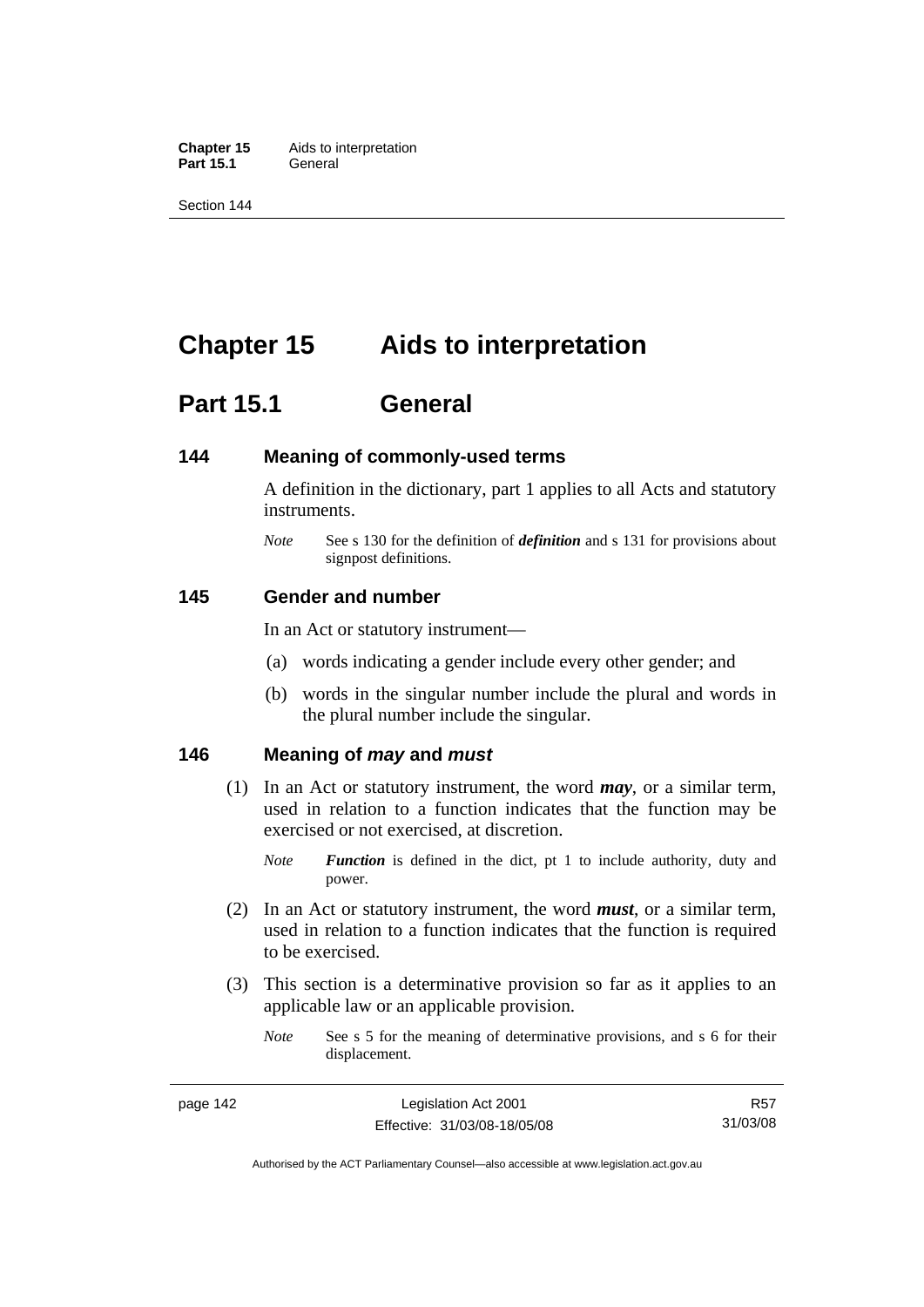(4) In this section:

*applicable law* means an Act enacted, or statutory instrument made, after the application date.

*applicable provision* means a provision inserted after the application date into an Act or statutory instrument that is not an applicable law.

*application date* means—

- (a) for an Act, subordinate law or disallowable instrument— 1 January 2000; and
- (b) for any other statutory instrument—1 January 2006.

*inserted*, for a provision, includes inserted in substitution for another provision.

## **147 Changes of drafting practice not to affect meaning**

 (1) The purpose of this section is to encourage the making of progressive improvements in the form of the statute book without inadvertently changing the substantive effect of the law.

*Note* See also s 96 (Relocated provisions).

- (2) This is to be achieved particularly by updating the language and structure of Acts and statutory instruments to replace older forms of legislative expression with forms reflecting current legislative drafting practice.
- (3) If an Act or statutory instrument is amended so that it contains an older form of legislative expression in a provision and a newer form in another, the ideas in the 2 provisions must not be regarded as different only because different words are used or the provisions are structured in different ways.
- (4) Subsection (3) also applies if the provisions are in different Acts or statutory instruments.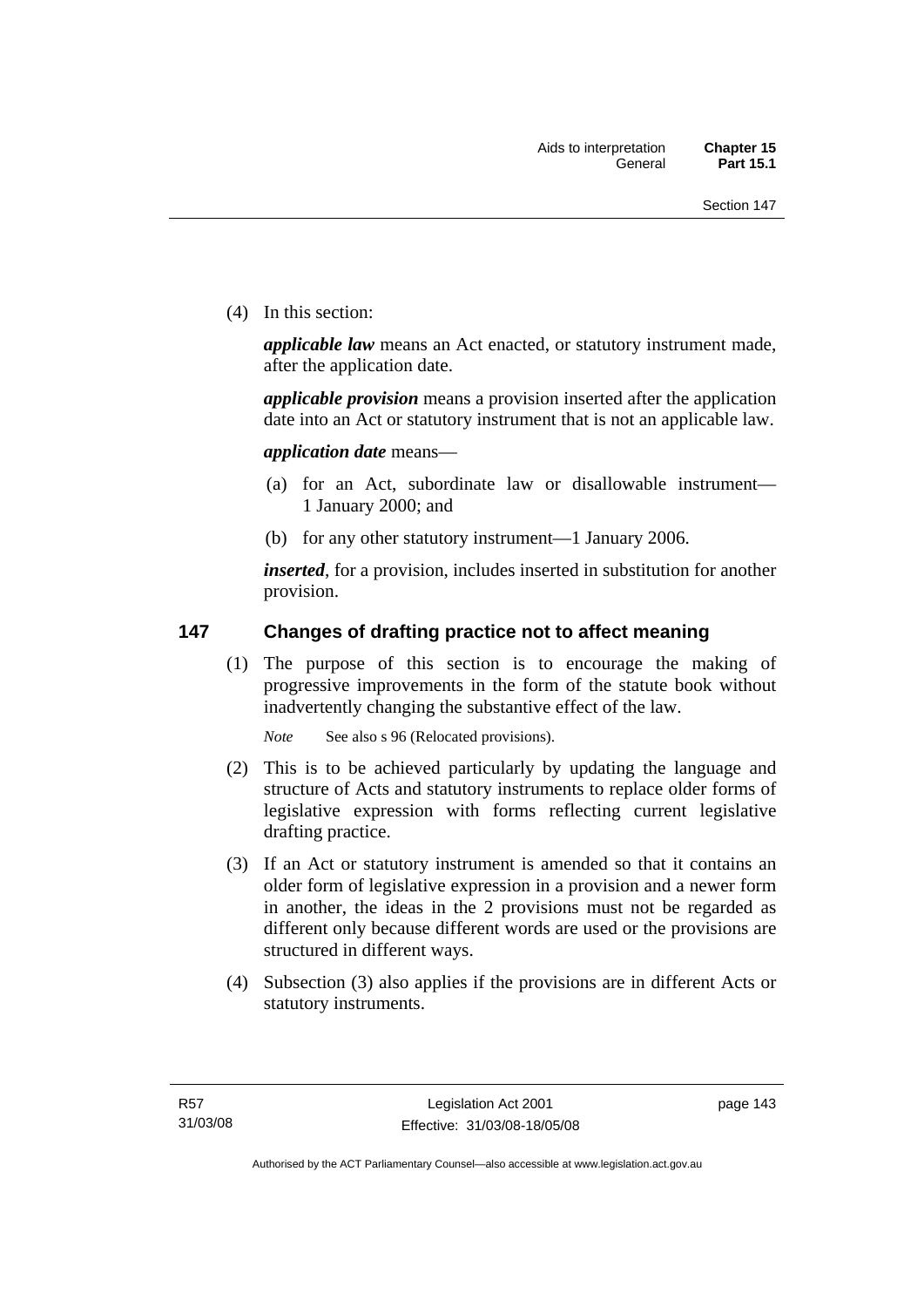- (5) Also, if an Act or statutory instrument is amended so that a provision containing an older form of legislative expression is replaced (whether or not in the same position) by a provision in a newer form, the ideas in the 2 provisions must not be regarded as different only because different words are used or the provisions are structured in different ways.
- (6) In deciding whether the ideas are different, regard must be had to the context and history of the 2 provisions.
- (7) Subsection (6) does not limit the matters to which regard may be had.
- (8) This section is a determinative provision.
	- *Note* See s 5 for the meaning of determinative provisions, and s 6 for their displacement.

## **148 Terms used in instruments have same meanings as in authorising laws**

Terms used in a statutory instrument have the same meanings as they have, from time to time, in the Act or statutory instrument (the *authorising law*), or the relevant provisions of the authorising law, under which the instrument is made or in force.

## **149 Age in years**

For an Act or statutory instrument, a person is an age in years at the beginning of the person's birthday for the age.

## **150 Measurement of distance**

In applying an Act or statutory instrument, distance is to be measured in a straight line on a horizontal plane.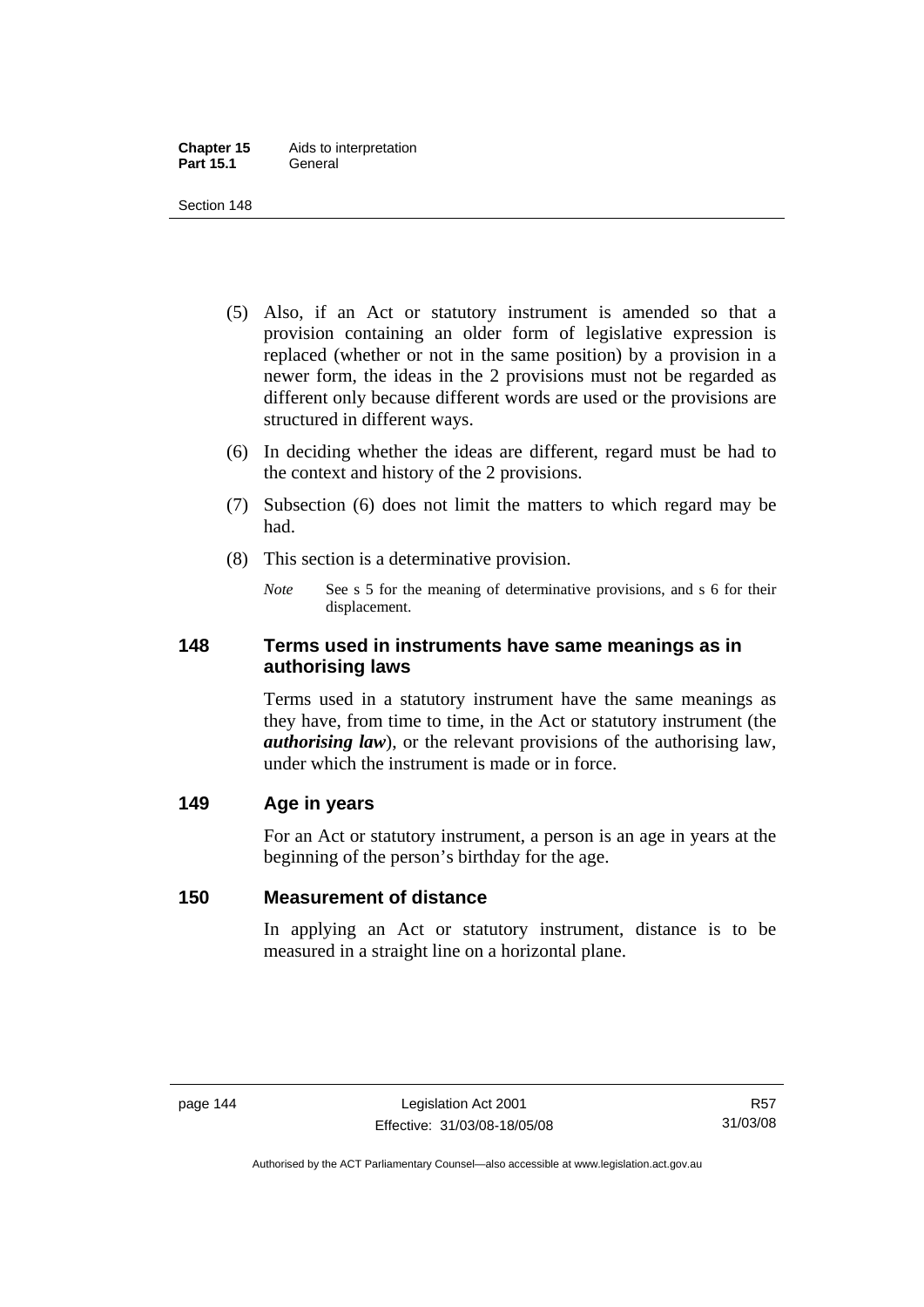## **151 Working out periods of time generally**

- (1) This section applies in working out periods of 1 day or longer for an Act or statutory instrument, whether the period is a period in the future or the past.
	- *Note 1* The following definitions in the dictionary, pt 1 are also relevant to periods of time:
		- *business day*
		- *calendar month*
		- *calendar year*
		- *financial year*
		- *midnight*
		- *month*
		- *named month*
		- *quarter*
		- *working day*
		- *year*.
	- *Note 2* The *Standard Time and Summer Time Act 1972* deals with the meaning of a reference to a time.
- (2) A period of time described as beginning at, on or with a stated day, act or event includes the stated day or the day of the stated act or event.
- (3) A period of time described as beginning from or after a stated day, act or event does not include the stated day or the day of the stated act or event.
- (4) A period of time described as ending at, by, on or with, or as continuing to or until, a stated day, act or event includes the stated day or the day of the stated act or event.
- (5) A period of time described as ending before a stated day, act or event does not include the stated day or the day of the stated act or event.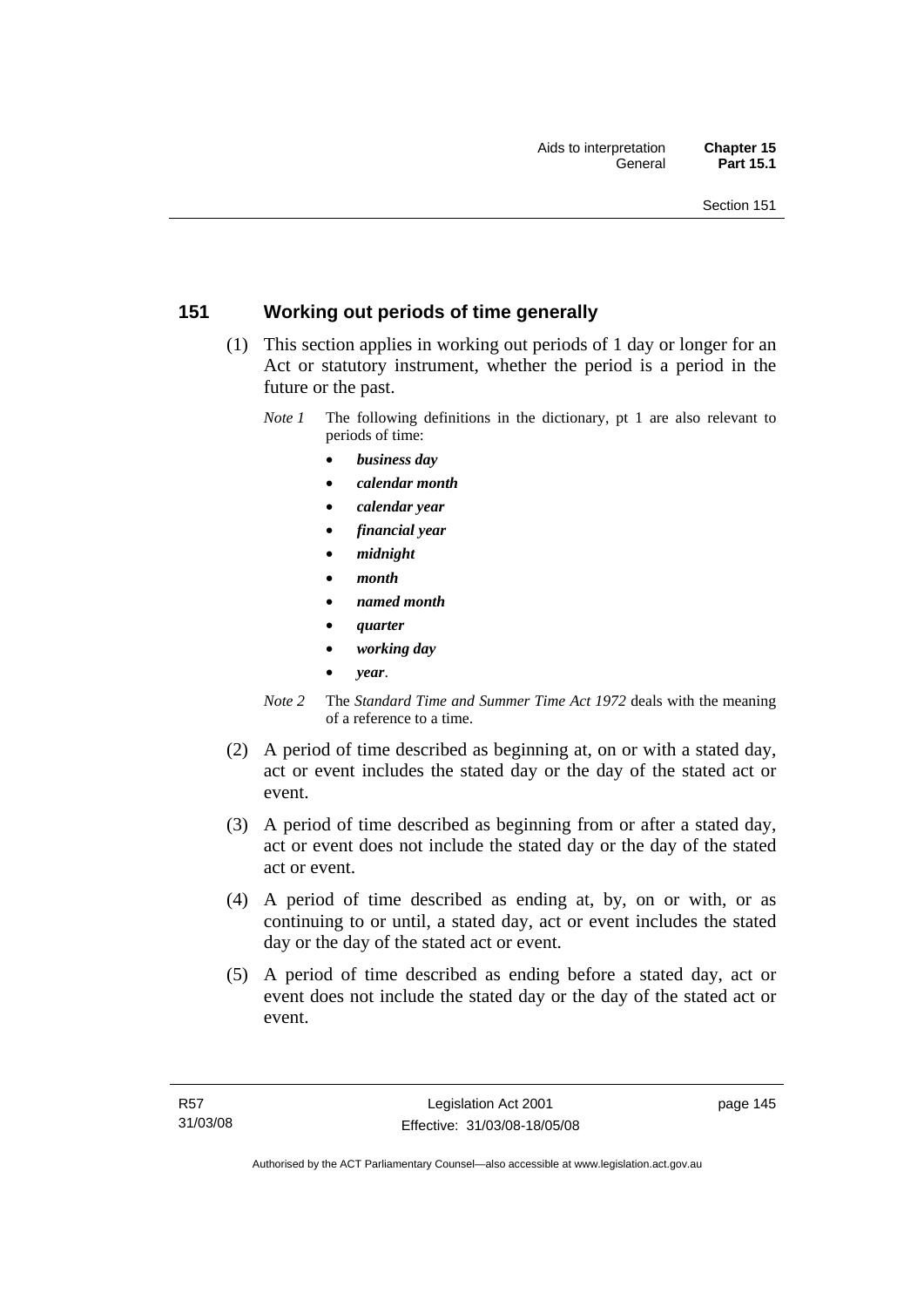#### **Chapter 15** Aids to interpretation **Part 15.1** General

Section 151

 (6) A reference to a number of days between 2 events does not include the days when the events happen.

#### **Example**

A court rule requires a notice of motion to be served 2 days before the return date for the application. If the return date is Friday, that day and the day the application is served are not counted in working out the 2 days. For service to be valid, the application must be served on or before the Tuesday before the return date.

- *Note* An example is part of the Act, is not exhaustive and may extend, but does not limit, the meaning of the provision in which it appears (see Legislation Act, s 126 and s 132).
- (7) Despite subsection (3), if, under an Act or statutory instrument, something must or may be done within a particular period of time after a stated day, the thing may be done on the stated day.
- (8) This section is a determinative provision so far as it applies to an applicable law or applicable provision.
	- *Note* See s 5 for the meaning of determinative provisions, and s 6 for their displacement.
- (9) In this section:

*applicable law* means an Act enacted, or statutory instrument made, after 1 January 2006.

*applicable provision* means a provision inserted after 1 January 2006 into an Act or statutory instrument that is not an applicable law.

*inserted*, for a provision, includes inserted in substitution for another provision.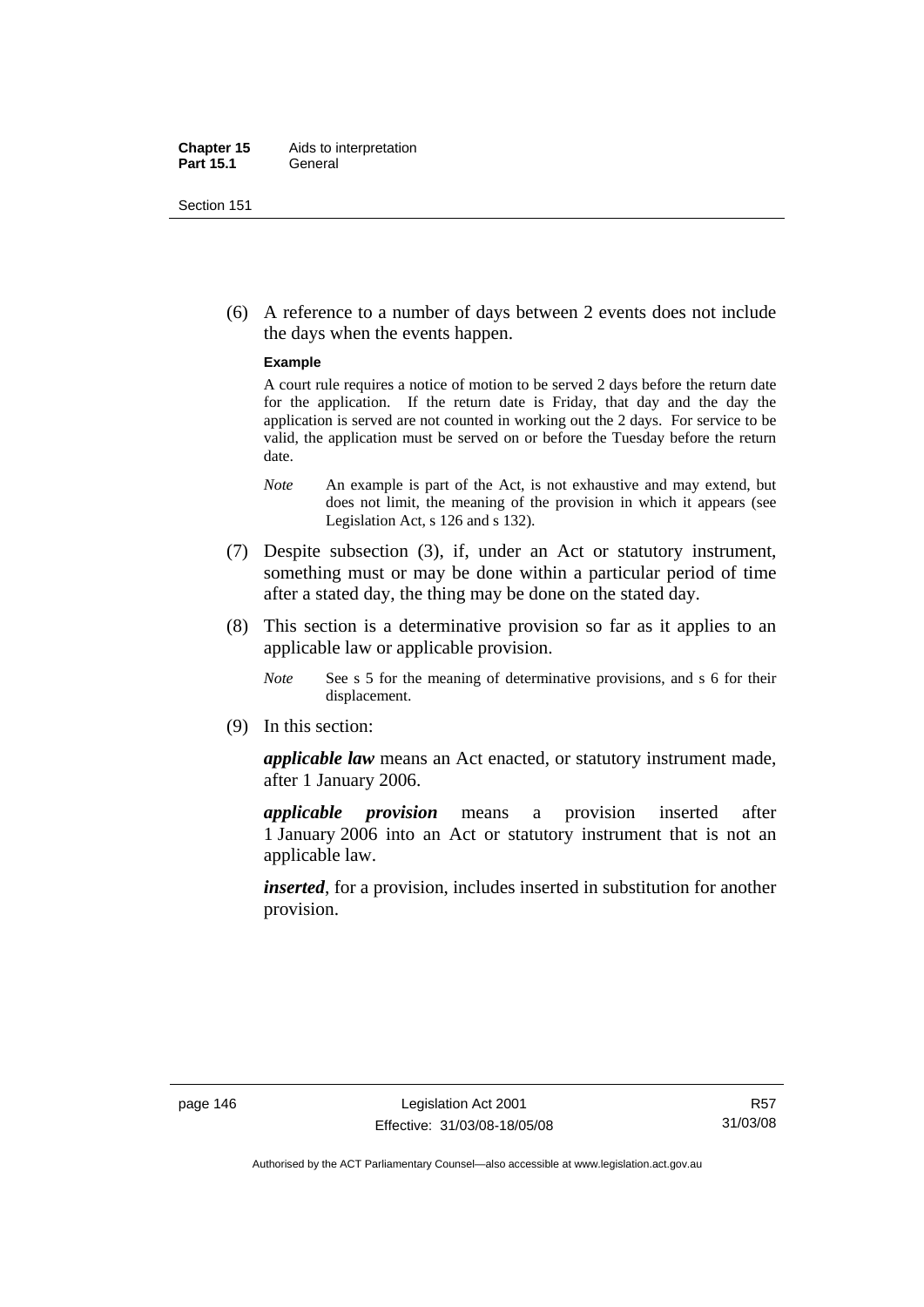## **151A Periods of time ending on non-working days**

- (1) This section applies if—
	- (a) under an Act or statutory instrument, something must or may be done on a particular day or within a particular period of time; and
	- (b) the day, or the last day of the period, is not a working day.
- (2) The thing must or may be done on the next day that is a working day.
- (3) This section is a determinative provision so far as it applies to an applicable law or applicable provision.
	- *Note* See s 5 for the meaning of determinative provisions, and s 6 for their displacement.
- (4) In this section:

*applicable law* means an Act enacted, or statutory instrument made, after 1 January 2006.

*applicable provision* means a provision inserted after 1 January 2006 into an Act or statutory instrument that is not an applicable law.

*inserted*, for a provision, includes inserted in substitution for another provision.

*public entity* means—

- (a) a court or tribunal; or
- (b) an administrative unit; or
- (c) a statutory-office holder; or
- (d) any other entity established for a public purpose under a law.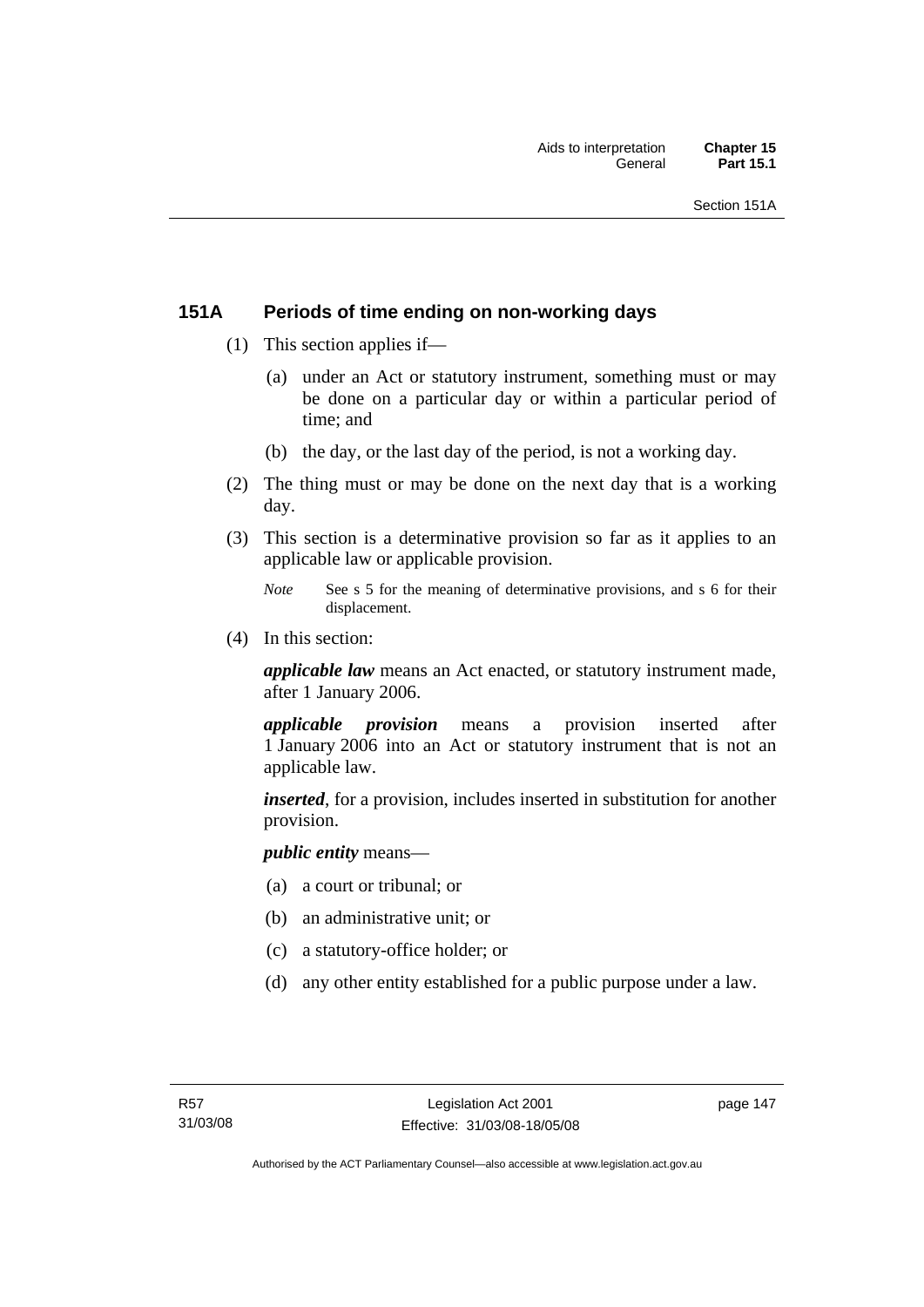Section 151B

#### *working day* means—

- (a) for doing something at an office (however described) of a public entity where the thing must or may be done—a day when the office is open; and
- (b) for doing anything else—a day that is not—
	- (i) a Saturday or Sunday; or
	- (ii) a public holiday at the place where the thing must or may be done; or
	- (iii) if the thing is to be done by or in relation to an authorised deposit-taking institution—a day observed by the institution as a bank holiday at the place where the thing must or may be done.

#### **Example for par (a)**

filing a document at a court registry

*Note* An example is part of the Act, is not exhaustive and may extend, but does not limit, the meaning of the provision in which it appears (see Legislation Act, s 126 and s 132).

## **151B Doing things for which no time is fixed**

- (1) This section applies if—
	- (a) under an Act or statutory instrument, something must or may be done; but
	- (b) no time is provided for doing the thing.
- (2) The thing must or may be done as soon as possible and as often as needed.

## **151C Power to extend time**

- (1) This section applies if, under an Act or statutory instrument—
	- (a) something must or may be done on a particular day or within a particular period of time; but

R57 31/03/08

Authorised by the ACT Parliamentary Counsel—also accessible at www.legislation.act.gov.au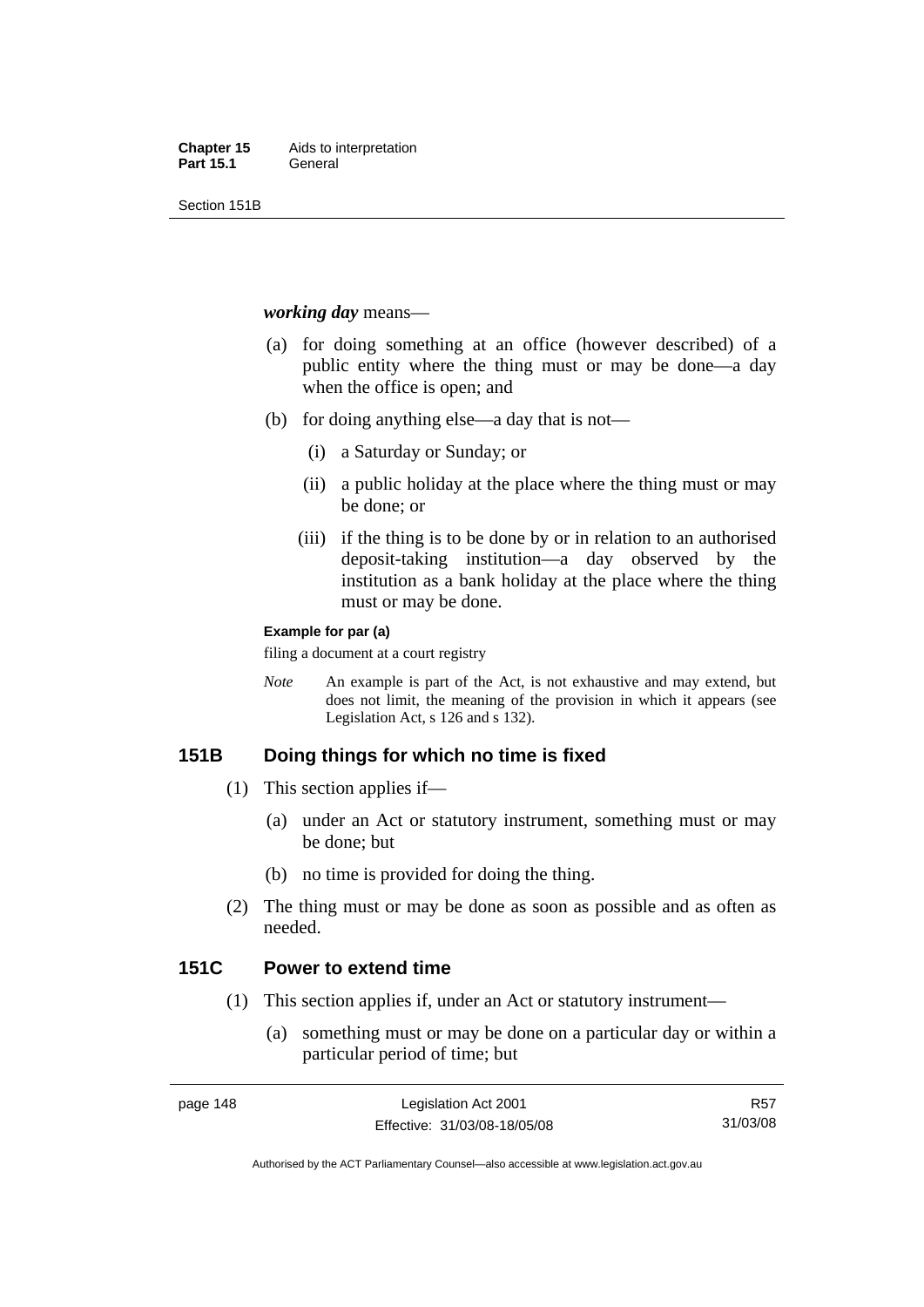- (b) a court or other entity has power to extend the time (the *relevant time*) for doing the thing.
- (2) A person may apply to the court or other entity for the relevant time to be extended even though the relevant time has ended.
- (3) The court or other entity may extend the relevant time even though the relevant time has ended.
- (4) This section is a determinative provision.
	- *Note* See s 5 for the meaning of determinative provisions, and s 6 for their displacement.
- (5) This section applies only to an applicable law or applicable provision.
- (6) In this section:

*applicable law* means an Act enacted, or statutory instrument made, after 1 January 2006.

*applicable provision* means a provision inserted after 1 January 2006 into an Act or statutory instrument that is not an applicable law.

*inserted*, for a provision, includes inserted in substitution for another provision.

## **152 Continuing effect of obligations**

If, under a provision of an Act or statutory instrument, an act is required to be done, the obligation to do the act continues until the act is done even if—

- (a) the provision required the act to be done within a particular period or before a particular time, and the period has ended or the time has passed; or
- (b) someone has been convicted of an offence in relation to failure to do the act.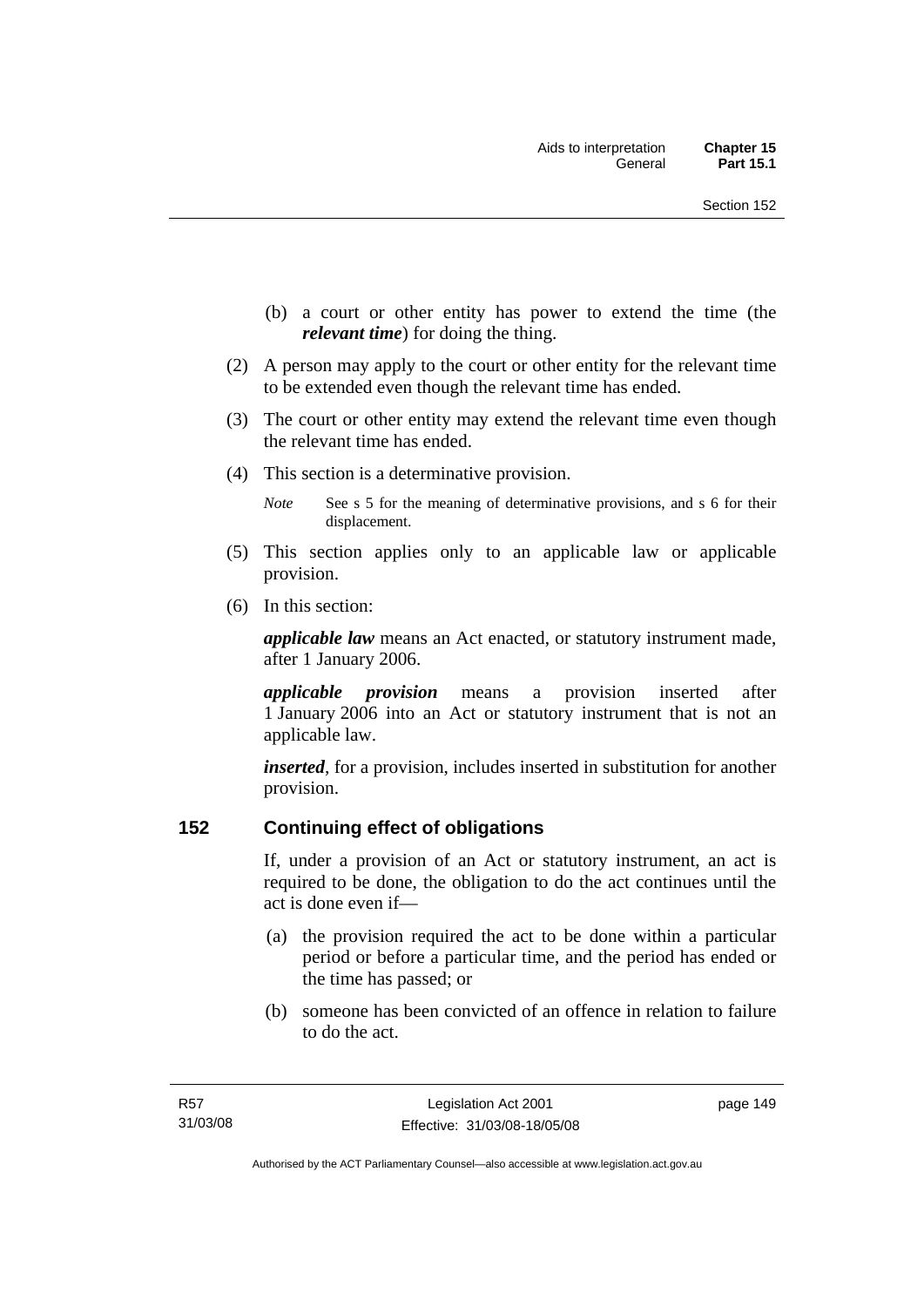**Chapter 15** Aids to interpretation<br>**Part 15.2** Definitions **Definitions** 

Section 155

## **Part 15.2 Definitions**

*Note to pt 15.2* 

See also s 130 (What is a definition?), s 131 (Signpost definitions) and s 148 (Terms used in instruments have same meanings as in authorising laws).

#### **155 Definitions apply subject to contrary intention**

- (1) A definition in an Act or statutory instrument applies except so far as the contrary intention appears.
- (2) This section is a determinative provision.
	- *Note* See s 5 for the meaning of determinative provisions, and s 6 for their displacement.

#### **156 Application of definitions in dictionaries and sections**

 (1) A definition in the dictionary to an Act or statutory instrument applies to the entire Act or instrument unless the Act or instrument provides for the definition to have a more limited application.

#### **Examples**

- 1 The dictionary to the *ABC Act 1999* includes the signpost definition '*x*—see the *XYZ Act 1998*, section 3.'. There is nothing in the *ABC Act 1999* indicating the intended application of the definition of  $x$ . The definition of  $x$ in the *XYZ Act 1998*, section 3, therefore, applies to the entire *ABC Act 1999*.
- 2 In an Act, the word *z* is defined in the dictionary. The definition provides, in part, that '*z*, in part 4 (Registration of vehicles), means ...'. The definition of *z* applies only to part 4.
- 3 In part 6 of an Act (which is headed 'Part 6 Complaints'), the word *a* is defined in section 50. The section is not divided into subsections but contains a number of definitions. Section 50 begins with the words 'In this part:'. However, the dictionary to the Act contains the following definition:

*a*—see section 50.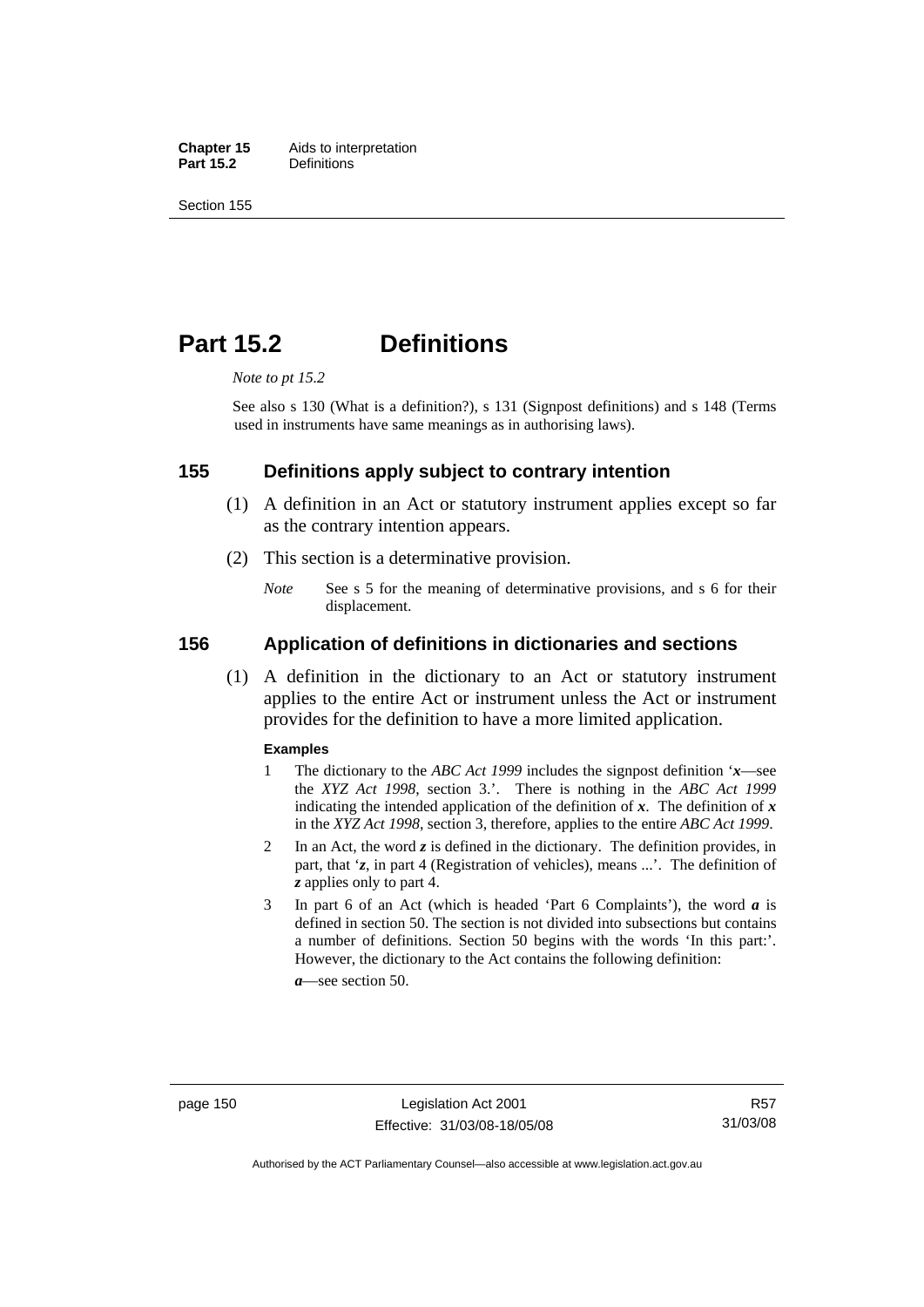The definition of *a* applies to the entire Act (compare s (2) eg 2).

- *Note 1* See s 144 (Meaning of commonly-used terms) for the application of the definitions in this Act, dict, pt 1.
- *Note 2* Section 148 (Terms used in instruments have same meanings as in authorising laws) provides that terms used in a statutory instrument have the same meaning as they have in the Act or statutory instrument under which the statutory instrument is made.
- *Note 3* An example is part of the Act, is not exhaustive and may extend, but does not limit, the meaning of the provision in which it appears (see s 126 and s 132).
- (2) A definition in a section of an Act or statutory instrument applies only to the section unless the Act or instrument provides for the definition to have a broader application.

#### **Examples**

- 1 This Act, section 255 (7) (Forms) contains definitions of *form 1* and *form 2* as tagged terms. There is nothing in this Act indicating that the definitions apply outside section 255. The definitions apply only to section 255.
- 2 In part 6 of an Act (which is headed 'Part 6 Complaints'), the word *a* is defined in section 50. The section is not divided into subsections but contains a number of definitions. Section 50 begins with the words 'In this part:'. However, the dictionary to the Act contains the following definition:

*a*, for part 6 (Complaints)—see section 50.

The definition of *a* applies to all of part 6, but not to provisions of the Act outside part 6 (compare s (1) eg 3).

- 3 In an Act, the word *b* is defined in a section, which is not divided into subsections but contains a number of definitions. The section begins with the words 'In this Act:'. The definition of *b* applies to the entire Act.
- (3) A definition in a section of an Act or statutory instrument applies to the entire section unless the Act or instrument provides for the definition to have a more limited application.

#### **Example**

In a subsection of a section of an Act, the word  $c$  is defined. The subsection begins with the words 'In subsection  $(3)$ :'. The definition of  $c$  applies only to subsection (3) of that section.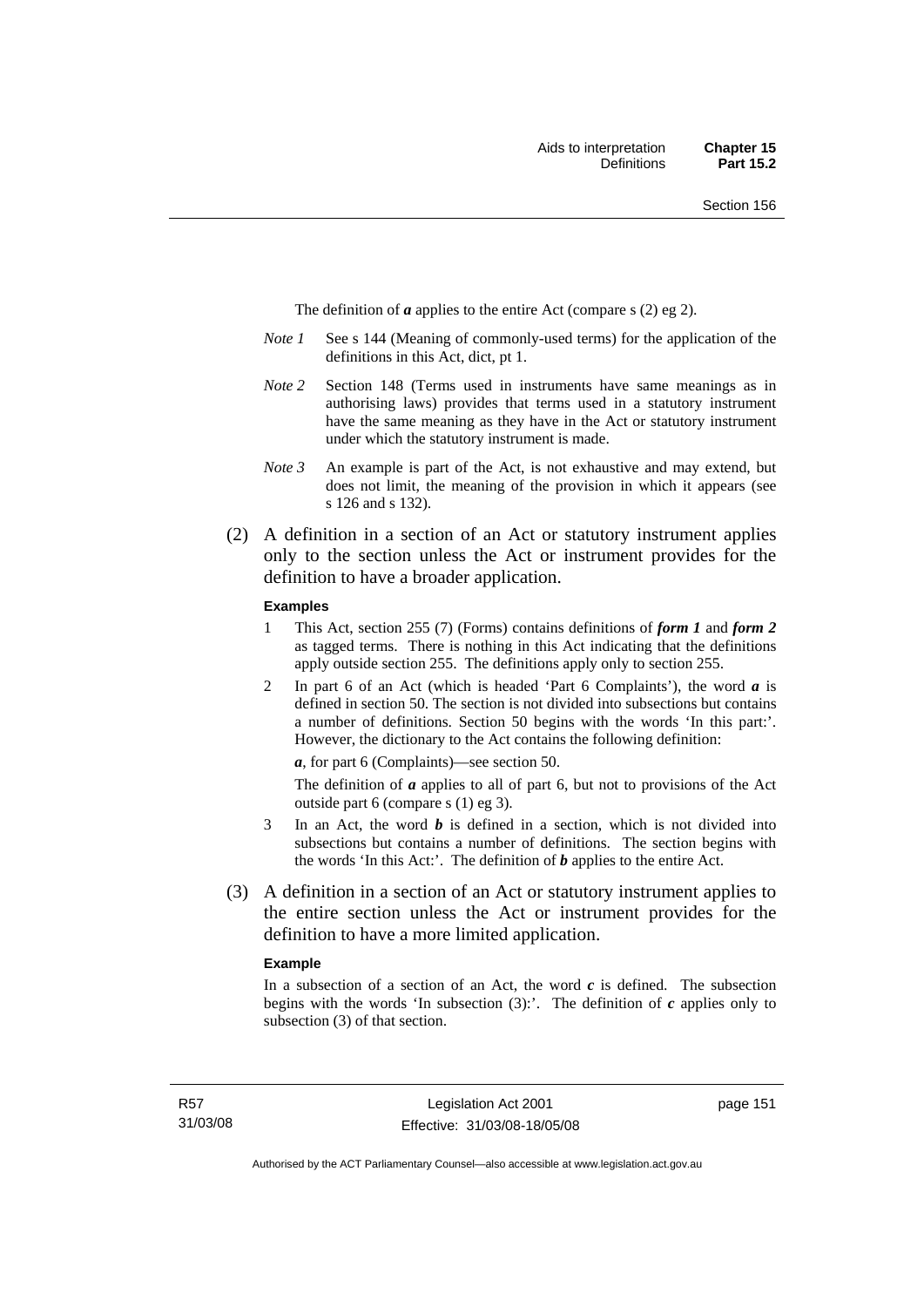- (4) In applying this section to an Act or statutory instrument that is divided otherwise than into sections, a reference to a section is a reference to a corresponding provision of the Act or instrument.
	- *Note* A reference to an Act or statutory instrument includes a reference to a provision of the Act or instrument (see s 7 and s 13).

## **157 Defined terms—other parts of speech and grammatical forms**

If an Act or statutory instrument defines a term, other parts of speech and grammatical forms of the term have corresponding meanings.

#### **Example**

The *Publication (Grants) Act 2001* contains a definition of *publish* and also contains other forms of the same word ('published', 'publisher', 'publishes', 'publishing' and 'publication'). Because of this section, all forms of the word will have the same meaning except so far as the Act otherwise expressly provides or a contrary intention appears (see s 6 (3)).

*Note* An example is part of the Act, is not exhaustive and may extend, but does not limit, the meaning of the provision in which it appears (see s 126 and s 132).

page 152 Legislation Act 2001 Effective: 31/03/08-18/05/08

Authorised by the ACT Parliamentary Counsel—also accessible at www.legislation.act.gov.au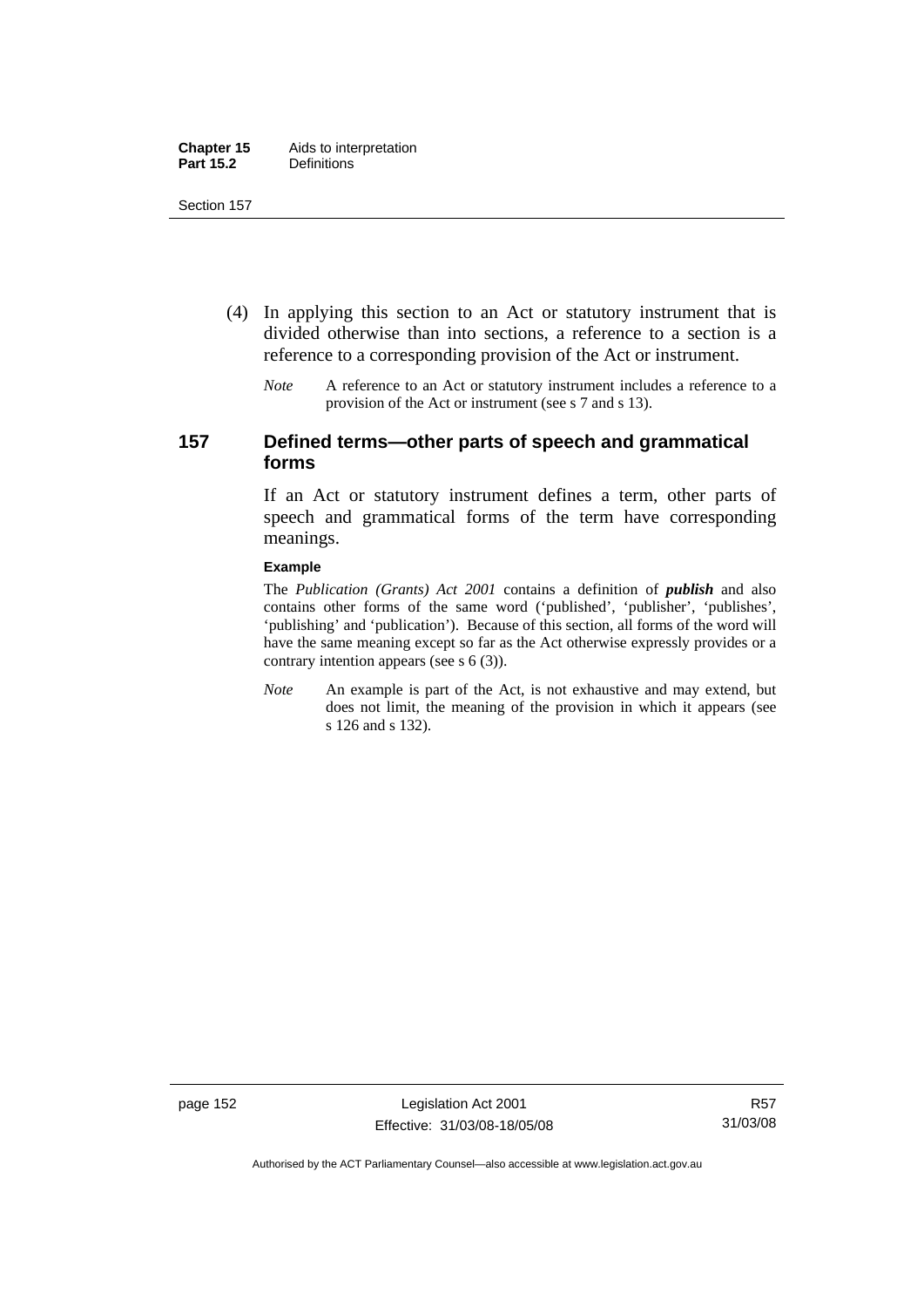# **Part 15.3 References to various entities and things**

*Note to pt 15.3* 

See also ch 10 (Referring to laws).

#### **160 References to people generally**

- (1) In an Act or statutory instrument, a reference to a person generally includes a reference to a corporation as well as an individual.
- (2) Subsection (1) is not displaced only because there is an express reference to either an individual or a corporation elsewhere in the Act or statutory instrument.

#### **Examples of references to a person generally**

- 1 another person
- 2 anyone else
- 3 party
- 4 someone else
- 5 employer

#### **Examples of express references to a corporation**

- 1 body corporate
- 2 company

#### **Examples of express references to an individual**

- 1 adult
- 2 child
- 3 spouse
- 4 driver
- (3) Subsection (2) does not limit the operation of section 6.

*Note* Section 6 deals with the displacement of a provision of this Act.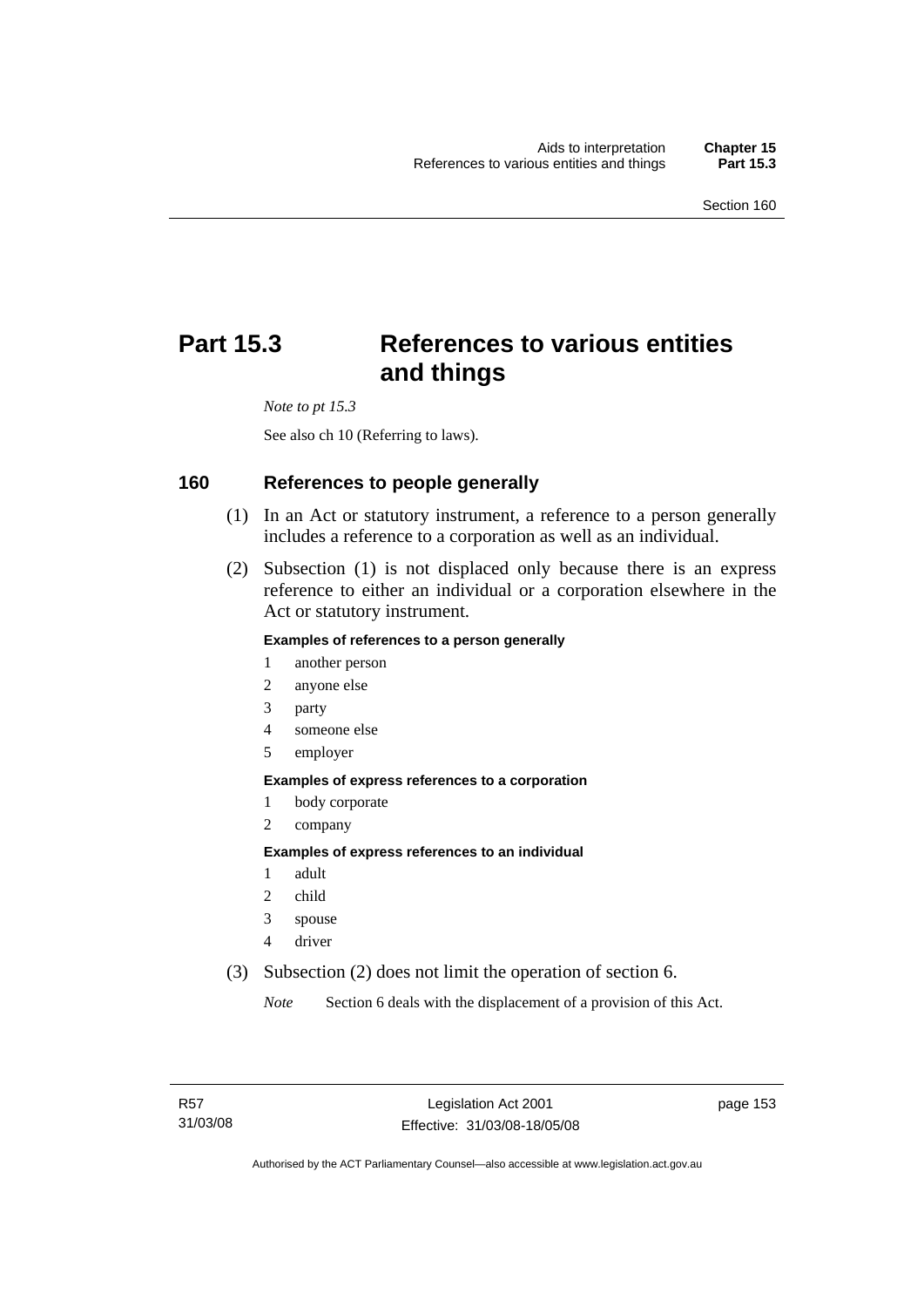## **161 Corporations liable to offences**

- (1) A provision of a law that creates an offence (whether indictable or summary) applies to corporations as well as to individuals.
- (2) A provision of a law that creates an offence can apply to a corporation even though contravention of the provision is punishable by imprisonment (with or without another penalty).

#### **Example**

A provision of an Act contains the following penalty: 'Maximum penalty: 100 penalty units, imprisonment for 1 year or both.' The provision can apply to a corporation.

- (3) If a corporation is convicted of an offence and, apart from this subsection, the penalty for the offence is a period of imprisonment only, the court may impose a maximum penalty of—
	- (a) if the period of imprisonment is not longer than 6 months— 50 penalty units; and
	- (b) if the period of imprisonment is longer than 6 months but not longer than 1 year—100 penalty units; and
	- (c) if the period of imprisonment is longer than 1 year but not longer than 2 years—200 penalty units; and
	- (d) if the period of imprisonment is longer than 2 years but not longer than 5 years—500 penalty units; and
	- (e) if the period of imprisonment is longer than 5 years but not longer than 10 years—1 000 penalty units; and
	- (f) if the period of imprisonment is longer than 10 years—1 500 penalty units.

*Note* Section 133 explains the meaning and value of penalty units.

(4) In this section:

*law* means an Act, subordinate law or disallowable instrument.

Authorised by the ACT Parliamentary Counsel—also accessible at www.legislation.act.gov.au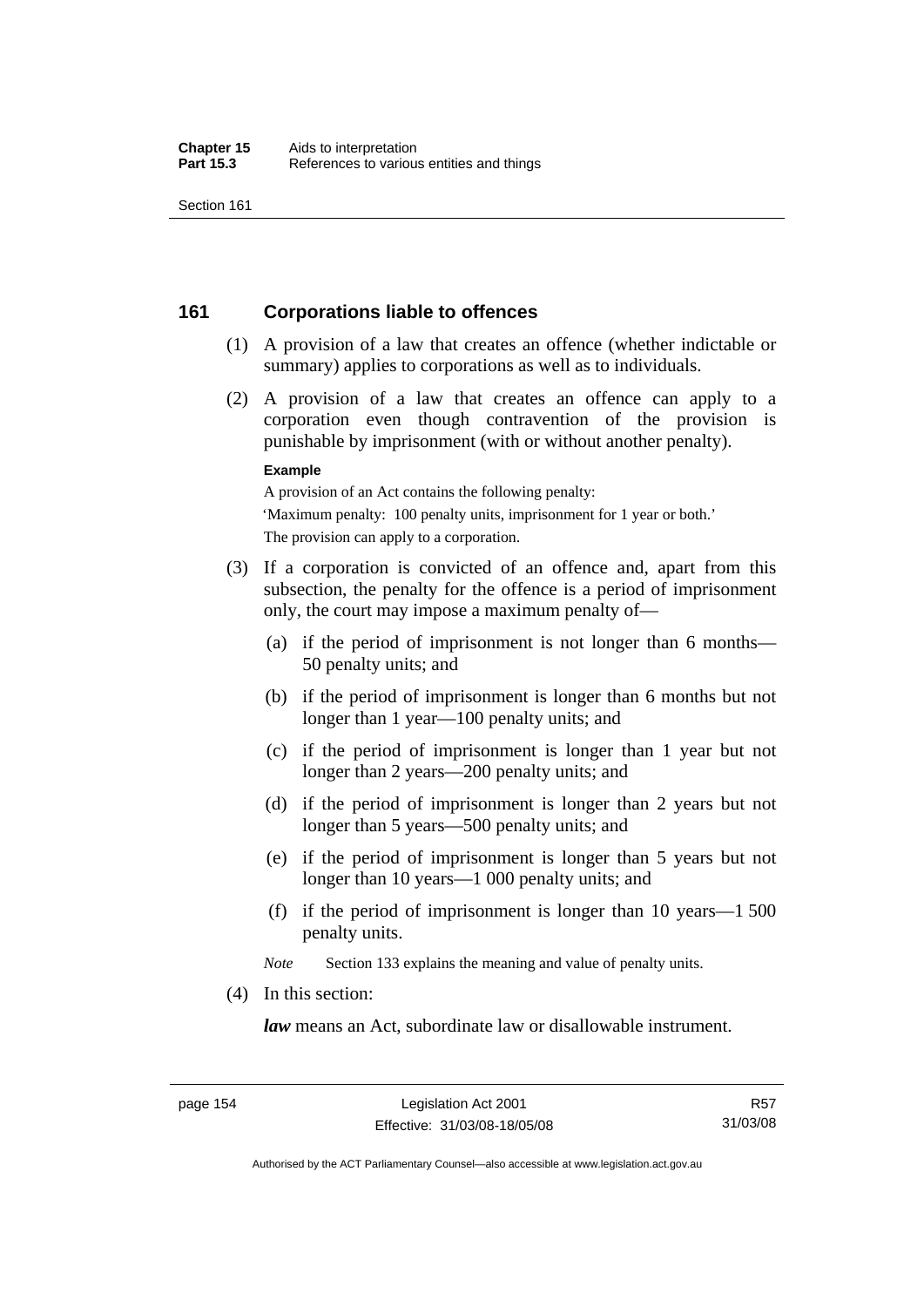## **162 References to** *a Minister* **or** *the Minister*

 (1) In an Act or statutory instrument, a reference to *a Minister* is a reference to the Chief Minister or a Minister appointed under the Self-Government Act, section 41.

*Note* See dict, pt 1, def *Chief Minister*.

- (2) In a provision of an Act or statutory instrument, a reference to *the Minister* without identifying the Minister's title or portfolio is a reference to—
	- (a) the Minister for the time being administering the provision; or
	- (b) if, for the time being, different Ministers administer the provision in relation to different matters—
		- (i) if only 1 Minister administers the provision in relation to the relevant matter—the Minister; or
		- (ii) if 2 or more Ministers administer the provision in relation to the relevant matter—any of the Ministers; or
	- (c) if paragraph (b) does not apply and, for the time being, 2 or more Ministers administer the provision—any of the Ministers.
- (3) In subsection (2):

*Minister* includes a Minister for the time being acting on behalf of the Minister or 2 or more Ministers.

 (4) If an Act or statutory instrument mentions a Minister and identifies the Minister by reference to the fact that the Minister administers a stated Act, statutory instrument or provision, subsection (2) applies as if references in paragraphs (a) to (c) to the provision were references to the stated Act, instrument or provision.

*Note* See also dict, pt 1, defs *Attorney-General* and *Treasurer*.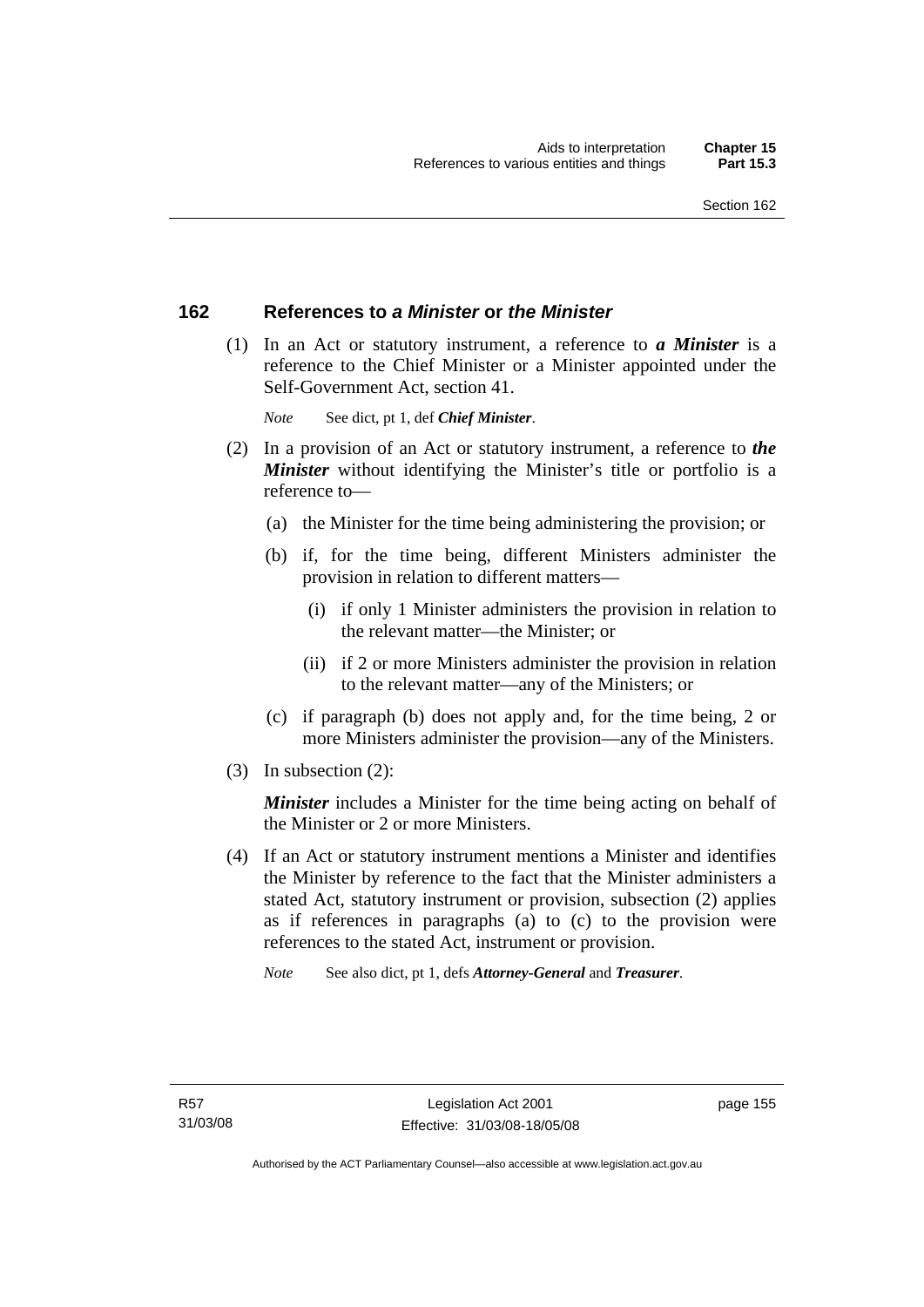#### **163 References to** *a chief executive* **or** *the chief executive*

- (1) In an Act or statutory instrument, a reference to *a chief executive* is a reference to a person employed under the Public Sector Management Act, section 28 (Chief executives—engagement) or section 30 (Chief executives—temporary contracts) to perform the duties of an office of chief executive.
- (2) In a provision of an Act or statutory instrument, a reference to *the chief executive* without identifying the chief executive's title is a reference to—
	- (a) the chief executive of the administrative unit responsible for the provision; or
	- (b) if, for the time being, different administrative units are responsible for the provision in relation to different matters—
		- (i) if only 1 administrative unit is responsible for the provision in relation to the relevant matter—the chief executive of the administrative unit; or
		- (ii) if 2 or more administrative units are responsible for the provision in relation to the relevant matter—the chief executive of any of the administrative units; or
	- (c) if paragraph (b) does not apply and, for the time being, 2 or more administrative units are responsible for the provision the chief executive of any of the administrative units.

*Note* See dict, pt 1, def *administrative unit*.

 (3) If an Act or statutory instrument mentions a chief executive and identifies the chief executive by reference to the fact that the chief executive is the chief executive of the administrative unit responsible for a stated Act, statutory instrument or provision, subsection (2) applies as if references in paragraphs (a) to (c) to the provision were references to the stated Act, instrument or provision.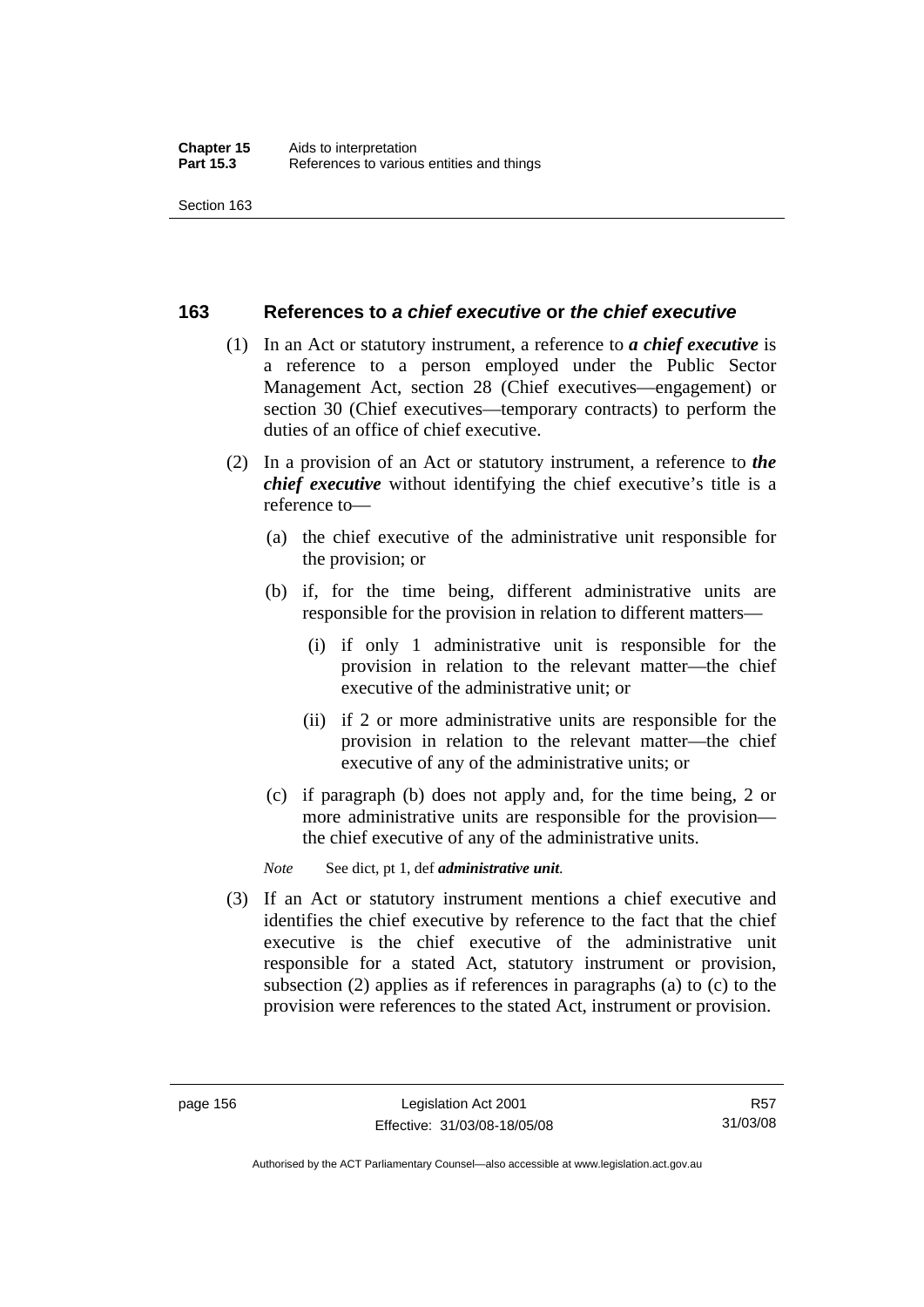(4) In this section:

*chief executive*, of an administrative unit, means the person who is employed under the Public Sector Management Act, section 28 or section 30 to perform the duties of the office of chief executive in the administrative unit.

*Public Sector Management Act* means the *Public Sector Management Act 1994*.

*responsible*, for a provision, means allocated responsibility for the provision under the Public Sector Management Act, section 14 (1) (b) (Ministerial responsibility and functions of administrative units).

## **164 References to Australian Standards etc**

- (1) In an Act or statutory instrument, a reference consisting of the words 'Australian Standard' or 'AS' followed by a number is a reference to the standard so numbered published by or on behalf of Standards Australia.
- (2) In an Act or statutory instrument, a reference consisting of the words 'Australian/New Zealand Standard' or 'AS/NZS' followed by a number is a reference to the standard so numbered published jointly by or on behalf of Standards Australia and Standards New Zealand.

#### **Examples for s 164**

1 AS 4608-1999

- 2 AS/NZS 4906: 1994
- *Note* An example is part of the Act, is not exhaustive and may extend, but does not limit, the meaning of the provision in which it appears (see s 126 and s 132).

## **165 References to Assembly committees that no longer exist**

In an Act or statutory instrument, a reference (whether by name or description) to a committee of the Legislative Assembly that no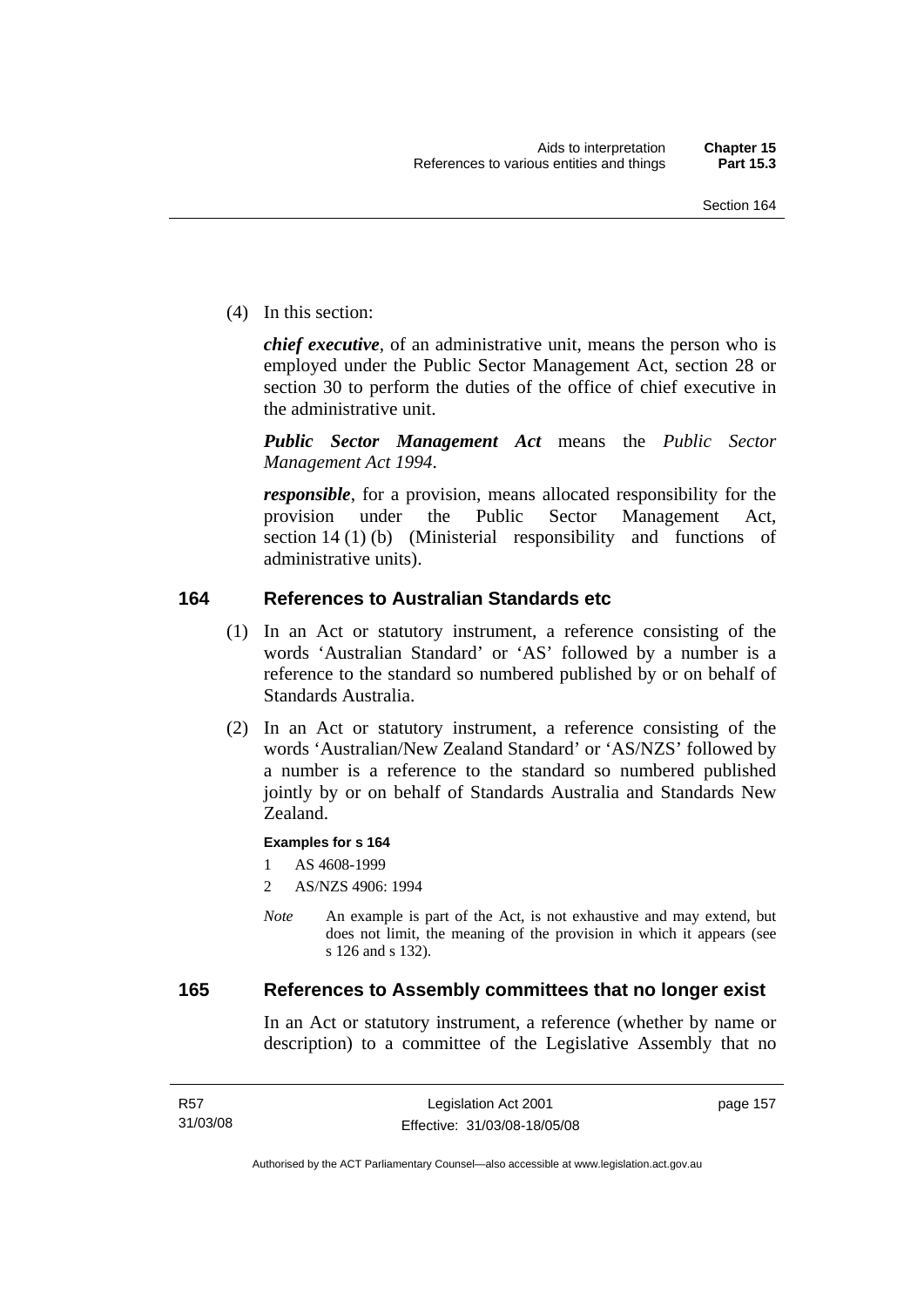| Chapter 15       | Aids to interpretation                    |
|------------------|-------------------------------------------|
| <b>Part 15.3</b> | References to various entities and things |

longer exists is a reference to the committee of the Assembly nominated by the Speaker either generally or for the provision containing the reference.

## **168 References to person with interest in land include personal representative etc**

In an Act or statutory instrument, a reference to a person with an interest in land or other property includes a reference to the person's personal representatives, successors and assigns.

#### **Examples of references to people with interests in land**

- 1 proprietor
- 2 transferor or transferee
- 3 mortgagor or mortgagee
- 4 lessor or lessee
- 5 sublessor or sublessee
- 6 trustee
- *Note* An example is part of the Act, is not exhaustive and may extend, but does not limit, the meaning of the provision in which it appears (see s 126 and s 132).

## **169 References to** *domestic partner* **and** *domestic partnership*

- (1) In an Act or statutory instrument, a reference to a person's *domestic partner* is a reference to someone who lives with the person in a domestic partnership, and includes a reference to a spouse of the person.
	- *Note* The Macquarie dictionary, (1997) defines spouse as 'either member of a married pair in relation to the other; one's husband or wife'.
- (2) In an Act or statutory instrument, a *domestic partnership* is the relationship between 2 people, whether of a different or the same sex, living together as a couple on a genuine domestic basis.

#### **Example of indicators to decide whether 2 people are in a domestic partnership**

1 the length of their relationship

Authorised by the ACT Parliamentary Counsel—also accessible at www.legislation.act.gov.au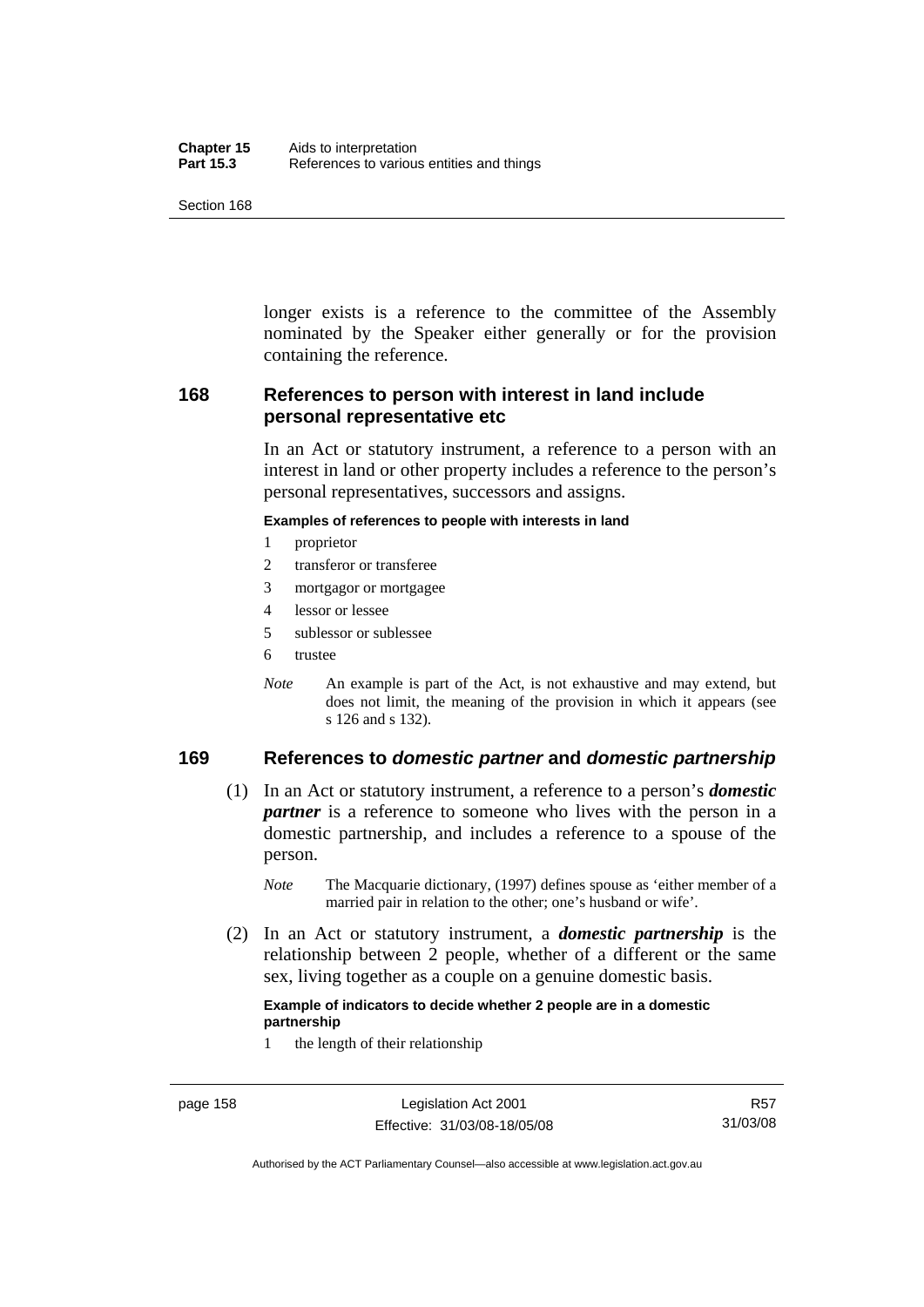- 2 whether they are living together
- 3 if they are living together—how long and under what circumstances they have lived together
- 4 whether there is a sexual relationship between them
- 5 their degree of financial dependence or interdependence, and any arrangements for financial support, between or by them
- 6 the ownership, use and acquisition of their property, including any property that they own individually
- 7 their degree of mutual commitment to a shared life
- 8 whether they mutually care for and support children
- 9 the performance of household duties
- 10 the reputation, and public aspects, of the relationship between them
- *Note* An example is part of the Act, is not exhaustive and may extend, but does not limit, the meaning of the provision in which it appears (see s 126 and s 132).

#### **169A References to** *transgender people*

- (1) A *transgender person* is a person who—
	- (a) identifies as a member of a different sex by living, or seeking to live, as a member of that sex; or
	- (b) has identified as a member of a different sex by living as a member of that sex;

whether or not the person is a recognised transgender person.

- (2) A *transgender person* includes a person who is thought of as a transgender person, whether or not the person is a recognised transgender person.
- (3) A *recognised transgender person* is a person the record of whose sex is altered under the *Births, Deaths and Marriages Registration Act 1997*, part 4 or the corresponding provisions of a law of a State or another Territory.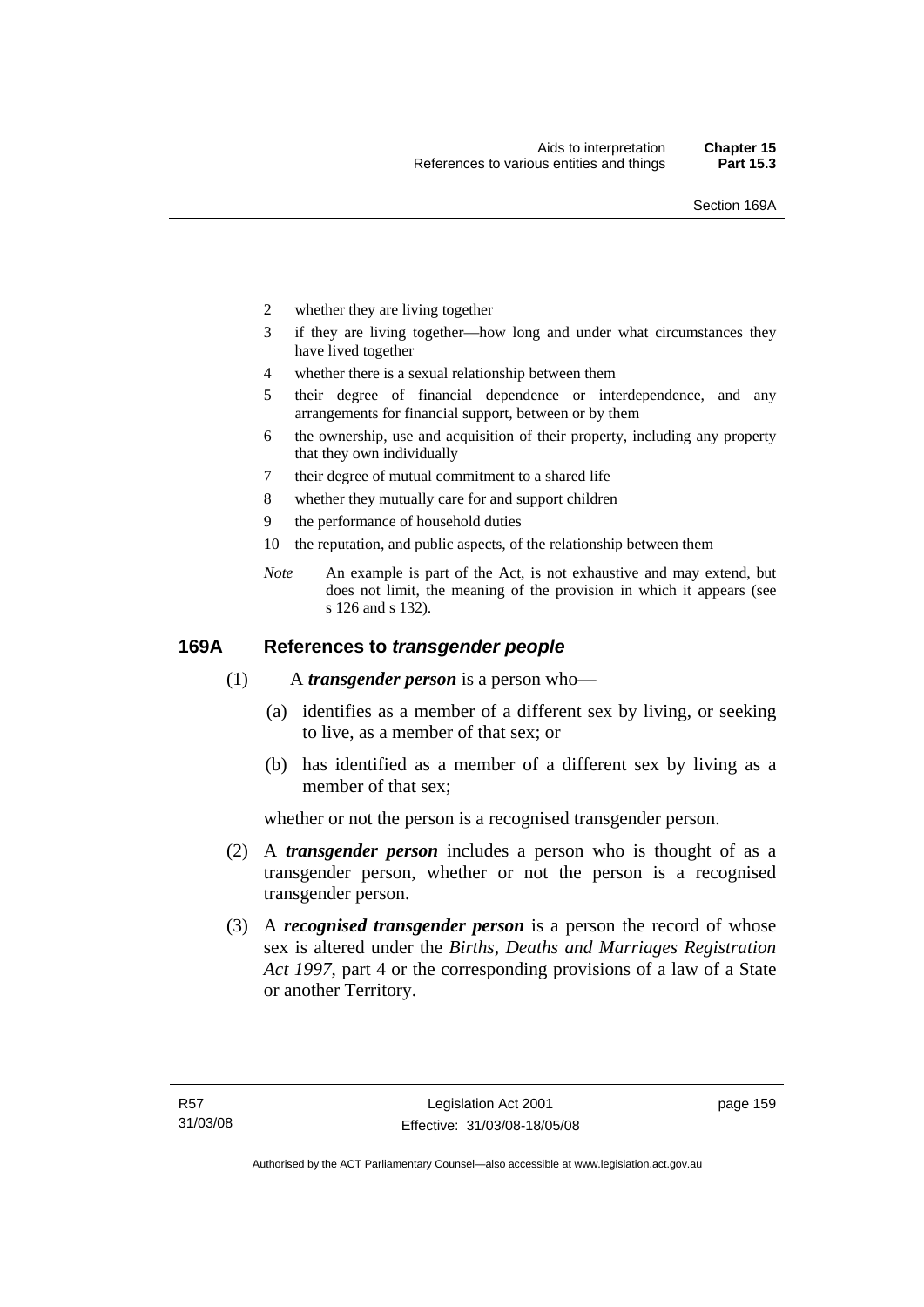| Chapter 15       | Aids to interpretation                    |
|------------------|-------------------------------------------|
| <b>Part 15.3</b> | References to various entities and things |

Section 169B

## **169B References to** *intersex people*

 An *intersex person* is a person who, because of a genetic condition, was born with reproductive organs or sex chromosomes that are not exclusively male or female.

page 160 Legislation Act 2001 Effective: 31/03/08-18/05/08

R57 31/03/08

Authorised by the ACT Parliamentary Counsel—also accessible at www.legislation.act.gov.au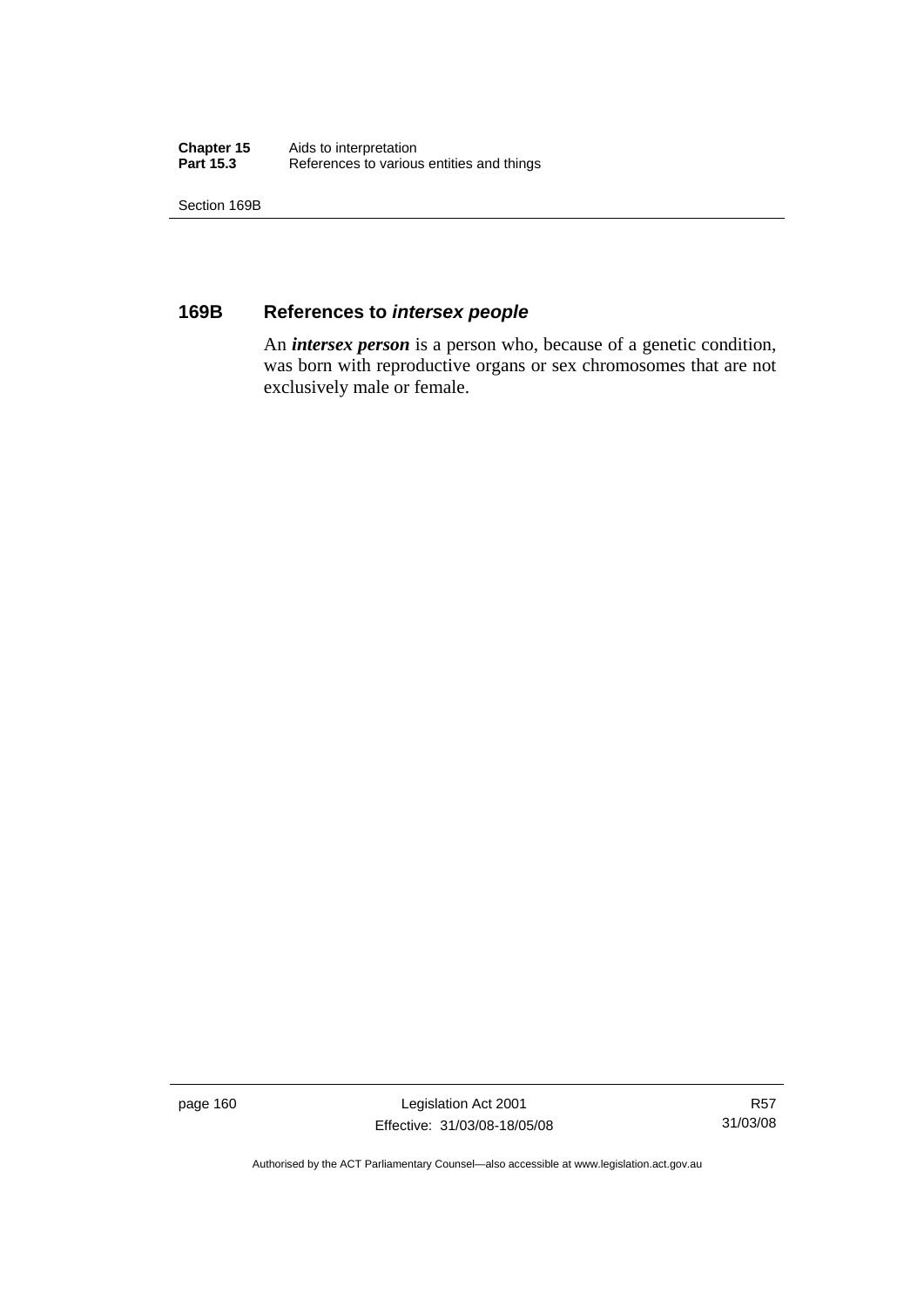# **Part 15.4 Preservation of certain common law privileges**

## **170 Privileges against selfincrimination and exposure to civil penalty**

- (1) An Act or statutory instrument must be interpreted to preserve the common law privileges against selfincrimination and exposure to the imposition of a civil penalty.
- (2) However, this section does not affect the operation of the *Evidence Act 1995* (Cwlth).
	- *Note* The *Evidence Act 1995* (Cwlth), s 128 contains provisions that apply if a witness raises these privileges in a proceeding. The section applies to proceedings in ACT courts (see *Evidence Act 1995* (Cwlth), s 4). However, the privileges have been abolished for bodies corporate (see *Evidence Act 1995* (Cwlth), s 187).
- (3) This section is a determinative provision.
	- *Note* See s 5 for the meaning of determinative provisions, and s 6 for their displacement.

## **171 Client legal privilege**

- (1) An Act or statutory instrument must be interpreted to preserve the common law privilege in relation to client legal privilege (also known as legal professional privilege).
- (2) However, this section does not affect the operation of the *Evidence Act 1995* (Cwlth).
	- *Note* The *Evidence Act 1995* (Cwlth), pt 3.10, div 1 contains provisions about client legal privilege. The provisions apply to proceedings in ACT courts (see *Evidence Act 1995* (Cwlth), s 4).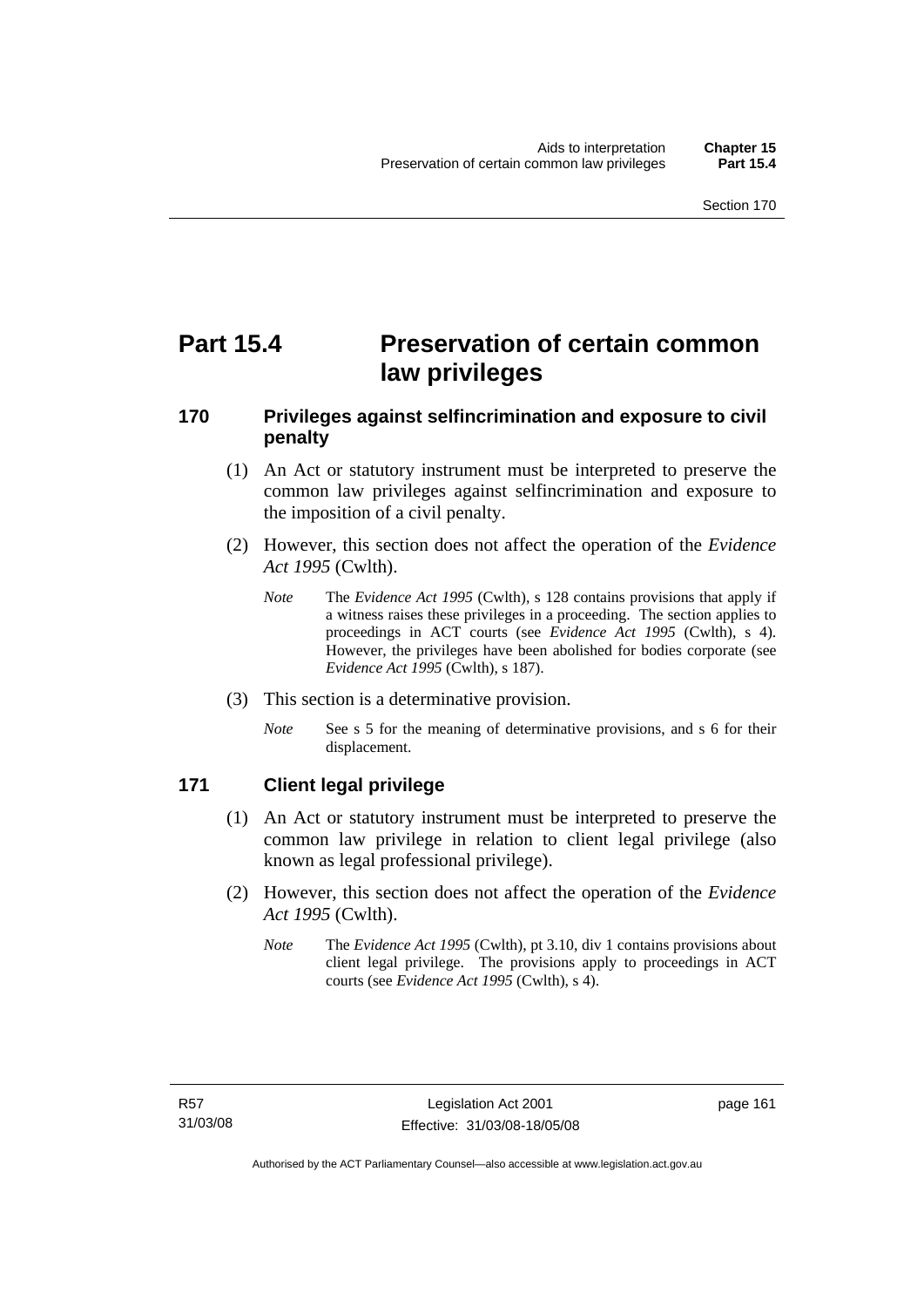- (3) This section is a determinative provision.
	- *Note* See s 5 for the meaning of determinative provisions, and s 6 for their displacement.

page 162 Legislation Act 2001 Effective: 31/03/08-18/05/08

R57 31/03/08

Authorised by the ACT Parliamentary Counsel—also accessible at www.legislation.act.gov.au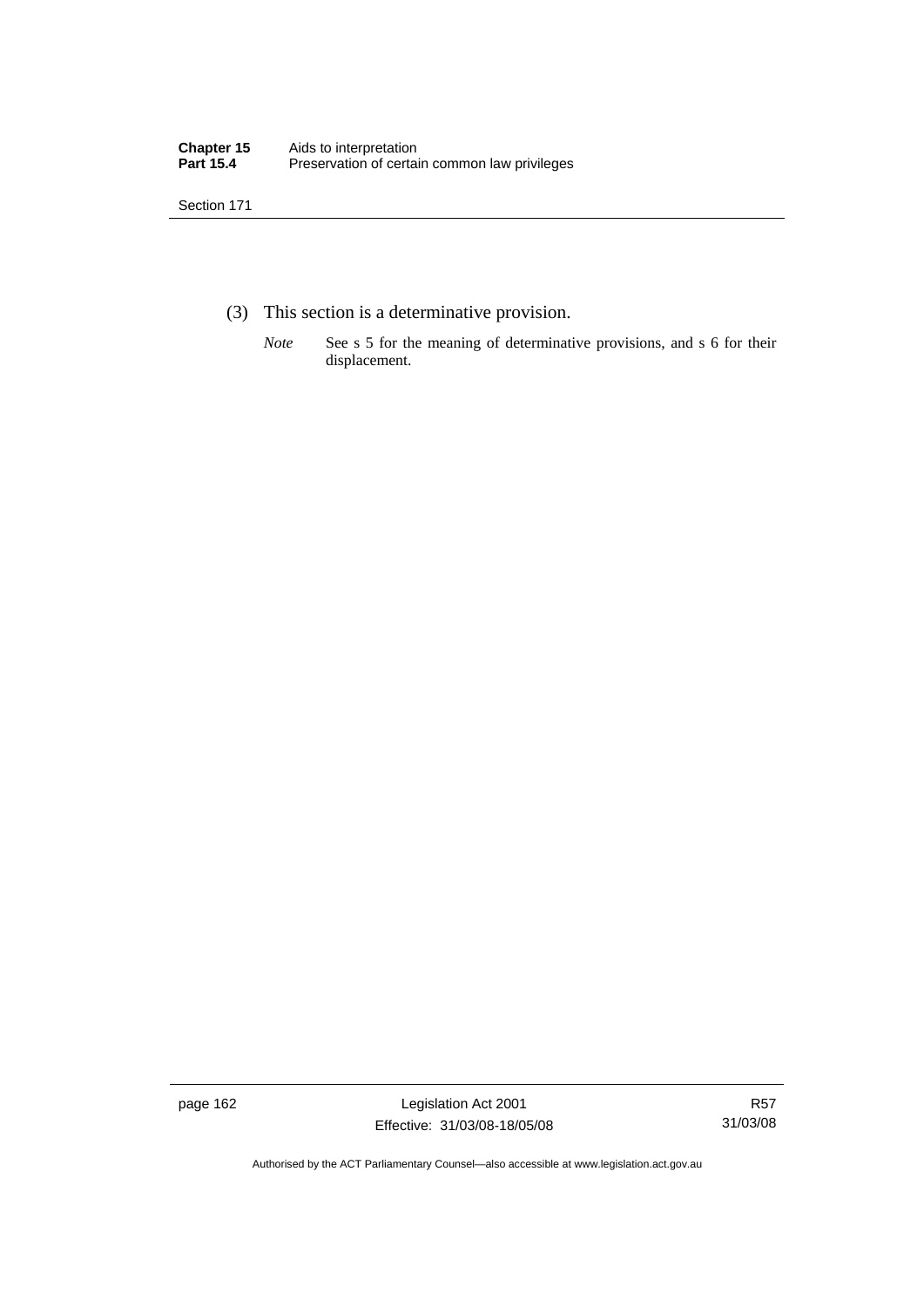# **Chapter 16 Courts, tribunals and other decision-makers**

## **175 Meaning of** *law* **in ch 16**

In this chapter:

*law* means an Act, subordinate law or disallowable instrument.

*Note* A reference to an Act, subordinate law or disallowable instrument includes a reference to a provision of the Act, law or instrument (see s 7, s 8 and s 9).

## **176 Jurisdiction of courts and tribunals**

- (1) This section applies if a law, whether expressly or by implication, authorises a proceeding (whether civil or criminal) to be brought in a particular court or tribunal in relation to a matter.
- (2) The law vests the court or tribunal with jurisdiction in the matter.
- (3) The jurisdiction so vested is not limited by any limits to which any other jurisdiction of the court or tribunal may be subject.
	- *Note* See also s 45 which relates to the making of rules carrying out or giving effect to the jurisdiction of the court or tribunal.

## **177 Recovery of amounts owing under laws**

If an amount is owing under a law to a person (the *creditor*) by another person (the *debtor*), the creditor may recover the amount as a debt owing by the debtor to the creditor in a court of competent jurisdiction.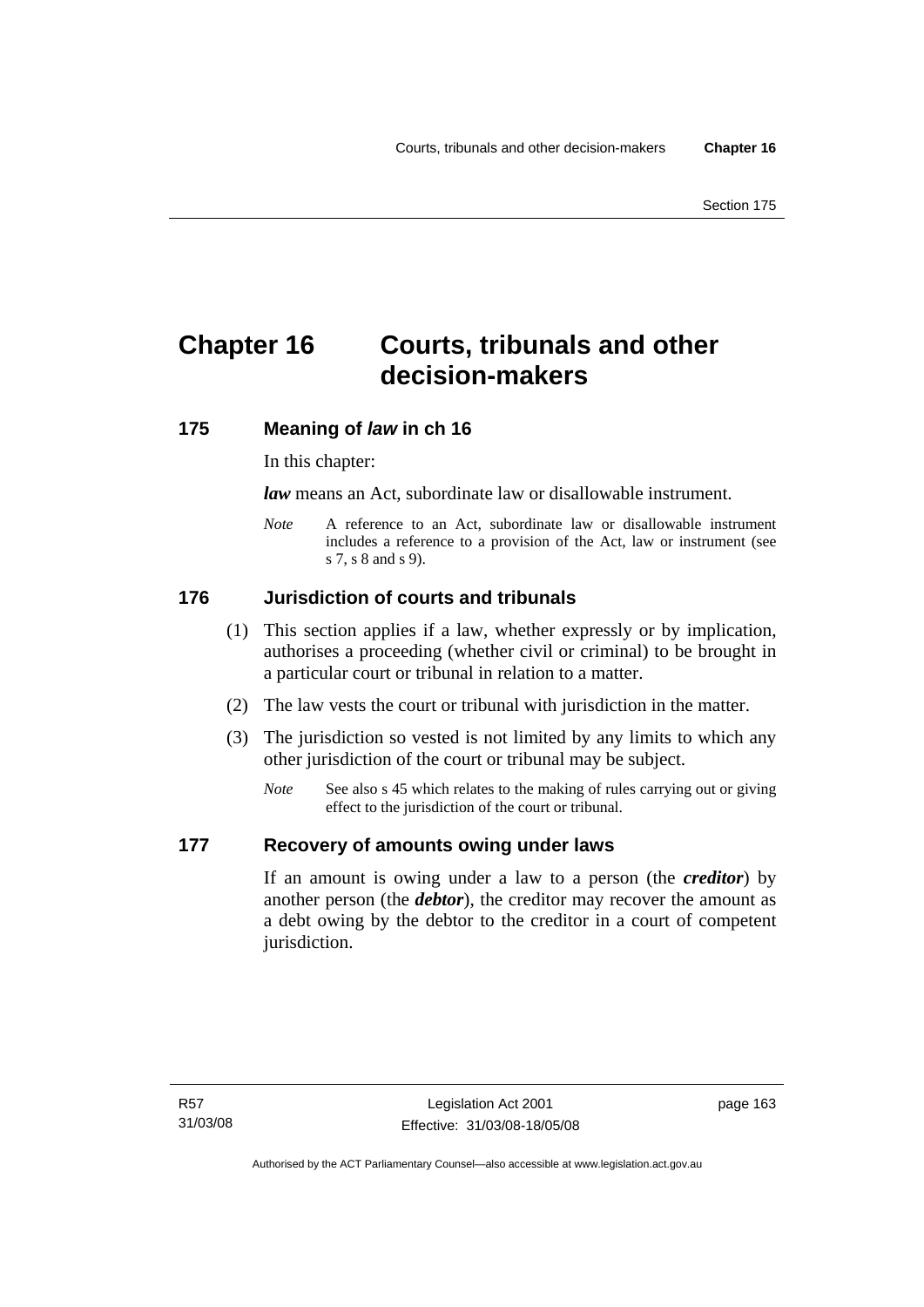#### **178 Power to decide includes power to take evidence etc**

- (1) A court, tribunal or other entity authorised by law to hear and decide a matter (however expressed) has power—
	- (a) to take evidence, including evidence on oath; and
	- (b) to examine witnesses; and
	- (c) to administer oaths to witnesses.
- (2) The court, tribunal or other entity may authorise a person to administer an oath to a witness.
- (3) This section does not limit any other power of the court, tribunal or other entity.

## **179 Content of statements of reasons for decisions**

- (1) This section applies if a law requires a tribunal or other entity making a decision to give written reasons for the decision, whether the term 'reasons', 'grounds' or any other term is used.
- (2) The document giving the reasons must also set out the findings on material questions of fact and refer to the evidence or other material on which the findings were based.
- (3) This section is a determinative provision.
	- *Note* See s 5 for the meaning of determinative provisions, and s 6 for their displacement.

## **180 Power to make decision includes power to reverse or change**

 (1) Power given by a law to make a decision includes power to reverse or change the decision.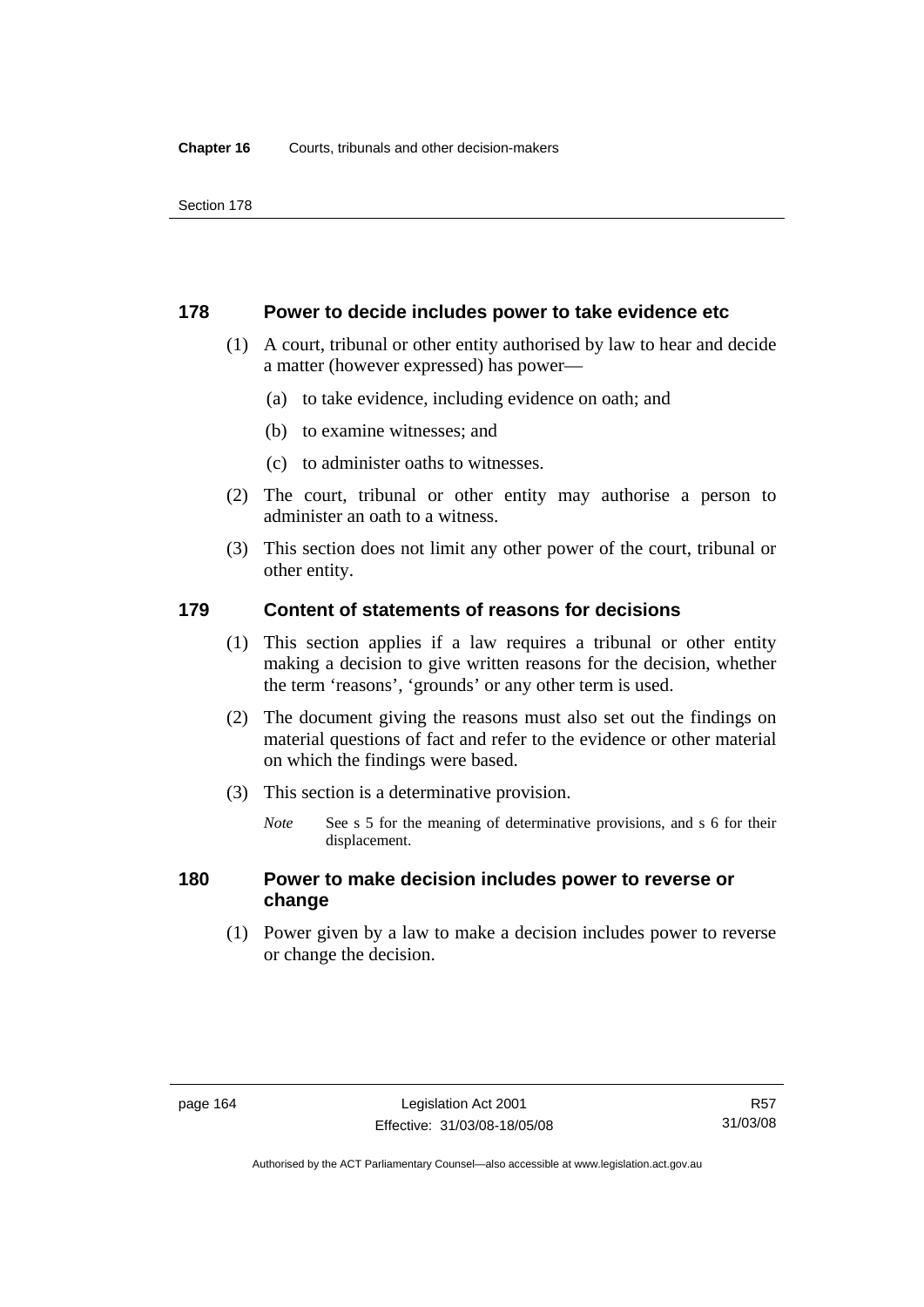(2) The power to reverse or change the decision is exercisable in the same way, and subject to the same conditions, as the power to make the decision.

#### **Example**

If the power to include land in a special reserve is exercisable only on the resolution of the Legislative Assembly, the power to excise land from a special reserve is exercisable only on the resolution of the Assembly.

*Note* An example is part of the Act, is not exhaustive and may extend, but does not limit, the meaning of the provision in which it appears (see s 126 and s 132).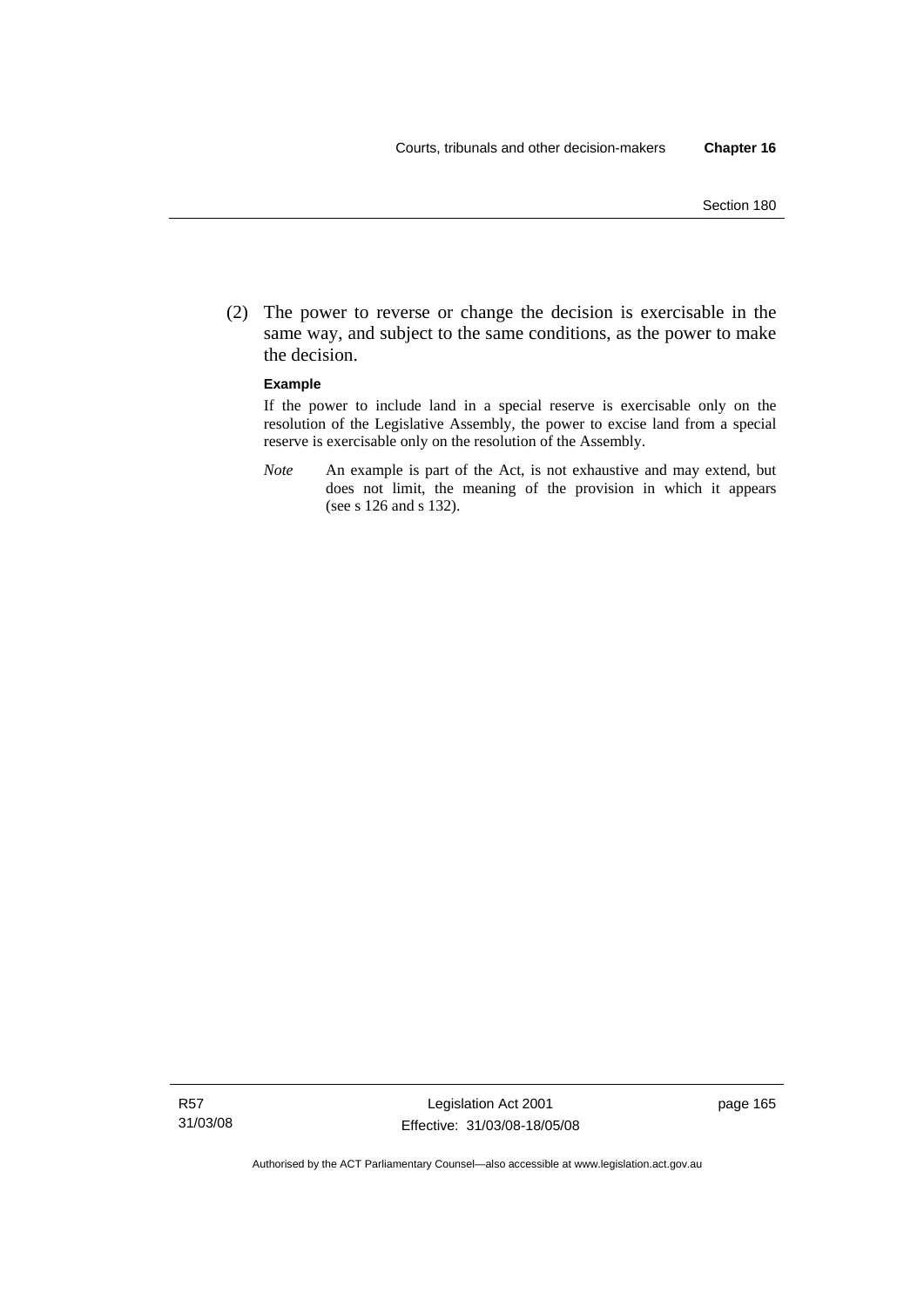# **Chapter 17 Entities and positions**

#### **182 Meaning of** *law* **in ch 17**

In this chapter:

*law* means an Act or statutory instrument.

*Note* A reference to an Act or statutory instrument includes a reference to a provision of the Act or instrument (see s 7 and s 13).

### **183 Change of name of entity**

- (1) If a law changes the name of an entity established under a law, the entity continues in existence under the new name and its identity is not affected by the change.
- (2) If the name of an entity is changed, a reference in a law to the entity by its previous name is taken, after the change, to be a reference to the entity by its new name.
- (3) To remove any doubt, subsection (2) applies to all entities, whether or not in or for the Territory, including entities established under a law of another jurisdiction.
	- *Note Another jurisdiction* means the Commonwealth, a State, another Territory, the United Kingdom or New Zealand (see dict, pt 2).

#### **184 Change in constitution of entity**

- (1) This section applies if a law changes how an entity established under a law is constituted.
- (2) The entity continues in existence as newly constituted and its identity is not affected by the change.

R57 31/03/08

Authorised by the ACT Parliamentary Counsel—also accessible at www.legislation.act.gov.au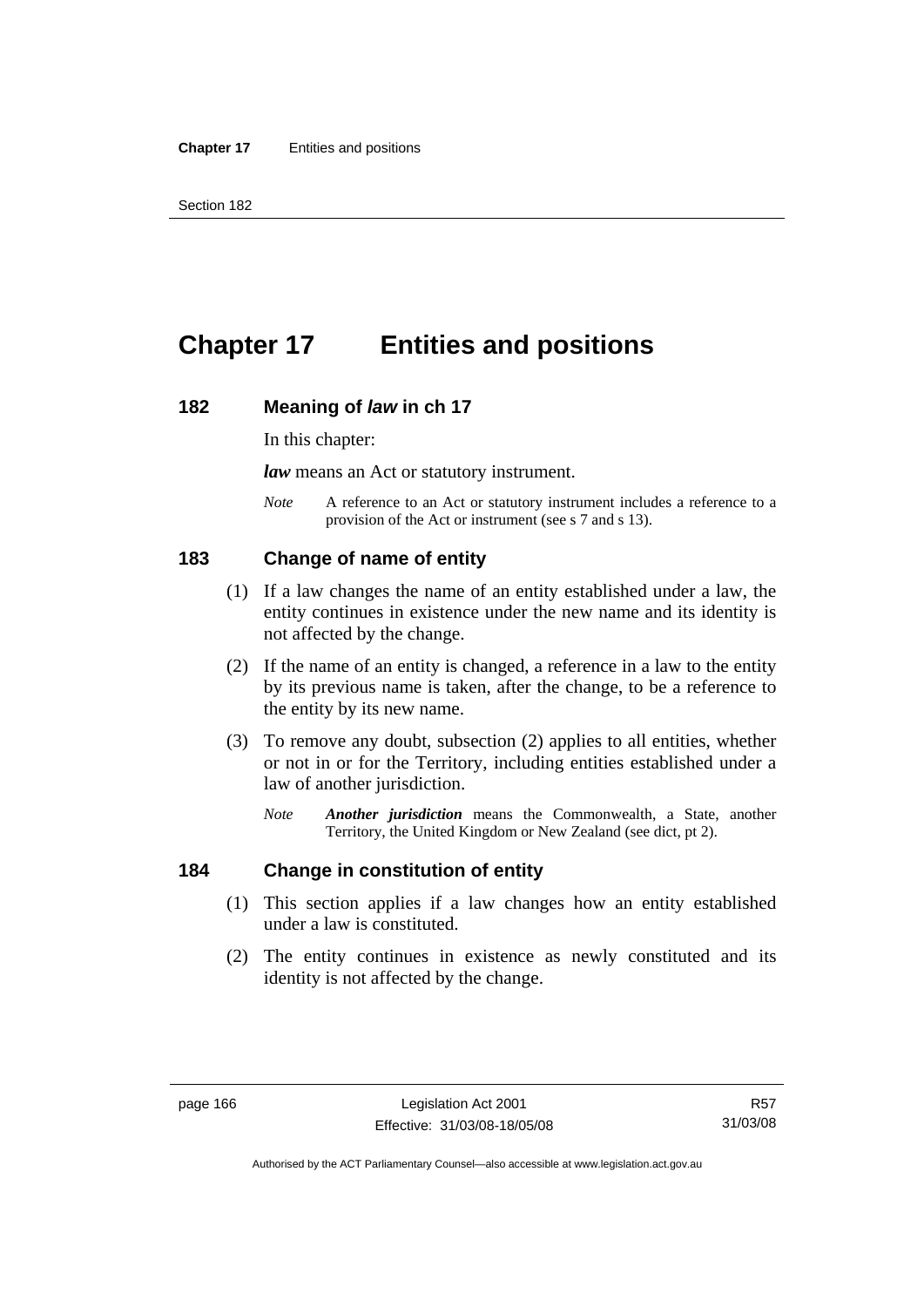- (3) Without limiting subsection (2), the change does not affect—
	- (a) any function, right, privilege, liability or property of the entity; or
	- (b) the bringing of a proceeding, or the continuation of a proceeding, by or against the entity; or
	- (c) the carrying out of an investigation or inquiry, or the continuation of an investigation or inquiry, in relation to anything done or not done by or in relation to the entity.
	- *Note Function* is defined in the dict, pt 1 to include authority, duty and power.

## **184A References to entity**

- (1) In a law, a reference to an entity includes a reference to a person exercising a function of the entity, whether under a delegation, subdelegation or otherwise.
- (2) To remove any doubt, this section applies to all entities, whether or not in or for the Territory, including entities established under a law of another jurisdiction.

### **185 References to occupant of position**

- (1) In a law, a reference to the occupant of a position (however expressed) includes a reference to anyone for the time being occupying the position.
- (2) To remove any doubt, this section applies to all positions, whether or not in or for the Territory, including positions established under a law of another jurisdiction.
	- *Note* See s 200 (1) (Functions of occupants of positions) and the definitions of *occupy* and *position* in the dict, pt 1.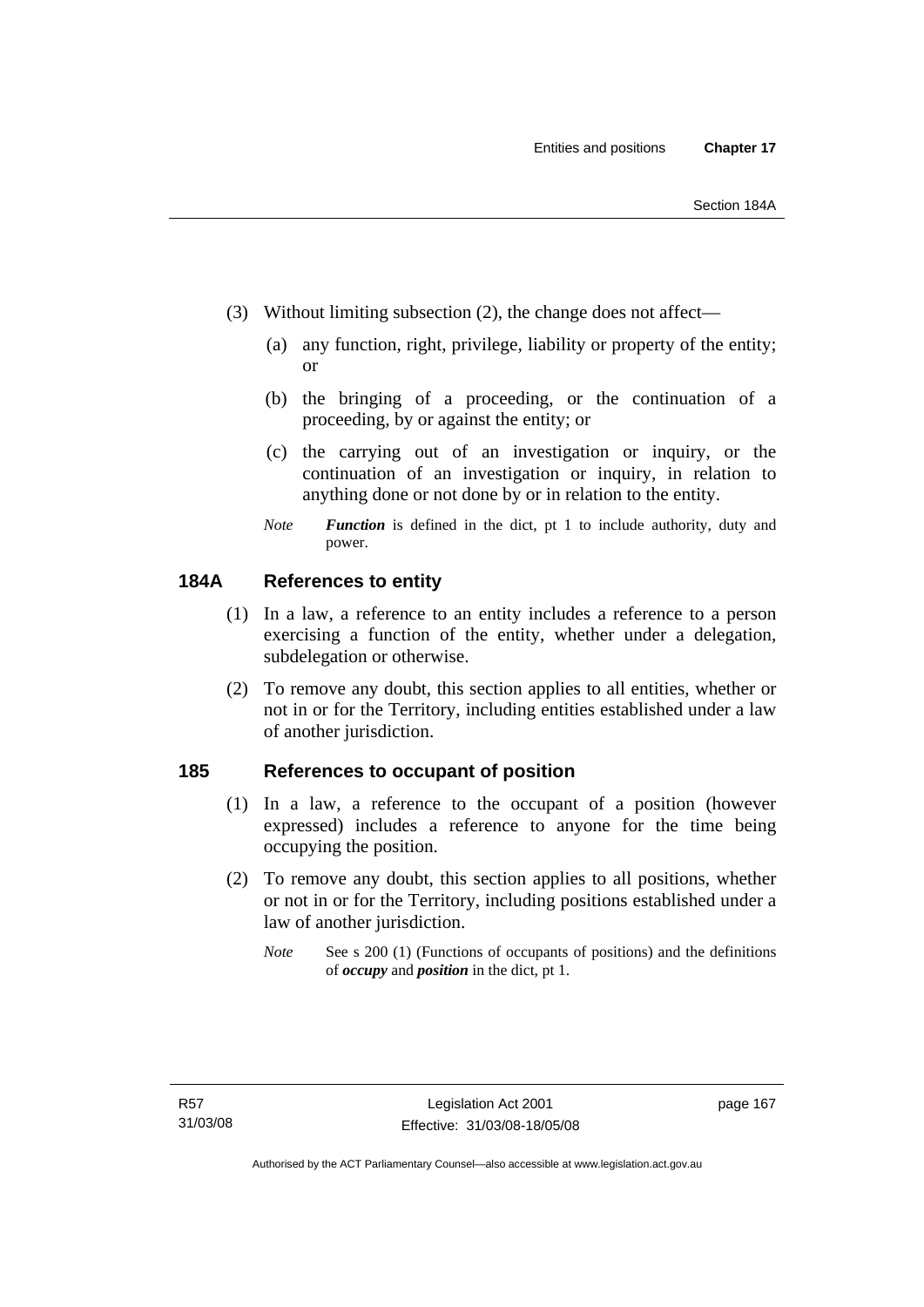# **186 Change of name of position**

- (1) If a law changes the name of a position established under a law, the position continues in existence under the new name and its identity is not affected by the change.
- (2) If the name of a position is changed, a reference in a law to the position by its previous name is taken, after the change, to be a reference to the position by its new name.
- (3) To remove any doubt, subsection (2) applies to all positions, whether or not in or for the Territory, including positions established under a law of another jurisdiction.

# **187 Chair and deputy chair etc**

- (1) If a law establishes a position of chair or chairperson of an entity, the chair or chairperson may be referred to as chairman, chairwoman, chairperson or chair.
- (2) If a law establishes a position of deputy chair or deputy chairperson of an entity, the deputy chair or deputy chairperson may be referred to as deputy chairman, deputy chairwoman, deputy chairperson or deputy chair.

Authorised by the ACT Parliamentary Counsel—also accessible at www.legislation.act.gov.au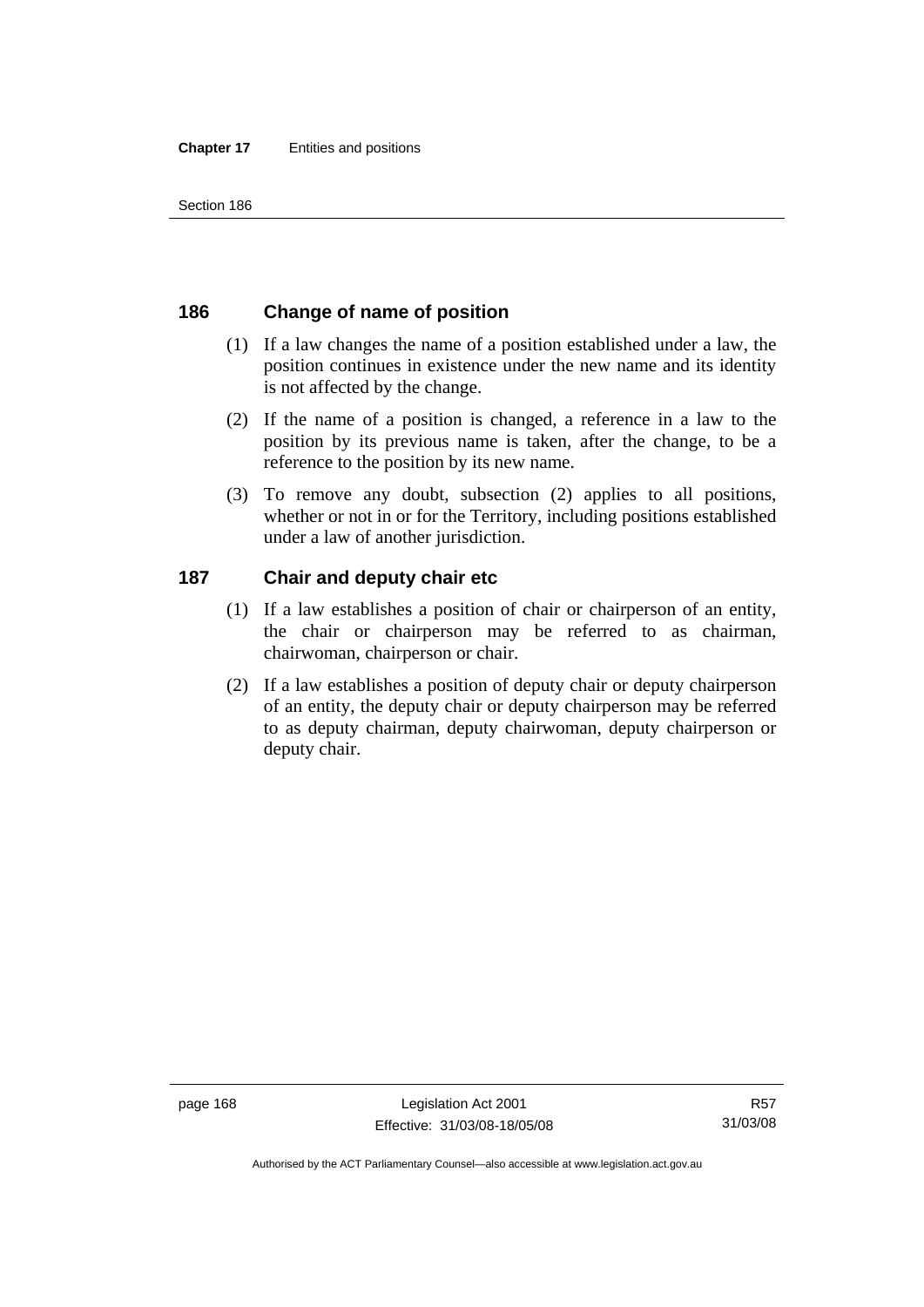# **Chapter 18 Offences**

#### *Note to ch 18*

See also s 133 to s 135 (which relate to penalty units and penalty provisions) and s 161 (Corporations liable to offences).

#### **188 Meaning of** *ACT law* **in ch 18**

In this chapter:

*ACT law* means an Act or subordinate law.

*Note* A reference to an Act or subordinate law includes a reference to a provision of the Act or law (see s 7 and s 8).

### **189 Reference to offence includes reference to related ancillary offences**

A reference to an offence against an ACT law includes a reference to an offence against the Criminal Code, part 2.4 (Extensions of criminal responsibility) or section 717 (Accessory after the fact) that relates to the ACT law.

#### **Example**

X is the holder of a licence under the *Plant Development Act 2001* (hypothetical). The Plant Development Act, section 23 provides for the cancellation of a licence if a licence holder commits an offence against the Act. While his business premises are being inspected, X incites an employee to obstruct the inspector. As a result, the employee obstructs the inspector (which is an offence against the Act). X is later convicted of the offence of incitement against the Criminal Code, section 47 (which is an offence in the Criminal Code, pt 2.4). Because of the Legislation Act, section 189, X is taken to have committed an offence against the Plant Development Act and is therefore liable to have his licence cancelled.

*Note 1* The result would be the same if X had been convicted of conspiracy relating to the offence of obstruction in the Plant Development Act.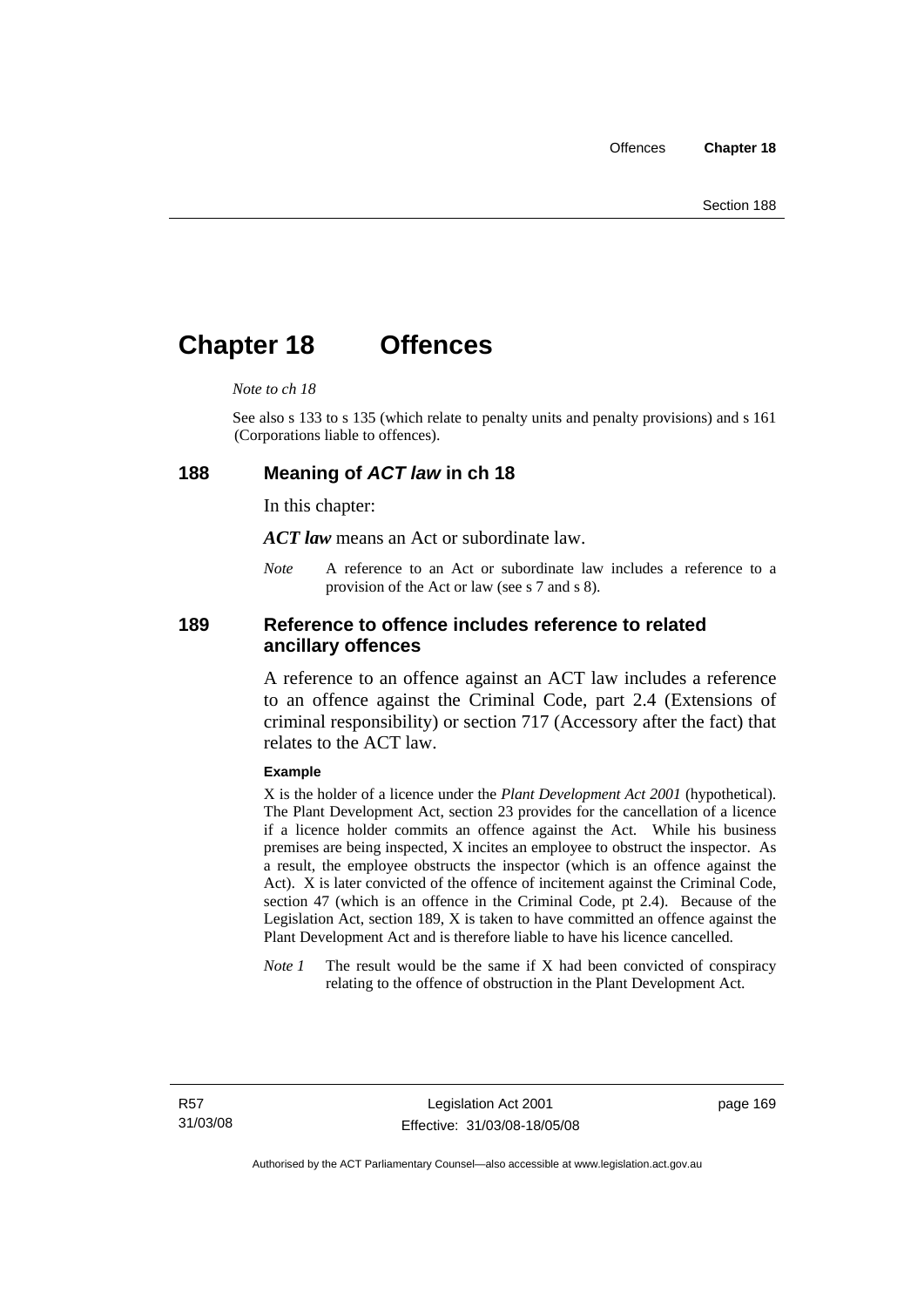Apart from the Legislation Act, section 189, the following offences in the Criminal Code*,* pt 2.4 could also apply to the offence in the Plant Development Act:

- attempt (s 44 (Attempt))
- aiding and abetting (s 45 (Complicity and common purpose)).
- *Note* 2 An example is part of the Act, is not exhaustive and may extend, but does not limit, the meaning of the provision in which it appears (see s 126 and s 132).

#### **190 Indictable and summary offences**

- (1) An offence is an *indictable offence* if—
	- (a) it is punishable by imprisonment for longer than 1 year; or
	- (b) it is declared by an ACT law to be an indictable offence.
- (2) An *indictable offence* includes an indictable offence that is or may be dealt with summarily.
- (3) Any other offence is a *summary offence* and is punishable on summary conviction.

### **191 Offences against 2 or more laws**

- (1) If an act or omission by a person is an offence against 2 or more ACT laws, the person may be prosecuted for and convicted of any of the offences, but is not liable to be punished more than once for the act or omission.
- $(2)$  If—
	- (a) an act or omission by a person is an offence against both an ACT law and a law of another jurisdiction; and
	- (b) the person has been punished for the offence against the law of the other jurisdiction:

the person is not liable to be punished for the offence against the ACT law.

Authorised by the ACT Parliamentary Counsel—also accessible at www.legislation.act.gov.au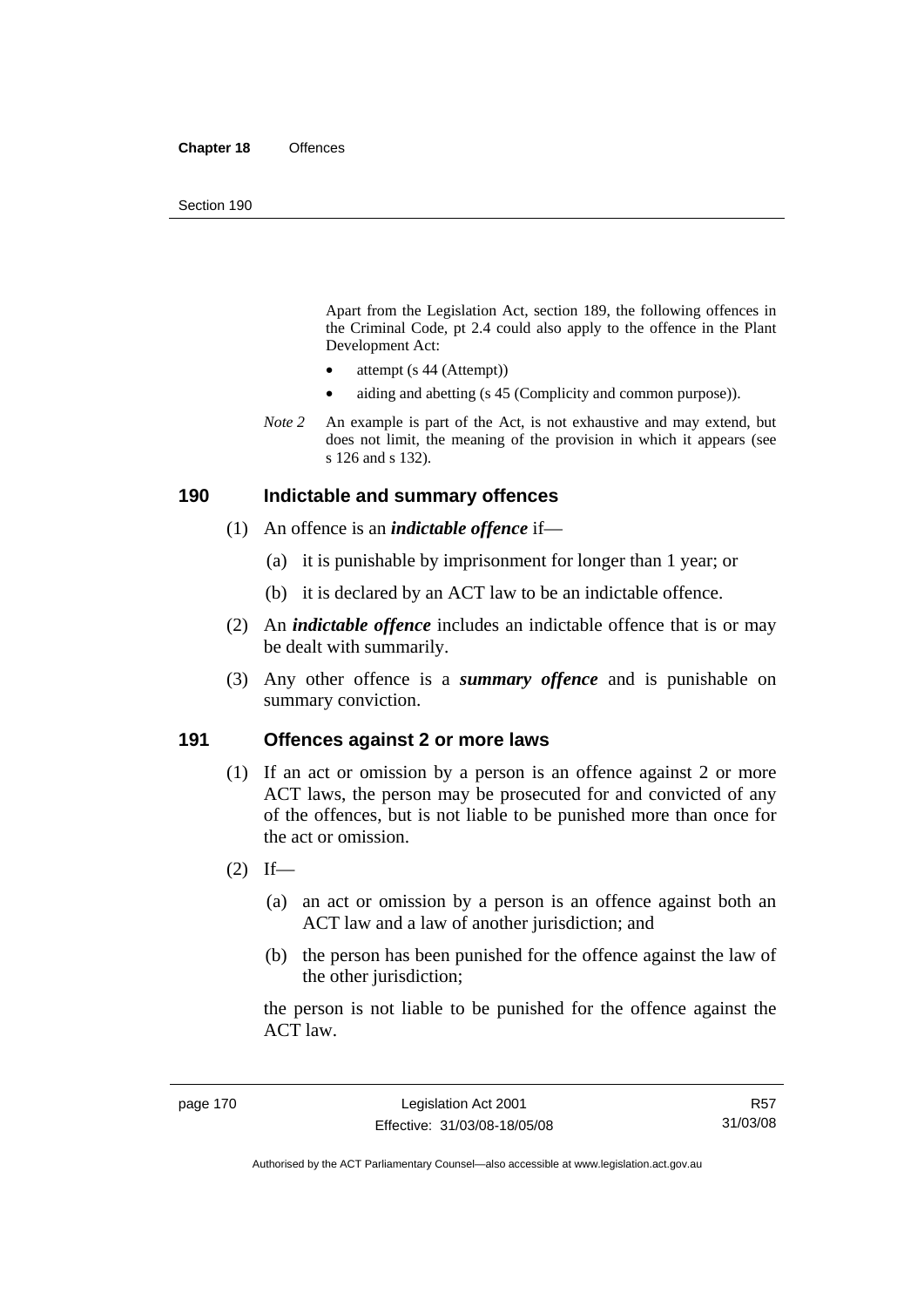# **192 When must prosecutions begin?**

- (1) A prosecution for the following offences against an ACT law may be begun at any time:
	- (a) an offence by an individual punishable by imprisonment for longer than 6 months;
	- (b) an offence by a corporation punishable by a prescribed fine;
		- *Note* See s 161 for the fines that may be imposed on a corporation for offences punishable only by imprisonment.
	- (c) an aiding and abetting offence by an individual in relation to an offence by a corporation punishable by a prescribed fine.
- (2) A prosecution for any other offence against an ACT law must be begun not later than—
	- (a) 1 year after the day of commission of the offence; or
	- (b) if an ACT law provides for another period—that period.
- (3) However, if a coroner's inquest or inquiry, or an inquiry under the *Inquiries Act 1991* or the *Royal Commissions Act 1991*, is held into a matter that discloses or is otherwise found to relate to an offence mentioned in subsection (2), a prosecution for the offence may be begun not later than 1 year after the day when—
	- (a) the coroner's report is made; or
	- (b) the report of the board of inquiry or royal commission is given to the Chief Minister.
- (4) In this section:

*aiding and abetting offence* means an offence against the Criminal Code, section 45 (Complicity and common purpose).

*prescribed fine*, for an offence, means—

 (a) if the penalty for the offence is expressed in penalty units— 100 penalty units or more; or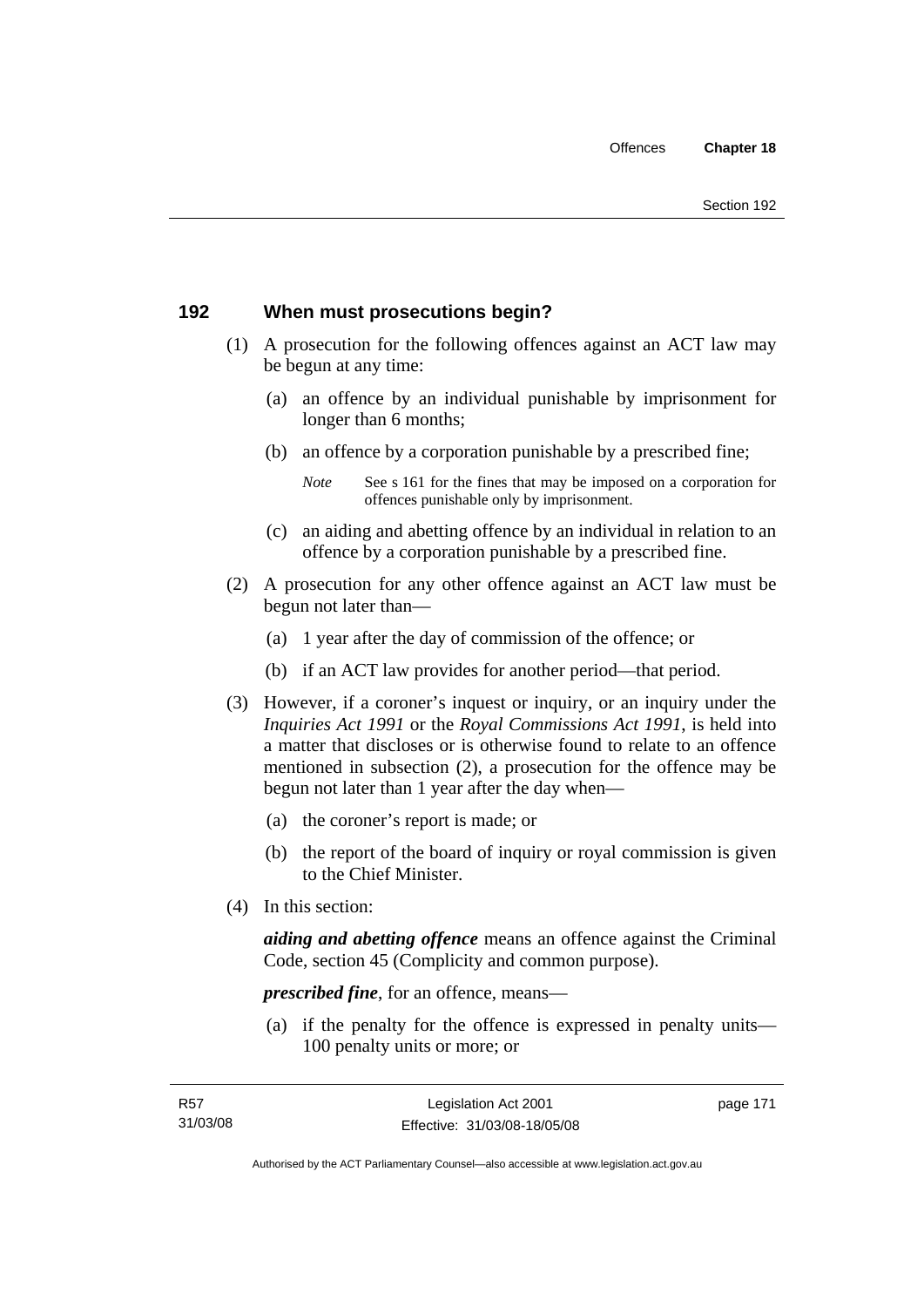(b) if the penalty for the offence is expressed as an amount of money—\$50 000 or more.

### **193 Continuing offences**

- (1) This section applies to a requirement to do an act if—
	- (a) the act is required to be done under an ACT law within a particular period or before a particular time; and
	- (b) failure to comply with the requirement is an offence against the law.
- (2) A person who fails to comply with the requirement commits an offence for each day until the act is done.
- (3) A day mentioned in subsection (2) includes any day of conviction for an offence and any later day.

*Note* See also s 152 (Continuing effect of obligations).

page 172 Legislation Act 2001 Effective: 31/03/08-18/05/08

Authorised by the ACT Parliamentary Counsel—also accessible at www.legislation.act.gov.au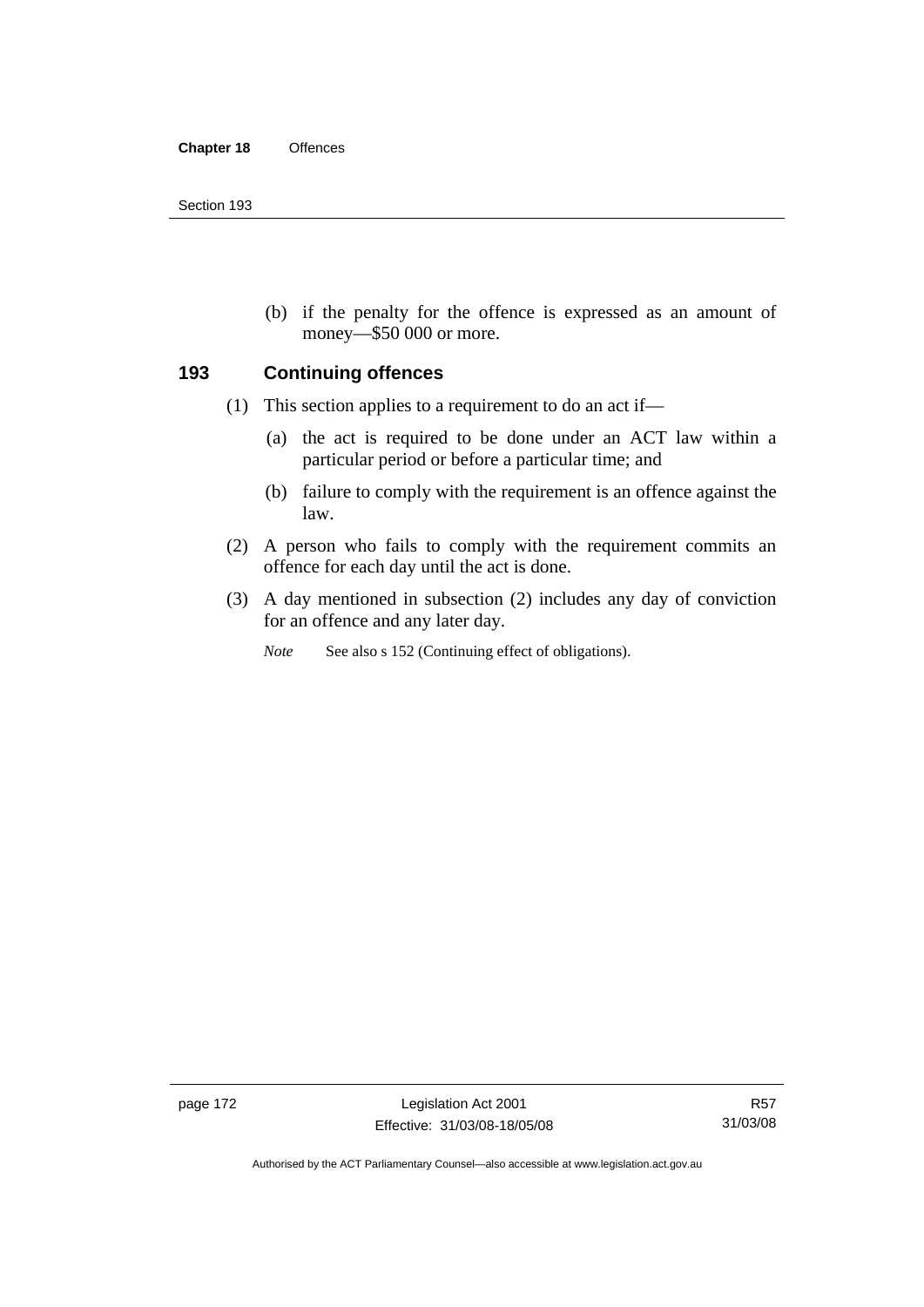# **Chapter 19 Administrative and machinery provisions**

# Part 19.1 **Introductory**

## **195 Meaning of** *law* **in ch 19**

In this chapter:

*law* means an Act, subordinate law or disallowable instrument.

*Note* A reference to an Act, subordinate law or disallowable instrument includes a reference to a provision of the Act, law or instrument (see s 7, s 8 and s 9).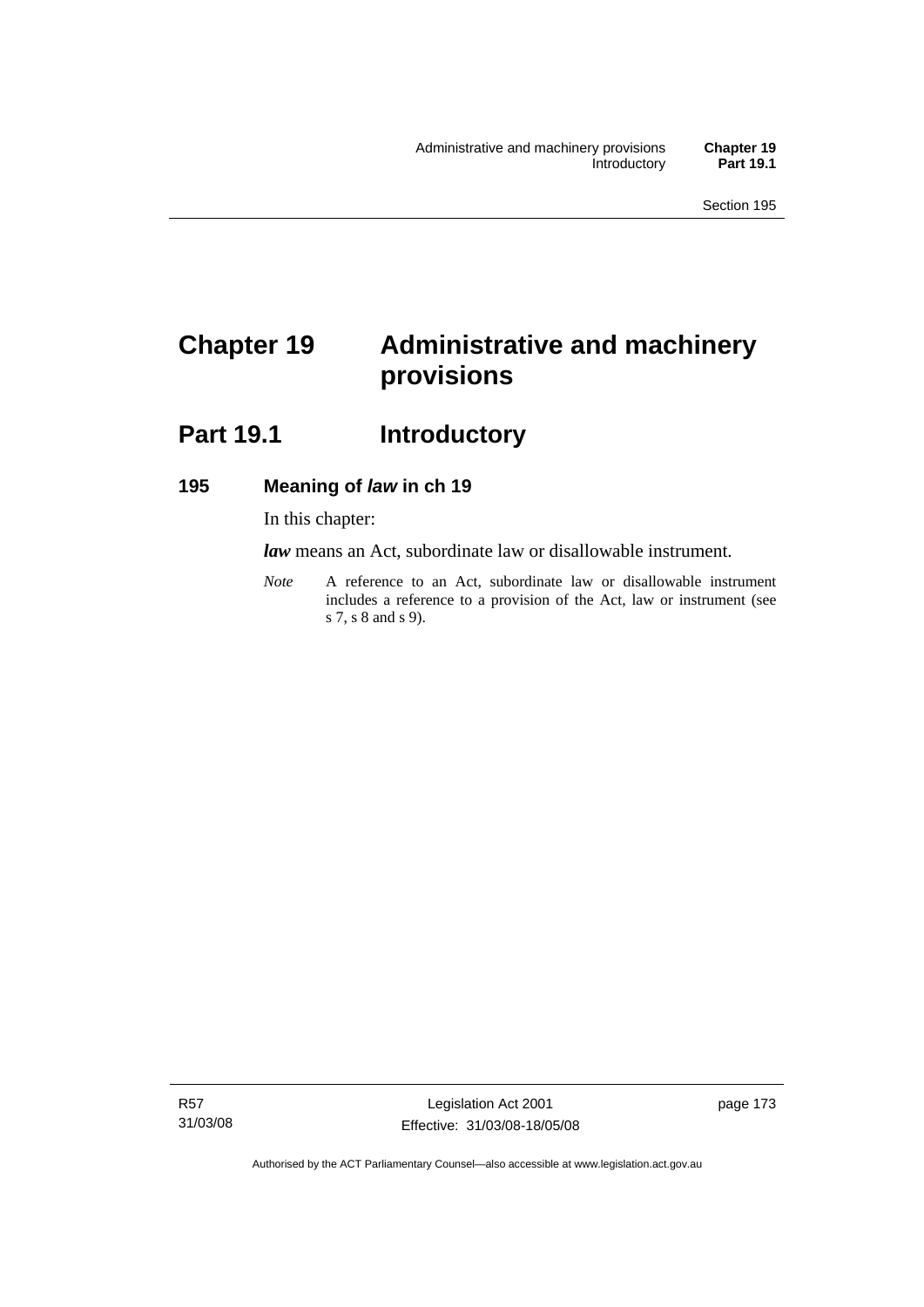# **Part 19.2 Functions**

*Note to pt 19.2* 

*Function* is defined in the dict, pt 1 to include authority, duty and power.

## **196 Provision giving function gives power to exercise function**

 (1) A provision of a law that gives a function to an entity also gives the entity the powers necessary and convenient to exercise the function.

*Note* See dict, pt 1, defs *entity* and *exercise*.

 (2) The powers given to the entity under subsection (1) are in addition to any other powers of the entity under the law.

## **197 Statutory functions may be exercised from time to time**

If a law gives a function to an entity, the function may be exercised from time to time.

*Note* See also s 42 (3) (Power to make statutory instruments).

## **199 Functions of bodies**

 (1) If a law authorises or requires a body to exercise a function, it may do so by resolution.

*Note* See dict, pt 1, def *body*.

- (2) To remove any doubt, subsection (1) applies in relation to a function even though a law authorises or requires the function to be exercised in writing.
- (3) If a law authorises or requires a signature by a person and the person is a body, the signature of a person authorised by the body for the purpose is taken to be the signature of the body.

R57 31/03/08

Authorised by the ACT Parliamentary Counsel—also accessible at www.legislation.act.gov.au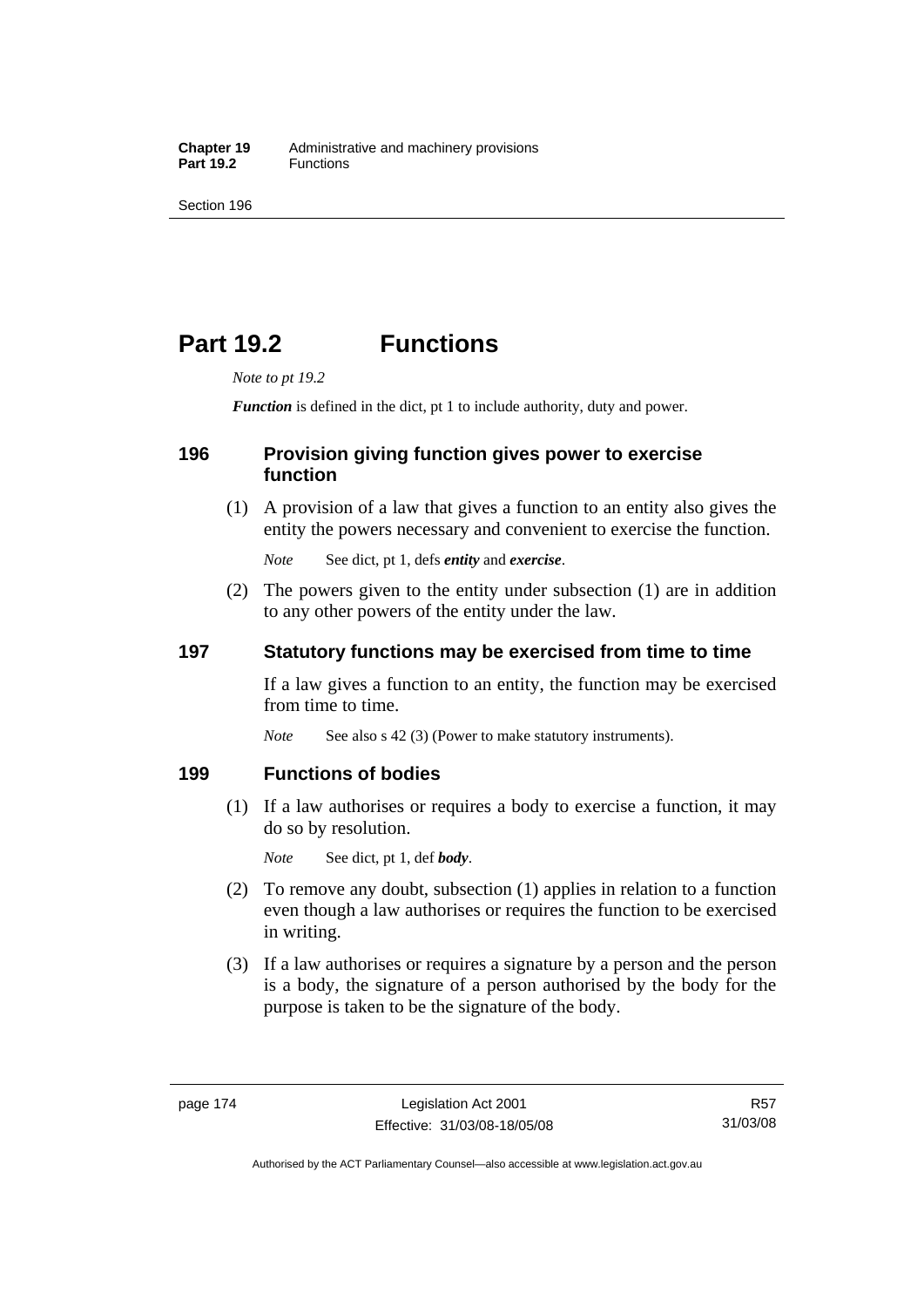(4) If a law gives a function to a body, the function may be exercised by the body as constituted for the time being.

#### **Example**

The ACT Conference Organisers Registration Board is a statutory body consisting of 5 members. At a meeting of the board it is agreed to exempt a conference organiser from registration on certain conditions. On the day after the meeting, 1 of the members of the board (X) resigns and another person (Y) is appointed to the board in  $X$ 's place. At the next meeting of the board, the board considers additional information submitted by the conference organiser and agrees to amend the conditions of exemption. Because of subsection (4), the board's ability to use its power of exemption is not affected by a change in the membership of the board.

- *Note* An example is part of the Act, is not exhaustive and may extend, but does not limit, the meaning of the provision in which it appears (see s 126 and s 132).
- (5) The exercise of the function is not affected only because of vacancies in the body's membership.
- (6) Subsections (4) and (5) do not affect any quorum requirement applying to the body.

#### **Example**

The Act establishing the board mentioned in the example to subsection (4) provides that the quorum for a meeting of the board is the chair or deputy chair and 2 other members. If the quorum requirement was complied with at each meeting mentioned in the example, the result mentioned in the example would be the same whether or not X attended the first meeting and whether or not Y attended the second meeting.

- (7) If a body as constituted for the time being does something in exercise of a function given to the body under a law, the effect of the thing done by the body does not end only because the membership of the body changes.
	- *Note* See also s 211 (Appointment not affected by appointer changes), s 224 (Acting appointment not affected by appointer changes), and s 241 (Delegation not affected by appointer changes).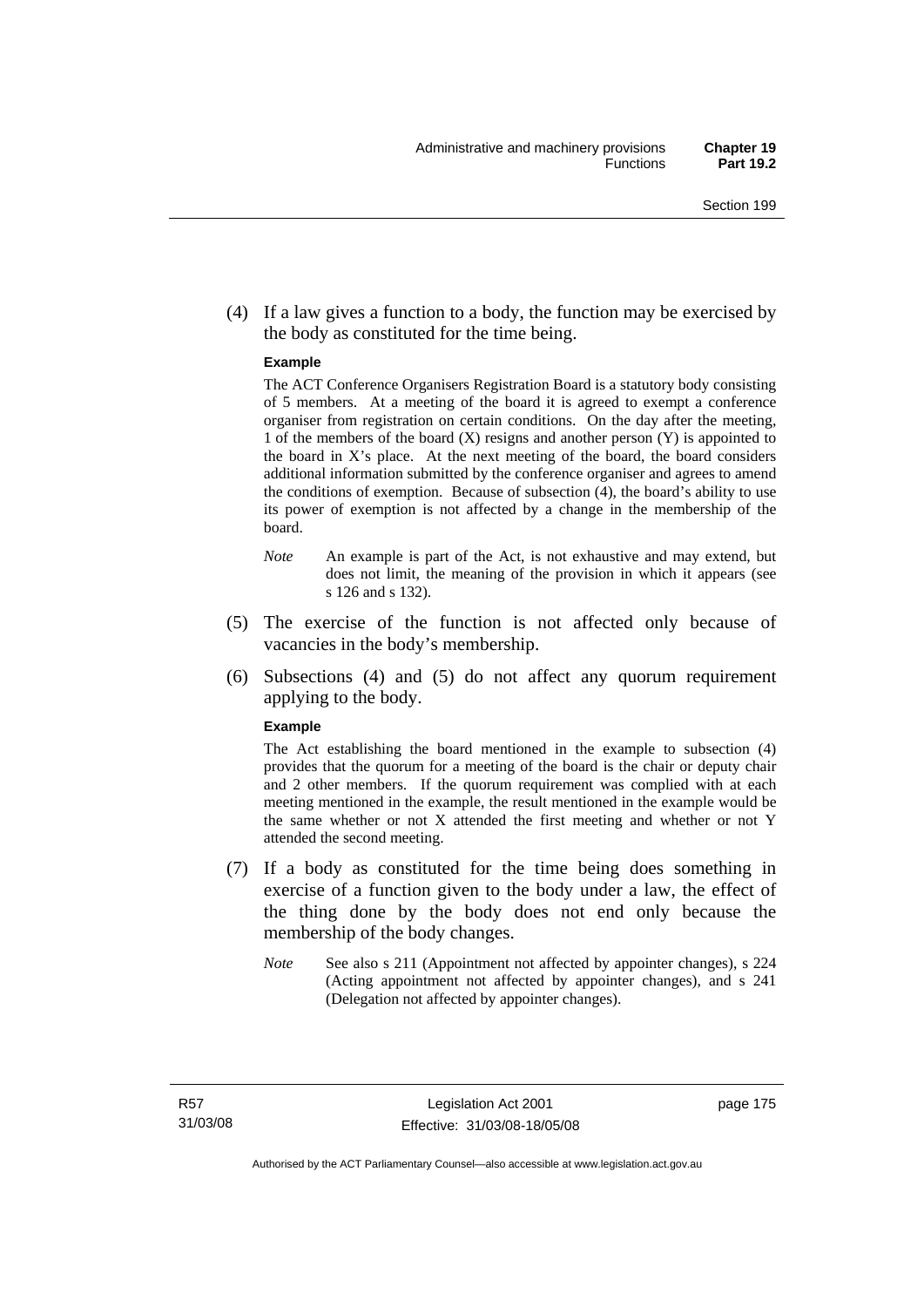#### **Chapter 19** Administrative and machinery provisions Part 19.2 **Functions**

Section 200

 (8) Subsection (7) does not prevent the thing done by the body being ended or changed by the body as subsequently constituted for the time being.

### **200 Functions of occupants of positions**

 (1) If a law gives a function to the occupant of a position, the function may be exercised by the person for the time being occupying the position.

- (2) If the person for the time being occupying a position does something in exercise of a function given to the occupant of the position under a law, the thing done by the person does not end only because the person ceases to be the occupant of the position.
	- *Note* See also s 211 (Appointment not affected by appointer changes), s 224 (Acting appointment not affected by appointer changes), and s 241 (Delegation not affected by appointer changes).
- (3) Subsection (2) does not prevent the thing done by the person being ended or changed by any person subsequently occupying the position for the time being.

*Note* See s 185 (References to occupant of position) and dict, pt 1, defs *occupy* and *position*.

Authorised by the ACT Parliamentary Counsel—also accessible at www.legislation.act.gov.au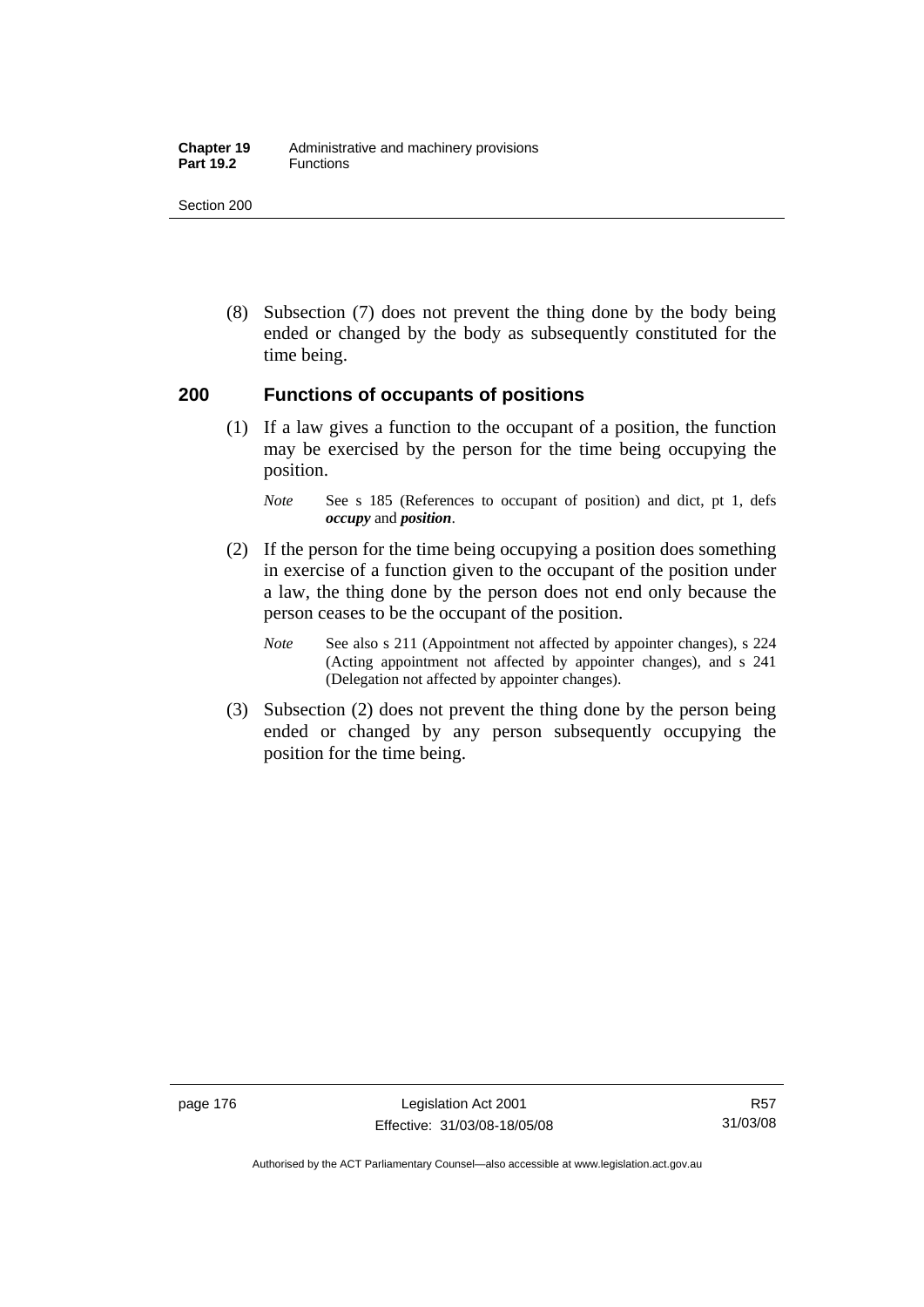# **Part 19.3 Appointments**

# **Division 19.3.1 Appointments—general**

*Note to div 19.3.1* 

Certain statutory appointments made by a Minister require consultation with a Legislative Assembly committee and are disallowable (see div 19.3.3) (Appointments—Assembly consultation)).

# **205 Application of div 19.3.1**

This division applies if a law authorises or requires an entity (the *appointer*) to appoint a person—

- (a) to a position under a law; or
- (b) to exercise a function or do anything else under a law.
- *Note Function* is defined in the dict, pt 1 to include authority, duty and power.

### **206 Appointments must be in writing etc**

- (1) An appointment must be made, or evidenced, by writing (the *instrument of appointment*) signed by the appointer.
- (2) If a law provides for a maximum or minimum period of appointment, the instrument of appointment must state the period for which the appointment is made.

#### **Examples of stated appointment periods**

- 1 2 years
- 2 until age 65
- *Note* An example is part of the Act, is not exhaustive and may extend, but does not limit, the meaning of the provision in which it appears (see s 126 and s 132).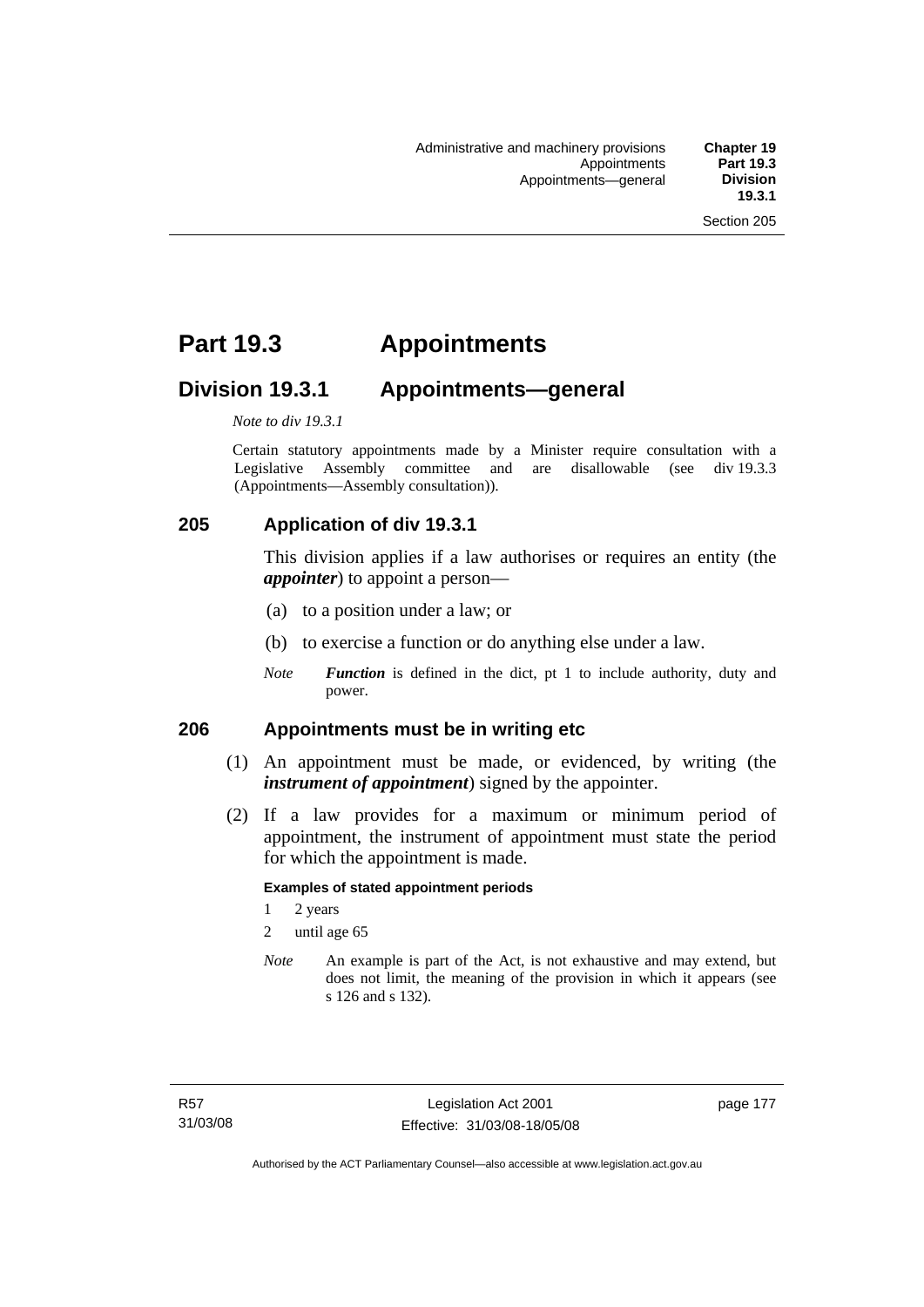## **207 Appointment may be by name or position**

- (1) The appointer may make an appointment by—
	- (a) naming the person appointed; or
	- (b) nominating the occupant of a position (however described), at a particular time or from time to time.
- (2) For this division, the person named, or the occupant of the position nominated, is the *appointee*.

## **208 Power of appointment includes power to suspend etc**

- (1) The appointer's power to make the appointment includes the power—
	- (a) to suspend the appointee, and end the suspension; or
	- (b) to end the appointment, and appoint someone else or reappoint the appointee if the appointee is eligible to be appointed to the position; or
	- (c) to reappoint the appointee if the appointee is eligible to be appointed to the position.
- (2) The power to suspend the appointee, end the appointment or reappoint the appointee is exercisable in the same way, and subject to the same conditions, as the power to make the appointment.

#### **Example**

If the appointment power is exercisable only on the recommendation of a body, the power to suspend, end the appointment or reappoint is exercisable only on the recommendation of the body.

*Note* An example is part of the Act, is not exhaustive and may extend, but does not limit, the meaning of the provision in which it appears (see s 126 and s 132).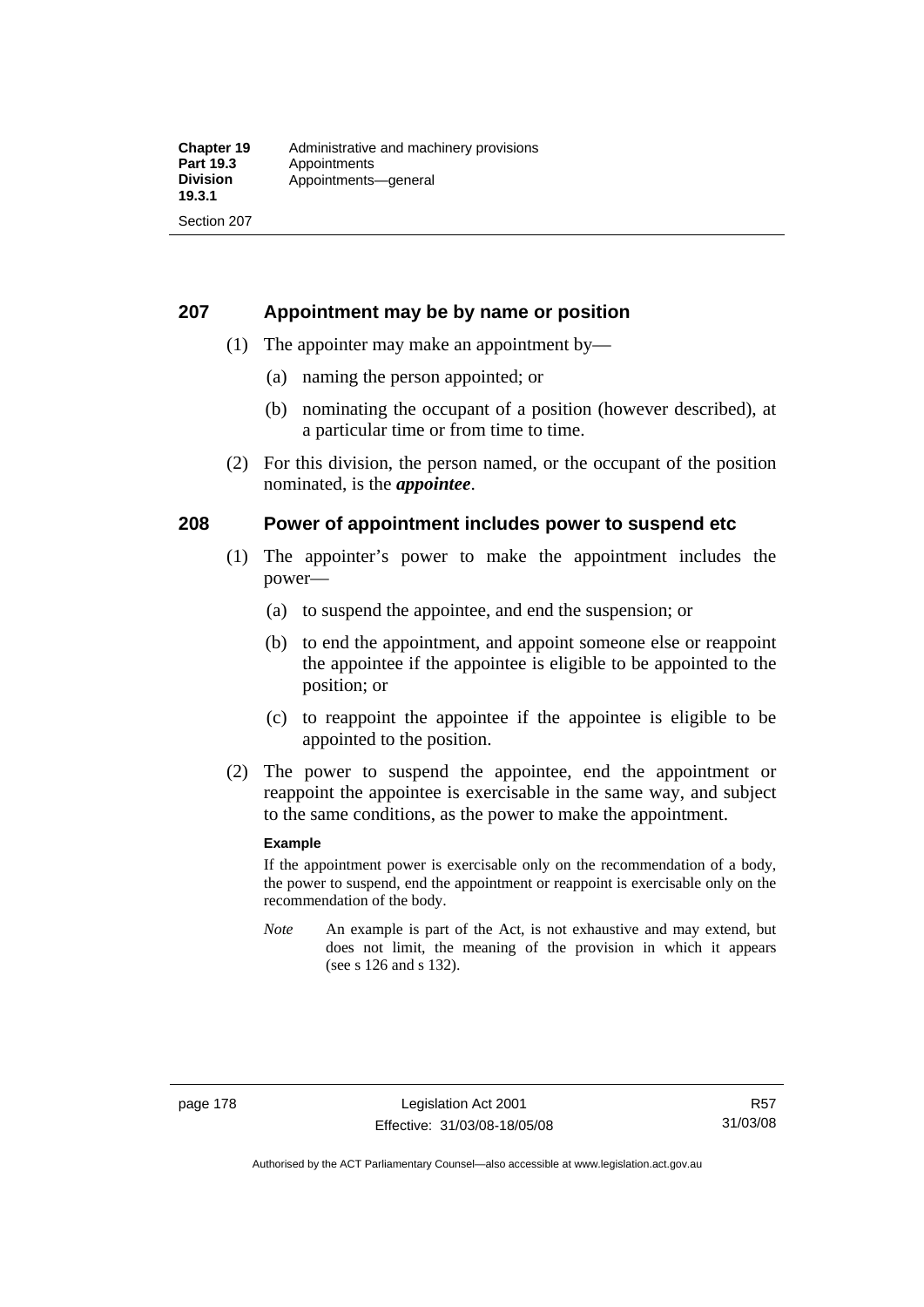## **209 Power of appointment includes power to make acting appointment**

- (1) If the appointer's power is the power to make an appointment to a position, the power to make the appointment also includes power to appoint a person, or 2 or more people, to act in the position—
	- (a) during any vacancy, or all vacancies, in the position, whether or not an appointment has previously been made to the position; or
	- (b) during any period, or all periods, when the appointee cannot for any reason exercise functions of the position.

#### **Examples for par (b)**

- 1 the appointee is ill or on leave
- 2 the appointee is acting in another position
- 3 the appointee is outside the ACT or Australia
- *Note 1 Function* is defined in the dict, pt 1 to include authority, duty and power.
- *Note* 2 An example is part of the Act, is not exhaustive and may extend, but does not limit, the meaning of the provision in which it appears (see s 126 and s 132).
- (2) The power to appoint a person to act is exercisable in the same way, and subject to the same conditions, as the power to make the appointment.

#### **Example**

If the appointment power is exercisable only on the recommendation of a body, the power to appoint a person to act is exercisable only on the recommendation of the body.

- (3) Without limiting subsection (2), if the law (or another law) requires—
	- (a) the appointee to hold a qualification; or
	- (b) the appointer (or someone else) to be satisfied about the appointee's suitability (whether in terms of knowledge,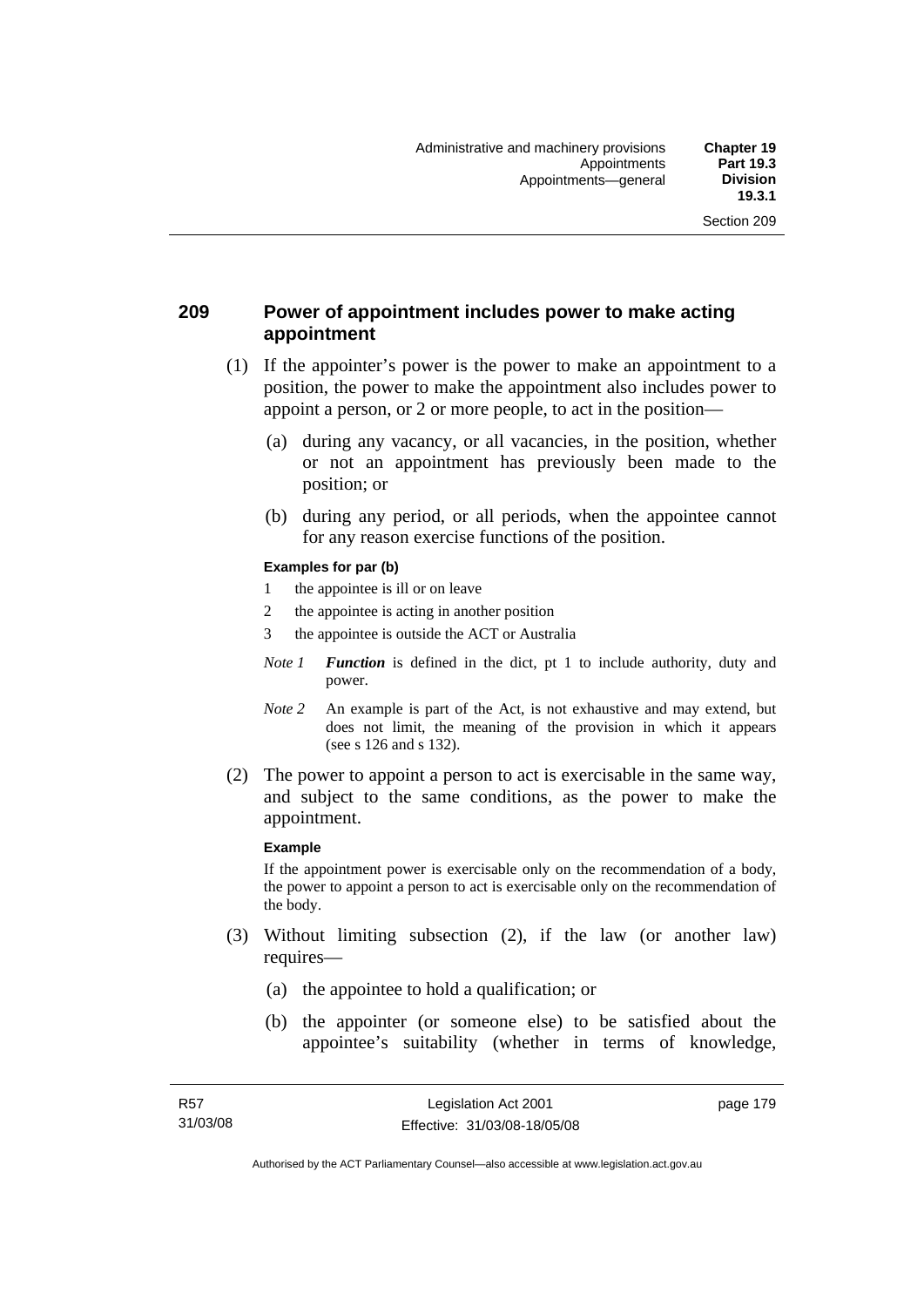experience, character or any other personal quality) before appointing the appointee to the position;

a person may only be appointed to act in the position if the person holds the qualification or the appointer (or other person) is satisfied about the person's suitability.

#### **Examples**

- 1 If an Act requires the appointee to be a magistrate, a person can be appointed to act in the position only if the person is a magistrate.
- 2 If a regulation requires the appointee to be a lawyer of at least 5 years standing, a person can be appointed to act in the position only if the person is a lawyer of at least 5 years standing.
- 3 If an Act requires the appointee to have, in the Executive's opinion, appropriate expertise, training or experience in relation to the needs of a particular group of people, a person can be appointed to act in the position only if the person has, in the Executive's opinion, that expertise, training or experience.

# **210 Resignation of appointment**

- (1) An appointment ends if the appointee resigns by signed notice of resignation given to the appointer.
- (2) However, if the appointer is the Executive, the notice of resignation may be given to a Minister.

### **211 Appointment not affected by appointer changes**

- (1) If the appointer is a body, an appointment made by the body does not end only because the membership of the body changes.
- (2) If the appointer is the person for the time being occupying a position, an appointment made by the person does not end only because the person ceases to be the occupant of the position.
- (3) This section does not limit the following sections:
	- section 199 (Functions of bodies)
	- section 200 (Functions of occupants of positions).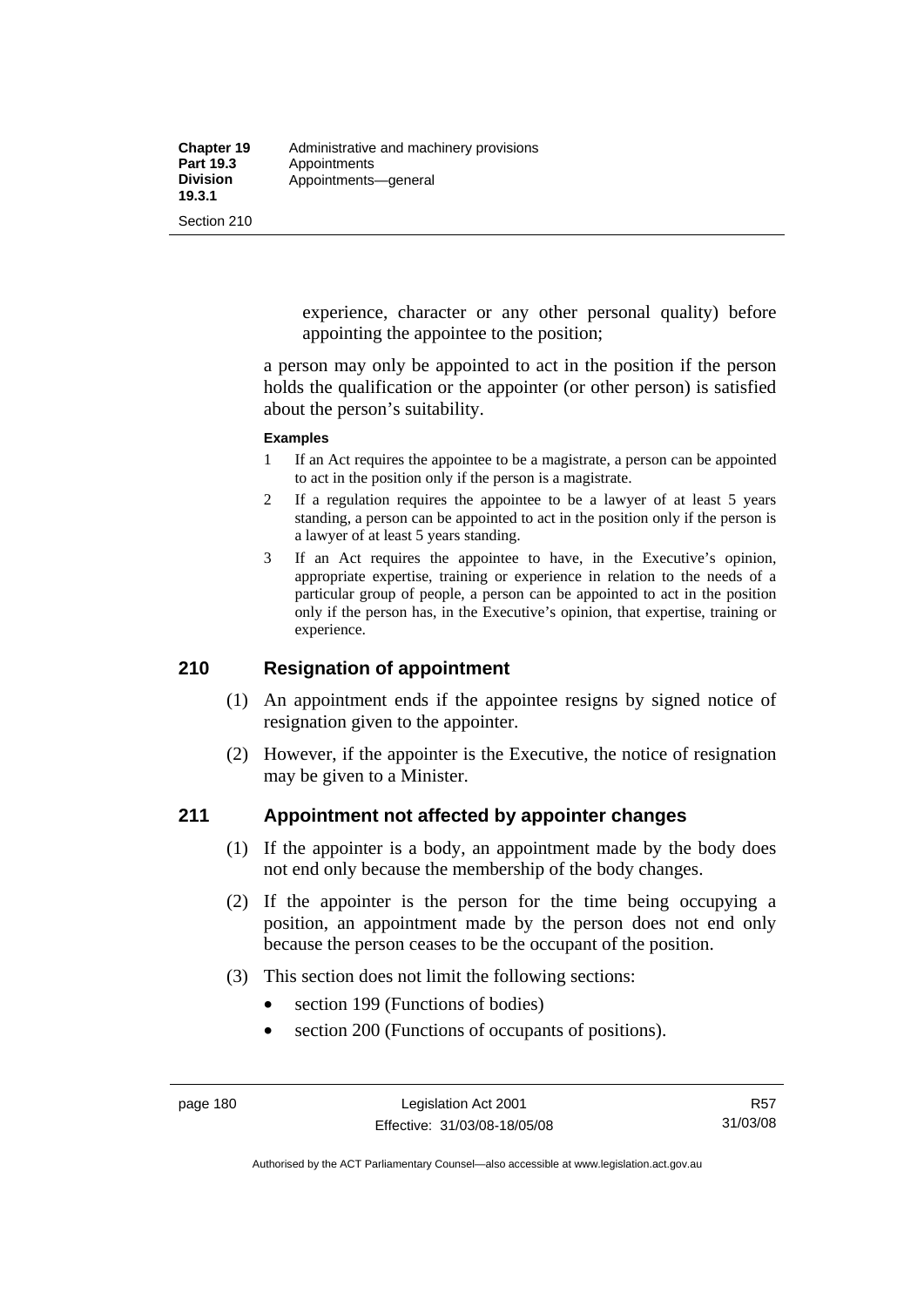# **212 Appointment not affected by defect etc**

An appointment, or anything done under an appointment, is not invalid only because of a defect or irregularity in or in relation to the appointment.

# **Division 19.3.2 Acting appointments**

## **215 Application of div 19.3.2**

This division applies if a law gives an entity (the *appointer*) power to appoint a person to act in a position under a law.

*Note* A power to make an appointment includes power to make an acting appointment (see s 209).

## **216 Acting appointments must be in writing etc**

- (1) An acting appointment must be made, or evidenced, by writing (the *instrument of appointment*) signed by the appointer.
- (2) If a law provides for a maximum or minimum period of appointment, the instrument of appointment must state the period for which the acting appointment is made.

#### **Examples of stated appointment periods**

- 1 1 year
- 2 until 31 December 2002 (a period of 9 months)
- *Note 1* See also s 219 (Appointer may decide terms of acting appointment etc) and s 221 (How long does an acting appointment operate?)
- *Note 2* An example is part of the Act, is not exhaustive and may extend, but does not limit, the meaning of the provision in which it appears (see s 126 and s 132).

### **217 Acting appointment may be made by name or position**

- (1) The appointer may make an acting appointment by—
	- (a) naming the person appointed; or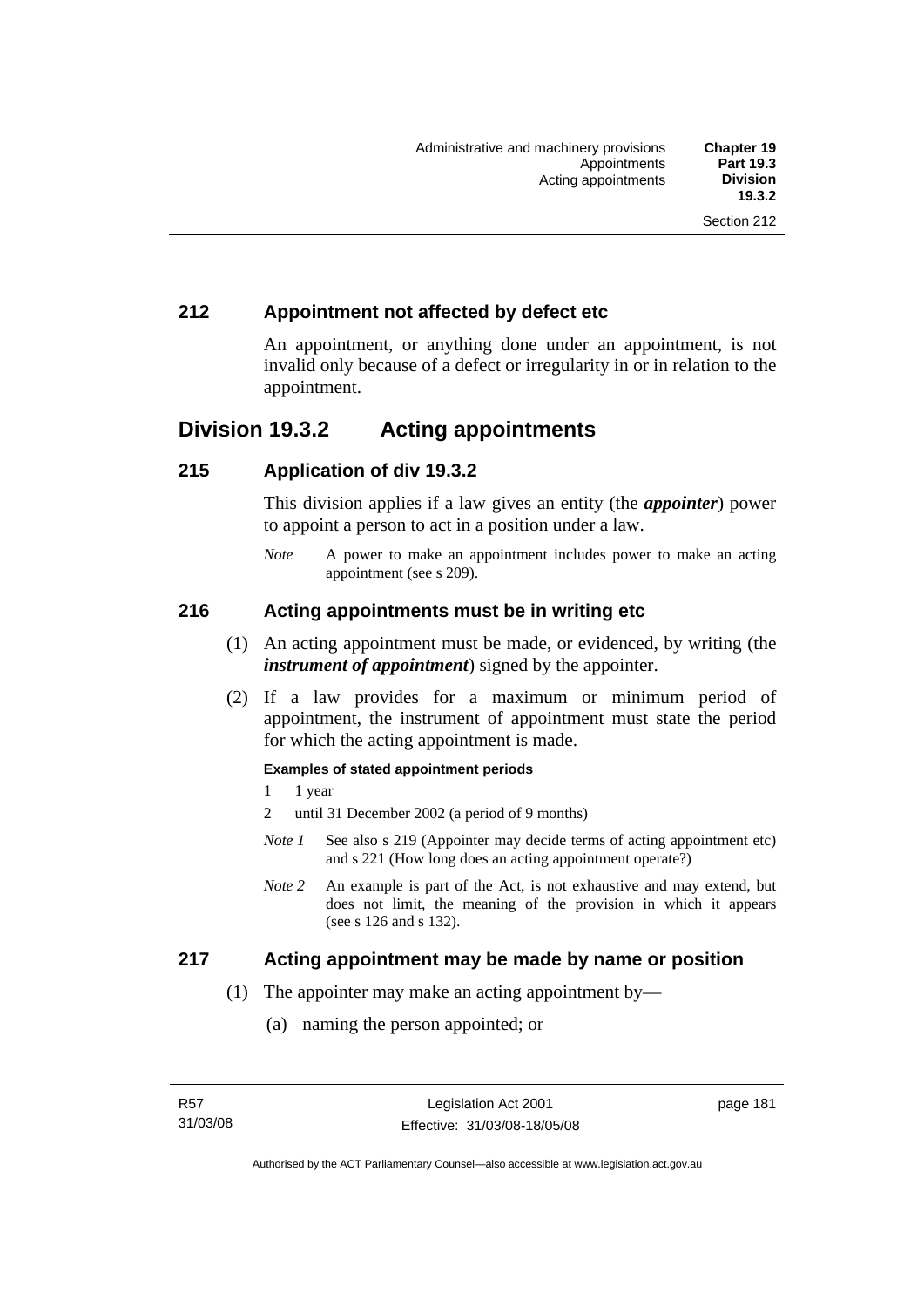- (b) nominating the occupant of a position (however described), at a particular time or from time to time.
- (2) For this division, the person named, or the occupant of the position nominated, is the *appointee*.

#### **218 Instrument may provide when acting appointment has effect etc**

The instrument making or evidencing the acting appointment may provide that the appointment has effect only in stated circumstances or subject to stated conditions or limitations.

#### **Examples**

- 1 The instrument relating to a standing (or dormant) acting appointment for a position provides that when the substantive occupant of the position (Y) is overseas X may act in the position, but may exercise stated powers of the position only with Y's approval.
- 2 X is appointed to act in Y's position if Y is out of the ACT and a declaration of acute fire danger is published under the *ABC Act 2000*.
- *Note* An example is part of the Act, is not exhaustive and may extend, but does not limit, the meaning of the provision in which it appears (see s 126 and s 132).

#### **219 Appointer may decide terms of acting appointment etc**

- (1) The appointer may—
	- (a) decide the terms of the acting appointment, including any remuneration and allowances; and
	- (b) end the appointment at any time.

#### **Example for par (b)**

A appoints  $X$  to act in a position for 10 months. Two months after  $X$  begins to act, A ends the appointment.

- *Note 1* See also s 221 (How long does an acting appointment operate?)
- *Note 2* An example is part of the Act, is not exhaustive and may extend, but does not limit, the meaning of the provision in which it appears (see s 126 and s 132).

Authorised by the ACT Parliamentary Counsel—also accessible at www.legislation.act.gov.au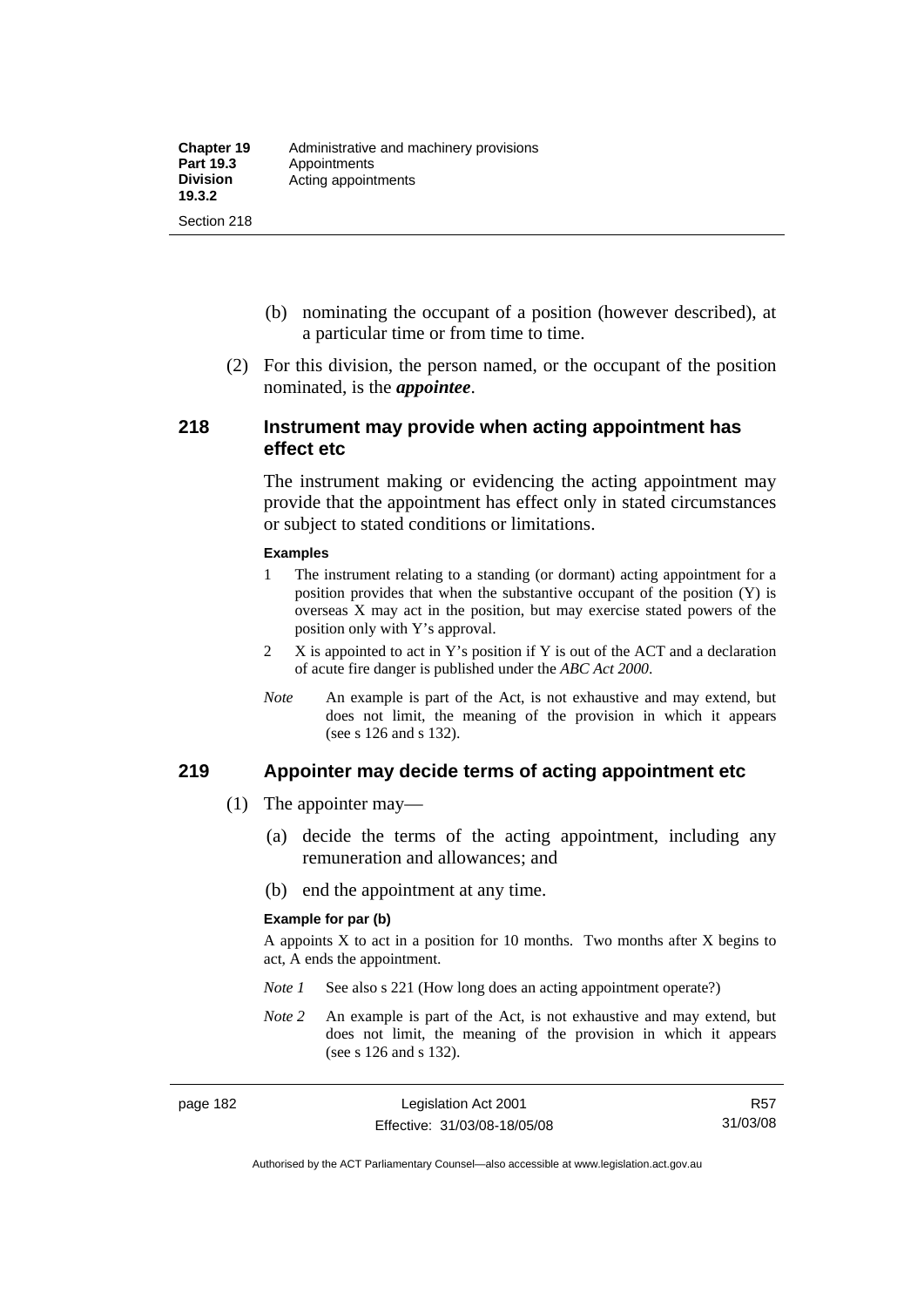(2) The power to end the acting appointment is exercisable in the same way, and subject to the same conditions, as the power to make the acting appointment.

#### **Example**

If the power to make the acting appointment is exercisable only on the recommendation of a body, the power to end the appointment is exercisable only on the recommendation of the body.

## **220 Appointee may exercise functions under acting appointment etc**

While the appointee is acting in the position—

- (a) the appointee has, subject to the instrument making or evidencing the appointment, all the functions of the occupant of the position; and
- (b) all territory laws apply in relation to the appointee as if the appointee were the occupant of the position.
- *Note Function* is defined in the dict, pt 1 to include authority, duty and power.

### **221 How long does an acting appointment operate?**

 (1) If the appointee acts in the position because it is vacant, the appointee may not act for more than 1 year after the position became vacant.

*Note* See also s 219 (Appointer may decide terms of acting appointment etc)

- (2) If the appointee is acting in a position that becomes vacant while the appointee is acting, the appointee may continue to act until the first of the following happens:
	- (a) the appointer ends the appointment;
	- (b) the vacancy is filled;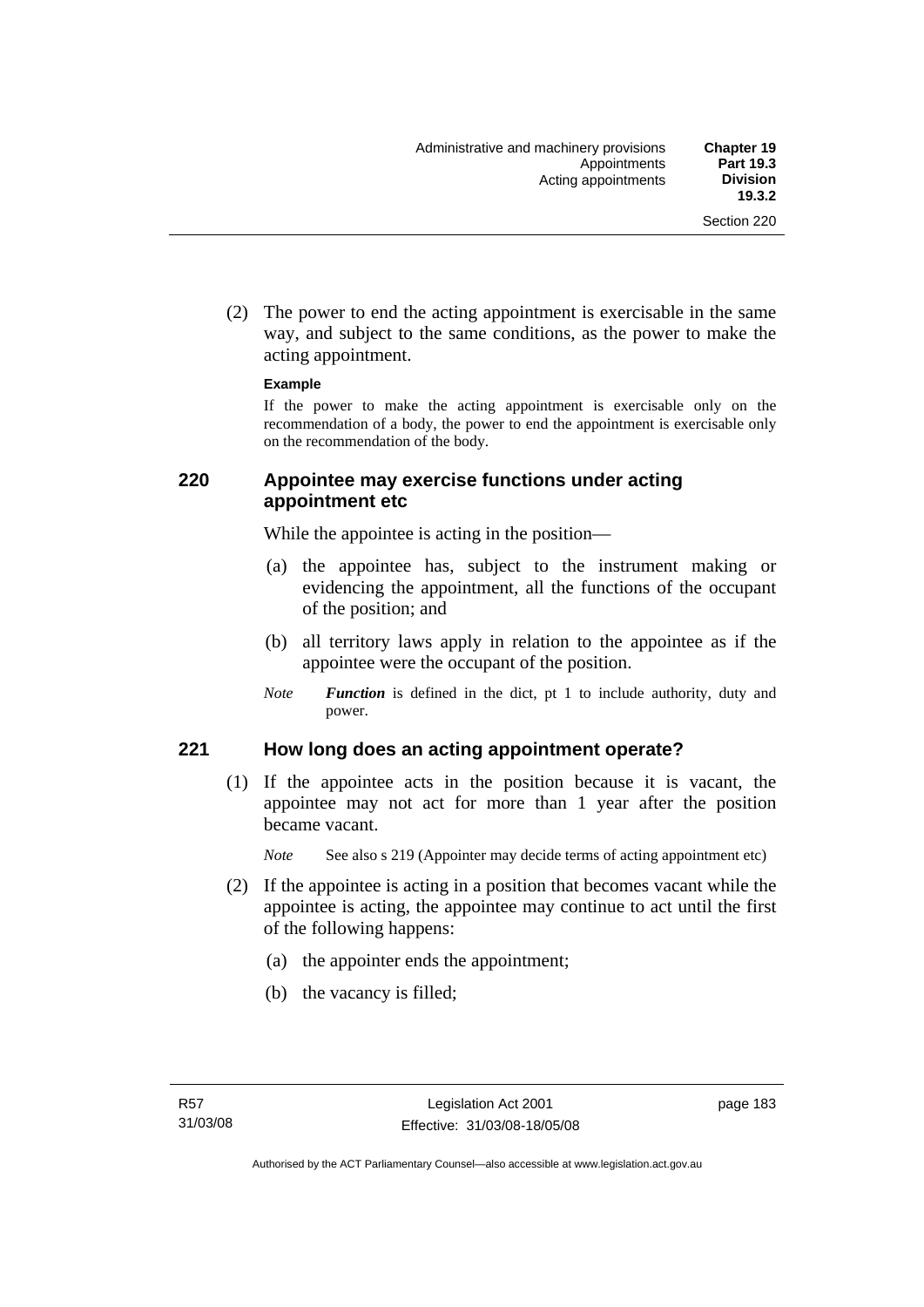#### (c) 1 year after the position became vacant.

#### **Example**

A appoints  $X$  to act in Y's position for a year while Y is on secondment in another agency. Three months after X begins to act, Y is permanently transferred to the other agency. One month later, Z is appointed to the position in which X is acting. The appointment of Z brings X's acting appointment to an end.

- *Note* An example is part of the Act, is not exhaustive and may extend, but does not limit, the meaning of the provision in which it appears (see s 126 and s 132).
- (3) If the appointee acts in the position because the occupant of the position cannot exercise functions and the occupant resumes the exercise of the functions, the appointment no longer authorises the appointee to act on that occasion.
	- *Note Function* is defined in the dict, pt 1 to include authority, duty and power.

#### **222 Resignation of acting appointment**

- (1) An acting appointment ends if the appointee resigns by signed notice of resignation given to the appointer.
- (2) However, if the appointer is the Executive, the notice of resignation may be given to a Minister.

## **223 Effect of acting appointment on substantive appointment etc**

- (1) If the appointee is the occupant of another position under a law (the *substantive position*), the appointee does not cease to occupy the substantive position only because of the appointee's appointment or because the appointee acts under the appointment.
- (2) This section does not prevent an acting appointment being made to the substantive position.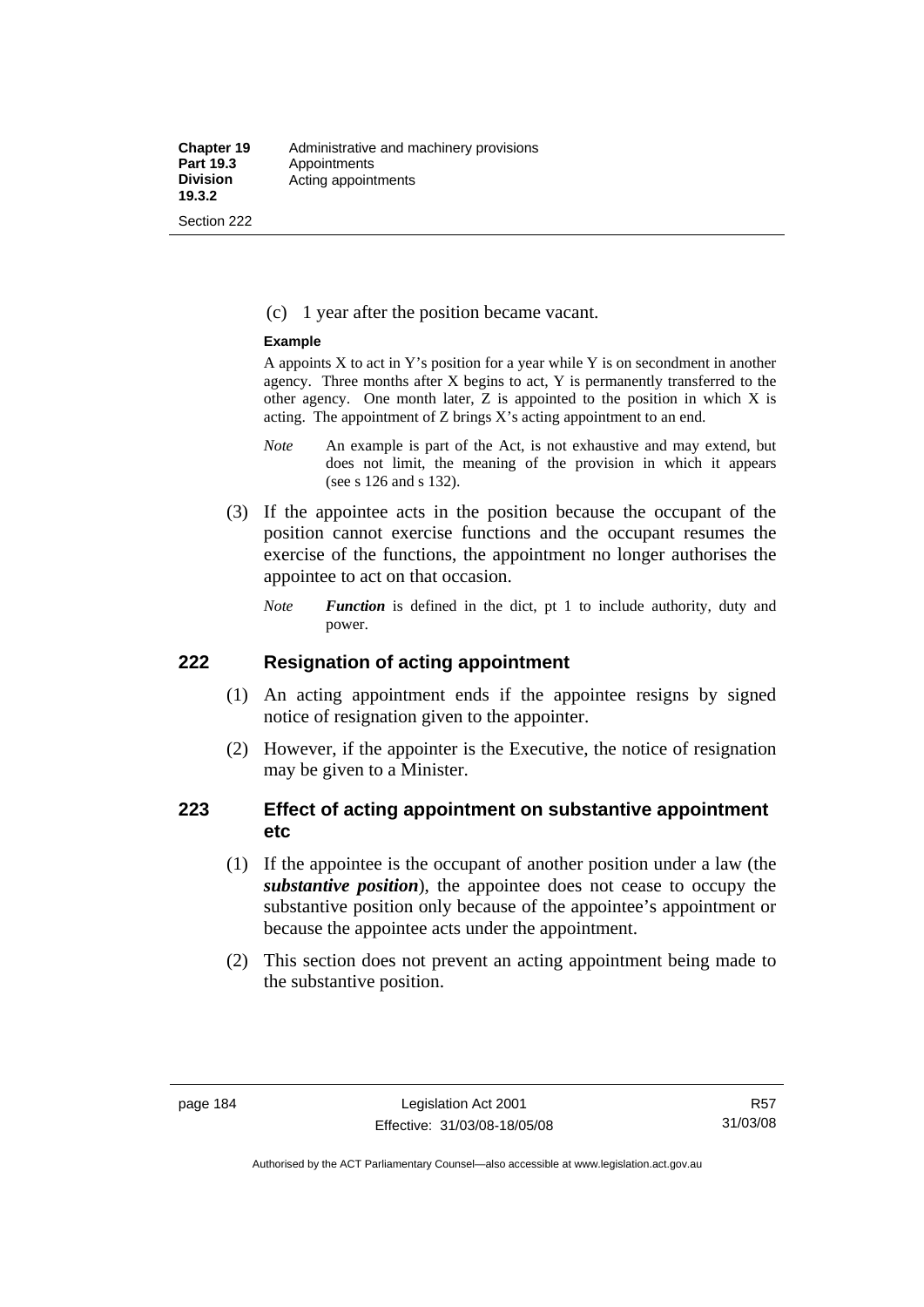## **224 Acting appointment not affected by appointer changes**

- (1) If the appointer is a body, an acting appointment made by the body does not end only because the membership of the body changes.
- (2) If the appointer is the person for the time being occupying a position, an acting appointment made by the person does not end only because the person ceases to be the occupant of the position.
- (3) This section does not limit the following sections:
	- section 199 (Functions of bodies)
	- section 200 (Functions of occupants of positions).

### **225 Acting appointment not affected by defect etc**

- (1) An acting appointment, or anything done under an acting appointment, is not invalid only because of a defect or irregularity in or in relation to the appointment.
- (2) Anything done by or in relation to the appointee while the appointee purports to act in the position is not invalid only because—
	- (a) the occasion for the appointment had not arisen or had ended; or
	- (b) the appointment had ended; or
	- (c) the occasion for the appointee to act had not arisen or had ended.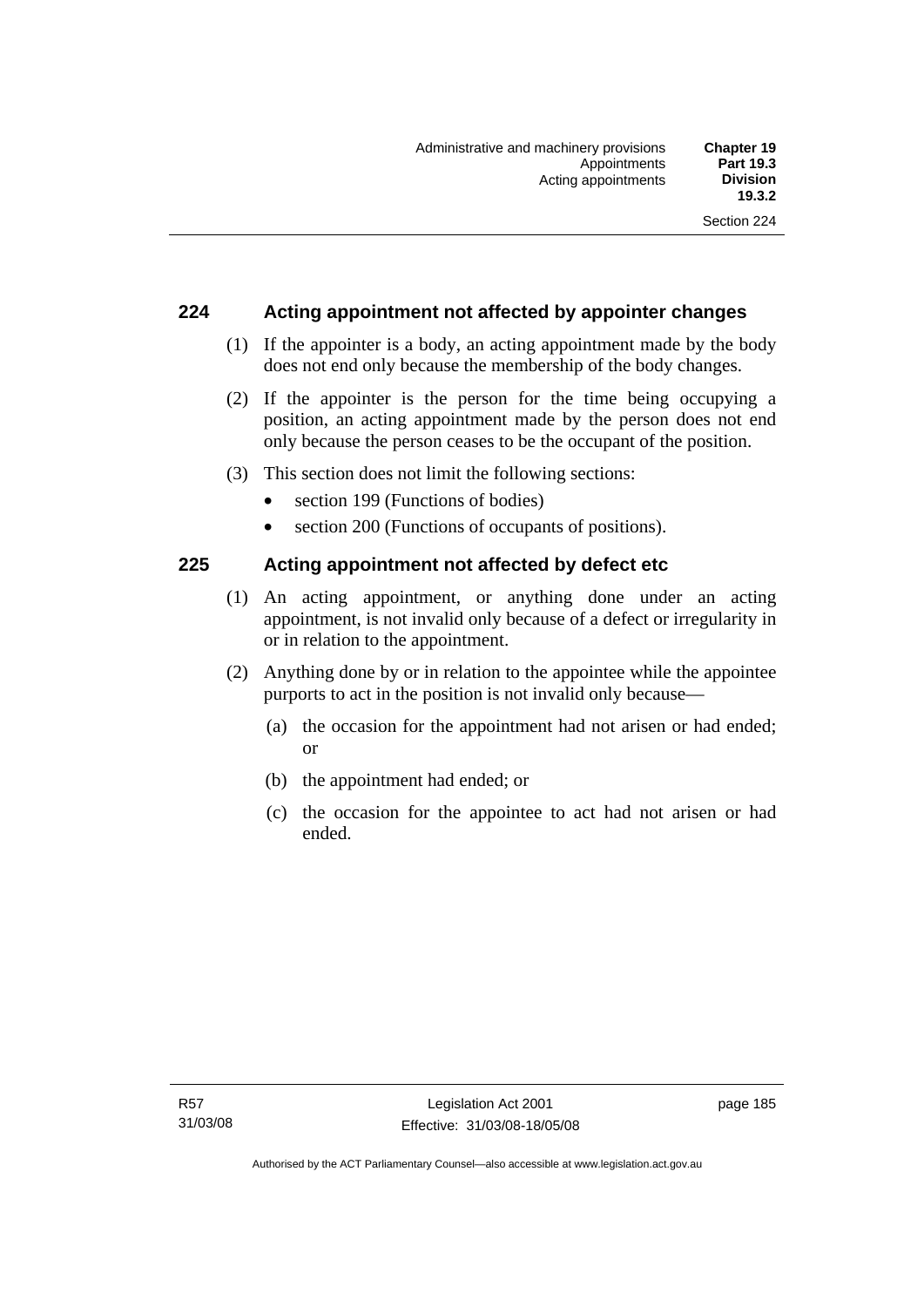Section 225A

# **Division 19.3.2A Standing acting arrangements**

### **225A Application of div 19.3.2A**

This division applies to a position if a law provides that a person acts in the position in stated circumstances.

#### **Example**

The *Hypothetical Act 2003* provides for the deputy director of the hypothetical entity to act in the position of director of the entity if the position is vacant or the director cannot for any reason exercise the functions of the position.

*Note* An example is part of the Act, is not exhaustive and may extend, but does not limit, the meaning of the provision in which it appears (see s 126 and s 132).

### **225B Person acting under standing acting arrangement may exercise functions etc**

- (1) A person acting in the position has, subject to the law providing for the acting or any other law, all the functions of the occupant of the position.
	- *Note Function* is defined in the dict, pt 1 to include authority, duty and power.
- (2) All territory laws apply in relation to the person as if the person were the occupant of the position.

# **Division 19.3.3 Appointments—Assembly consultation**

#### **226 Meaning of** *statutory position* **in div 19.3.3**

In this division:

*statutory position* means a position (including as a member of a territory authority) established under an Act.

*Note Position* includes office (see dict, pt 1, def *position*).

R57 31/03/08

Authorised by the ACT Parliamentary Counsel—also accessible at www.legislation.act.gov.au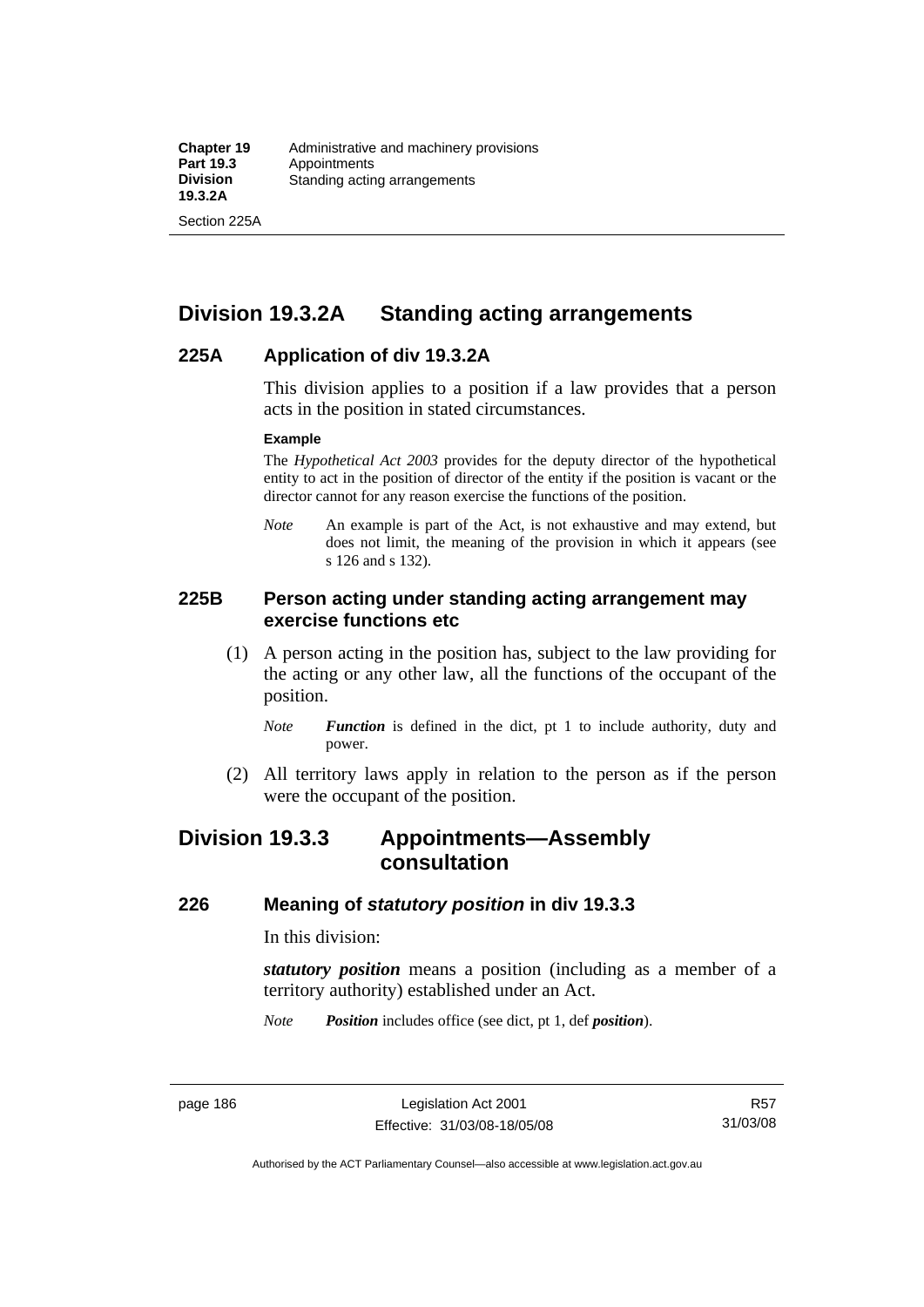# **227 Application of div 19.3.3**

- (1) This division applies if a Minister has the power under an Act to appoint a person to a statutory position.
- (2) However, this division does not apply to an appointment of—
	- (a) a public servant to a statutory position (whether or not the Act under which the appointment is made requires that the appointee be a public servant); or
	- (b) a person to, or to act in, a statutory position for not longer than 6 months, unless the appointment is of the person to, or to act in, the position for a 2nd or subsequent consecutive period; or
	- (c) a person to a statutory position if the only function of the position is to advise the Minister.

### **228 Consultation with appropriate Assembly committee**

- (1) Before making an appointment to a statutory position, a Minister must consult—
	- (a) a standing committee of the Legislative Assembly nominated by the Speaker for the purpose; or
	- (b) if no nomination under paragraph (a) is in force—the standing committee of the Legislative Assembly responsible for the scrutiny of public accounts.
- (2) The committee may make a recommendation to the Minister about the proposed appointment.
- (3) The Minister must not make the appointment until the Minister has received a recommendation or 30 days have passed since the consultation took place, whichever happens first.
- (4) In making the appointment, the Minister must have regard to any recommendation received.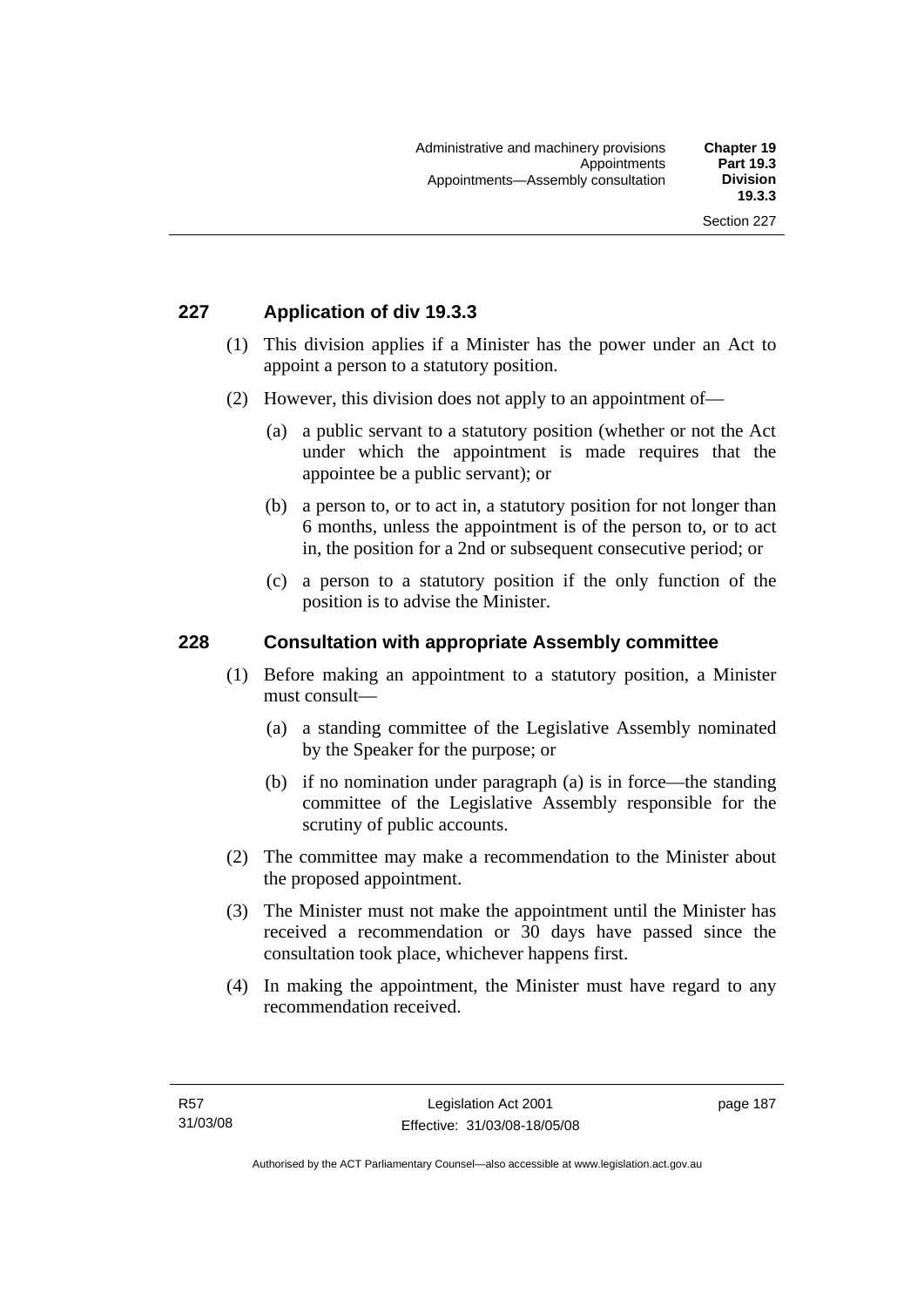## **229 Appointment is disallowable instrument**

The instrument making, or evidencing, an appointment to which this division applies is a disallowable instrument.

*Note* A disallowable instrument must be notified and presented to the Legislative Assembly (see ch 7 (Presentation, amendment and disallowance of subordinate laws and disallowable instruments)).

page 188 Legislation Act 2001 Effective: 31/03/08-18/05/08

Authorised by the ACT Parliamentary Counsel—also accessible at www.legislation.act.gov.au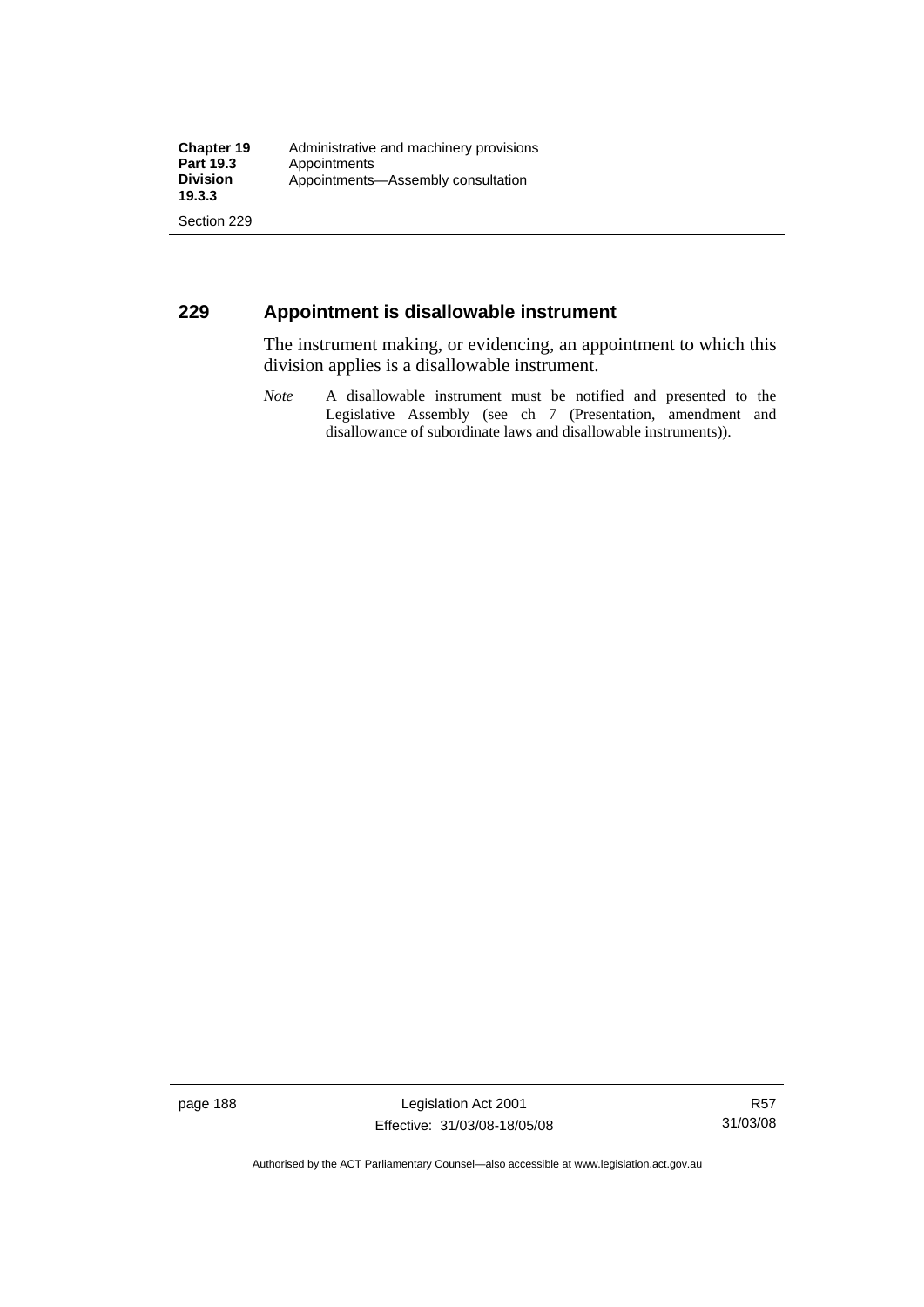# **Part 19.4 Delegations**

#### **230 Application of pt 19.4 generally**

This part applies if a law authorises or requires an entity (the *appointer*) to delegate (or subdelegate) a function.

*Note Function* is defined in the dict, pt 1 to include authority, duty and power.

#### **231 Application of pt 19.4 to subdelegations**

- (1) This part applies to the subdelegation of a function in the same way as it applies to the delegation of the function.
- (2) However, if the appointer delegates a function to a delegate, the delegate may not subdelegate the function.
- (3) Subsection (2) is a determinative provision.

#### **Examples**

- 1 The *ABC Act 2003* provides that an appointer (X) may delegate X's functions to Y. The Act is silent on the subdelegation of the functions. Y may not subdelegate X's functions to Z.
- 2 The *ABC Act 2003* provides that an appointer (X) may delegate X's functions to Y, with authority for Y to subdelegate the functions. Because the Act authorises subdelegation, it expressly displaces this Act, section 231 (2) (see s 6). Y can therefore subdelegate X's functions to  $Z$ (compare s 236, which deals with the subdelegation of a power to delegate)*.*
- *Note 1* See s 5 for the meaning of determinative provisions, and s 6 for their displacement.
- *Note* 2 An example is part of the Act, is not exhaustive and may extend, but does not limit, the meaning of the provision in which it appears (see s 126 and s 132).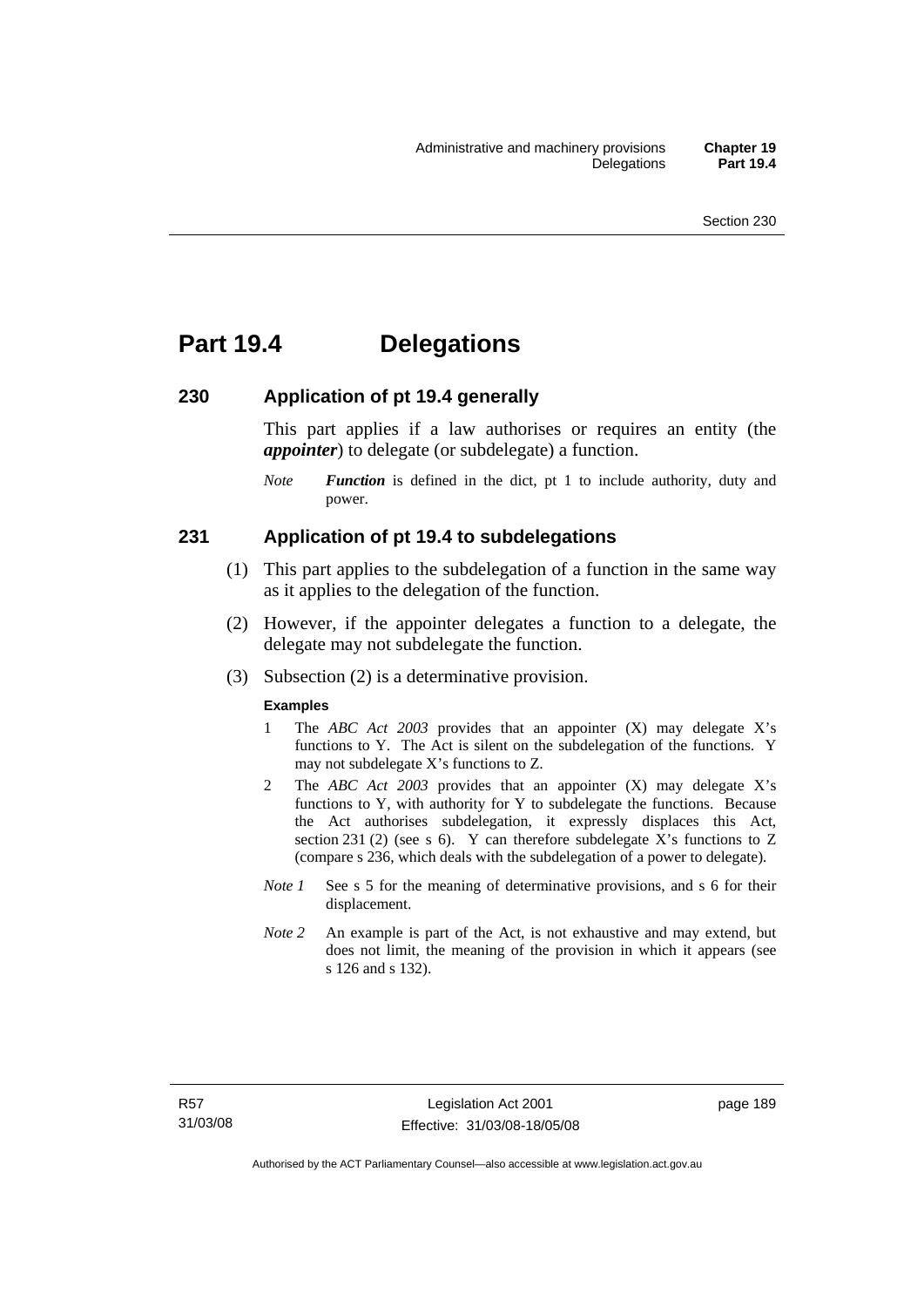## **232 Delegation must be in writing etc**

A delegation must be made, or evidenced, by writing signed by the appointer.

#### **233 Delegation may be made by name or position**

- (1) The appointer may delegate by—
	- (a) naming the person to whom the delegation is made; or
	- (b) nominating the occupant of a position (however described), at a particular time or from time to time.
- (2) For this part, the person named, or the occupant of the position nominated, is the *delegate*.

#### **234 Instrument may provide when delegation has effect etc**

The instrument making or evidencing a delegation may provide—

- (a) that the delegation has effect only in stated circumstances or subject to stated conditions, limitations or directions; or
- (b) that all of a function, or a stated part of the function, is delegated.

#### **Examples**

- 1 The delegation provides that, when the appointer (Y) is outside Australia, the delegate (X) may exercise her functions except that stated functions may only be exercised with Y's approval.
- 2 The delegation provides that X may enter into a contract for the purchase of property of not more than \$50 000 in value.
- 3 The delegation provides that X may grant licences under a stated Act but that, in considering applications, X must take account of the policy of the agency (authorised by the Act) that there should not be more than 100 licences current at any time.
- *Note* An example is part of the Act, is not exhaustive and may extend, but does not limit, the meaning of the provision in which it appears (see s 126 and s 132).

page 190 Legislation Act 2001 Effective: 31/03/08-18/05/08

R57 31/03/08

Authorised by the ACT Parliamentary Counsel—also accessible at www.legislation.act.gov.au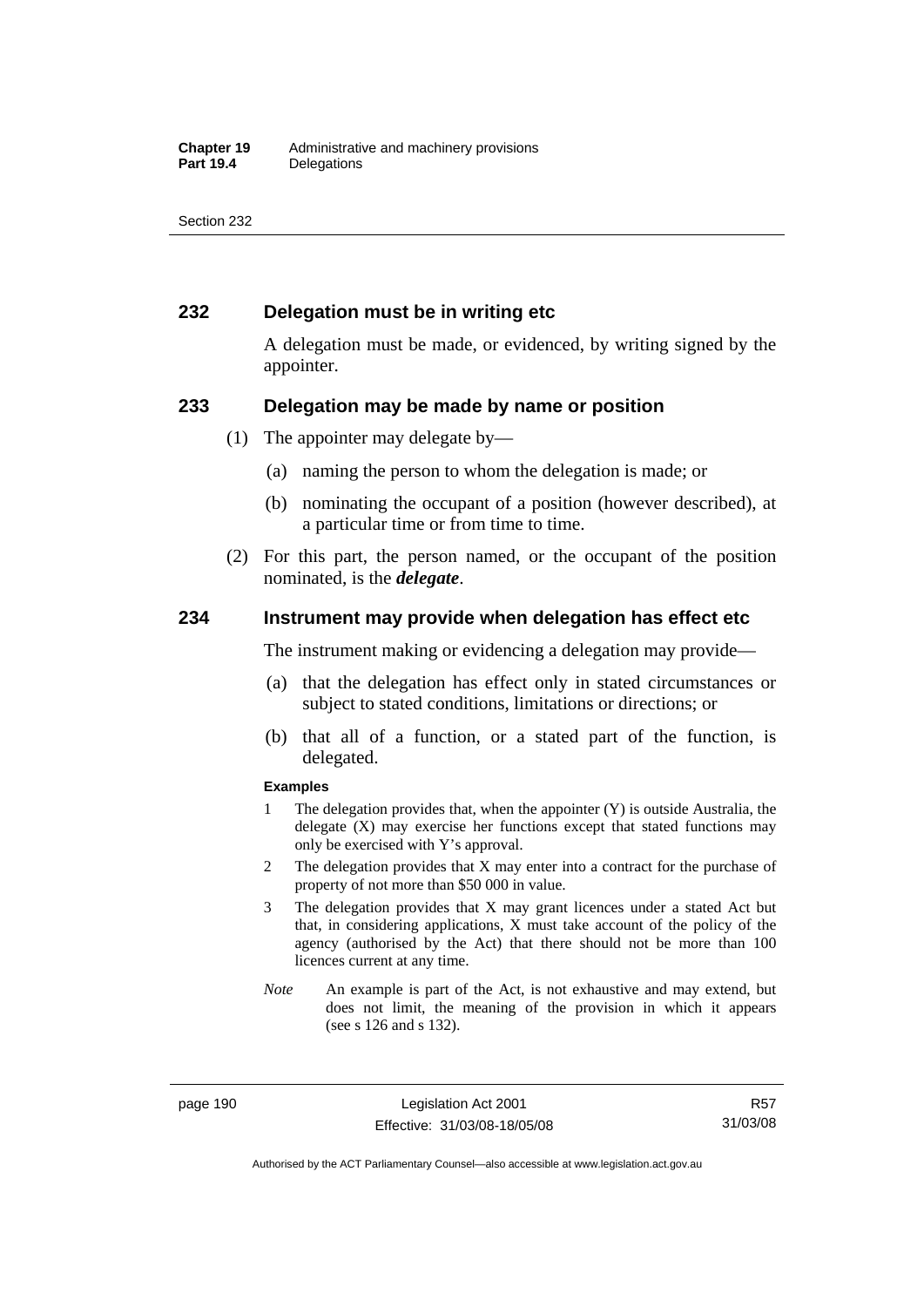### **235 Delegation may be made to 2 or more delegates**

The appointer may delegate the appointer's function, or any part of the function, to 2 or more delegates.

#### **236 Power to delegate may not be delegated**

- (1) The appointer may not delegate the appointer's power to delegate.
- (2) Subsection (1) is a determinative provision.
	- *Note* See s 5 for the meaning of determinative provisions, and s 6 for their displacement.

#### **Examples**

- 1 The *ABC Act 2003* provides that an appointer (X) may delegate X's functions to Y. The Act is silent on X's power to delegate the power to delegate. X may not delegate X's power to delegate to Y.
- 2 The *ABC Act 2003* provides that an appointer (X) may delegate X's functions to Y, with authority for X to delegate X's power to delegate. Because the Act authorises the delegation of the power to delegate, it expressly displaces this Act, section 236 (1) (see s 6). X can therefore delegate X's power to delegate to Y (compare s 231, which deals with the subdelegation of a delegated function)*.*
- *Note* An example is part of the Act, is not exhaustive and may extend, but does not limit, the meaning of the provision in which it appears (see s 126 and s 132).

### **237 Delegation may be amended or revoked**

 (1) The appointer may amend a delegation or revoke it completely or partly.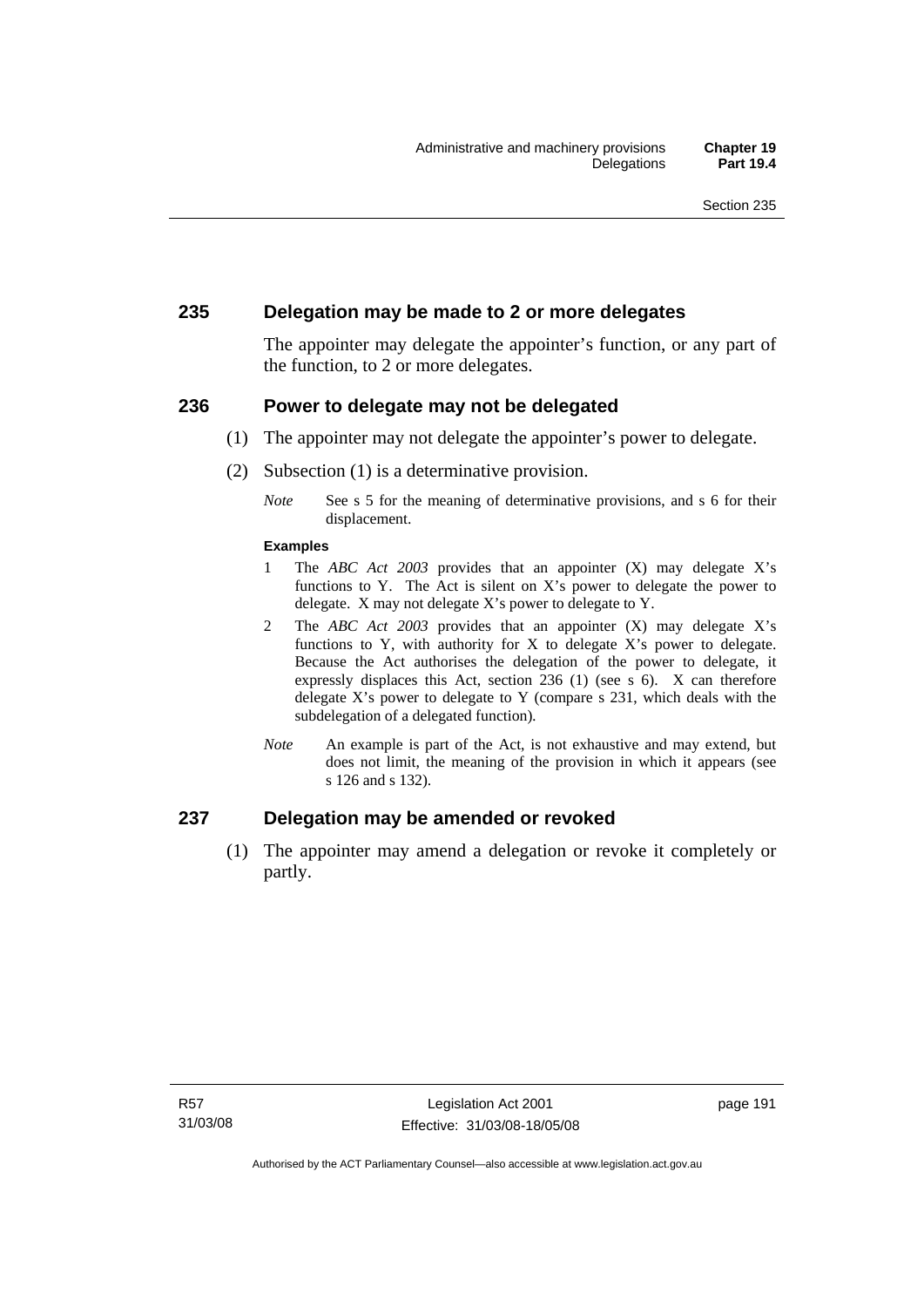(2) The power to amend or revoke a delegation is exercisable in the same way, and subject to the same conditions, as the power to delegate.

#### **Example**

If the power to delegate is exercisable only with the Minister's approval, the power to revoke the delegation is exercisable only with the Minister's approval.

*Note* An example is part of the Act, is not exhaustive and may extend, but does not limit, the meaning of the provision in which it appears (see s 126 and s 132).

#### **238 Appointer responsible for delegated function**

The delegation of a function, or a part of a function, does not relieve the appointer of the appointer's obligation to ensure that the function is properly exercised.

## **239 Exercise of delegation by delegate**

- (1) A delegate must exercise the delegation subject to any conditions, limitations or directions in the instrument making or evidencing the delegation.
- (2) All territory laws apply to the delegate in the exercise of the delegation as if the delegate were the appointer.
- (3) Without limiting subsection (2), if the exercise of a function by the appointer is dependent on the appointer's state of mind and the function is delegated, the function may be exercised by the delegate on the delegate's state of mind.
- (4) Anything done by or in relation to the delegate in the exercise of the delegation is taken to have been done by or in relation to the appointer.
	- *Note 1* Section 94 provides that a delegation under a law that is in force immediately before an amendment of the law continues to have effect as if made under the amended law.
	- *Note* 2 Section 196 gives a delegate the powers necessary or convenient to exercise a delegated function.

R57 31/03/08

Authorised by the ACT Parliamentary Counsel—also accessible at www.legislation.act.gov.au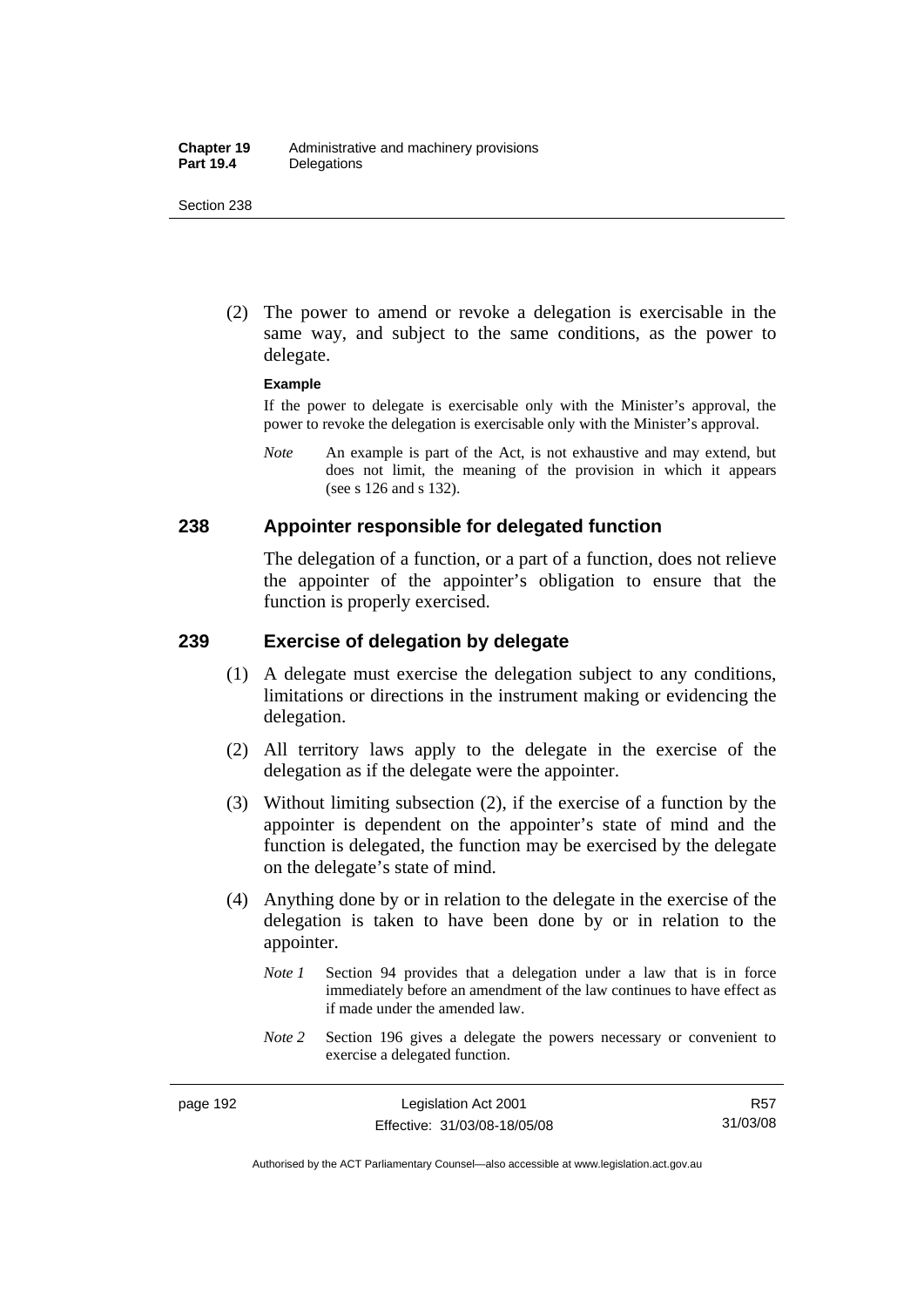(5) In this section:

*state of mind* includes knowledge, intention, opinion, belief or purpose.

# **240 Appointer may exercise delegated function**

A function that has been delegated may, despite the delegation, be exercised by the appointer.

# **241 Delegation not affected by appointer changes**

- (1) If the appointer is a body, a delegation made by the body does not end only because the membership of the body changes.
- (2) If the appointer is the person for the time being occupying a position, a delegation made by the person does not end only because the person ceases to be the occupant of the position.
- (3) This section does not limit the following sections:
	- section 199 (Functions of bodies)
	- section 200 (Functions of occupants of positions).

# **242 Delegation not affected by defect etc**

- (1) A delegation, or anything done under a delegation, is not invalid only because of a defect or irregularity in or in relation to the delegation.
- (2) Anything done by or in relation to the delegate while the delegate purports to exercise the delegation is not invalid only because—
	- (a) the delegation had been amended or revoked; or
	- (b) the occasion for the delegate to exercise the delegation had not arisen or had ended.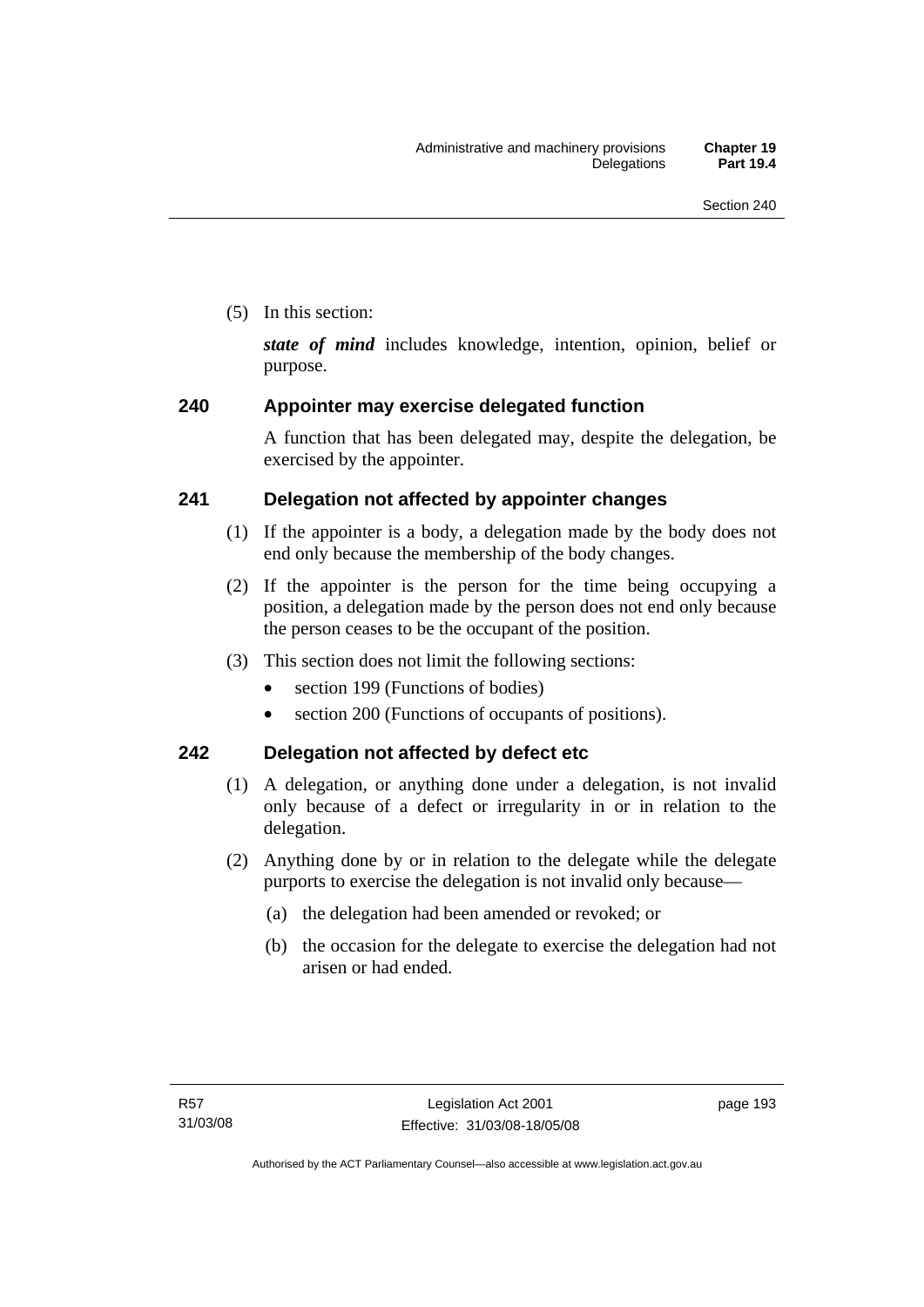# **Part 19.5 Service of documents**

### **245 Application of pt 19.5**

This part applies to a document that is authorised or required under a law to be served (whether the word 'serve', 'give', 'notify', 'send' or 'tell' or any other word is used).

# **246 Definitions for pt 19.5**

In this part:

*administrator*, of a law, means the entity administering or responsible for the law.

*agency* means—

- (a) an administrative unit; or
- (b) a statutory office-holder; or
- (c) any other entity established for a public purpose under a law;

and includes a member of, or a member of the staff of, the agency.

*business address*, of an individual, corporation or agency in relation to anything done or to be done under a law, includes the latest business address, or address for service of notices (however described), of the individual, corporation or agency (if any) recorded in a register or other records kept by the administrator of the law.

*corporation* does not include an agency.

*document* includes a notice, an article that may be sent by post or anything else.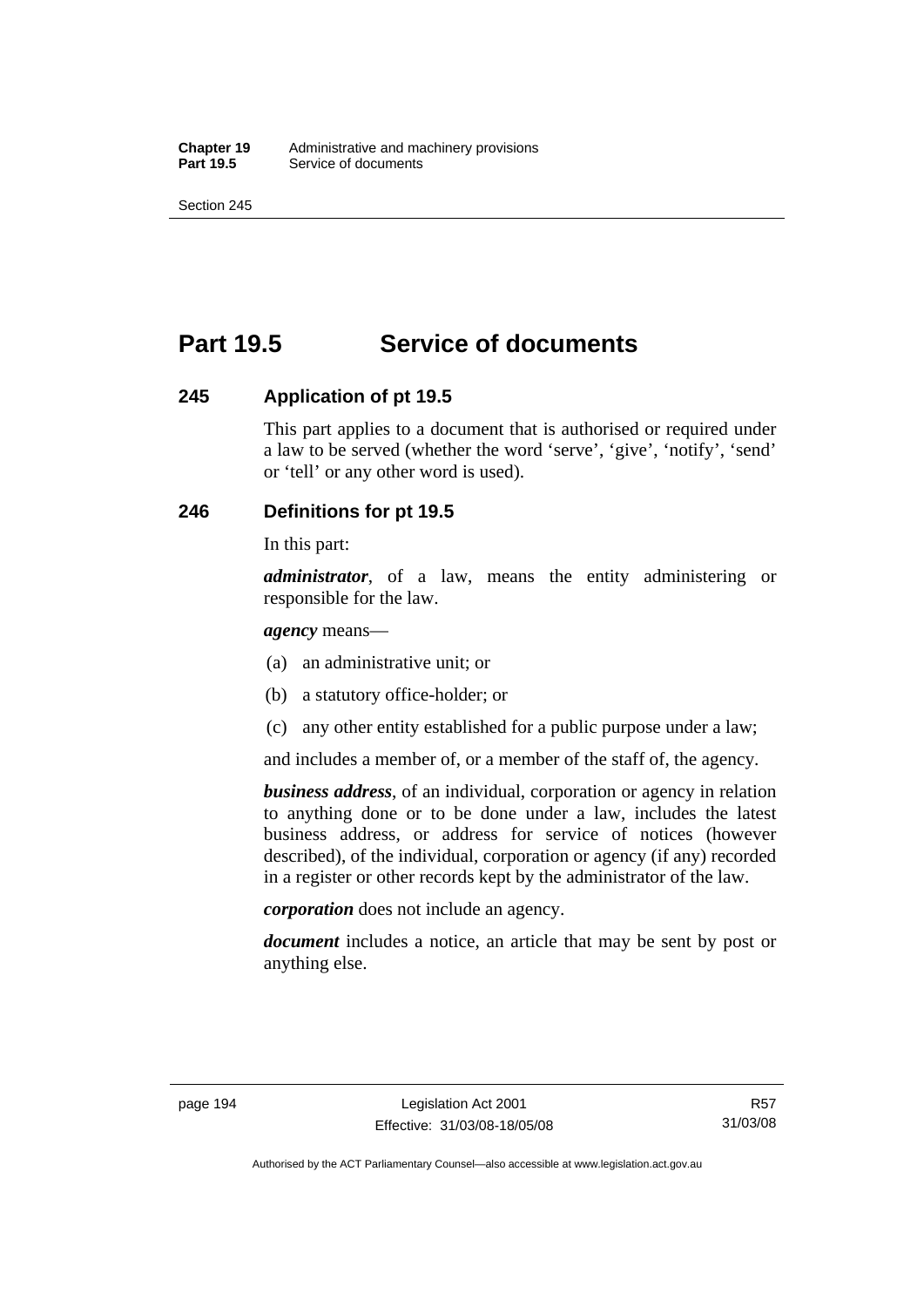*email address*, of an individual, corporation or agency in relation to anything done or to be done under a law, includes the latest email address of the individual, corporation or agency (if any) recorded in a register or other records kept by the administrator of the law.

*executive officer* means—

- (a) for a corporation—a person (however described and whether or not the person is a director of the corporation) who is concerned with, or takes part in, the corporation's management; or
- (b) for an agency that is an administrative unit—the chief executive of the administrative unit; or
- (c) for an agency that is a statutory office-holder—the occupant of the position; or
- (d) for an agency constituted by 2 or more people—the person who is entitled, because of the position occupied by the person, to preside at any meeting of the agency at which the person is present; or
- (e) for any other agency—the chief executive officer (however described) of the agency; or
- (f) for any agency—a person (however described) who is concerned with, or takes part in, the agency's management.

*fax number*, of an individual, corporation or agency in relation to anything done or to be done under a law, includes the latest fax number of the individual, corporation or agency (if any) recorded in a register or other records kept by the administrator of the law.

*home address*, of an individual in relation to anything done or to be done under a law, includes the latest home address, or address for service of notices (however described), of the person (if any) recorded in a register or other records kept by the administrator of the law.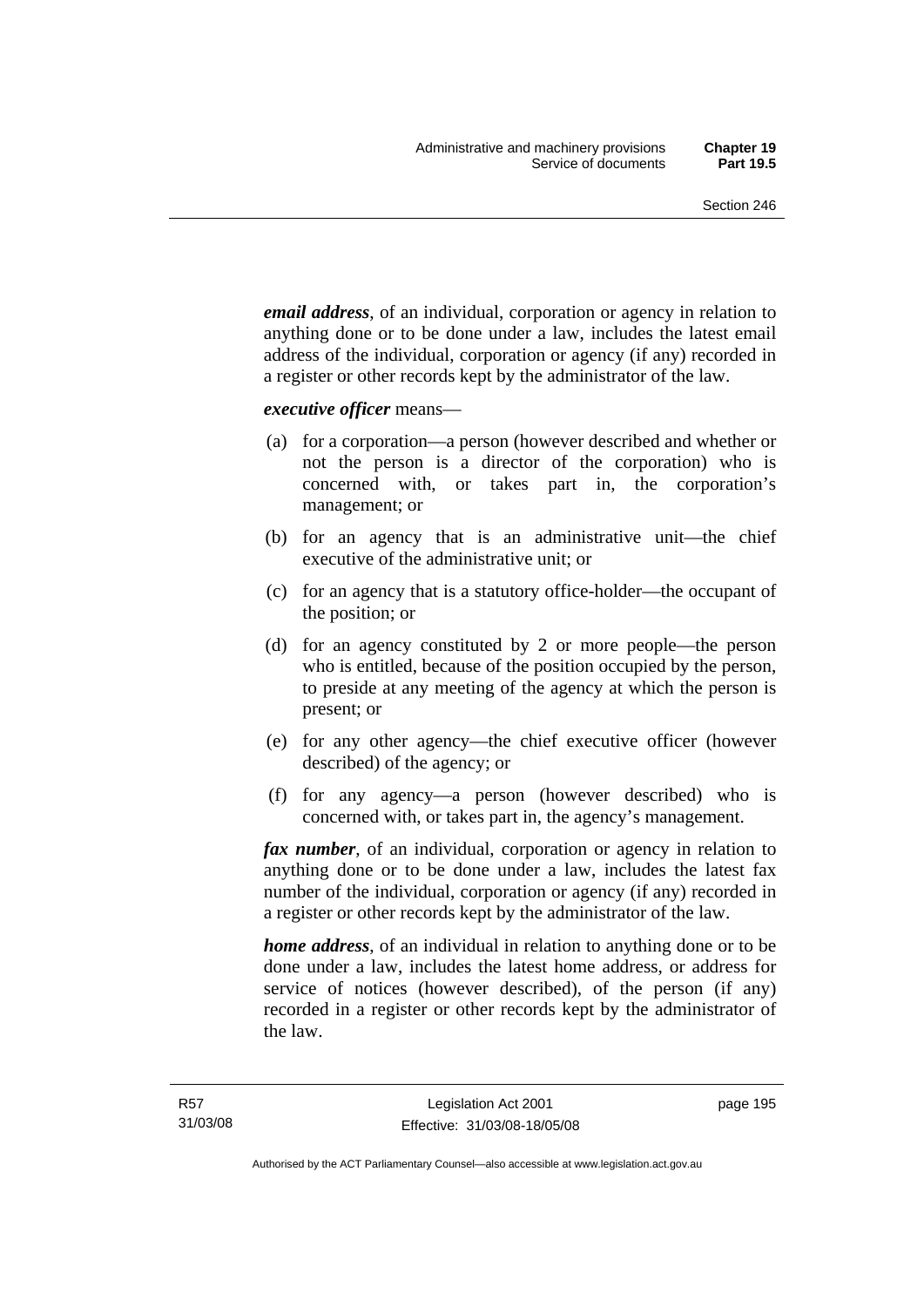#### **Chapter 19** Administrative and machinery provisions<br>**Part 19.5** Service of documents **Service of documents**

Section 247

*responsible*, for a law, means allocated responsibility for the law under the *Public Sector Management Act 1994*, section 14 (1) (b) (Ministerial responsibility and functions of administrative units).

### **247 Service of documents on individuals**

- (1) A document may be served on an individual—
	- (a) by giving it to the individual; or
	- (b) by sending it by prepaid post, addressed to the individual, to a home or business address of the individual; or
	- (c) by faxing it to a fax number of the individual; or
	- (d) by emailing it to an email address of the individual; or
	- (e) by leaving it, addressed to the individual, at a home or business address of the individual with someone who appears to be at least 16 years old and to live or be employed at the address.

*Note* See s 251 for service of documents under other laws.

 (2) This section applies to service of a document outside the ACT in the same way as it applies to service of the document in the ACT.

### **248 Service of documents on corporations**

- (1) A document may be served on a corporation—
	- (a) by giving it to an executive officer of the corporation; or
	- (b) by sending it by prepaid post, addressed to the corporation (or an executive officer of the corporation), to the address of any of its registered offices or any other business address of the corporation; or
	- (c) by faxing it to a fax number of the corporation; or
	- (d) by emailing it to an email address of the corporation; or
	- (e) by leaving it, addressed to the corporation (or an executive officer of the corporation), at the address of any of the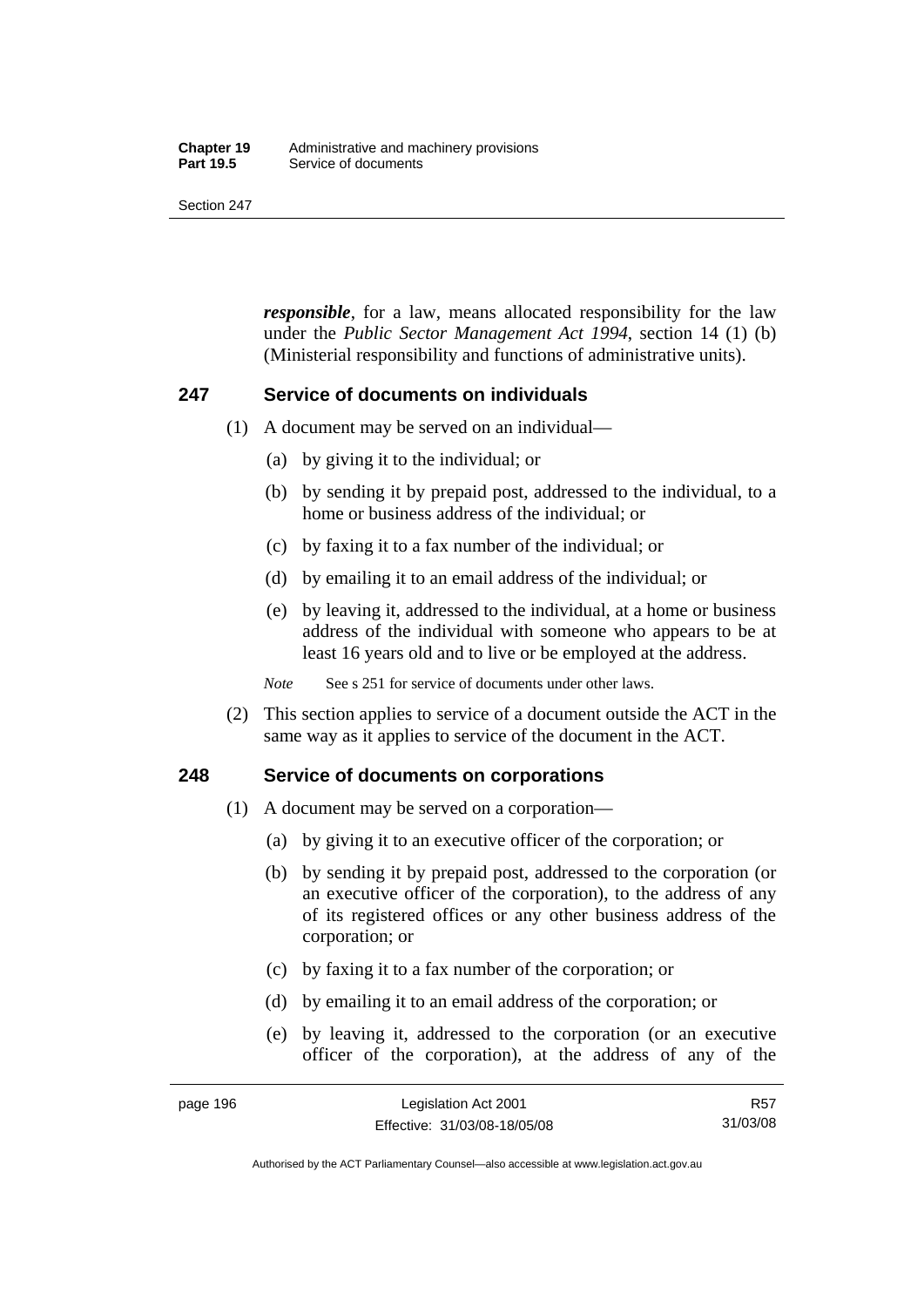corporation's registered offices, or any other business address of the corporation, with someone who appears to be at least 16 years old and to be employed at the address.

- *Note* See s 251 for service of documents under other laws.
- (2) This section applies to service of a document outside the ACT in the same way as it applies to service of the document in the ACT.

### **249 Service of documents on agencies**

A document may be served on an agency—

- (a) by giving it to an executive officer of the agency; or
- (b) by sending it by prepaid post, addressed to the agency (or an executive officer of the agency), to the address of any office of the agency or any other business address of the agency; or
- (c) by faxing it to a fax number of the agency; or
- (d) by emailing it to an email address of the agency; or
- (e) by leaving it, addressed to the agency (or an executive officer of the agency), at the address of any of the agency's offices or any other business address of the agency with someone who appears to be employed at the agency.
- *Note* See s 251 for service of documents under other laws.

#### **250 When document taken to be served**

- (1) A document served by post under this part is taken to be served when the document would have been delivered in the ordinary course of post.
- (2) However, subsection (1) does not affect the operation of the *Evidence Act 1995* (Cwlth), section 160.
	- *Note* The *Evidence Act 1995* (Cwlth), s 160 provides a rebuttable presumption that a postal article sent by prepaid post addressed to a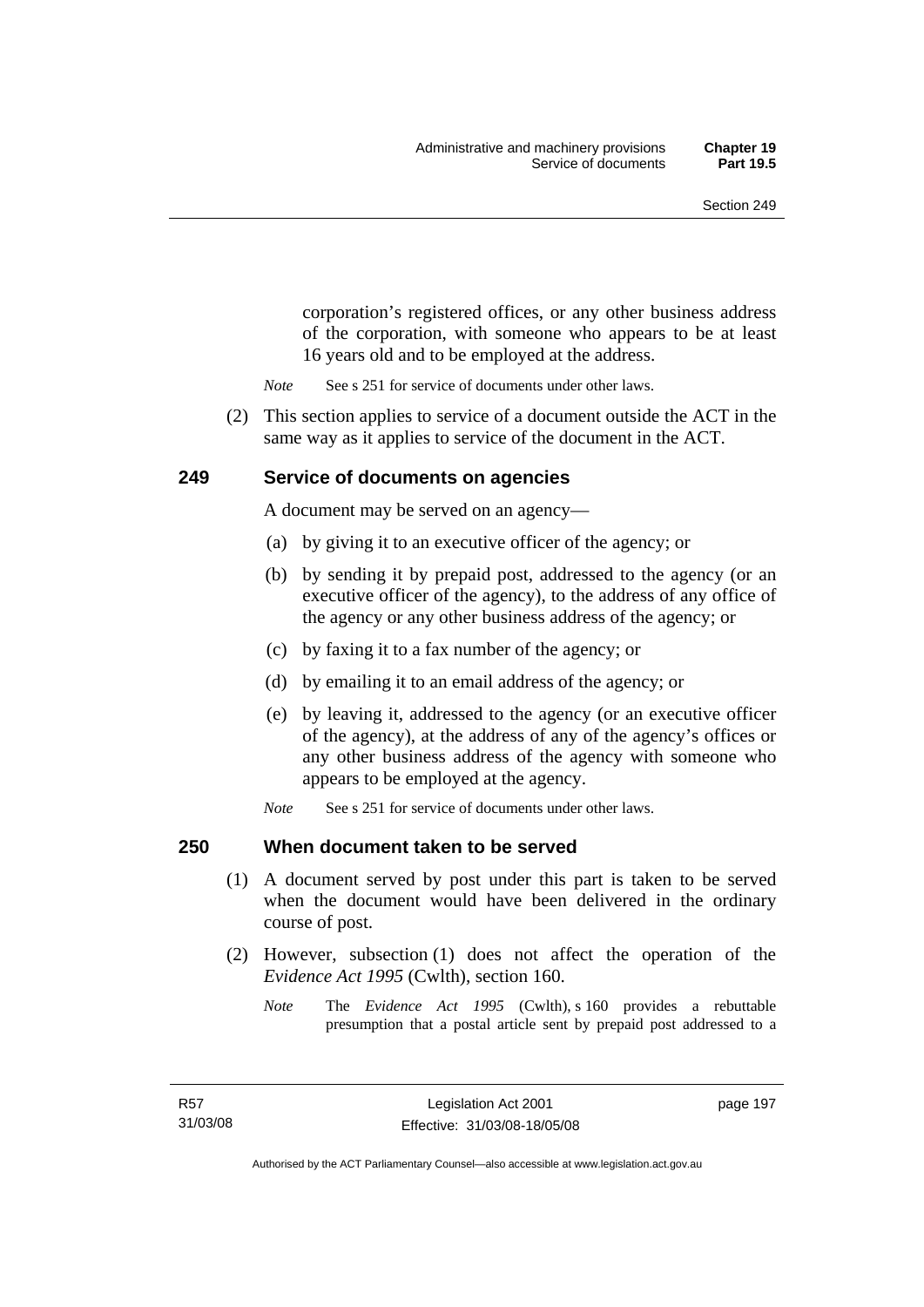person at an address in Australia or an external territory was received on the 4th working day after posting.

- (3) If the sender has no reason to suspect that a document served by fax or email under this part was not received by the recipient when sent, the document is presumed to be served when sent unless evidence sufficient to raise doubt about the presumption is given.
- (4) For subsection (3), the sender has reason to suspect that a document served by fax or email under this part was not received by the recipient when sent only if, on the day the document was sent or on the next working day, the equipment the sender used to send the document indicated by way of a signal or other message that—
	- (a) the equipment did not send the document when the equipment was used to send the document; or
	- (b) for a fax—the number to which the fax was sent to the recipient was not a fax number of the recipient; or
	- (c) for an email—the address to which the email was sent was not an email address of the recipient.
- (5) A document addressed to the recipient, and left for the recipient as mentioned in section 247 (e), section 248 (e) or section 249 (e), is taken to be served when it was left.
- (6) In this section:

*recipient*, for a document, means the individual, corporation or agency on whom the document is intended to be served.

*sender*, for a document served, or to be served, by fax or email, means the person sending, or seeking to send, the document.

### **251 Other laws not affected etc**

 (1) This part does not affect the operation of any other law that authorises or requires service of a document otherwise than as provided under this part.

Authorised by the ACT Parliamentary Counsel—also accessible at www.legislation.act.gov.au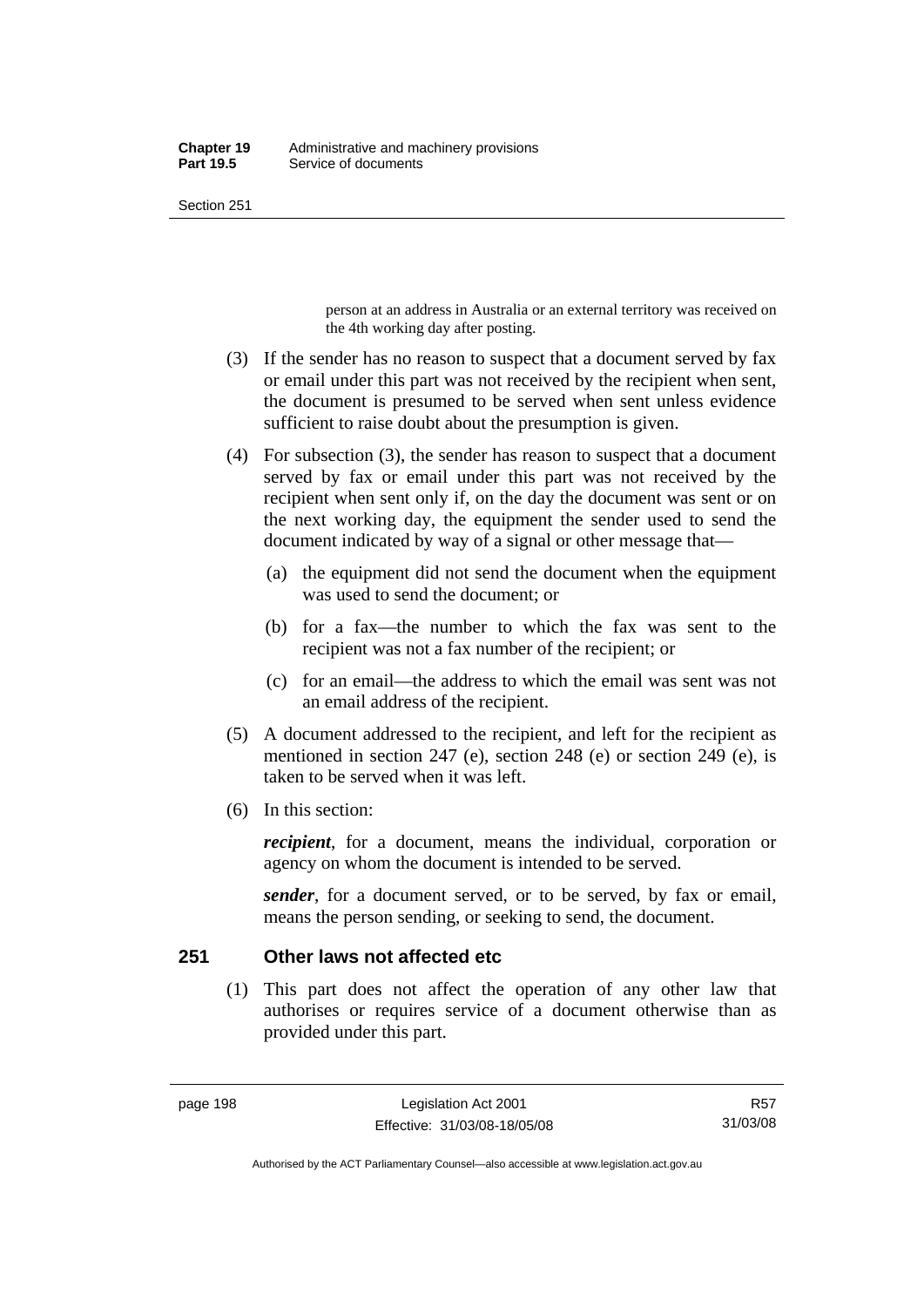- (2) Despite this part, a law (or, if the law is an Act, a regulation under the Act) may provide—
	- (a) that a document of a particular kind may or must be served (however described) only in a particular way or to a particular address or number; or
	- (b) for the date (or date and time) when service (however described) of a document is taken to have been made.

# **252 Powers of courts and tribunals not affected**

This part does not affect the power of a court or tribunal to authorise or require service of a document otherwise than as provided under this part.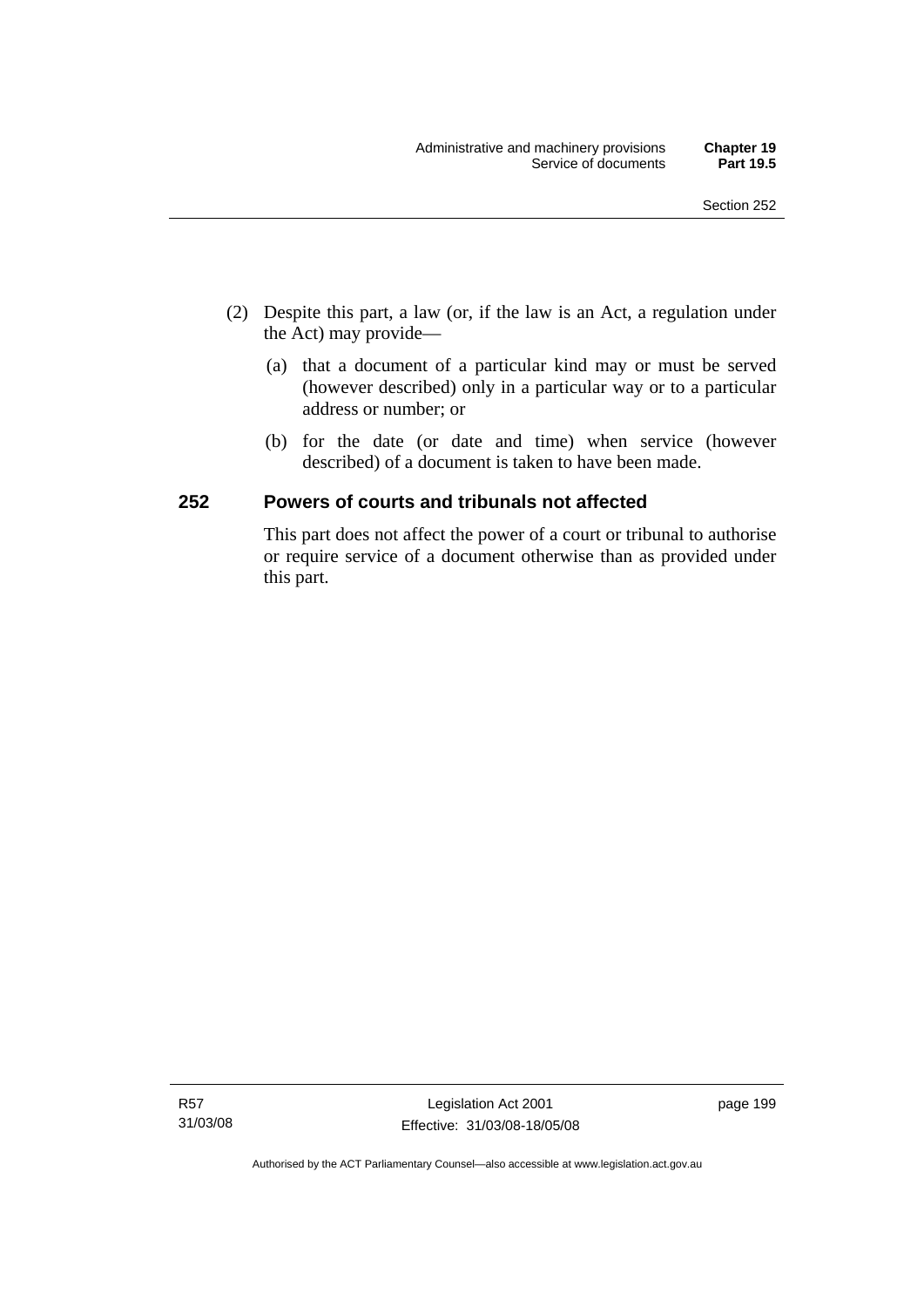# **Part 19.6 Functions of Executive and Ministers**

#### **253 Exercise of functions of Executive**

- (1) A function given to the Executive under an Act may be exercised by any 2 Ministers acting in concert.
- (2) The exercise of a function under subsection (1) is taken to be the exercise of the function by the Executive.
- (3) A statutory instrument (other than a subordinate law or disallowable instrument) is taken to be made by the Executive if it is signed by 2 or more Ministers who are members of the Executive.
- (4) A statutory instrument mentioned in subsection (3) made in accordance with the subsection is taken to be made when it is signed by the second Minister signing.
- (5) This section is subject to section 41 (Making of certain statutory instruments by Executive).
- (6) In this section:

*Act* includes an Act of the Commonwealth.

*statutory instrument* includes an instrument (whether or not legislative in nature) made under—

- (a) an Act of the Commonwealth; or
- (b) another statutory instrument of the Commonwealth ; or
- (c) power given by an Act or statutory instrument of the Commonwealth and also power given otherwise by law.

Authorised by the ACT Parliamentary Counsel—also accessible at www.legislation.act.gov.au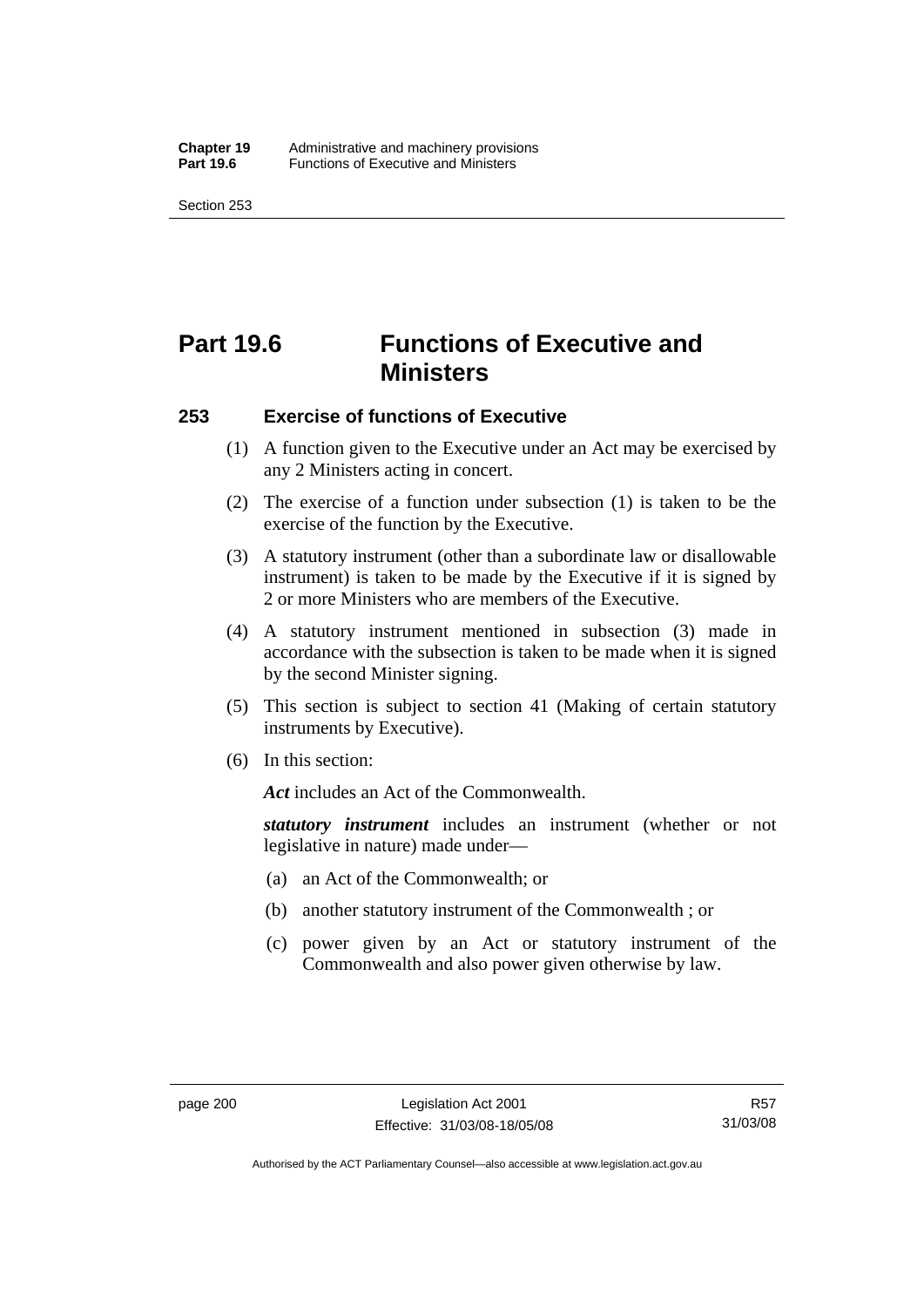## **254 Administration of matters not allocated**

If a matter relating to the Executive's functions is not allocated under the Self-Government Act, section 43 (1), the Chief Minister administers the matter.

## **254A Delegation by Minister**

A Minister may delegate the Minister's functions under an Act or statutory instrument to anyone else.

*Note* For the making of delegations and the exercise of delegated functions, see pt 19.4.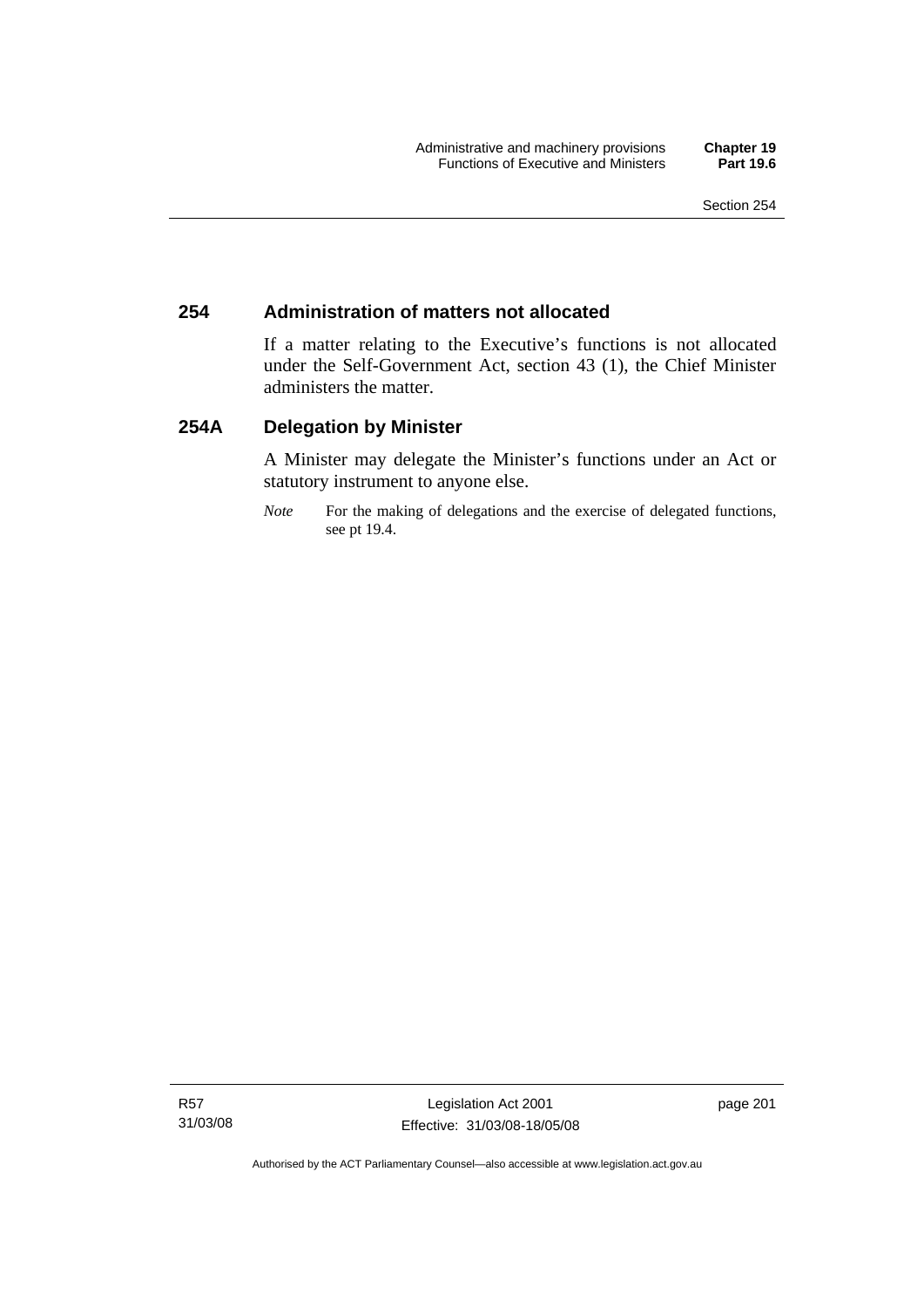**Chapter 19** Administrative and machinery provisions<br>**Part 19.7** Other matters **Other matters** 

Section 255

## **Part 19.7 Other matters**

### **255 Forms**

- (1) This section applies if an Act, subordinate law or disallowable instrument (the *authorising law*) authorises or requires a form to be approved or prescribed under an Act or statutory instrument (the *relevant law*).
	- *Note* See also s 46 (3), which deals with the repeal and replacement of forms that are legislative instruments and prevents their amendment.
- (2) The authorising law authorises a form to be approved or prescribed in relation to any matter under or in relation to the relevant law.
- (3) To remove any doubt, a form may be approved or prescribed for a provision of the relevant law even though the provision does not mention a form.

#### **Example**

The X Act, section 23 provides for a person to apply for registration but makes no mention of a form for the application. However, the Act, section 80 (1) provides:

(1) The Minister may approve forms for this Act.

Section 80 (3) provides that the approval of a form is a notifiable instrument.

Because section 80 (1) permits a form to be approved 'for this Act', this Act, section 255 applies in relation to section 23 and the Minister may, in writing, approve a form for the application.

- *Note 1* Because the approval is a notifiable instrument, it must be in writing (see s 42 (2)).
- *Note 2* An example is part of the Act, is not exhaustive and may extend, but does not limit, the meaning of the provision in which it appears (see s 126 and s 132).
- (4) Substantial compliance with a form is sufficient.

Authorised by the ACT Parliamentary Counsel—also accessible at www.legislation.act.gov.au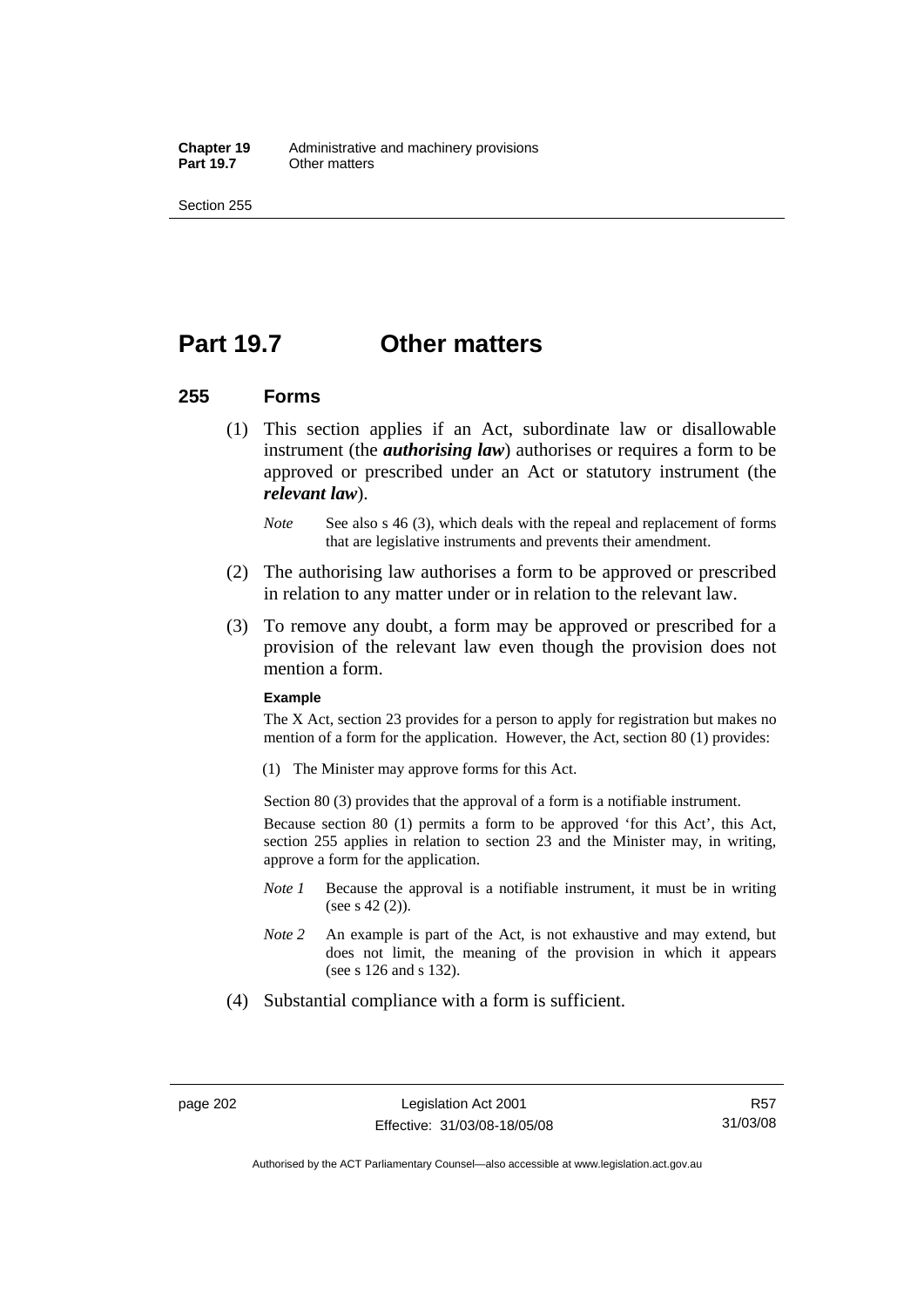- (5) However, if a form requires—
	- (a) the form to be signed; or
	- (b) the form to be prepared in a particular way (for example, on paper of a particular size or quality or in a particular electronic form); or
	- (c) the form to be completed in a particular way; or
	- (d) particular information to be included in the form, or a particular document to be attached to or given with the form; or
	- (e) the form, information in the form, or a document attached to or given with the form, to be verified in a particular way (for example, by statutory declaration);

the form is properly completed only if the requirement is complied with.

- (6) Despite subsection (5), the person need not comply with the requirement mentioned in subsection (5) (d) (and the form is taken to be properly completed despite the noncompliance) if—
	- (a) the form is approved or prescribed for a purpose; and
	- (b) the information or document is not reasonably necessary for the purpose.

### **Examples**

- 1 A person need not comply with a requirement of an approved form to include personal information (eg marital status) irrelevant to a purpose for which the form is required.
- 2 A person need not comply with a requirement of an approved form that has some relevance to a purpose for which the form is required, but intrudes to an unreasonable extent on personal privacy.
- $(7)$  If—
	- (a) a form (*form 1*) may be approved or prescribed for a purpose; and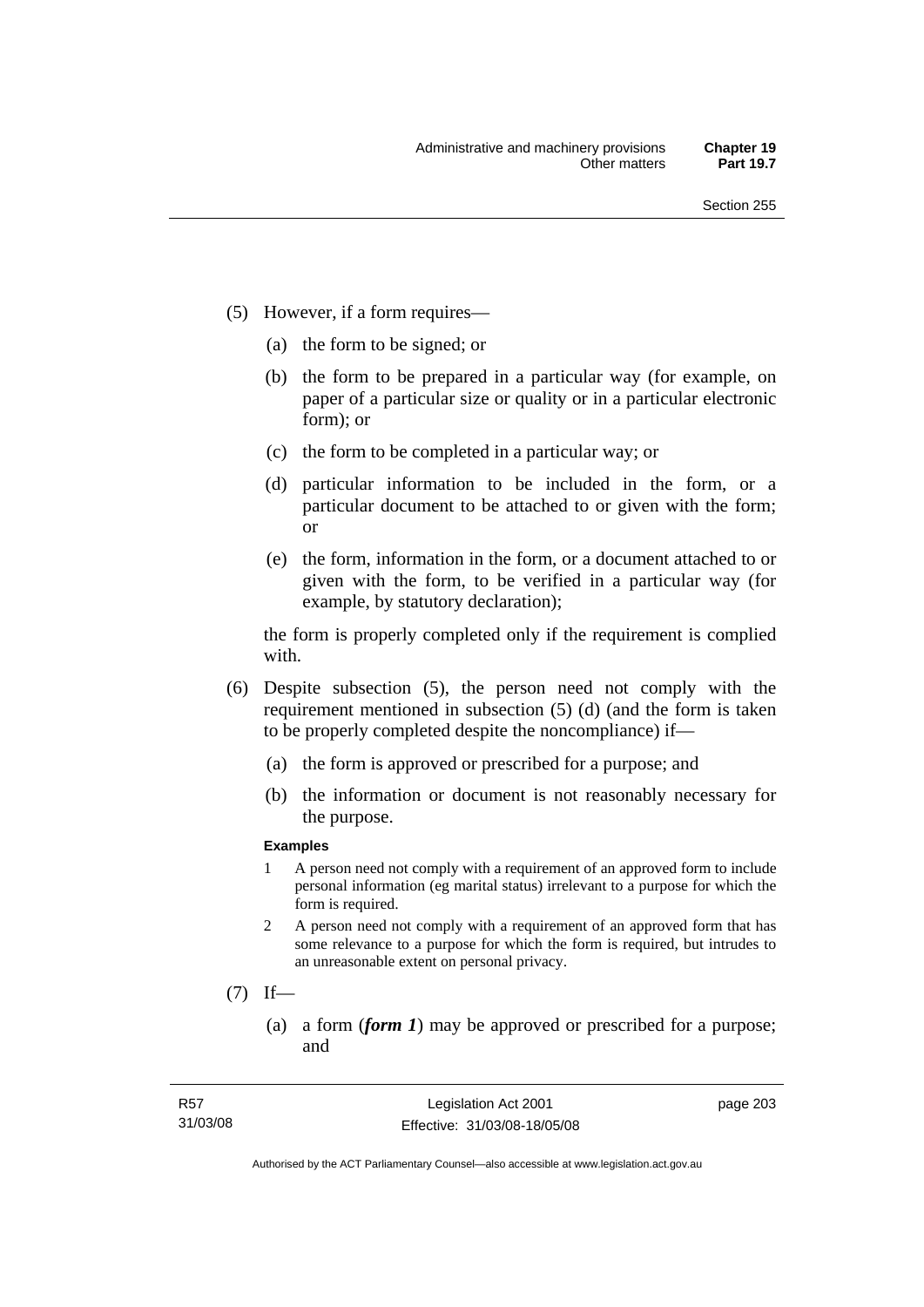Section 256

- (b) another form (*form 2*) may be approved or prescribed for the same or another purpose; and
- (c) separate forms 1 and 2 are approved or prescribed;

a combination form, consisting of forms 1 and 2, may be approved or prescribed and used for the purpose or purposes.

- (8) If, under a law, a form is authorised or required to be filed with (however described), or served on (however described), a person, the form may be filed with, or served on, someone else under arrangements made between them.
- (9) This section is a determinative provision.
	- *Note* See s 5 for the meaning of determinative provisions, and s 6 for their displacement.

## **256 Production of records kept in computers etc**

- (1) This section applies if—
	- (a) a person uses an electronic or other device to keep a record of information; and
	- (b) the person is required under a law (however the law is expressed) to give the information, or a document containing the information, to an authority.
- (2) The requirement obliges the person to give to the authority a document that accurately reproduces or contains the information in a form that can be understood by the authority.
- (3) In this section:

*authority* means a court, tribunal or other entity.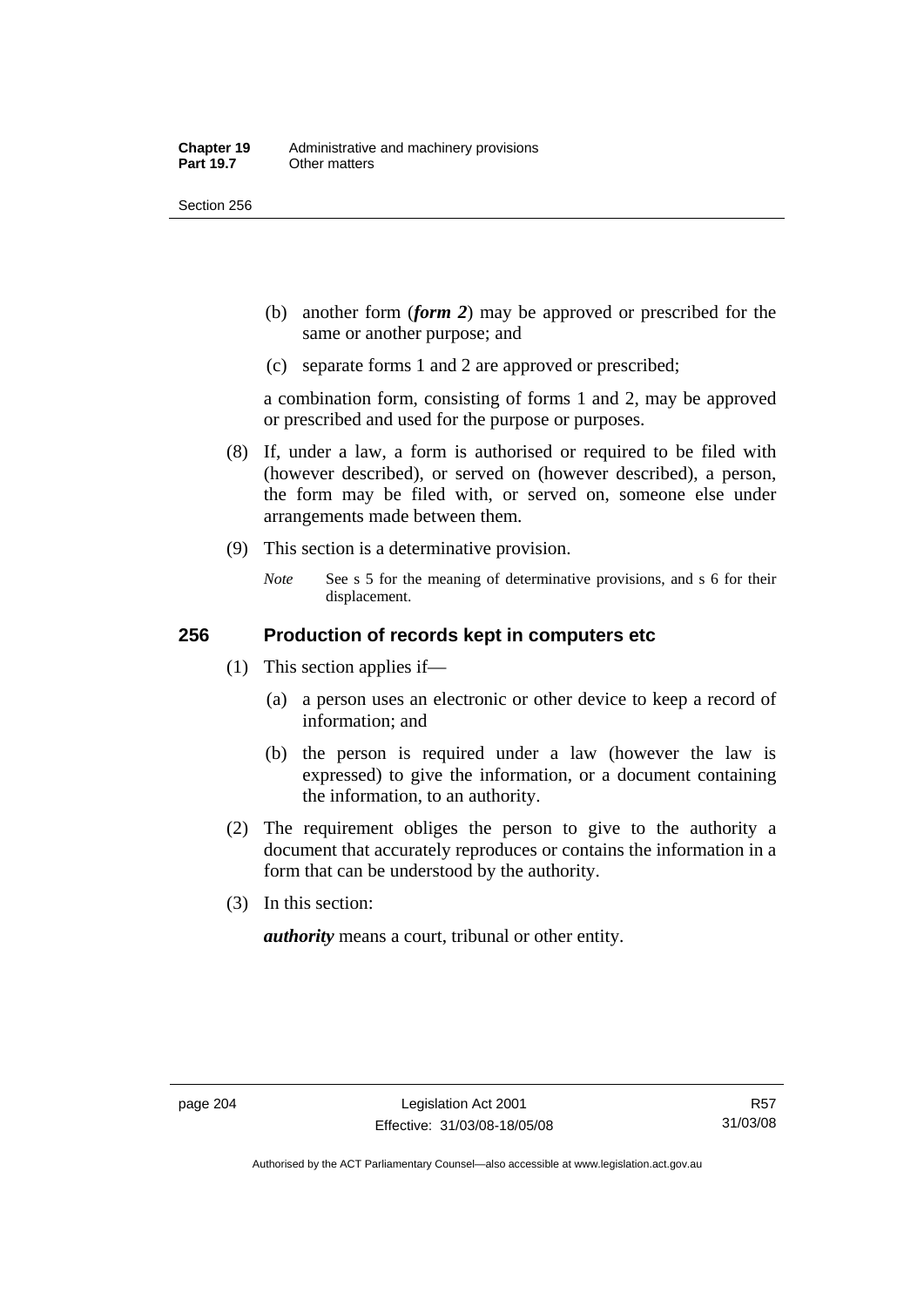## **Chapter 20 Miscellaneous**

## **300 Delegation by parliamentary counsel**

 (1) The parliamentary counsel may delegate the parliamentary counsel's functions under this Act or another territory law to a public servant.

- (2) However, the parliamentary counsel may only delegate a function under part 11.3 (Editorial changes) to—
	- (a) a person performing the duties of deputy parliamentary counsel in the public service; or
	- (b) a public servant prescribed by regulation.

## **301 References to Administration Act 1989 etc**

- (1) In any Act, statutory instrument or document, a reference to the *Administration Act 1989*, the *Interpretation Act 1967*, the *Legislation* (*Republication*) *Act 1996* or the *Subordinate Laws Act 1989* is, in relation to anything dealt with in this Act, a reference to this Act.
- (2) In any Act, statutory instrument or document, a reference to a particular provision of the *Administration Act 1989*, the *Interpretation Act 1967*, the *Legislation (Republication) Act 1996* or the *Subordinate Laws Act 1989* is, in relation to anything dealt with in this Act, a reference to the corresponding provision of this Act.

### **302 Regulation-making power**

- (1) The Executive may make regulations for this Act.
	- *Note* A regulation must be notified, and presented to the Legislative Assembly, under this Act.

*Note* For the making of delegations and the exercise of delegated functions, see pt 19.4.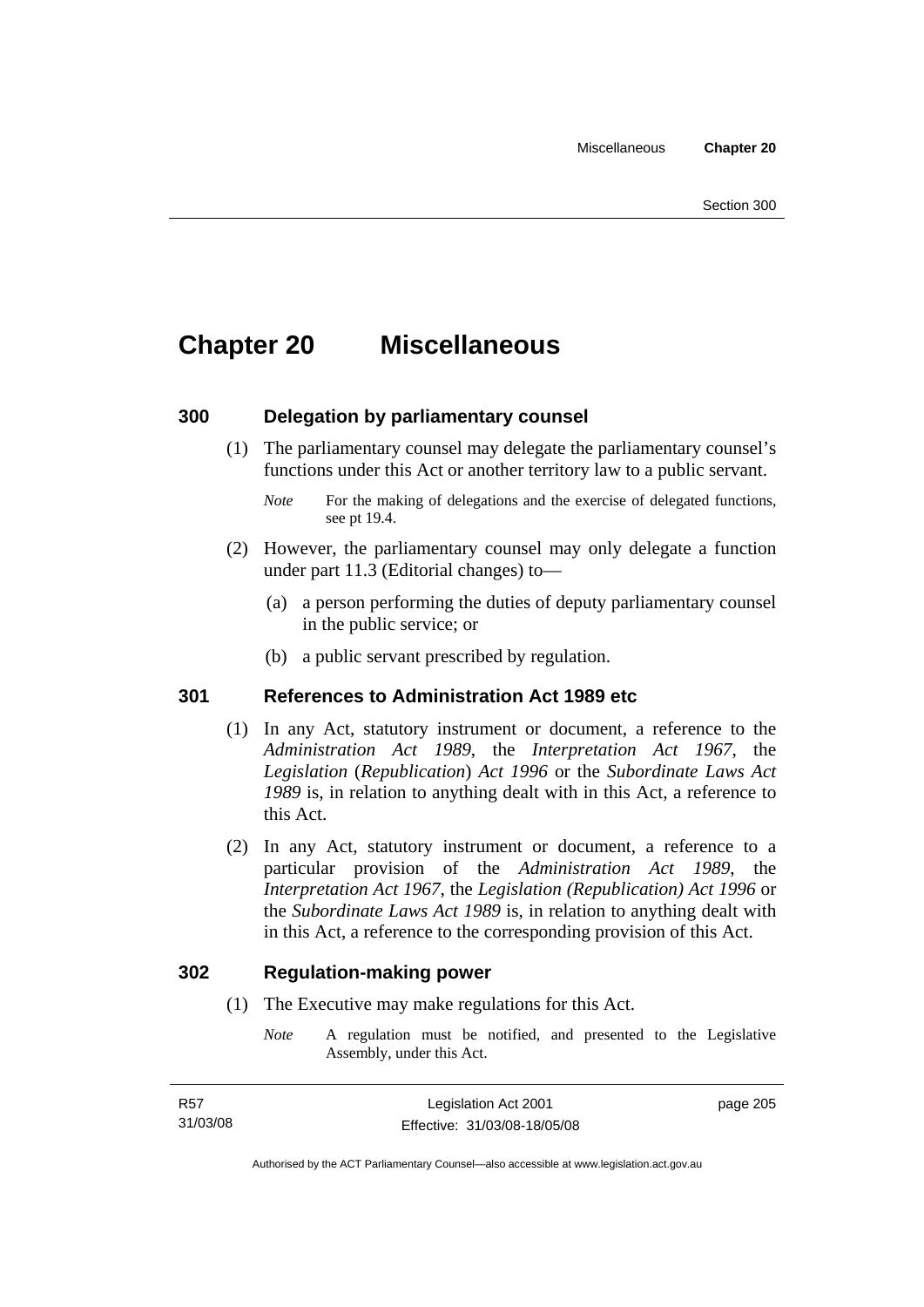#### **Chapter 20** Miscellaneous

- (2) A regulation may make provision in relation to notification in the gazette under the following sections:
	- (a) section 28 (Notification of Acts);
	- (b) section 61 (Notification of legislative instruments):
	- (c) section 65A (Notification of disallowance by resolution of Assembly);
	- (d) section 69 (Notification of amendments made by resolution of Assembly).
- (3) In particular, a regulation may make provision in relation to the form of the gazette and its publication, including how it may or must be published.

page 206 Legislation Act 2001 Effective: 31/03/08-18/05/08

Authorised by the ACT Parliamentary Counsel—also accessible at www.legislation.act.gov.au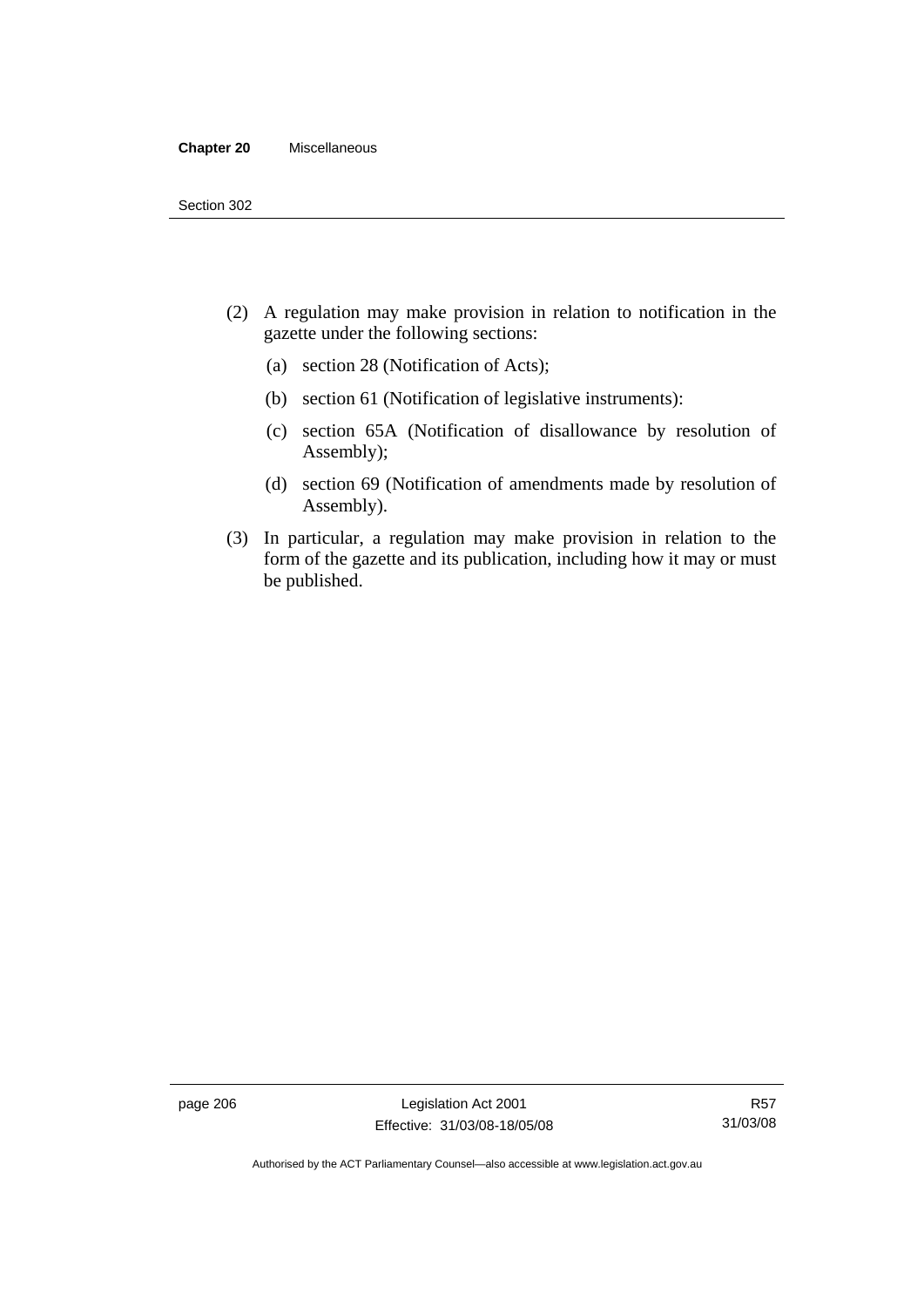# **Schedule 1 Acts included in sources of law in the ACT**

(see s 17)

## **Part 1.1 Former NSW and UK Acts in force before establishment of Territory**

| name of Act<br>number or date of<br>item<br>assent and original<br>jurisdiction<br>(1297) 25 Edw 1 c 29<br>1<br>Magna Carta<br>(UK)<br>2<br>Criminal and Civil Justice Act<br>1351<br>3<br>28 Edw 3 c 3 (UK)<br>Due Process of Law Act 1354<br>$\overline{4}$<br>Due Process of Law Act 1368<br>42 Edw 3 c 3 (UK)<br>5<br>Free Access to Courts Act 1400<br>2 Hen 4 c 1 (UK) | column 1 | column 2 | column 3               |
|------------------------------------------------------------------------------------------------------------------------------------------------------------------------------------------------------------------------------------------------------------------------------------------------------------------------------------------------------------------------------|----------|----------|------------------------|
|                                                                                                                                                                                                                                                                                                                                                                              |          |          |                        |
|                                                                                                                                                                                                                                                                                                                                                                              |          |          |                        |
|                                                                                                                                                                                                                                                                                                                                                                              |          |          |                        |
|                                                                                                                                                                                                                                                                                                                                                                              |          |          |                        |
|                                                                                                                                                                                                                                                                                                                                                                              |          |          |                        |
|                                                                                                                                                                                                                                                                                                                                                                              |          |          | 25 Edw 3 St 5 c 4 (UK) |
|                                                                                                                                                                                                                                                                                                                                                                              |          |          |                        |
|                                                                                                                                                                                                                                                                                                                                                                              |          |          |                        |
|                                                                                                                                                                                                                                                                                                                                                                              |          |          |                        |
|                                                                                                                                                                                                                                                                                                                                                                              |          |          |                        |
| 6<br>3 Chas 1 c 1 (UK)<br>Petition of Right 1627                                                                                                                                                                                                                                                                                                                             |          |          |                        |
| Bill of Rights 1688<br>1 Will and Mary sess 2<br>7                                                                                                                                                                                                                                                                                                                           |          |          |                        |
| $c$ 2 (UK)                                                                                                                                                                                                                                                                                                                                                                   |          |          |                        |
| 12 and 13 Will 3 c 2<br>8<br>Act of Settlement 1700                                                                                                                                                                                                                                                                                                                          |          |          |                        |
| (UK)                                                                                                                                                                                                                                                                                                                                                                         |          |          |                        |
| 9<br>Royal Marriages Act 1772<br>12 Geo 3 c 11 (UK)                                                                                                                                                                                                                                                                                                                          |          |          |                        |
| 10<br><b>Contractors Debts Act 1897</b><br>1897 No 29 (NSW)                                                                                                                                                                                                                                                                                                                  |          |          |                        |
| 1900 No 40 (NSW)<br>11<br>Crimes Act 1900                                                                                                                                                                                                                                                                                                                                    |          |          |                        |
| 12<br>1900 No 55 (NSW)<br>Truck Act 1900                                                                                                                                                                                                                                                                                                                                     |          |          |                        |
| 13<br>1902 No 18 (NSW)<br>Games, Wagers and Betting                                                                                                                                                                                                                                                                                                                          |          |          |                        |
| Houses Act 1901                                                                                                                                                                                                                                                                                                                                                              |          |          |                        |
| 14<br>Pawnbrokers Act 1902<br>1902 No 66 (NSW)                                                                                                                                                                                                                                                                                                                               |          |          |                        |

| R57      | Legislation Act 2001         | page 207 |
|----------|------------------------------|----------|
| 31/03/08 | Effective: 31/03/08-18/05/08 |          |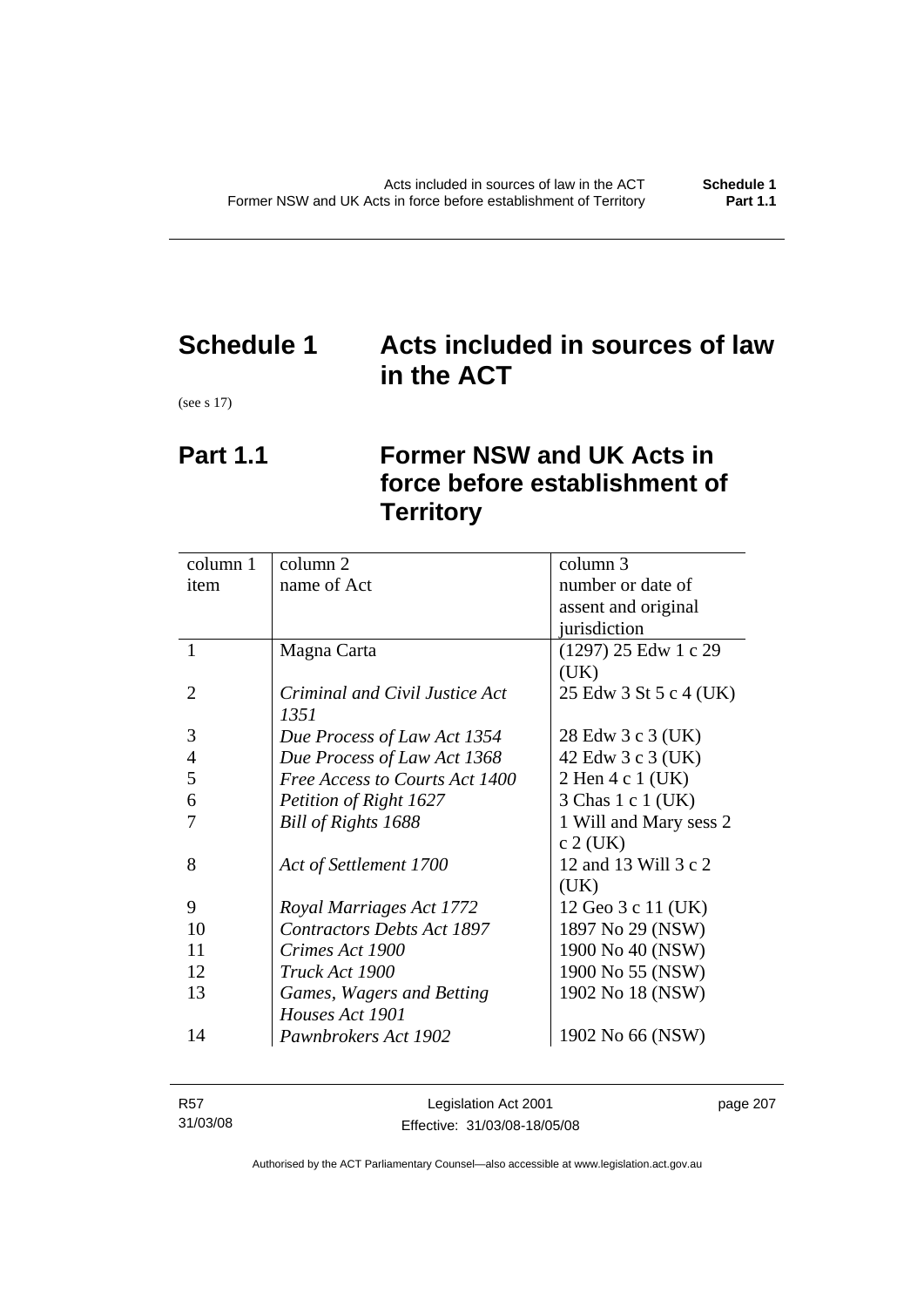| column 1 | $\text{column } 2$            | column 3            |
|----------|-------------------------------|---------------------|
| item     | name of Act                   | number or date of   |
|          |                               | assent and original |
|          |                               | jurisdiction        |
| 15       | Public Roads Act 1902         | 1902 No 95 (NSW)    |
| 16       | Anglican Church of Australia  | 24 December 1902    |
|          | <b>Constitutions Act 1902</b> | (NSW)               |
| 17       | Fertilisers Act 1904          | 1904 No 33 (NSW)    |
| 18       | Gaming and Betting Act 1906   | 1906 No 13 (NSW)    |
| 19       | Second-hand Dealers Act 1906  | 1906 No 30 (NSW)    |

page 208 Legislation Act 2001 Effective: 31/03/08-18/05/08

R57 31/03/08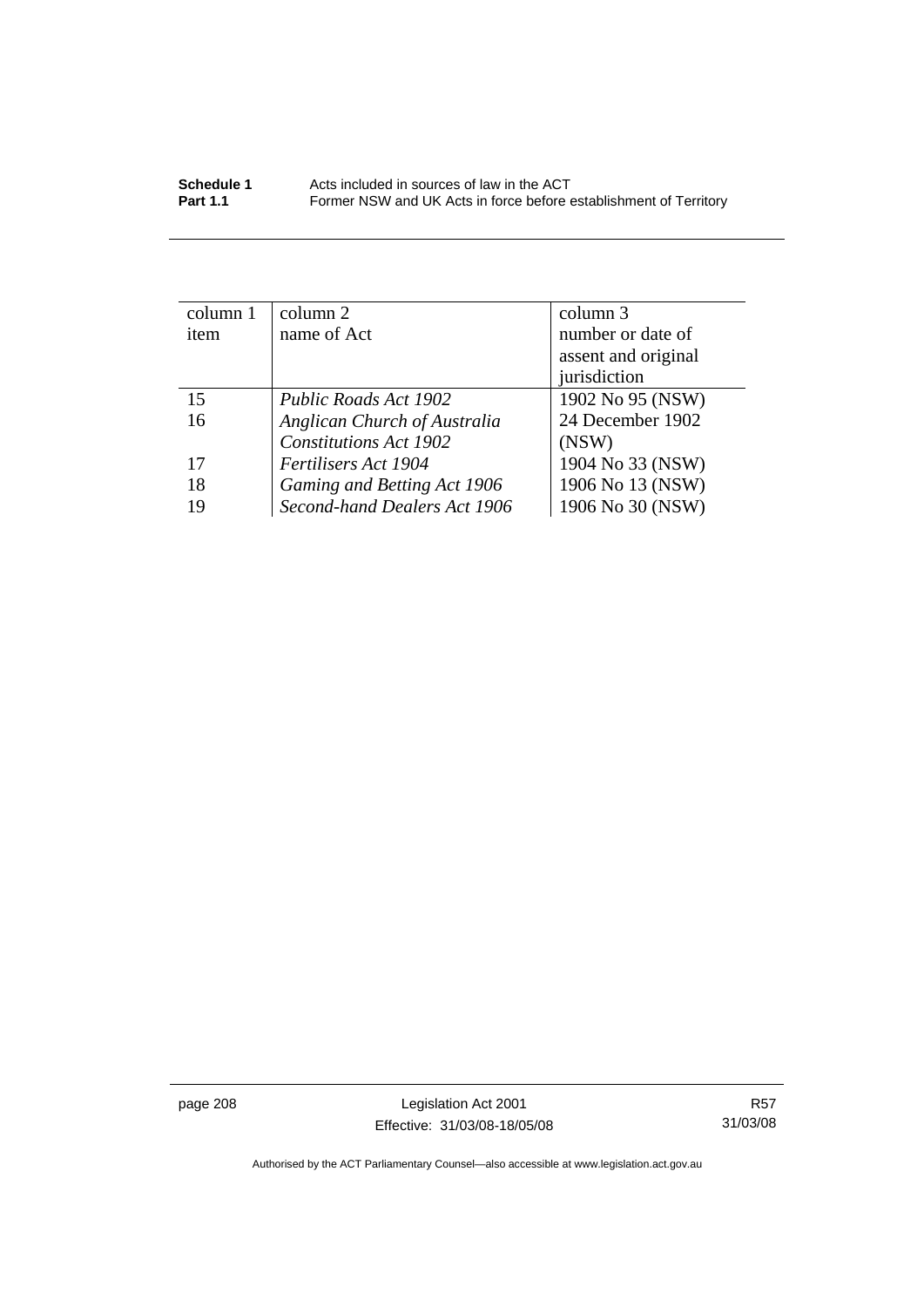## **Part 1.2 Former NSW Acts applied after establishment of Territory**

*Note to pt 1.2* 

The former NSW Acts mentioned in this part are in force in the ACT as Acts of the Legislative Assembly

| column 1 | column <sub>2</sub>                                            | column 3                                                       |
|----------|----------------------------------------------------------------|----------------------------------------------------------------|
| item     | name of NSW Act                                                | applying Territory Act                                         |
|          | Scaffolding and Lifts Act                                      | Scaffolding and Lifts Act                                      |
|          | 1912                                                           | 1957 (repealed)                                                |
|          | Anglican Church of Australia<br><b>Trust Property Act 1917</b> | Anglican Church of Australia<br><b>Trust Property Act 1928</b> |
|          | Trustee Act 1925                                               | <i>Trustee Act 1957</i> (repealed)                             |
| 4        | Anglican Church of Australia<br><b>Constitution Act 1961</b>   | Anglican Church of Australia<br><b>Trust Property Act 1928</b> |

| <b>Note</b> | The written law of the ACT also includes the following Acts that may<br>not be amended or repealed by the Assembly (see Self-Government Act,<br>$s\,34$ : |
|-------------|-----------------------------------------------------------------------------------------------------------------------------------------------------------|
|             | Life, Fire and Marine Insurance Act 1902 (NSW)                                                                                                            |
|             | Demise of the Crown Act 1760 (UK)                                                                                                                         |
|             | <i>Naval Prize Act 1864</i> (UK)                                                                                                                          |
|             | Naval Prize (Procedure) Act 1916 (UK)                                                                                                                     |
|             | <i>Prize Act (1939)</i> (UK)                                                                                                                              |

 *Prize Courts Act 1894* (UK)

- *Prize Courts Act 1915* (UK)
- *Prize Courts (Procedure) Act 1914* (UK)

 *Territorial Waters Jurisdiction Act 1878* (UK).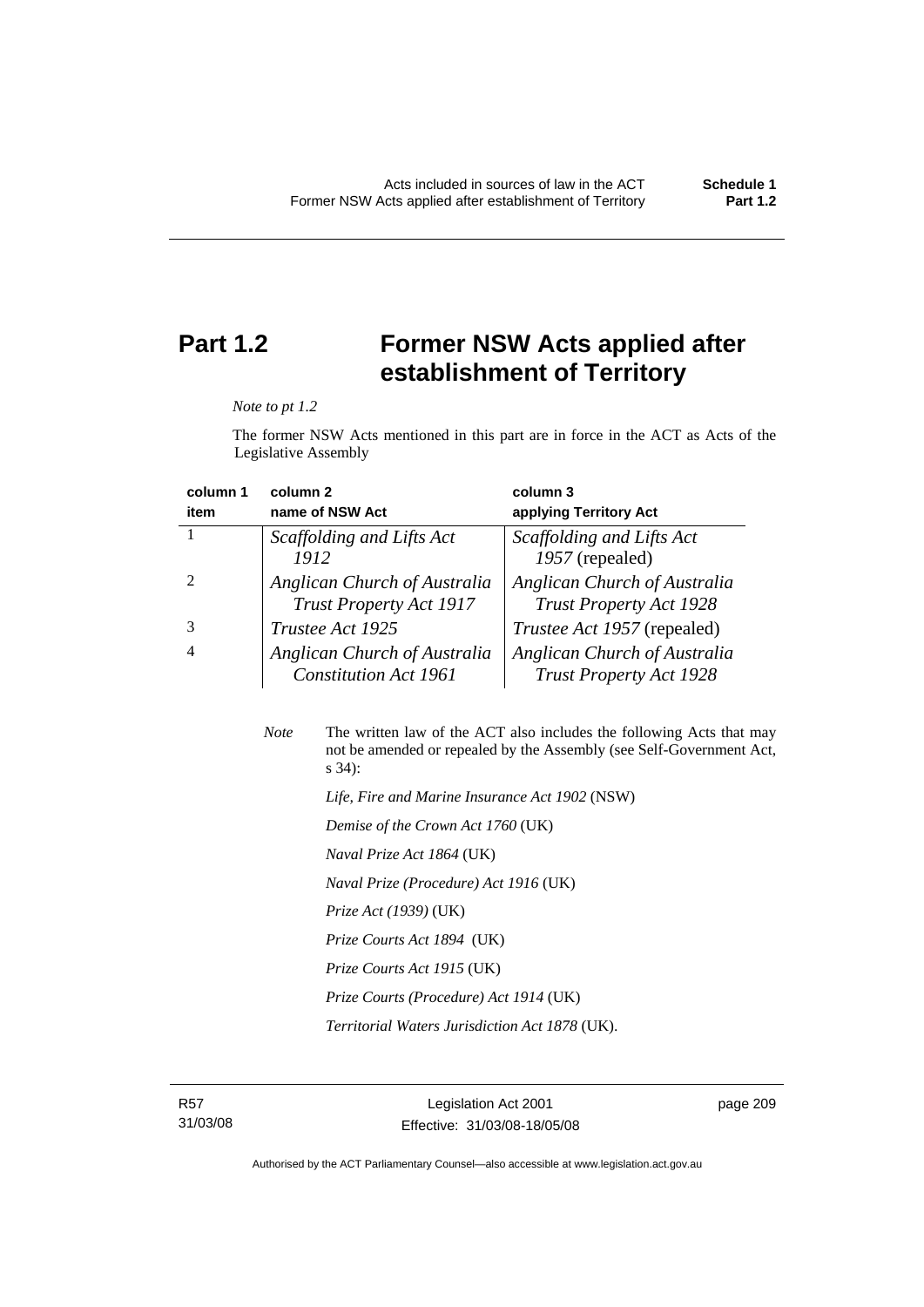**Dictionary** 

## **Dictionary**

(see s 2)

## **Part 1 Meaning of commonly-used terms**

(see s 144)

### *Note for pt 1*

Terms that are defined only for this Act are set out in pt 2.

### *AAT*—see definition of *administrative appeals tribunal*.

*Act*—see the following sections:

- (a) section 7 (Meaning of *Act* generally);
- (b) section 17 (References to Acts include references to former Cwlth enactments etc).
- *Note* See also s 102 (References to laws include references to laws as in force from time to time) and s 104 (References to laws include references to instruments under laws).

*ACT* means the Australian Capital Territory.

*ADI*—see definition of *authorised deposit-taking institution*.

*administrative appeals tribunal* (or *AAT*) means the Administrative Appeals Tribunal established under the *Administrative Appeals Tribunal Act 1989*.

*administrative unit* means an administrative unit for the time being established under the *Public Sector Management Act 1994*, section 13 (1).

*adult* means an individual who is at least 18 years old.

*ambulance service* means the ACT Ambulance Service established under the *Emergencies Act 2004*.

page 210 Legislation Act 2001 Effective: 31/03/08-18/05/08

R57 31/03/08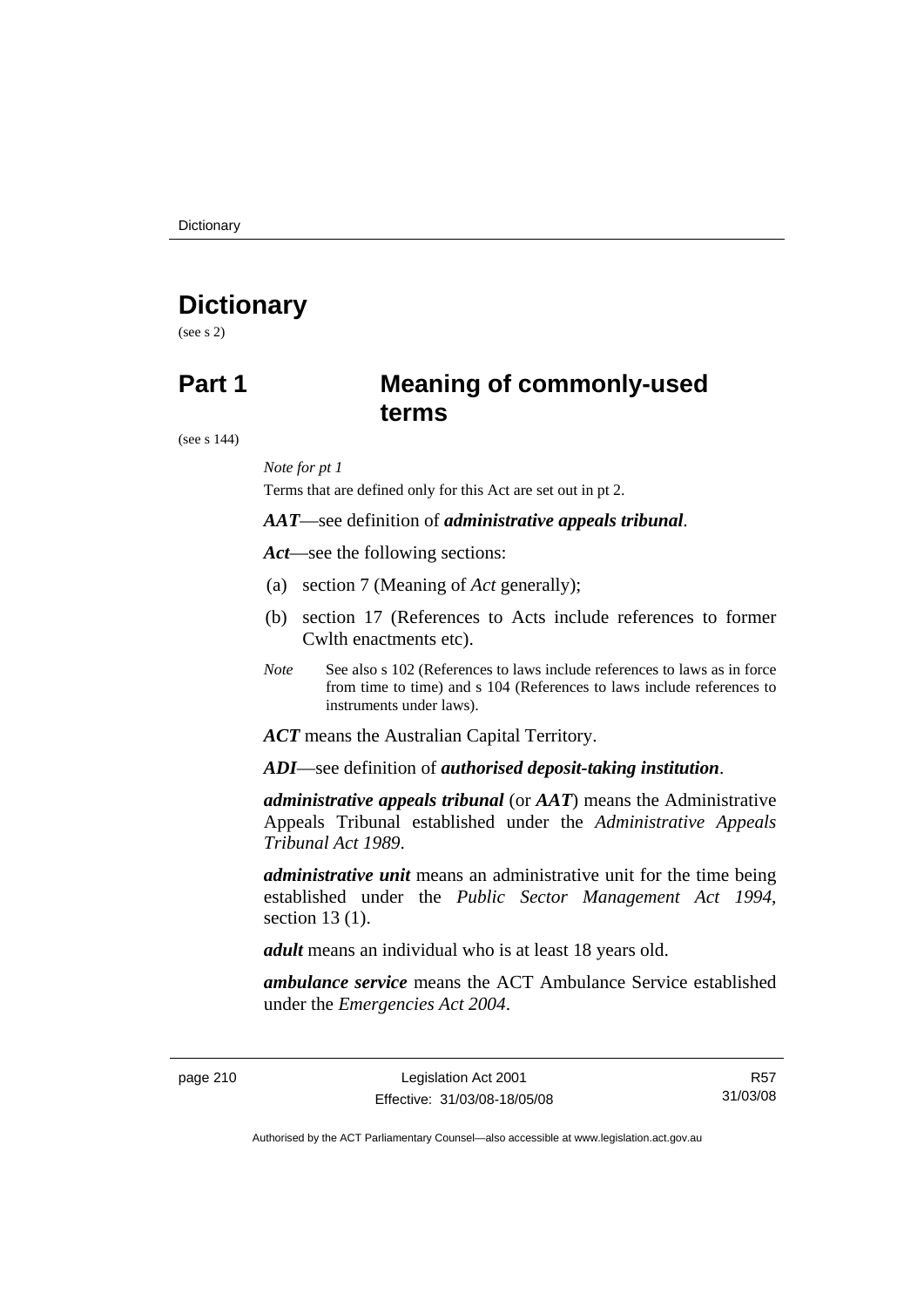*amend* includes—

- (a) for an Act or statutory instrument—omit, insert, substitute, renumber or relocate a provision of the Act or instrument; and
- (b) for an Act or statutory instrument (or a provision of it)—amend by implication; and
- (c) for a provision of an Act or statutory instrument—omit the provision (or a part of it), substitute another provision for the provision (or a part of it), renumber the provision (or a part of it) or relocate the provision (or a part of it); and
- (d) for any other instrument, a provision of an instrument or a decision—change or alter.

*appoint* includes reappoint.

*asset* includes property of any kind.

*Attorney-General* means the Minister designated Attorney-General by the Chief Minister, and includes a Minister authorised by the Chief Minister to act on behalf of the Attorney-General.

*auditor-general* means the Auditor-General for the Territory under the *Auditor-General Act 1996*.

*Australia* means the Commonwealth of Australia and, when used in a geographical sense, does not include an external territory.

*Australian driver licence* means an Australian driver licence under the *Road Transport (Driver Licensing) Act 1999*.

*Note Australian driver licence* is defined in that Act, dictionary to mean a driver licence of any kind issued under the law of the Commonwealth or a State or Territory. It includes a driver licence issued under ACT law (see also def *driver licence*).

*Australian statistician* means the Australian Statistician under the *Australian Bureau of Statistics Act 1975* (Cwlth).

*authorised deposit-taking institution* (or *ADI*) means an authorised deposit-taking institution under the *Banking Act 1959* (Cwlth).

R57 31/03/08 page 211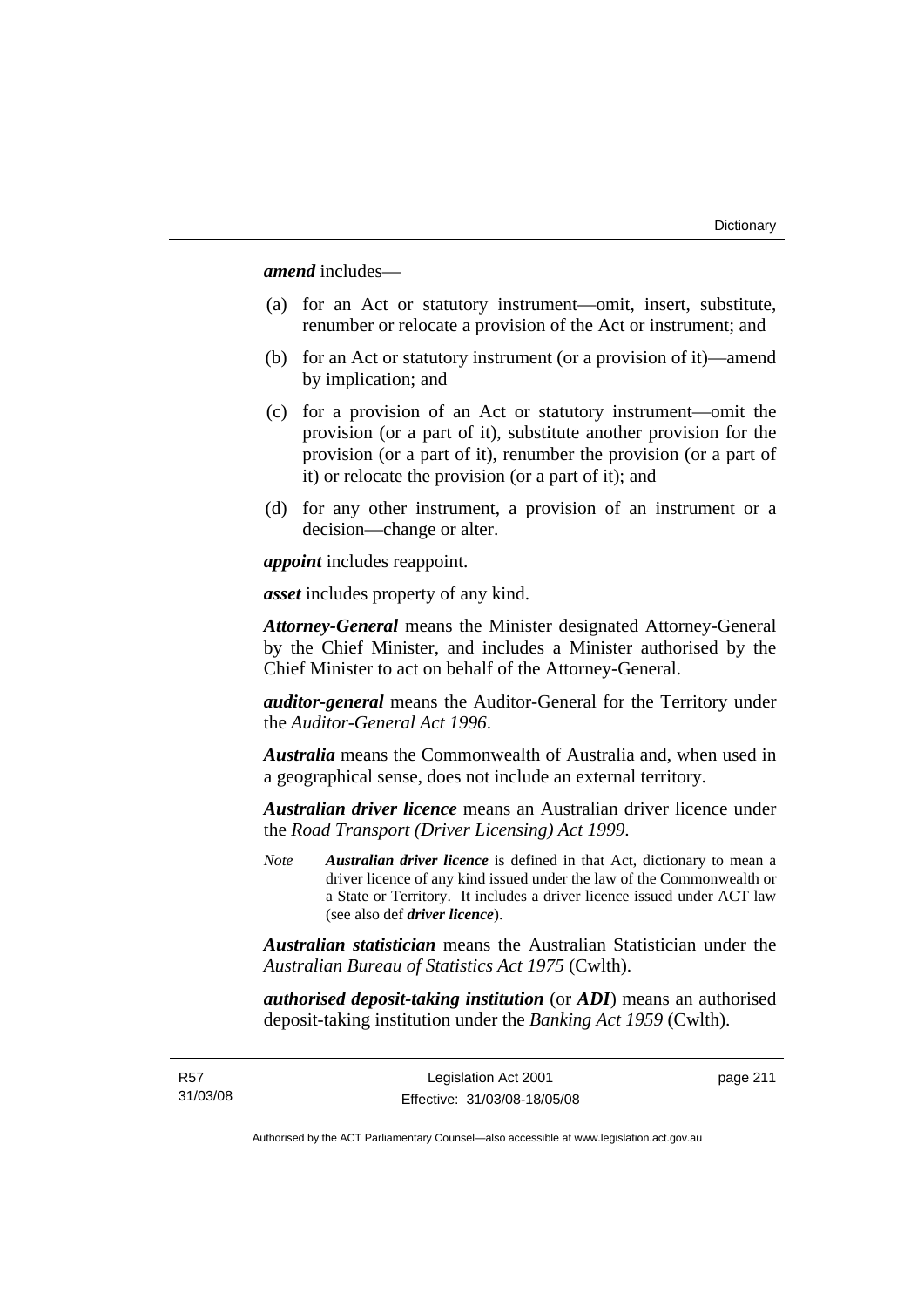*bank* means an authorised deposit-taking institution that is permitted under the *Banking Act 1959* (Cwlth) to assume or use—

- (a) the word 'bank', 'banker' or 'banking'; or
- (b) any other word (whether or not in English) similar in meaning to a word mentioned in paragraph (a).

*barrister* means a lawyer who practises as a barrister.

*body* includes any group of people joined together for a common purpose, whether or not incorporated.

#### **Examples**

- 1 a company
- 2 a statutory corporation, whether or not it has members
- 3 an association, club or society
- 4 a partnership
- 5 a joint venture
- 6 a corporation sole
- *Note* An example is part of the Act, is not exhaustive and may extend, but does not limit, the meaning of the provision in which it appears (see s 126 and s 132).

### *breach* includes contravene.

*building code* means the building code under the *Building Act 2004*, section 136.

*Note* The building code is the Building Code of Australia, as amended from time to time by the Australian Building Codes Board and the Australian Capital Territory Appendix to the Building Code of Australia.

*building society* means an authorised deposit-taking institution that is permitted under the *Banking Act 1959* (Cwlth) to assume or use—

- (a) the term 'building society'; or
- (b) any other term (whether or not in English) similar in meaning.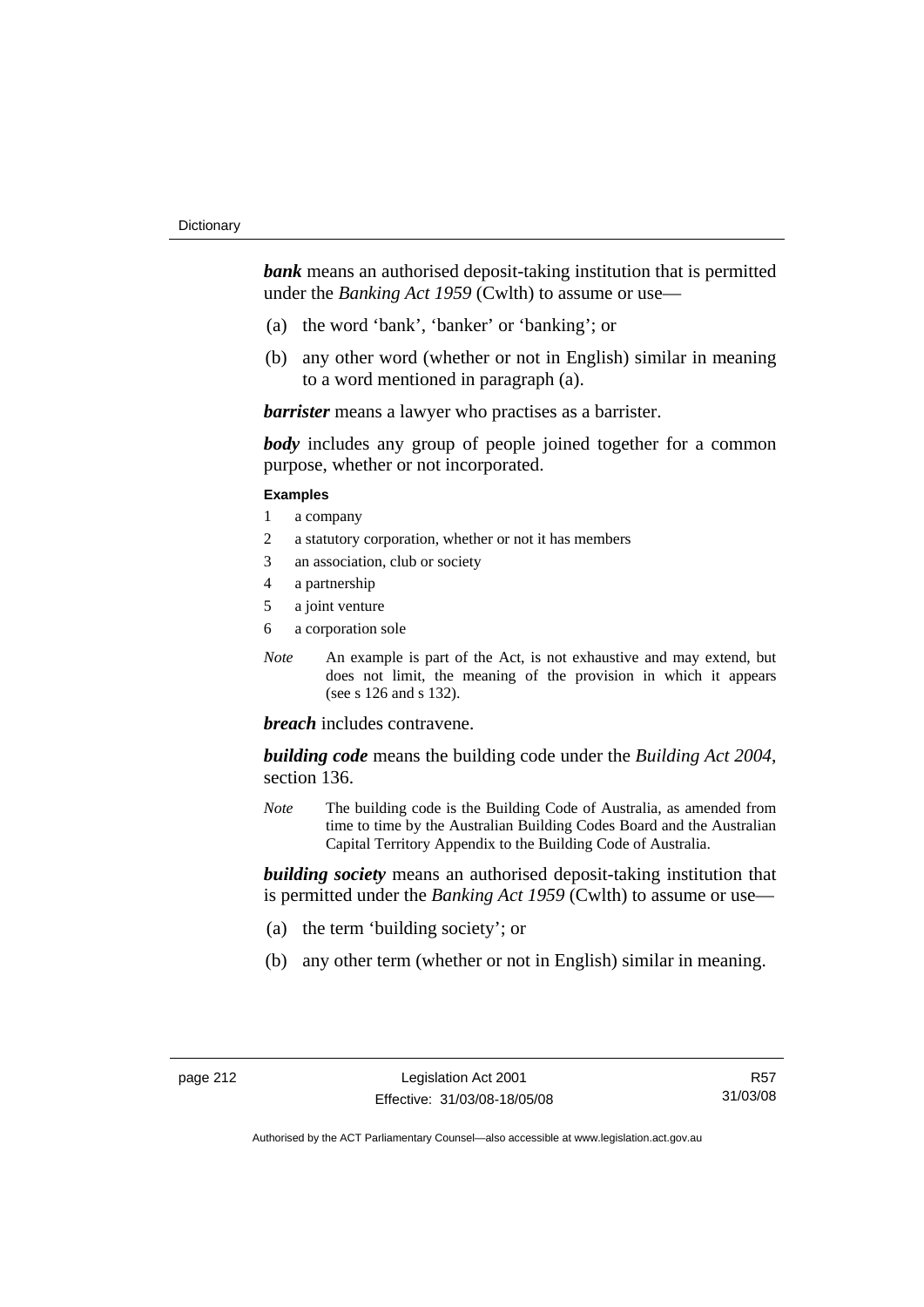*business day* means a day that is not—

- (a) a Saturday or Sunday; or
- (b) a public holiday or bank holiday in the ACT under the *Holidays Act 1958*.

*by* regulation includes under a regulation.

*Note* See also def *under*, in relation to an Act or statutory instrument.

*by-law*, in relation to an Act, means a by-law made or in force under the Act.

*calendar month* means a period beginning at the start of any day of a named month and ending—

- (a) at the end of the day before the corresponding day of the next named month; or
- (b) if there is no such corresponding day—at the end of the last day of the next named month.

#### **Examples**

- 1 The period beginning at the start of 5 July 2000 and ending at midnight on 4 August 2000 is a calendar month.
- 2 The period beginning at the start of 30 January 2001 and ending at midnight on 28 February 2001 is a calendar month. The calendar month ends on the last day of February because in that year February does not have a day corresponding to 29 January (because 2001 is not a leap year). If the period began at the start of 30 January 2004 (ie a leap year), the calendar month would end at midnight on 29 February 2004.
- *Note* An example is part of the Act, is not exhaustive and may extend, but does not limit, the meaning of the provision in which it appears (see s 126 and s 132).

*calendar year* means a period of 12 months beginning on 1 January.

*change* includes change by alteration, omission, substitution or addition.

*chief executive*—see section 163.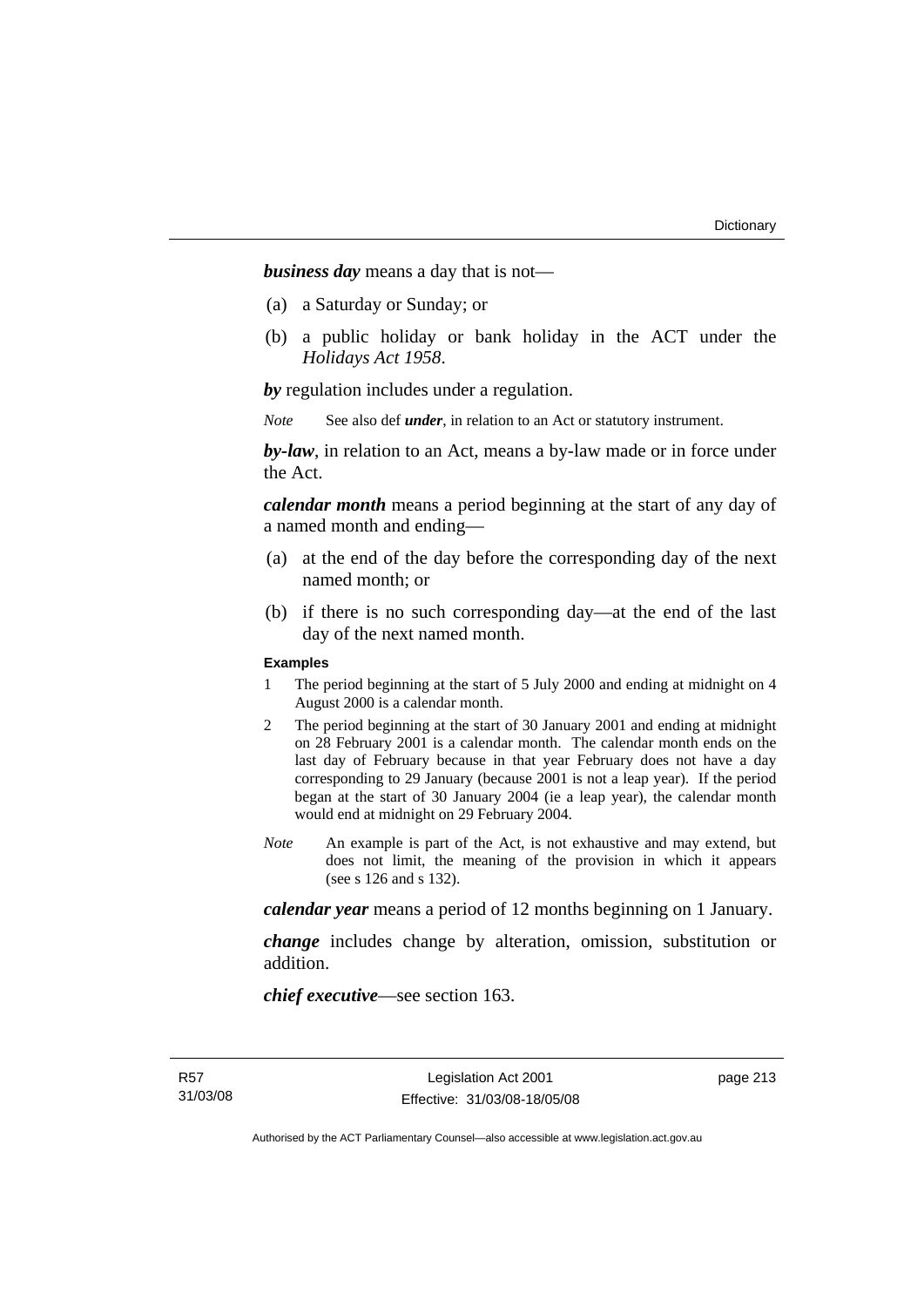*chief health officer* means the Chief Health Officer under the *Public Health Act 1997*.

*Chief Justice* means the Chief Justice of the Supreme Court.

*Chief Magistrate* means the Chief Magistrate of the Magistrates Court.

*Chief Minister* means the Chief Minister for the Territory.

*Note* The Chief Minister is elected under the Self-Government Act, s 40.

*chief officer (ambulance service)* means the chief officer (ambulance service) under the *Emergencies Act 2004*.

*chief officer (fire brigade)* means the chief officer (fire brigade) under the *Emergencies Act 2004*.

*chief officer (rural fire service)* means the chief officer (rural fire service) under the *Emergencies Act 2004*.

*chief officer (SES)* means the chief officer (SES) under the *Emergencies Act 2004*.

*chief planning executive* means the Chief Planning Executive under the *Planning and Development Act 2007*.

*chief police officer* means the police officer responsible to the commissioner of police for the day-to-day administration and control of police services in the ACT.

*chief solicitor* means the chief solicitor under the *Government Solicitor Act 1989*.

*chief surveyor* means the Chief Surveyor under the *Surveyors Act 2007*.

*child*, if age rather than descendancy is relevant, means an individual who is under 18 years old.

*children and young people commissioner* means the Children and Young People Commissioner under the *Human Rights Commission Act 2005*.

page 214 Legislation Act 2001 Effective: 31/03/08-18/05/08

R57 31/03/08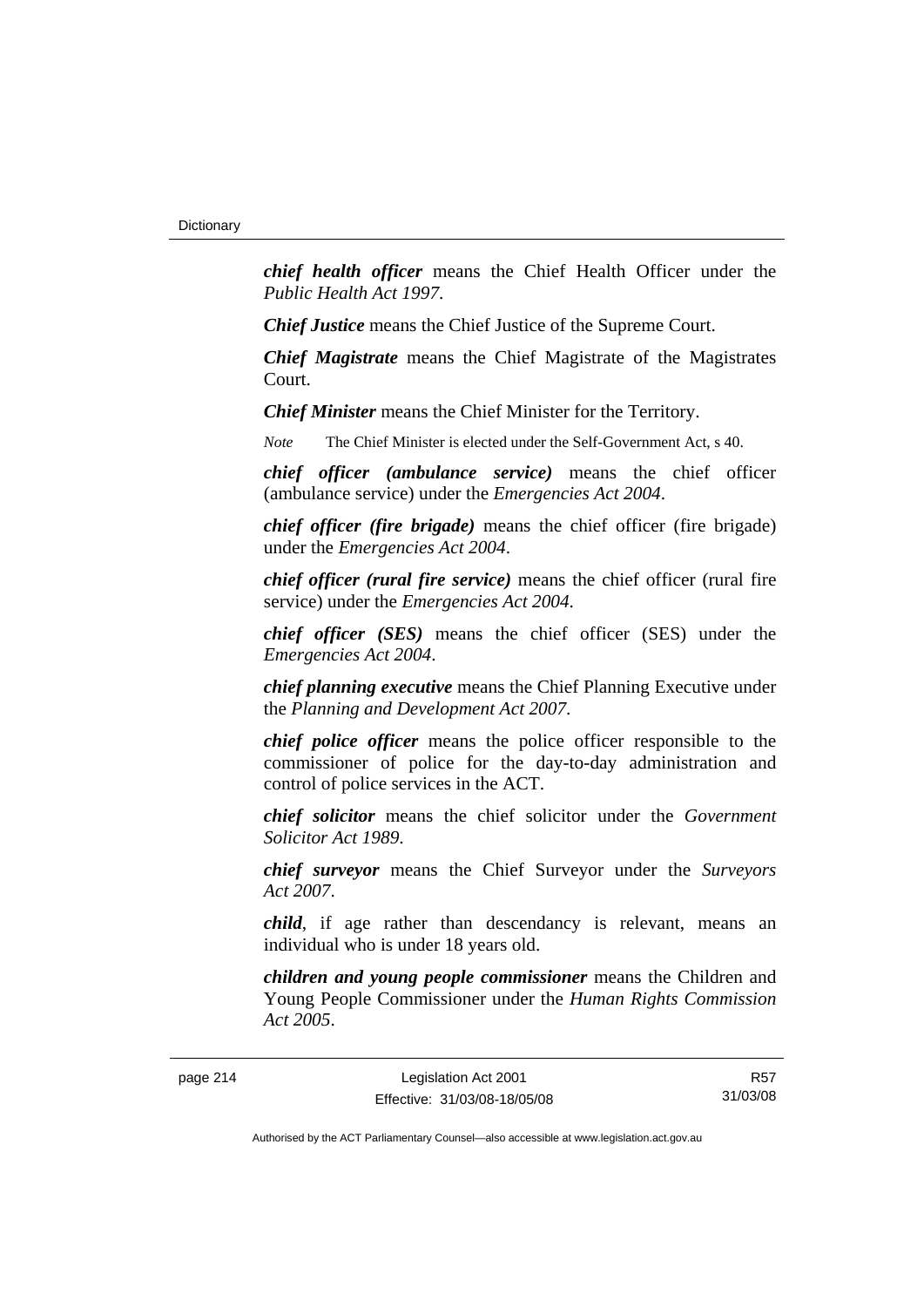*Childrens Court* means the Childrens Court under the *Children and Young People Act 1999*, section 53.

*city area* means the area that was *the City Area* under the *City Area Leases Act 1936* (repealed).

*Note* See s 103 for the meaning of references to repealed laws.

*clerk*, in relation to the Legislative Assembly, means the Clerk of the Legislative Assembly.

*Note* The office of Clerk is established under the *Public Sector Management Act 1994*.

*commencement*, of an Act or statutory instrument—see section 80.

*commencement notice*—see section 11.

*commissioner for fair trading* means the Commissioner for Fair Trading of the Australian Capital Territory under the *Fair Trading (Consumer Affairs) Act 1973*.

*commissioner for public administration* means the Commissioner for Public Administration under *the Public Sector Management Act 1994*.

*commissioner for revenue* means the Commissioner for Australian Capital Territory Revenue under the *Taxation Administration Act 1999*.

*commissioner for the environment* means the Commissioner for the Environment under the *Commissioner for the Environment Act 1993.* 

*commissioner of police* means the Commissioner of Police of the Australian Federal Police.

R57 31/03/08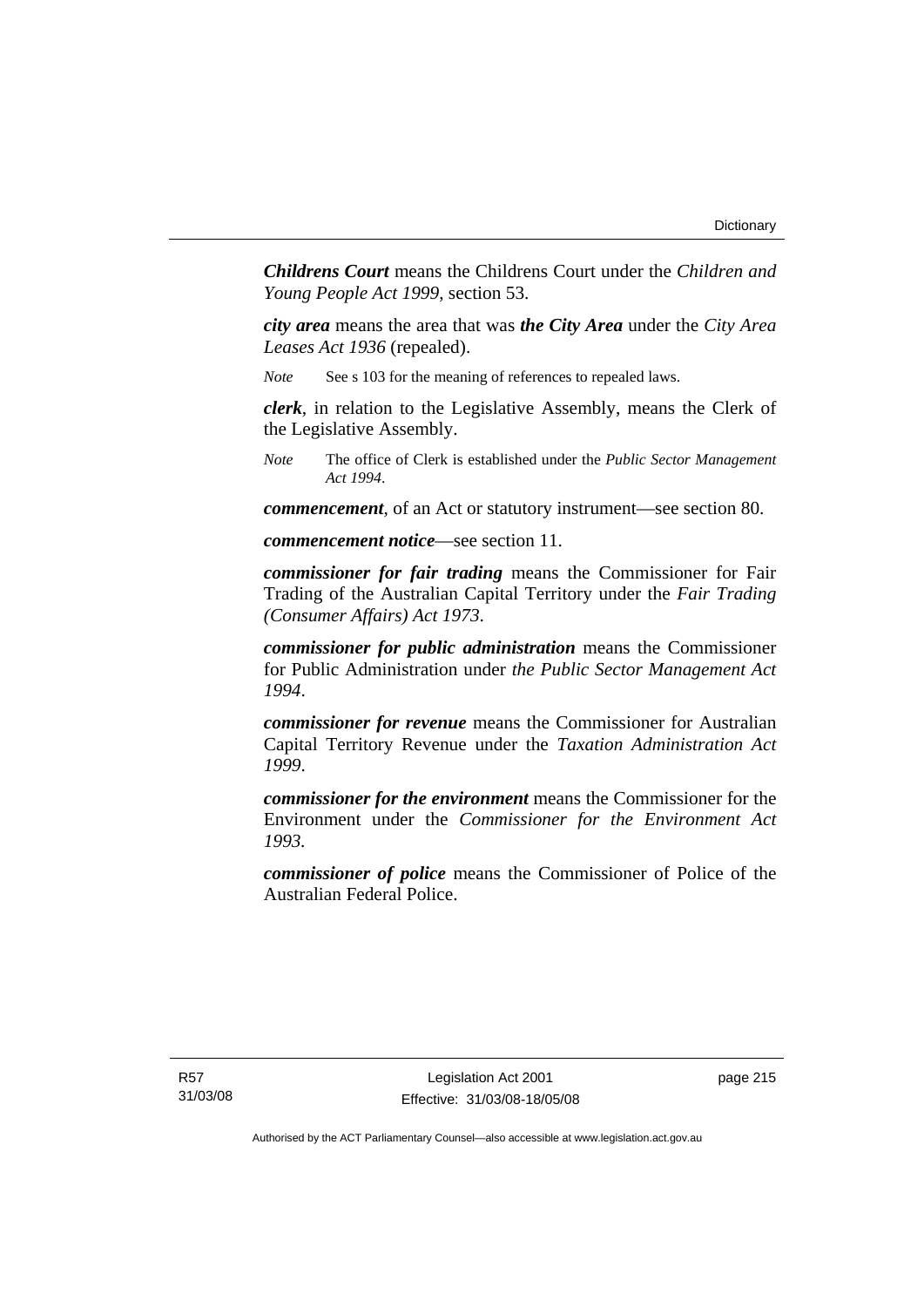*commit*, a person for trial, means—

- (a) to order that the person be remanded in custody until tried by the Supreme Court; or
- (b) to grant bail to the person to appear and be tried by the Supreme Court.

*Commonwealth* means the Commonwealth of Australia and, when used in a geographical sense, does not include an external territory.

*Commonwealth country* means a country that forms part of the Commonwealth of Nations, and includes a territory for the international relations of which a Commonwealth country is responsible.

*Commonwealth DPP* means the Director of Public Prosecutions under the *Director of Public Prosecutions Act 1983* (Cwlth).

*Commonwealth gazette* means the *Commonwealth of Australia Gazette* or the *Australian Government Gazette*.

*Note* The *Australian Government Gazette* was published from 1 July 1973 to 30 June 1976.

*confer*, in relation to a function, includes impose.

*conservator of flora and fauna* means the Conservator of Flora and Fauna under the *Nature Conservation Act 1980*.

*construction occupations registrar* means the Australian Capital Territory Construction Occupations Registrar under the *Construction Occupations (Licensing) Act 2004*.

*consumer and trader tribunal* means the Consumer and Trader Tribunal established under the *Consumer and Trader Tribunal Act 2003*.

*Consumer Credit (Australian Capital Territory) Code* means the provisions applying because of the *Consumer Credit Act 1995*, section 4.

R57 31/03/08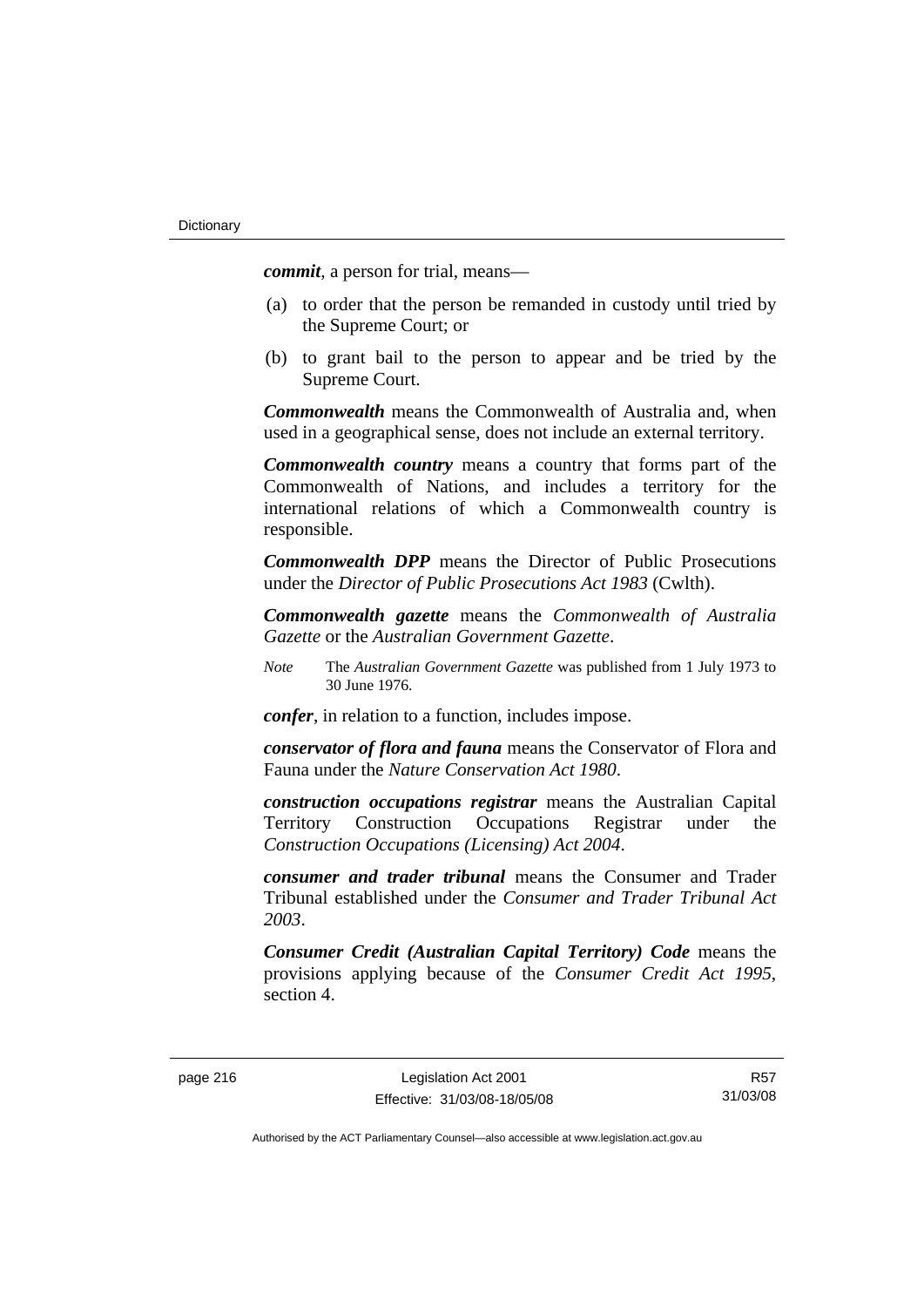*Consumer Credit (Australian Capital Territory) Regulations* means the provisions applying because of the *Consumer Credit Act 1995*, section 5.

*contravene* includes fail to comply with.

*converted ordinance* means an enactment that was an ordinance immediately before self-government day.

*Coroner's Court* means the Coroner's Court under the *Coroners Act 1997*.

*corporation* includes a body politic or corporate.

*Corporations Act* means the *Corporations Act 2001* (Cwlth).

*correctional centre* means a correctional centre under the *Corrections Management Act 2007*.

*corrections officer* means a corrections officer under the *Corrections Management Act 2007*.

*Court of Appeal* means the Court of Appeal constituted under the *Supreme Court Act 1933*.

*court of summary jurisdiction* means the Magistrates Court.

*credit tribunal* means the Australian Capital Territory Credit Tribunal established under the *Consumer Credit (Administration) Act 1996*.

*credit union* means an authorised deposit-taking institution that is permitted under the *Banking Act 1959* (Cwlth) to assume or use—

- (a) the term 'credit union'; or
- (b) any other term (whether or not in English) similar in meaning.

*Criminal Code* means the *Criminal Code 2002*.

*daylight* means the period in a day from sunrise to sunset.

*definition*—see section 130.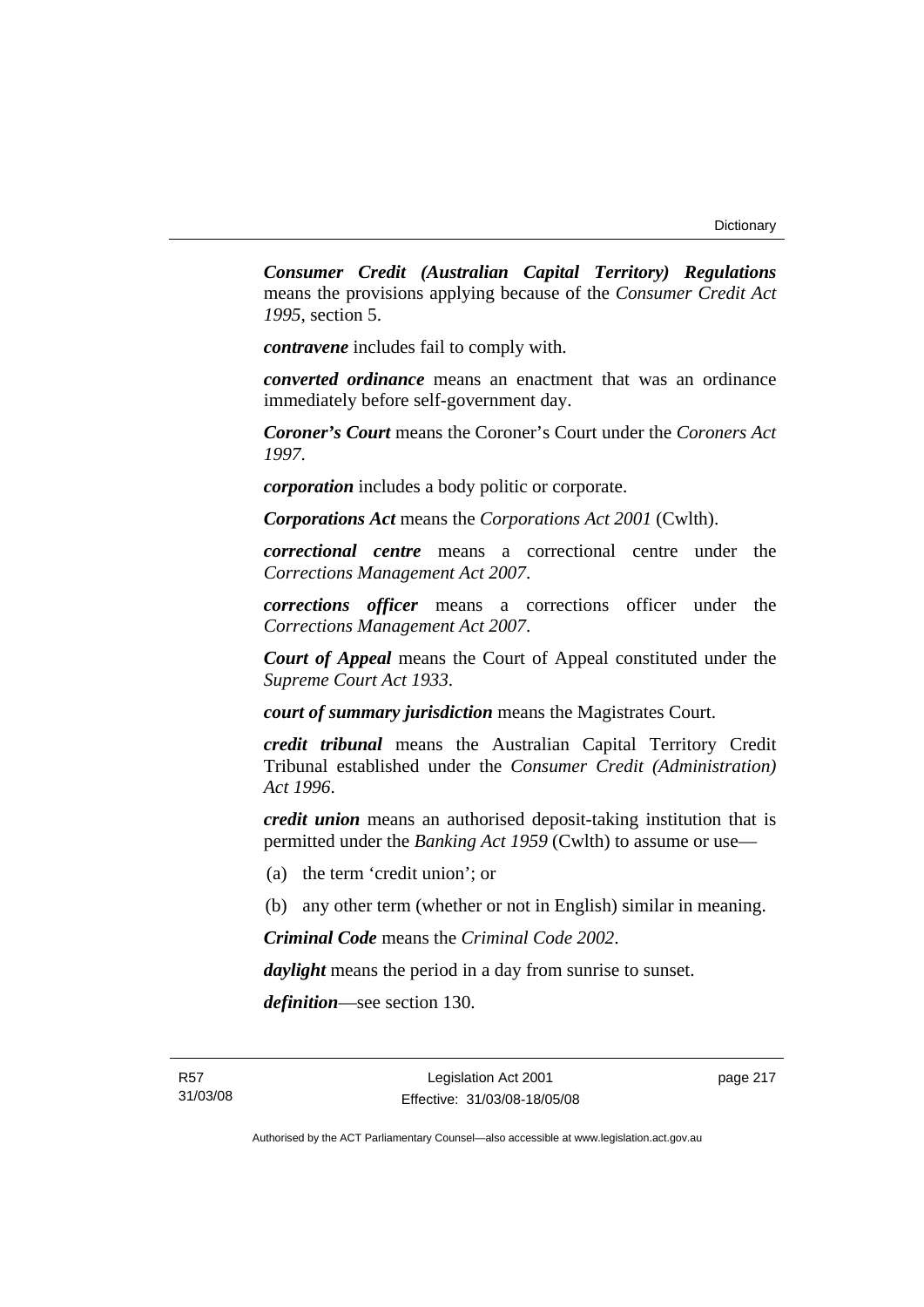*dental prosthetist* means a person registered as a dental prosthetist under the *Health Professionals Act 2004*.

*dental technician* means a person registered as a dental technician under the *Health Professionals Act 2004*.

### *dentist***—**

- (a) means a person unconditionally registered as a dentist under the *Health Professionals Act 2004*; and
- (b) for an activity, includes a person conditionally registered as a dentist under the *Health Professionals Act 2004* to the extent that the person is allowed to do the activity under the person's conditional registration.

*Deputy Speaker* means the Deputy Presiding Officer of the Legislative Assembly.

*Note* The Deputy Presiding Officer is elected under the Self-Government Act, s 21 (2).

*designation*, of a position under the *Public Sector Management Act 1994*, includes a designation given under that Act.

*director of public prosecutions* **(**or *DPP***)** means the Director of Public Prosecutions under the *Director of Public Prosecutions Act 1990*.

*disability and community services commissioner* means the Disability and Community Services Commissioner under the *Human Rights Commission Act 2005*.

*disallowable instrument*—see section 9.

*discrimination commissioner* means the Discrimination Commissioner under the *Human Rights Commission Act 2005*.

*discrimination tribunal* means the Discrimination Tribunal established under the *Discrimination Act 1991*.

R57 31/03/08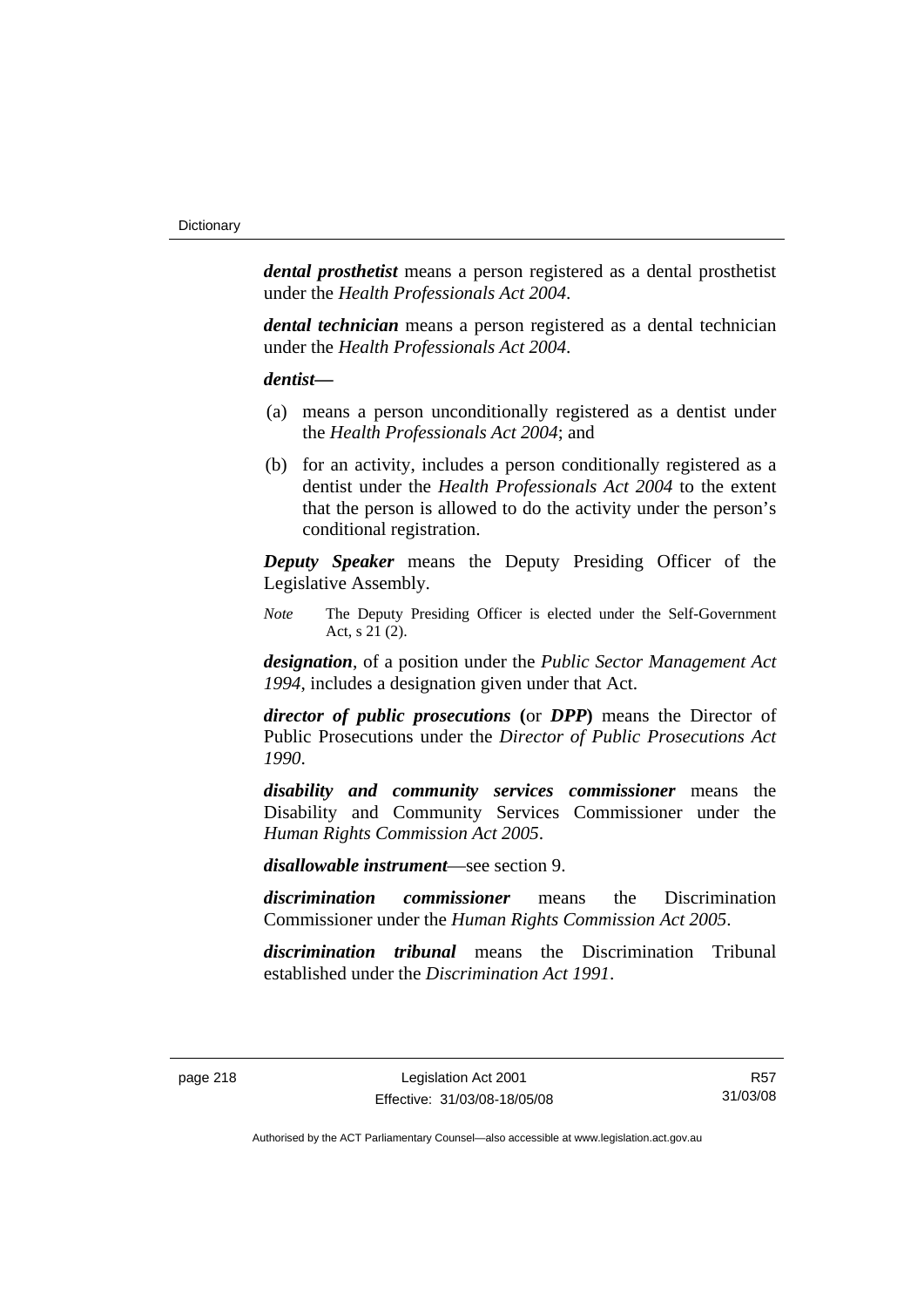*doctor*—

- (a) means a person unconditionally registered as a medical practitioner under the *Health Professionals Act 2004*; and
- (b) for an activity, includes a person conditionally registered as a medical practitioner under the *Health Professionals Act 2004*  to the extent that the person is allowed to do the activity under the person's conditional registration.

*document* means any record of information, and includes—

- (a) anything on which there is writing; or
- (b) anything on which there are figures, marks, numbers, perforations, symbols or anything else having a meaning for people qualified to interpret them; or
- (c) anything from which images, sounds, messages or writings can be produced or reproduced, whether with or without the aid of anything else; or
- (d) a drawing, map, photograph or plan.

*domestic partner*—see section 169 (1).

*domestic partnership*—see section 169 (2).

*DPP*—see definition of *director of public prosecutions*.

*driver licence* means a driver licence under the *Road Transport (Driver Licensing) Act 1999*.

*Note Driver licence* is defined in that Act, dictionary to mean a driver licence of any kind issued under that Act (see also def *Australian driver licence*).

*electoral commission* means the Australian Capital Territory Electoral Commission established under the *Electoral Act 1992*.

*electoral commissioner* means the Electoral Commissioner under the *Electoral Act 1992*.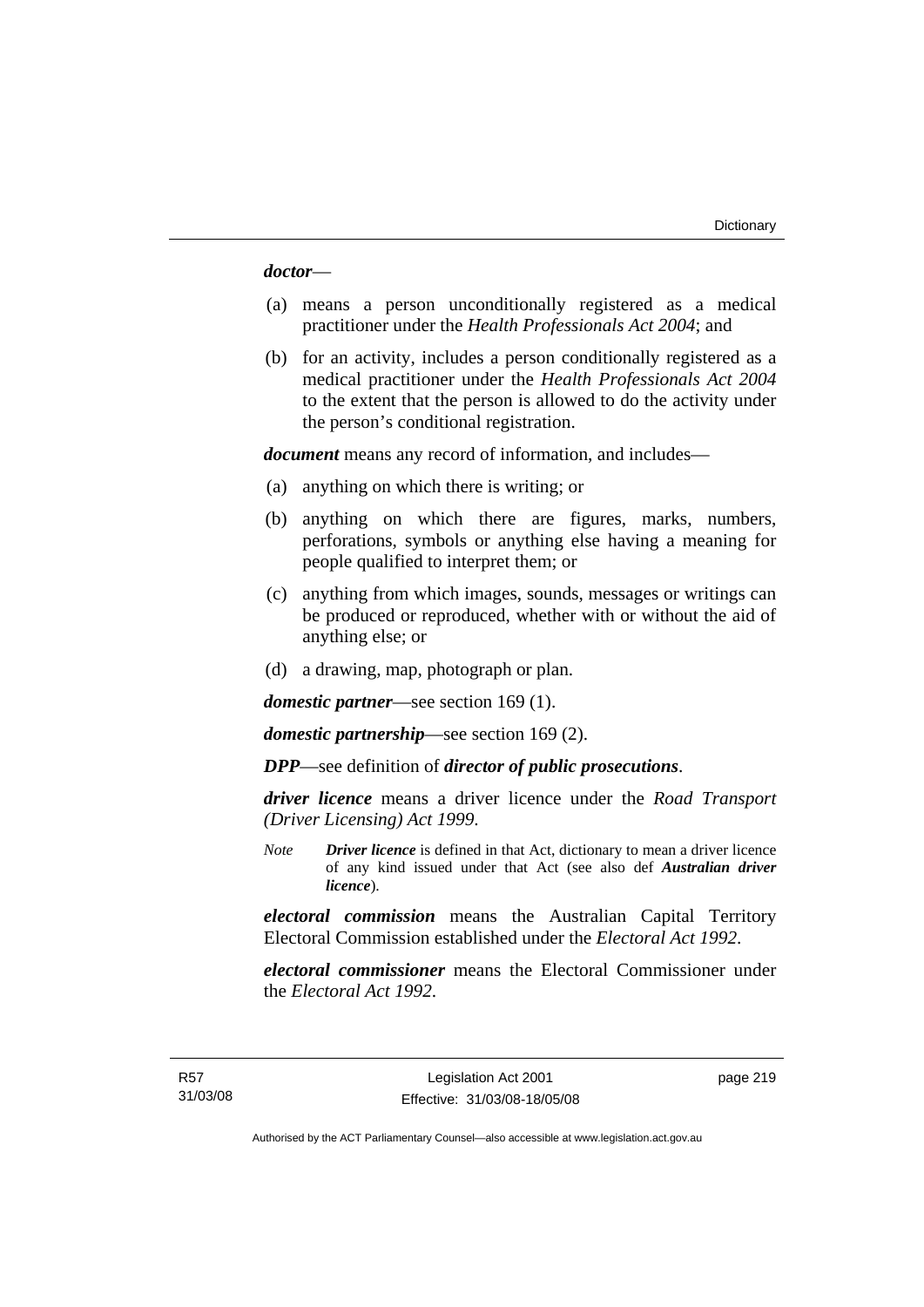*emergency service* means the ambulance service, the fire brigade, the rural fire service or the SES.

*emergency services commissioner* means the ACT Emergency Services Commissioner under the *Emergencies Act 2004*.

*enactment*, of an Act—see section 29 (References to *enactment* or *passing* of Acts).

*enrolled nurse*—

- (a) means a person unconditionally enrolled as a nurse under the *Health Professionals Act 2004*; and
- (b) for an activity, includes a person conditionally enrolled as a nurse under the *Health Professionals Act 2004* to the extent that the person is allowed to do the activity under the person's conditional registration.

*entity* includes an unincorporated body and a person (including a person occupying a position).

*environment protection authority* means the Environment Protection Authority established under the *Environment Protection Act 1997*.

*establish* includes constitute and continue in existence.

*estate* includes any charge, claim, demand, easement, encumbrance, lien, right and title, whether at law or in equity.

*Executive* means the Australian Capital Territory Executive.

*Note* The Executive is established by the Self-Government Act, s 36.

*exercise* a function includes perform the function.

*expire* includes lapse or otherwise cease to have effect.

*external territory* means a Commonwealth territory, other than an internal territory.

*fail* includes refuse.

page 220 Legislation Act 2001 Effective: 31/03/08-18/05/08

R57 31/03/08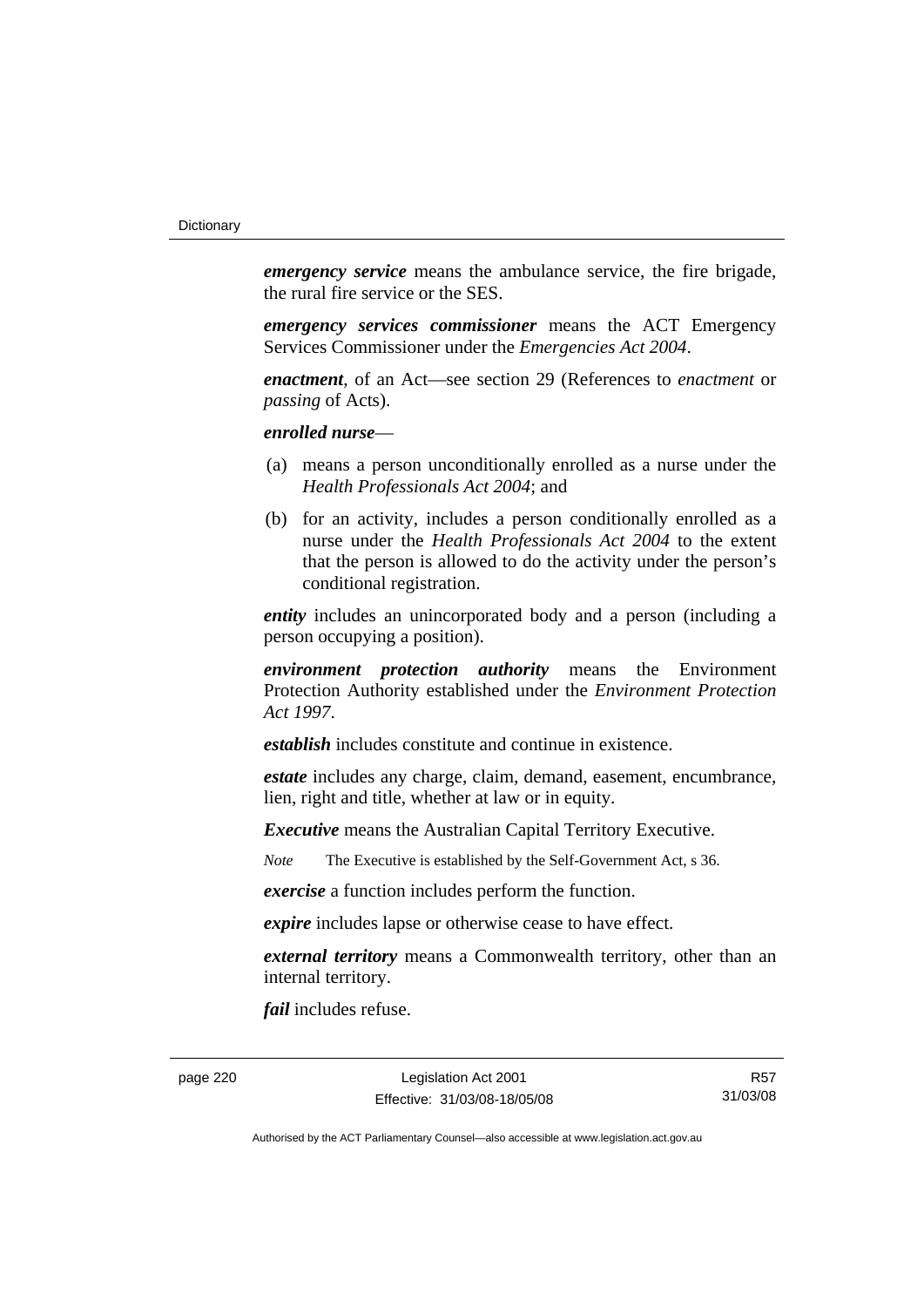*Federal Court* means the Federal Court of Australia.

*file* includes lodge.

*financial year* means a period of 12 months beginning on 1 July.

*fire brigade* means the ACT Fire Brigade established under the *Emergencies Act 2004*.

*for*, in relation to an Act or statutory instrument, includes for the purposes of the Act or statutory instrument.

*Note* Under s 7 (3) and s 13 (3) a reference to an Act or statutory instrument includes a reference to a provision of an Act or statutory instrument.

*foreign country* means a country (whether or not an independent sovereign country) outside Australia and the external territories, and includes a state, province or other part of such a country.

*former NSW Act* means an Act corresponding to a NSW Act mentioned in schedule 1.

- *Note 1* The *Crimes Act 1900* is taken to have been enacted by the Legislative Assembly because of the *Crimes Legislation (Status and Citation) Act 1992*. The 1992 Act was repealed by the *Law Reform (Miscellaneous Provisions) Act 1999*, but its previous operation was saved (see s 5 (2)).
- *Note 2* The other former NSW Acts are taken to have been enacted by the Legislative Assembly because of the *Interpretation Act 1967*, s 65. Section 65 has expired, but its previous operation was saved (see s 65 (3)).

*former UK Act* means an Act corresponding to a UK Act mentioned in schedule 1.

*Note* Former UK Acts are also taken to have been enacted by the Legislative Assembly because of the *Interpretation Act 1967*, s 65. Section 65 has expired, but its previous operation was saved (see s 65 (3)).

*found guilty*, of an offence, includes—

 (a) having an order made for the offence under the *Crimes (Sentencing) Act 2005*, section 17 (Non-conviction orders general); and

page 221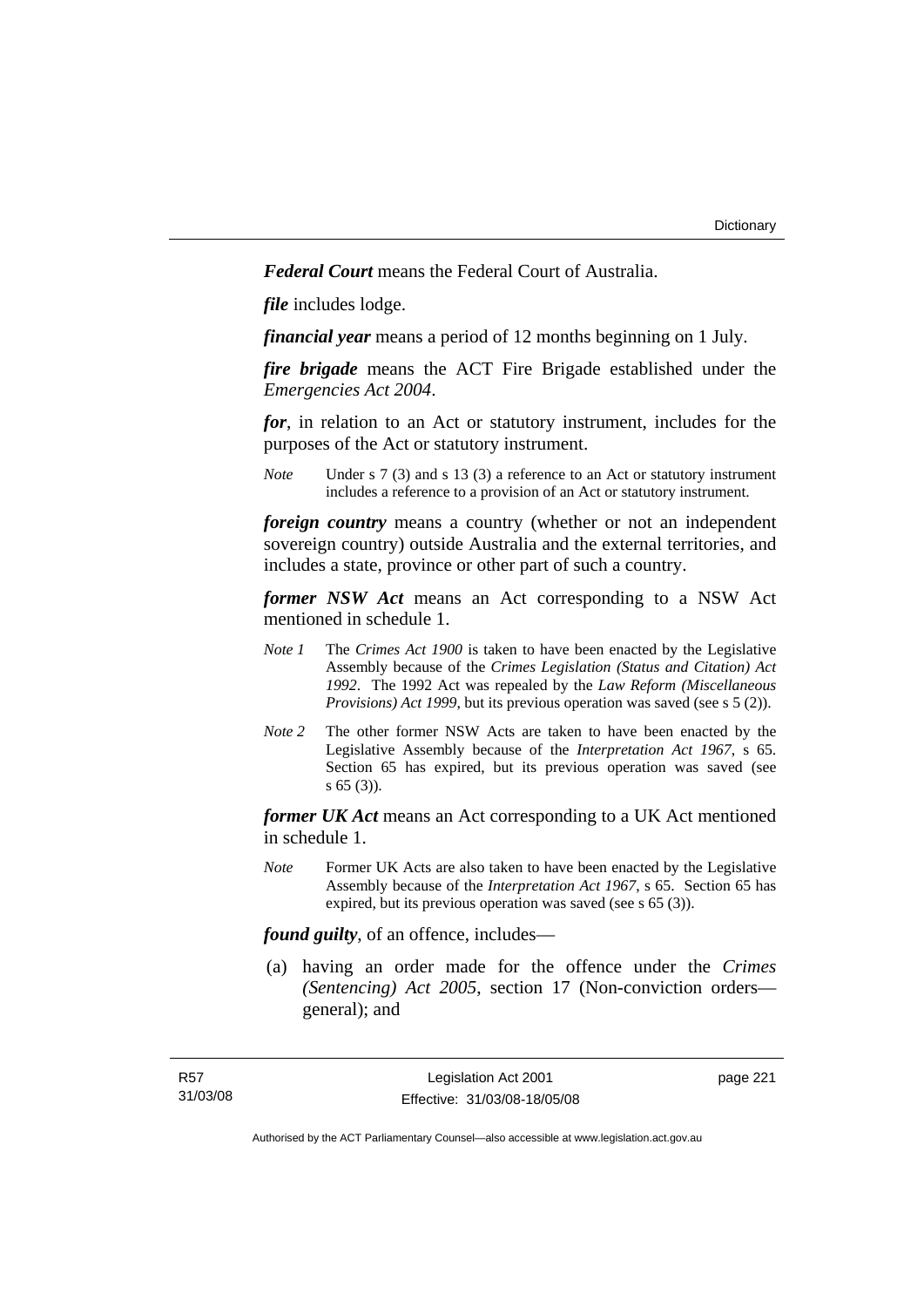- (b) having the offence taken into account under the *Crimes (Sentencing) Act 2005*, section 57 (Outstanding additional offences taken into account in sentencing); and
- (c) having an order made for the offence under the *Children and Young People Act 1999*, section 98 (Disposition without proceeding to conviction).

*function* includes authority, duty and power.

*gambling and racing commission* means the Gambling and Racing Commission established under the *Gambling and Racing Control Act 1999*.

*gazette* means the *Australian Capital Territory Gazette*.

*give*, in relation to a function, includes impose.

*government printer* includes anyone printing for or by the authority of the Executive.

*government solicitor* means the Government Solicitor under the *Government Solicitor Act 1989*.

*Governor* means—

- (a) for a State (other than the Northern Territory)—the Governor of the State, and includes a person administering the Government of the State; or
- (b) for the Northern Territory—the Administrator of the Northern Territory, and includes a person administering the Government of the Northern Territory.

*Governor-General* means the Governor-General of the Commonwealth, and includes a person administering the Government of the Commonwealth.

*GST*—see the *A New Tax System (Goods and Services Tax) Act 1999* (Cwlth), dictionary.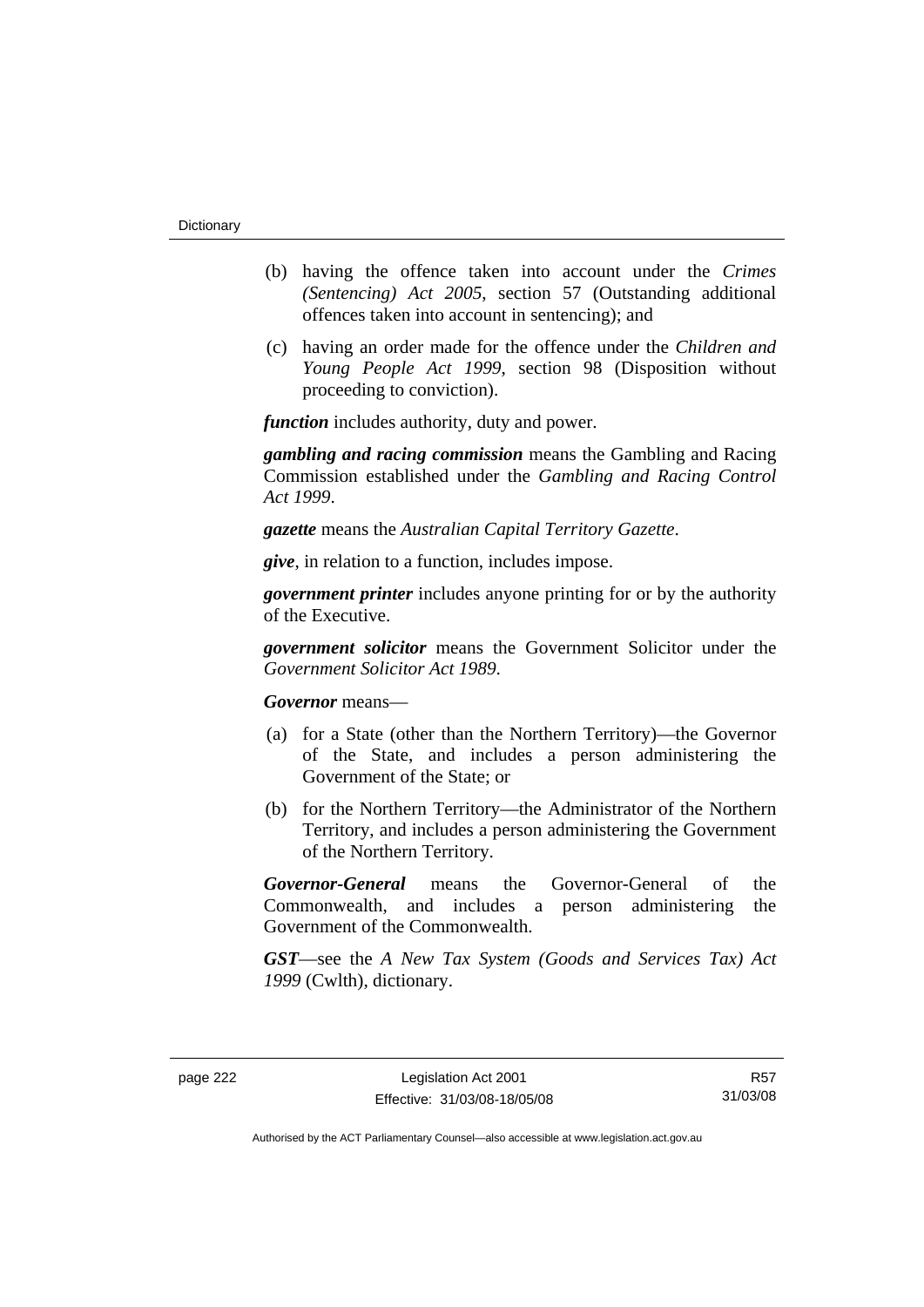*guardianship tribunal* means the Guardianship and Management of Property Tribunal established under the *Guardianship and Management of Property Act 1991*.

*health services commissioner* means the Health Services Commissioner under the *Human Rights Commission Act 2005*.

*heritage council* means the Australian Capital Territory Heritage Council under the *Heritage Act 2004*.

*heritage register* means the heritage register under the *Heritage Act 2004*.

*High Court* means the High Court of Australia.

*Note* The High Court is established by the Commonwealth Constitution, s 71 and provided for under the *High Court of Australia Act 1979* (Cwlth).

*housing commissioner* means the Commissioner for Social Housing under the *Housing Assistance Act 2007*.

*human rights commission* means the Human Rights Commission established under the *Human Rights Commission Act 2005*.

*human rights commissioner* means the Human Rights Commissioner under the *Human Rights Commission Act 2005*.

*Imperial Act* means an Act of the United Kingdom Parliament.

*independent competition and regulatory commission* means the Independent Competition and Regulatory Commission for the Australian Capital Territory established under the *Independent Competition and Regulatory Commission Act 1997*.

*indictable offence*—see section 190.

*indictment* includes information.

*individual* means a natural person.

*infringement notice* includes an infringement notice under the *Magistrates Court Act 1930* or the *Road Transport (General) Act 1999*.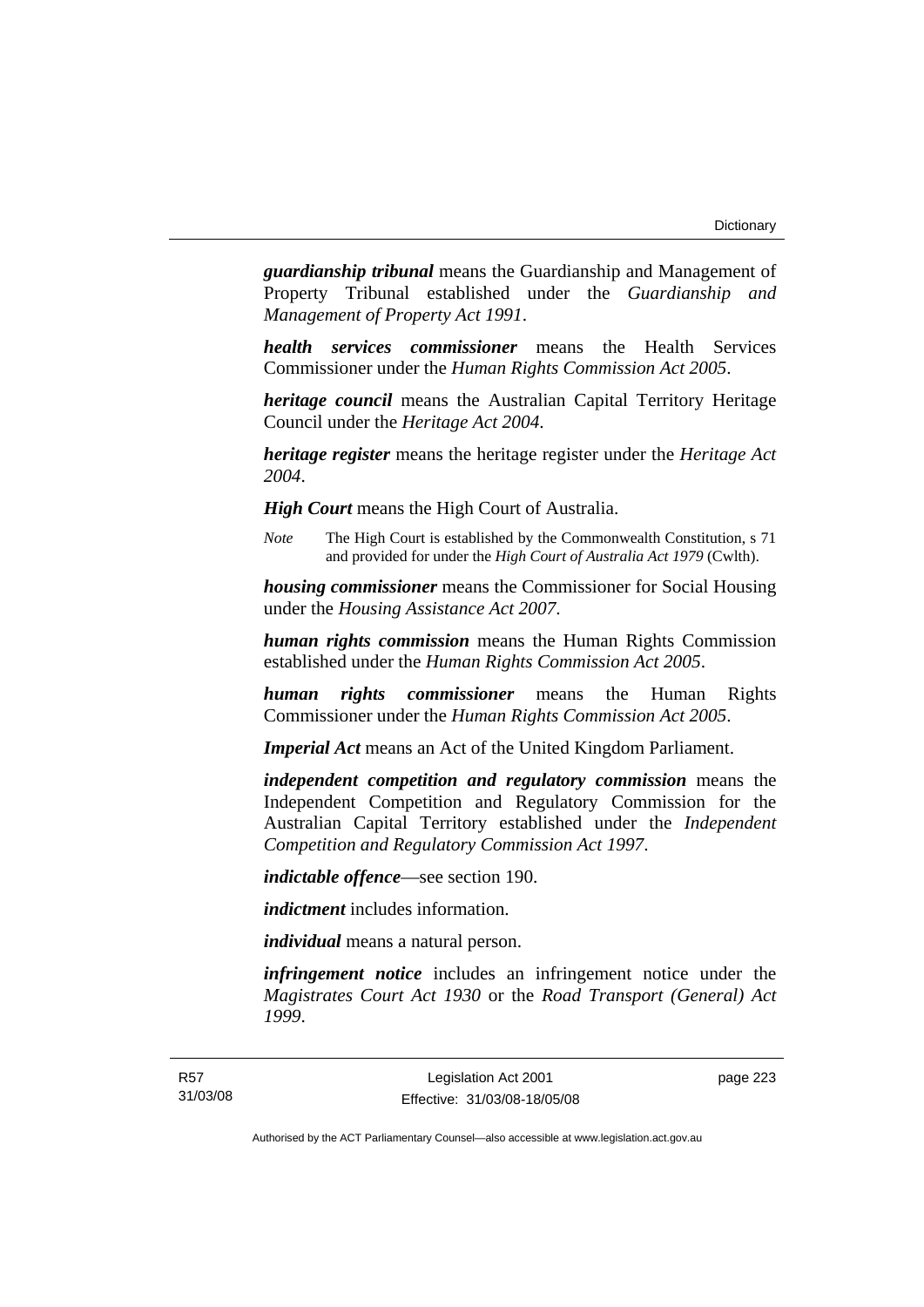*in relation to* includes the following:

- (a) in respect of;
- (b) with respect to;
- (c) in connection with;
- (d) in regard to;
- (e) with reference to;
- (f) relating to;
- (g) for or with respect to.

*institute of technology* means the Canberra Institute of Technology under the *Canberra Institute of Technology Act 1987*.

*instrument*—see section 14.

*interest*, in relation to land or other property, means—

- (a) a legal or equitable estate in the land or other property; or
- (b) a right, power or privilege over, or in relation to, the land or other property.

*internal territory* means the Australian Capital Territory, the Jervis Bay Territory or the Northern Territory.

*intersex person*—see section 169B.

*Jervis Bay Territory* means the Territory accepted by the Commonwealth under the *Jervis Bay Territory Acceptance Act 1915* (Cwlth).

*Note* The Jervis Bay Territory is described in the agreement set out in that Act, sch.

*judge* means a resident judge, additional judge or acting judge under the *Supreme Court Act 1933*.

*Lake Burley Griffin* means Lake Burley Griffin as defined in the *Lakes Act 1976*.

page 224 Legislation Act 2001 Effective: 31/03/08-18/05/08

R57 31/03/08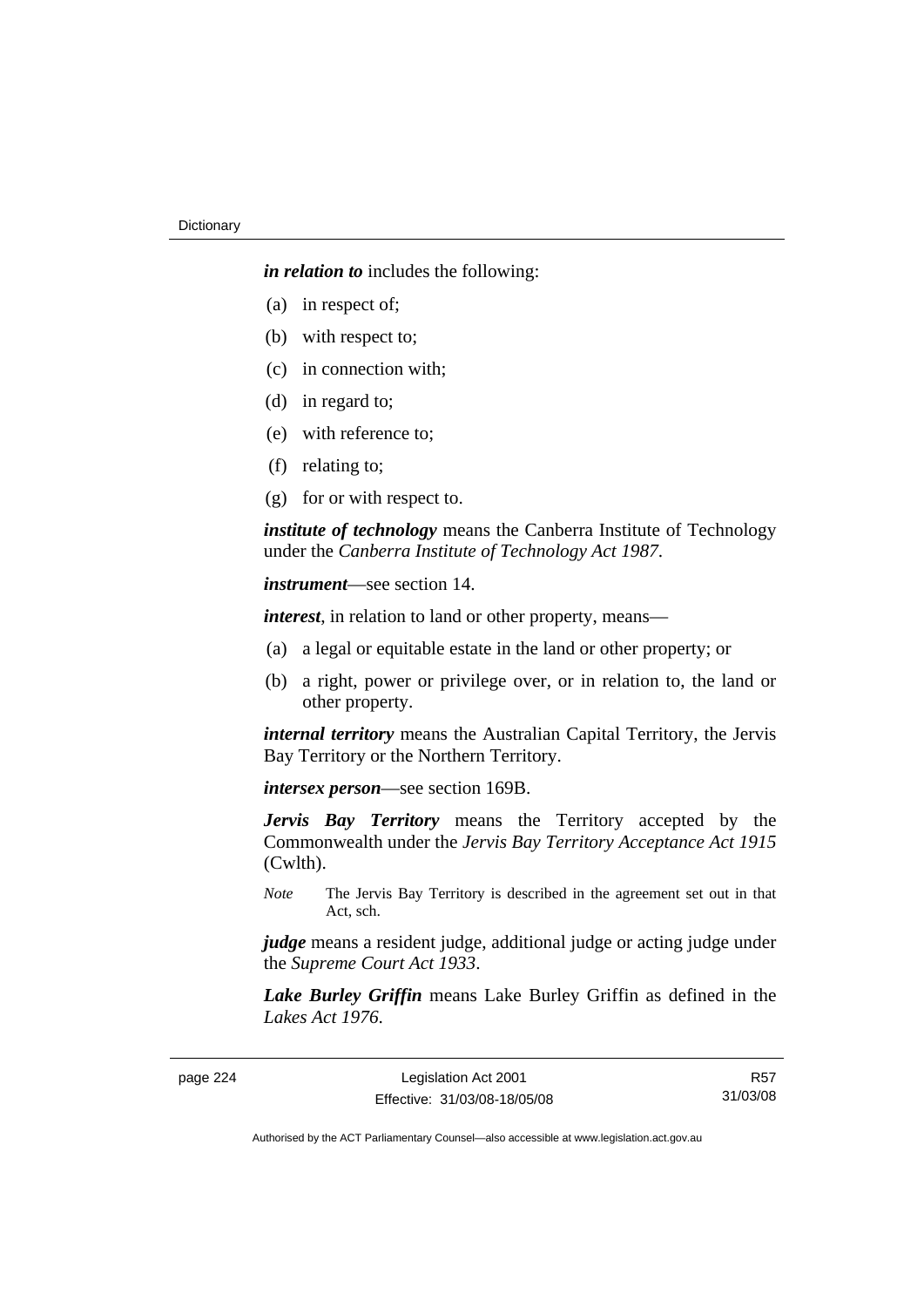*Lake Ginninderra* means Lake Ginninderra as defined in the *Lakes Act 1976*.

*land* includes messuages, tenements and hereditaments, corporeal or incorporeal, of any tenure or description, whatever the interest in the land.

*Note* A number of the terms mentioned in the definition of *land* have a technical meaning at law. A *messuage* is a house together with its gardens, orchards and outbuildings. The term *tenement* signifies land capable of being held in freehold. *Hereditament* refers to real property that can be inherited. Hereditaments may be *corporeal*, that is, tangible things such as lands and buildings, or *incorporeal*, that is, intangible rights attaching to land such as rents, easements, tithes and profits a prendre. (Profits a prendre are the right to take some product of, or part of the soil from, the land of someone else.)

*land development agency* means the Land Development Agency established under the *Planning and Development Act 2007*.

*law*, of the Territory, means—

- (a) an Act; or
- (b) a subordinate law; or
- (c) any other statutory instrument of a legislative nature; or
- (d) the common law.

*lawyer* means a legal practitioner.

*legal aid commission* means the Legal Aid Commission (A.C.T.) established under the *Legal Aid Act 1977*.

*legal practitioner* means a person who is admitted to the legal profession under the *Legal Profession Act 2006* or a law that is a corresponding law for that Act.

*Legislation Act* means the *Legislation Act 2001*.

*Legislative Assembly* means the Legislative Assembly for the Australian Capital Territory.

*Note* The Assembly is established by the Self-Government Act, s 8 (1).

| R57      | Legislation Act 2001         | page 225 |
|----------|------------------------------|----------|
| 31/03/08 | Effective: 31/03/08-18/05/08 |          |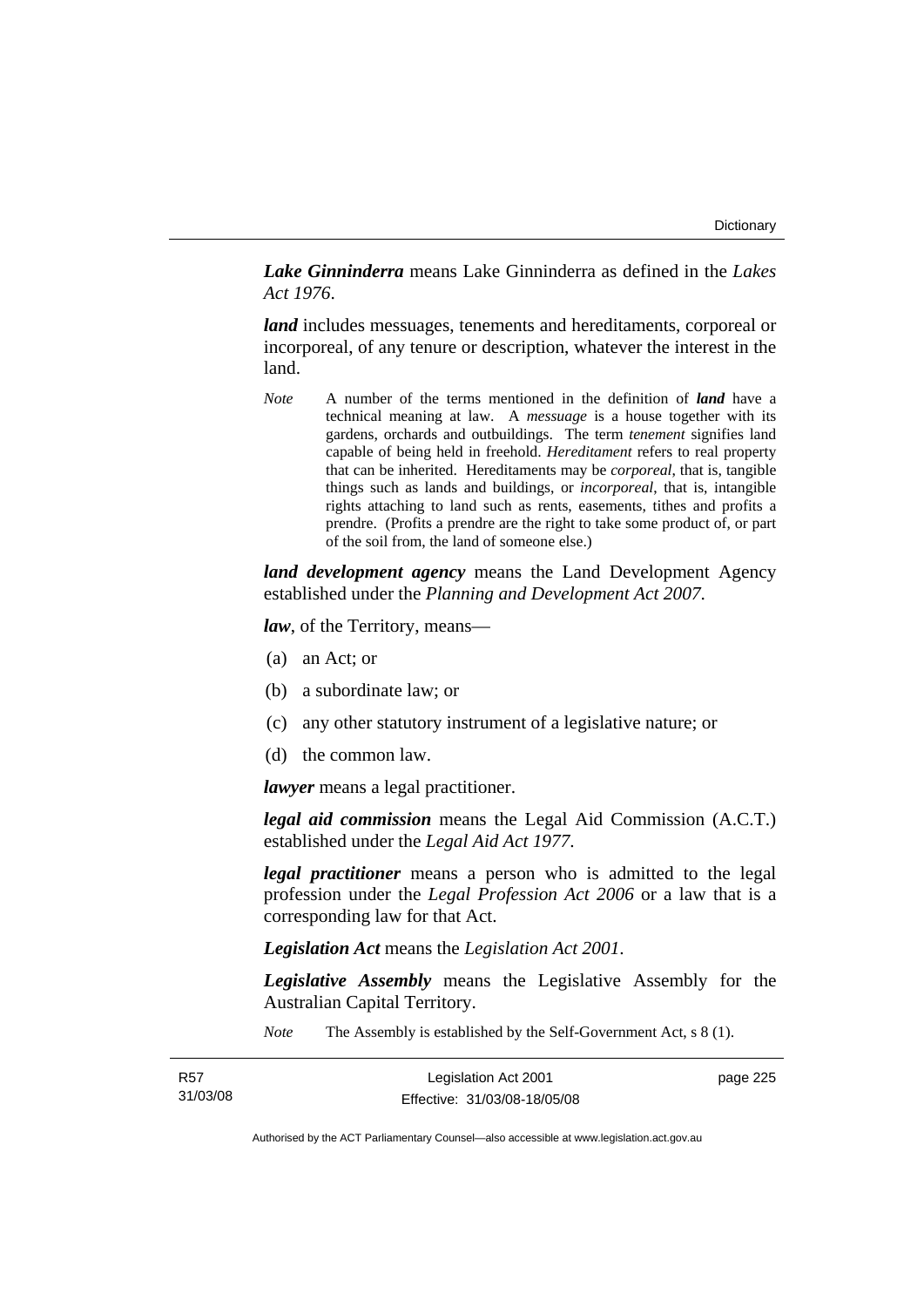*legislative instrument*—see section 12.

*liability* means any liability or obligation (whether liquidated or unliquidated, certain or contingent, or accrued or accruing).

*magistrate* means a Magistrate under the *Magistrates Court Act 1930*.

*Magistrates Court* means the Magistrates Court established under the *Magistrates Court Act 1930*.

*make* an instrument includes issue and grant the instrument.

*making*, of a statutory instrument, means the signing, sealing, approval or other endorsement of the instrument by the entity authorised or required to make it.

*master*, in relation to the Supreme Court, means the Master of the Supreme Court.

*Note* The office of master is established under the *Supreme Court Act 1933*.

*may*—see section 146.

*medical practitioner* means a doctor.

*mental health tribunal* means the Mental Health Tribunal established under the *Mental Health (Treatment and Care) Act 1994*.

*midnight*, in relation to a particular day, means the time when the day ends.

### *midwife*—

- (a) means a person unconditionally registered as a midwife under the *Health Professionals Act 2004*; and
- (b) for an activity, includes a person conditionally registered as a midwife under the *Health Professionals Act 2004* to the extent that the person is allowed to do the activity under the person's conditional registration.

*Minister*—see section 162.

| page 226 | Legislation Act 2001         | R57      |
|----------|------------------------------|----------|
|          | Effective: 31/03/08-18/05/08 | 31/03/08 |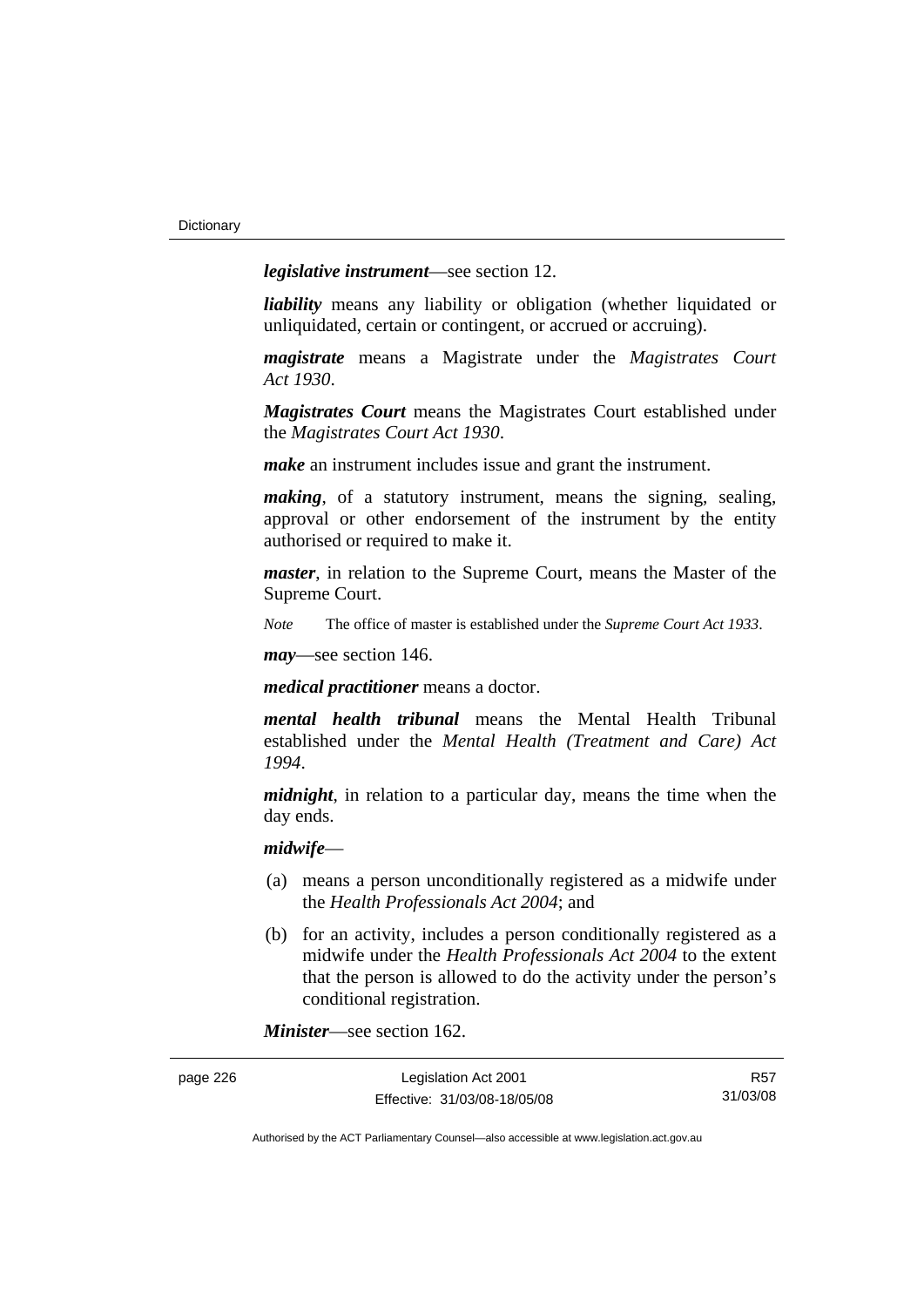*modification* includes modification by alteration, omission, substitution and addition.

*month* means calendar month.

*must*—see section 146.

*name* includes—

- (a) for an Act—the Act's short title; and
- (b) for an instrument—the instrument's citation; and
- (c) for a position—the position's title or designation.

*named month* means one of the 12 months of the year.

*national capital authority* means the National Capital Authority established under the *Australian Capital Territory (Planning and Land Management) Act 1988* (Cwlth).

*national capital plan* means the National Capital Plan under the *Australian Capital Territory (Planning and Land Management) Act 1988* (Cwlth).

*national land* means National Land under the *Australian Capital Territory (Planning and Land Management) Act 1988* (Cwlth).

*Note* If an area of land in the ACT is, or is intended to be, used by or on behalf of the Commonwealth, it may be declared National Land under the *Australian Capital Territory (Planning and Land Management) Act 1988* (Cwlth), s 27.

*night* means the period between sunset on one day and sunrise on the next day.

*Northern Territory* means the Northern Territory of Australia.

*notifiable instrument*—see section 10.

*notification*—

- (a) of an Act—see section 30; and
- (b) of a legislative instrument—see section 63.

Legislation Act 2001 Effective: 31/03/08-18/05/08 page 227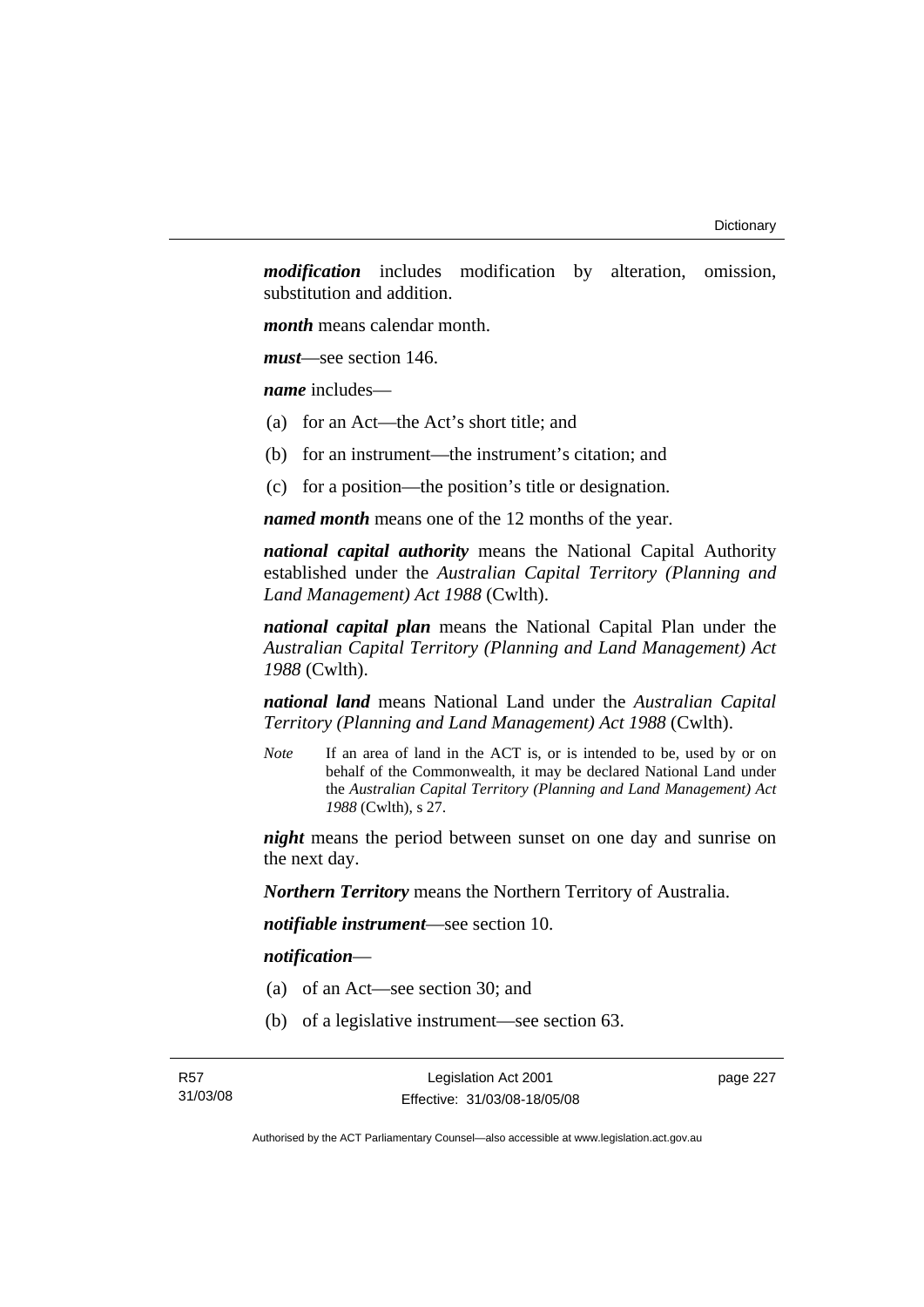*notification day*, for an Act or statutory instrument, means the day the Act or instrument is notified.

*NSW Act* means an Act of the New South Wales Parliament.

*NSW correctional centre* means a correctional centre (however described) under the *Crimes (Administration of Sentences) Act 1999* (NSW).

### *number* means—

- (a) a number expressed in figures or words; or
- (b) a combination of a number expressed in figures or words and of a letter of the alphabet.

### *nurse***—**

- (a) means a person unconditionally registered as a nurse under the *Health Professionals Act 2004*; and
- (b) for an activity, includes a person conditionally registered as a nurse under the *Health Professionals Act 2004* to the extent that the person is allowed to do the activity under the person's conditional registration; but
- (c) does not include an enrolled nurse.
- *Note* Under the *Mutual Recognition Act 1992* (Cwlth), s 25 people registered as nurses in a State may be deemed to be registered in the ACT.

*nurse practitioner* means a person registered as a nurse under the *Health Professionals Act 2004* in the specialist area of nurse practitioner.

*Note* Under the *Mutual Recognition Act 1992* (Cwlth), s 25 people registered as nurses in a specialty in a State may be deemed to be registered in the specialty in the ACT.

### *oath* includes affirmation.

*Note* The *Evidence Act 1995* (Cwlth), ch 2, pt 2.1, div 2 and the *Oaths and Affirmations Act 1984* make provision in relation to oaths and affirmations.

page 228 Legislation Act 2001 Effective: 31/03/08-18/05/08

R57 31/03/08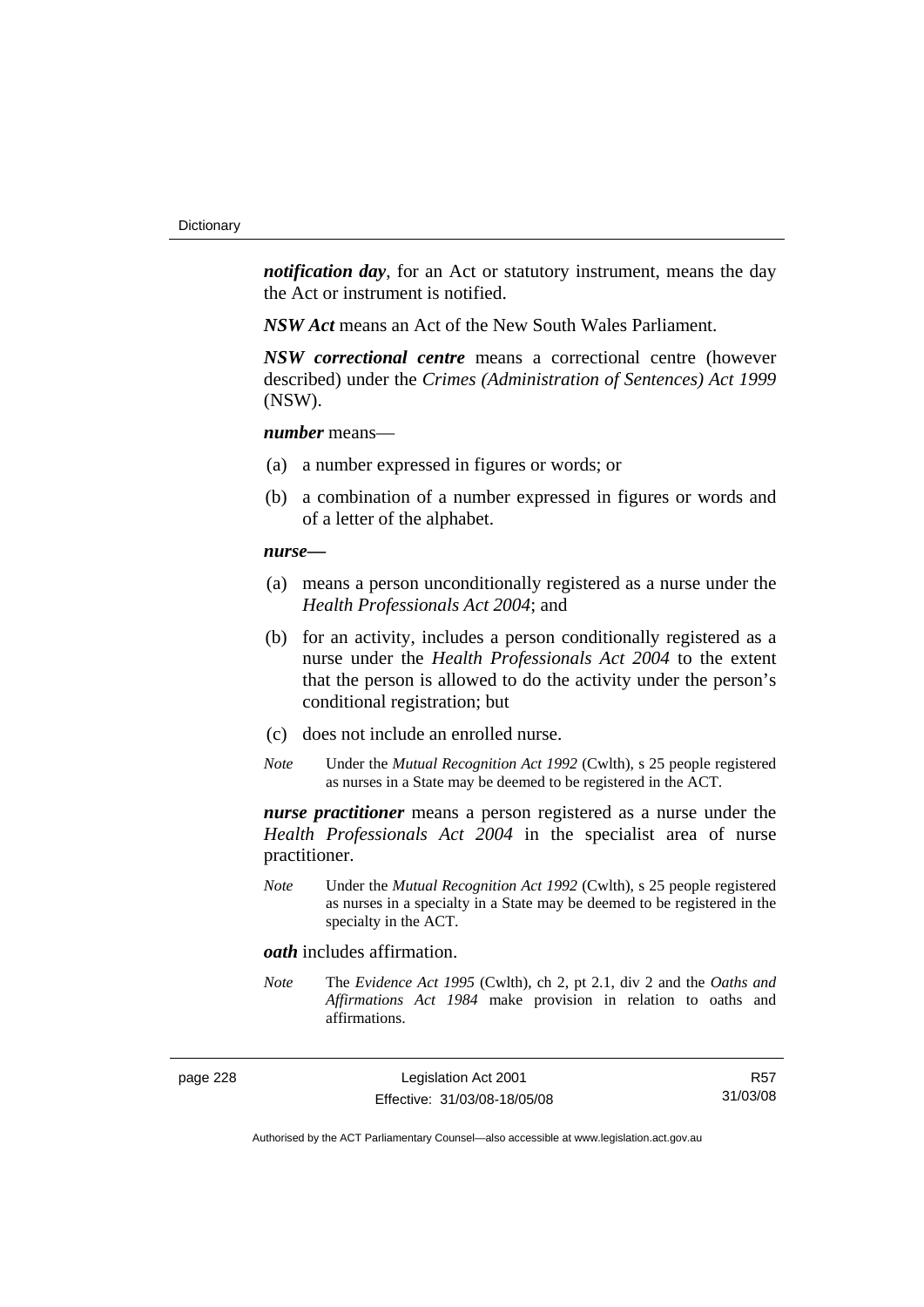*occupy* a position includes hold the position, act in the position or exercise functions of the position (including under a delegation or subdelegation).

*office* includes position.

*office of fair trading* means the Office of Fair Trading of the Australian Capital Territory established under the *Fair Trading (Consumer Affairs) Act 1973*.

*OH&S commissioner* means the Occupational Health and Safety Commissioner under the *Occupational Health and Safety Act 1989*.

*ombudsman* means the Ombudsman under the *Ombudsman Act 1989*.

*omit*, in relation to a provision of an Act or statutory instrument, includes repeal.

*optometrist* means a person registered as an optometrist under the *Health Professionals Act 2004*.

*ordinance* means an ordinance made under the *Seat of Government (Administration) Act 1910* (Cwlth), section 12.

*parent*, of a child, means—

- (a) the child's mother; or
- (b) the child's father; or
- (c) someone else who is presumed under the *Parentage Act 2004*, part 2 to be a parent of the child.
- *Note* A child cannot have more than 2 parents at any one time (see *Parentage Act 2004*, s 14).

*parliamentary counsel* means the person performing the duties of Parliamentary Counsel in the public service.

*passing*, of an Act—see section 29.

*penalty unit*—see section 133.

page 229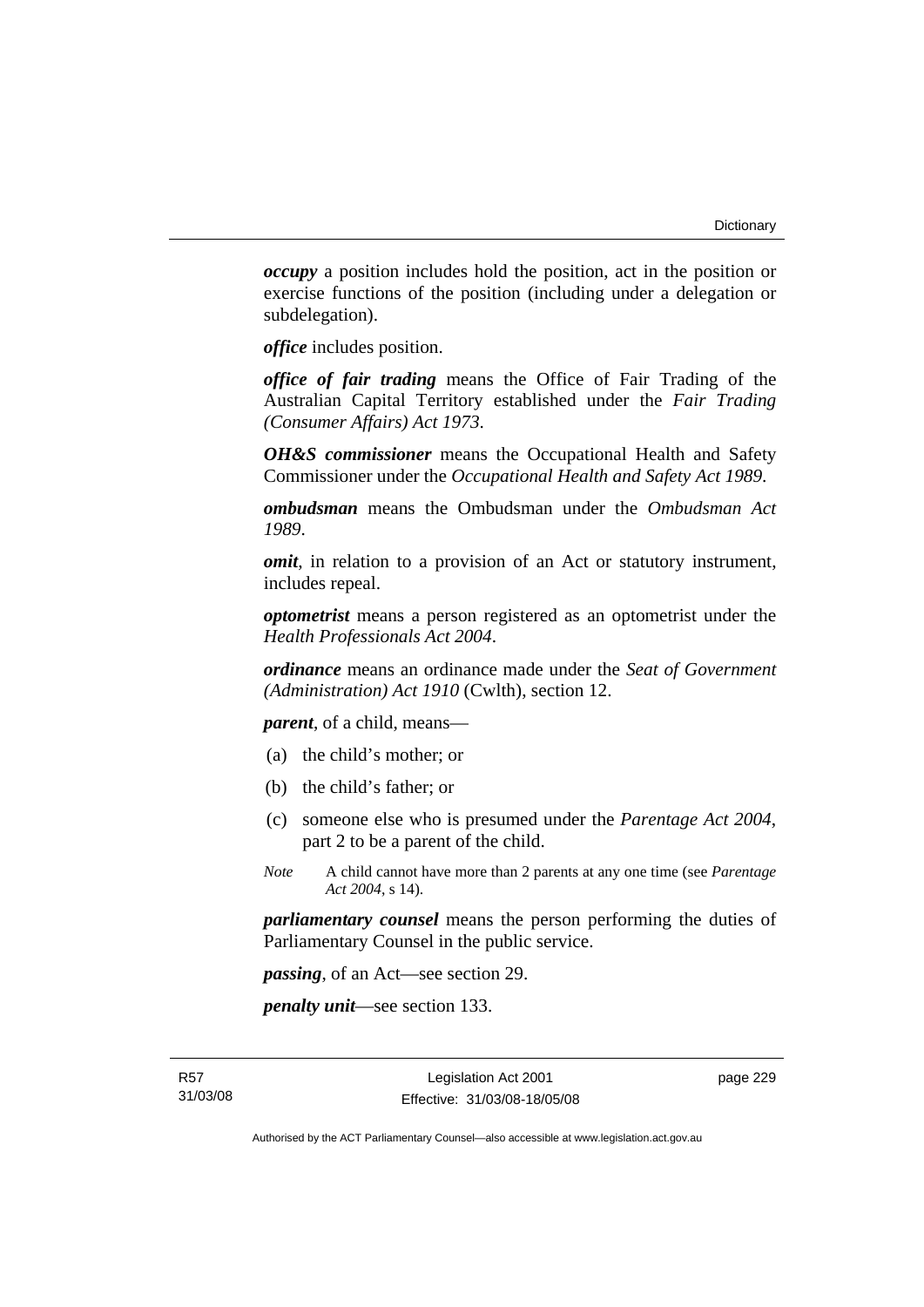*person* includes an individual and a corporation.

*Note* Section 160 deals with references to a person generally.

### *pharmacist***—**

- (a) means a person unconditionally registered as a pharmacist under the *Health Professionals Act 2004*; and
- (b) for an activity, includes a person conditionally registered as a pharmacist under the *Health Professionals Act 2004* to the extent that the person is allowed to do the activity under the person's conditional registration.

*planning and land authority* means the Planning and Land Authority established under the *Planning and Development Act 2007*.

*police officer* means a member or special member of the Australian Federal Police.

*position* includes office.

*power* includes authority.

*prescribed*, in an Act, means prescribed by the Act or by regulation under the Act.

*present* an indictment includes lay an information.

*privacy commissioner* means the Privacy Commissioner under the *Privacy Act 1998* (Cwlth).

*proceeding* means a legal or other action or proceeding.

*property* means any legal or equitable estate or interest (whether present or future, vested or contingent, or tangible or intangible) in real or personal property of any description (including money), and includes a thing in action.

*Note* A *thing in action* is an intangible personal property right recognised and protected by the law. Examples include debts, money held in a bank, shares, rights under a trust, copyright and right to sue for breach of contract.

page 230 Legislation Act 2001 Effective: 31/03/08-18/05/08

R57 31/03/08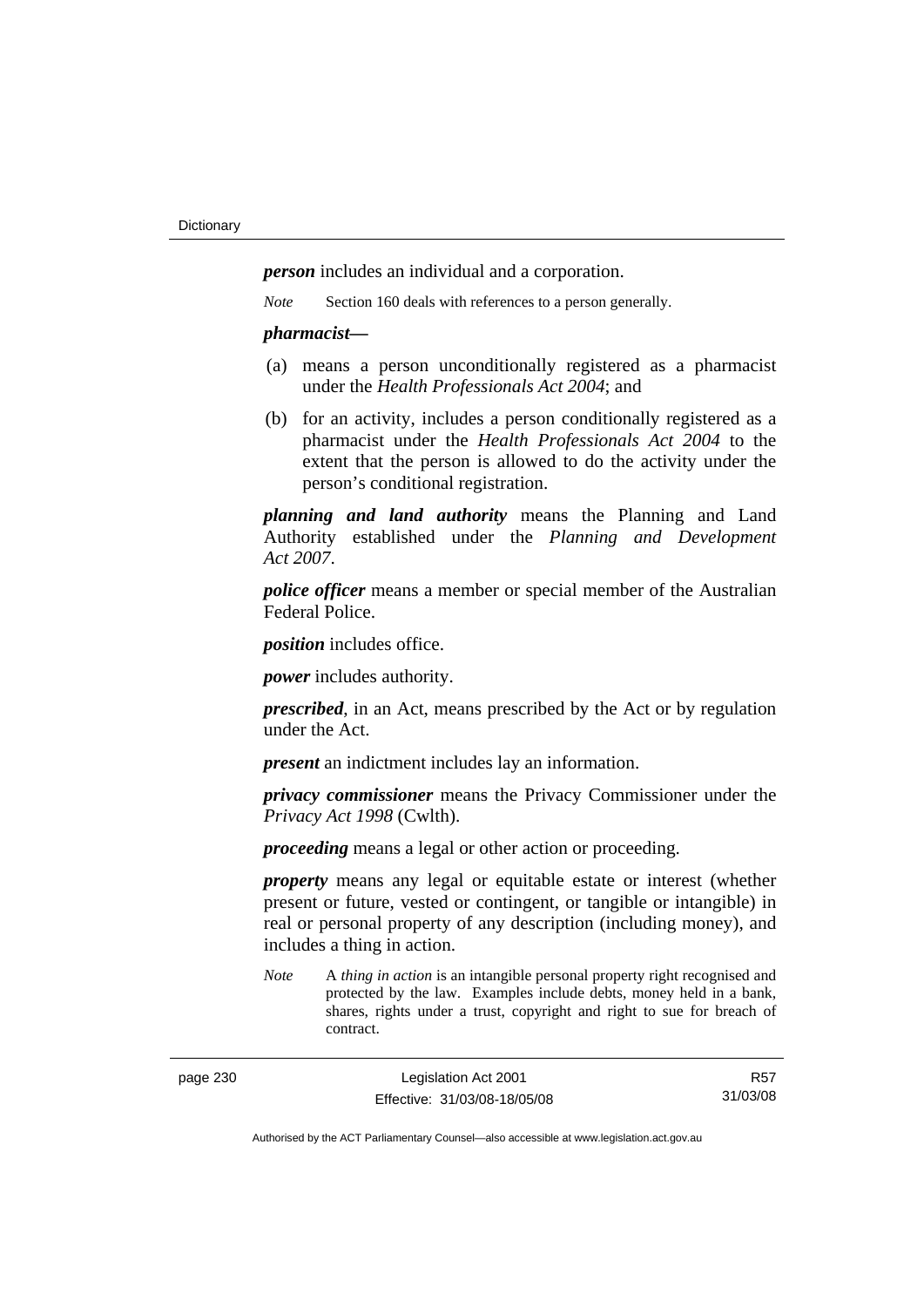*provision*, of an Act or instrument—see section 16.

*public advocate* means the Public Advocate under the *Public Advocate Act 2005*.

*public employee* means—

- (a) a public servant; or
- (b) a person employed by a territory instrumentality; or
- (c) a statutory office-holder or a person employed by a statutory office-holder.

*public health officer* means a public health officer under the *Public Health Act 1997.*

*public money*, of the Territory, means revenues, loans and other money received by the Territory.

*public servant* means a person employed in the public service.

*public service* means the Australian Capital Territory Public Service.

*Note* The *Public Sector Management Act 1994*, s 12 deals with the constitution of the public service.

*public trustee* means the Public Trustee for the Australian Capital Territory under the *Public Trustee Act 1985*.

*quarter* means a period of 3 months beginning on 1 January, 1 April, 1 July or 1 October in any year.

*recognised transgender person*—see section 169A (3).

*registered surveyor* means a surveyor under the *Surveyors Act 2007*.

*registrar* means—

- (a) in relation to the Supreme Court—the Registrar of the Supreme Court; or
- (b) in relation to the Magistrates Court—the Registrar of the Magistrates Court; or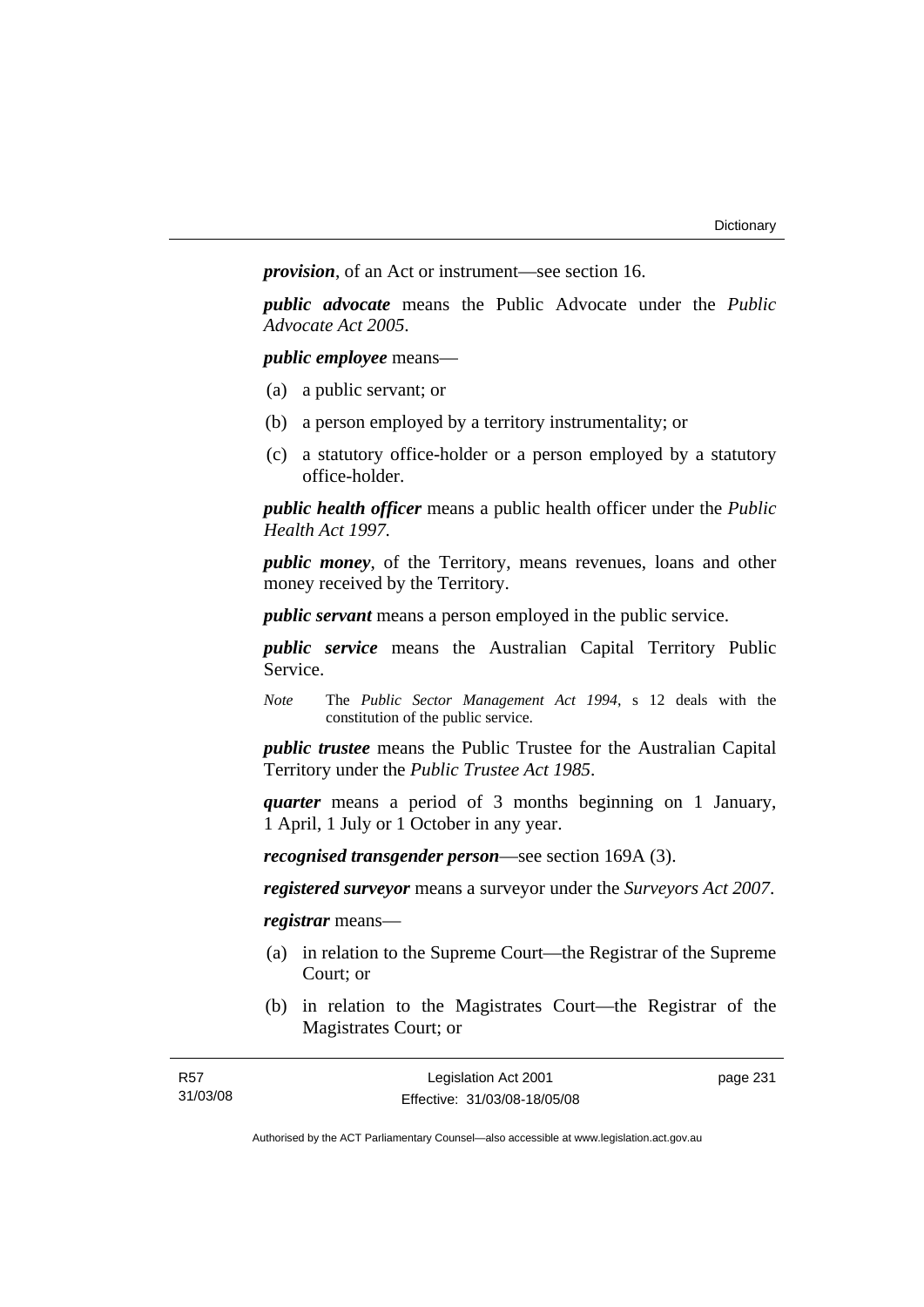(c) in relation to a tribunal—the registrar of the tribunal.

*registrar-general* means the Registrar-General under the *Registrar-General Act 1993*.

*registrar of firearms* means the Registrar of Firearms under the *Firearms Act 1996*.

*registrar of liquor licences* means the Registrar of Liquor Licences under the *Liquor Act 1975*.

*regulation*, in relation to an Act, means a regulation made or in force under the Act.

*remuneration tribunal* means the Remuneration Tribunal established under the *Remuneration Tribunal Act 1995*.

*repeal* includes—

- (a) for an Act or statutory instrument—omit a provision of the Act or instrument; and
- (b) for a provision of an Act or statutory instrument—omit the provision (or a part of it); and
- (c) for an Act or statutory instrument (or a provision of it) abrogate or limit its effect, or exclude from its application any circumstance, matter, person, place or purpose; and
- (d) for an Act or statutory instrument (or a provision of it)—any other implied repeal; and
- (e) for a statutory instrument—revoke the instrument (or part of it); and
- (f) for a decision—revoke it or cancel it.

*residential tenancies tribunal* means the Residential Tenancies Tribunal established under the *Residential Tenancies Act 1997*.

*resident judge* means a resident judge under the *Supreme Court Act 1933*.

page 232 Legislation Act 2001 Effective: 31/03/08-18/05/08

R57 31/03/08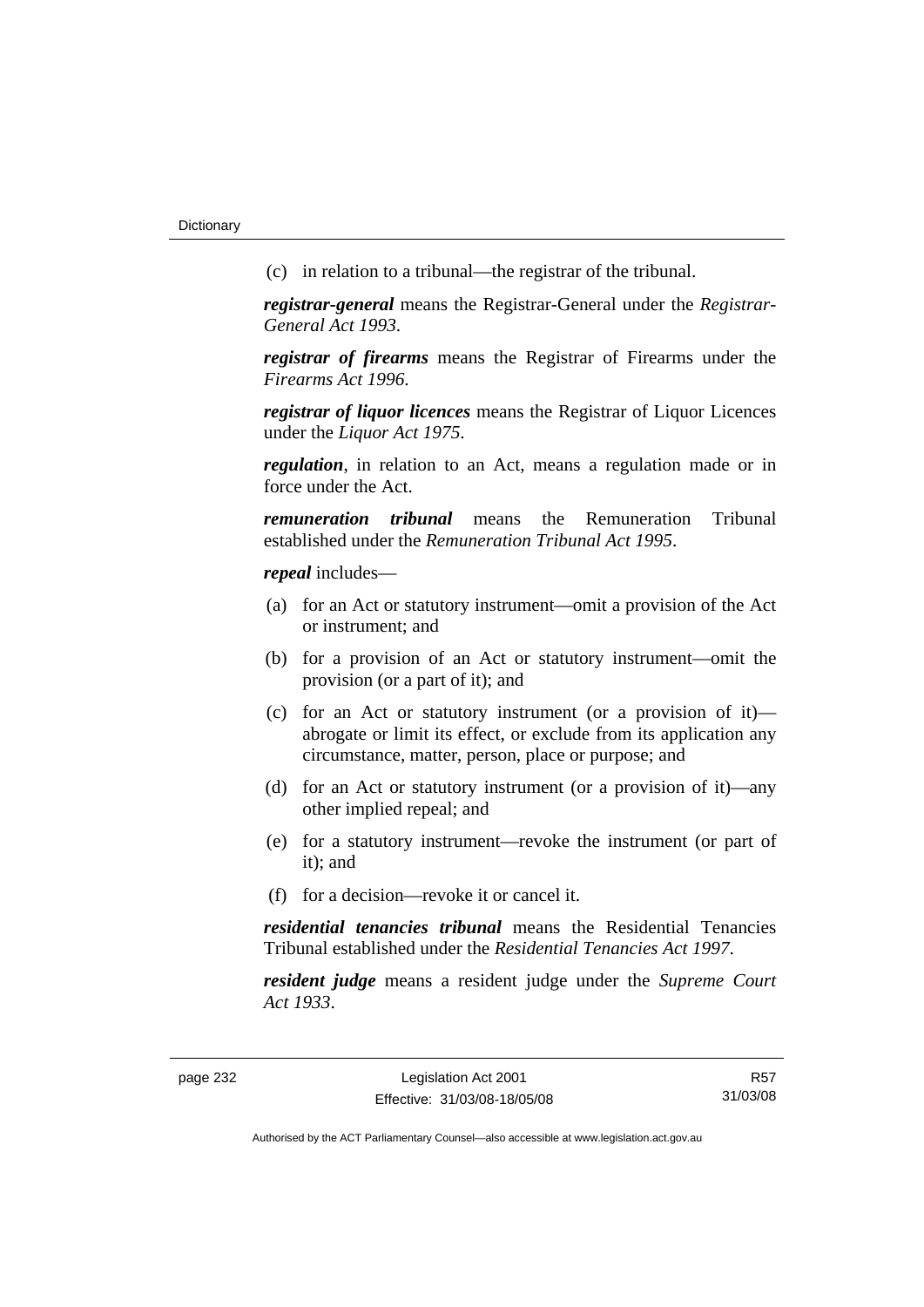*retrospectively*, for the commencement of legislation—see section 75A.

*road transport authority* means the Australian Capital Territory Road Transport Authority.

*Note* The chief executive of the department responsible for the *Road Transport (General) Act 1999* is the road transport authority (see *Road Transport (General) Act 1999*, s 16).

*rules* means—

- (a) of a court or tribunal—rules made by the entity having power to make rules (however described) regulating the practice and procedure of the court or tribunal; and
- (b) in relation to an Act—rules made or in force under the Act.

*rural fire service* means the ACT Rural Fire Service under the *Emergencies Act 2004*.

*see*, in a definition—see section 131 (Signpost definitions).

*Self-Government Act* means the *Australian Capital Territory (Self-Government) Act 1988* (Cwlth).

*self-government day* means 11 May 1989.

*Note* This is the day when the remaining provisions of the Self-Government Act commenced and, in particular, the Australian Capital Territory was established as a body politic, the Legislative Assembly was empowered to make laws for the ACT and the Executive was established.

*sentence administration board* means the Sentence Administration Board under the *Crimes (Sentence Administration) Act 2005*.

*SES* means the ACT State Emergency Service established under the *Emergencies Act 2004*.

*sign* includes attach a seal and make a mark.

*sitting day*, of the Legislative Assembly, means a day when the Assembly meets.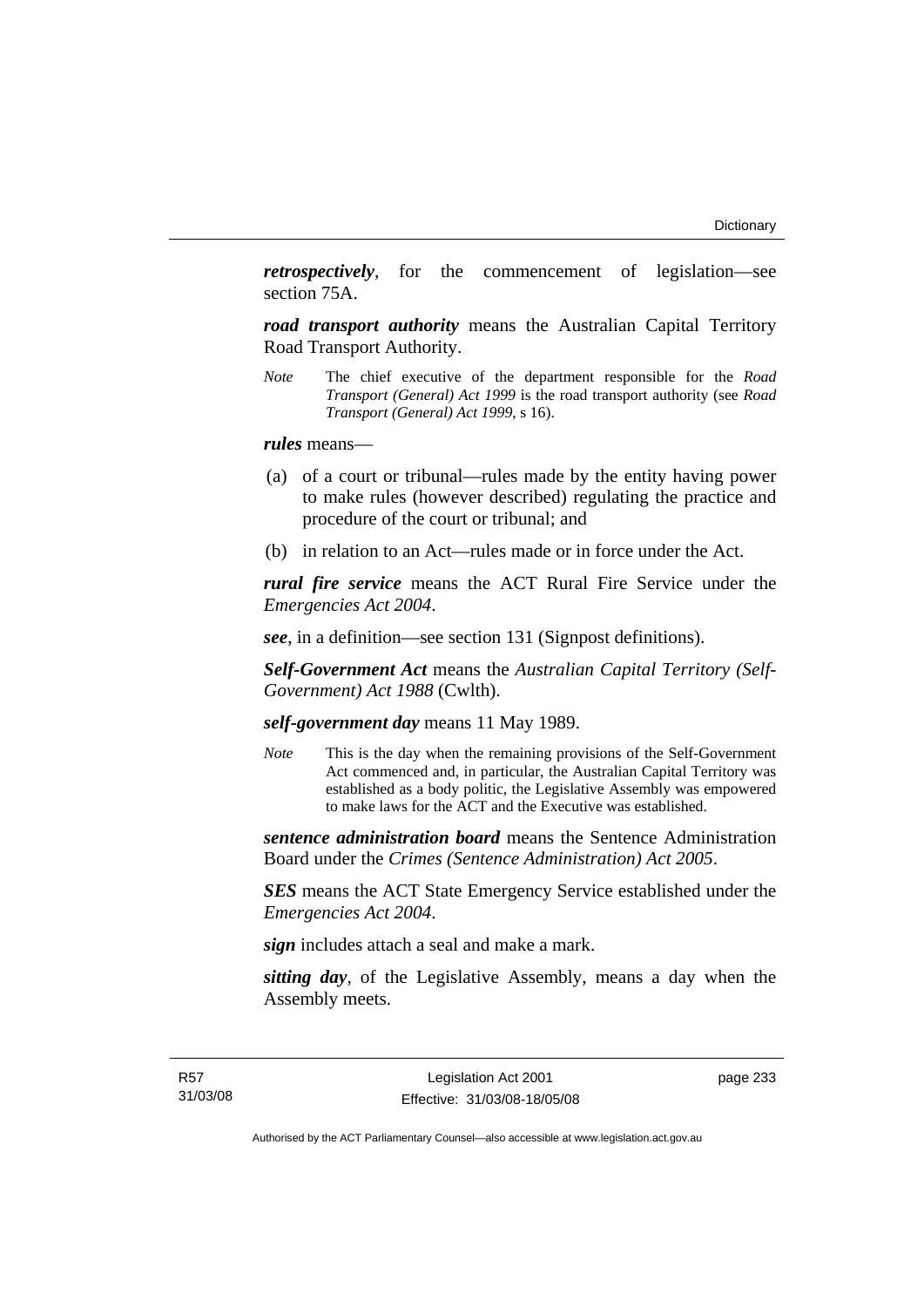*Small Claims Court* means the Magistrates Court when it is exercising jurisdiction under the *Magistrates Court Act 1930*, part 4.6.

*solicitor* means a lawyer who practises as a solicitor.

*Speaker* means the Presiding Officer of the Legislative Assembly.

*Note* The Presiding Officer is elected under the Self-Government Act, s 11.

*Standards Australia* means the company named Standards Australia International Limited (ACN 087 326 690).

*State* means a State of the Commonwealth, and includes the Northern Territory.

*statutory declaration* means a statutory declaration made under the *Statutory Declarations Act 1959* (Cwlth).

*statutory instrument*—see section 13.

*statutory office-holder* means a person occupying a position under an Act or statutory instrument (other than a position in the public service).

*subordinate law*—see section 8.

*summary offence*—see section 190.

*Supreme Court* means the Supreme Court of the Australian Capital Territory.

*Note* The Supreme Court is established by the *Supreme Court Act 1933*, s 3. The Self-Government Act, s 48A deals with the jurisdiction and powers of the court.

*swear* an oath includes make an affirmation.

*take* an oath includes make an affirmation.

*territory authority* means a body established under an Act, but does not include a body declared by regulation not to be a territory authority.

page 234 Legislation Act 2001 Effective: 31/03/08-18/05/08

R57 31/03/08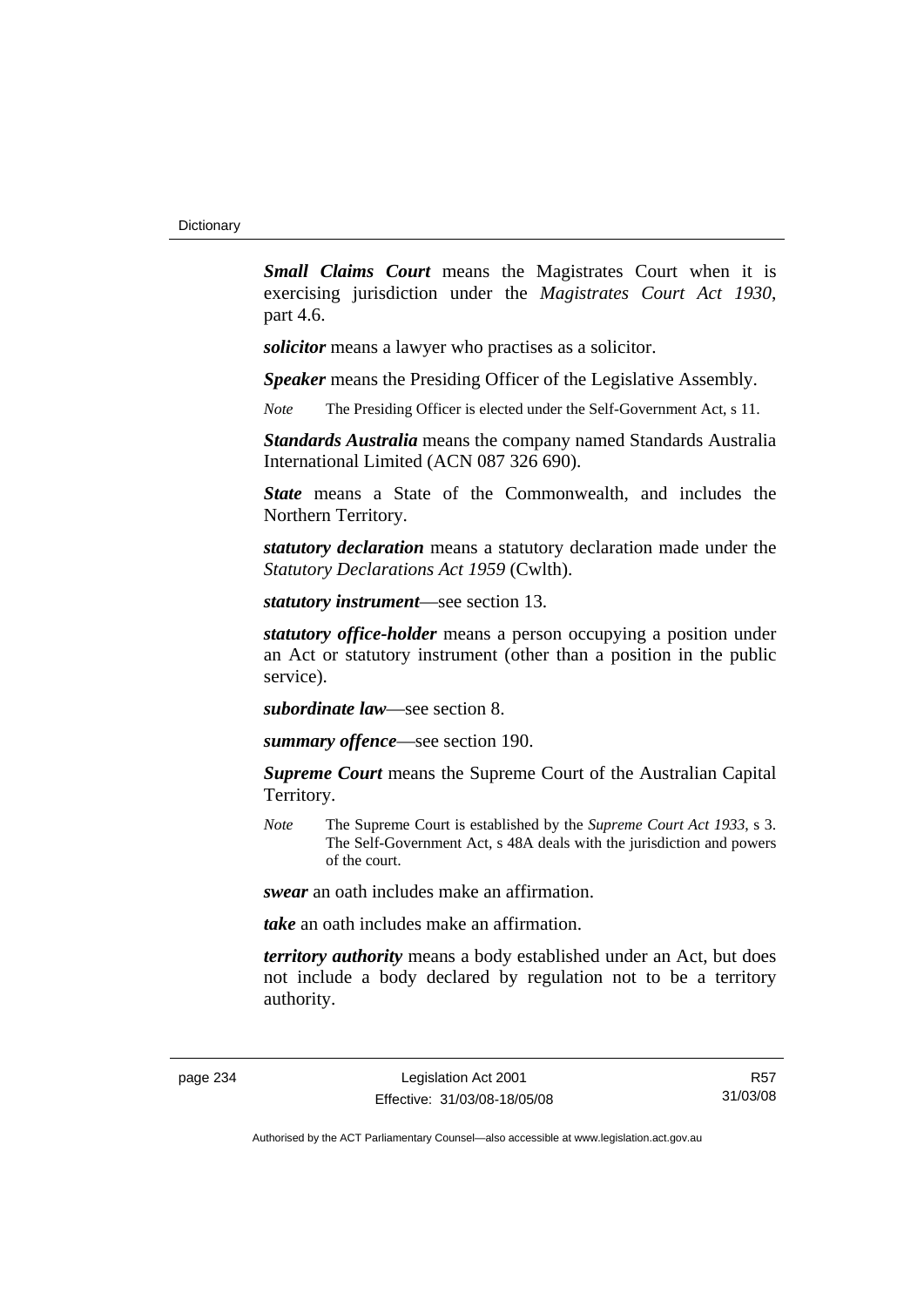*territory instrumentality* means a corporation that—

- (a) is established under an Act or statutory instrument, or under the Corporations Act; and
- (b) is a territory instrumentality under the *Public Sector Management Act 1994*.
- *Note Territory instrumentality* is defined in the *Public Sector Management Act 1994*, dict.

*territory land* means Territory Land under the *Australian Capital Territory (Planning and Land Management) Act 1988* (Cwlth).

*Note* The *Australian Capital Territory (Planning and Land Management) Act 1988* (Cwlth), s 28 provides that if land in the ACT is not national land it is territory land.

*territory law—*see *law*, of the Territory.

### *territory lease*—

- (a) means—
	- (i) a lease granted under the *Planning and Development Act 2007*; or
	- (ii) a lease under the *Unit Titles Act 2001*; but
- (b) does not include a sublease.

*territory-owned corporation* means a Territory owned corporation under the *Territory-owned Corporations Act 1990*.

*territory plan* means the territory plan under the *Planning and Development Act 2007*.

*the Territory* means—

- (a) when used in a geographical sense—the Australian Capital Territory; or
- (b) in any other case—the body politic established by the Self-Government Act, section 7.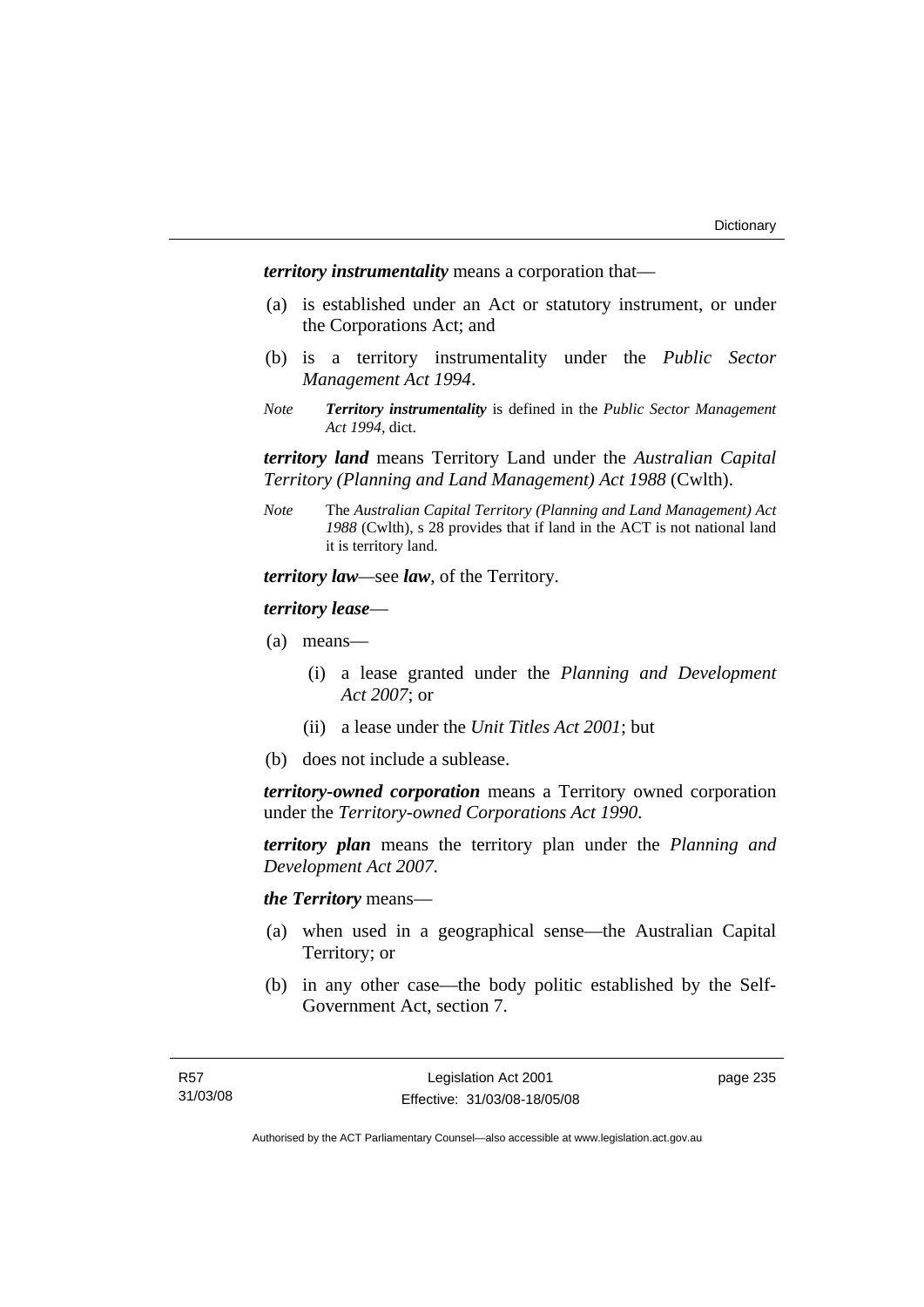*transgender person*—see section 169A (1) and (2).

*transitional* includes application and saving.

*Treasurer* means the Minister designated Treasurer by the Chief Minister, and includes a Minister authorised by the Chief Minister to act on behalf of the Treasurer.

*tribunal* includes any entity that is authorised to hear, receive and examine evidence.

*UK Act* means an Act of the United Kingdom Parliament.

*under*, in relation to an Act or statutory instrument, includes the following:

- (a) by;
- (b) by virtue of;
- (c) for or for the purposes of;
- (d) in accordance with;
- (e) in pursuance of;
- (f) pursuant to;
- (g) within the meaning of.
- *Note* A reference to an Act or statutory instrument includes a reference to a provision of the Act or instrument (see s 7 and s 13).

*United Kingdom* means the United Kingdom of Great Britain and Northern Ireland.

*United Kingdom Parliament* means—

- (a) the Parliament of England; or
- (b) the Parliament of Great Britain; or
- (c) the Parliament of the United Kingdom of Great Britain and Ireland; or

R57 31/03/08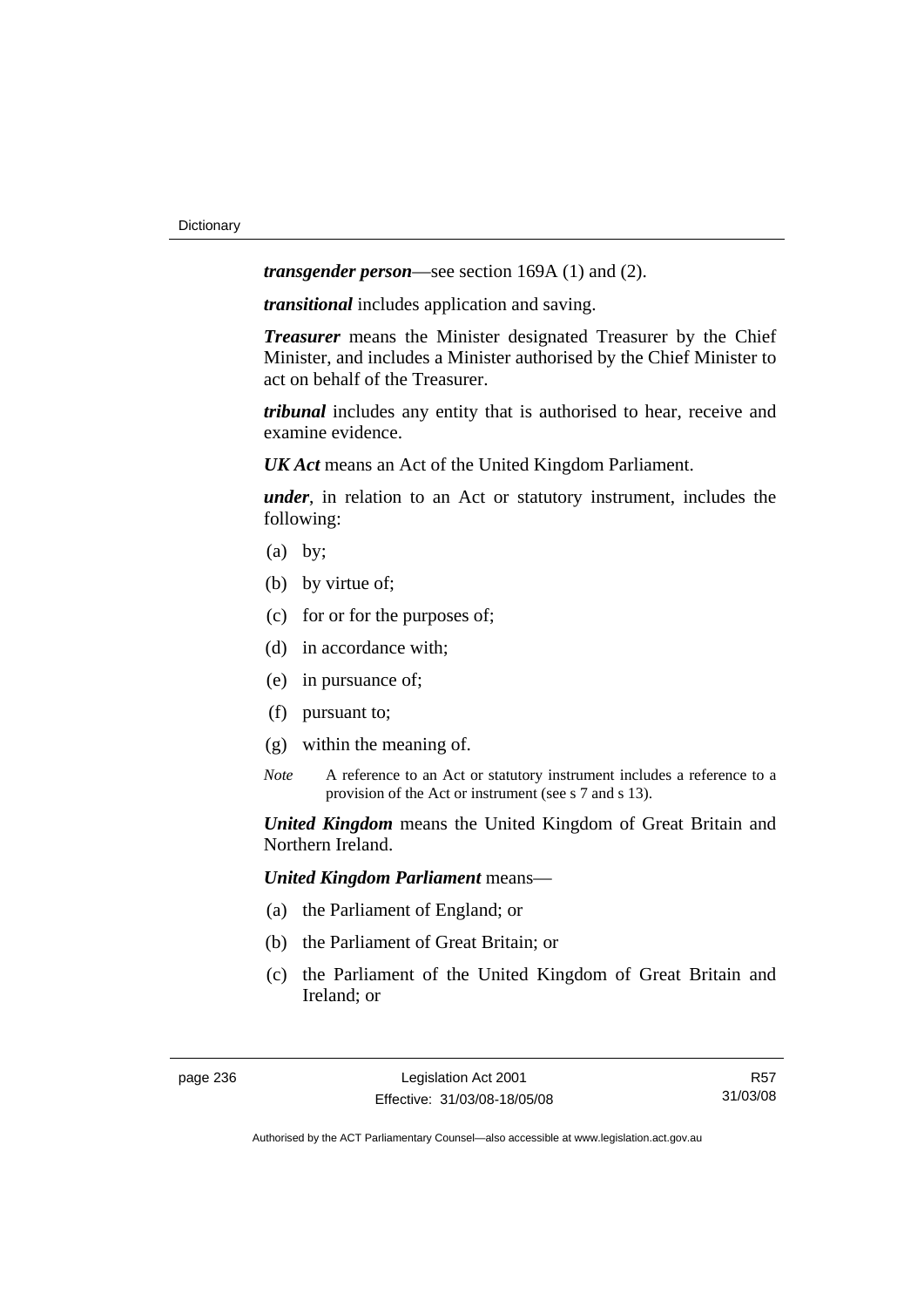(d) the Parliament of the United Kingdom of Great Britain and Northern Ireland.

## *veterinary surgeon*—

- (a) means a person unconditionally registered as a veterinary surgeon under the *Health Professionals Act 2004*; and
- (b) for an activity, includes a person conditionally registered as a veterinary surgeon under the *Health Professionals Act 2004* to the extent that the person is allowed to do the activity under the person's conditional registration.

*will* includes a codicil.

*word* includes any drawing, figure, number and symbol.

*working day* means a day that is not—

- (a) a Saturday or Sunday; or
- (b) a public holiday in the ACT under the *Holidays Act 1958*.

*writing* includes any way of representing or reproducing words in visible form.

## **Examples**

printing, photocopying, photography, typewriting

*Note* An example is part of the Act, is not exhaustive and may extend, but does not limit, the meaning of the provision in which it appears (see s 126 and s 132).

*year*, without specifying the kind of year, means calendar year.

page 237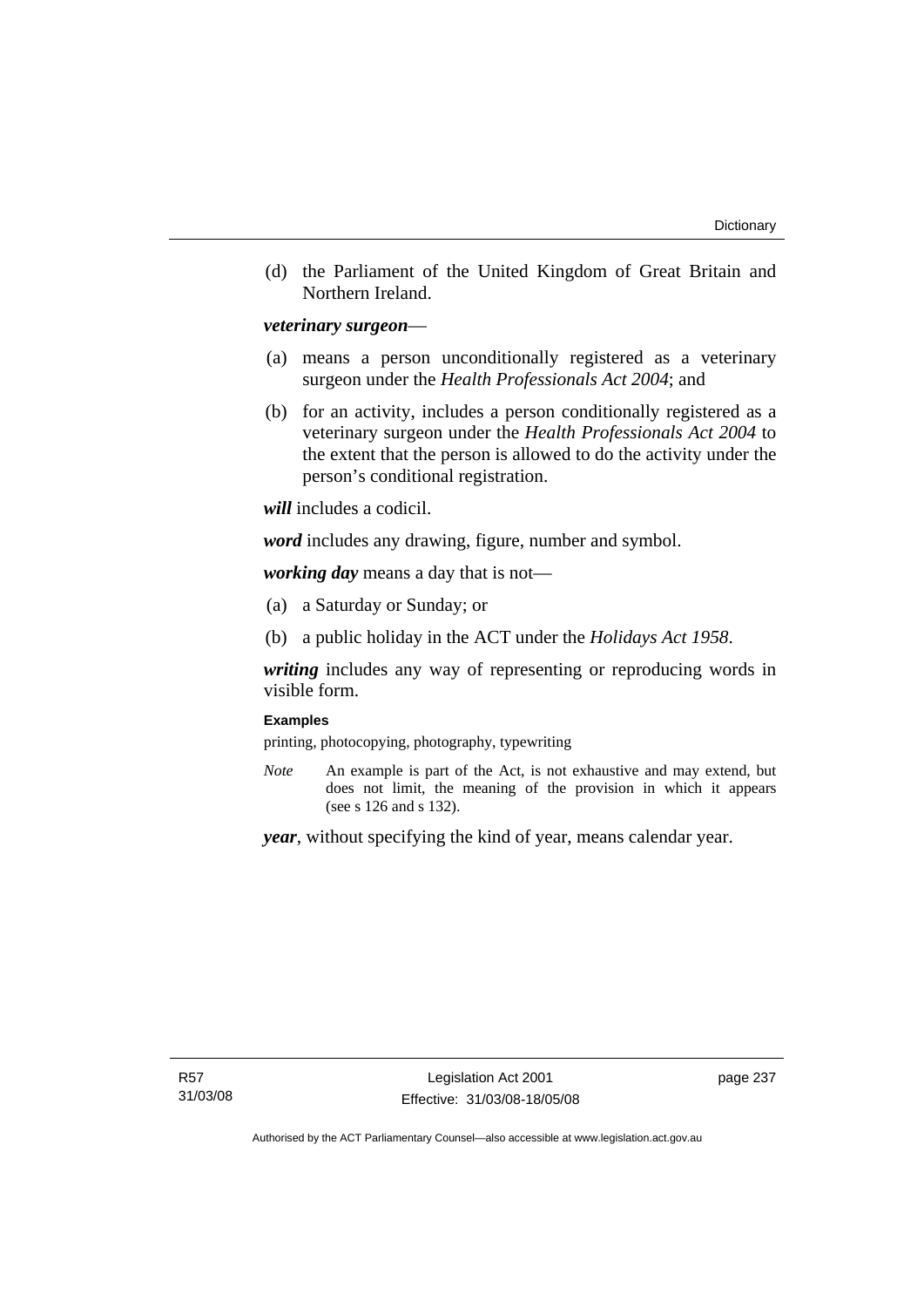# **Part 2 Terms for Legislation Act 2001 only**

*Note for pt 2* 

Terms that apply to all Acts and statutory instruments are set out in pt 1.

*Act*, for chapter 14 (Interpretation of Acts and statutory instruments)—see section 136.

*Note* See also def *Act* in dict, pt 1.

## *ACT law*—

- (a) for chapter 10 (Referring to laws)—see section 97 (1); and
- (b) for chapter 18 (Offences)—see section 188.

*administrator*, for part 19.5 (Service of documents)—see section 246.

*agency*, for part 19.5 (Service of documents)—see section 246.

*amend*, for chapter 9 (Repeal and amendment of laws)—see section 82.

*another jurisdiction* means the Commonwealth, a State, another Territory, the United Kingdom or New Zealand.

## *appointee*—

- (a) for division 19.3.1 (Appointments—general)—see section 207 (2); and
- (b) for division 19.3.2 (Acting appointments)—see section 217 (2).

# *appointer*—

- (a) for division 19.3.1 (Appointments—general)—see section 205; and
- (b) for division 19.3.2 (Acting appointments)—see section 215; and

| page 238 |  |
|----------|--|
|----------|--|

R57 31/03/08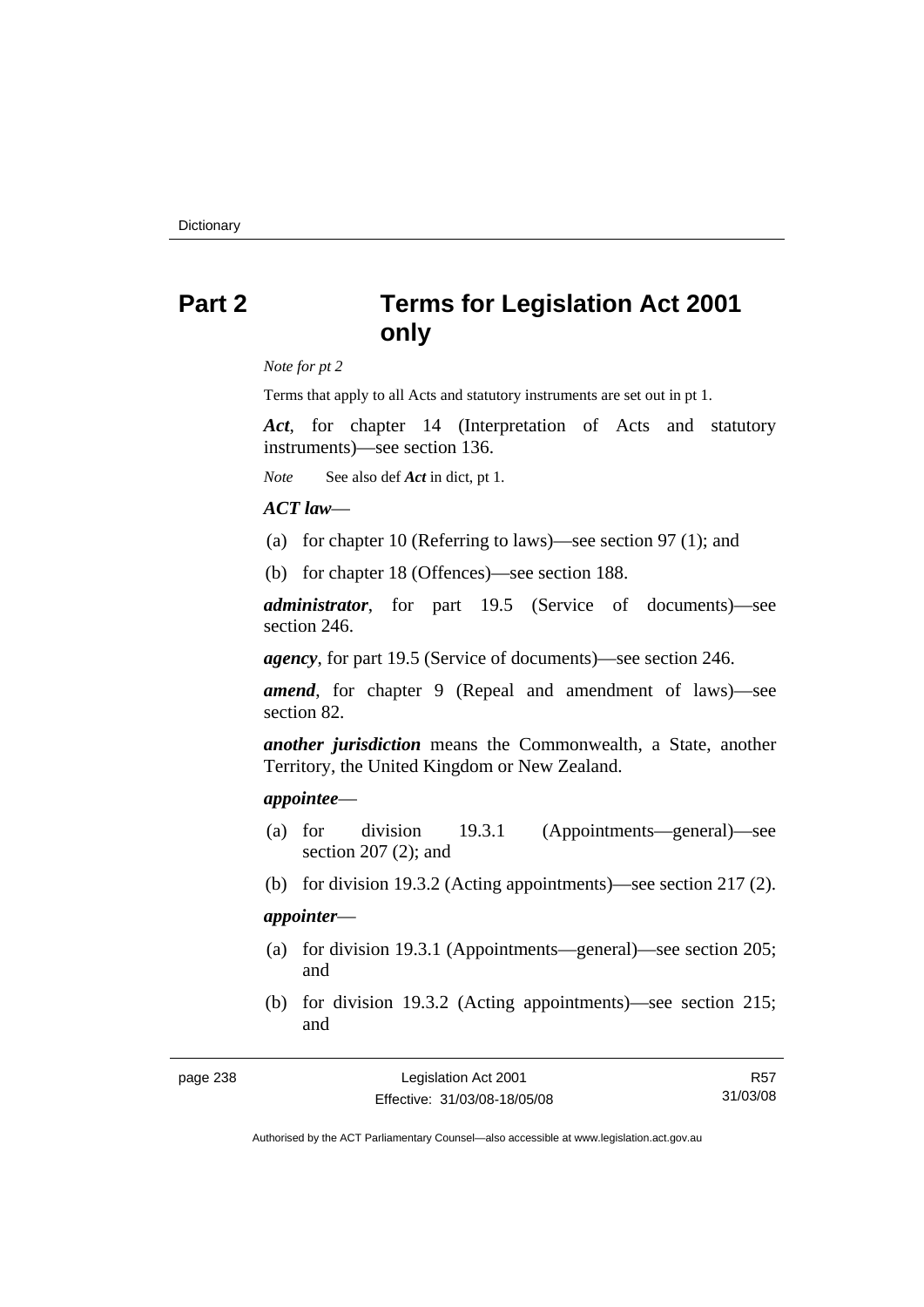(c) for part 19.4 (Delegations)—see section 230 (1).

*approved web site* means an internet site approved under section 21.

*authorised republication*—see section 15.

*authorising law*, for chapter 5 (Regulatory impact statements for subordinate laws and disallowable instruments)—see section 31.

*benefits*, for chapter 5 (Regulatory impact statements for subordinate laws and disallowable instruments)—see section 31.

*business address*, for part 19.5 (Service of documents)—see section 246.

*corporation*, for part 19.5 (Service of documents)—see section 246.

*costs*, for chapter 5 (Regulatory impact statements for subordinate laws and disallowable instruments)—see section 31.

*current legislative drafting practice* means the legislative drafting practices from time to time used in the Parliamentary Counsel's Office.

*delegate*, for part 19.4 (Delegations)—see section 233 (2).

*determinative provision*—see section 5 (2).

*document*, for part 19.5 (Service of documents)—see section 246.

*Note* See also def of *document* in dict, pt 1

*editorial amendment*, of a law—see section 116.

*email address*, for part 19.5 (Service of documents)—see section 246.

*executive officer*, for part 19.5 (Service of documents)—see section 246.

*fax number*, for part 19.5 (Service of documents)—see section 246.

*fee*, for part 6.3 (Making of certain statutory instruments about fees)—see section 55.

page 239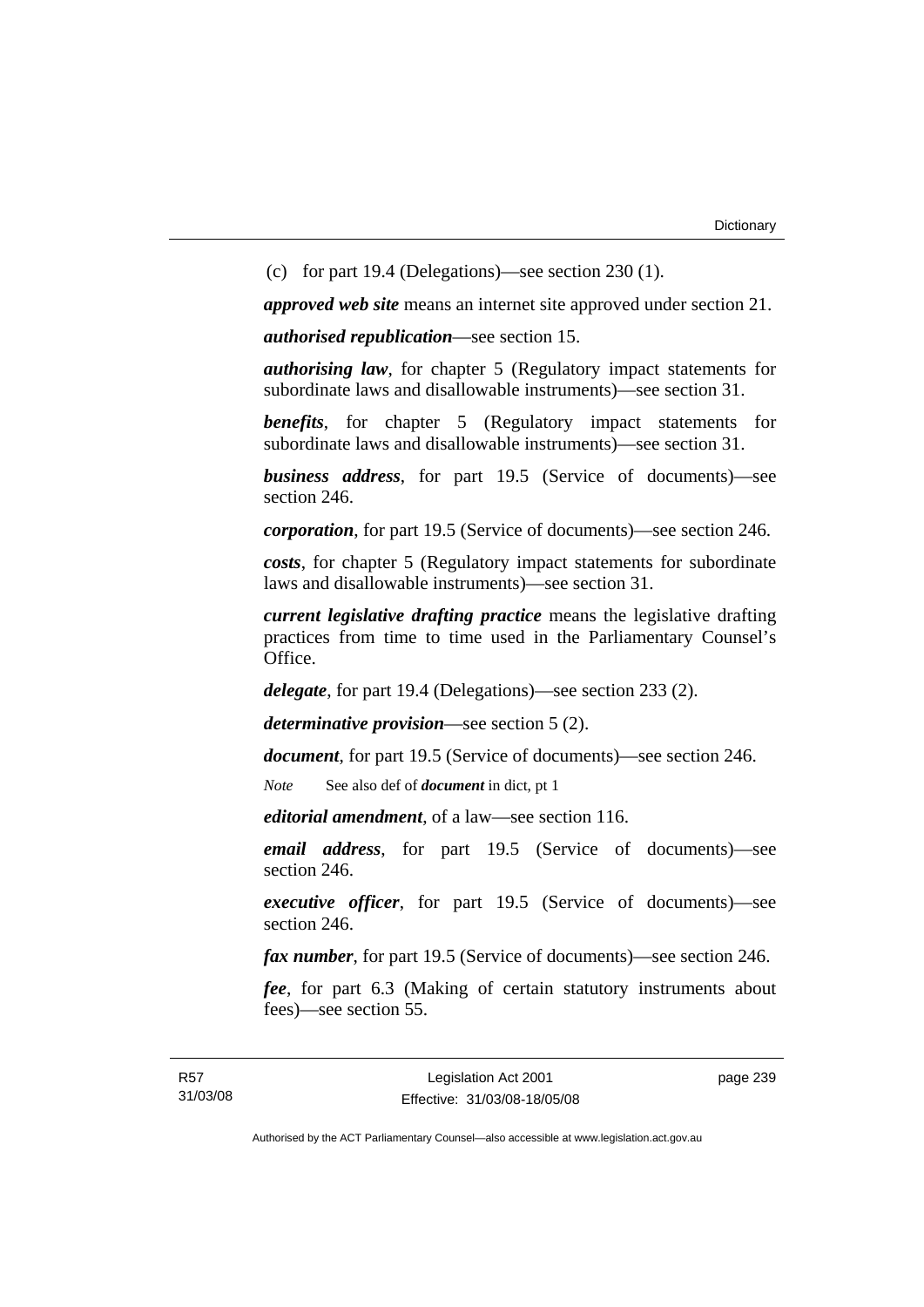*home address*, for part 19.5 (Service of documents)—see section 246.

## *law*—

- (a) for chapter 3 (Authorised versions and evidence of laws and legislative material)—see section 22A; and
- (b) for chapter 8 (Commencement and exercise of powers before commencement)—see section 72; and
- (c) for chapter 9 (Repeal and amendment of laws)—see section 82; and
- (d) for chapter 10 (Referring to laws)—see section 97 (1); and
- (e) for chapter 11 (Republication of Acts and statutory instruments)—see section 107; and
- (f) for chapter 13 (Structure of Acts and statutory instruments) see section 125; and
- (g) for chapter 16 (Courts, tribunals and other decision-makers) see section 175; and
- (h) for chapter 17 (Entities and positions)—see section 182; and
- (i) for chapter 19 (Administrative and machinery provisions)—see section 195.

*law of another jurisdiction*, for chapter 10 (Referring to laws)—see section 97 (1).

*legislative material*, for chapter 3 (Authorised versions and evidence of laws and legislative material)—see section 22A.

*non-determinative provision*—see section 5 (3).

*provide* a service, for part 6.3 (Making of certain statutory instruments about fees)—see section 55.

*register* means the ACT legislation register.

R57 31/03/08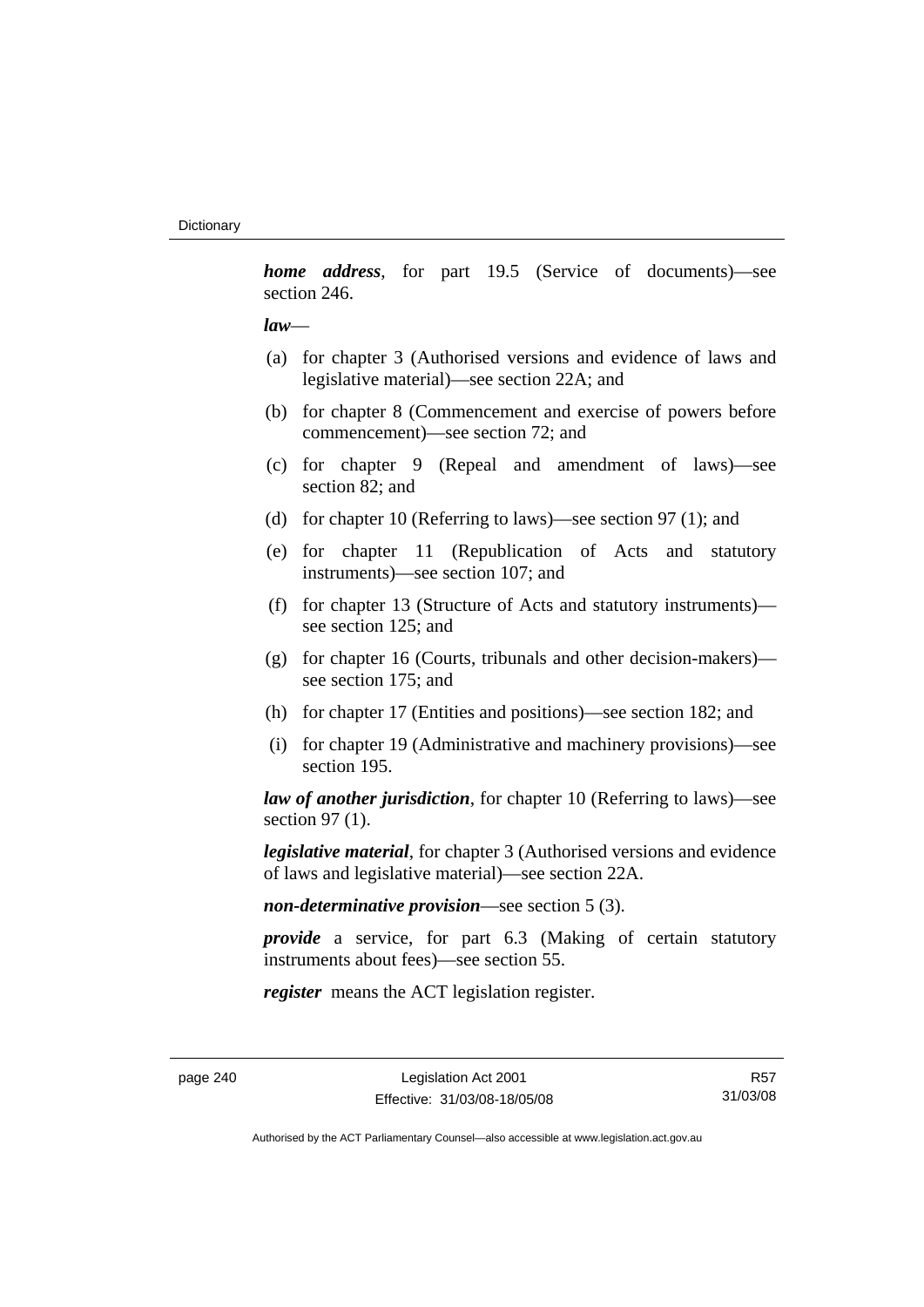*repeal*, for chapter 9 (Repeal and amendment of laws)—see section 82.

## *republication—*

- (a) for chapter 3 (Authorised versions and evidence of laws and legislative material)—see section 22A; and
- (b) for chapter 11 (Republication of Acts and statutory instruments)—see section 107.

*republication date*, for an authorised republication, means the date stated in the republication as the republication date.

*responsible*, for part 19.5 (Service of documents)—see section 246.

*scrutiny committee principles*, for chapter 5 (Regulatory impact statements for subordinate laws and disallowable instruments)—see section 31.

*service*, for part 6.3 (Making of certain statutory instruments about fees)—see section 55.

*working out the meaning of an Act*, for part 14.2 (Key principles of interpretation)—see section 138.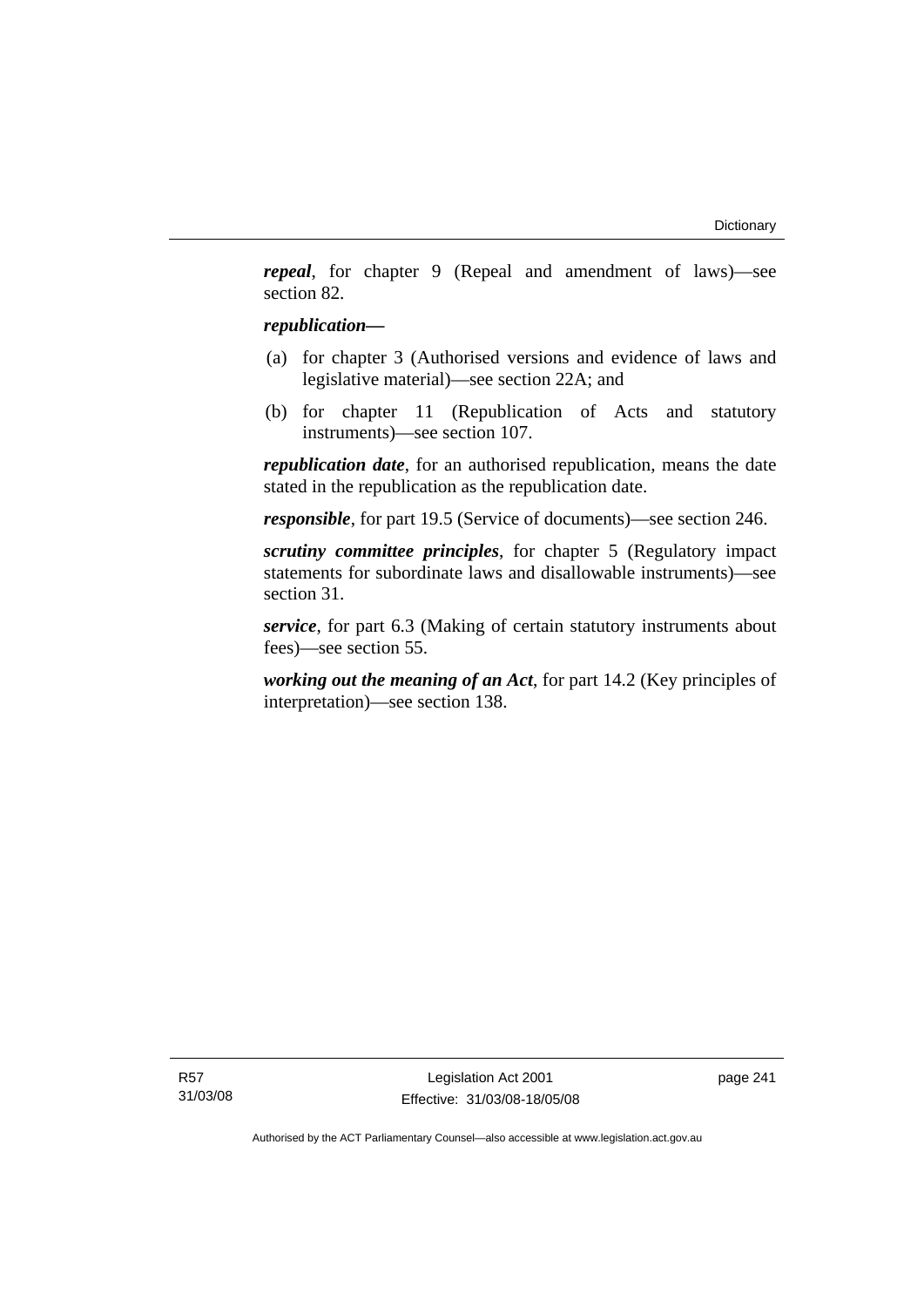1 About the endnotes

# **Endnotes**

# **1 About the endnotes**

Amending and modifying laws are annotated in the legislation history and the amendment history. Current modifications are not included in the republished law but are set out in the endnotes.

Not all editorial amendments made under the *Legislation Act 2001*, part 11.3 are annotated in the amendment history. Full details of any amendments can be obtained from the Parliamentary Counsel's Office.

Uncommenced amending laws and expiries are listed in the legislation history and the amendment history. These details are underlined. Uncommenced provisions and amendments are not included in the republished law but are set out in the last endnote.

If all the provisions of the law have been renumbered, a table of renumbered provisions gives details of previous and current numbering.

The endnotes also include a table of earlier republications.

| $am = amended$                               | $ord = ordinance$                         |
|----------------------------------------------|-------------------------------------------|
| $amdt = amendment$                           | $orig = original$                         |
| $ch = chapter$                               | par = paragraph/subparagraph              |
| $def = definition$                           | $pres = present$                          |
| $dict = dictionary$                          | $prev = previous$                         |
| $disallowed = disallowed by the Legislative$ | $(\text{prev}) = \text{previously}$       |
| Assembly                                     | $pt = part$                               |
| $div = division$                             | $r = rule/subrule$                        |
| $exp = expires/expired$                      | $renum = renumbered$                      |
| $Gaz = gazette$                              | $reloc = relocated$                       |
| $hdg =$ heading                              | $R[X]$ = Republication No                 |
| $IA = Interpretation Act 1967$               | $RI = reissue$                            |
| $ins = inserted/added$                       | $s = section/subsection$                  |
| $LA =$ Legislation Act 2001                  | $sch = schedule$                          |
| $LR =$ legislation register                  | $sdiv = subdivision$                      |
| $LRA =$ Legislation (Republication) Act 1996 | $sub = substituted$                       |
| $mod = modified/modification$                | $SL = Subordinate$ Law                    |
| $o = order$                                  | underlining = whole or part not commenced |
| $om = omitted/report$                        | or to be expired                          |
|                                              |                                           |

# **2 Abbreviation key**

page 242 Legislation Act 2001 Effective: 31/03/08-18/05/08

R57 31/03/08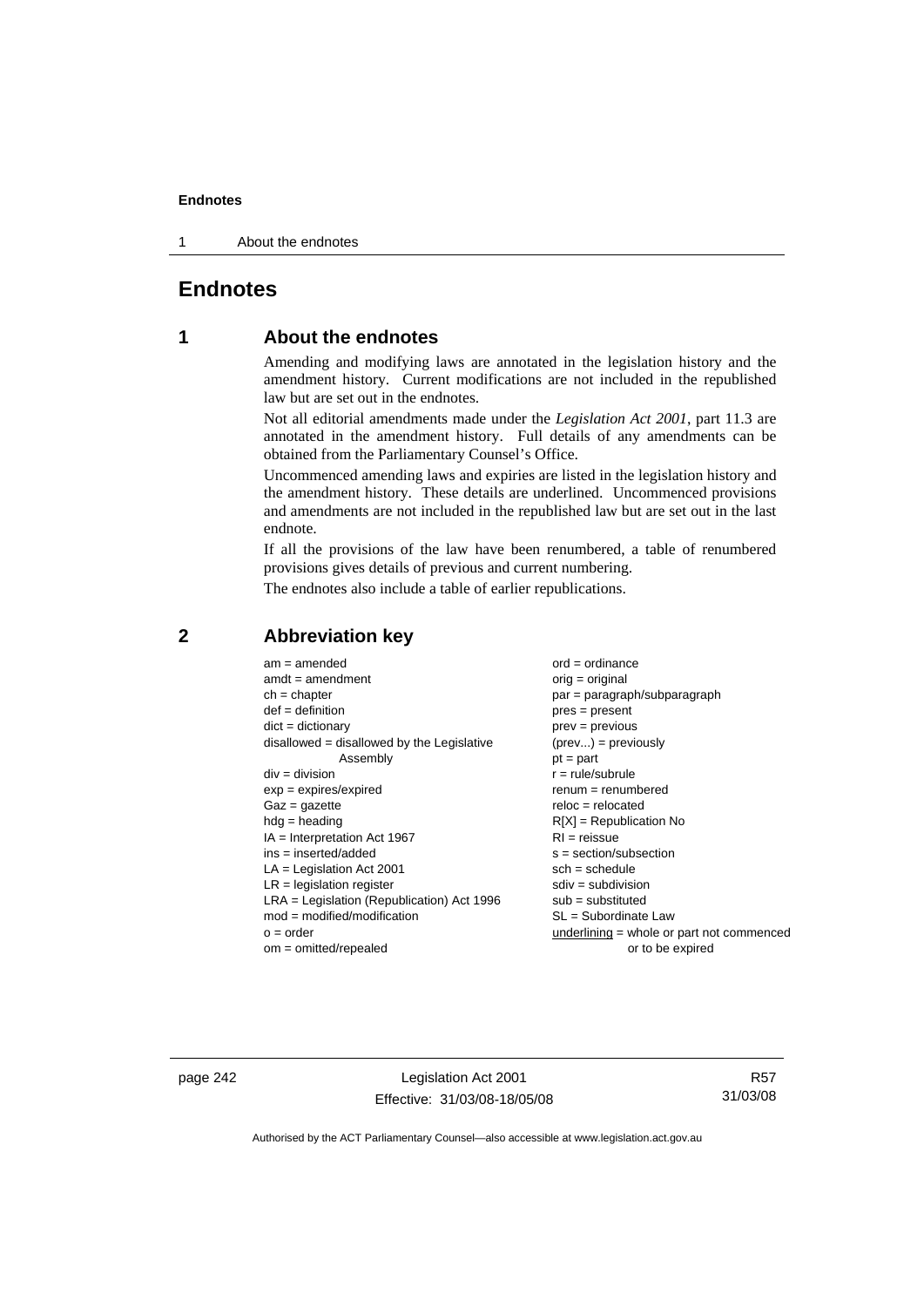# **3 Legislation history**

## **Legislation Act 2001 No 14**

notified 5 April 2001 (Gaz 2001 No 14) s 1, s 2 commenced 5 April 2001 (IA s 10B) remainder commenced 12 September 2001 (s 2 and Gaz 2001 No S65)

as amended by

# **Legislation (Consequential Amendments) Act 2001 No 44 pt 220**

notified 26 July 2001 (Gaz 2001 No 30) s 1, s 2 commenced 26 July 2001 (IA s 10B)

pt 220 commenced 12 September 2001 (s 2 and see Gaz 2001 No S65)

# **Statute Law Amendment Act 2001 (No 2) 2001 No 56 pt 2.2**

notified 5 September 2001 (Gaz 2001 No S65) s 1, s 2 commenced 5 September 2001 (IA s 10B) amdts 2.67, 2.69, 2.78, 2.81 commenced 12 September 2001 (s 2 (2)) pt 2.2 remainder commenced 5 September 2001 (s 2 (1))

as modified by

# **Legislation Regulations 2001 SL 2001 No 34 reg 6**

notified LR 13 September 2001 commenced 13 September 2001 (reg 2)

as amended by

# **Justice and Community Safety Legislation Amendment Act 2001 No 70 sch 1**

notified LR 14 September 2001 amdt commenced 14 September 2001 (s 2 (5))

# **Defamation Act 2001 No 88 s 43 (2)**

notified LR 24 September 2001 s 1, s 2 commenced 24 September 2001 (LA s 75)

s 43 (2) commenced 1 July 2002 (s 2)

R57 31/03/08 page 243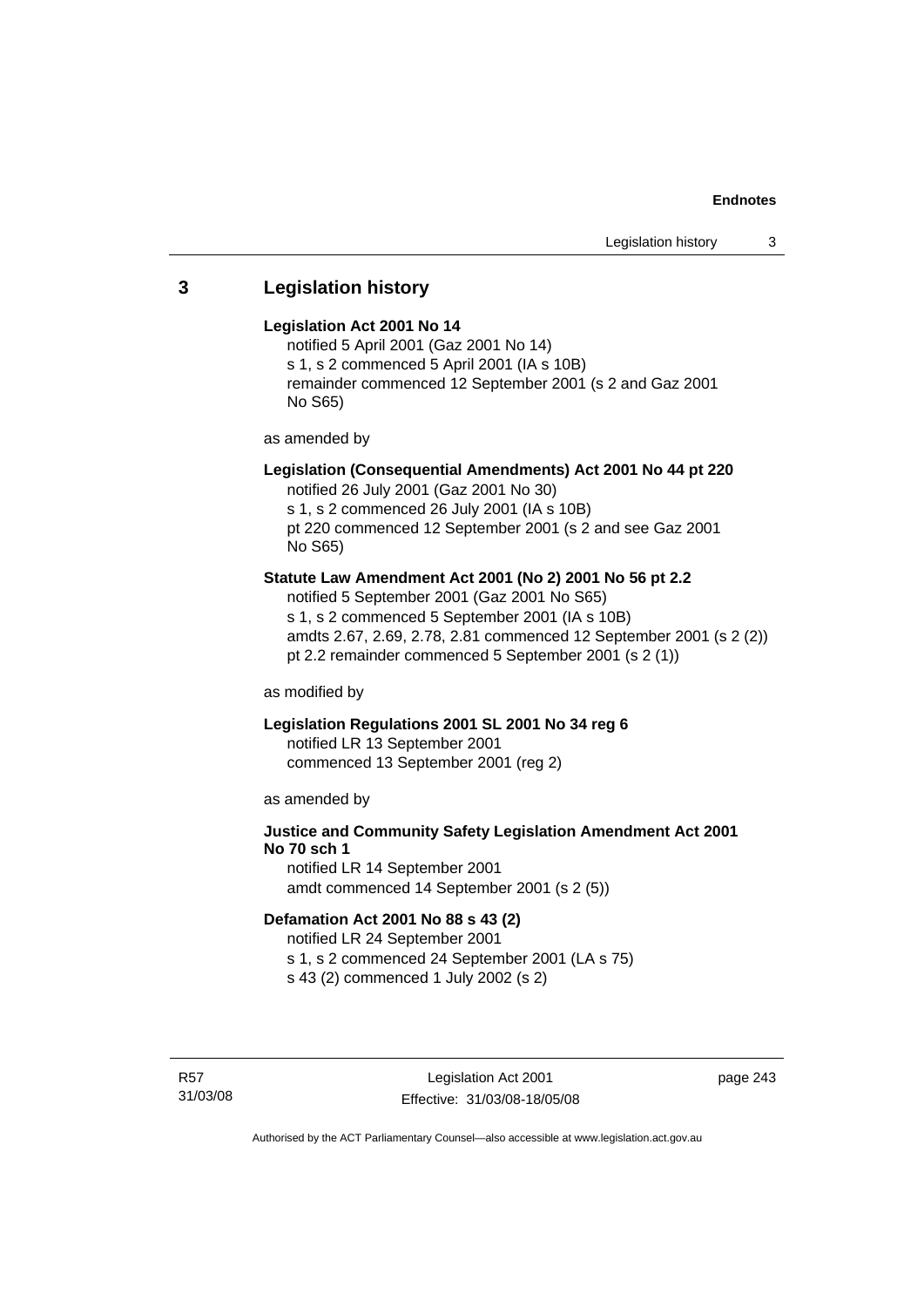3 Legislation history

# **Legislation Amendment Act 2002 No 11 ss 3-29, sch 1, pt 2.29**

notified LR 27 May 2002 s 1, s 2 commenced 27 May 2002 (LA s 75) ss 3-29, sch 1, pt 2.29 commenced 28 May 2002 (s 2 (1))

#### **Justice and Community Safety Legislation Amendment Act 2002 No 27 pt 8**

notified LR 9 September 2002 s 1, s 2 commenced 9 September 2002 (LA s 75) pt 8 commenced 7 October 2002 (s 2 (2))

#### **Statute Law Amendment Act 2002 No 30 pt 2.1**

notified LR 16 September 2002 s 1, s 2 taken to have commenced 19 May 1997 (LA s 75 (2)) amdt 2.3 taken to have commenced 12 September 2001 (s 2 (2)) pt 2.1 remainder commenced 17 September 2002 (s 2 (1))

#### **Civil Law (Wrongs) Act 2002 No 40 div 3.2.8**

notified LR 10 October 2002 s 1, s 2 commenced 10 October 2002 (LA s 75 (1)) div 3.2.8 commenced 1 November 2002 (s 2 (2) and CN2002-13)

## **Statute Law Amendment Act 2002 (No 2) No 49 pt 2.1**

notified LR 20 December 2002

s 1, s 2 taken to have commenced 7 October 1994 (LA s 75 (2)) pt 2.1 commenced 17 January 2003 (s 2 (1))

## **Criminal Code 2002 No 51 pt 1.12**

notified LR 20 December 2002

s 1, s 2 commenced 20 December 2002 (LA 75 (1))

pt 1.12 commenced 1 January 2003 (s 2 (1))

## **Planning and Land (Consequential Amendments) Act 2002 No 56 pt 3.13**

#### notified LR 20 December 2002

s 1, s 2 commenced 20 December 2002 (LA s 75 (1))

sch 3 pt 3.13 commences 1 July 2003 (s 2 and see Planning and Land Act 2002 A2002-55, s 2)

page 244 Legislation Act 2001 Effective: 31/03/08-18/05/08

R57 31/03/08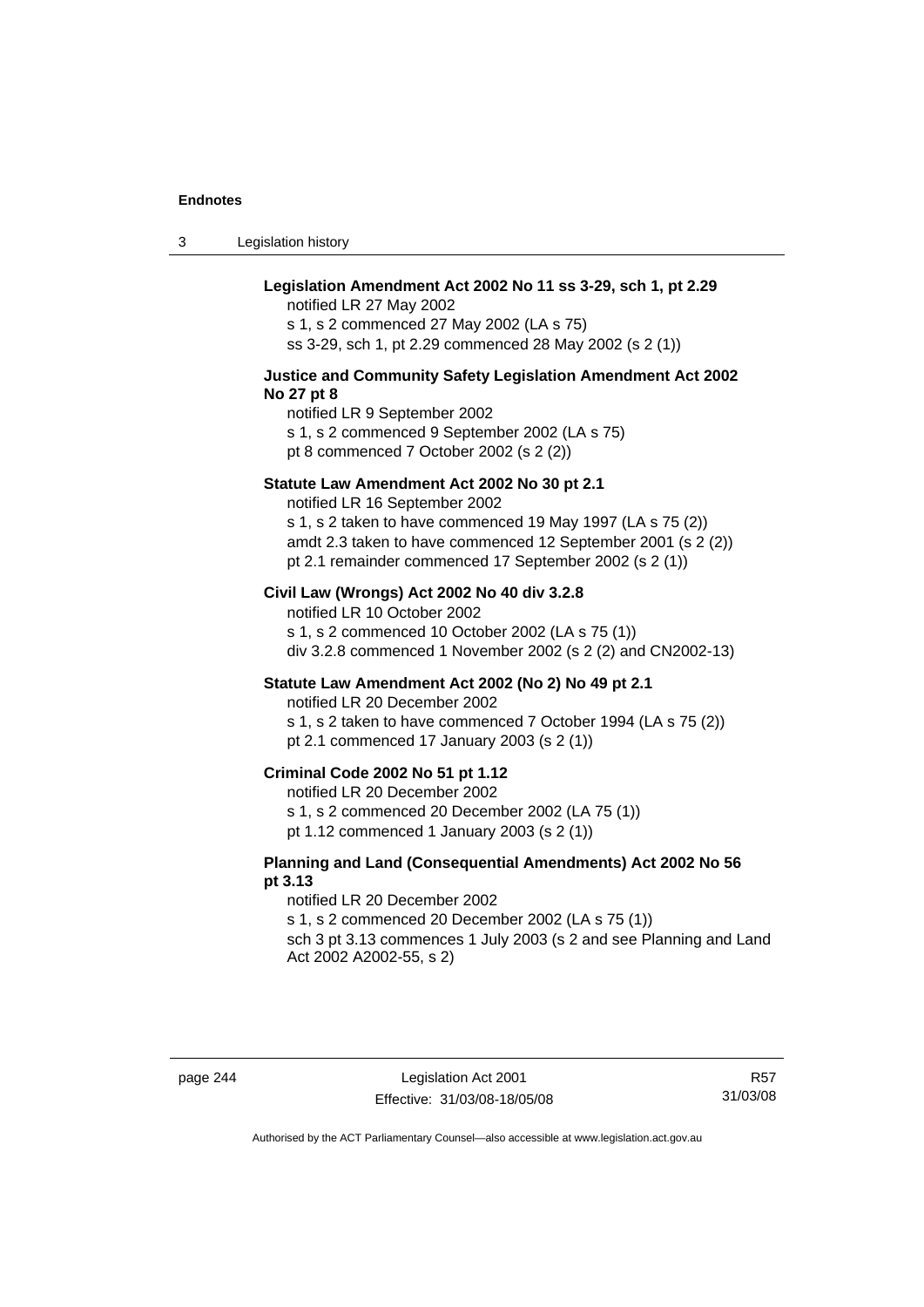# **Legislation (Gay, Lesbian and Transgender) Amendment Act 2003 A2003-14 pt 2**

notified LR 27 March 2003 s 1, s 2 commenced 27 March 2003 (LA s 75 (1)) pt 2 commenced 28 March 2003 (s 2)

#### **Consumer and Trader Tribunal Act 2003 A2003-16 s 70**

notified LR 9 April 2003

s 1, s 2 commenced 9 April 2003 (LA s 75 (1))

s 70 commenced 9 October 2003 (s 2 and LA s 79)

# **Legislation (Statutory Interpretation) Amendment Act 2003 A2003-18**

notified LR 9 April 2003 s 1, s 2 commenced 9 April 2003 (LA s 75 (1)) remainder commenced 10 April 2003 (s 2)

#### **Statute Law Amendment Act 2003 A2003-41 sch 2 pt 2.1**

notified LR 11 September 2003 s 1, s 2 commenced 11 September 2003 (LA s 75 (1)) sch 2 pt 2.1 commenced 9 October 2003 (s 2 (1))

## **Statute Law Amendment Act 2003 (No 2) A2003-56 sch 2 pt 2.1**

notified LR 5 December 2003 s 1, s 2 commenced 5 December 2003 (LA s 75 (1)) sch 2 pt 2.1 commenced 19 December 2003 (s 2)

#### **Parentage Act 2004 A2004-1 sch 1 pt 1.7**

notified LR 18 February 2004 s 1, s 2 commenced 18 February 2004 (LA s 75 (1)) sch 1 pt 1.7 commenced 22 March 2004 (s 2 and CN2004-3)

#### **Human Rights Act 2004 A2004-5 sch 2 pt 2.3**

notified LR 10 March 2004 s 1, s 2 commenced 10 March 2004 (LA s 75 (1)) sch 2 pt 2.3 commenced 1 July 2004 (s 2)

#### **Dangerous Substances Act 2004 A2004-7 sch 1 pt 1.4**

notified LR 19 March 2004 s 1, s 2 commenced 19 March 2004 (LA s 75 (1)) sch 1 pt 1.4 commenced 5 April 2004 (s 2 and CN2004-6)

R57 31/03/08 page 245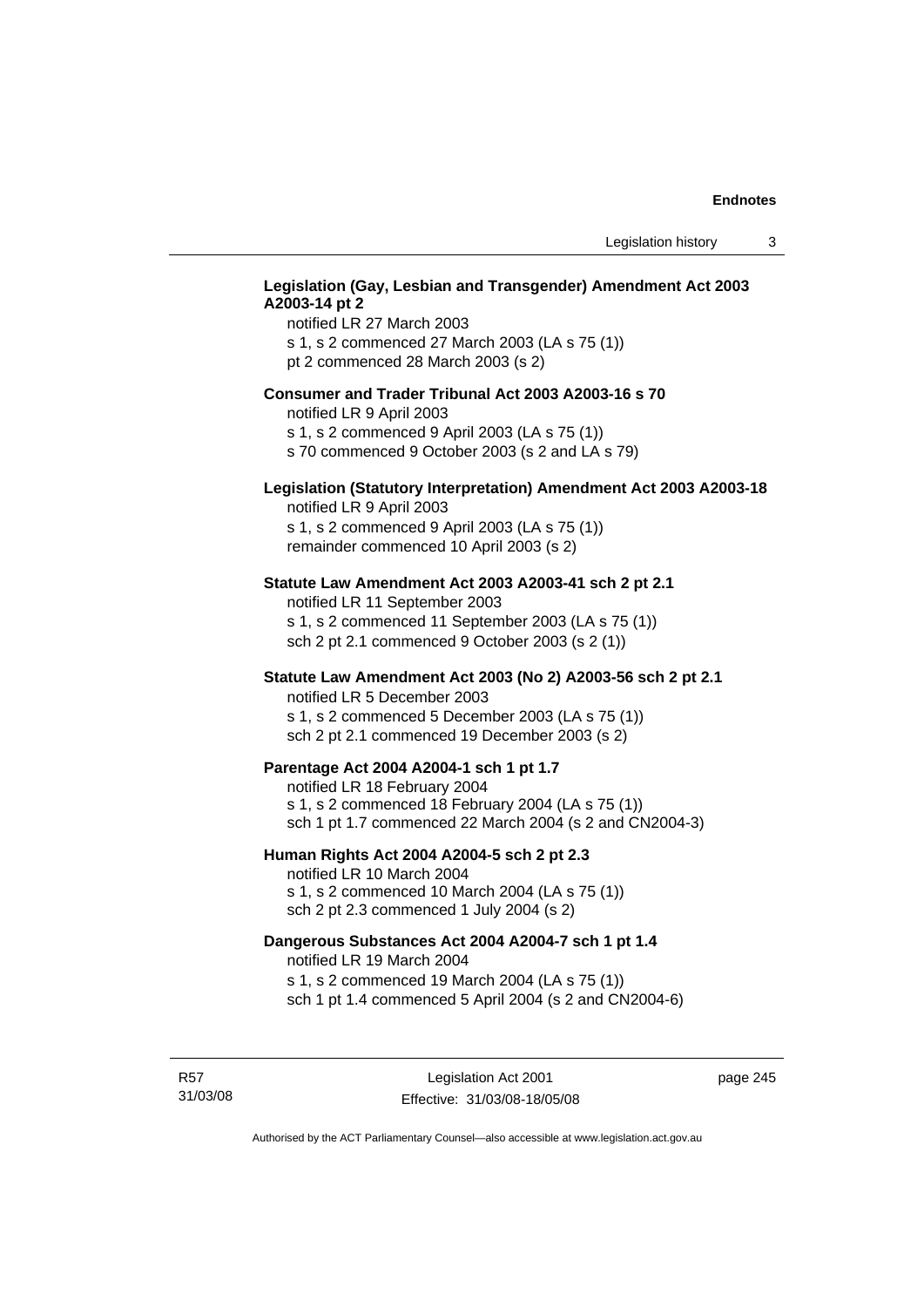3 Legislation history

## **Nurse Practitioners Legislation Act 2004 A2004-10 pt 3**

notified LR 19 March 2004 s 1, s 2 commenced 19 March 2004 (LA s 75 (1)) pt 3 commenced 27 May 2004 (s 2 and CN2004-9)

#### **Construction Occupations Legislation Amendment Act 2004 A2004-13 sch 2 pt 2.20**

notified LR 26 March 2004 s 1, s 2 commenced 26 March 2004 (LA s 75 (1)) sch 2 pt 2.20 commenced 1 September 2004 (s 2 and see Construction Occupations (Licensing) Act 2004 A2004-12, s 2 and CN2004-8)

#### **Education Act 2004 A2004-17 sch 2 pt 2.5**

notified LR 8 April 2004 s 1, s 2 commenced 8 April 2004 (LA s 75 (1))

sch 2 pt 2.5 commenced 1 January 2005 (s 2)

#### **Emergencies Act 2004 A2004-28 sch 3 pt 3.12**

notified LR 29 June 2004

s 1, s 2 commenced 29 June 2004 (LA s 75 (1)) sch 3 pt 3.12 commenced 1 July 2004 (s 2 (1) and CN2004-11)

## **Justice and Community Safety Legislation Amendment Act 2004 (No 2) A2004-32 pt 13**

notified LR 29 June 2004 s 1, s 2 commenced 29 June 2004 (LA s 75 (1)) pt 13 commenced 13 July 2004 (s 2 (3))

#### **Health Professionals Legislation Amendment Act 2004 A2004-39 sch 3 pt 3.1, sch 4 pt 4.3, sch 5 pt 5.9, sch 6 pt 6.6, sch 8 pt 8.2, sch 11A pt 11A.1 (as am by A2005-28 amdt 1.61)**

notified LR 8 July 2004

s 1, s 2 commenced 8 July 2004 (LA s 75 (1))

sch 5 pt 5.9 commenced 7 July 2005 (s 2 and see Health Professionals Act 2004 A2004-38, s 2 and CN2005-11)

sch 6 pt 6.6 commenced 17 January 2006 (s 2 and see Health Professionals Act 2004 A2004-38, s 2 (as am by A2005-28 amdt 1.1) and CN2006-2)

sch 3 pt 3.1, sch 4 pt 4.3, sch 8 pt 8.2, sch 11A pt 11A.1 commenced 9 January 2007 (s 2 and see Health Professionals Act 2004 A2004-38, s 2 (as am by A2005-28 amdt 1.1; A2006-27 s 12))

page 246 Legislation Act 2001 Effective: 31/03/08-18/05/08

R57 31/03/08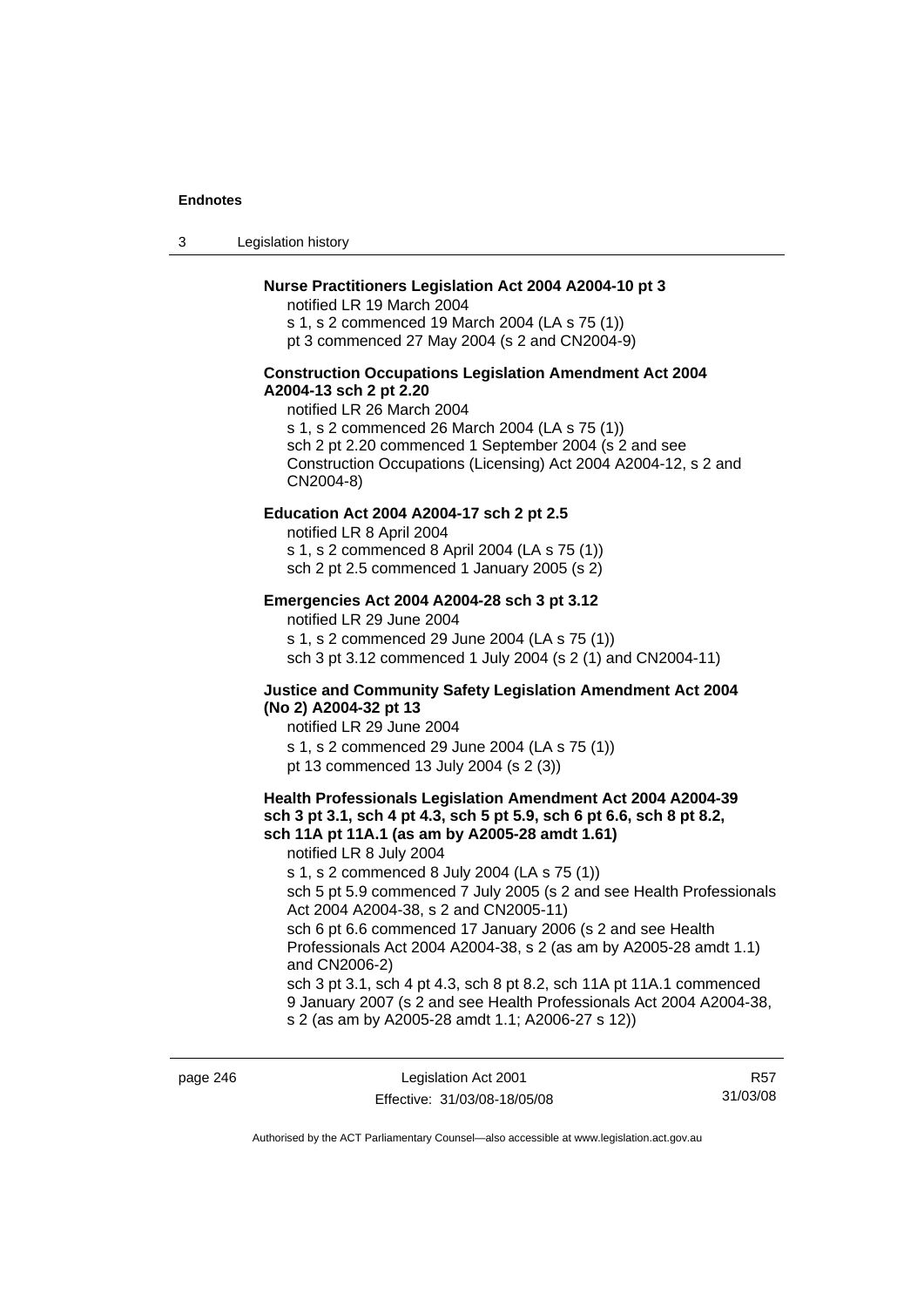#### **Statute Law Amendment Act 2004 A2004-42 sch 2 pt 2.1**

notified LR 11 August 2004 s 1, s 2 commenced 11 August 2004 (LA s 75 (1)) sch 2 pt 2.1 commenced 25 August 2004 (s 2 (1))

#### **Heritage Act 2004 A2004-57 sch 1 pt 1.8**

notified LR 9 September 2004

s 1, s 2 commenced 9 September 2004 (LA s 75 (1))

sch 1 pt 1.8 commenced 9 March 2005 (s 2 and LA s 79)

#### **Court Procedures (Consequential Amendments) Act 2004 A2004-60 sch 1 pt 1.37**

notified LR 2 September 2004 s 1, s 2 commenced 2 September 2004 (LA s 75 (1)) sch 1 pt 1.37 commenced 10 January 2005 (s 2 and see Court Procedures Act 2004 A2004-59, s 2 and CN2004-29)

## **Justice and Community Safety Legislation Amendment Act 2005 A2005-5 pt 7**

notified LR 23 February 2005

s 1, s 2 commenced 23 February 2005 (LA s 75 (1))

pt 7 commenced 24 February 2005 (s 2 (2))

# **Optometrists Legislation Amendment Act 2005 A2005-9 sch 1 pt 1.1**

notified LR 14 March 2005 s 1, s 2 commenced 14 March 2005 (LA s 75 (1)) sch 1 pt 1.1 commenced 14 September 2005 (s 2 and LA s 79)

#### **Statute Law Amendment Act 2005 A2005-20 sch 2 pt 2.1**

notified LR 12 May 2005 s 1, s 2 taken to have commenced 8 March 2005 (LA s 75 (2)) sch 2 pt 2.1 commenced 2 June 2005 (s 2 (1))

#### **Health Legislation Amendment Act 2005 A2005-28 amdt 1.61**  notified LR 6 July 2005

s 1, s 2 commenced 6 July 2005 (LA s 75 (1))

amdt 1.61 commenced 9 January 2007 (LA s 79A)

*Note* This Act only amends the Health Professionals Legislation Amendment Act 2004 A2004-39.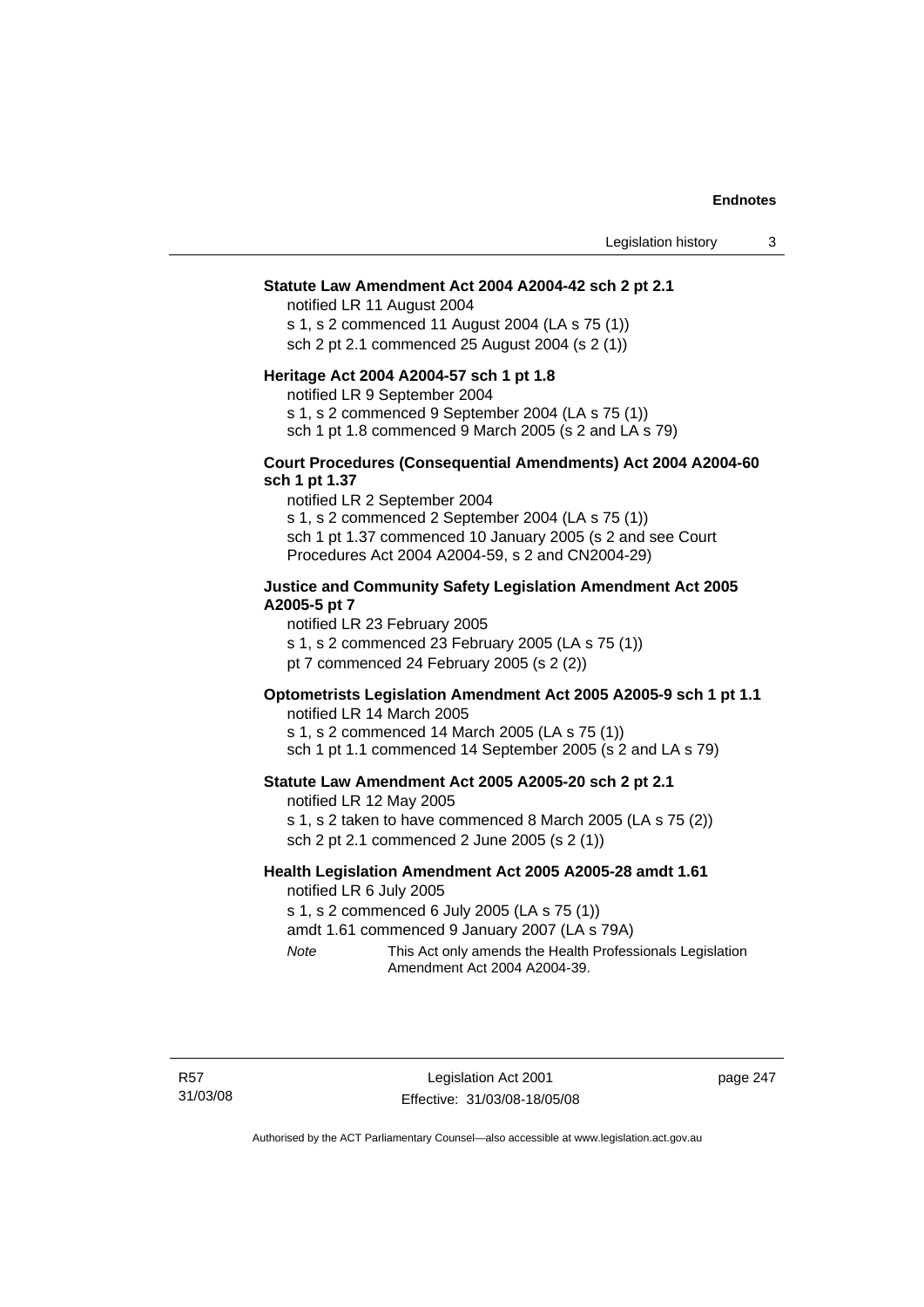3 Legislation history

## **Human Rights Commission Legislation Amendment Act 2005 A2005-41 sch 1 pt 1.8 (as am by A2006-3 amdt 1.3)**

notified LR 1 September 2005

s 1, s 2 commenced 1 September 2005 (LA s 75 (1)) sch 1 pt 1.8 commenced 1 November 2006 (s 2 (3) (as am by A2006-3 amdt 1.3) and see Human Rights Commission Act 2005 A2005-40, s 2 (as am by A2006-3 s 4) and CN2006-21)

#### **Public Sector Management Amendment Act 2005 (No 2) A2005-44 sch 1 pt 1.4**

notified LR 30 August 2005

s 1, s 2 commenced 30 August 2005 (LA s 75 (1))

sch 1 pt 1.4 commenced 8 September 2005 (s 2 and CN2005-19)

# **Human Rights Commission (Children and Young People Commissioner) Amendment Act 2005 A2005-46 sch 1 pt 1.1 (as am by A2006-3 amdt 1.2)**

notified LR 2 September 2005

s 1, s 2 commenced 2 September 2005 (LA s 75 (1)) sch 1 pt 1.1 commenced 1 November 2006 (s 2 (as am by A2006-3 amdt 1.2) and see Human Rights Commission Act 2005 A2005-40, s 2 (as am by A2006-3 s 4) and CN2006-21)

## **Public Advocate Act 2005 A2005-47 sch 1 pt 1.6 (as am by A2006-3 amdt 1.8)**

notified LR 2 September 2005 s 1, s 2 commenced 2 September 2005 (LA s 75 (1)) sch 1 pt 1.6 commenced 1 March 2006 (s 2 (1) as am by A2006-3 amdt 1.8)

# **Criminal Code (Administration of Justice Offences) Amendment Act 2005 A2005-53 sch 1 pt 1.18**

notified LR 26 October 2005 s 1, s 2 commenced 26 October 2005 (LA s 75 (1))

sch 1 pt 1.18 commenced 23 November 2005 (s 2)

# **Statute Law Amendment Act 2005 (No 2) A2005-62 sch 2 pt 2.1**

notified LR 21 December 2005 s 1, s 2 commenced 21 December 2005 (LA s 75 (1))

sch 2 pt 2.1 commenced 11 January 2006 (s 2 (1))

page 248 Legislation Act 2001 Effective: 31/03/08-18/05/08

R57 31/03/08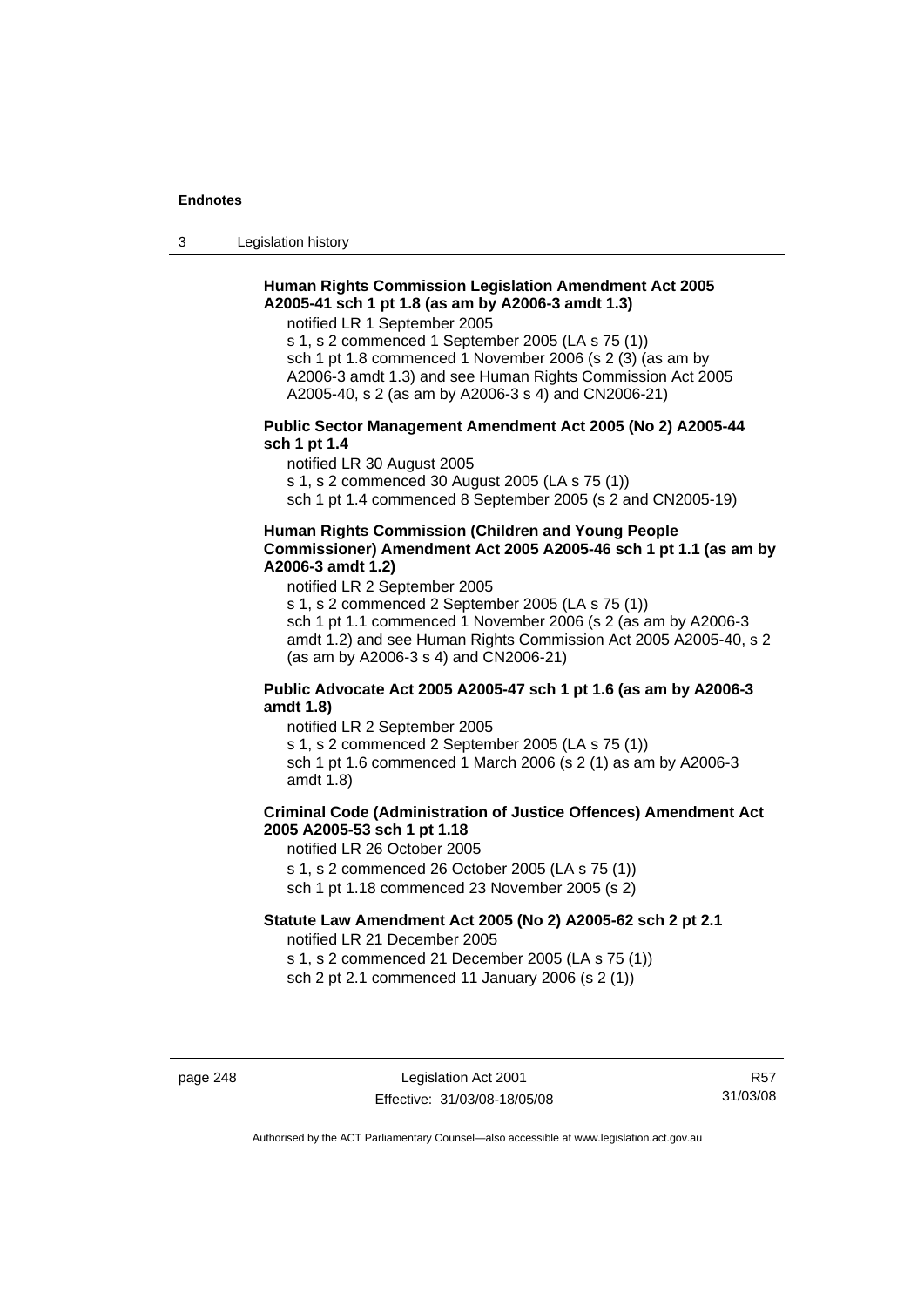# **Human Rights Commission Legislation Amendment Act 2006 A2006-3 amdts 1.2, 1.3, 1.8**

notified LR 22 February 2006

s 1, s 2 commenced 22 February 2006 (LA s 75 (1))

amdts 1.2, 1.3, 1.8 commenced 23 February 2006 (s 2)

*Note* This Act only amends the Human Rights Commission Legislation Amendment Act 2005 A2005-41, Human Rights Commission (Children and Young People Commissioner) Amendment Act 2005 A2005-46 and the Public Advocate Act 2005 A2005-47

## **Civil Unions Act 2006 A2006-22 sch 1 pt 1.21**

notified LR 19 May 2006

s 1, s 2 commenced 19 May 2006 (LA s 75 (1))

sch 1 pt 1.21 never commenced

*Note* Act repealed by disallowance 14 June 2006 (see Cwlth Gaz 2006 No S93)

#### **Sentencing Legislation Amendment Act 2006 A2006-23 sch 1 pt 1.26**  notified LR 18 May 2006

s 1, s 2 commenced 18 May 2006 (LA s 75 (1))

sch 1 pt 1.26 commenced 2 June 2006 (s 2 (1) and see Crimes (Sentence Administration) Act 2005 A2005-59 s 2, Crimes (Sentencing) Act 2005 A2005-58, s 2 and LA s 79)

## **Legal Profession Act 2006 A2006-25 sch 2 pt 2.8**

notified LR 21 June 2006 s 1, s 2 commenced 21 June 2006 (LA s 75 (1)) sch 2 pt 2.8 commenced 1 July 2006 (s 2)

## **Administrative (Miscellaneous Amendments) Act 2006 A2006-30 sch 1 pt 1.7**

notified LR 16 June 2006 s 1, s 2 commenced 16 June 2006 (LA s 75 (1)) sch 1 pt 1.7 commenced 1 July 2006 (s 2 (1))

# **Civil Law (Property) Act 2006 A2006-38 sch 1 pt 1.6**  notified LR 28 September 2006

s 1, s 2 commenced 28 September 2006 (LA s 75 (1)) sch 1 pt 1.6 commenced 28 March 2007 (s 2 and LA s 79)

R57 31/03/08 page 249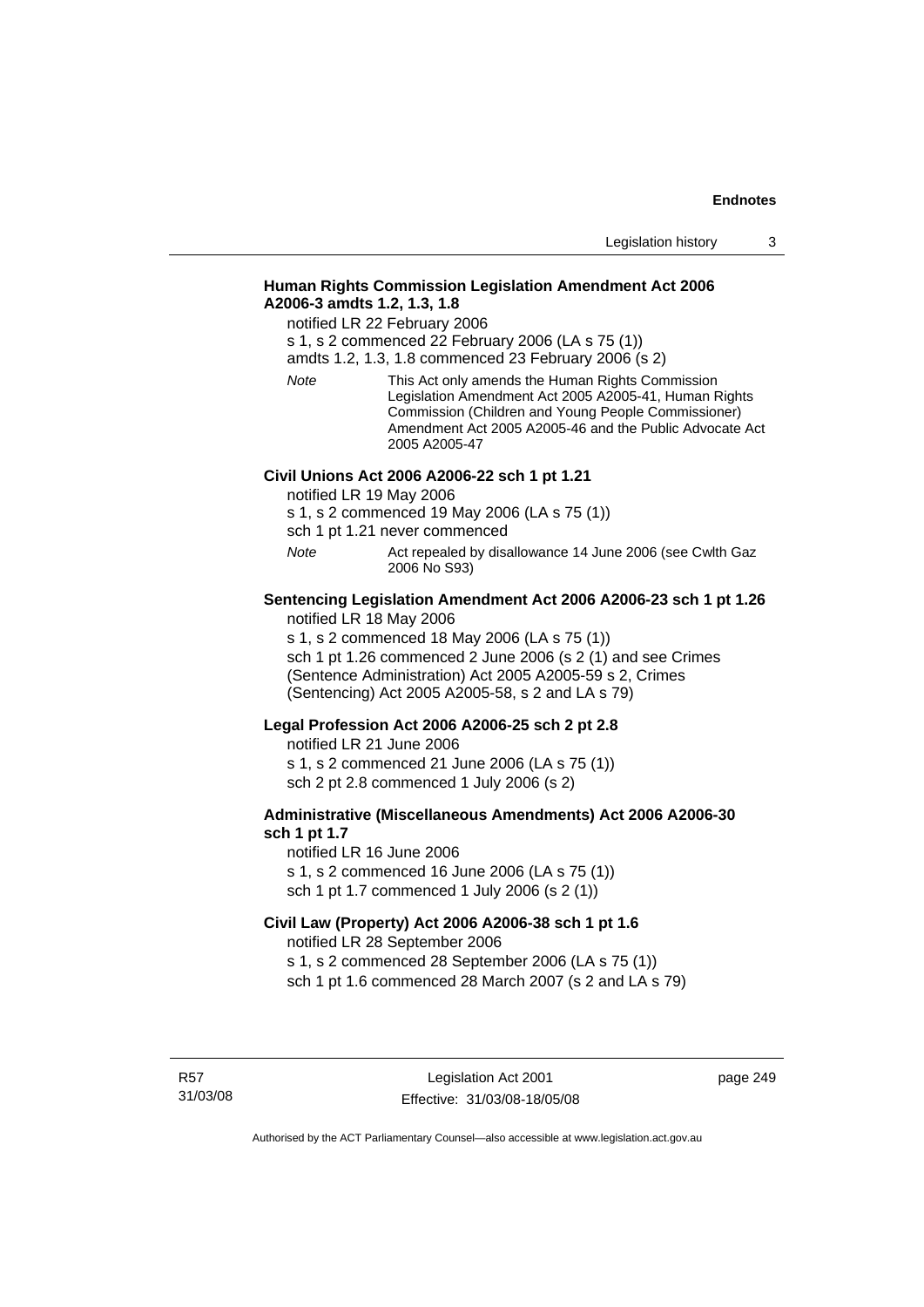3 Legislation history

#### **Statute Law Amendment Act 2006 A2006-42 sch 2 pt 2.1**

notified LR 26 October 2006

s 1, s 2 taken to have commenced 12 November 2005 (LA s 75 (2)) sch 2 pt 2.1 commenced 16 November 2006 (s 2 (1))

#### **Health Legislation Amendment Act 2006 (No 2) A2006-46 sch 2 pt 2.11**

notified LR 17 November 2006

s 1, s 2 commenced 17 November 2006 (LA s 75 (1))

sch 2 pt 2.11 commenced 18 November 2006 (s 2 (1))

# **Statute Law Amendment Act 2007 A2007-3 sch 2 pt 2.1**

notified LR 22 March 2007

s 1, s 2 taken to have commenced 1 July 2006 (LA s 75 (2)) sch 2 pt 2.1 commenced 12 April 2007 (s 2 (1))

#### **Housing Assistance Act 2007 A2007-8 sch 1 pt 1.6**

notified LR 10 May 2007

s 1, s 2 commenced 10 May 2007 (LA s 75 (1)) sch 1 pt 1.6 commenced 10 November 2007 (s 2 and LA s 79)

#### **Statute Law Amendment Act 2007 (No 2) A2007-16 sch 2**  notified LR 20 June 2007

s 1, s 2 taken to have commenced 12 April 2007 (LA s 75 (2)) sch 2 commenced 11 July 2007 (s 2 (1))

## **Planning and Development (Consequential Amendments) Act 2007 A2007-25 sch 1 pt 1.22**

notified LR 13 September 2007

s 1, s 2 commenced 13 September 2007 (LA s 75 (1)) sch 1 pt 1.22 commenced 31 March 2008 (s 2 and see Planning and

Development Act 2007 A2007-24, s 2 and CN2008-1)

# **Surveyors Act 2007 A2007-33 sch 1 pt 1.4**  notified LR 25 October 2007

s 1, s 2 commenced 25 October 2007 (LA s 75 (1))

sch 1 pt 1.4 commenced 14 November 2007 (s 2 and CN2007-15)

page 250 Legislation Act 2001 Effective: 31/03/08-18/05/08

R57 31/03/08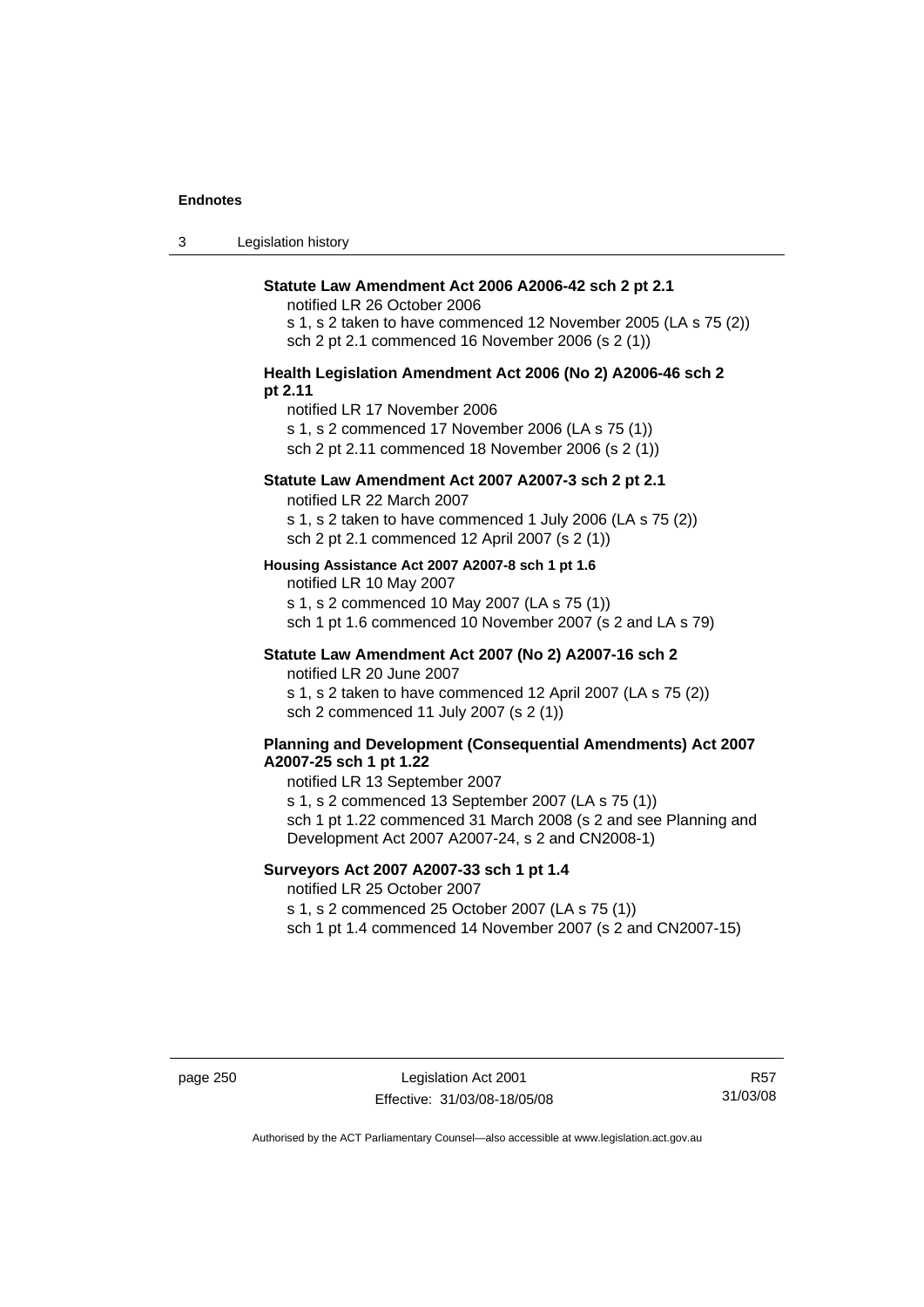# **4 Amendment history**

| <b>Dictionary</b>                       |                                                                                                                                                                                                                                                                                                                          |          |
|-----------------------------------------|--------------------------------------------------------------------------------------------------------------------------------------------------------------------------------------------------------------------------------------------------------------------------------------------------------------------------|----------|
| s 2                                     | orig s $2$ om LA s $89(4)$<br>(prev s 3) am 2001 No 56 amdt 2.18<br>renum 2002 No 11 s 5<br>am A2003-56 amdt 2.1                                                                                                                                                                                                         |          |
| <b>Notes</b>                            |                                                                                                                                                                                                                                                                                                                          |          |
| s 2A                                    | (prev s 4) am 2001 No 56 amdt 2.19; 2002 No 11 amdt 1.1<br>renum 2002 No 11 s 5<br>(2), (3) exp 2 September 2003 (s 2A (3))                                                                                                                                                                                              |          |
| <b>Objects</b>                          |                                                                                                                                                                                                                                                                                                                          |          |
| s 3                                     | orig s 3 renum as s 2<br>(prev s 5) am 2002 No 11 s 4<br>renum 2002 No 11 s 5                                                                                                                                                                                                                                            |          |
| <b>Application of Act</b>               |                                                                                                                                                                                                                                                                                                                          |          |
| s <sub>4</sub>                          | orig s 4 renum as s 2A<br>ins 2002 No 11 s 6<br>am A2006-42 amdt 2.1, amdt 2.2                                                                                                                                                                                                                                           |          |
|                                         | Determinative and non-determinative provisions                                                                                                                                                                                                                                                                           |          |
| s 5                                     | orig s 5 renum as s 3<br>ins 2002 No 11 s 6                                                                                                                                                                                                                                                                              |          |
| s 6                                     | Legislation Act provisions must be applied<br>sub 2002 No 11 s 6                                                                                                                                                                                                                                                         |          |
| <b>Meaning of Act generally</b><br>s 7  | am A2005-20 amdt 2.1                                                                                                                                                                                                                                                                                                     |          |
| s 12                                    | <b>Meaning of legislative instrument</b><br>sub A2006-42 amdt 2.3                                                                                                                                                                                                                                                        |          |
| <b>Meaning of instrument</b><br>s 14    | am 2001 No 56 amdt 2.20                                                                                                                                                                                                                                                                                                  |          |
| <b>Meaning of provision</b><br>s 16     | am 2001 No 56 amdt 2.21                                                                                                                                                                                                                                                                                                  |          |
| <b>ACT legislation register</b><br>s 18 | am 2001 No 56 amdt 2.22                                                                                                                                                                                                                                                                                                  |          |
| <b>Contents of register</b>             |                                                                                                                                                                                                                                                                                                                          |          |
| s 19                                    | sub 2001 No 56 amdt 2.23<br>am 2002 No 11 s 7; 2002 No 11 amdt 1.2; ss renum R5 LA<br>(see 2002 No 11 amdt 1.3); 2002 No 49 amdt 2.1, amdt 2.1;<br>pars renum R13 LA (see 2002 No 49 amdt 2.3); A2003-41<br>amdt 2.1, amdt 2.2; A2004-5 amdt 2.6; A2004-42 amdt 2.1;<br>A2005-20 amdt 2.2; A2006-42 amdt 2.18, amdt 2.19 |          |
|                                         | Legislation Act 2001                                                                                                                                                                                                                                                                                                     | page 251 |

R57 31/03/08 Effective: 31/03/08-18/05/08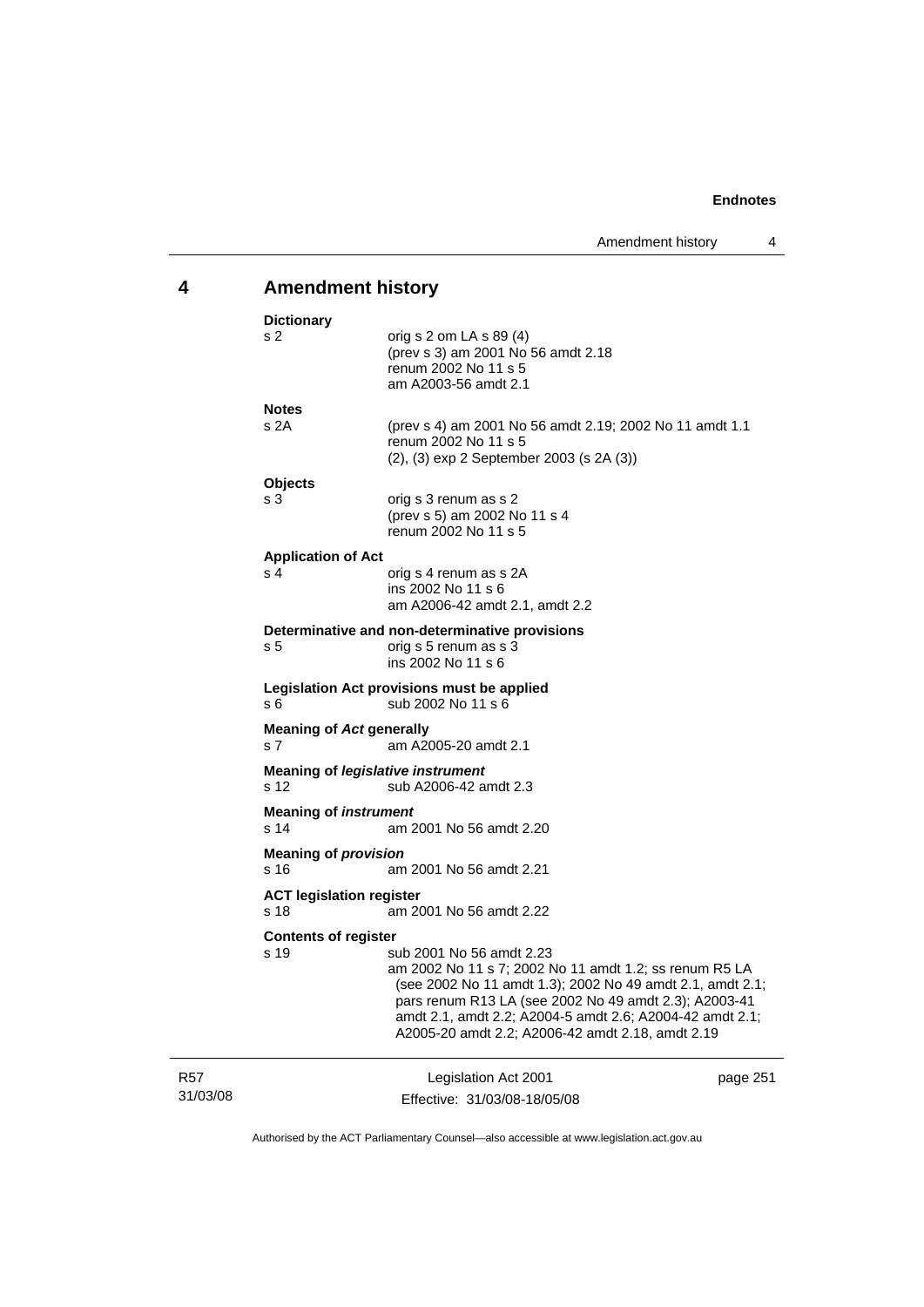4 Amendment history

|          | s 22                                              | Access to registered material at approved web site<br>am 2001 No 56 amdt 2.24                                                                                                             |                        |
|----------|---------------------------------------------------|-------------------------------------------------------------------------------------------------------------------------------------------------------------------------------------------|------------------------|
|          | ch 3 hdg                                          | Authorised versions and evidence of laws and legislative material<br>sub A2003-41 amdt 2.3                                                                                                |                        |
|          | Definitions for ch 3<br>s22A                      | ins A2003-41 amdt 2.4<br>def <i>law</i> ins A2003-41 amdt 2.4<br>def <i>legislative material</i> ins A2003-41 amdt 2.4<br>am A2005-20 amdt 2.3<br>def republication ins A2003-41 amdt 2.4 |                        |
|          | s 23                                              | Authorisation of versions by parliamentary counsel<br>sub A2003-41 amdt 2.5                                                                                                               |                        |
|          | <b>Authorised electronic versions</b><br>s 24     | am 2001 No 56 amdt 2.25, amdt 2.26; 2002 No 11 amdt 1.4<br>sub A2003-41 amdt 2.6                                                                                                          |                        |
|          | <b>Authorised written versions</b><br>s 25        | sub A2003-41 amdt 2.7                                                                                                                                                                     |                        |
|          | Judicial notice of certain matters<br>s 26        | am A2003-41 amdt 2.8, amdt 2.9; A2005-20 amdt 2.4                                                                                                                                         |                        |
|          | <b>Notification of Acts</b><br>s 28               | am 2001 No 56 amdts 2.27-2.29; 2002 No 11 amdt 1.5;<br>A2003-41 amdt 2.10, amdt 2.11; ss renum R20 LA (see<br>A2003-41 amdt 2.12); A2005-62 amdt 2.1, amdt 2.2                            |                        |
|          | References to <i>notification</i> of Acts<br>s 30 | am 2001 No 56 amdt 2.30, amdt 2.31                                                                                                                                                        |                        |
|          | <b>instruments</b><br>s 33                        | Guidelines about costs of proposed subordinate laws and disallowable<br>$(3)$ , $(4)$ exp 12 March 2002 $(s 33 (4))$<br>am A2005-20 amdt 2.5, amdt 2.6                                    |                        |
|          | s 34                                              | Preparation of regulatory impact statements<br>am A2005-20 amdts 2.7-2.9; A2005-62 amdt 2.3                                                                                               |                        |
|          | s 36                                              | When is preparation of regulatory impact statement unnecessary?<br>am 2002 No 30 amdt 2.1; A2005-20 amdt 2.10                                                                             |                        |
|          | s 37                                              | When must regulatory impact statement be presented?<br>am A2005-20 amdt 2.11                                                                                                              |                        |
|          | s 41 hdg                                          | Making of certain statutory instruments by Executive<br>sub 2001 No 56 amdt 2.32                                                                                                          |                        |
|          | s 41                                              | sub 2002 No 11 s 8<br>am 2001 No 56 amdts 2.33-2.36<br>sub 2002 No 11 s 8                                                                                                                 |                        |
| page 252 |                                                   | Legislation Act 2001<br>Effective: 31/03/08-18/05/08                                                                                                                                      | <b>R57</b><br>31/03/08 |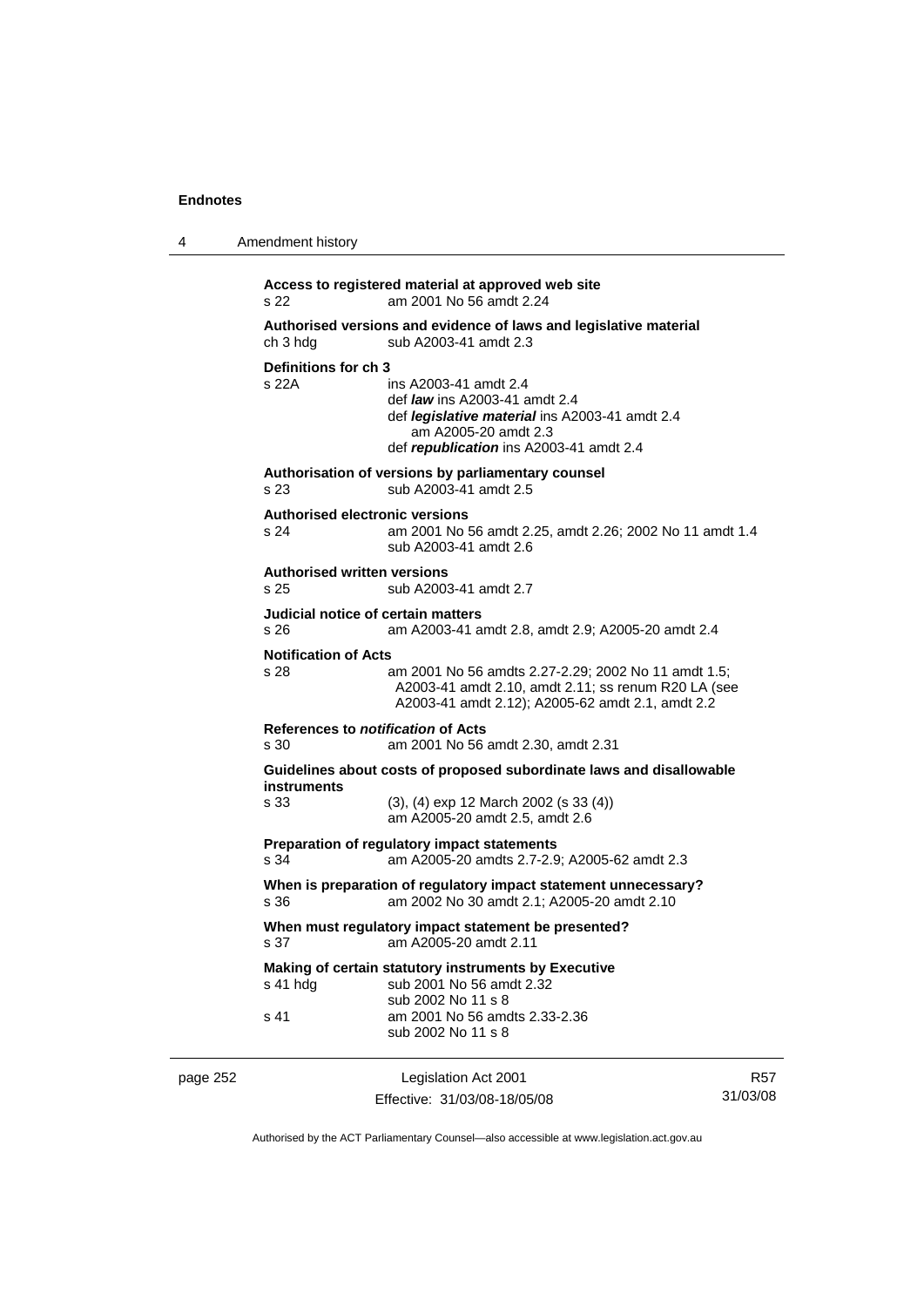| s 42                                               | am 2002 No 11 amdt 1.6; A2005-20 amdt 2.12, amdt 2.13;<br>A2006-42 amdt 2.18                                                     |
|----------------------------------------------------|----------------------------------------------------------------------------------------------------------------------------------|
| authorising law                                    | Statutory instruments to be interpreted not to exceed powers under                                                               |
| s <sub>43</sub>                                    | am 2002 No 11 amdt 1.7; A2003-56 amdt 2.2, amdt 2.3                                                                              |
| s 44                                               | Power to make statutory instruments for Act etc<br>am 2002 No 11 amdt 1.8, amdt 1.9; 2002 No 49 amdt 2.54;<br>A2005-20 amdt 2.14 |
|                                                    | Power to make court rules                                                                                                        |
| s 45                                               | sub 2002 No 11 s 9<br>am 2002 No 49 amdt 2.4, amdt 2.54; A2005-20 amdt 2.15,<br>amdt 2.16                                        |
|                                                    | Power to make instrument includes power to amend or repeal                                                                       |
| s 46                                               | am 2002 No 11 s 10; A2006-42 amdt 2.18                                                                                           |
|                                                    | Statutory instrument may make provision by applying law or instrument                                                            |
| s <sub>47</sub>                                    | sub 2002 No 11 s 11<br>am 2002 No 49 amdt 2.5; A2003-56 amdt 2.4; A2005-20<br>amdts 2.17-2.19                                    |
|                                                    |                                                                                                                                  |
|                                                    | Power to make instrument includes power to make different provision for                                                          |
| s 48                                               | am 2002 No 11 amdt 1.10; 2002 No 49 amdt 2.54                                                                                    |
|                                                    | Single instrument may exercise several powers or satisfy several                                                                 |
| different categories etc<br>requirements<br>$s$ 49 | am 2002 No 11 amdt 1.11                                                                                                          |
|                                                    | Relationship between authorising law and instrument dealing with same                                                            |
| matter<br>s <sub>50</sub>                          | am 2002 No 11 amdt 1.12, amdt 1.13; 2002 No 49 amdt 2.54                                                                         |
| s 51                                               | Instrument may make provision in relation to land by reference to map etc<br>am A2005-20 amdt 2.20                               |
| s 52                                               | Instrument may authorise determination of matter etc<br>am 2002 No 11 amdt 1.14; ss renum R5 LA (see 2002 No 11<br>amdt 1.15)    |
| s <sub>53</sub>                                    | Instrument may prohibit<br>am 2002 No 11 amdt 1.16, amdt 1.17                                                                    |
|                                                    | Instrument may require making of statutory declaration                                                                           |

R57 31/03/08

Legislation Act 2001 Effective: 31/03/08-18/05/08 page 253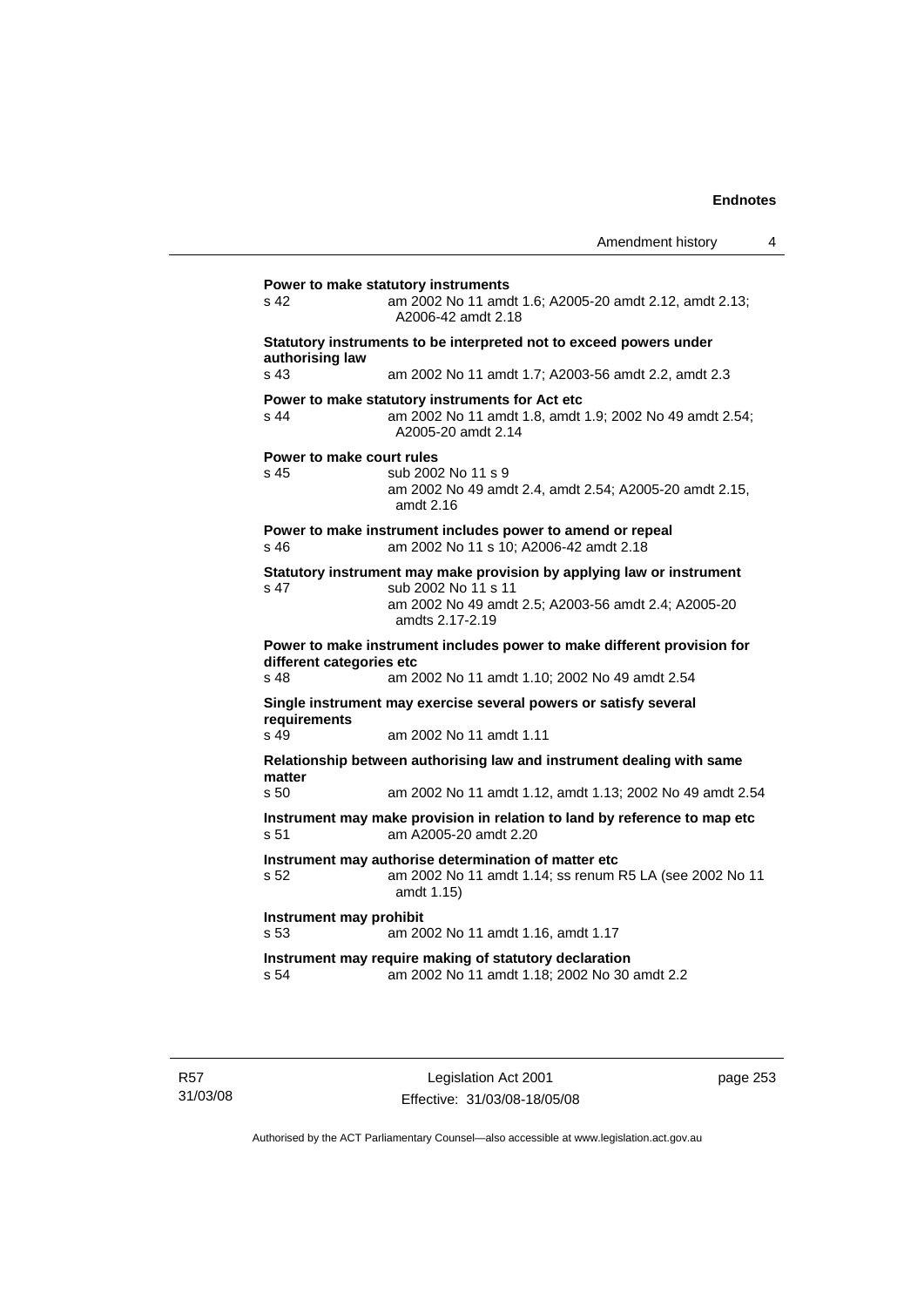| 4 | Amendment history                                                                                                                                                                                                                                                                                                                                                               |
|---|---------------------------------------------------------------------------------------------------------------------------------------------------------------------------------------------------------------------------------------------------------------------------------------------------------------------------------------------------------------------------------|
|   | Determination of fees by disallowable instrument<br>am 2001 No 56 amdt 2.37, amdt 2.38; ss renum R1 LA (see<br>s 56<br>2001 No 56 amdt 2.39); 2002 No 11 amdt 1.19, amdt 1.20;<br>2002 No 49 amdt 2.54; A2005-20 amdts 2.21-2.27; A2006-42<br>amdt 2.4                                                                                                                          |
|   | Fees payable in accordance with determination etc<br>am 2002 No 11 amdt 1.21<br>s 57                                                                                                                                                                                                                                                                                            |
|   | Regulations may make provision about fees<br>am 2001 No 56 amdt 2.40; 2002 No 11 amdt 1.22; ss renum<br>s 58<br>R5 LA (see 2002 No 11 amdt 1.23); A2005-20 amdt 2.28                                                                                                                                                                                                            |
|   | Numbering and notification of legislative instruments<br>am A2006-42 amdt 2.19<br>pt 6.4 hdg                                                                                                                                                                                                                                                                                    |
|   | <b>Numbering</b><br>s 59<br>am 2001 No 56 amdt 2.41; A2003-41 amdt 2.13; A2005-20<br>amdt 2.29; A2006-42 amdt 2.18, amdt 2.19                                                                                                                                                                                                                                                   |
|   | Correction etc of name of legislative instrument<br>sub A2003-41 amdt 2.14<br>s 60 hdg<br>am A2006-42 amdt 2.18<br>am 2001 No 56 amdt 2.42, amdt 2.43; 2001 No 70 amdt 1.8;<br>s 60<br>2002 No 49 amdt 2.6, amdt 2.7; A2003-41 amdt 2.15;<br>A2004-42 amdt 2.2, amdt 2.3; A2006-42 amdt 2.18,<br>amdt 2.19                                                                      |
|   | Correction of name of explanatory statement etc<br>ins A2004-42 amdt 2.4<br>s 60A<br>am A2006-42 amdt 2.18                                                                                                                                                                                                                                                                      |
|   | Notification of legislative instruments<br>s 61 hdg<br>am A2006-42 amdt 2.19<br>sub 2001 No 56 amdt 2.44<br>s 61<br>am 2002 No 11 s 12, amdt 1.24; ss renum R5 LA (see 2002<br>No 11 amdt 1.25); A2003-41 amdts 2.16-2.19; A2004-60<br>amdt 1.173; pars renum R31 LA (see A2004-60 amdt 1.174);<br>A2005-20 amdts 2.30-2.33; A2005-62 amdt 2.4, amdt 2.5;<br>A2006-42 amdt 2.18 |
|   | Effect of failure to notify legislative instrument<br>s 62 hdg<br>am A2006-42 amdt 2.18<br>s <sub>62</sub><br>am 2002 No 11 amdt 1.26, amdt 1.27; A2006-42 amdt 2.18                                                                                                                                                                                                            |
|   | References to notification of legislative instruments<br>s 63 hdg<br>am A2006-42 amdt 2.19<br>s 63<br>am 2001 No 56 amdt 2.45, amdt 2.46; A2006-42 amdt 2.18                                                                                                                                                                                                                    |
|   |                                                                                                                                                                                                                                                                                                                                                                                 |

page 254 Legislation Act 2001 Effective: 31/03/08-18/05/08

R57 31/03/08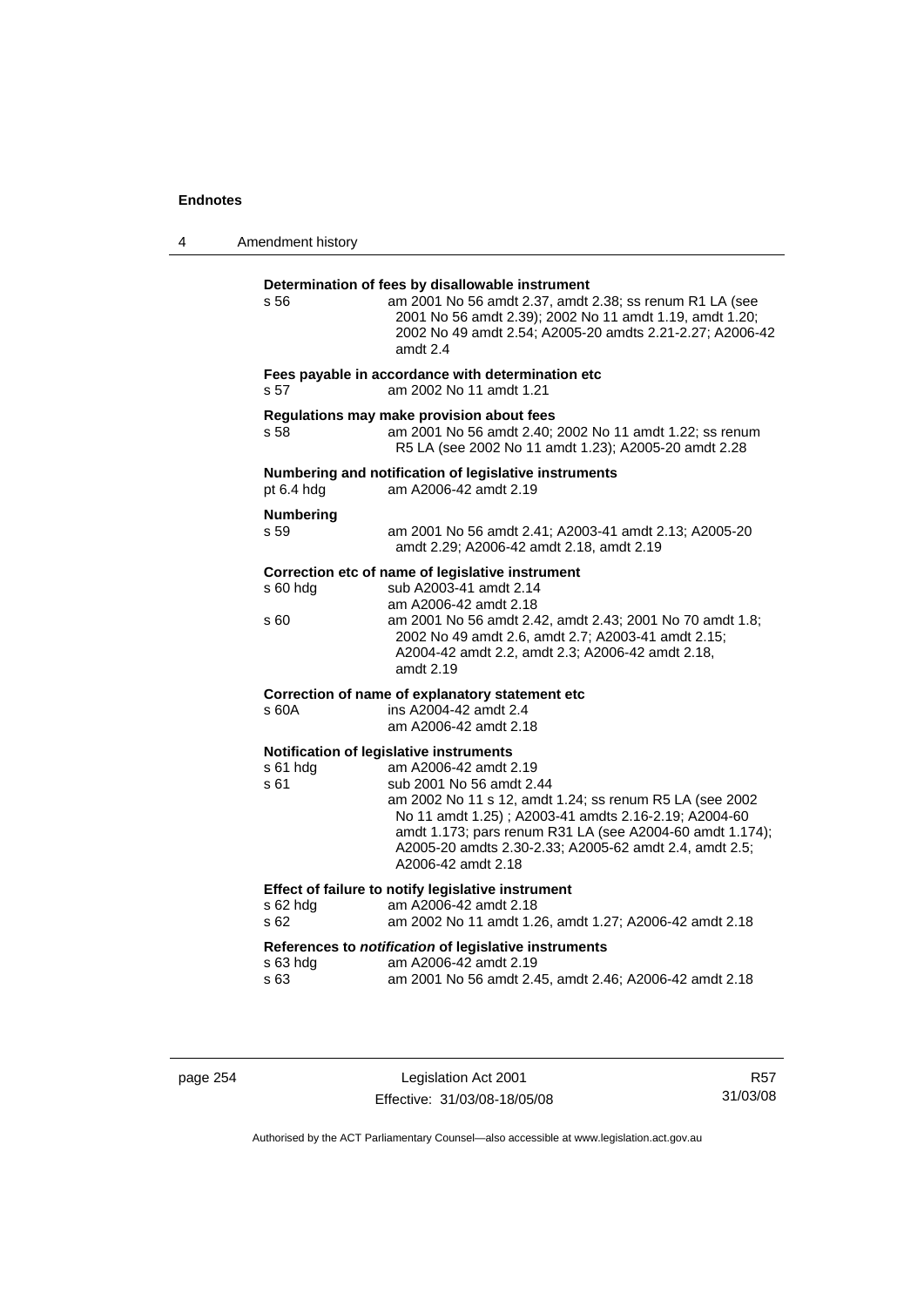## **Presentation of subordinate laws and disallowable instruments**

|                                 | r reschilding in superuntale laws and uisanowable instruments                                                                                                                                     |
|---------------------------------|---------------------------------------------------------------------------------------------------------------------------------------------------------------------------------------------------|
| s 64 hda<br>s 64                | sub 2002 No 11 amdt 1.28<br>am 2002 No 11 amdt 1.29; A2005-20 amdt 2.34; A2005-62<br>amdt 2.6                                                                                                     |
|                                 |                                                                                                                                                                                                   |
| s 65 hdg                        | Disallowance by resolution of Assembly<br>sub 2001 No 56 amdt 2.47                                                                                                                                |
| s 65                            | am 2001 No 56 amdt 2.48, amdt 2.49; 2002 No 11 amdt 1.30;<br>A2003-56 amdt 2.5; ss renum R21 LA (see A2003-56<br>amdt 2.6); A2004-42 amdt 2.5, amdt 2.6; A2005-20<br>amdt 2.35; A2005-62 amdt 2.7 |
|                                 | Notification of disallowance by resolution of Assembly                                                                                                                                            |
| s 65A                           | ins 2001 No 56 amdt 2.50<br>am 2002 No 11 amdt 1.31; A2003-41 amdt 2.20; A2005-62<br>amdt 2.8                                                                                                     |
| <b>Revival of affected laws</b> |                                                                                                                                                                                                   |
| s 66                            | am 2002 No 11 amdt 1.32                                                                                                                                                                           |
| s 67                            | Making of instrument same in substance within 6 months after disallowance<br>am 2002 No 11 amdt 1.33; A2005-20 amdt 2.36; A2005-62<br>amdt 2.9                                                    |
|                                 | Amendment by resolution of Assembly                                                                                                                                                               |
| s 68                            | am 2001 No 56 amdts 2.51-2.53; ss renum R1 LA (see 2001<br>No 56 amdt 2.54); 2002 No 11 amdt 1.34; A2004-42<br>amdt 2.7, amdt 2.8; A2005-20 amdt 2.37; A2005-62<br>amdt 2.10                      |
|                                 | Notification of amendments made by resolution of Assembly                                                                                                                                         |
| s 69                            | am 2001 No 56 amdt 2.55, amdt 2.56; 2002 No 11 amdt 1.35;<br>2002 No 49 amdt 2.8; A2005-62 amdt 2.11                                                                                              |
| amendment                       | Making of amendment restoring effect of law within 6 months after                                                                                                                                 |
| s 70                            | am 2002 No 11 amdt 1.36; A2005-20 amdt 2.38; A2005-62<br>amdt 2.12                                                                                                                                |
|                                 | Effect of dissolution or expiry of Assembly on notice of motion                                                                                                                                   |
| s 71                            | am 2002 No 11 amdt 1.37; A2005-20 amdt 2.39, amdt 2.40;<br>A2005-62 amdt 2.13                                                                                                                     |
| Meaning of law in ch 8          |                                                                                                                                                                                                   |
| s 72                            | am A2004-42 amdt 2.9; A2005-20 amdt 2.41                                                                                                                                                          |
|                                 | General rules about commencement                                                                                                                                                                  |
| s 73                            | am 2002 No 11 s 13, s 14, amdt 1.38, amdt 1.39; A2003-41<br>amdt 2.21; A2003-56 amdts 2.7-2.9; A2004-42 amdt 2.10;<br>A2005-20 amdt 2.42; A2006-42 amdt 2.18                                      |
|                                 |                                                                                                                                                                                                   |

R57 31/03/08

Legislation Act 2001 Effective: 31/03/08-18/05/08 page 255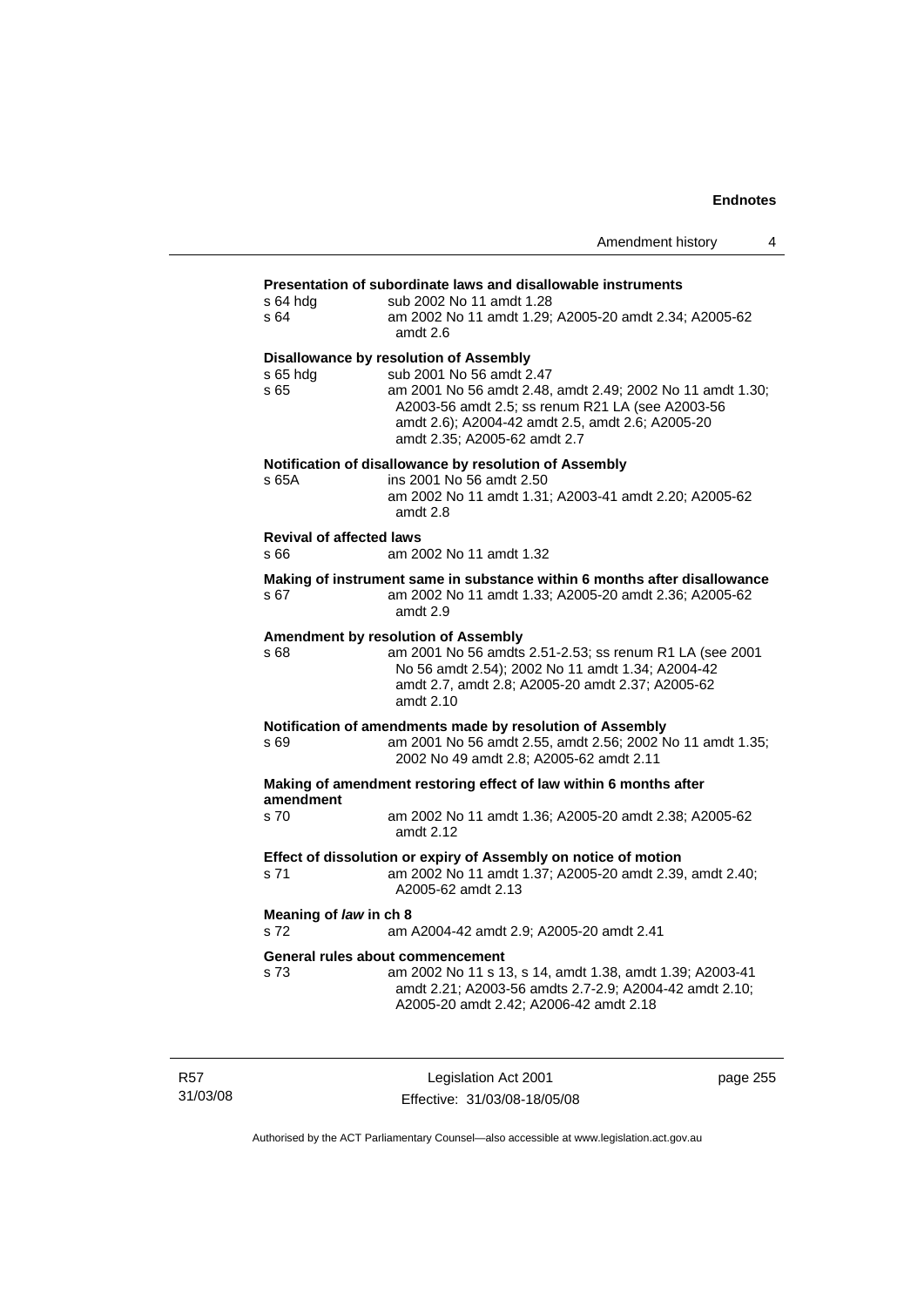| 4 | Amendment history            |                                                                                                                                                                                                                                                               |
|---|------------------------------|---------------------------------------------------------------------------------------------------------------------------------------------------------------------------------------------------------------------------------------------------------------|
|   | Time of commencement<br>s 74 | sub 2002 No 11 s 15                                                                                                                                                                                                                                           |
|   | s 75 hdg<br>s 75             | Commencement of naming and commencement provisions<br>sub A2004-42 amdt 2.11<br>am 2002 No 11 s 16; 2002 No 49 amdt 2.9, amdt 2.10;<br>A2003-56 amdt 2.10, amdt 2.11; A2004-42 amdt 2.12;<br>ss renum R27 LA (see A2004-42 amdt 2.13) ; A2006-42<br>amdt 2.18 |
|   | s 75AA                       | Commencement of provisions identifying amended laws<br>ins A2006-42 amdt 2.5                                                                                                                                                                                  |
|   | s 75A                        | Meaning of commences retrospectively<br>ins A2003-56 amdt 2.12<br>am A2006-42 amdt 2.18                                                                                                                                                                       |
|   | s 75B                        | Retrospective commencement requires clear indication<br>ins A2003-56 amdt 2.12<br>am A2004-42 amdt 2.14; ss renum R27 LA (see A2004-42<br>amdt 2.15)                                                                                                          |
|   | s 76                         | Non-prejudicial provision may commence retrospectively<br>am 2002 No 11 amdt 1.40; ss renum R5 LA (see 2002 No 11<br>amdt 1.41); A2003-56 amdt 2.13, amdt 2.14; A2005-20<br>amdt $2.46$                                                                       |
|   | s 77                         | <b>Commencement by commencement notice</b><br>am 2002 No 11 s 17, amdt 1.42; 2002 No 49 amdt 2.11;<br>A2004-42 amdts 2.16-2.18                                                                                                                                |
|   | s 78                         | Separate commencement of amendments<br>sub 2002 No 11 amdt 1.43                                                                                                                                                                                               |
|   | s 79                         | Automatic commencement of postponed law<br>am 2002 No 11 amdt 1.44; 2002 No 49 amdt 2.12; A2003-41<br>amdt 2.22; A2003-56 amdt 2.15, amdt 2.16; ss renum R21<br>LA (see A2003-56 amdt 2.17); A2004-42 amdt 2.19;<br>A2005-20 amdt 2.44, amdt 2.45             |
|   | s 79A                        | Commencement of amendment of uncommenced law<br>ins A2003-41 amdt 2.23                                                                                                                                                                                        |
|   | s 80                         | References to commencement of law<br>am 2002 No 49 amdt 2.13                                                                                                                                                                                                  |

page 256 Legislation Act 2001 Effective: 31/03/08-18/05/08

R57 31/03/08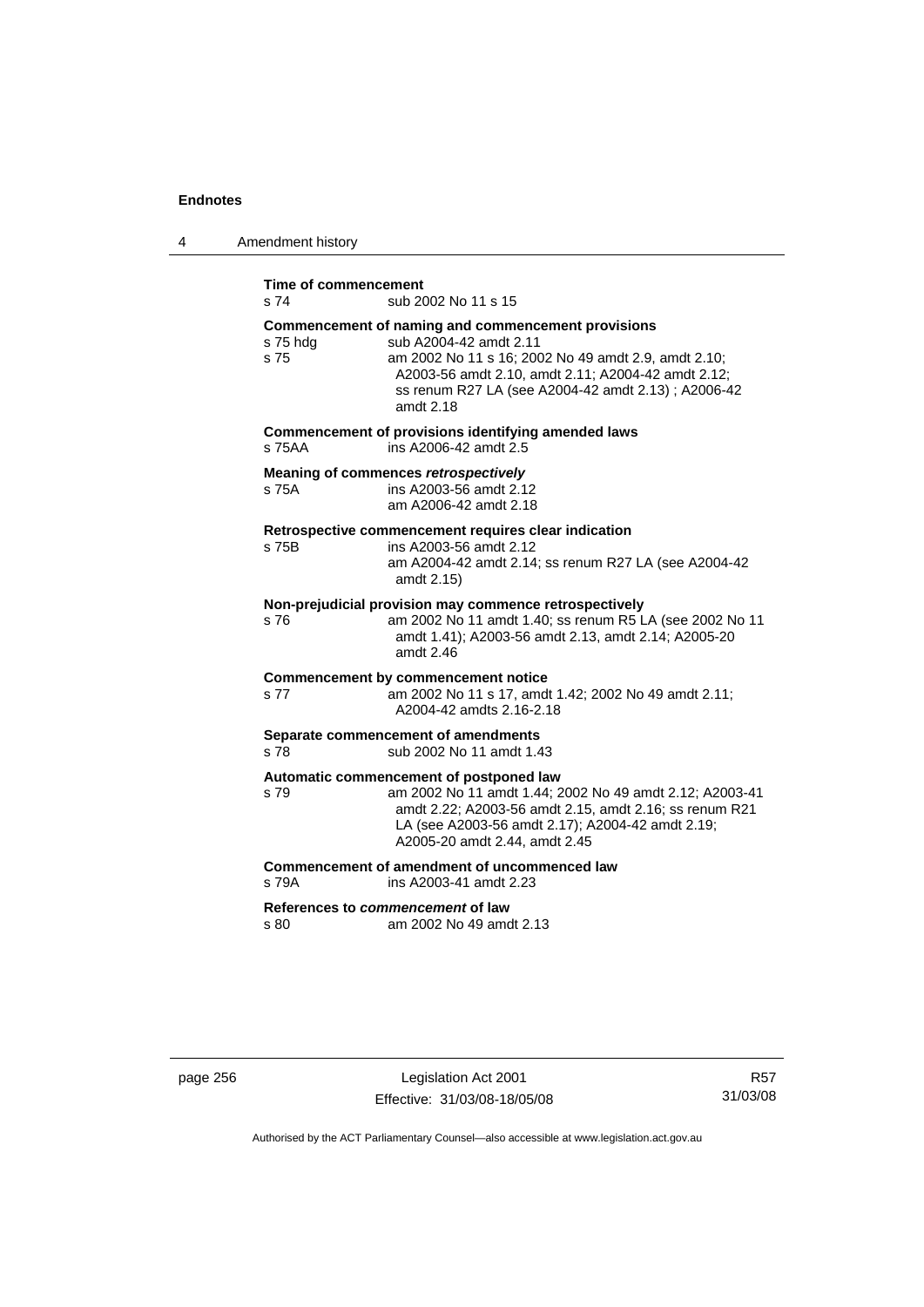|                                  |                                                                                                                                                                                                                                                                                                                                                                                                                                                                                | Amendment history | 4 |
|----------------------------------|--------------------------------------------------------------------------------------------------------------------------------------------------------------------------------------------------------------------------------------------------------------------------------------------------------------------------------------------------------------------------------------------------------------------------------------------------------------------------------|-------------------|---|
| s 81                             | <b>Exercise of powers between notification and commencement</b><br>am 2002 No 11 amdts 1.45-1.47; A2004-42 amdt 2.20,<br>amdt 2.21; ss renum R27 LA (see A2004-42 amdt 2.22);<br>A2005-5 s 25; ss renum R32 LA (see A2005-5 s 26);<br>A2005-20 amdt 2.46; A2006-42 amdt 2.18                                                                                                                                                                                                   |                   |   |
| Definitions for ch 9<br>S.82     | def law sub A2004-42 amdt 2.23; A2005-20 amdt 2.47<br>def repeal sub 2002 No 49 amdt 2.14<br>am A2004-42 amdt 2.24                                                                                                                                                                                                                                                                                                                                                             |                   |   |
| s 83                             | Consequences of amendment of statutory instrument by Act<br>am 2002 No 11 amdt 1.48, amdt 1.49                                                                                                                                                                                                                                                                                                                                                                                 |                   |   |
| s 84                             | Saving of operation of repealed and amended laws<br>am 2002 No 11 amdt 1.50; ss renum R5 LA (see 2002 No 11<br>amdt 1.51); A2005-20 amdt 2.48                                                                                                                                                                                                                                                                                                                                  |                   |   |
| s 84A                            | Creation of offences and changes in penalties<br>ins 2001 No 56 amdt 2.57<br>am 2002 No 11 amdt 1.52; A2004-42 amdt 2.25; ss renum<br>R27 LA (see A2004-42 amdt 2.26); A2005-20 amdt 2.49                                                                                                                                                                                                                                                                                      |                   |   |
| When repeal takes effect<br>s 85 | sub 2002 No 11 s 18                                                                                                                                                                                                                                                                                                                                                                                                                                                            |                   |   |
| amending laws<br>s 86            | Repealed and amended laws not revived on repeal of repealing and<br>am 2002 No 11 amdt 1.53; ss renum R5 LA (see 2002 No 11<br>amdt 1.54)                                                                                                                                                                                                                                                                                                                                      |                   |   |
| s 87                             | Commencement not undone if repealed<br>am 2002 No 11 amdt 1.55                                                                                                                                                                                                                                                                                                                                                                                                                 |                   |   |
| s 88 hdg<br>s 88                 | Repeal does not end effect of transitional laws etc<br>sub 2002 No 49 amdt 2.15<br>am 2002 No 11 amdt 1.56; A2003-56 amdt 2.18; A2005-20<br>amdt 2.50, amdt 2.51; ss renum R34 LA (see A2005-20<br>amdt 2.52); A2006-42 amdt 2.6, amdt 2.7                                                                                                                                                                                                                                     |                   |   |
| s 89                             | Automatic repeal of certain laws and provisions<br>am 2002 No 11 amdts 1.57-1.59; ss renum R5 LA (see 2002<br>No 11 amdt 1.60); 2002 No 30 amdt 2.3; 2002 No 49<br>amdts 2.16-2.18, 2.20-2.23; ss renum R13 LA (see 2002<br>No 49 amdt 2.19); A2003-56 amdts 2.19-2.23; ss renum R21<br>LA (see A2003-56 amdt 2.24); A2004-42 amdt 2.27,<br>amdt 2.28, amdts 2.30-2.32; ss renum R27 LA (see<br>A2004-42 amdt 2.29); A2005-20 amdts 2.53-2.56; A2006-42<br>amdt 2.8, amdt 2.18 |                   |   |

R57 31/03/08

Legislation Act 2001 Effective: 31/03/08-18/05/08 page 257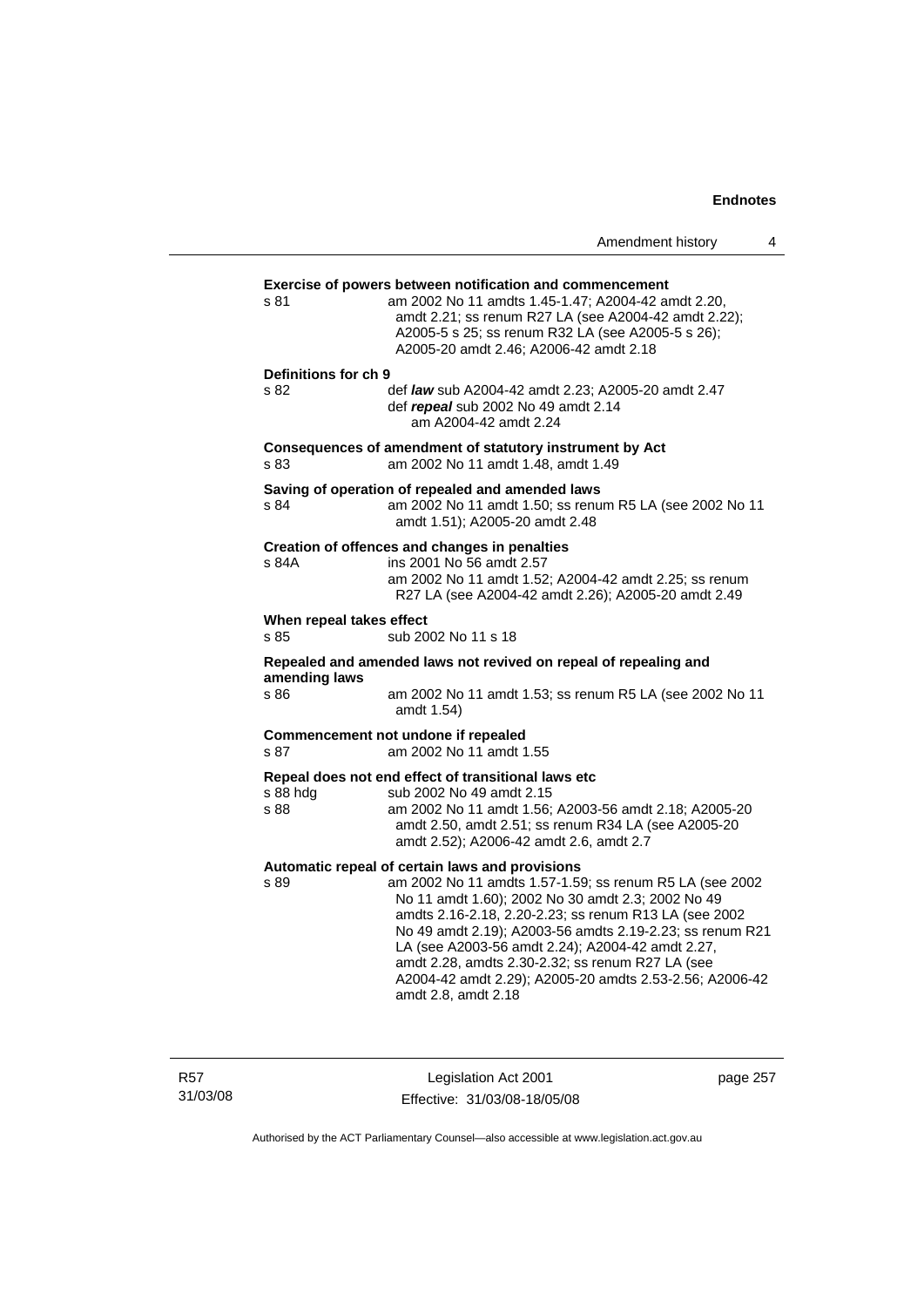| 4 | Amendment history                                                                                                                                                                                                                                                          |
|---|----------------------------------------------------------------------------------------------------------------------------------------------------------------------------------------------------------------------------------------------------------------------------|
|   | Insertion of provisions by amending law<br>s 91<br>am 2001 No 56 amdt 2.58; 2002 No 11 amdts 1.61-1.63;<br>ss renum R5 LA (see 2002 No 11 amdt 1.64); A2003-41<br>amdt 2.24; A2004-42 amdt 2.33, amdt 2.34; A2005-20<br>amdt 2.57                                          |
|   | Amendment to be made whenever possible<br>am 2002 No 11 amdts 1.65-1.68; A2005-20 amdt 2.58<br>s 92                                                                                                                                                                        |
|   | Provisions included in another provision for amendment purposes<br>am 2001 No 56 amdt 2.59, amdt 2.60; 2002 No 11 amdt 1.69;<br>s 93<br>A2004-42 amdt 2.35, amdt 2.36; A2005-20 amdt 2.59                                                                                  |
|   | Continuance of appointments etc made under amended provisions<br>s 94<br>am 2002 No 11 amdt 1.70; ss renum R5 LA (see 2002 No 11<br>amdt 1.71); 2002 No 49 amdt 2.24; A2003-41 amdt 2.25                                                                                   |
|   | <b>Status of modifications</b><br>s 95<br>am 2002 No 11 amdt 1.72, amdt 1.73                                                                                                                                                                                               |
|   | <b>Relocated provisions</b><br>s 96<br>am 2002 No 11 amdt 1.74; A2005-20 amdt 2.60                                                                                                                                                                                         |
|   | <b>Referring to laws</b><br>ch 10 hdg<br>sub A2005-20 amdt 2.61                                                                                                                                                                                                            |
|   | Definitions for ch 10<br>s 97 hdg<br>sub 2001 No 56 amdt 2.61<br>s 97<br>am 2001 No 56 amdt 2.62<br>sub A2005-20 amdt 2.61<br>def <b>ACT law</b> ins A2005-20 amdt 2.61<br>def <i>law</i> ins A2005-20 amdt 2.61<br>def law of another jurisdiction ins A2005-20 amdt 2.61 |
|   | References to ACT law include law containing reference<br>s 98<br>am 2002 No 11 amdt 1.75<br>sub A2005-20 amdt 2.61                                                                                                                                                        |
|   | References in ACT statutory instruments to the Act<br>s 99<br>am A2003-56 amdt 2.25<br>sub A2005-20 amdt 2.61                                                                                                                                                              |
|   | <b>Referring to particular ACT laws</b><br>s 100<br>am A2003-56 amdt 2.26<br>sub A2005-20 amdt 2.61                                                                                                                                                                        |
|   | Referring to particular laws of other jurisdictions etc<br>am 2002 No 49 amdt 2.25<br>s 101<br>sub A2005-20 amdt 2.61                                                                                                                                                      |
|   |                                                                                                                                                                                                                                                                            |

page 258 Legislation Act 2001 Effective: 31/03/08-18/05/08

R57 31/03/08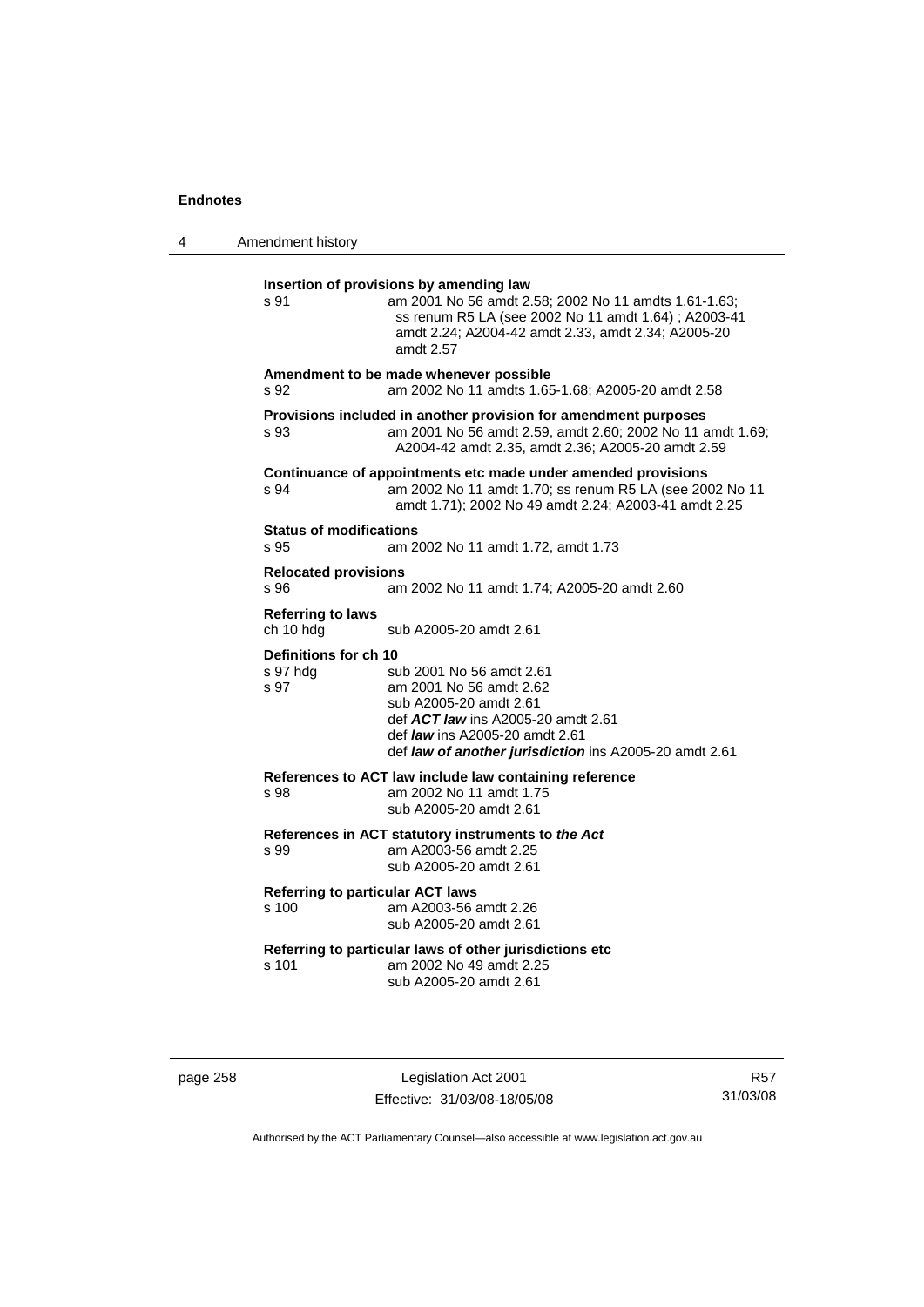| s 101A                                        | ins 2001 No 56 amdt 2.63<br>om A2005-20 amdt 2.61                                                                                                                                                            |
|-----------------------------------------------|--------------------------------------------------------------------------------------------------------------------------------------------------------------------------------------------------------------|
| References to paragraphs etc<br>s 101B        | ins 2001 No 56 amdt 2.63<br>om A2005-20 amdt 2.61                                                                                                                                                            |
| s 102                                         | References to laws include references to laws as in force from time to time<br>am 2002 No 11 amdt 1.76, amdt 1.77; A2003-56 amdt 2.27;<br>ss renum R21 LA (see A2003-56 amdt 2.28)<br>sub A2005-20 amdt 2.61 |
| <b>References to repealed laws</b><br>s 103   | sub A2005-20 amdt 2.61                                                                                                                                                                                       |
| s 104                                         | References to laws include references to instruments under laws<br>am 2001 No 56 amdt 2.64<br>sub A2005-20 amdt 2.61                                                                                         |
| s 105                                         | Referring to provisions of laws<br>am 2002 No 11 amdt 1.78, amdt 1.79<br>sub A2005-20 amdt 2.61                                                                                                              |
| s 106                                         | References to provisions of laws are inclusive<br>am 2002 No 30 amdt 2.4<br>sub A2005-20 amdt 2.61                                                                                                           |
| s 106A                                        | References to paragraphs etc of laws<br>ins A2005-20 amdt 2.61                                                                                                                                               |
| Meaning of law in ch 11<br>s 107 hdg<br>s 107 | sub A2004-42 amdt 2.37<br>def law am A2003-41 amdt 2.26; A2005-20 amdt 2.62<br>def republication ins A2004-42 amdt 2.38                                                                                      |
| <b>Republication in register</b><br>s 108     | am 2001 No 56 amdt 2.65                                                                                                                                                                                      |
| s 109                                         | Republications may be published with other information<br>am A2003-41 amdt 2.27                                                                                                                              |
| <b>Incorporation of amendments</b><br>s 111   | am A2005-20 amdt 2.63, amdt 2.64                                                                                                                                                                             |
| s 114                                         | Authorisation for parliamentary counsel<br>am 2001 No 70 amdt 1.8                                                                                                                                            |
| s 116                                         | Ambit of editorial amendments<br>am A2003-56 amdt 2.29; A2005-20 amdts 2.65-2.68,<br>amdt 2.146                                                                                                              |

R57 31/03/08

Legislation Act 2001 Effective: 31/03/08-18/05/08 page 259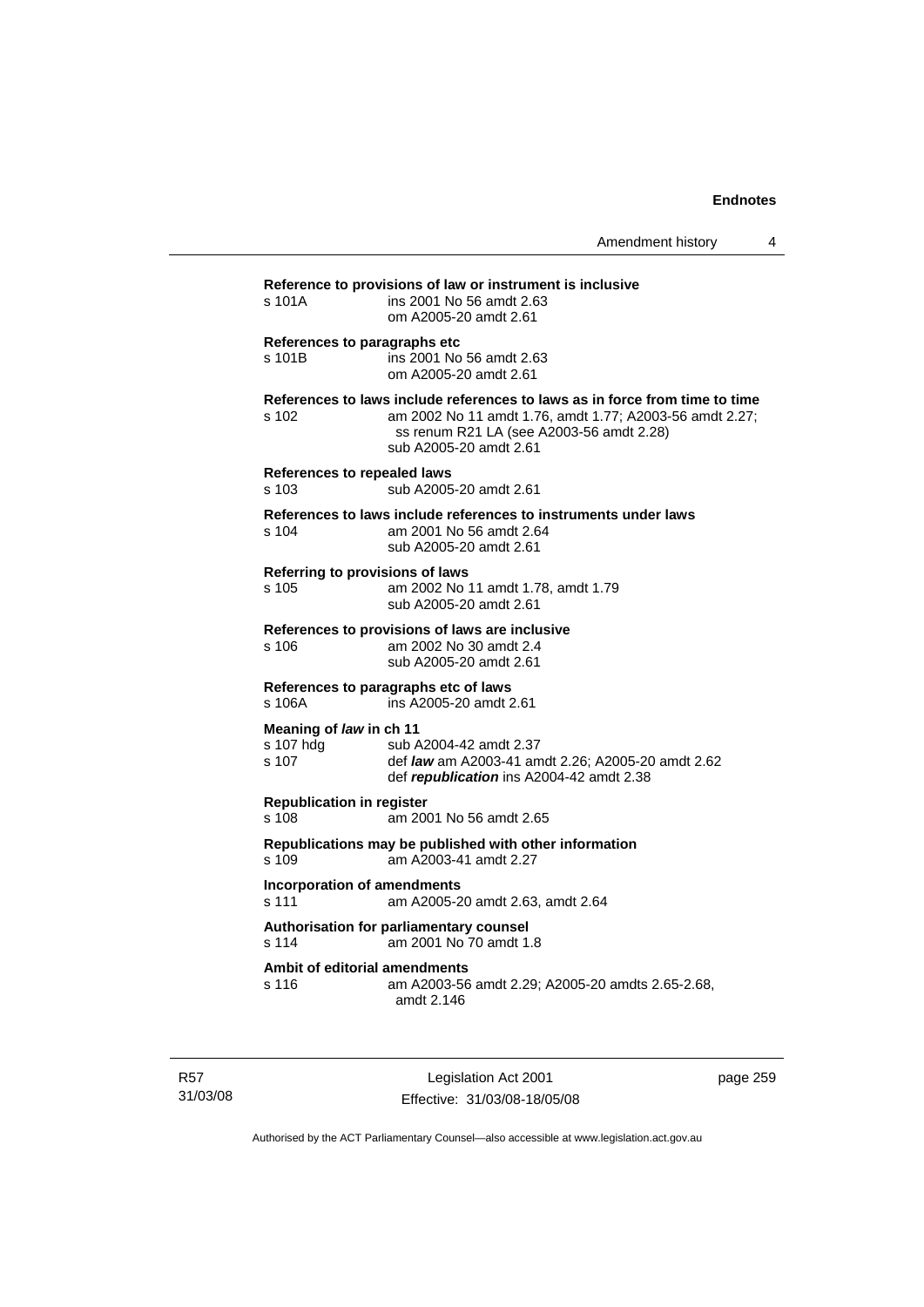| 4 | Amendment history                         |                                                                                                                                                                                                                                                                      |
|---|-------------------------------------------|----------------------------------------------------------------------------------------------------------------------------------------------------------------------------------------------------------------------------------------------------------------------|
|   | s 119                                     | Delegation by parliamentary counsel<br>renum as s 260                                                                                                                                                                                                                |
|   | ch 12 hdg                                 | Scope of Acts and statutory instruments<br>orig ch 12 hdg renum as ch 19 hdg and then ch 20 hdg<br>ins 2001 No 56 amdt 2.68                                                                                                                                          |
|   | s 120                                     | Act to be interpreted not to exceed legislative powers of Assembly<br>orig s 120 renum as s 261<br>ins 2001 No 56 amdt 2.68<br>am 2002 No 11 amdt 1.80                                                                                                               |
|   | <b>Binding effect of Acts</b><br>s 121    | orig s 121 renum as s 262 and then s 302<br>ins 2002 No 11 s 19<br>am A2006-38 amdt 1.8                                                                                                                                                                              |
|   | <b>Application to Territory</b><br>s 122  | orig s 122 renum as s 263<br>ins 2001 No 56 amdt 2.68<br>am 2002 No 11 amdt 1.81                                                                                                                                                                                     |
|   | Application of s 47 (2) and (3)<br>s 122A | renum as s 264 and then s 304                                                                                                                                                                                                                                        |
|   | Application of s 61 and s 62<br>s 123     | renum as s 265 and then s 305                                                                                                                                                                                                                                        |
|   | <b>Application of s 69</b><br>s 124       | renum as s 266                                                                                                                                                                                                                                                       |
|   | ch 13 hdg                                 | <b>Structure of Acts and statutory instruments</b><br>orig ch 13 hdg renum as ch 20 hdg and then ch 21 hdg<br>ins 2001 No 56 amdt 2.68                                                                                                                               |
|   | General<br>pt 13.1 hdg                    | ins 2001 No 56 amdt 2.68                                                                                                                                                                                                                                             |
|   | Meaning of law in ch 13<br>s 125          | orig s 125 renum as s 267 and then s 306<br>ins 2001 No 56 amdt 2.68<br>am A2005-20 amdt 2.69                                                                                                                                                                        |
|   | s 126                                     | Material that is part of Act or statutory instrument<br>orig s 126 renum as s 268 and then s 307<br>ins 2001 No 56 amdt 2.68<br>am 2002 No 11 amdt 1.82; 2002 No 30 amdt 2.5; A2003-56<br>amdt 2.30; ss renum R21 LA (see A2003-56 amdt 2.31);<br>A2005-20 amdt 2.70 |

page 260 Legislation Act 2001 Effective: 31/03/08-18/05/08

R57 31/03/08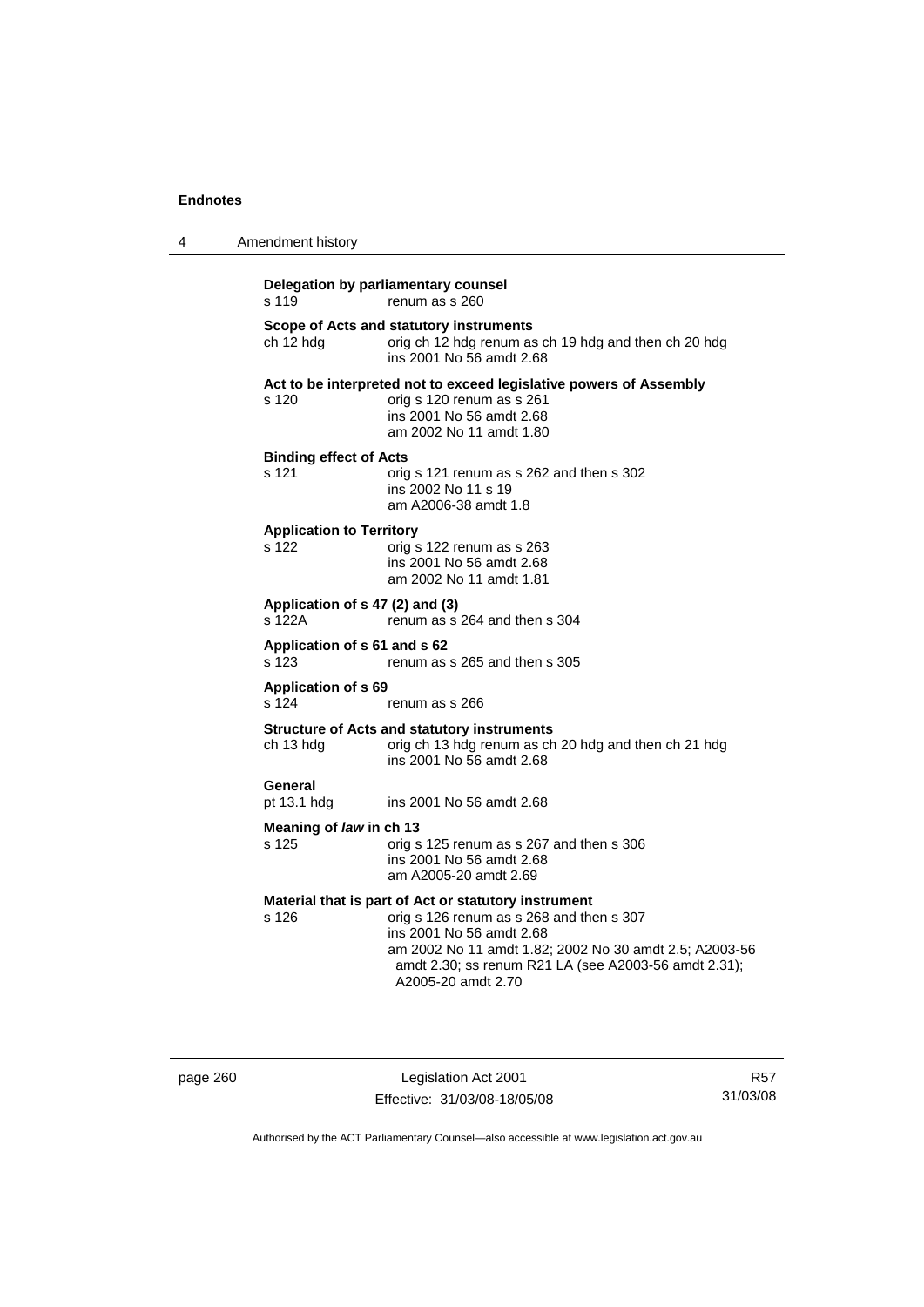|                                                      |                                                                                                                                                                                 | Amendment history | 4 |
|------------------------------------------------------|---------------------------------------------------------------------------------------------------------------------------------------------------------------------------------|-------------------|---|
| s 127                                                | Material that is not part of Act or statutory instrument<br>orig s 127 renum as s 269 and then s 308<br>ins 2001 No 56 amdt 2.68<br>am 2002 No 11 amdt 1.83; A2005-20 amdt 2.71 |                   |   |
| s 128                                                | Status of certain instruments as notifiable instruments<br>renum as s 270 and then s 309                                                                                        |                   |   |
| gazette<br>s 129                                     | Compliance with authorisation or requirement to do something by notice in<br>renum as s 271 and then s 310                                                                      |                   |   |
| <b>Particular kinds of provisions</b><br>pt 13.2 hdg | ins 2001 No 56 amdt 2.68                                                                                                                                                        |                   |   |
| What is a definition?<br>s 130                       | orig s 130 renum as s 272 and then s 313<br>ins 2001 No 56 amdt 2.68<br>am A2003-56 amdts 2.32-2.34                                                                             |                   |   |
| <b>Signpost definitions</b><br>s 131                 | ins 2001 No 56 amdt 2.68<br>am 2002 No 49 amdt 2.26, amdt 2.27; A2003-56 amdt 2.35,<br>amdt 2.36; ss renum R21 LA (see A2003-56 amdt 2.37)                                      |                   |   |
| <b>Examples</b><br>s 132                             | ins 2001 No 56 amdt 2.68<br>am 2002 No 11 amdt 1.84                                                                                                                             |                   |   |
| <b>Penalty units</b><br>s 133                        | ins 2001 No 56 amdt 2.68<br>am 2002 No 11 amdt 1.85                                                                                                                             |                   |   |
| s 134                                                | Penalties at end of sections and subsections<br>ins 2001 No 56 amdt 2.68<br>am 2002 No 11 amdt 1.86; 2002 No 49 amdt 2.28; A2005-20<br>amdt 2.72; amdt 2.73                     |                   |   |
| s 135                                                | Penalties not at end of sections and subsections<br>ins 2001 No 56 amdt 2.68<br>am 2002 No 11 amdt 1.87; 2002 No 49 amdt 2.29; A2005-20<br>amdt 2.74, amdt 2.75                 |                   |   |
| ch 14 hdg                                            | Interpretation of Acts and statutory instruments<br>ins 2002 No 11 s 20<br>sub A2003-18 s 4                                                                                     |                   |   |
| <b>Purpose and scope</b><br>pt 14.1 hdg              | ins A2003-18 s 4                                                                                                                                                                |                   |   |

R57 31/03/08

Legislation Act 2001 Effective: 31/03/08-18/05/08 page 261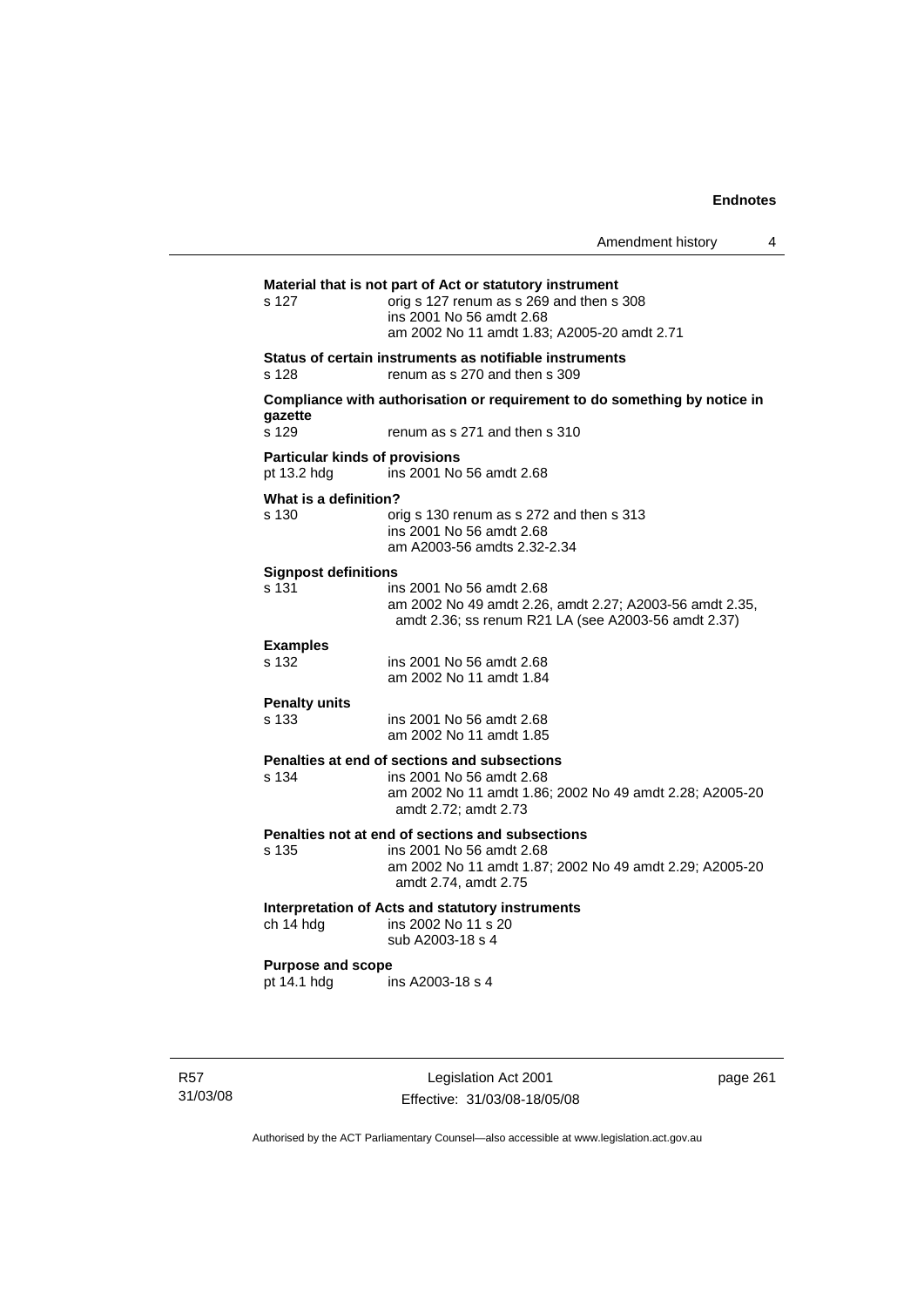4 Amendment history

| s 136            | Meaning of Act in ch 14             | ins 2001 No 56 amdt 2.68<br>om 2002 No 11 amdt 1.88<br>ins A2003-18 s 4                                                                                                     |
|------------------|-------------------------------------|-----------------------------------------------------------------------------------------------------------------------------------------------------------------------------|
| s 137            | Purpose and scope of ch 14          | ins 2002 No 11 s 20<br>sub A2003-18 s 4                                                                                                                                     |
|                  | pt 14.2 hdg                         | Key principles of interpretation<br>ins A2003-18 s 4                                                                                                                        |
| s 138            |                                     | Meaning of working out the meaning of an Act<br>reloc from IA 2002 No 11 amdt 2.63<br>sub A2003-18 s 4                                                                      |
| s 139            |                                     | Interpretation best achieving Act's purpose<br>reloc from IA 2002 No 11 amdt 2.63<br>pars renum R5 LA<br>am 2002 No 49 amdt 2.30<br>sub A2003-18 s 4<br>am A2004-5 amdt 2.7 |
| $s$ 140          | Legislative context                 | ins A2003-18 s 4<br>am A2006-23 amdt 1.211                                                                                                                                  |
| s 141            |                                     | Non-legislative context generally<br>ins A2003-18 s 4<br>am A2003-41 amdt 2.28                                                                                              |
| s <sub>142</sub> |                                     | Non-legislative context-material that may be considered<br>ins A2003-18 s 4<br>am A2003-41 amdt 2.29; table renum R22 LA; A2005-20<br>amdt 2.76                             |
| s 143            |                                     | Law stating material for consideration in working out meaning<br>ins A2003-18 s 4                                                                                           |
|                  | Aids to interpretation<br>ch 15 hdg | ins 2001 No 56 amdt 2.68<br>ch 15 hdg note om 2002 No 11 amdt 1.89                                                                                                          |
| General          | pt 15.1 hdg                         | ins 2001 No 56 amdt 2.68                                                                                                                                                    |
| s 144            | s 144 hdg                           | <b>Meaning of commonly-used terms</b><br>sub A2003-56 amdt 2.38<br>ins 2001 No 56 amdt 2.68                                                                                 |

page 262 Legislation Act 2001 Effective: 31/03/08-18/05/08

R57 31/03/08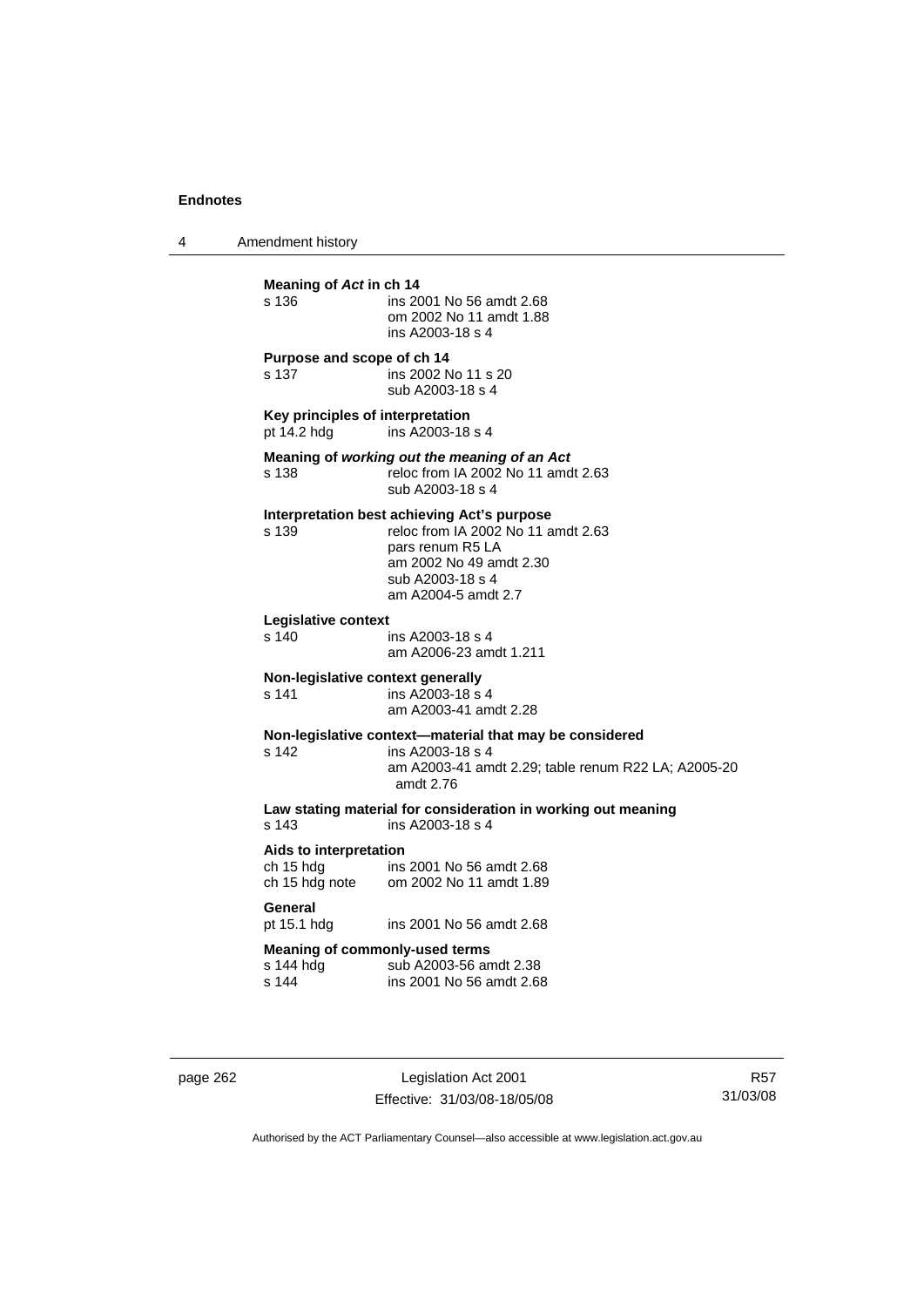Amendment history 4 **Gender and number**  ins 2001 No 56 amdt 2.68 am 2002 No 11 amdt 1.90 **Meaning of** *may* **and** *must* s 146 ins 2001 No 56 amdt 2.68 am 2002 No 11 amdt 1.91, amdt 1.92; 2002 No 30 amdt 2.6; A2003-56 amdt 2.39; A2005-20 amdt 2.77 **Changes of drafting practice not to affect meaning**  s 147 ins 2001 No 56 amdt 2.68 am 2002 No 11 amdt 1.93 **Terms used in instruments have same meanings as in authorising laws**  s 148 ins 2001 No 56 amdt 2.68 am 2002 No 11 amdt 1.94; A2003-56 amdt 2.40 **Age in years**  ins 2001 No 56 amdt 2.68 am 2002 No 11 amdt 1.95 **Measurement of distance**  s 150 ins 2001 No 56 amdt 2.68 am 2002 No 11 amdt 1.96 **Working out periods of time generally**  s 151 ins 2002 No 11 s 21 am 2002 No 49 amdt 2.31; A2003-56 amdt 2.41 sub A2005-62 amdt 2.14 am A2006-42 amdt 2.9, amdt 2.10; ss renum R47 LA (10)-(12) exp 11 January 2007 (s 151 (12)) **Periods of time ending on non-working days**  s 151A ins A2005-62 amdt 2.14 am A2006-42 amdt 2.11 (5)-(7) exp 11 January 2007 (s 151A (7)) **Doing things for which no time is fixed**<br>s 151B ins A2005-62 amdt 2. ins A2005-62 amdt 2.14 **Power to extend time**  s 151C ins A2005-62 amdt 2.14 **Continuing effect of obligations**<br> **s** 152 **ins 2002 No 11** ins 2002 No 11 s 21 sub 2002 No 49 amdt 2.32 **Definitions**  ins 2001 No 56 amdt 2.68

R57 31/03/08

Legislation Act 2001 Effective: 31/03/08-18/05/08 page 263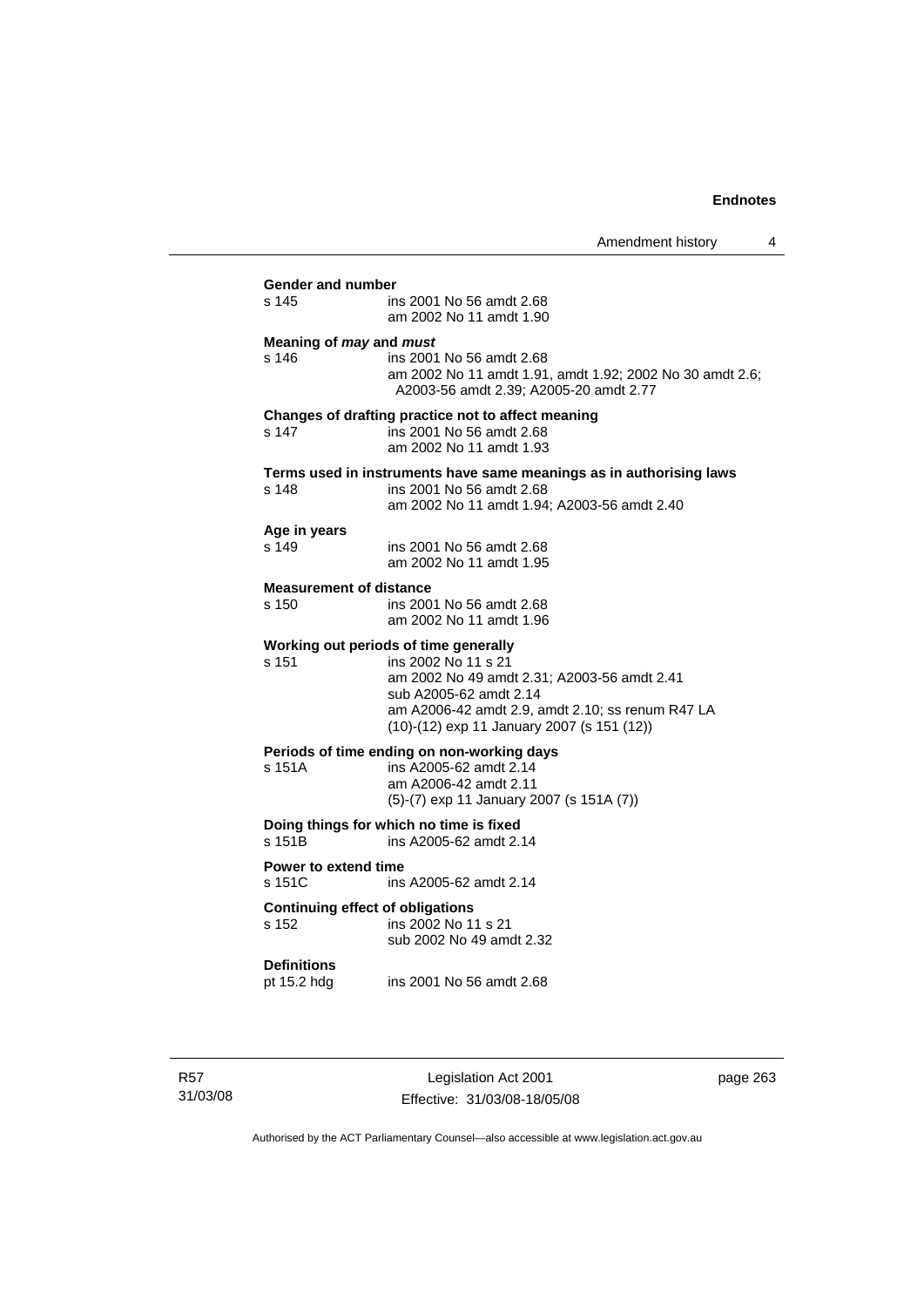| 4 | Amendment history                               |                                                                                                                                                                                                |
|---|-------------------------------------------------|------------------------------------------------------------------------------------------------------------------------------------------------------------------------------------------------|
|   | s 155                                           | Definitions apply subject to contrary intention<br>ins 2001 No 56 amdt 2.68<br>am 2002 No 11 amdt 1.97, amdt 1.98                                                                              |
|   | s 156                                           | Application of definitions in dictionaries and sections<br>ins 2001 No 56 amdt 2.68<br>am A2003-56 amdt 2.42; A2005-20 amdts 2.78-2.80                                                         |
|   | s 157                                           | Defined terms-other parts of speech and grammatical forms<br>ins 2001 No 56 amdt 2.68<br>sub 2002 No 11 amdt 1.99<br>am A2003-56 amdt 2.43                                                     |
|   | pt 15.3 hdg                                     | References to various entities and things<br>ins 2001 No 56 amdt 2.68                                                                                                                          |
|   | References to people generally<br>s 160         | ins 2001 No 56 amdt 2.68<br>am 2002 No 11 amdt 1.100, amdt 1.101                                                                                                                               |
|   | <b>Corporations liable to offences</b><br>s 161 | ins 2001 No 56 amdt 2.68<br>am 2002 No 11 amdt 1.102; 2002 No 51 amdt 1.23; 2002<br>No 49 amdt 2.33                                                                                            |
|   | s 162                                           | References to a Minister or the Minister<br>ins 2001 No 56 amdt 2.68                                                                                                                           |
|   | s 163                                           | References to a chief executive or the chief executive<br>ins 2001 No 56 amdt 2.68<br>am A2005-44 amdt 1.5                                                                                     |
|   | s 164                                           | References to Australian Standards etc<br>ins 2001 No 56 amdt 2.68<br>sub A2003-56 amdt 2.44                                                                                                   |
|   | s 165                                           | References to Assembly committees that no longer exist<br>ins 2001 No 56 amdt 2.68                                                                                                             |
|   | representative etc<br>s 168                     | References to person with interest in land include personal<br>ins 2001 No 56 amdt 2.68<br>am 2002 No 11 amdt 1.103                                                                            |
|   | s 169                                           | References to domestic partner and domestic partnership<br>ins A2003-14 s 4<br>am A2006-22 amdt 1.72, amdt 1.73 (A2006-22 rep before<br>commenced by disallowance (see Cwlth Gaz 2006 No S93)) |
|   | References to transgender people<br>s 169A      | ins A2003-14 s 4                                                                                                                                                                               |
|   |                                                 |                                                                                                                                                                                                |

page 264 Legislation Act 2001 Effective: 31/03/08-18/05/08

R57 31/03/08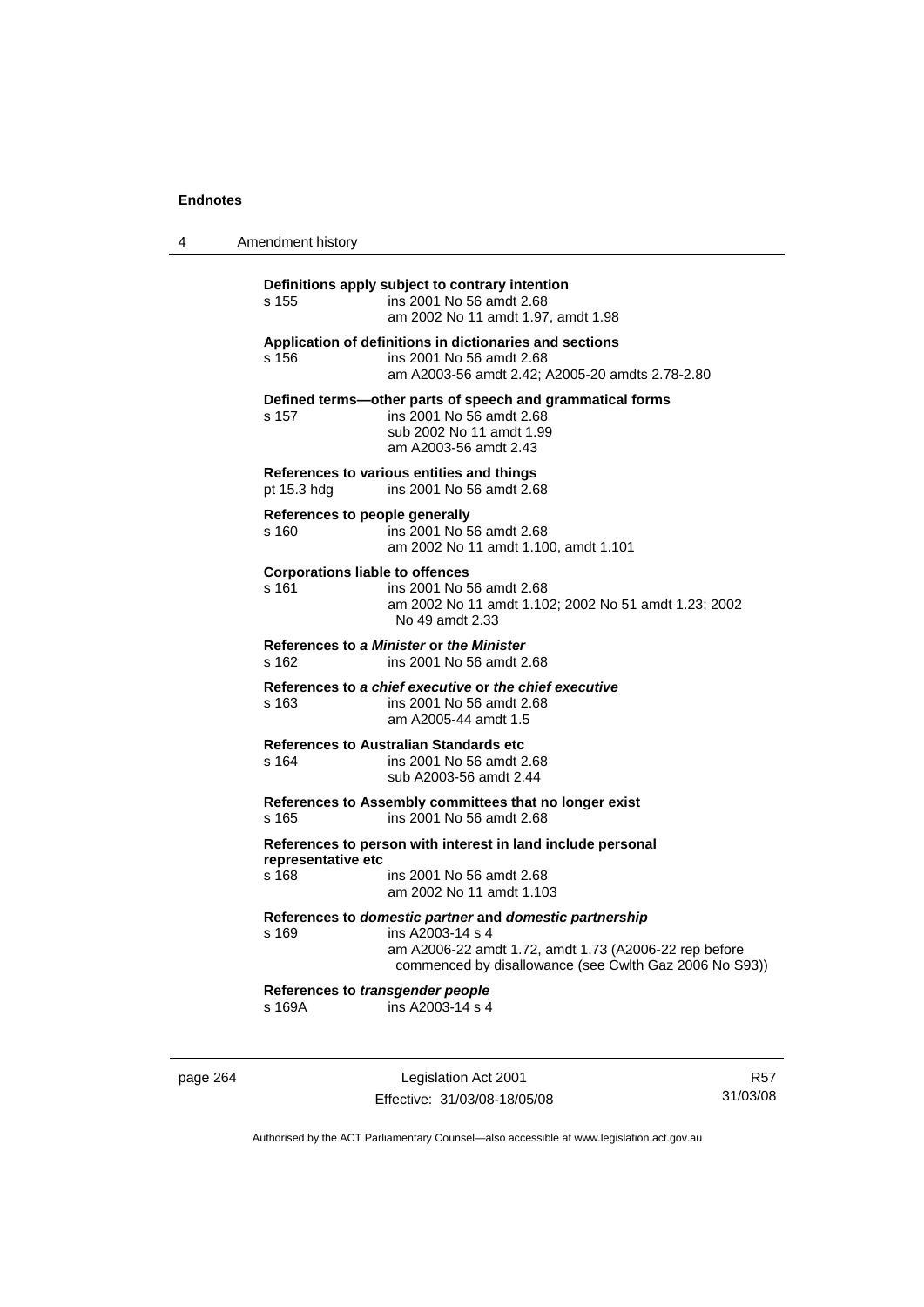| Amendment history |  |
|-------------------|--|
|-------------------|--|

**References to** *intersex people*  s 169B ins A2003-14 s 4 **Preservation of certain common law privileges**  pt 15.4 hdg ins 2002 No 11 s 22 **Privileges against selfincrimination and exposure to civil penalty**  s 170 ins 2002 No 11 s 22 **Client legal privilege**  s 171 ins 2002 No 11 s 22 **Courts, tribunals and other decision-makers**  ins 2001 No 56 amdt 2.68 **Meaning of** *law* **in ch 16**  s 175 ins 2001 No 56 amdt 2.68 am A2005-20 amdt 2.81 **Jurisdiction of courts and tribunals**  s 176 ins 2001 No 56 amdt 2.68 am 2002 No 11 amdt 1.104 **Recovery of amounts owing under laws**  s 177 ins 2001 No 56 amdt 2.68 am 2002 No 11 amdt 1.105 **Power to decide includes power to take evidence etc** s 178 hdq am A2003-41 amdt 2.30 am A2003-41 amdt 2.30 s 178 ins 2001 No 56 amdt 2.68 am 2002 No 11 amdt 1.106, amdt 1.107; A2003-41 amdt 2.31 sub A2005-53 amdt 1.92 **Content of statements of reasons for decisions**  s 179 ins 2001 No 56 amdt 2.68 am 2002 No 11 amdt 1.108; A2003-56 amdt 2.45 **Power to make decision includes power to reverse or change**  s 180 ins 2001 No 56 amdt 2.68 am 2002 No 11 amdt 1.109 **Entities and positions**  ch 17 hdg ins 2001 No 56 amdt 2.68 **Meaning of** *law* **in ch 17**  s 182 (prev s 185) ins 2001 No 56 amdt 2.68 renum 2002 No 11 amdt 1.110 sub A2003-56 amdt 2.46 am A2005-20 amdt 2.81

Legislation Act 2001 Effective: 31/03/08-18/05/08 page 265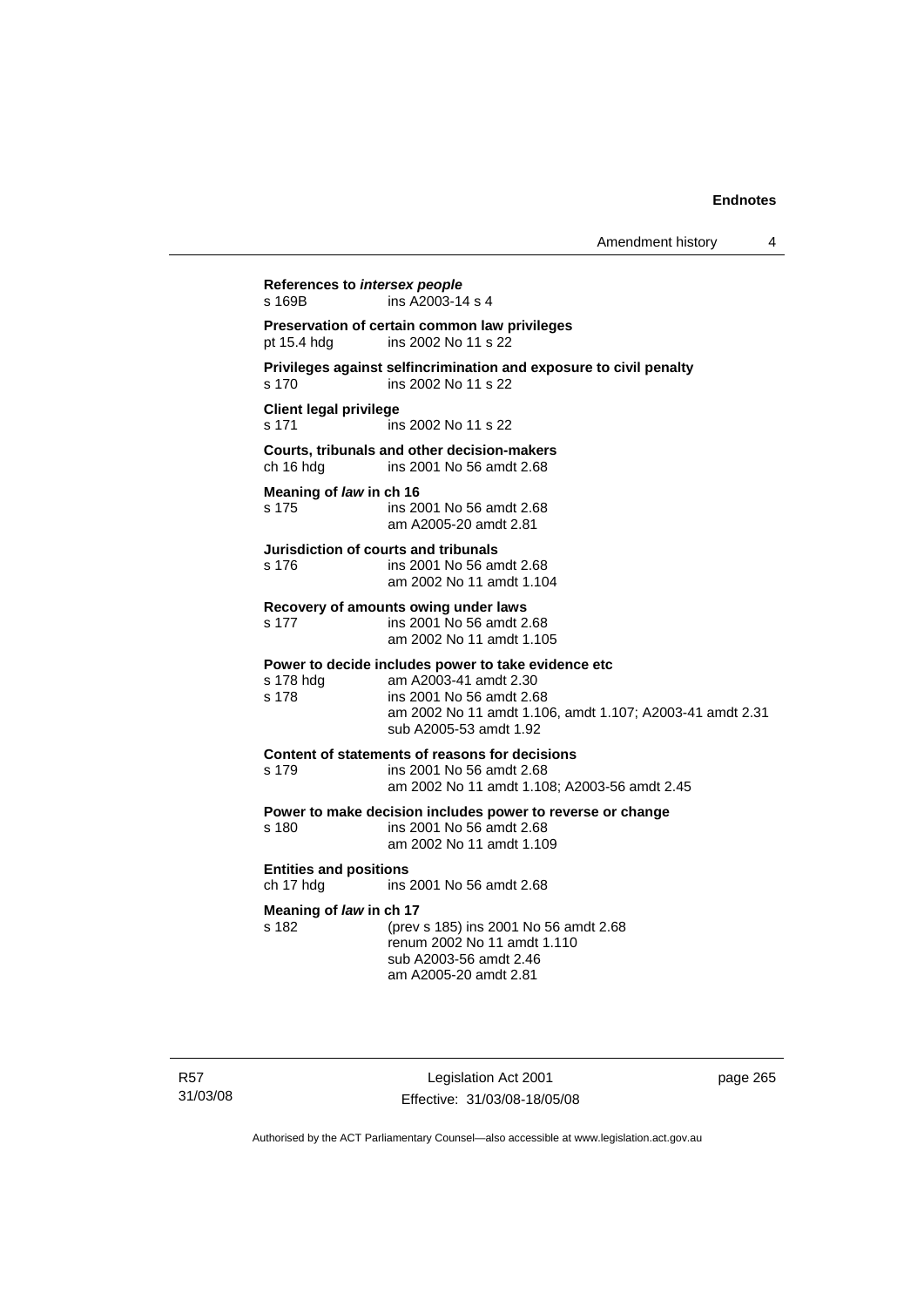4 Amendment history

| s 183                                 | Change of name of entity<br>(prev s 187) ins 2001 No 56 amdt 2.68<br>renum 2002 No 11 amdt 1.112<br>am A2003-56 amdt 2.47<br>sub A2005-20 amdt 2.83                                             |
|---------------------------------------|-------------------------------------------------------------------------------------------------------------------------------------------------------------------------------------------------|
| s 184                                 | Change in constitution of entity<br>(prev s 188) ins 2001 No 56 amdt 2.68<br>renum 2002 No 11 amdt 1.112                                                                                        |
| <b>References to entity</b><br>s 184A | ins A2005-20 amdt 2.84                                                                                                                                                                          |
| s 185                                 | References to occupant of position<br>orig s 185 renum as s 182<br>(prev s 189) ins 2001 No 56 amdt 2.68<br>renum 2002 No 11 amdt 1.112<br>am A2003-56 amdt 2.48; A2005-20 amdt 2.85, amdt 2.86 |
| Change of name of position<br>s 186   | (orig s 186) ins 2001 No 56 amdt 2.68<br>om 2002 No 11 amdt 1.111<br>(prev s 190) ins 2001 No 56 amdt 2.68<br>renum 2002 No 11 amdt 1.112<br>am A2003-56 amdt 2.49<br>sub A2005-20 amdt 2.87    |
| Chair and deputy chair etc<br>s 187   | orig s 187 renum as s 183<br>(prev s 191) ins 2001 No 56 amdt 2.68<br>renum 2002 No 11 amdt 1.112<br>sub A2005-20 amdt 2.88                                                                     |
| <b>Offences</b><br>ch 18 hdg          | orig ch 18 hdg renum as ch 19 hdg<br>ins 2002 No 11 s 23                                                                                                                                        |
| <b>Introductory</b><br>pt 18.1 hdg    | renum as pt 19.1 hdg                                                                                                                                                                            |
| <b>Functions</b><br>pt 18.2 hdg       | renum as pt 19.2 hdg                                                                                                                                                                            |
|                                       |                                                                                                                                                                                                 |
| <b>Appointments</b><br>pt 18.3 hdg    | renum as pt 19.3 hdg                                                                                                                                                                            |
| div 18.3.1 hdg                        | Appointments-other than acting appointments<br>renum as div 19.3.1.hdg                                                                                                                          |

page 266 Legislation Act 2001 Effective: 31/03/08-18/05/08

R57 31/03/08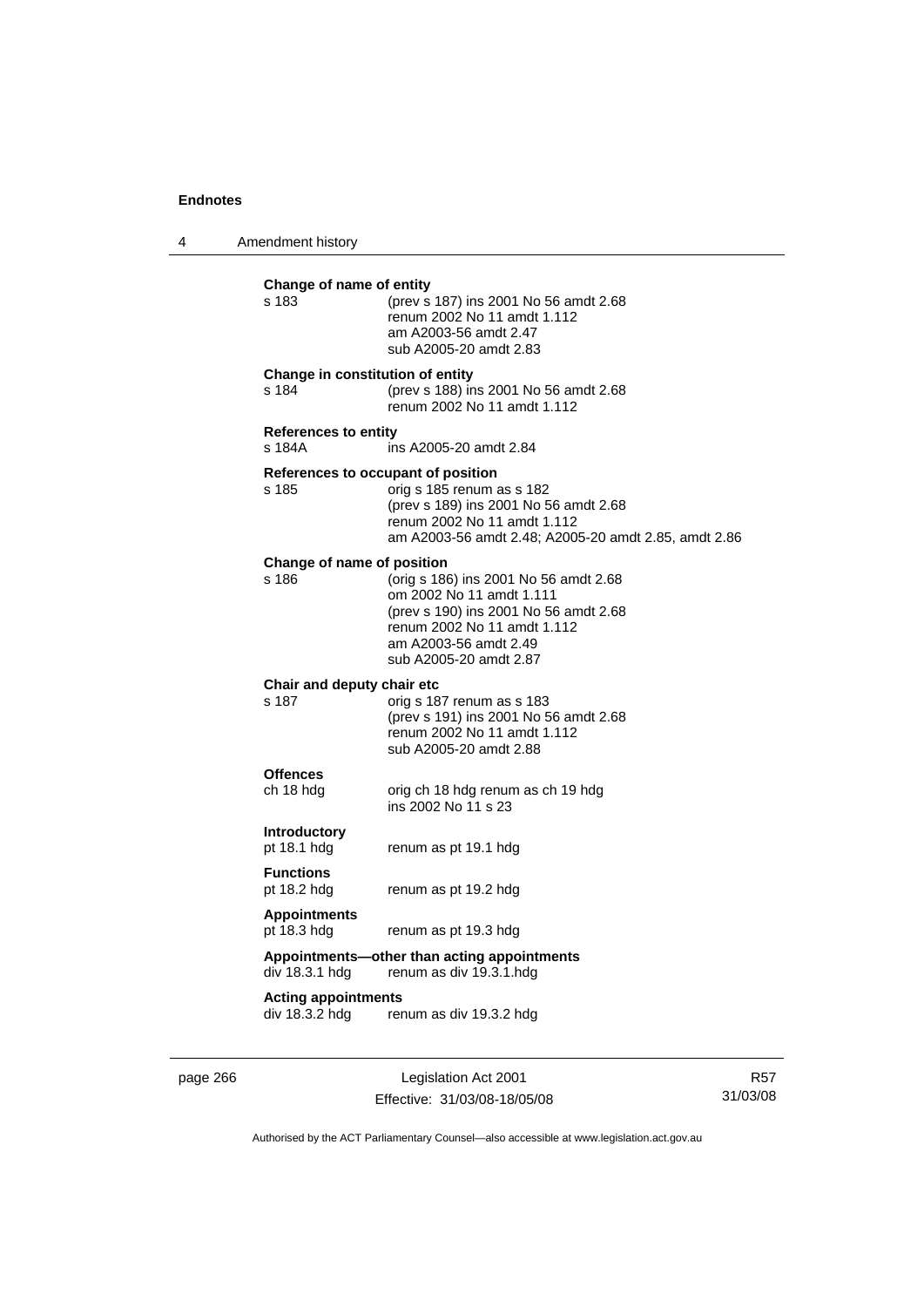# **Delegations**  renum as pt 19.4 hdg **Service of documents**  pt 18.5 hdg renum as pt 19.5 hdg **Other matters**<br>pt 18.6 hdg renum as pt 19.7 hdg **Meaning of** *ACT law* **in ch 18**  s 188 orig s 188 renum as s 184 ins 2002 No 11 s 23 sub A2005-20 amdt 2.89 **Reference to offence includes reference to related ancillary offences**  orig s 189 renum as s 185 ins 2002 No 11 s 23 am 2002 No 51 amdt 1.24, amdt 1.25; A2005-20 amdt 2.90, amdt 2.91; A2005-53 amdt 1.93 **Indictable and summary offences**  orig s 190 renum as s 186 ins 2002 No 11 s 23 am A2003-56 amdt 2.50; ss renum R21 LA (see A2003-56 amdt 2.51); A2005-20 amdt 2.92 **Offences against 2 or more laws**  s 191 orig s 191 renum as s 187 ins 2002 No 11 s 23 am A2005-20 amdts 2.93-2.96 **When must prosecutions begin?**  s 192 ins 2002 No 11 s 23 am 2002 No 51 amdt 1.26; A2004-32 s 90; A2005-5 s 27; A2005-20 amdt 2.97; A2005-53 amdt 1.94; A2005-62 amdt 2.15, amdt 2.16; A2007-16 amdt 2.1, amdt 2.2 **Continuing offences**  ins 2002 No 11 s 23 am A2005-20 amdt 2.98 **Administrative and machinery provisions**  ch 19 hdg (prev ch 12 hdg) renum as ch 19 hdg and then ch 20 hdg (prev ch 18 hdg) ins 2001 No 56 amdt 2.68 renum as ch 19 hdg 2002 No 11 s 24 **Introductory**  pt 19.1 hdg (prev pt 18.1 hdg) ins 2001 No 56 amdt 2.68 renum 2002 No 11 s 24

R57 31/03/08

Legislation Act 2001 Effective: 31/03/08-18/05/08 page 267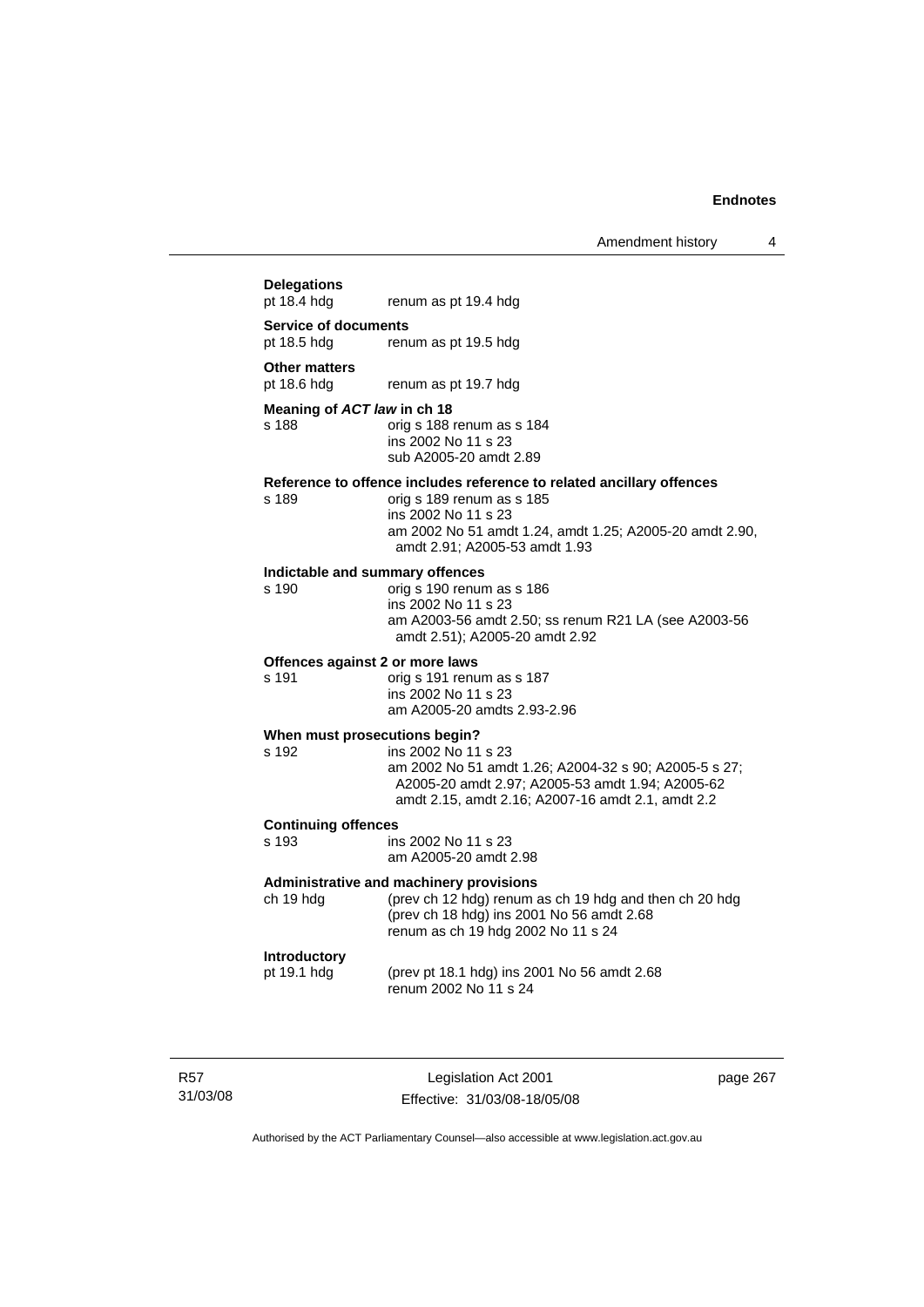| 4        | Amendment history                                         |                                                                                                                                                                                             |
|----------|-----------------------------------------------------------|---------------------------------------------------------------------------------------------------------------------------------------------------------------------------------------------|
|          | Meaning of law in ch 19<br>s 195                          | ins 2001 No 56 amdt 2.68<br>am A2005-20 amdt 2.99                                                                                                                                           |
|          | <b>Functions</b><br>pt 19.2 hdg                           | (prev pt 18.2 hdg) ins 2001 No 56 amdt 2.68<br>renum 2002 No 11 s 24                                                                                                                        |
|          | s 196                                                     | Provision giving function gives power to exercise function<br>ins 2001 No 56 amdt 2.68                                                                                                      |
|          | s 197                                                     | Statutory functions may be exercised from time to time<br>ins 2001 No 56 amdt 2.68<br>am 2002 No 11 amdt 1.113, amdt 1.114; A2005-20<br>amdt 2.100                                          |
|          | <b>Functions of bodies</b><br>s 199                       | ins 2001 No 56 amdt 2.68<br>am 2002 No 11 amdt 1.115, amdt 1.116; ss renum R5 LA<br>(see 2002 No 11 amdt 1.117); A2003-41 amdt 2.32,<br>amdt 2.33; ss renum R20 LA (see A2003-41 amdt 2.34) |
|          | s 200                                                     | <b>Functions of occupants of positions</b><br>ins 2001 No 56 amdt 2.68                                                                                                                      |
|          | <b>Appointments</b><br>pt 19.3 hdg                        | (prev pt 18.3 hdg) ins 2001 No 56 amdt 2.68<br>renum 2002 No 11 s 24                                                                                                                        |
|          | Appointments-general<br>div 19.3.1 hdg<br>div 19.3.1 note | (prev div 18.3.1 hdg) ins 2001 No 56 amdt 2.68<br>renum 2002 No 11 s 24<br>sub A2003-56 amdt 2.52<br>ins 2002 No 11 amdt 1.118                                                              |
|          | Application of div 19.3.1<br>s 205                        | ins 2001 No 56 amdt 2.68<br>am 2002 No 11 amdt 1.119, amdt 1.120                                                                                                                            |
|          | s 206                                                     | Appointments must be in writing etc<br>ins 2001 No 56 amdt 2.68<br>sub 2002 No 11 s 25                                                                                                      |
|          |                                                           | Appointment may be by name or position<br>s 207 ins 2001 No 56 amdt 2.68                                                                                                                    |
|          | s 208                                                     | Power of appointment includes power to suspend etc<br>ins 2001 No 56 amdt 2.68<br>am A2005-20 amdt 2.101                                                                                    |
|          | s 209                                                     | Power of appointment includes power to make acting appointment<br>ins 2001 No 56 amdt 2.68                                                                                                  |
| page 268 |                                                           | Legislation Act 2001                                                                                                                                                                        |

Effective: 31/03/08-18/05/08

R57 31/03/08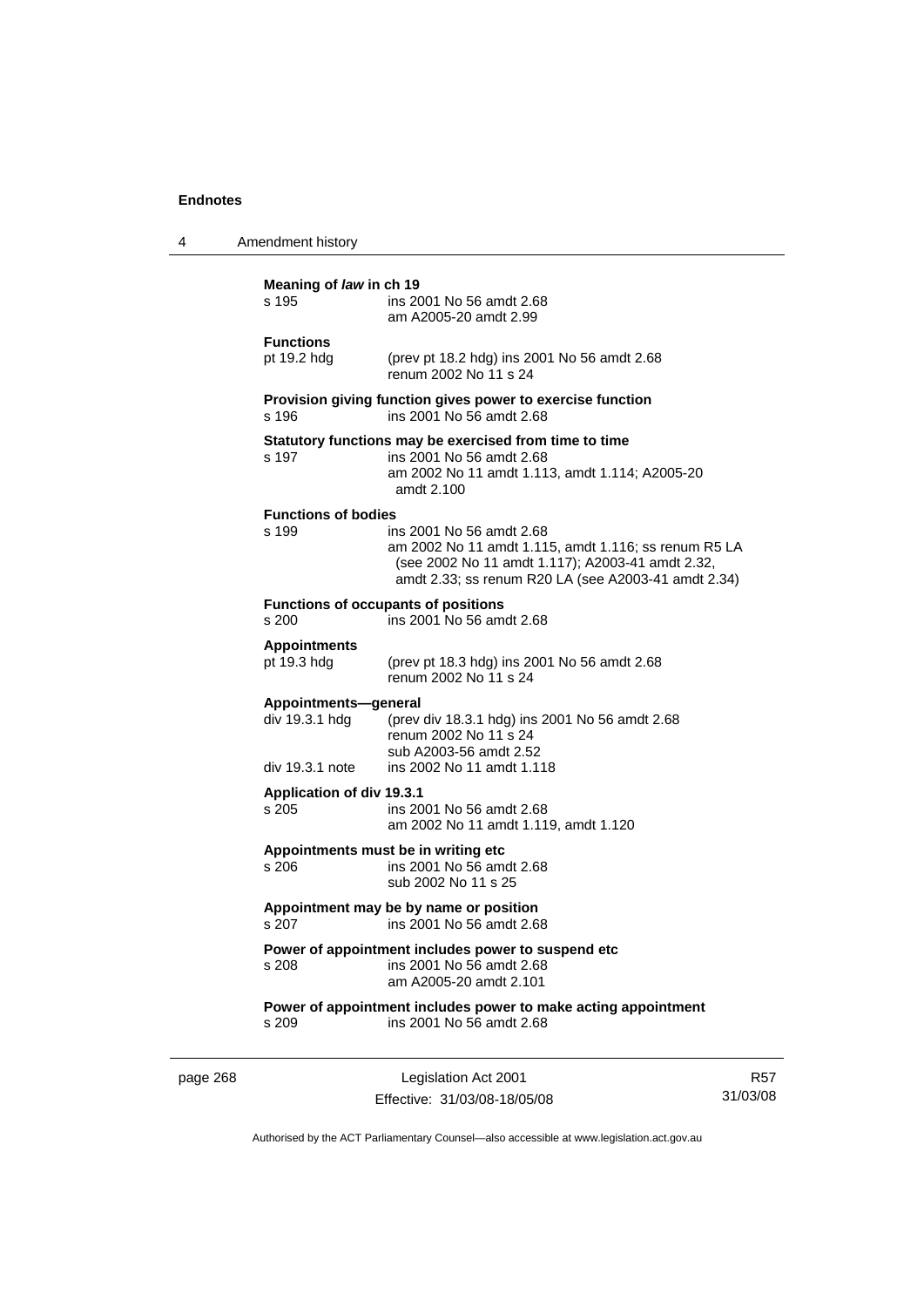**Resignation of appointment**  s 210 ins 2001 No 56 amdt 2.68 **Appointment not affected by appointer changes**  s 211 ins 2001 No 56 amdt 2.68 **Appointment not affected by defect etc**  s 212 ins 2001 No 56 amdt 2.68 **Acting appointments**  div 19.3.2 hdg (prev div 18.3.2 hdg) ins 2001 No 56 amdt 2.68 renum 2002 No 11 s 24 **Application of div 19.3.2**  s 215 ins 2001 No 56 amdt 2.68 am 2002 No 11 amdt 1.121, amdt 1.122 **Acting appointments must be in writing etc**  s 216 ins 2001 No 56 amdt 2.68 sub 2002 No 11 s 26 **Acting appointment may be made by name or position**  s 217 ins 2001 No 56 amdt 2.68 **Instrument may provide when acting appointment has effect etc**  s 218 ins 2001 No 56 amdt 2.68 **Appointer may decide terms of acting appointment etc**  s 219 ins 2001 No 56 amdt 2.68 am 2002 No 11 amdt 1.123 **Appointee may exercise functions under acting appointment etc**  s 220 ins 2001 No 56 amdt 2.68 **How long does an acting appointment operate?**  s 221 ins 2001 No 56 amdt 2.68 am 2002 No 11 amdt 1.124 **Resignation of acting appointment**  s 222 ins 2001 No 56 amdt 2.68 **Effect of acting appointment on substantive appointment etc**  s 223 ins 2001 No 56 amdt 2.68 **Acting appointment not affected by appointer changes**  s 224 ins 2001 No 56 amdt 2.68 **Acting appointment not affected by defect etc**  s 225 ins 2001 No 56 amdt 2.68 **Standing acting arrangements**  div 19.3.2A hdg ins A2003-41 amdt 2.35

R57 31/03/08

Legislation Act 2001 Effective: 31/03/08-18/05/08 page 269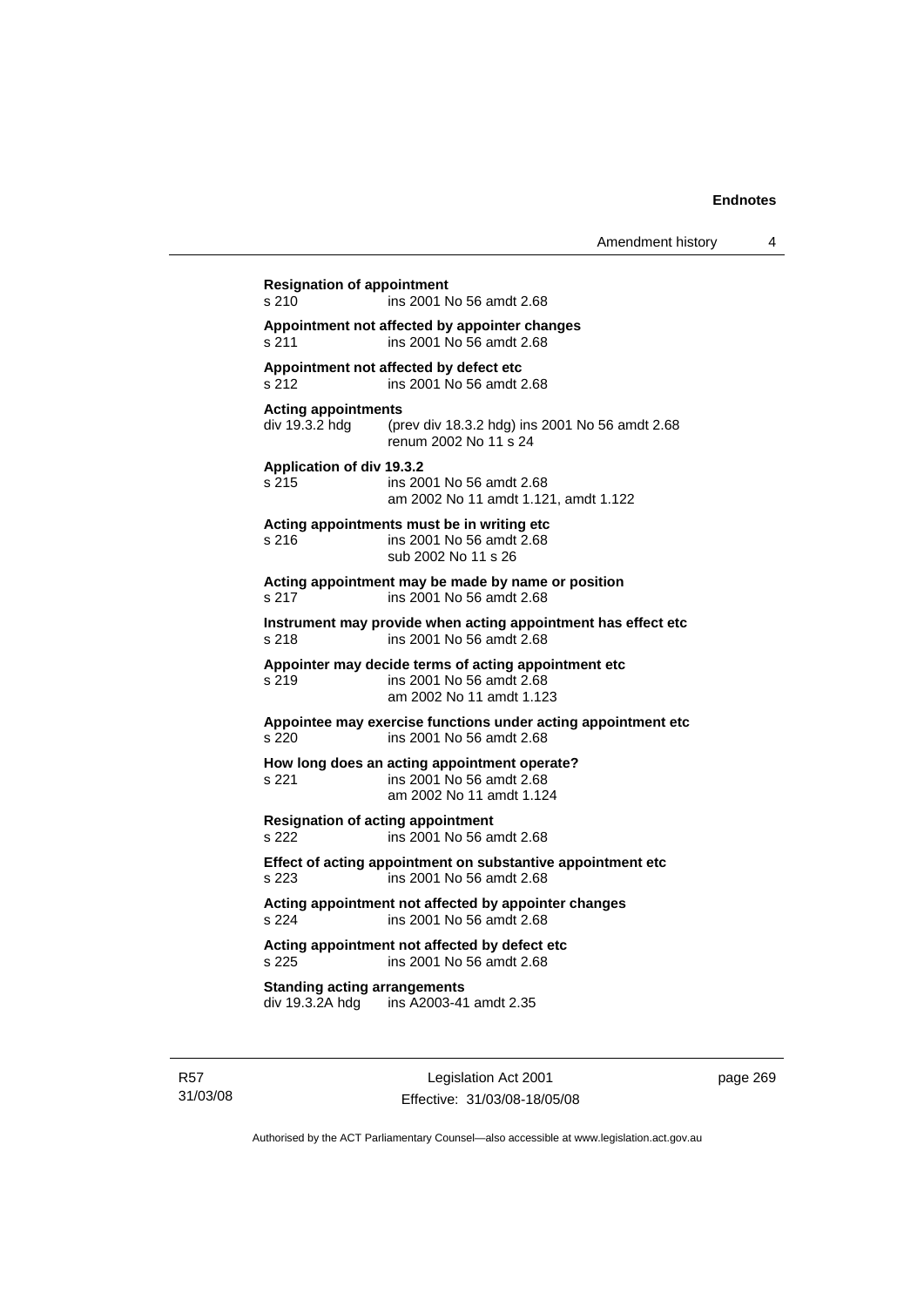|  | Amendment history |  |
|--|-------------------|--|
|--|-------------------|--|

|          | Application of div 19.3.2A<br>s 225A                                            | ins A2003-41 amdt 2.35                                                                                                                                                               |     |  |
|----------|---------------------------------------------------------------------------------|--------------------------------------------------------------------------------------------------------------------------------------------------------------------------------------|-----|--|
|          | Person acting under standing acting arrangement may exercise functions<br>etc   |                                                                                                                                                                                      |     |  |
|          | s 225B hdg<br>s 225B                                                            | sub A2005-20 amdt 2.102<br>ins A2003-41 amdt 2.35                                                                                                                                    |     |  |
|          | div 19.3.3 hdg                                                                  | Appointments-Assembly consultation<br>ins 2002 No 11 s 27                                                                                                                            |     |  |
|          | s 226                                                                           | Meaning of statutory position in div 19.3.3<br>ins 2002 No 11 s 27                                                                                                                   |     |  |
|          | Application of div 19.3.3<br>s 227                                              | ins 2002 No 11 s 27<br>am 2002 No 49 amdt 2.34; A2004-28 amdt 3.32<br>(3), (4) exp 22 December 2004 (s 227 (4) and see A2004-28,<br>s 211 (1) and NI2004-486)<br>am A2007-3 amdt 2.1 |     |  |
|          | s 228                                                                           | <b>Consultation with appropriate Assembly committee</b><br>ins 2002 No 11 s 27                                                                                                       |     |  |
|          | s 229 hdg<br>s 229                                                              | Appointment is disallowable instrument<br>sub 2002 No 49 amdt 2.35<br>ins 2002 No 11 s 27                                                                                            |     |  |
|          | <b>Delegations</b><br>pt 19.4 hdg                                               | (prev pt 18.4 hdg) ins 2001 No 56 amdt 2.68<br>renum 2002 No 11 s 24                                                                                                                 |     |  |
|          | Application of pt 19.4 generally<br>s 230                                       | ins 2001 No 56 amdt 2.68<br>am 2002 No 11 amdt 1.125; A2005-20 amdt 2.103,<br>amdt 2.104                                                                                             |     |  |
|          | s 231                                                                           | Application of pt 19.4 to subdelegations<br>ins 2001 No 56 amdt 2.68<br>am 2002 No 11 amdt 1.126; A2003-56 amdt 2.53, amdt 2.54                                                      |     |  |
|          | Delegation must be in writing etc<br>s 232                                      | ins 2001 No 56 amdt 2.68                                                                                                                                                             |     |  |
|          | Delegation may be made by name or position<br>ins 2001 No 56 amdt 2.68<br>s 233 |                                                                                                                                                                                      |     |  |
|          | s 234                                                                           | Instrument may provide when delegation has effect etc<br>ins 2001 No 56 amdt 2.68<br>am A2003-41 amdt 2.36                                                                           |     |  |
|          | s 235                                                                           | Delegation may be made to 2 or more delegates<br>ins 2001 No 56 amdt 2.68                                                                                                            |     |  |
| page 270 |                                                                                 | Legislation Act 2001                                                                                                                                                                 | R57 |  |

Effective: 31/03/08-18/05/08

R57 31/03/08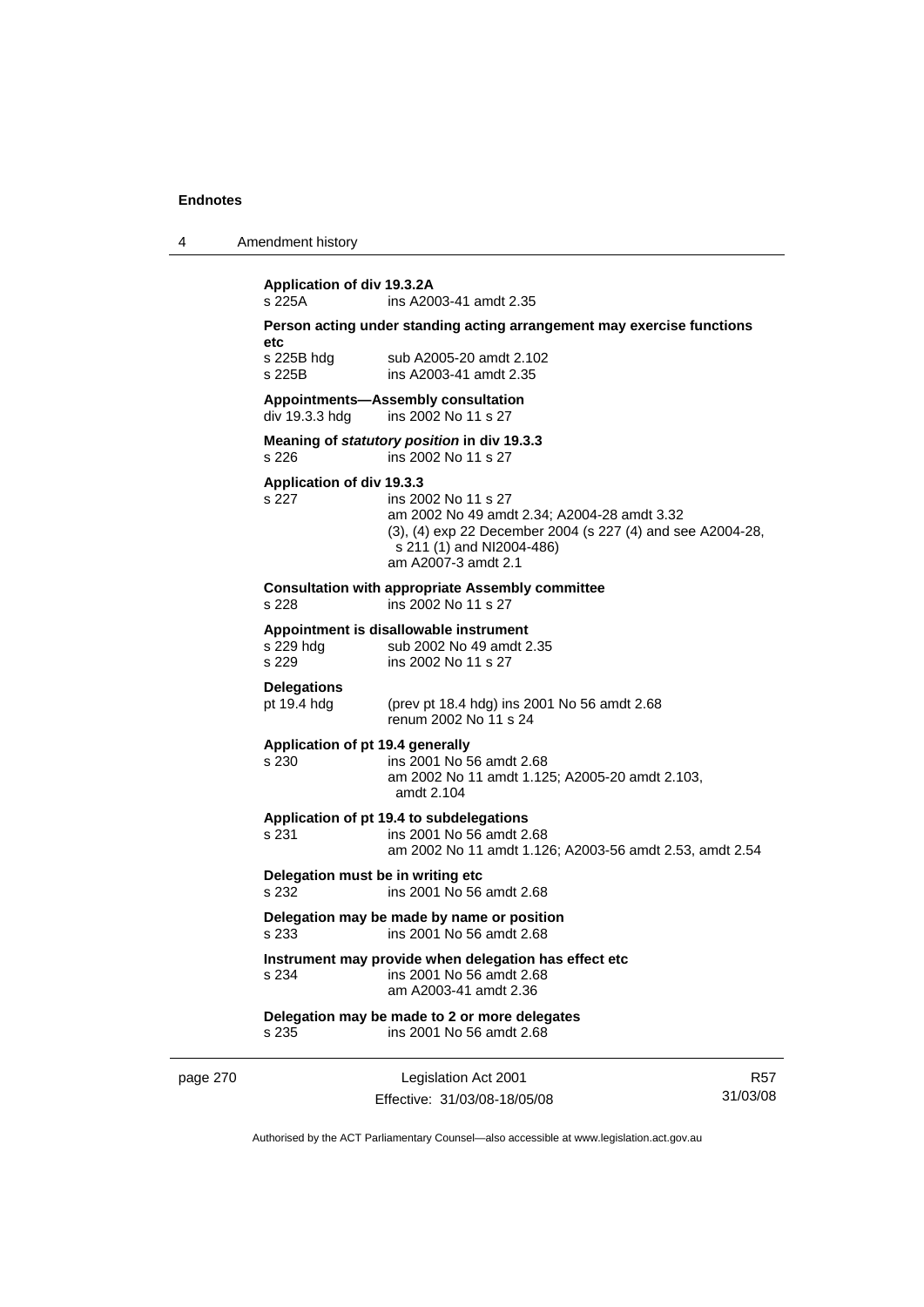Amendment history 4

**Power to delegate may not be delegated**  s 236 ins 2001 No 56 amdt 2.68 am 2002 No 11 amdt 1.127 sub A2003-56 amdt 2.55 **Delegation may be amended or revoked**  s 237 ins 2001 No 56 amdt 2.68 am A2005-20 amdt 2.105 **Appointer responsible for delegated function**  s 238 ins 2001 No 56 amdt 2.68 **Exercise of delegation by delegate**  s 239 ins 2001 No 56 amdt 2.68 am 2002 No 49 amdt 2.36, amdt 2.37; A2003-56 amdt 2.56 **Appointer may exercise delegated function**  s 240 ins 2001 No 56 amdt 2.68 **Delegation not affected by appointer changes**  s 241 ins 2001 No 56 amdt 2.68 **Delegation not affected by defect etc**  s 242 ins 2001 No 56 amdt 2.68 **Service of documents**<br>pt 19.5 hdg (pre (prev pt 18.5 hdg) ins 2001 No 56 amdt  $2.68$ renum 2002 No 11 s 24 **Application of pt 19.5**  s 245 ins 2001 No 56 amdt 2.68 **Definitions for pt 19.5**  ins 2001 No 56 amdt 2.68 def *home address* am 2002 No 30 amdt 2.7 **Service of documents on individuals**<br>s 247 **ins 2001 No 56 am** ins 2001 No 56 amdt 2.68 am 2002 No 49 amdt 2.38, amdt 2.39 **Service of documents on corporations**  s 248 ins 2001 No 56 amdt 2.68 am 2002 No 49 amdt 2.40, amdt 2.41 **Service of documents on agencies**  s 249 ins 2001 No 56 amdt 2.68 **When document taken to be served**  s 250 hdg sub A2005-20 amdt 2.106 s 250 ins 2001 No 56 amdt 2.68 am 2002 No 11 amdt 1.128

Legislation Act 2001 Effective: 31/03/08-18/05/08 page 271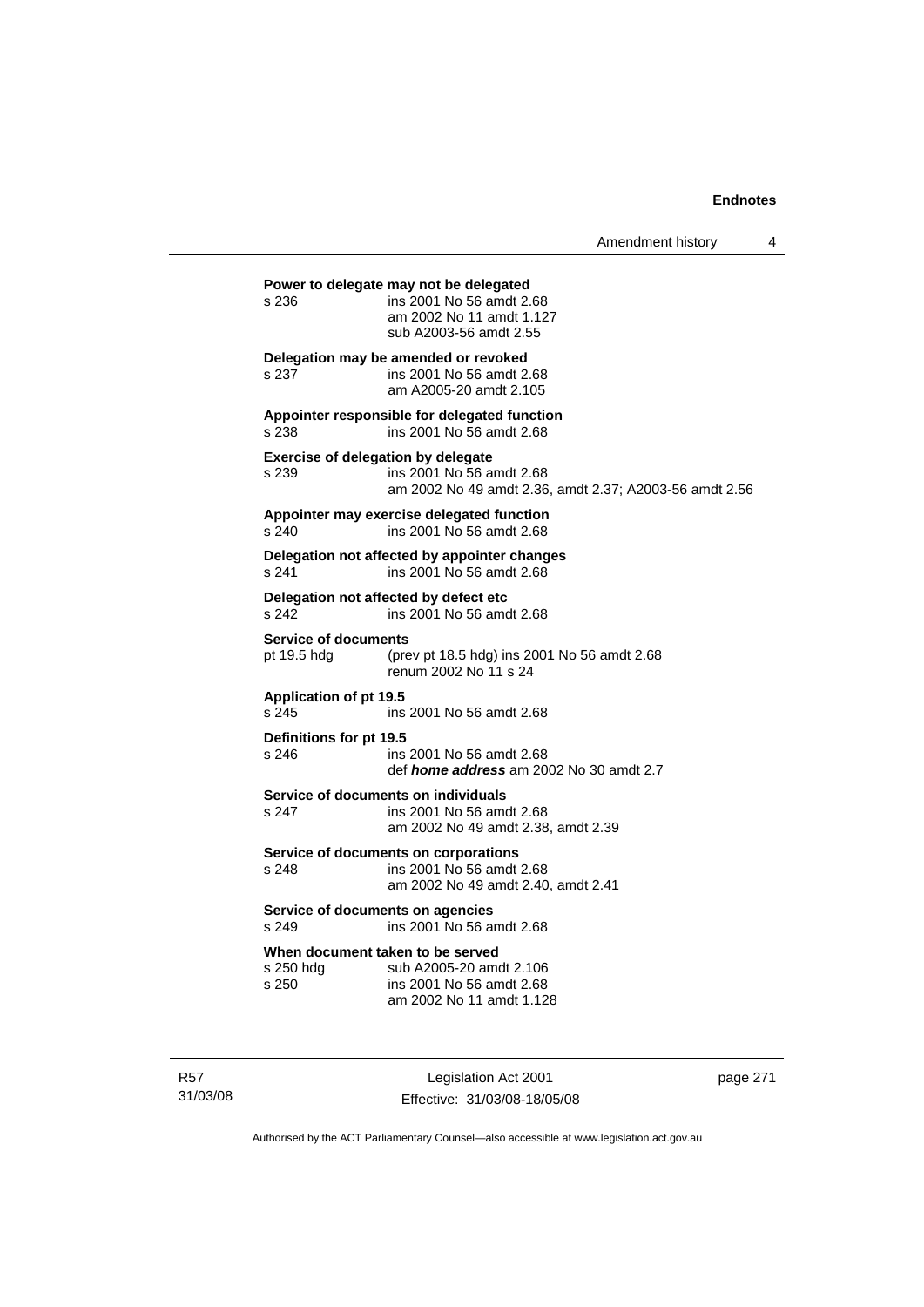| 4 | Amendment history                                  |                                                                                                                                                                                  |
|---|----------------------------------------------------|----------------------------------------------------------------------------------------------------------------------------------------------------------------------------------|
|   | Other laws not affected etc<br>s 251               | ins 2001 No 56 amdt 2.68<br>am 2002 No 11 amdt 1.129                                                                                                                             |
|   | s 252                                              | Powers of courts and tribunals not affected<br>ins 2001 No 56 amdt 2.68                                                                                                          |
|   | pt 19.6 hdg                                        | <b>Functions of Executive and Ministers</b><br>ins 2002 No 11 s 29                                                                                                               |
|   | <b>Exercise of functions of Executive</b><br>s 253 | ins 2002 No 11 s 29<br>am A2003-41 amdt 2.37; A2005-62 amdt 2.17                                                                                                                 |
|   | s 254                                              | <b>Administration of matters not allocated</b><br>ins 2002 No 11 s 29                                                                                                            |
|   | <b>Delegation by Minister</b><br>s 254A            | ins 2002 No 11 s 29                                                                                                                                                              |
|   | <b>Other matters</b><br>pt 19.7 hdg                | (prev pt 18.6 hdg) ins 2001 No 56 amdt 2.68<br>sub 2002 No 11 s 28                                                                                                               |
|   | <b>Forms</b><br>s 255                              | ins 2001 No 56 amdt 2.68<br>am 2002 No 11 amdt 1.130, amdt 1.131; 2002 No 49<br>amdt 2.42; A2003-41 amdt 2.38; A2005-20 amdt 2.107,<br>amdt 2.108; A2006-42 amdt 2.12, amdt 2.19 |
|   | s 256                                              | Production of records kept in computers etc<br>ins 2001 No 56 amdt 2.68<br>am A2005-20 amdt 2.109                                                                                |
|   | s 260.                                             | Delegation by parliamentary counsel<br>(prev s 119) renum 2001 No 56 amdt 2.67<br>om 2002 No 11 amdt 1.132                                                                       |
|   | s 261                                              | <b>References to Administration Act 1989 etc</b><br>(prev s 120) renum 2001 No 56 amdt 2.67<br>om 2002 No 11 amdt 1.132                                                          |
|   | <b>Regulation-making power</b><br>s 262            | (prev s 121) renum as s 262 and then s 302                                                                                                                                       |
|   | <b>Application of s 28</b><br>s 263                | (prev s 122) renum 2001 No 56 amdt 2.67<br>exp 12 March 2002 (s 263 (2))                                                                                                         |
|   | Application of s 47 (2) to (6)<br>s 264            | (prev s 122A) renum as s 264 and then s 304                                                                                                                                      |
|   |                                                    |                                                                                                                                                                                  |

page 272 Legislation Act 2001 Effective: 31/03/08-18/05/08

R57 31/03/08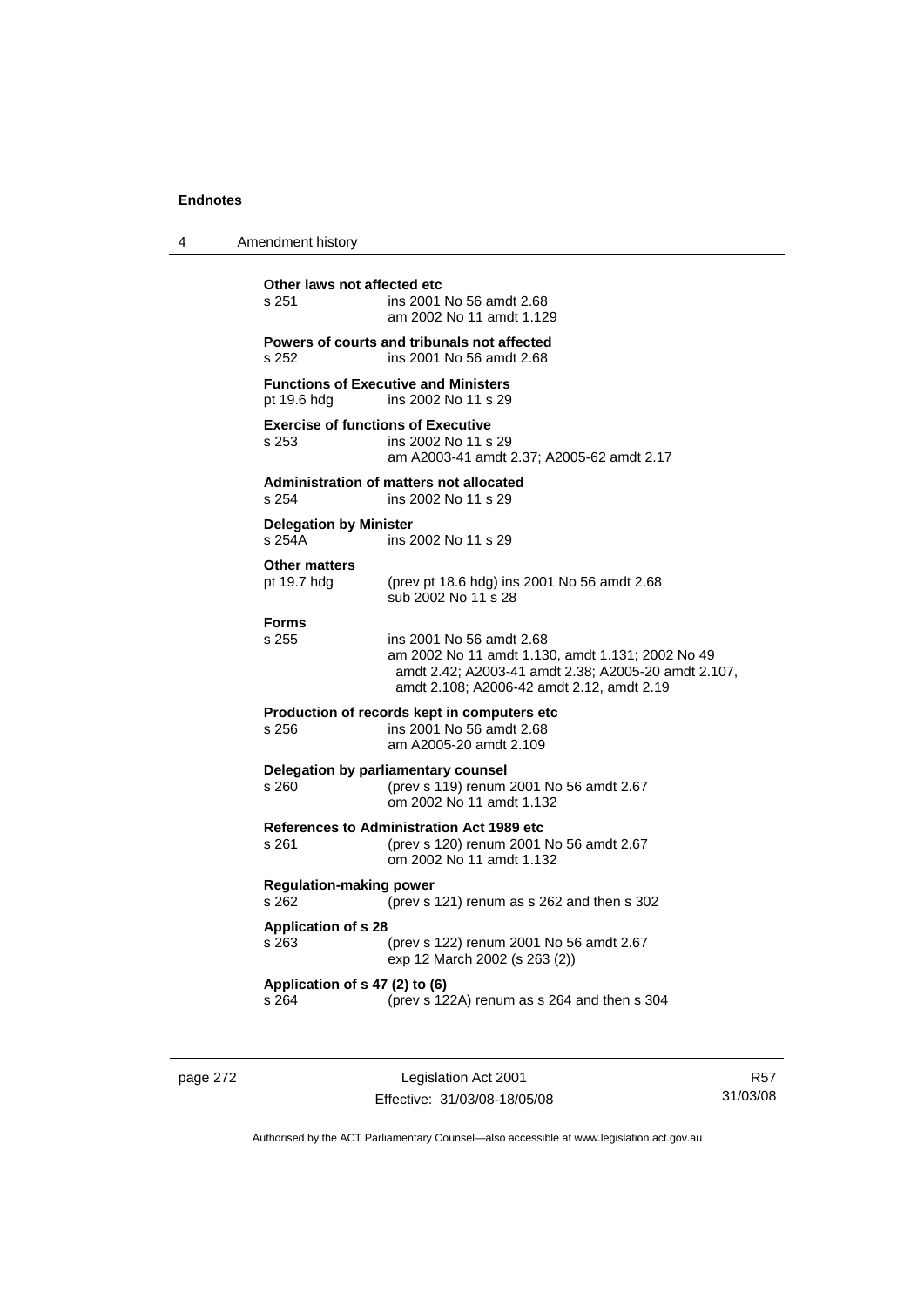| Amendment history |  |  |
|-------------------|--|--|
|-------------------|--|--|

**Application of s 61 and s 62**  s 265 (prev s 123) renum as s 265 and then s 305 **Application of s 69**  s 266 (prev s 124) renum 2001 No 56 amdt 2.67 exp 12 March 2002 (s 266 (2)) **Transitional regulations**  s 267 (prev s 125) renum as s 267 and then s 306 **Modification of ch 20's operation**  s 268 (prev s 126) renum as s 268 and then s 307 **Status of certain instruments as disallowable instruments**  s 269 (prev s 127) renum as s 269 and then s 308 **Status of certain instruments as notifiable instruments**  s 270 (prev s 128) renum as s 270 and then s 309 **Compliance with authorisation or requirement to do something by notice in gazette**  s 271 (prev s 129) renum as s 271 and then s 310 **Commencement of Acts that refer to notification or notice in the gazette**  s 271B renum as s 311 **Commencement of registrable instruments that refer to notification or notice in the gazette**  s 271C renum as s 312 **Status of republications under Legislation (Republication) Act 1996**  s 272 (prev s 130) renum as s 272 and then s 313 **Transitional provisions about penalties** s 273 renum as s 314 **Status of certain determinations**  s 274 renum as s 315 **Miscellaneous**  ch 20 hdg (prev ch 13 hdg) renum as ch 20 hdg and then ch 21 hdg (prev ch 12 hdg) renum as ch 19 hdg 2001 No 56 amdt 2.66 renum as ch 20 hdg 2002 No 11 s 24 **Delegation by parliamentary counsel**  s 300 ins 2002 No 11 amdt 1.132 am A2004-60 amdt 1.175 **References to Administration Act 1989 etc**  ins 2002 No 11 amdt 1.132

R57 31/03/08

Legislation Act 2001 Effective: 31/03/08-18/05/08 page 273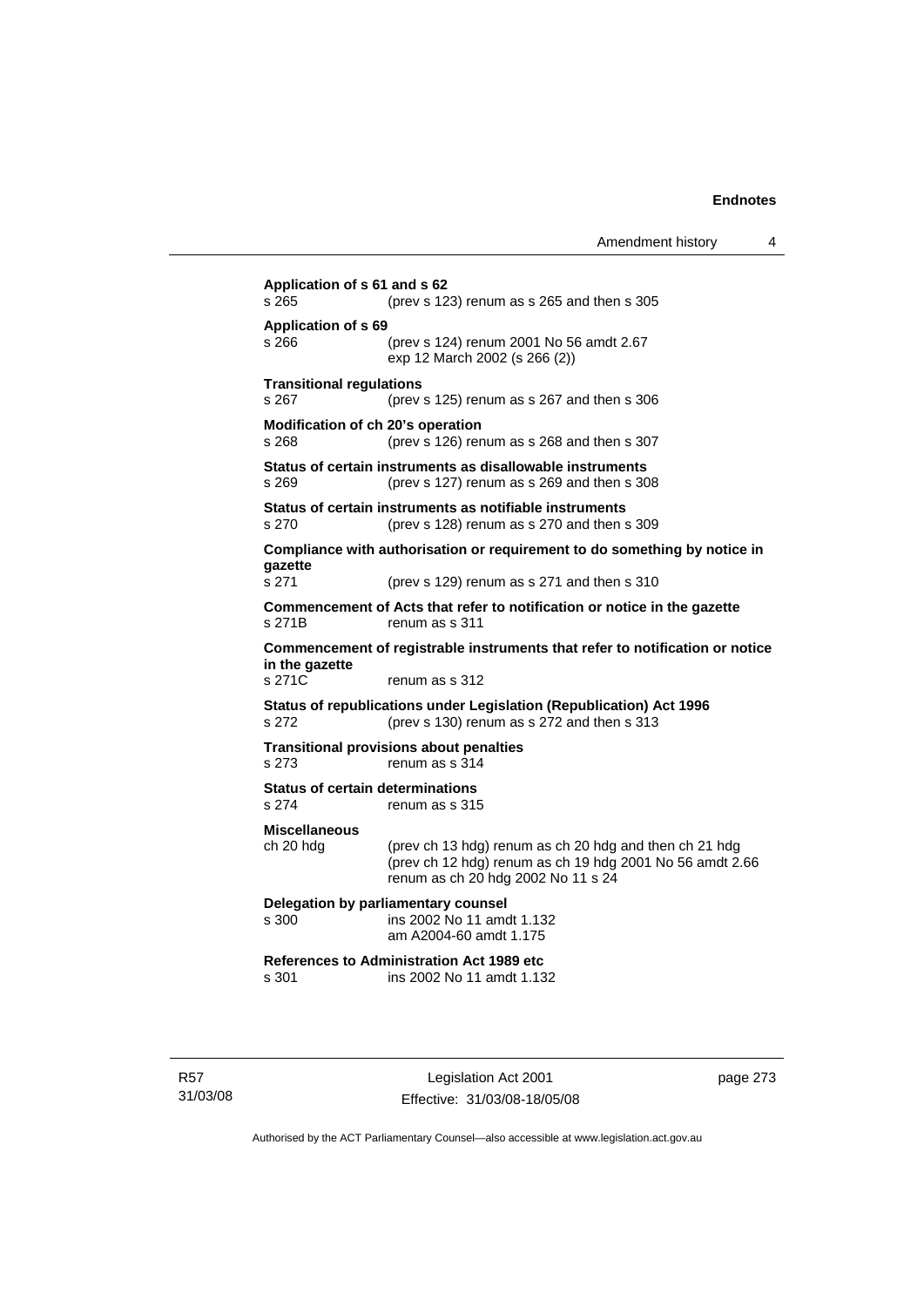4 Amendment history

|                                                         | renum as s 308 R5 LA (see 2002 No 11 amdt 1.136)<br>exp 12 September 2004 (s 308 (4))                                                                                                                                                                                                        |  |
|---------------------------------------------------------|----------------------------------------------------------------------------------------------------------------------------------------------------------------------------------------------------------------------------------------------------------------------------------------------|--|
| s 308                                                   | Status of certain instruments as disallowable instruments<br>(prev s 127) renum as s 269 2001 No 56 amdt 2.67                                                                                                                                                                                |  |
| Modification of ch 20's operation<br>s 307 hdg<br>s 307 | (prev s 268 hdg) sub 2001 No 56 amdt 2.72<br>(prev s 126) renum as s 268 2001 No 56 amdt 2.67<br>am 2002 No 11 amdt 1.141<br>renum as s 307 R5 LA (see 2002 No 11 amdt 1.13)<br>am 2002 No 49 amdt 2.54<br>exp 28 May 2003 (s 307 (2))                                                       |  |
| <b>Transitional regulations</b><br>s 306                | (prev s 125) am 2001 No 44 amdt 1.2624<br>renum as s 267 2001 No 56 amdt 2.67<br>am 2001 No 56 amdts 2.69-2.71; 2002 No 11<br>amdts 1.137-1.140<br>renum as s 306 R5 LA (see 2002 No 11 amdt 1.136)<br>exp 28 May 2003 (s 306 (5))                                                           |  |
| Application of s 61 and s 62<br>s 305                   | (prev s 123) renum as s 265 2001 No 56 amdt 2.67<br>renum as s 305 R5 LA (see 2002 No 11 amdt 1.136)<br>exp 12 September 2002 (s 305 (3))                                                                                                                                                    |  |
| Application of s 47 (2) to (6)<br>s 304 hdg<br>s 304    | (prev s 122A hdg) renum as s 264 hdg and then s 304 hdg<br>sub 2002 No 11 amdt 1.134<br>(prev s 122A) ins 2001 No 44 amdt 1.2623<br>renum as s 264 2001 No 56 amdt 2.67<br>am 2002 No 11 amdt 1.135<br>renum as s 304 R5 LA (see 2002 No 11 amdt 1.136)<br>exp 12 September 2004 (s 304 (4)) |  |
| s 303                                                   | Transitional-meaning of optometrist<br>ins A2005-9 amdt 1.1<br>exp 9 January 2007 (see the Health Professionals Act 2004<br>s 136 (1) (h)) (s 303 (2))                                                                                                                                       |  |
| <b>Transitional</b><br>ch 21 hdg                        | (prev ch 13 hdg) renum as ch 20 hdg 2001 No 56 amdt 2.66<br>renum as ch 21 hdg 2002 No 11 s 24<br>om R29LA                                                                                                                                                                                   |  |
| <b>Regulation-making power</b><br>s 302                 | (prev s 121) renum as s 262 2001 No 56 amdt 2.67<br>renum as s 302 R5 LA (see 2002 No 11 amdt 1.133)<br>sub A2003-41 amdt 2.39<br>am A2006-42 amdt 2.19                                                                                                                                      |  |

Authorised by the ACT Parliamentary Counsel—also accessible at www.legislation.act.gov.au

31/03/08

Effective: 31/03/08-18/05/08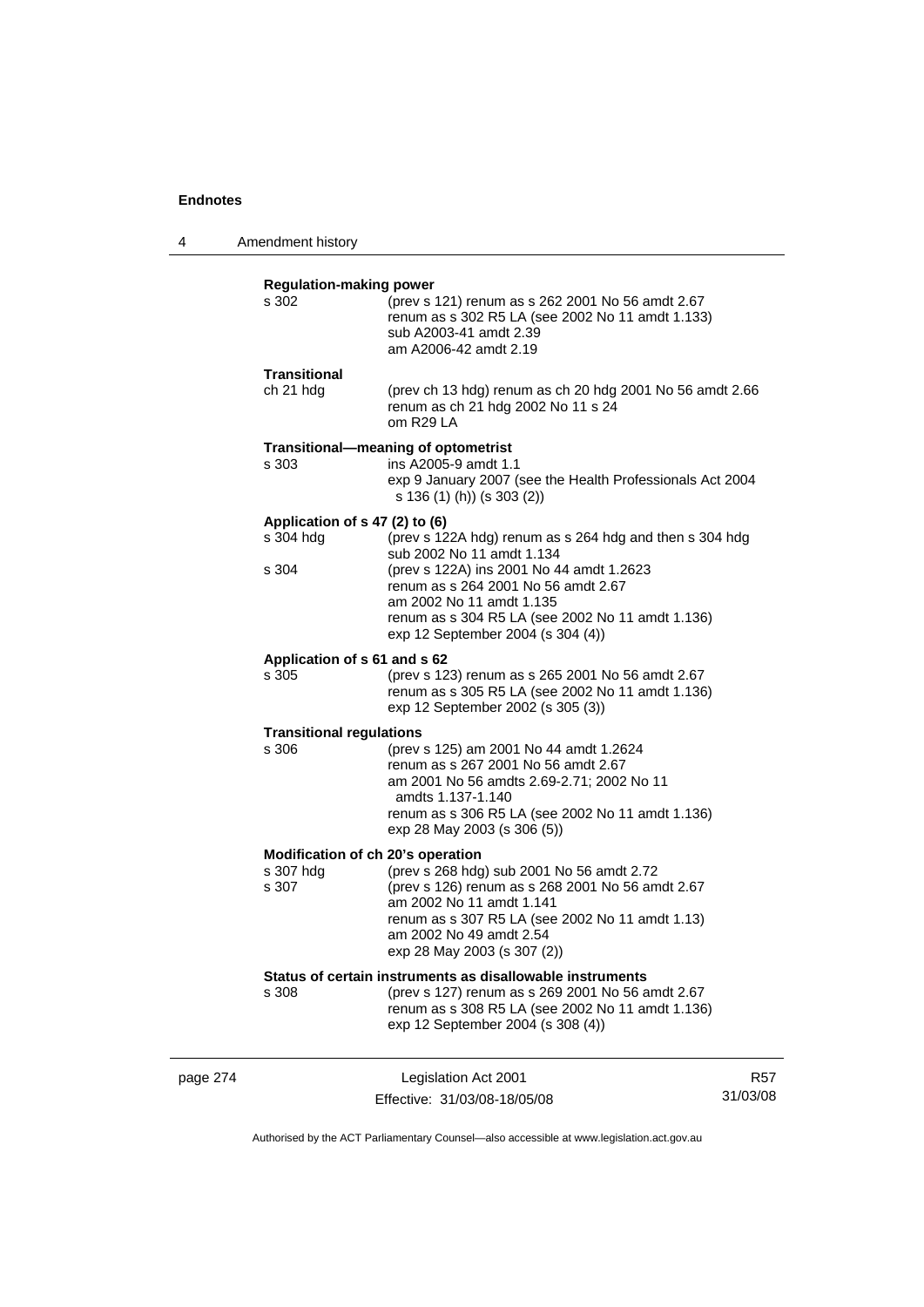|                                                  |                                                                                                                                                                                                                  | Amendment history | 4 |
|--------------------------------------------------|------------------------------------------------------------------------------------------------------------------------------------------------------------------------------------------------------------------|-------------------|---|
|                                                  |                                                                                                                                                                                                                  |                   |   |
| s 309                                            | Status of certain instruments as notifiable instruments<br>(prev s 128) renum as s 270 2001 No 56 amdt 2.67<br>renum as s 309 R5 LA (see 2002 No 11 amdt 1.136)<br>exp 12 September 2004 (s 309 (7))             |                   |   |
| gazette                                          | Compliance with authorisation or requirement to do something by notice in                                                                                                                                        |                   |   |
| s 310                                            | (prev s 129) renum as s 271 2001 No 56 amdt 2.67<br>am 2001 No 56 amdt 2.73<br>renum as s 310 R5 LA (see 2002 No 11 amdt 1.136)<br>exp 12 September 2004 (s 310 (5))                                             |                   |   |
| s 310A                                           | Application of s 89 to registrable instrument<br>ins A2003-56 amdt 2.57<br>exp 12 September 2004 (s 310A (2))                                                                                                    |                   |   |
| s 311                                            | Commencement of Acts that refer to notification or notice in the gazette<br>(prev s 271B) ins as mod SL 2001 No 34 reg 6<br>renum R5 LA (see 2002 No 11 amdt 1.136)<br>exp 13 September 2002 (s 311 (5))         |                   |   |
| in the gazette                                   | Commencement of registrable instruments that refer to notification or notice                                                                                                                                     |                   |   |
| s 312                                            | (prev s 271C) ins as mod SL 2001 No 34 reg 6<br>renum R5 LA (see 2002 No 11 amdt 1.136)<br>exp 13 September 2002 (s 312 (5))                                                                                     |                   |   |
| s 313                                            | Status of republications under Legislation (Republication) Act 1996<br>(prev s 130) renum as s 272 2001 No 56 amdt 2.67<br>renum as s 313 R5 LA (see 2002 No 11 amdt 1.136)<br>exp 12 September 2004 (s 313 (3)) |                   |   |
| s 314                                            | <b>Transitional provisions about penalties</b><br>(prev s 273) ins 2001 No 56 amdt 2.74<br>renum R5 LA (see 2002 No 11 amdt 1.136)<br>exp 12 September 2003 (s 314 (5))                                          |                   |   |
| <b>Status of certain determinations</b><br>s 315 | (prev s 274) ins 2001 No 56 amdt 2.74<br>renum R5 LA (see 2002 No 11 amdt 1.136)<br>exp 12 September 2003 (s 315 (6))                                                                                            |                   |   |
| s 316                                            | <b>Delegations under Administration Act 1989</b><br>ins A2003-56 amdt 2.58<br>exp 12 September 2004 (s 316 (3))                                                                                                  |                   |   |

page 275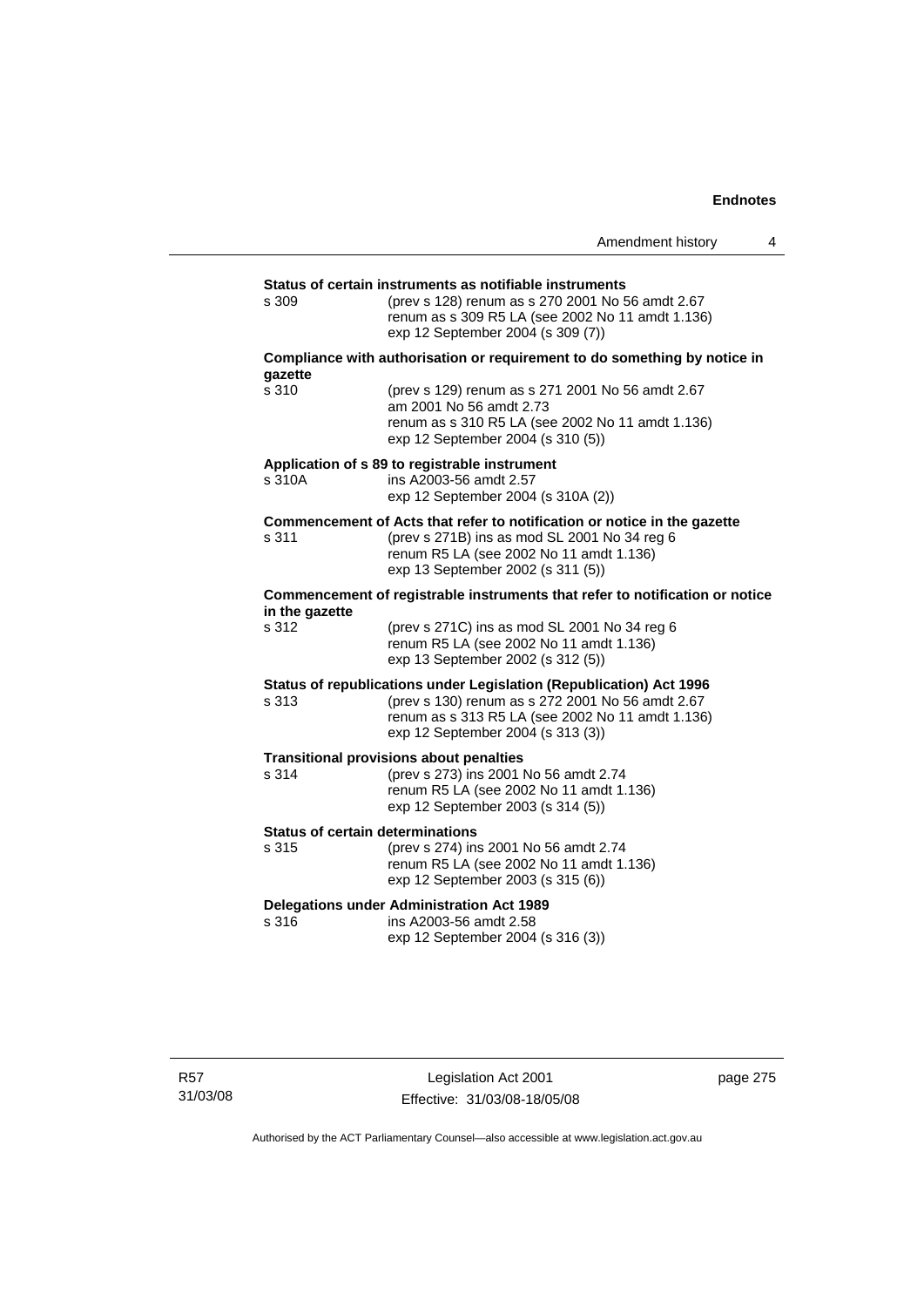| Amendment history<br>4 |  |
|------------------------|--|
|------------------------|--|

## **Former NSW and UK Acts in force before establishment of Territory**

| sch 1 pt 1.1 hdg | (prev sch 1 pt 1 hdg) sub and renum 2001 No 56 amdt 2.75 |
|------------------|----------------------------------------------------------|
| sch 1 pt 1.1     | am 2001 No 44 amdt 1.2625; 2001 No 56 amdts 2.76-2.79;   |
|                  | 2001 No 88 s 43 (2); 2002 No 40 amdt 3.28; items renum   |
|                  | R11 LA (see 2002 No 40 amdt 3.29)                        |
|                  | sub 2002 No 49 amdt 2.43                                 |
|                  | am A2003-56 amdt 2.59; items renum R21 LA (see A2003-56  |
|                  | amdt 2.60); A2004-17 amdt 2.10; items renum R30 LA (see  |
|                  | A2004-17 amdt 2.11); A2004-60 amdt 1.176; items renum    |
|                  | R31 LA (see A2004-60 amdt 1.177); A2006-38 amdt 1.9;     |
|                  | items renum R52 LA (see A2006-38 amdt 1.10)              |
|                  |                                                          |

## **Former NSW Acts applied after establishment of Territory**

| sch 1 pt 1.2 hda | (prev sch 1 pt 2 hdg) sub and renum 2001 No 56 amdt 2.80 |
|------------------|----------------------------------------------------------|
| sch 1 pt 1.2     | am 2001 No 44 amdt 1.2626, amdt 1.2627; 2001 No 56       |
|                  | amdt 2.81; A2004-7 amdt 1.5; A2006-38 amdt 1.11; items   |
|                  | renum R52 LA (see A2006-38 amdt 1.12)                    |

## **Meaning of commonly-used terms**

| dict pt 1 hdg  | sub A2003-56 amdt 2.61                                                                   |
|----------------|------------------------------------------------------------------------------------------|
| dict pt 1 note | sub A2003-56 amdt 2.61                                                                   |
| dict pt 1      | def <b>AAT</b> ins 2002 No 49 amdt 2.44                                                  |
|                | def Act sub 2001 No 56 amdt 2.82                                                         |
|                | am A2005-20 amdt 2.110                                                                   |
|                | def $ACT$ reloc from IA 2001 No 56 amdt 2.16                                             |
|                | def <b>ADI</b> reloc from IA 2001 No 56 amdt 2.16                                        |
|                | sub 2002 No 49 amdt 2.45                                                                 |
|                | def <b>administrative appeals tribunal</b> reloc from IA 2001 No 56<br>amdt $2.16$       |
|                | def <i>administrative unit</i> reloc from IA 2001 No 56 amdt 2.16                        |
|                | def <i>adult</i> reloc from IA 2001 No 56 amdt 2.16                                      |
|                | def <i>affidavit</i> reloc from IA 2001 No 56 amdt 2.16                                  |
|                | om A2005-53 amdt 1.95                                                                    |
|                | def <b>ambulance service</b> reloc from IA 2001 No 56 amdt 2.16                          |
|                | sub A2004-28 amdt 3.33                                                                   |
|                | def <b>amend</b> sub 2001 No 56 amdt 2.82                                                |
|                | am A2005-20 amdt 2.111, amdt 2.112                                                       |
|                | def <b>appoint</b> reloc from IA 2001 No 56 amdt 2.16                                    |
|                | def asset reloc from IA 2001 No 56 amdt 2.16                                             |
|                | def Attorney-General ins 2001 No 56 amdt 2.82                                            |
|                | def <b>auditor-general</b> reloc from IA 2001 No 56 amdt 2.16<br>sub A2005-20 amdt 2.113 |
|                | def <b>Australia</b> reloc from IA 2001 No 56 amdt 2.16                                  |
|                | def <b>Australian driver licence</b> reloc from IA 2001 No 56                            |
|                | amdt $2.16$                                                                              |
|                | def Australian Statistician ins A2005-20 amdt 2.114                                      |

page 276 Legislation Act 2001 Effective: 31/03/08-18/05/08

R57 31/03/08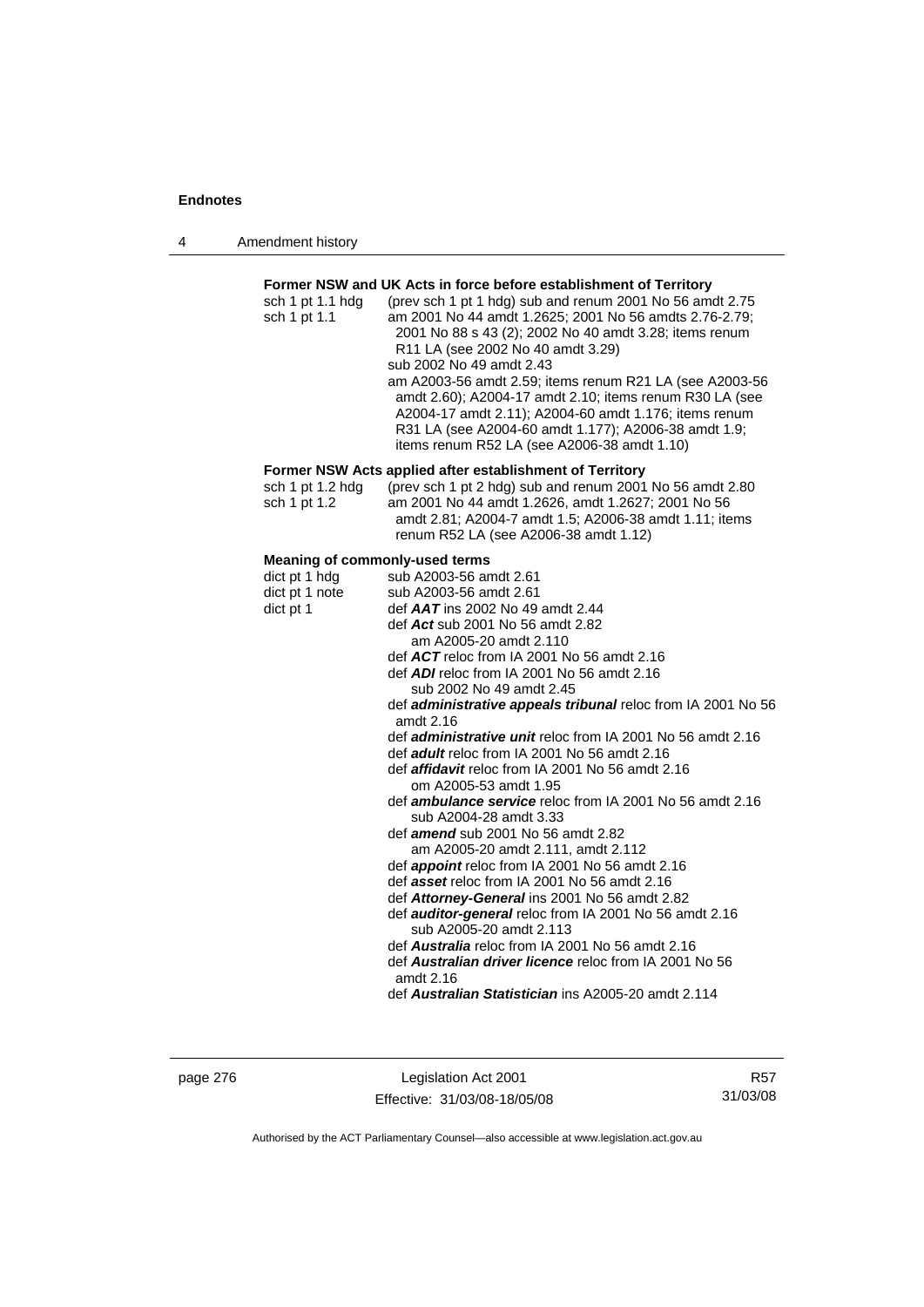def *authorised deposit-taking institution* reloc from IA 2001 No 56 amdt 2.16 sub 2002 No 49 amdt 2.46 def *bank* reloc from IA 2001 No 56 amdt 2.16 def *barrister* reloc from IA 2001 No 56 amdt 2.16 def *body* reloc from IA 2001 No 56 amdt 2.16 def *breach* reloc from IA 2001 No 56 amdt 2.16 def *building code* ins A2004-13 amdt 2.79 def *building society* reloc from IA 2001 No 56 amdt 2.16 sub A2003-56 amdt 2.62 def *business day* reloc from IA 2001 No 56 amdt 2.16 def *by* ins A2005-20 amdt 2.115 def *by-laws* ins 2002 No 11 amdt 1.142 om A2005-20 amdt 2.116 def *by-law* ins A2005-20 amdt 2.116 def *calendar month* reloc from IA 2001 No 56 amdt 2.16 def *calendar year* reloc from IA 2001 No 56 amdt 2.16 def *change* reloc from IA 2001 No 56 amdt 2.16 sub A2006-42 amdt 2.13 def *chief executive* ins 2001 No 56 amdt 2.82 def *chief fire control officer* ins 2001 No 56 amdt 2.82 om A2004-28 amdt 3.34 def *chief health officer* reloc from IA 2001 No 56 amdt 2.16 def *Chief Justice* reloc from IA 2001 No 56 amdt 2.16 def *Chief Magistrate* reloc from IA 2001 No 56 amdt 2.16 def *Chief Minister* reloc from IA 2001 No 56 amdt 2.16 def *chief officer (ambulance service)* ins A2004-28 amdt 3.35 def *chief officer (fire brigade)* ins A2004-28 amdt 3.35 def *chief officer (rural fire service)* ins A2004-28 amdt 3.35 def *chief officer (SES)* ins A2004-28 amdt 3.35 def *chief planning executive* ins 2002 No 56 amdt 3.43 sub A2005-20 amdt 2.117; A2007-25 amdt 1.96 def *chief police officer* reloc from IA 2001 No 56 amdt 2.16 def *chief solicitor* ins A2004-42 amdt 2.39 def *chief surveyor* ins A2007-33 amdt 1.9 def *child* reloc from IA 2001 No 56 amdt 2.16 def *children and young people commissioner* ins A2005-46 amdt 1.1 def *Childrens Court* reloc from IA 2001 No 56 amdt 2.16 def *city area* reloc from IA 2001 No 56 amdt 2.16 am A2005-20 amdt 2.118 def *civil union* ins A2006-22 amdt 1.74 (A2006-22 rep before commenced by disallowance (see Cwlth Gaz 2006 No S93)) def *clerk* reloc from IA 2001 No 56 amdt 2.16 def *commencement* sub 2001 No 56 amdt 2.82 def *commencement notice* sub 2001 No 56 amdt 2.82

Legislation Act 2001 Effective: 31/03/08-18/05/08 page 277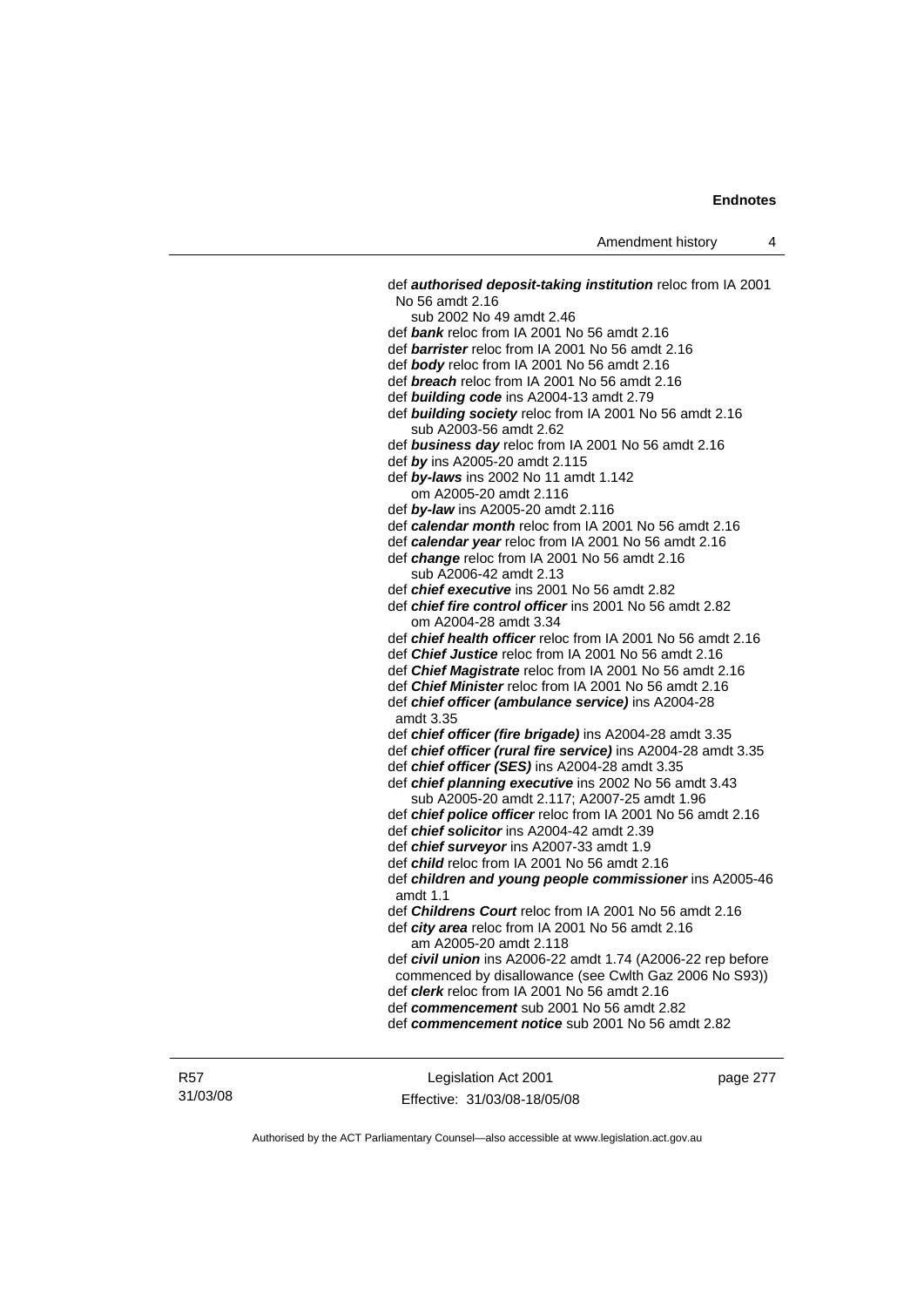4 Amendment history

 def *commissioner for fair trading* reloc from IA 2001 No 56 amdt 2.16 sub A2005-20 amdt 2.119 def *commissioner for health complaints* ins 2001 No 56 amdt 2.82 om A2005-41 amdt 1.110 def *commissioner for housing* reloc from IA 2001 No 56 amdt 2.16 om A2007-8 amdt 1.12 def *commissioner for land and planning* reloc from IA 2001 No 56 amdt 2.16 om 2002 No 56 amdt 3.44 def *commissioner for public administration* reloc from IA 2001 No 56 amdt 2.16 def *commissioner for revenue* reloc from IA 2001 No 56 amdt 2.16 def *commissioner for surveys* reloc from IA 2001 No 56 amdt 2.16 om A2007-33 amdt 1.10 def *commissioner for the environment* ins 2001 No 56 amdt 2.82 def *commissioner of police* reloc from IA 2001 No 56 amdt 2.16 def *commit* ins A2006-23 amdt 1.212 def *committed for trial* reloc from IA 2001 No 56 amdt 2.16 om A2006-23 amdt 1.212 def *Commonwealth* reloc from IA 2001 No 56 amdt 2.16 def *Commonwealth country* reloc from IA 2001 No 56 amdt 2.16 def *Commonwealth DPP* ins A2005-20 amdt 2.120 def *Commonwealth gazette* reloc from IA 2001 No 56 amdt 2.16 def *community advocate* reloc from IA 2001 No 56 amdt 2.16 om A2005-47 amdt 1.12 def *confer* reloc from IA 2001 No 56 amdt 2.16 def *conservator of flora and fauna* reloc from IA 2001 No 56 amdt 2.16 def *construction occupations registrar* ins A2004-13 amdt 2.80 sub A2005-20 amdt 2.121 def *consumer and trader tribunal* ins A2003-16 s 70 def *Consumer Credit (Australian Capital Territory) Code* reloc from IA 2001 No 56 amdt 2.16 def *Consumer Credit (Australian Capital Territory) Regulations* reloc from IA 2001 No 56 amdt 2.16 def *contravene* reloc from IA 2001 No 56 amdt 2.16 def *converted ordinance* reloc from IA 2001 No 56 amdt 2.16

page 278 Legislation Act 2001 Effective: 31/03/08-18/05/08

R57 31/03/08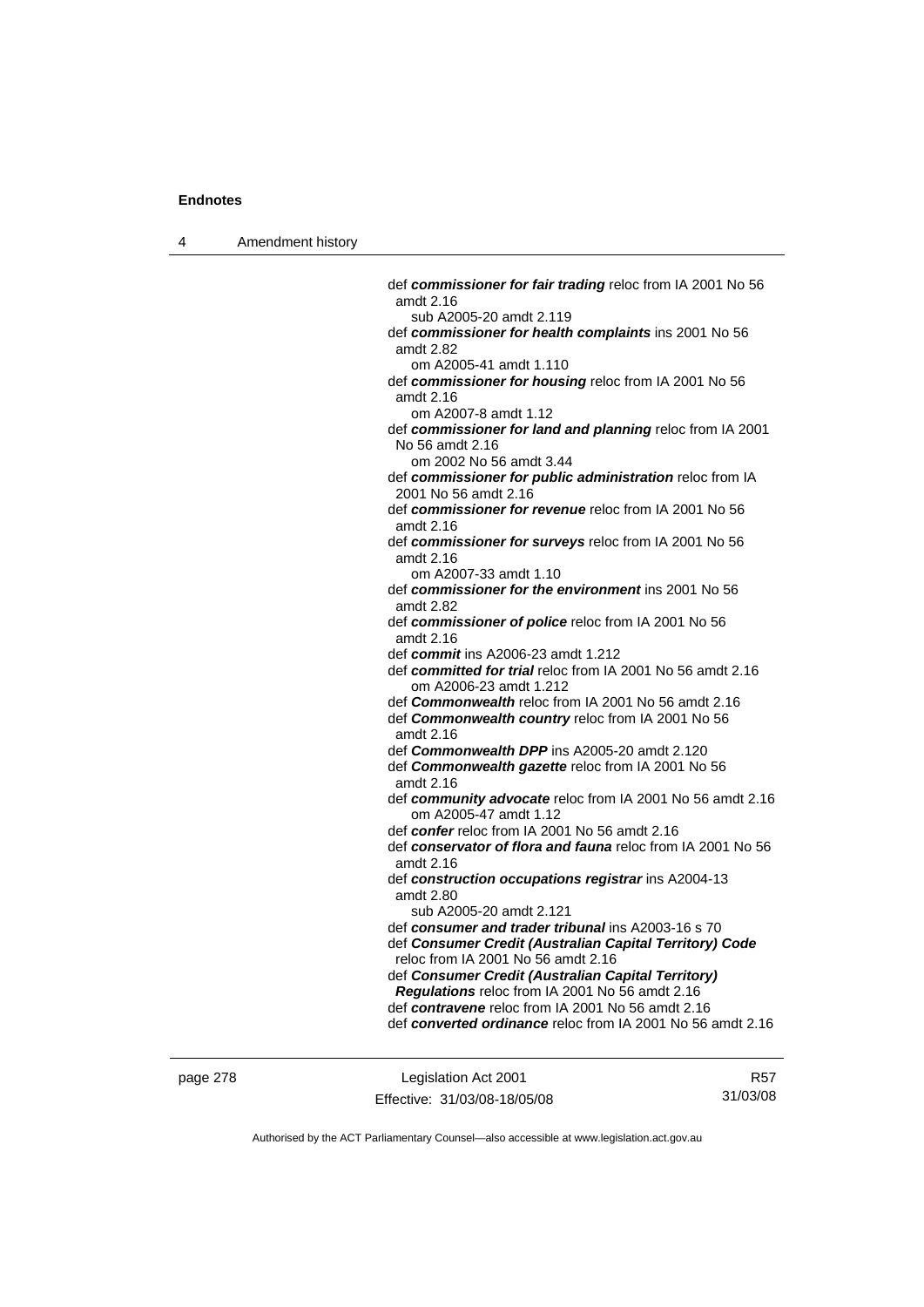| def Coroner's Court reloc from IA 2001 No 56 amdt 2.16          |
|-----------------------------------------------------------------|
| def corporation reloc from IA 2001 No 56 amdt 2.16              |
| def Corporations Act ins in IA 2001No 56 amdt 2.14              |
| reloc from IA 2001 No 56 amdt 2.16                              |
| def correctional centre ins A2006-23 amdt 1.213                 |
| def corrections officer ins A2006-23 amdt 1.213                 |
| def Court of Appeal ins A2004-42 amdt 2.39                      |
| def court of summary jurisdiction reloc from IA 2001 No 56      |
| amdt 2.16                                                       |
| def credit tribunal reloc from IA 2001 No 56 amdt 2.16          |
| sub A2005-20 amdt 2.122                                         |
| def credit union reloc from IA 2001 No 56 amdt 2.16             |
| sub A2003-56 amdt 2.63                                          |
| def Criminal Code ins 2002 No 51 amdt 1.27                      |
| def custodial escort ins 2002 No 30 amdt 2.8                    |
| om A2006-23 amdt 1.214                                          |
| def daylight reloc from IA 2001 No 56 amdt 2.16                 |
| def definition ins 2001 No 56 amdt 2.82                         |
| def dental prosthetist reloc from IA 2001 No 56 amdt 2.16       |
| sub A2004-39 amdt 3.1                                           |
| def dental technician reloc from IA 2001 No 56 amdt 2.16        |
| sub A2004-39 amdt 3.2                                           |
| def dentist reloc from IA 2001 No 56 amdt 2.16                  |
| sub A2004-39 amdt 4.3                                           |
| def Deputy Speaker ins A2005-20 amdt 2.123                      |
| def designation reloc from IA 2001 No 56 amdt 2.16              |
| def director of corrective services ins 2002 No 30 amdt 2.8     |
| om A2006-23 amdt 1.215                                          |
| def director of public prosecutions (or DPP) reloc from IA      |
| 2001 No 56 amdt 2.16                                            |
| def disability and community services commissioner ins          |
| A2005-41 amdt 1.111                                             |
| def <i>disallowable instrument</i> sub 2001 No 56 amdt 2.82     |
| def <i>discrimination commissioner</i> reloc from IA 2001 No 56 |
| amdt 2.16                                                       |
| sub A2005-41 amdt 1.112                                         |
| def <b>discrimination tribunal</b> reloc from IA 2001 No 56     |
| amdt 2.16                                                       |
| def doctor reloc from IA 2001 No 56 amdt 2.16                   |
| sub A2004-39 amdt 5.13                                          |
| def document reloc from IA 2001 No 56 amdt 2.16                 |
| am A2003-56 amdt 2.64                                           |
| def domestic partner ins A2003-14 s 5                           |
| def domestic partnership ins A2003-14 s 5                       |
| def DPP ins 2002 No 49 amdt 2.47                                |
| def driver licence reloc from IA 2001 No 56 amdt 2.16           |
|                                                                 |
|                                                                 |

R57 31/03/08

Legislation Act 2001 Effective: 31/03/08-18/05/08 page 279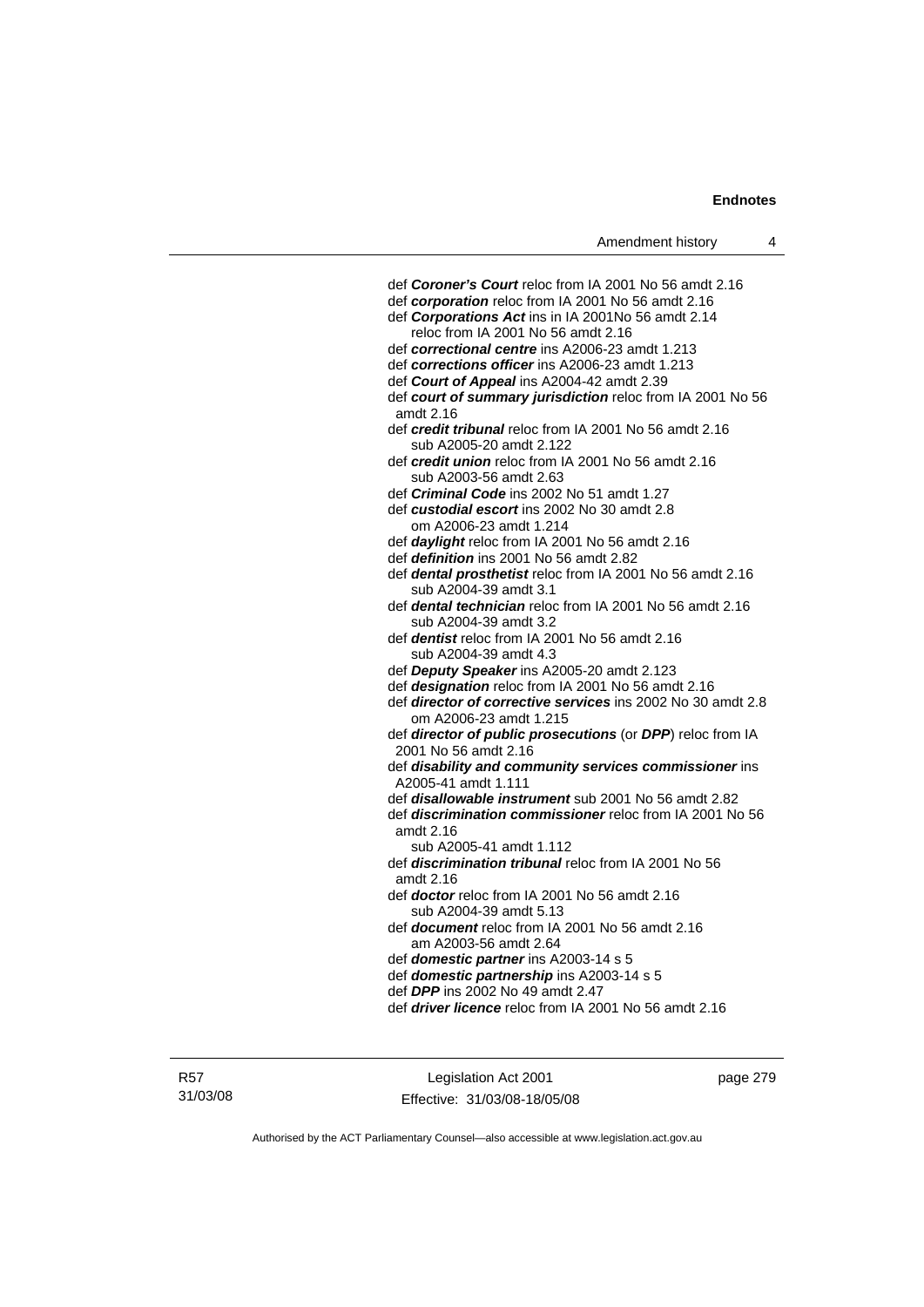4 Amendment history

| def electoral commission reloc from IA 2001 No 56                                |
|----------------------------------------------------------------------------------|
| amdt 2.16                                                                        |
| def electoral commissioner reloc from IA 2001 No 56<br>amdt 2.16                 |
| def emergency service ins A2004-28 amdt 3.35                                     |
| def emergency services authority ins A2004-28 amdt 3.35<br>om A2007-3 amdt 2.2   |
| def emergency services commissioner ins A2004-28<br>amdt 3.35                    |
| def enactment sub 2001 No 56 amdt 2.82                                           |
| def enrolled nurse ins A2006-46 amdt 2.28                                        |
| def entity ins 2001 No 56 amdt 2.82                                              |
| def environment protection authority ins 2002 No 11<br>amdt 1.142                |
| def establish reloc from IA 2001 No 56 amdt 2.16                                 |
| def estate reloc from IA 2001 No 56 amdt 2.16                                    |
| def Executive reloc from IA 2001 No 56 amdt 2.16                                 |
| def exercise reloc from IA 2001 No 56 amdt 2.16                                  |
| def expire reloc from IA 2001 No 56 amdt 2.16                                    |
| def external territory reloc from IA 2001 No56 amdt 2.16                         |
| def fail reloc from IA 2001 No 56 amdt 2.16                                      |
| def Federal Court reloc from IA 2001 No 56 amdt 2.16                             |
| def <i>file</i> reloc from IA 2001 No 56 amdt 2.16                               |
| def <i>financial year</i> reloc from IA 2001 No 56 amdt 2.16                     |
| def fire brigade reloc from IA 2001 No 56 amdt 2.16                              |
| sub A2004-28 amdt 3.36                                                           |
| def fire commissioner reloc from IA 2001 No 56 amdt 2.16                         |
| om A2004-28 amdt 3.37                                                            |
| def for ins 2002 No 11 amdt 1.142                                                |
| def foreign country reloc from IA 2001 No 56 amdt 2.16<br>sub A2006-42 amdt 2.14 |
| def former NSW Act sub 2001 No 56 amdt 2.82; 2002 No 11<br>amdt 1.143            |
| def former UK Act sub 2001 No 56 amdt 2.82; 2002 No 11                           |
| amdt 1.143                                                                       |
| def <i>found guilty</i> reloc from IA 2001 No 56 amdt 2.16                       |
| sub 2002 No 49 amdt 2.48; A2006-23 amdt 1.216                                    |
| def <i>function</i> reloc from IA 2001 No 56 amdt 2.16                           |
| def gambling and racing commission reloc from IA 2001<br>No 56 amdt 2.16         |
| def gazette reloc from IA 2001 No 56 amdt 2.16                                   |
| def give reloc from IA 2001 No 56 amdt 2.16                                      |
| def government printer reloc from IA 2001 No 56 amdt 2.16                        |
| def government solicitor reloc from IA 2001 No 56 amdt 2.16                      |
| def Governor ins 2001 No 56 amdt 2.82                                            |
| def Governor-General ins 2001 No 56 amdt 2.82                                    |
| def GST ins 2002 No 27 s 27                                                      |
|                                                                                  |
|                                                                                  |

page 280 Legislation Act 2001 Effective: 31/03/08-18/05/08

R57 31/03/08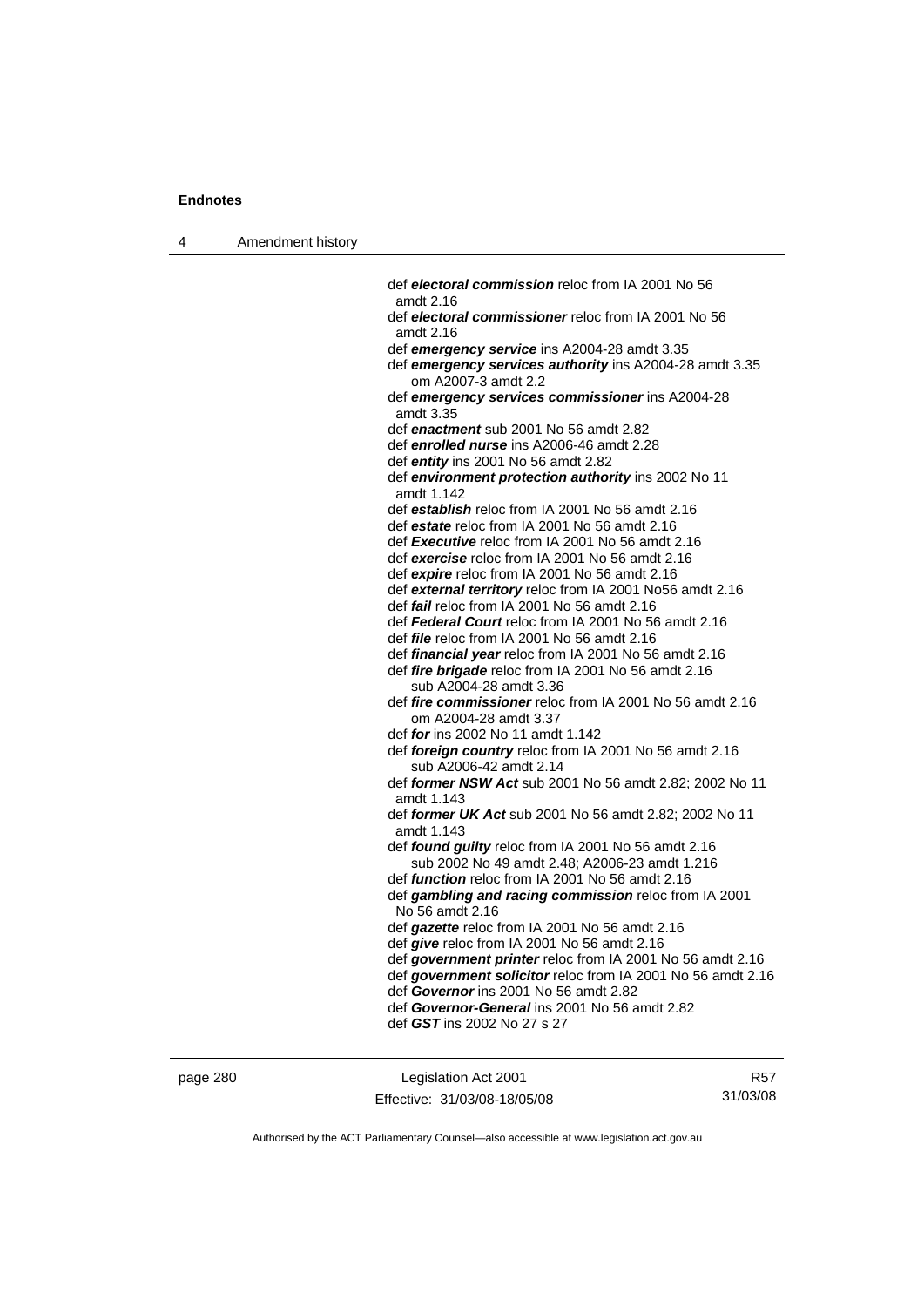def *guardianship tribunal* reloc from IA 2001 No 56 amdt 2.16 def *health services commissioner* ins A2005-41 amdt 1.113 def *heritage council* ins A2004-57 amdt 1.53 def *heritage register* ins A2004-57 amdt 1.53 def *High Court* reloc from IA 2001 No 56 amdt 2.16 def *housing commissioner* ins A2007-8 amdt 1.13 def *human rights commission* ins A2005-41 amdt 1.113 def *human rights commissioner* ins A2005-41 amdt 1.113 def *Imperial Act* reloc from IA 2001 No 56 amdt 2.16 def *independent competition and regulatory commission*  ins A2004-42 amdt 2.39 def *indictable offence* ins 2001 No 56 amdt 2.82 sub 2002 No 11 amdt 1.144; A2003-56 amdt 2.65 def *indictment* reloc from IA 2001 No 56 amdt 2.16 def *individual* reloc from IA 2001 No 56 amdt 2.16 def *infringement notice* ins A2004-42 amdt 2.39 def *in relation to* ins 2002 No 49 amdt 2.49 def *insolvent under administration* ins A2003-56 amdt 2.66 om A2005-20 amdt 2.124 def *institute of technology* ins A2007-3 amdt 2.3 def *instrument* sub 2001 No 56 amdt 2.82 def *interest* reloc from IA 2001 No 56 amdt 2.16 def *internal territory* reloc from IA 2001 No 56 amdt 2.16 def *intersex person* ins A2003-14 s 5 def *Jervis Bay Territory* reloc from IA 2001 No 56 amdt 2.16 def *judge* reloc from IA 2001 No 56 amdt 2.16 am 2002 No 11 amdt 1.145 def *Lake Burley Griffin* reloc from IA 2001 No 56 amdt 2.16 def *Lake Ginninderra* reloc from IA 2001 No 56 amdt 2.16 def *land* reloc from IA 2001 No 56 amdt 2.16 def *land development agency* ins 2002 No 56 amdt 3.45 sub A2005-20 amdt 2.125; A2007-25 amdt 1.97 def *law* reloc from IA 2001 No 56 amdt 2.16 def *lawyer* reloc from IA 2001 No 56 amdt 2.16 def *legal aid commission* ins 2001 No 56 amdt 2.82 def *legal practitioner* reloc from IA 2001 No 56 amdt 2.16 sub A2006-25 amdt 2.16 def *Legislation Act* ins 2002 No 49 amdt 2.50 def *Legislative Assembly* reloc from IA 2001 No 56 amdt 2.16 def *legislative instrument* ins A2006-42 amdt 2.15 def *liability* reloc from IA 2001 No 56 amdt 2.16 def *magistrate* reloc from IA 2001 No 56 amdt 2.16 def *Magistrates Court* reloc from IA 2001 No 56 amdt 2.16 def *make* reloc from IA 2001 No 56 amdt 2.16 def *making* sub 2001 No 56 amdt 2.82

Legislation Act 2001 Effective: 31/03/08-18/05/08 page 281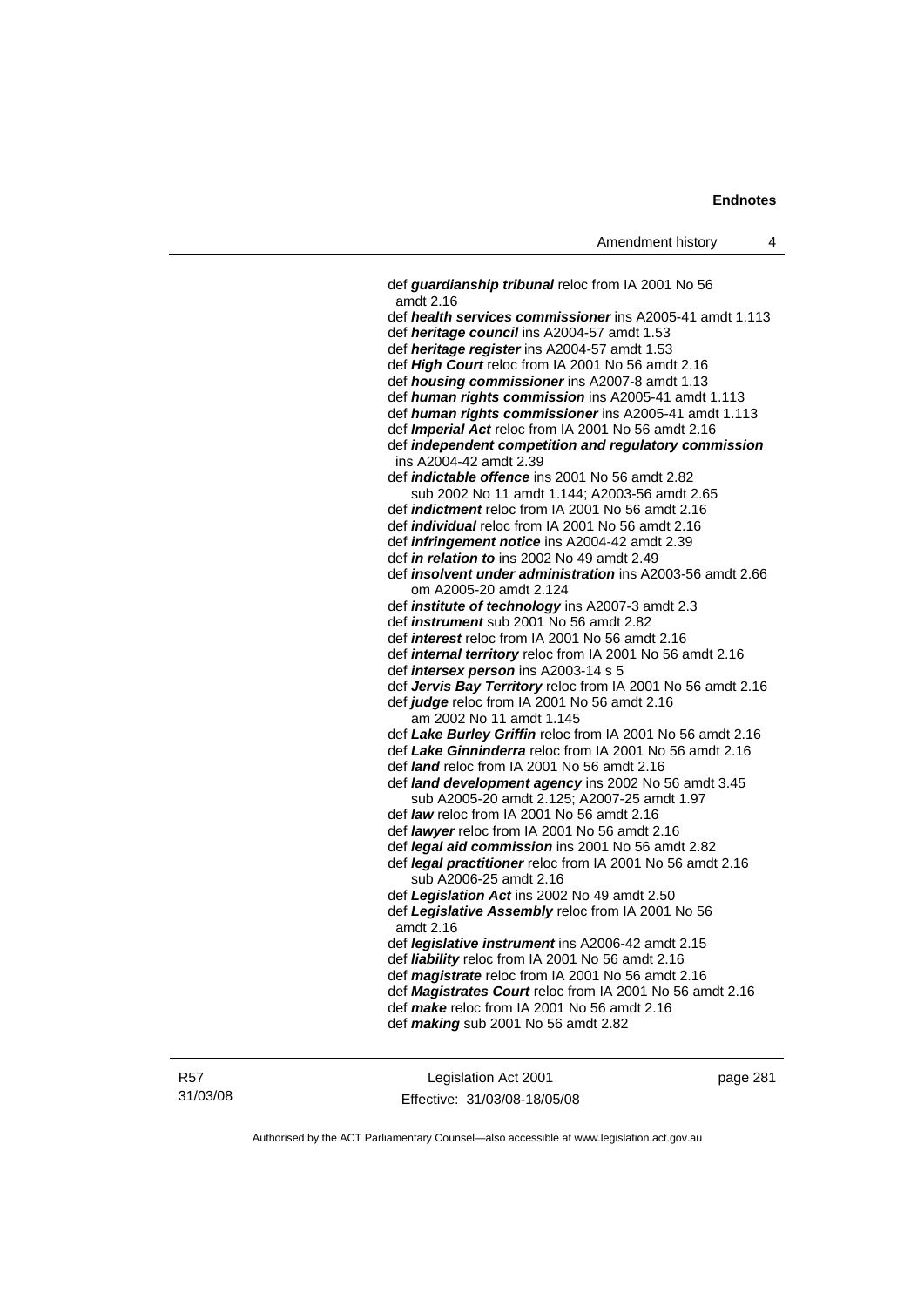4 Amendment history

 def *master* reloc from IA 2001 No 56 amdt 2.16 def *may* ins 2001 No 56 amdt 2.82 def *medical practitioner* ins 2001 No 56 amdt 2.82 def *mental health tribunal* reloc from IA 2001 No 56 amdt 2.16 def *midnight* reloc from IA 2001 No 56 amdt 2.16 def *midwife* ins A2006-46 amdt 2.28 def *Minister* ins 2001 No 56 amdt 2.82 def *modification* reloc from IA 2001 No 56 amdt 2.16 sub A2006-42 amdt 2.16 def *month* reloc from IA 2001 No 56 amdt 2.16 def *must* ins 2001 No 56 amdt 2.82 def *name* reloc from IA 2001 No 56 amdt 2.16 def *named month* reloc from IA 2001 No 56 amdt 2.16 def *national capital authority* ins 2002 No 11 amdt 1.146 def *national capital plan* ins A2004-42 amdt 2.39 def *national land* reloc from IA 2001 No 56 amdt 2.16 def *night* reloc from IA 2001 No 56 amdt 2.16 def *Northern Territory* reloc from IA 2001 No 56 amdt 2.16 def *notifiable instrument* sub 2001 No 56 amdt 2.82 def *notification* sub 2001 No 56 amdt 2.82 am A2004-42 amdt 2.40; A2006-42 amdt 2.18 def *notification day* sub 2001 No 56 amdt 2.82 def *NSW Act* reloc from IA 2001 No 56 amdt 2.16 def *NSW correctional centre* ins A2006-23 amdt 1.217 def *number* reloc from IA 2001 No 56 amdt 2.16 def *nurse* reloc from IA 2001 No 56 amdt 2.16 sub A2004-39 amdt 6.7 def *nurse practitioner* ins A2004-10 s 6 sub A2004-39 amdt 6.8 def *oath* reloc from IA 2001 No 56 amdt 2.16 sub A2005-53 amdt 1.96 def *occupy* ins 2001 No 56 amdt 2.82 sub A2005-20 amdt 2.126 def *office* reloc from IA 2001 No 56 amdt 2.16 def *office of fair trading* reloc from IA 2001 No 56 amdt 2.16 sub A2005-20 amdt 2.127 def *OH&S commissioner* ins A2003-41 amdt 2.40 def *ombudsman* reloc from IA 2001 No 56 amdt 2.16 def *omit* ins 2001 No 56 amdt 2.82 def *optometrist* ins A2005-9 amdt 1.2 note exp 9 January 2007 (see the Health Professionals Act 2004 s 136 (1) (h)) (s 303 (2)) def *ordinance* reloc from IA 2001 No 56 amdt 2.16

def *parent* ins A2004-1 amdt 1.22

page 282 Legislation Act 2001 Effective: 31/03/08-18/05/08

R57 31/03/08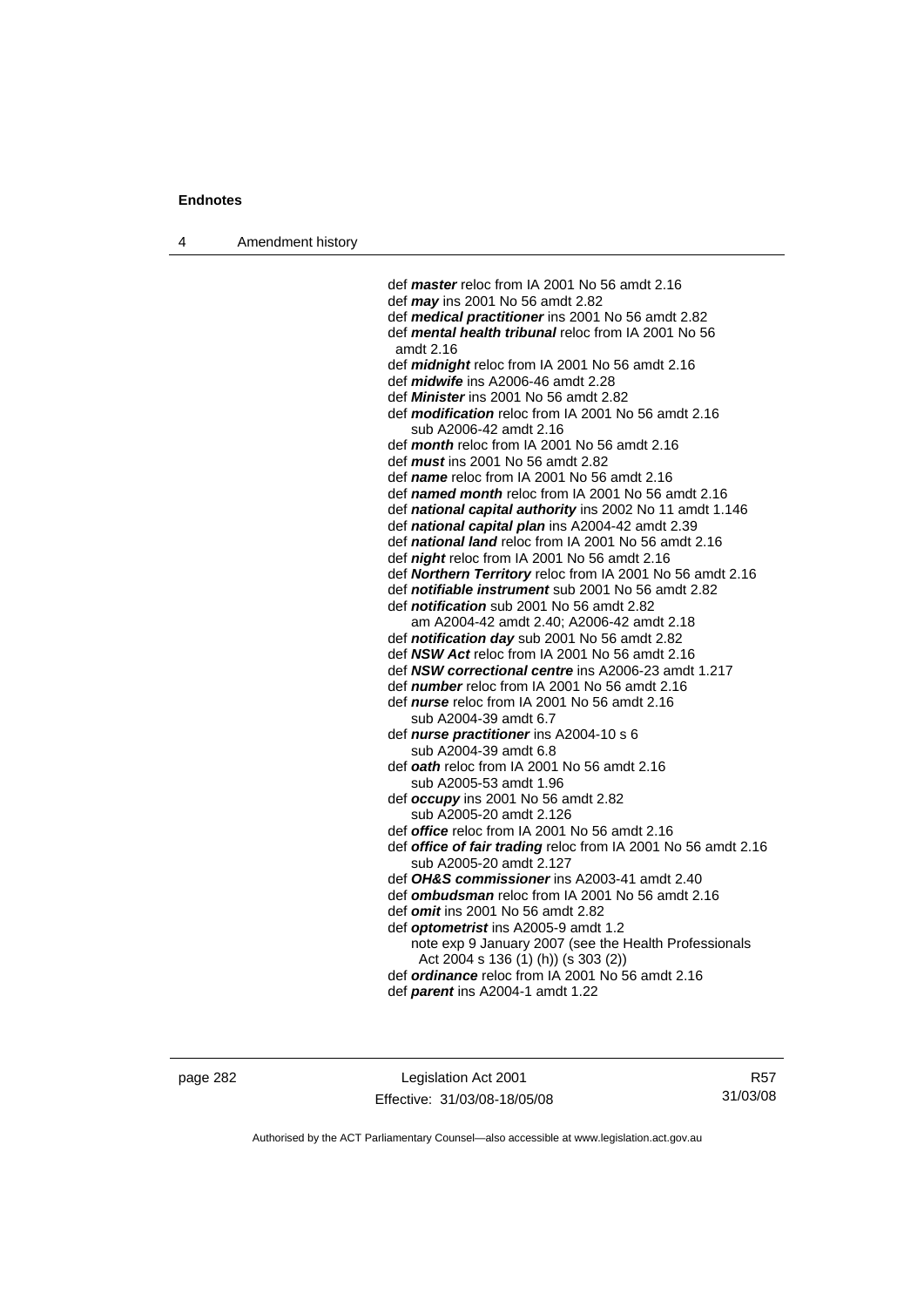| Amendment history                                                                           |
|---------------------------------------------------------------------------------------------|
|                                                                                             |
| def parliamentary counsel sub 2001 No 56 amdt 2.82                                          |
| def passing sub 2001 No 56 amdt 2.82                                                        |
| def penalty unit ins 2001 No 56 amdt 2.82                                                   |
| def person ins 2001 No 56 amdt 2.82                                                         |
| def <i>pharmacist</i> reloc from IA 2001 No 56 amdt 2.16                                    |
| sub A2004-39 amdt 8.2                                                                       |
| def planning and land authority ins 2002 No 56 amdt 3.47                                    |
| sub A2005-20 amdt 2.128; A2007-25 amdt 1.98                                                 |
| def planning and land council ins 2002 No 56 amdt 3.46                                      |
| sub A2005-20 amdt 2.129                                                                     |
| om A2006-30 amdt 1.70                                                                       |
| def <i>planning authority</i> reloc from IA 2001 No 56 amdt 2.16<br>om 2002 No 56 amdt 3.47 |
| def police officer reloc from IA 2001 No 56 amdt 2.16                                       |
| def <b>position</b> reloc from IA 2001 No 56 amdt 2.16                                      |
| def power reloc from IA 2001 No 56 amdt 2.16                                                |
| def prescribed reloc from IA 2001 No 56 amdt 2.16                                           |
| am 2002 No 49 amdt 2.51; A2005-20 amdt 2.130                                                |
| def <i>present</i> ins A2005-5 s 28                                                         |
| def privacy commissioner reloc from IA 2001 No 56<br>amdt 2.16                              |
| def proceeding reloc from IA 2001 No 56 amdt 2.16                                           |
| def property reloc from IA 2001 No 56 amdt 2.16                                             |
| def <i>provision</i> sub 2001 No 56 amdt 2.82                                               |
| def <i>public</i> advocate ins A2005-47 amdt 1.13                                           |
| def <i>public</i> employee reloc from IA 2001 No 56 amdt 2.16                               |
| def public health officer reloc from IA 2001 No 56 amdt 2.16                                |
| sub A2005-20 amdt 2.131                                                                     |
| def <i>public money</i> reloc from IA 2001 No 56 amdt 2.16                                  |
| def <i>public servant</i> reloc from IA 2001 No 56 amdt 2.16                                |
| def <i>public service</i> reloc from IA 2001 No 56 amdt 2.16                                |
| def <i>public trustee</i> reloc from IA 2001 No 56 amdt 2.16                                |
| def quarter ins 2002 No 30 amdt 2.8                                                         |
| def recognised transgender person ins A2003-14 s 5                                          |
| def registered surveyor reloc from IA 2001 No 56 amdt 2.16<br>am A2007-33 amdt 1.11         |
| def registrable instrument sub 2001 No 56 amdt 2.82<br>om A2006-42 amdt 2.17                |
| def registrar reloc from IA 2001 No 56 amdt 2.16                                            |
| def registrar-general reloc from IA 2001 No 56 amdt 2.16                                    |
| def registrar of firearms reloc from IA 2001 No 56 amdt 2.16                                |
| def registrar of liquor licences reloc from IA 2001 No 56<br>amdt 2.16                      |
| def regulations reloc from IA 2001 No 56 amdt 2.16                                          |
| om A2005-20 amdt 2.132<br>def regulation ins $A2005-20$ amdt 2.132                          |
|                                                                                             |
|                                                                                             |

R57 31/03/08

Legislation Act 2001 Effective: 31/03/08-18/05/08 page 283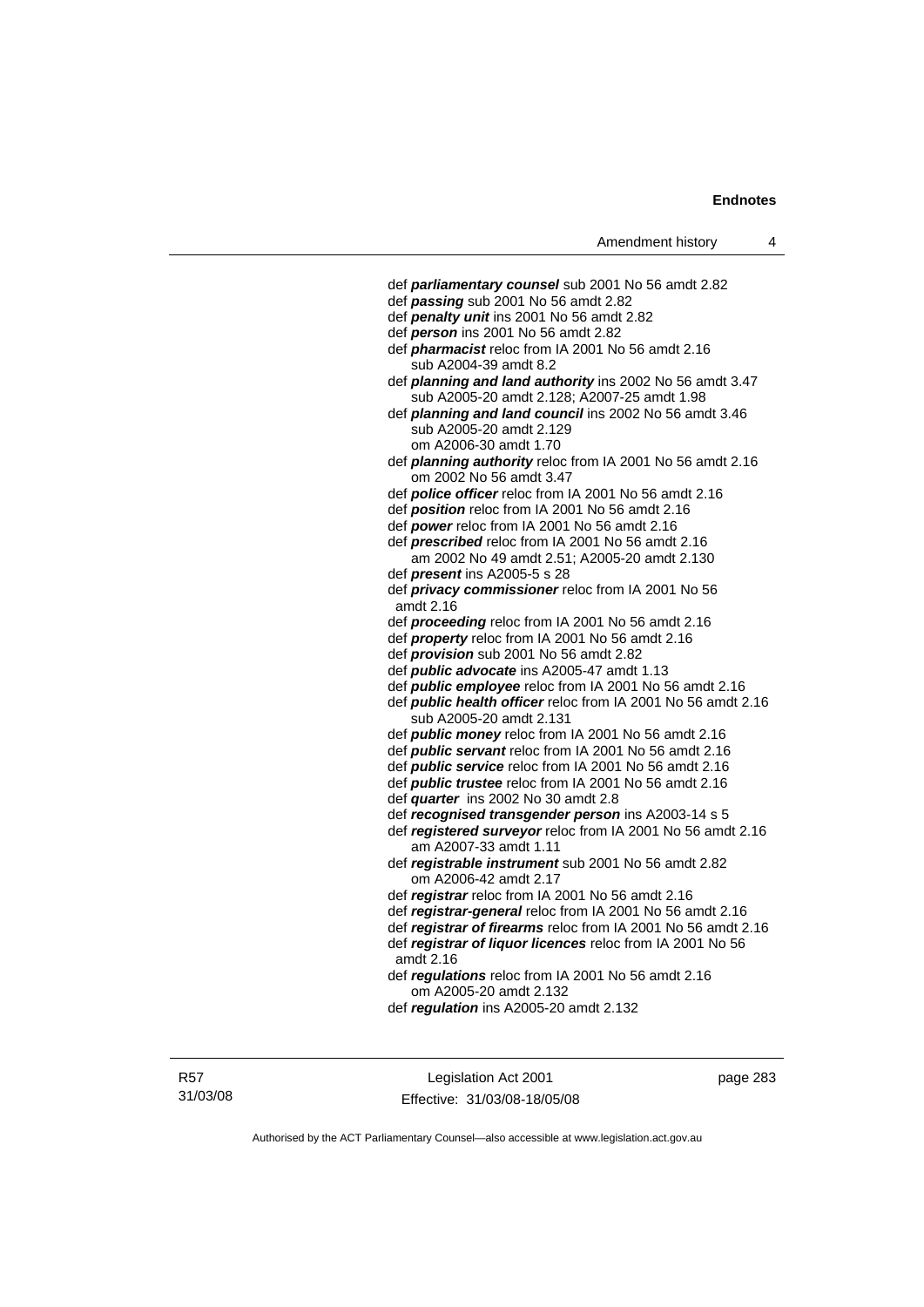4 Amendment history def *remand centre* ins 2002 No 30 amdt 2.8 om A2006-23 amdt 1.218 def *remand centre administrator* ins 2002 No 30 amdt 2.8 om A2006-23 amdt 1.218 def *remuneration tribunal* reloc from IA 2001 No 56 amdt 2.16 def *repeal* sub 2001 No 56 amdt 2.82 pars renum 2002 No 11 amdt 1.147 am 2002 No 11 amdt 1.148; A2004-42 amdts 2.41-2.43; pars renum R27 LA (see A2004-42 amdt 2.44); A2005-20 amdt 2.133, amdt 2.134 def *residential tenancies tribunal* reloc from IA 2001 No 56 amdt 2.16 def *resident judge* ins A2004-42 amdt 2.45 def *retrospectively* reloc from dict, pt 2 A2005-20 amdt 2.148 def *road transport authority* reloc from IA 2001 No 56 amdt 2.16 def *rules* reloc from IA 2001 No 56 amdt 2.16 sub 2002 No 11 amdt 1.149 am A2005-20 amdt 2.135 def *rural firefighting service* reloc from IA 2001 No 56 amdt 2.16 om A2004-28 amdt 3.38 def *rural fire service* ins A2004-28 amdt 3.38 def *see* ins 2001 No 56 amdt 2.82 def *Self-Government Act* reloc from IA 2001 No 56 amdt 2.16 def *self-government day* reloc from IA 2001 No 56 amdt 2.16 def *sentence administration board* ins 2002 No 30 amdt 2.8 sub A2006-23 amdt 1.219 def *SES* ins A2004-28 amdt 3.39 def *sign* reloc from IA 2001 No 56 amdt 2.16 def *sitting day* reloc from IA 2001 No 56 amdt 2.16 def *Small Claims Court* reloc from IA 2001 No 56 amdt 2.16 sub A2004-60 amdt 1.178 def *solicitor* reloc from IA 2001 No 56 amdt 2.16 def *Speaker* reloc from IA 2001 No 56 amdt 2.16 def *Standards Australia* reloc from IA 2001 No 56 amdt 2.16 def *State* reloc from IA 2001 No 56 amdt 2.16 def *statutory declaration* reloc from IA 2001 No 56 amdt 2.16 def *statutory instrument* sub 2001 No 56 amdt 2.82 def *statutory office-holder* ins 2001 No 56 amdt 2.82 sub 2002 No 11 amdt 1.150 def *subordinate law* sub 2001 No 56 amdt 2.82 def *summary offence* ins 2001 No 56 amdt 2.82 sub 2002 No 11 amdt 1.151; A2003-56 amdt 2.67 def *Supreme Court* reloc from IA 2001 No 56 amdt 2.16

page 284 Legislation Act 2001 Effective: 31/03/08-18/05/08

R57 31/03/08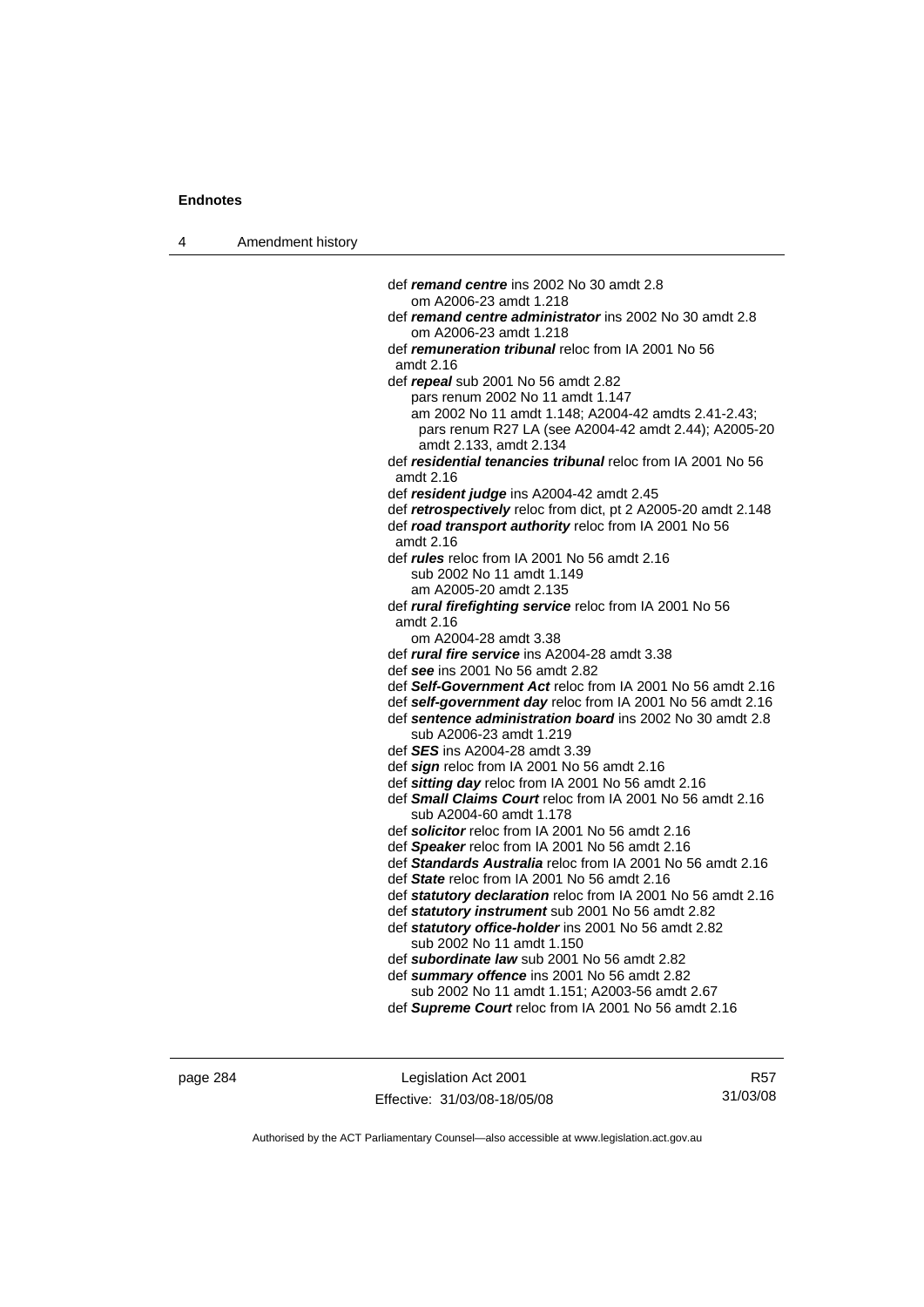|                                     | def swear reloc from IA 2001 No 56 amdt 2.16                                                  |
|-------------------------------------|-----------------------------------------------------------------------------------------------|
|                                     | sub A2005-53 amdt 1.97                                                                        |
|                                     | def <i>take</i> ins A2005-53 amdt 1.98                                                        |
|                                     | def tenancy tribunal reloc from IA 2001 No 56 amdt 2.16<br>om 2002 No 49 amdt 2.52            |
|                                     | def territory authority reloc from IA 2001 No 56 amdt 2.16<br>sub A2003-41 amdt 2.41          |
|                                     | def territory instrumentality ins 2001 No 56 amdt 2.82                                        |
|                                     | am A2007-3 amdt 2.4<br>def territory land reloc from IA 2001 No 56 amdt 2.16                  |
|                                     | def territory law ins A2005-62 amdt 2.18                                                      |
|                                     | def <i>territory lease</i> ins A2007-25 amdt 1.99                                             |
|                                     | def territory-owned corporation reloc from IA 2001 No 56<br>amdt 2.16                         |
|                                     | def territory plan reloc from IA 2001 No 56 amdt 2.16                                         |
|                                     | am 2002 No 49 amdt 2.53                                                                       |
|                                     | sub A2007-25 amdt 1.100                                                                       |
|                                     | def the Territory ins 2001 No 56 amdt 2.82                                                    |
|                                     | def <i>transgender person</i> ins A2003-14 s 5                                                |
|                                     | def <i>transitional</i> reloc from IA 2001 No 56 amdt 2.16                                    |
|                                     | sub A2005-20 amdt 2.136                                                                       |
|                                     | def Treasurer ins 2001 No 56 amdt 2.82                                                        |
|                                     | def <i>tribunal</i> sub 2001 No 56 amdt 2.82                                                  |
|                                     | def UK Act reloc from IA 2001 No 56 amdt 2.16                                                 |
|                                     | def <i>under</i> ins 2001 No 52 amdt 2.82                                                     |
|                                     | sub 2002 No 30 amdt 2.9                                                                       |
|                                     | am A2005-20 amdt 2.137, amdt 2.138                                                            |
|                                     | def United Kingdom reloc from IA 2001 No 56 amdt 2.16                                         |
|                                     | def United Kingdom Parliament reloc from IA 2001 No 56                                        |
|                                     | amdt 2.16                                                                                     |
|                                     | def veterinary surgeon reloc from IA 2001 No 56 amdt 2.16                                     |
|                                     | sub A2004-39 amdt 11A.1 (as am by A2005-28 amdt 1.61)                                         |
|                                     | def will ins 2001 No 56 amdt 2.82                                                             |
|                                     | def word reloc from IA 2001 No 56 amdt 2.16                                                   |
|                                     | def working day ins 2002 No 11 amdt 1.152                                                     |
|                                     | sub A2003-56 amdt 2.68                                                                        |
|                                     | def writing reloc from IA 2001 No 56 amdt 2.16<br>def year reloc from IA 2001 No 56 amdt 2.16 |
|                                     |                                                                                               |
| Terms for Legislation Act 2001 only |                                                                                               |
| dict pt 2 hdg                       | sub A2003-56 amdt 2.69                                                                        |
| dict pt 2 note                      | sub A2003-56 amdt 2.69                                                                        |
| dict pt 2                           | def Act ins A2003-41 amdt 2.42                                                                |
|                                     | def ACT law ins A2005-20 amdt 2.139                                                           |
|                                     | def administrator ins 2001 No 56 amdt 2.82                                                    |
|                                     | def <i>agency</i> ins 2001 No 56 amdt 2.82                                                    |
|                                     | def amend ins A2005-20 amdt 2.140                                                             |

R57 31/03/08 Legislation Act 2001 Effective: 31/03/08-18/05/08 page 285

def *another jurisdiction* ins A2005-20 amdt 2.141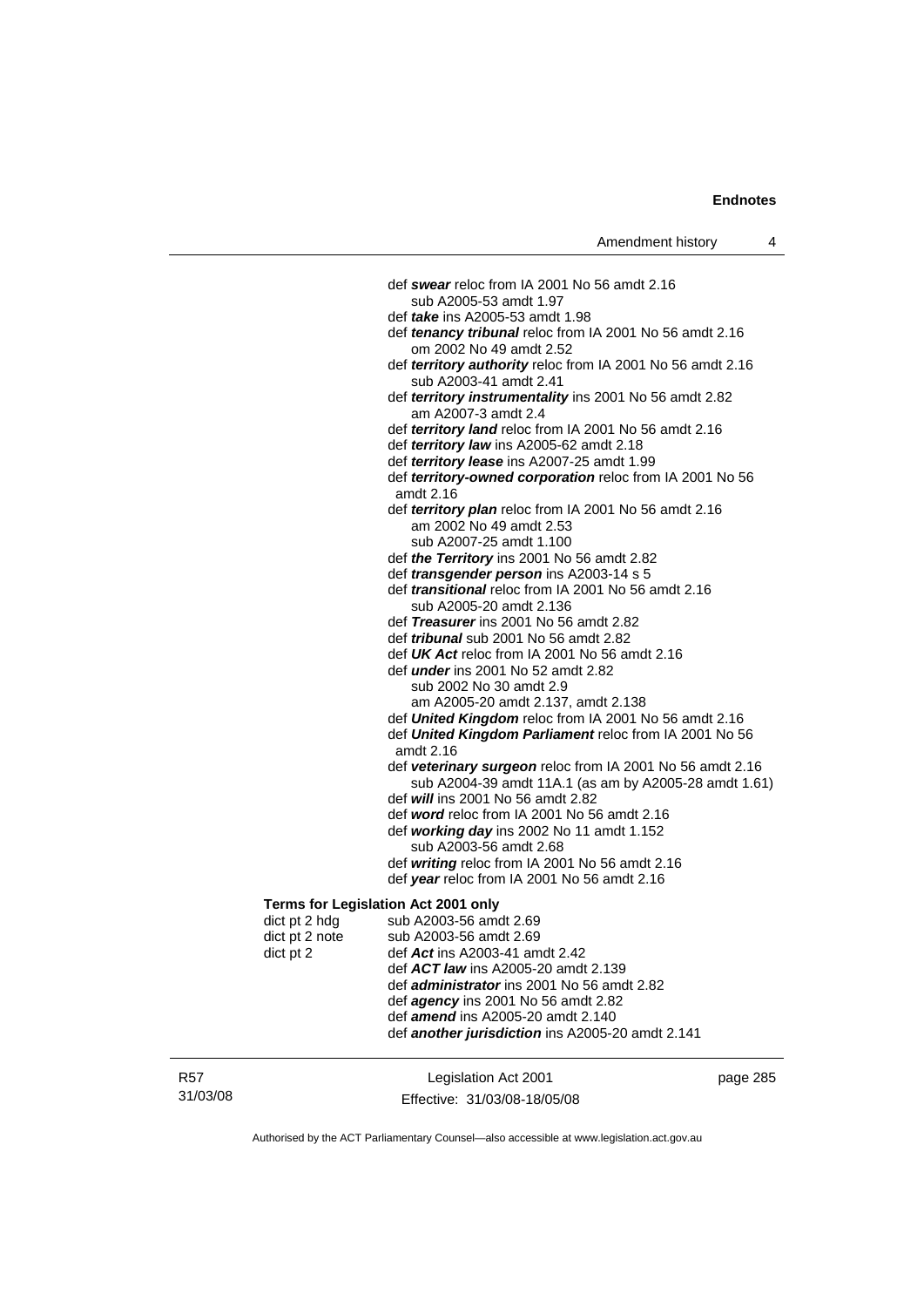4 Amendment history

 def *appointee* ins 2001 No 56 amdt 2.82 am A2003-56 amdt 2.70 def *appointer* ins 2001 No 56 amdt 2.82 am A2003-56 amdt 2.71 def *approved web site* sub 2001 No 56 amdt 2.82 def *authorised republication* sub 2001 No 56 amdt 2.82 def *authorising law* sub 2001 No 56 amdt 2.82 def *benefits* sub 2001 No 56 amdt 2.82 def *business address* ins 2001 No 56 amdt 2.82 def *corporation* ins 2001 No 56 amdt 2.82 def *costs* sub 2001 No 56 amdt 2.82 def *current legislative drafting practice* sub 2001 No 56 amdt 2.82 def *delegate* ins 2001 No 56 amdt 2.82 def *determinative provision* ins 2002 No 11 amdt 1.153 def *document* ins 2001 No 56 amdt 2.82 def *editorial amendment* sub 2001 No 56 amdt 2.82 def *email address* ins 2001 No 56 amdt 2.82 def *executive officer* ins 2001 No 56 amdt 2.82 def *fax number* ins 2001 No 56 amdt 2.82 def *fee* sub 2001 No 56 amdt 2.82 def *home address* ins 2001 No 56 amdt 2.82 def *law* sub 2001 No 56 amdt 2.82 am 2002 No 11 amdt 1.154; pars renum 2002 No 11 amdt 1.155; A2003-41 amdt 2.43; pars renum R20 LA (see A2003-41 amdt 2.44); A2005-20 amdt 2.142, amdt 2.143; pars renum R34 LA (see A2005-20 amdt 2.144) def *law of another jurisdiction* ins A2005-20 amdt 2.145 def *legislative material* ins A2003-41 amdt 2.45 def *non-determinative provision* ins 2002 No 11 amdt 1.156 def *provide* sub 2001 No 56 amdt 2.82 def *referential term* ins A2003-56 amdt 2.72 reloc to s 116 (2) A2005-20 amdt 2.146 def *referential words* sub 2001 No 56 amdt 2.82 om A2003-56 amdt 2.72 def *register* sub 2001 No 56 amdt 2.82 def *repeal* ins A2005-20 amdt 2.147 def *republication* sub 2001 No 56 amdt 2.82; A2003-41 amdt 2.46 def *republication date* sub 2001 No 56 amdt 2.82 def *responsible* ins 2001 No 56 amdt 2.82 def *retrospectively* ins A2003-56 amdt 2.73 reloc to dict, pt 1 A2005-20 amdt 2.148 def *scrutiny committee principles* sub 2001 No 56 amdt 2.82 def *service* sub 2001 No 56 amdt 2.82

page 286 Legislation Act 2001 Effective: 31/03/08-18/05/08

R57 31/03/08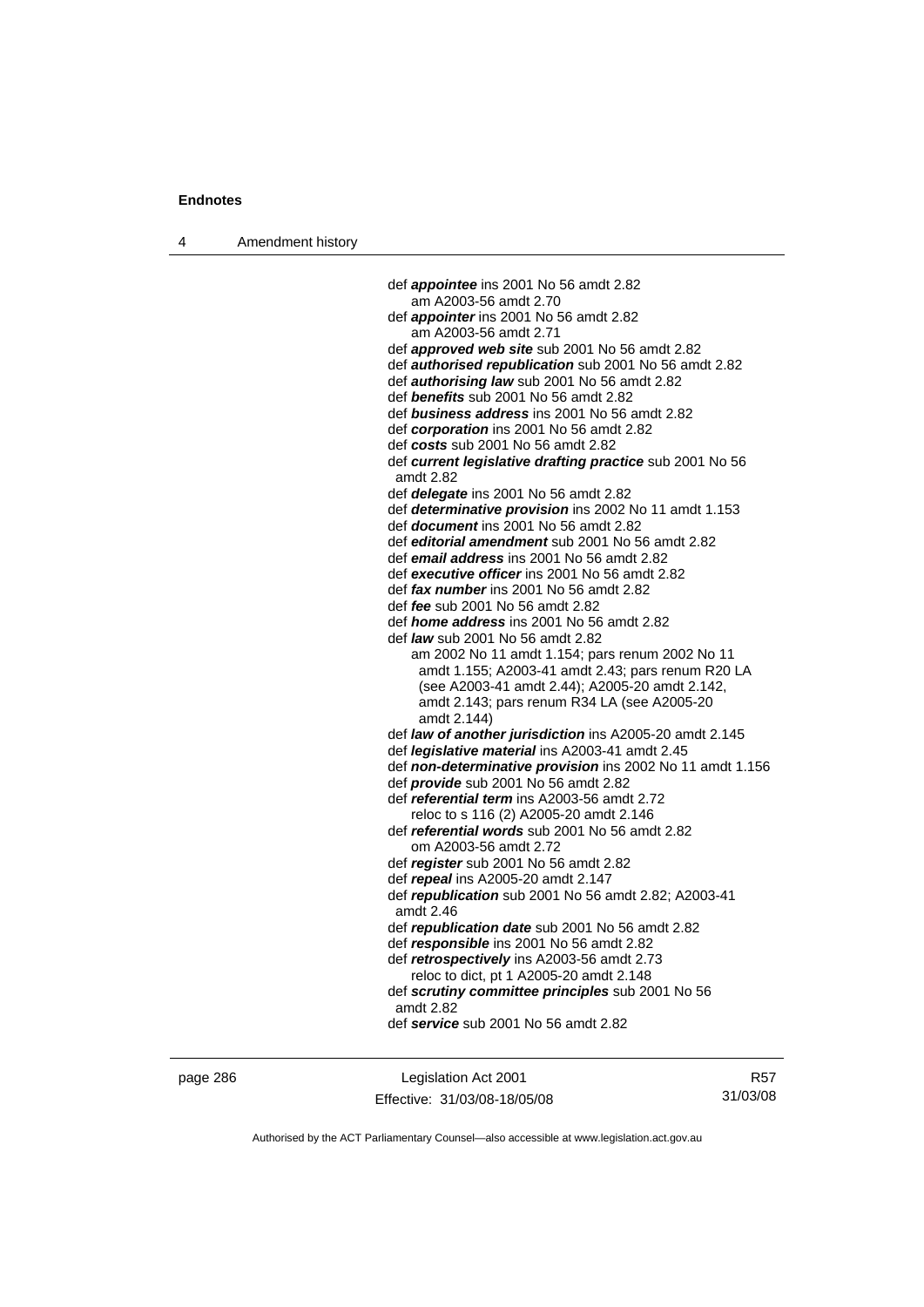def *working out the meaning of an Act* ins A2003-41 amdt 2.47

# **5 Earlier republications**

Some earlier republications were not numbered. The number in column 1 refers to the publication order.

Since 12 September 2001 every authorised republication has been published in electronic pdf format on the ACT legislation register. A selection of authorised republications have also been published in printed format. These republications are marked with an asterisk (\*) in column 1. Electronic and printed versions of an authorised republication are identical.

| <b>Republication</b><br>No and date | <b>Effective</b>              | Last<br>amendment<br>made by | <b>Republication for</b>                                                              |
|-------------------------------------|-------------------------------|------------------------------|---------------------------------------------------------------------------------------|
| R <sub>0</sub> A<br>17 Sept 2002    | 12 Sept 2001-<br>12 Sept 2001 | A2001-56                     | amendments by<br>A2001-44, A2001-56<br>and retrospective<br>amendments by<br>A2002-30 |
| R <sub>1</sub><br>13 Sept 2001      | 13 Sept 2001-<br>13 Sept 2001 | SL2001-34                    | modification by<br>SL2001-34                                                          |
| R <sub>1</sub> (RI)<br>17 Sept 2001 | 13 Sept 2001-<br>13 Sept 2001 | SL2001-34                    | reissue for<br>retrospective<br>amendments by<br>A2002-30                             |
| R <sub>2</sub><br>14 Sept 2001      | 14 Sept 2001-<br>20 Feb 2002  | A2001-70                     | amendments by<br>A2001-70                                                             |
| R <sub>2</sub> (RI)<br>17 Sept 2002 | 14 Sept 2001-<br>20 Feb 2002  | A2001-70                     | reissue for<br>retrospective<br>amendments by<br>A2002-30                             |
| R <sub>3</sub><br>21 Feb 2002       | 21 Feb 2002-<br>12 Mar 2002   | A2001-88                     | changed endnotes<br>and editorial<br>changes                                          |

Legislation Act 2001 Effective: 31/03/08-18/05/08 page 287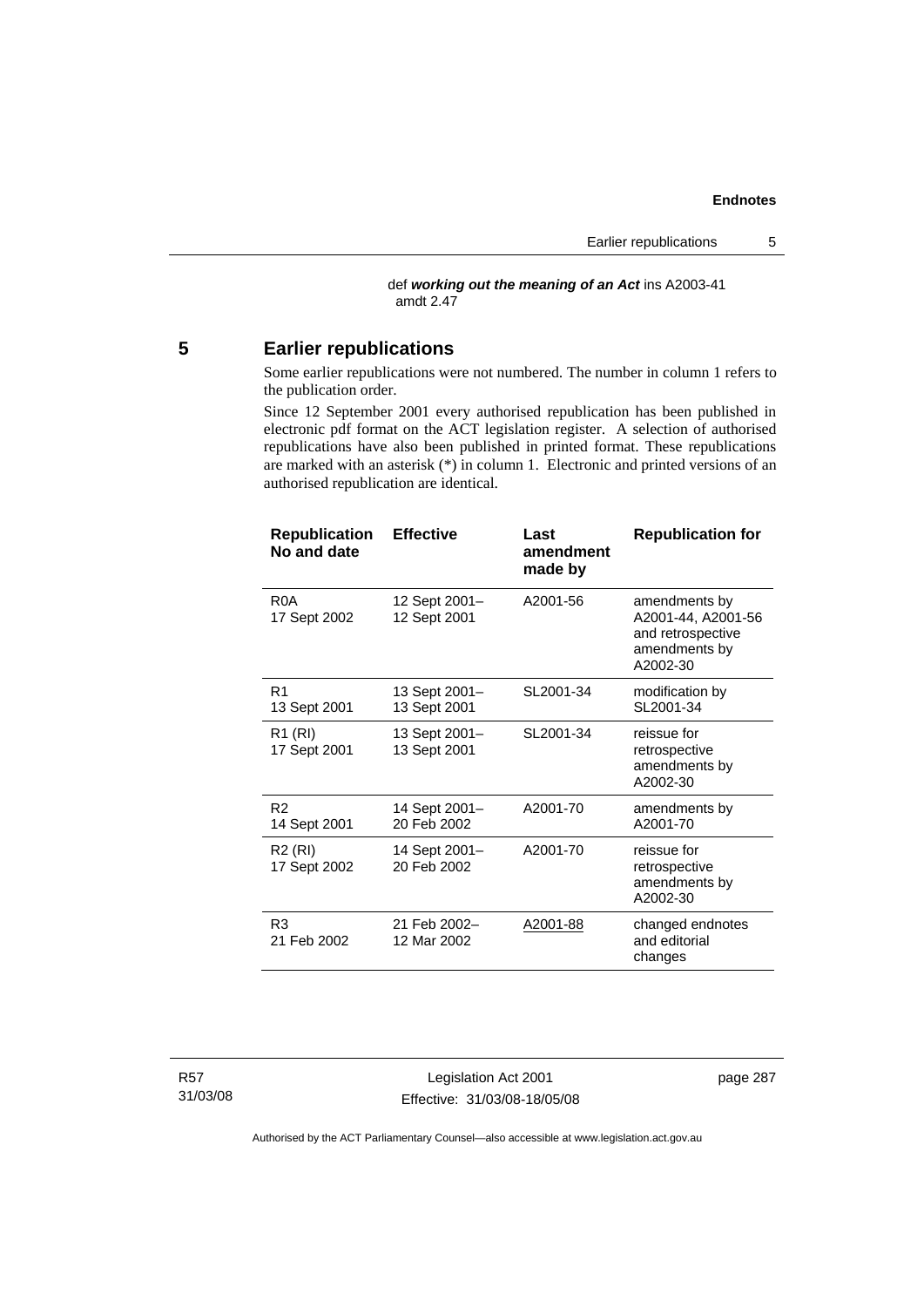# 5 Earlier republications

| <b>Republication</b><br>No and date | <b>Effective</b>              | Last<br>amendment<br>made by | <b>Republication for</b>                                  |
|-------------------------------------|-------------------------------|------------------------------|-----------------------------------------------------------|
| R3 (RI)<br>17 Sept 2002             | 21 Feb 2002-<br>12 Mar 2002   | A2001-88                     | reissue for<br>retrospective<br>amendments by<br>A2002-30 |
| R <sub>4</sub><br>13 Mar 2002       | 13 Mar 2002-<br>27 May 2002   | A2001-88                     | commenced expiry                                          |
| R4 (RI)<br>17 Sept 2002             | 13 Mar 2002-<br>27 May 2002   | A2001-88                     | reissue for<br>retrospective<br>amendments by<br>A2002-30 |
| $R5^*$<br>28 May 2002               | 28 May 2002-<br>30 June 2002  | A2002-11                     | amendments by<br>A2002-11                                 |
| <b>R5 (RI)</b><br>17 Sept 2002      | 28 May 2002-<br>30 June 2002  | A2002-11                     | reissue for<br>retrospective<br>amendments by<br>A2002-30 |
| R6<br>1 July 2002                   | 1 July 2002-<br>12 Sept 2002  | A2002-11                     | amendments by<br>A2001-88                                 |
| <b>R6 (RI)</b><br>17 Sept 2002      | 1 July 2002-<br>12 Sept 2002  | A2002-11                     | reissue for<br>retrospective<br>amendments by<br>A2002-30 |
| R7<br>13 Sept 2002                  | 13 Sept 2002-<br>13 Sept 2002 | A2002-27                     | commenced expiry                                          |
| <b>R7 (RI)</b><br>17 Sept 2002      | 13 Sept 2002-<br>13 Sept 2002 | A2002-27                     | reissue for<br>retrospective<br>amendments by<br>A2002-30 |
| R8<br>14 Sept 2002                  | 14 Sept 2002-<br>16 Sept 2002 | A2002-27                     | commenced expiry                                          |
| R8 (RI)<br>17 Sept 2002             | 14 Sept 2002-<br>16 Sept 2002 | A2002-27                     | reissue for<br>retrospective<br>amendments by<br>A2002-30 |

page 288 Legislation Act 2001 Effective: 31/03/08-18/05/08

R57 31/03/08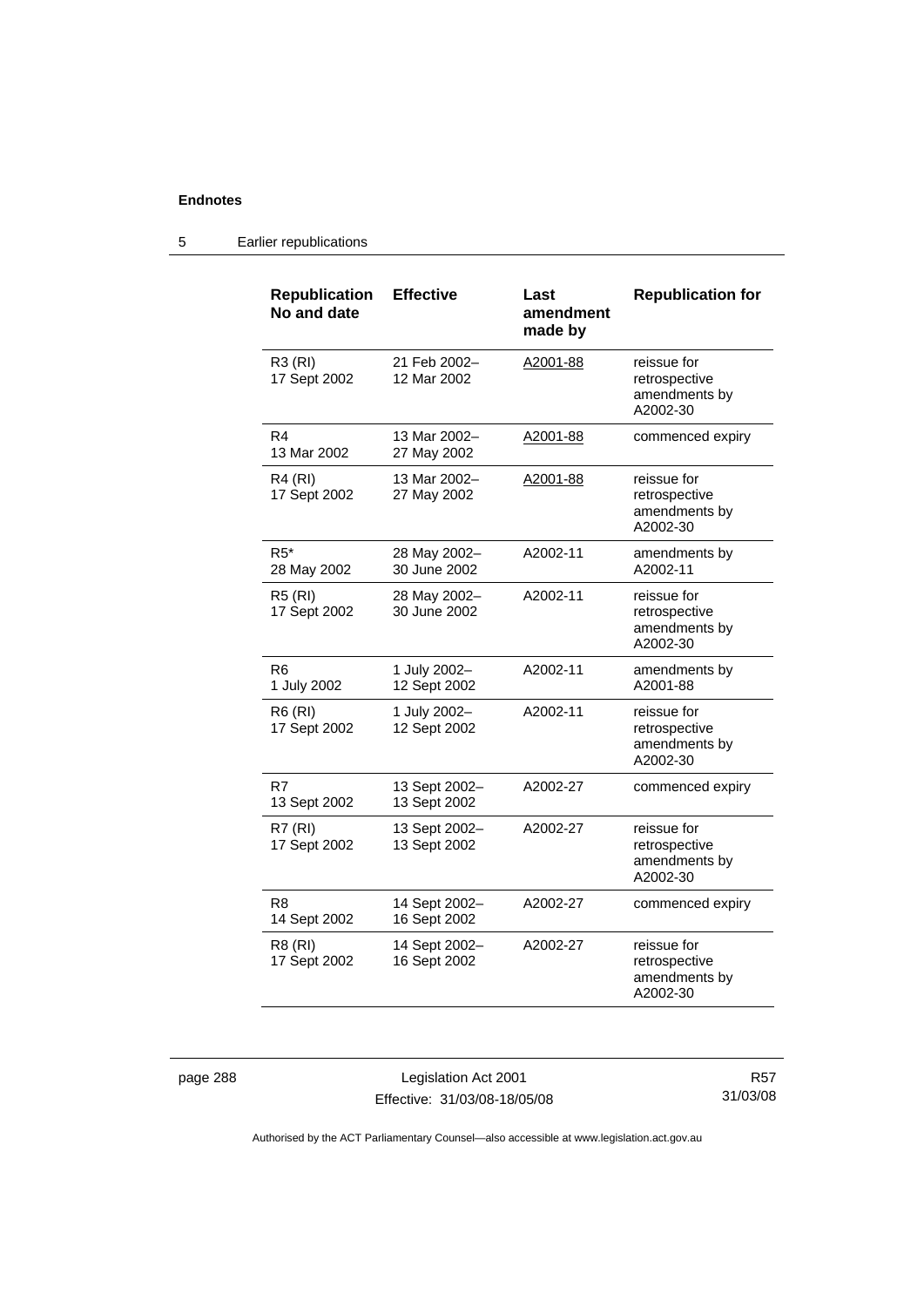Earlier republications 5

| <b>Republication</b><br>No and date        | <b>Effective</b>             | Last<br>amendment<br>made by | <b>Republication for</b>                  |
|--------------------------------------------|------------------------------|------------------------------|-------------------------------------------|
| R <sub>9</sub>                             | 17 Sept 2002-                | A2002-30                     | amendments by                             |
| 17 Sept 2002                               | 6 Oct 2002                   |                              | A2002-30                                  |
| R <sub>10</sub>                            | 7 Oct 2002-                  | A2002-30                     | amendments by                             |
| 7 Oct 2002                                 | 31 Oct 2002                  |                              | A2002-27                                  |
| R <sub>11</sub>                            | 1 Nov 2002-                  | A2002-40                     | amendments by                             |
| 1 Nov 2002                                 | 31 Dec 2002                  |                              | A2002-40                                  |
| R <sub>12</sub>                            | 1 Jan 2003-                  | A2002-56                     | amendments by                             |
| 1 Jan 2003                                 | 16 Jan 2003                  |                              | A2002-51                                  |
| R <sub>13</sub>                            | 17 Jan 2003-                 | A2002-56                     | amendments by                             |
| 17 Jan 2003                                | 27 Mar 2003                  |                              | A2002-49                                  |
| R <sub>14</sub>                            | 28 Mar 2003-                 | A2003-14                     | amendments by                             |
| 28 Mar 2003                                | 9 Apr 2003                   |                              | A2003-14                                  |
| R <sub>15</sub>                            | 10 Apr 2003-                 | A2003-18                     | amendments by                             |
| 10 Apr 2003                                | 28 May 2003                  |                              | A2003-18                                  |
| R <sub>16</sub><br>29 May 2003             | 29 May 2003-<br>30 June 2003 | A2003-18                     | commenced expiry                          |
| R <sub>17</sub>                            | 1 July 2003-                 | A2003-18                     | amendments by                             |
| 1 July 2003                                | 2 Sept 2003                  |                              | A2002-56                                  |
| R <sub>18</sub><br>3 Sept 2003             | 3 Sept 2003-<br>12 Sept 2003 | A2003-18                     | commenced expiry                          |
| R19<br>13 Sept 2003                        | 13 Sept 2003-<br>8 Oct 2003  | A2003-41                     | commenced expiry                          |
| R <sub>20</sub> <sup>*</sup><br>9 Oct 2003 | 9 Oct 2003-<br>18 Dec 2003   | A2003-41                     | amendments by<br>A2003-16 and<br>A2003-41 |
| R21                                        | 19 Dec 2003-                 | A2003-56                     | amendments by                             |
| 19 Dec 2003                                | 21 Mar 2004                  |                              | A2003-56                                  |
| R22                                        | 22 Mar 2004-                 | A2004-10                     | amendments by                             |
| 22 Mar 2004                                | 4 Apr 2004                   |                              | A2004-1                                   |
| R23                                        | 5 Apr 2004-                  | A2004-10                     | amendments by                             |
| 5 Apr 2004                                 | 26 May 2004                  |                              | A2004-7                                   |
| R <sub>24</sub>                            | 27 May 2004-                 | A2004-17                     | amendments by                             |
| 27 May 2004                                | 30 June 2004                 |                              | A2004-10                                  |

### R57 31/03/08

Legislation Act 2001 Effective: 31/03/08-18/05/08 page 289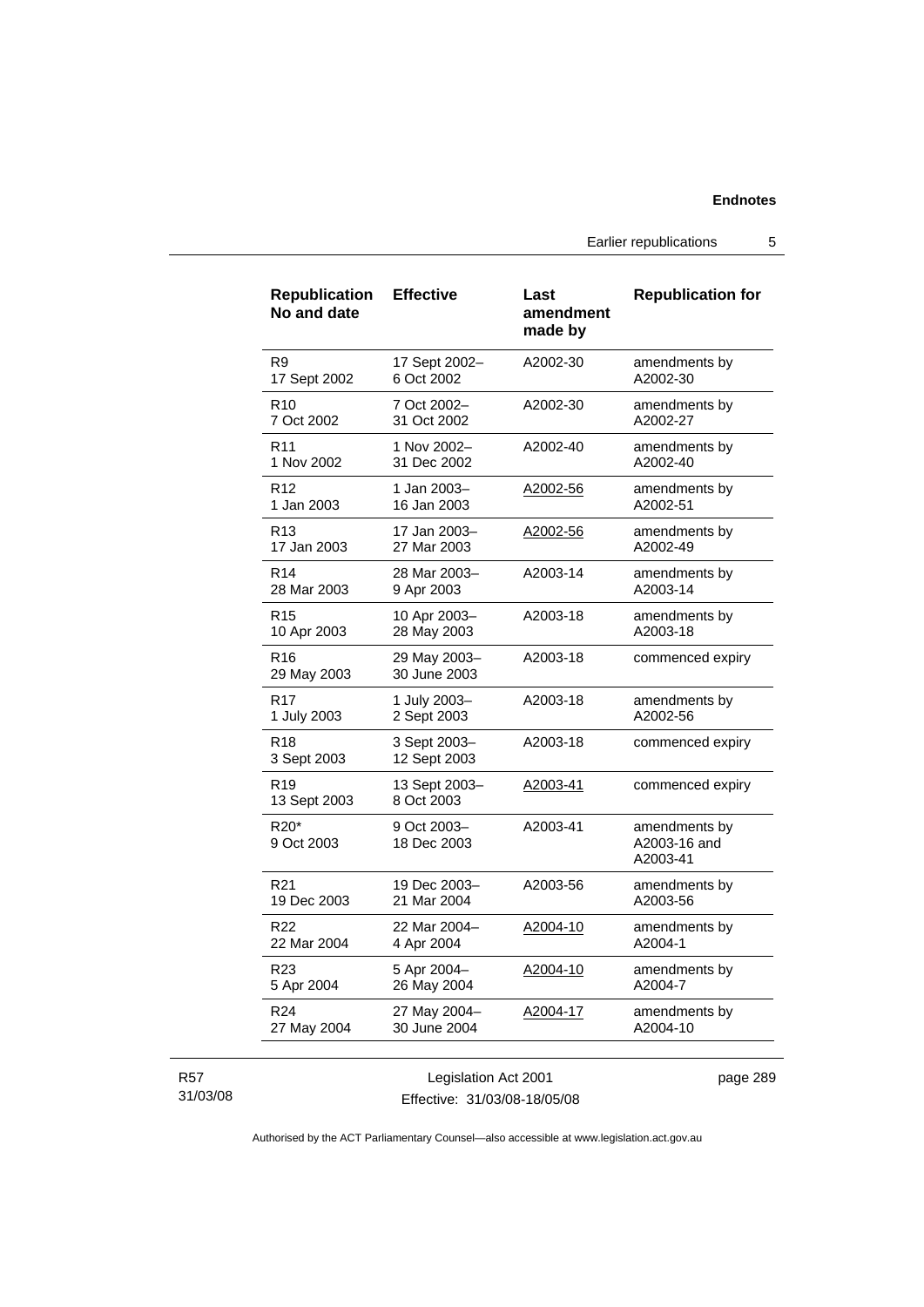| <b>Republication</b><br>No and date | <b>Effective</b>             | Last<br>amendment<br>made by | <b>Republication for</b>                                     |
|-------------------------------------|------------------------------|------------------------------|--------------------------------------------------------------|
| R <sub>25</sub><br>1 July 2004      | 1 July 2004-<br>12 July 2004 | A2004-28                     | amendments by<br>A2004-5 and<br>A2004-28                     |
| R <sub>26</sub>                     | 13 July 2004-                | A2004-32                     | amendments by                                                |
| 13 July 2004                        | 24 Aug 2004                  |                              | A2004-32                                                     |
| R27                                 | 25 Aug 2004-                 | A2004-42                     | amendments by                                                |
| 25 Aug 2004                         | 31 Aug 2004                  |                              | A2004-42                                                     |
| R <sub>28</sub>                     | 1 Sept 2004-                 | A2004-42                     | amendments by                                                |
| 1 Sept 2004                         | 12 Sept 2004                 |                              | A2004-13                                                     |
| R <sub>29</sub><br>13 Sept 2004     | 13 Sept 2004-<br>22 Dec 2004 | A2004-42                     | commenced expiry                                             |
| R <sub>29</sub> A<br>23 Dec 2004    | 23 Dec 2004–<br>31 Dec 2004  | A2004-42                     | commenced expiry                                             |
| R30 (RI)<br>5 Jan 2005              | 1 Jan 2005-<br>9 Jan 2005    | A2004-60                     | amendments by<br>A2004-17<br>reissue for<br>commenced expiry |
| R31                                 | 10 Jan 2005-                 | A2004-60                     | amendments by                                                |
| 10 Jan 2005                         | 23 Feb 2005                  |                              | A2004-60                                                     |
| R32                                 | 24 Feb 2005–                 | A2005-5                      | amendments by                                                |
| 24 Feb 2005                         | 8 Mar 2005                   |                              | A2005-5                                                      |
| R33                                 | 9 Mar 2005–                  | A2005-5                      | amendments by                                                |
| 9 Mar 2005                          | 1 June 2005                  |                              | A2004-57                                                     |
| R34*                                | 2 June 2005-                 | A2005-20                     | amendments by                                                |
| 2 June 2005                         | 6 July 2005                  |                              | A2005-20                                                     |
| R35<br>7 July 2005                  | 7 July 2005-<br>7 Sept 2005  | A2005-20                     | amendments by<br>A2004-39 as am by<br>A2005-28               |
| R36                                 | 8 Sept 2005-                 | A2005-47                     | amendments by                                                |
| 8 Sept 2005                         | 13 Sept 2005                 |                              | A2005-44                                                     |
| R37                                 | 13 Sept 2005-                | A2005-47                     | amendments by                                                |
| 14 Sept 2005                        | 22 Nov 2005                  |                              | A2005-9                                                      |

# 5 Earlier republications

page 290 Legislation Act 2001 Effective: 31/03/08-18/05/08

R57 31/03/08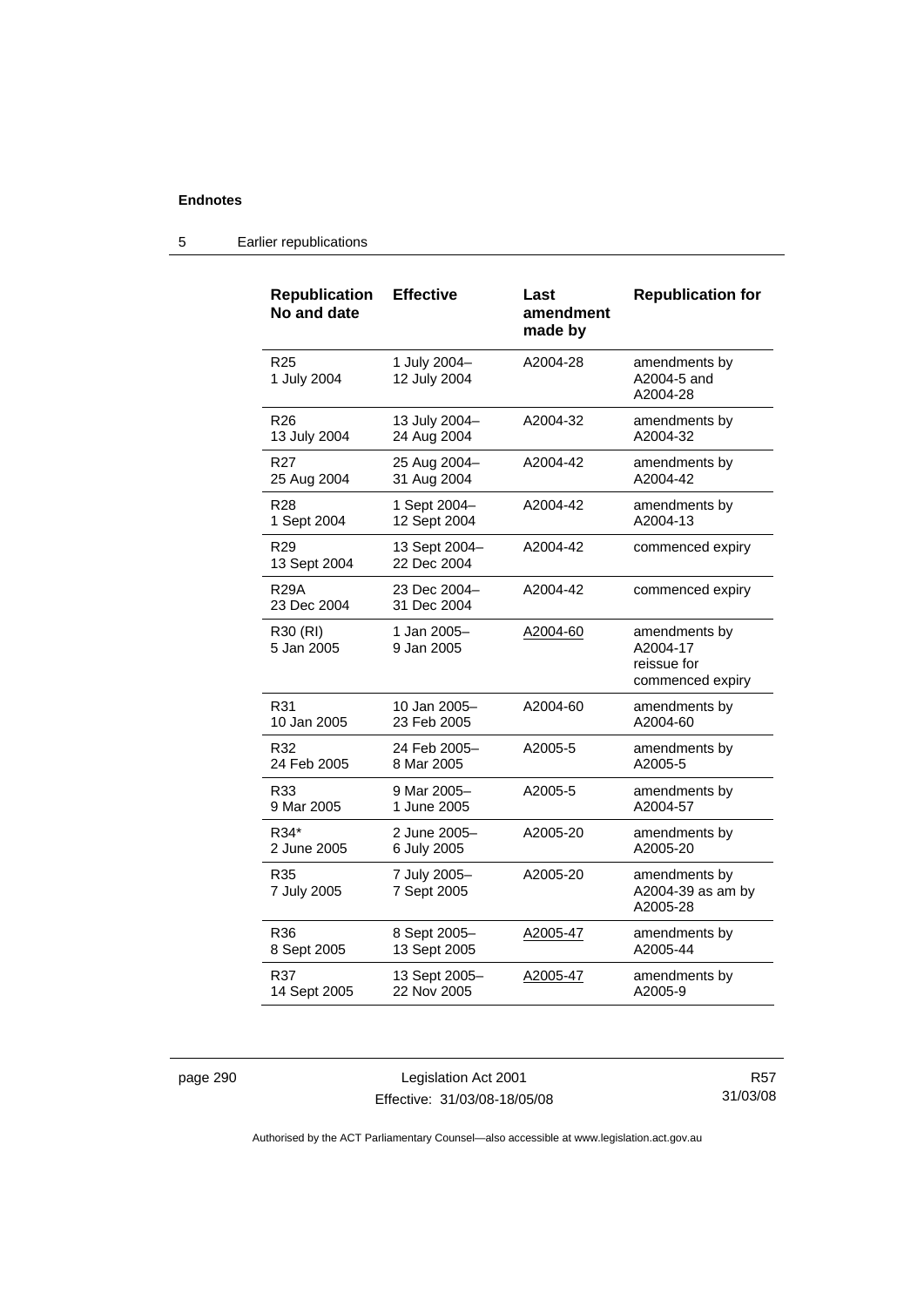Earlier republications 5

| <b>Republication</b><br>No and date | <b>Effective</b>              | Last<br>amendment<br>made by | <b>Republication for</b>                                              |
|-------------------------------------|-------------------------------|------------------------------|-----------------------------------------------------------------------|
| R38                                 | 23 Nov 2005-                  | A2005-53                     | amendments by                                                         |
| 23 Nov 2005                         | 10 Jan 2006                   |                              | A2005-53                                                              |
| R39                                 | 11 Jan 2006-                  | A2005-62                     | amendments by                                                         |
| 11 Jan 2006                         | 16 Jan 2006                   |                              | A2005-62                                                              |
| R40                                 | 17 Jan 2006–                  | A2005-62                     | amendments by                                                         |
| 17 Jan 2006                         | 22 Feb 2006                   |                              | A2004-39                                                              |
| R41<br>23 Feb 2006                  | 23 Feb 2006-<br>28 Feb 2006   | A2006-3                      | updated endnotes as<br>amended by<br>A2006-3                          |
| R42<br>1 Mar 2006                   | 1 Mar 2006-<br>1 June 2006    | A2006-3                      | amendments by<br>A2005-47 as<br>amended by<br>A2006-3                 |
| R43                                 | 2 June 2006-                  | A2006-23                     | amendments by                                                         |
| 2 June 2006                         | 15 June 2006                  |                              | A2006-23                                                              |
| R44<br>16 June 2006                 | 16 June 2006-<br>30 June 2006 | A2006-23                     | updated endnotes as<br>amended by<br>A2006-27                         |
| R45<br>1 July 2006                  | 1 July 2006-<br>31 Oct 2006   | A2006-30                     | amendments by<br>A2006-25 and<br>A2006-30                             |
| R46<br>1 Nov 2006                   | 1 Nov 2006-<br>15 Nov 2006    | A2006-42                     | amendments by<br>A2005-41 and<br>A2005-46 as<br>amended by<br>A2006-3 |
| R47                                 | 16 Nov 2006-                  | A2006-42                     | amendments by                                                         |
| 16 Nov 2006                         | 17 Nov 2006                   |                              | A2006-42                                                              |
| R48                                 | 18 Nov 2006-                  | A2006-46                     | amendments by                                                         |
| 18 Nov 2006                         | 8 Jan 2007                    |                              | A2006-46                                                              |
| R49                                 | 9 Jan 2007-                   | A2006-46                     | amendments by                                                         |
| 9 Jan 2007                          | 9 Jan 2007                    |                              | A2004-39                                                              |
| <b>R50</b><br>10 Jan 2007           | 10 Jan 2007-<br>11 Jan 2007   | A2006-46                     | commenced expiry                                                      |

R57 31/03/08

Legislation Act 2001 Effective: 31/03/08-18/05/08 page 291